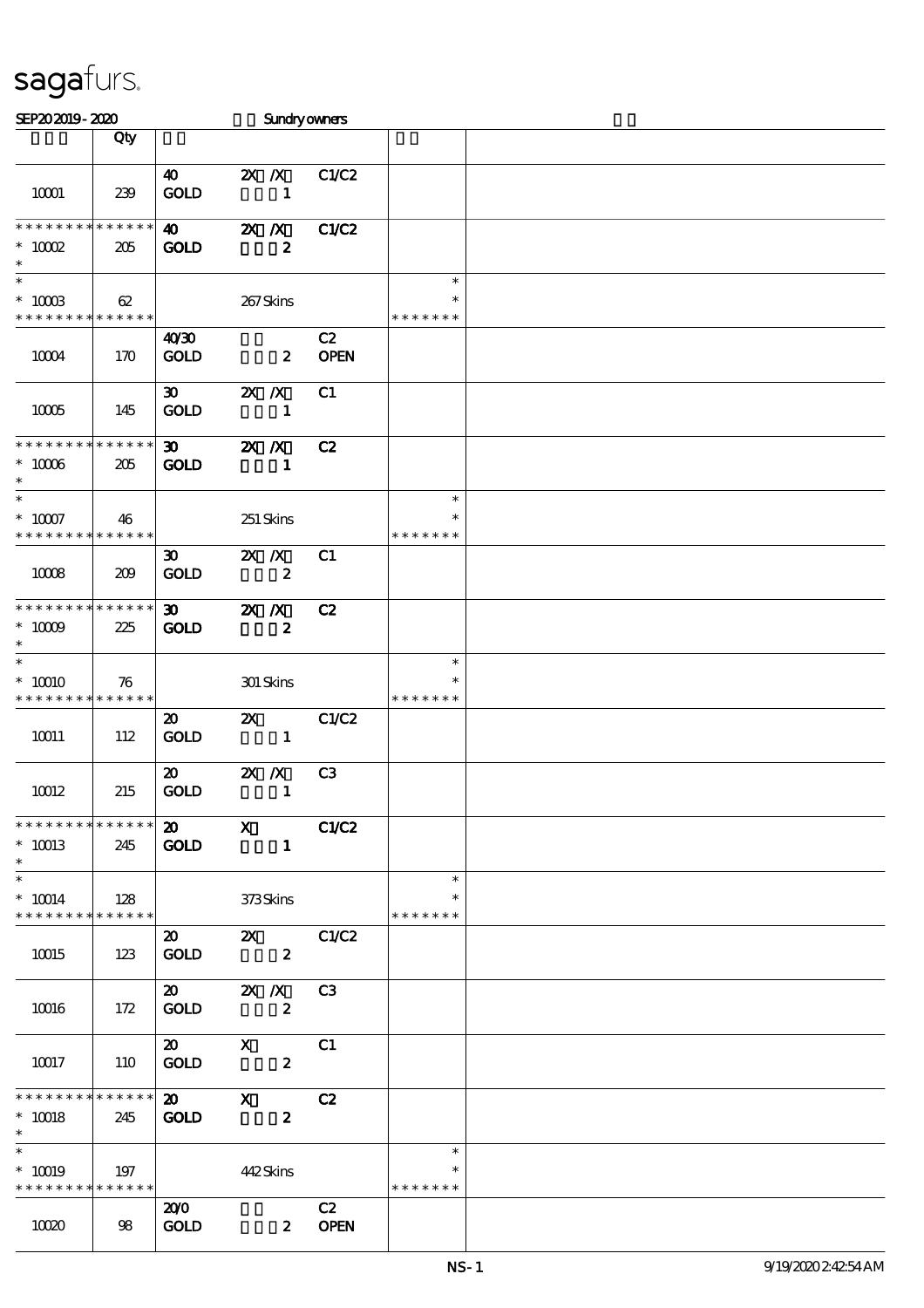| SEP202019-2020 |     |                             |                         | <b>Sundryowners</b> |  |  |  |  |
|----------------|-----|-----------------------------|-------------------------|---------------------|--|--|--|--|
|                | Qty |                             |                         |                     |  |  |  |  |
| 10021          | 138 | $\mathbf{o}$<br><b>GOLD</b> | $2X \t X \t C1/C2$<br>2 |                     |  |  |  |  |
| 10022          | 98  | <b>GOLD</b>                 |                         | C2                  |  |  |  |  |
| 10023          | 104 | <b>GOLD</b>                 | 2                       | C2                  |  |  |  |  |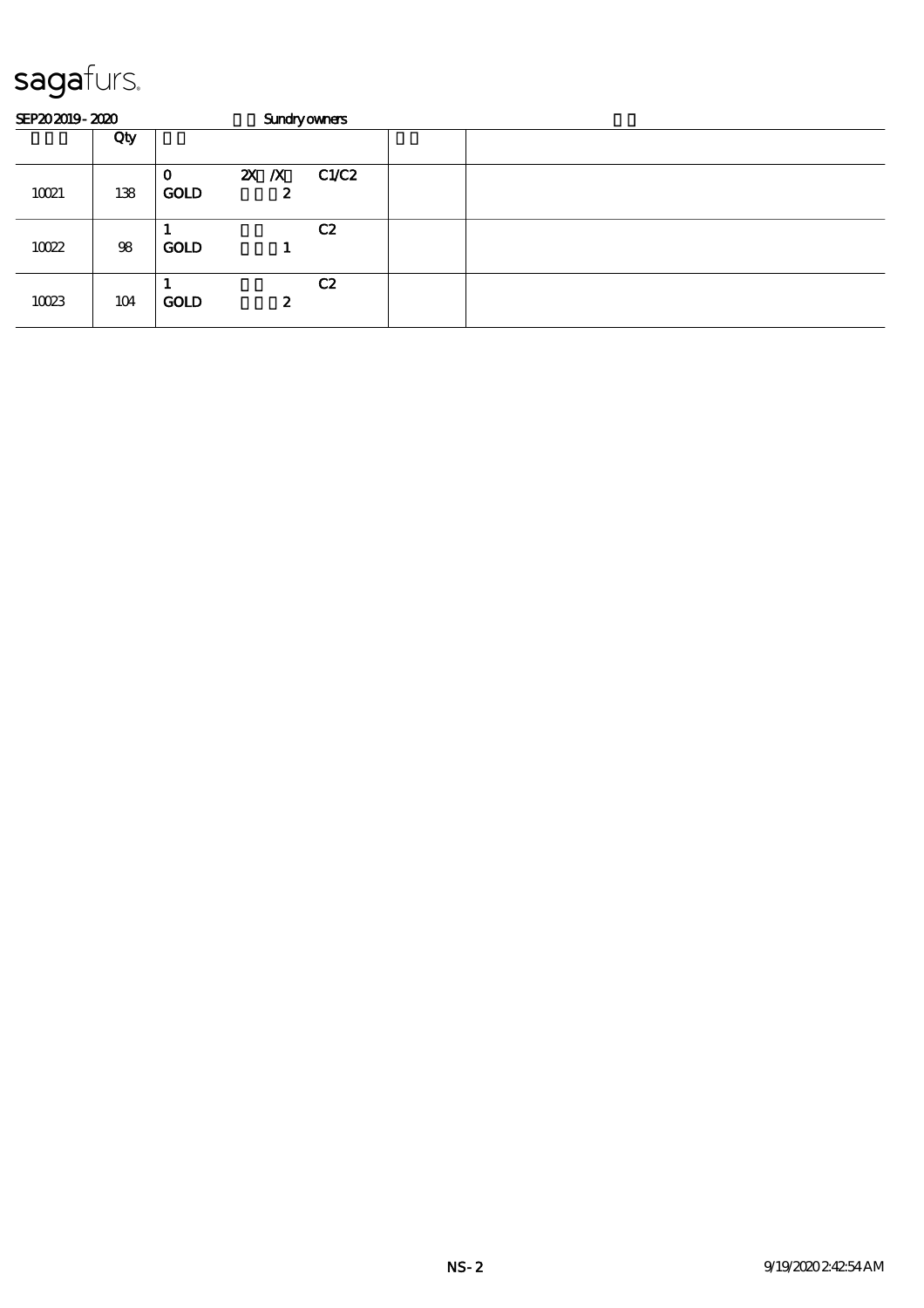| SEP202019-2020                                                                      |                    |                                            | DeepNorth                     |              |                                   |  |
|-------------------------------------------------------------------------------------|--------------------|--------------------------------------------|-------------------------------|--------------|-----------------------------------|--|
|                                                                                     | Qty                |                                            |                               |              |                                   |  |
| * * * * * * * * * * * * * *<br>$*$ 10041<br>$\ast$                                  | 205                | $\boldsymbol{\omega}$<br><b>GOLD</b>       | $X$ $N$                       | C1/C2        |                                   |  |
| $\overline{\phantom{0}}$<br>$* 10042$<br>* * * * * * * * <mark>* * * * * * *</mark> | 81                 |                                            | 286Skins                      |              | $\ast$<br>$\ast$<br>* * * * * * * |  |
| * * * * * * * * * * * * * * *<br>$*10043$<br>$\ast$                                 | 205                | $\boldsymbol{\mathfrak{D}}$<br><b>GOLD</b> | <b>H_/2XD</b>                 | C1           |                                   |  |
| $\ast$<br>$^*$ 10044 $\,$<br>* * * * * * * * <mark>* * * * * * *</mark>             | 142                |                                            | 347Skins                      |              | $\ast$<br>$\ast$<br>* * * * * * * |  |
| * * * * * * * * * * * * * *<br>$*10045$<br>$\ast$                                   | 205                | $\boldsymbol{\mathfrak{D}}$<br><b>GOLD</b> | X /                           | C2           |                                   |  |
| $\overline{\phantom{0}}$<br>$* 10046$<br>$\ast$                                     | 180                |                                            | $\boldsymbol{2}$              |              | $\ast$<br>$\ast$<br>$\ast$        |  |
| $\ast$<br>$^*$ 10047<br>$\ast$                                                      | 180                |                                            | $\,3$                         |              | $\ast$<br>$\ast$<br>$\ast$        |  |
| $_{*}^{-}$<br>$^*$ 10048<br>$\ast$                                                  | 180                |                                            | $\boldsymbol{4}$              |              | $\ast$<br>$\ast$<br>$\ast$        |  |
| $\ast$<br>$* 10049$<br>* * * * * * * * * * * * * *                                  | 34                 |                                            | 779Skins                      |              | $\ast$<br>$\ast$<br>* * * * * * * |  |
| 10050                                                                               | 209                | $\boldsymbol{\mathfrak{D}}$<br><b>GOLD</b> | BL/2XD                        | C1           |                                   |  |
| * * * * * * * * * * * * * *<br>$*$ 10051<br>$\ast$                                  | 245                | $\boldsymbol{\mathfrak{D}}$<br><b>GOLD</b> | X /                           | C2           |                                   |  |
| $\ast$<br>$* 10052$<br>$\ast$                                                       | 220                |                                            | $\boldsymbol{2}$              |              | $\ast$<br>$\ast$<br>∗             |  |
| $\ast$<br>$* 10053$<br>$\ast$                                                       | 220                |                                            | $\ensuremath{\mathbf{3}}$     |              | $\ast$<br>$\ast$<br>$\ast$        |  |
| $\overline{\ast}$<br>$^*$ 10054 $\,$<br>* * * * * * *                               | 154<br>* * * * * * |                                            | 839Skins                      |              | $\ast$<br>$\ast$<br>* * * * * * * |  |
| * * * * * * *<br>$^\ast$ 10055<br>$\ast$                                            | * * * * * *<br>265 | $\mathbf{o}$<br><b>GOLD</b>                | $X$ $X$                       | <b>C1/C2</b> |                                   |  |
| $\ast$<br>$^*$ 10056 $\,$<br>* * * * * * * *                                        | 125<br>* * * * * * |                                            | 300Skins                      |              | $\ast$<br>$\ast$<br>* * * * * * * |  |
| 10057                                                                               | 249                | $\mathbf{1}$<br>GOLD                       | $\overline{X}$ $\overline{X}$ | C1/C2        |                                   |  |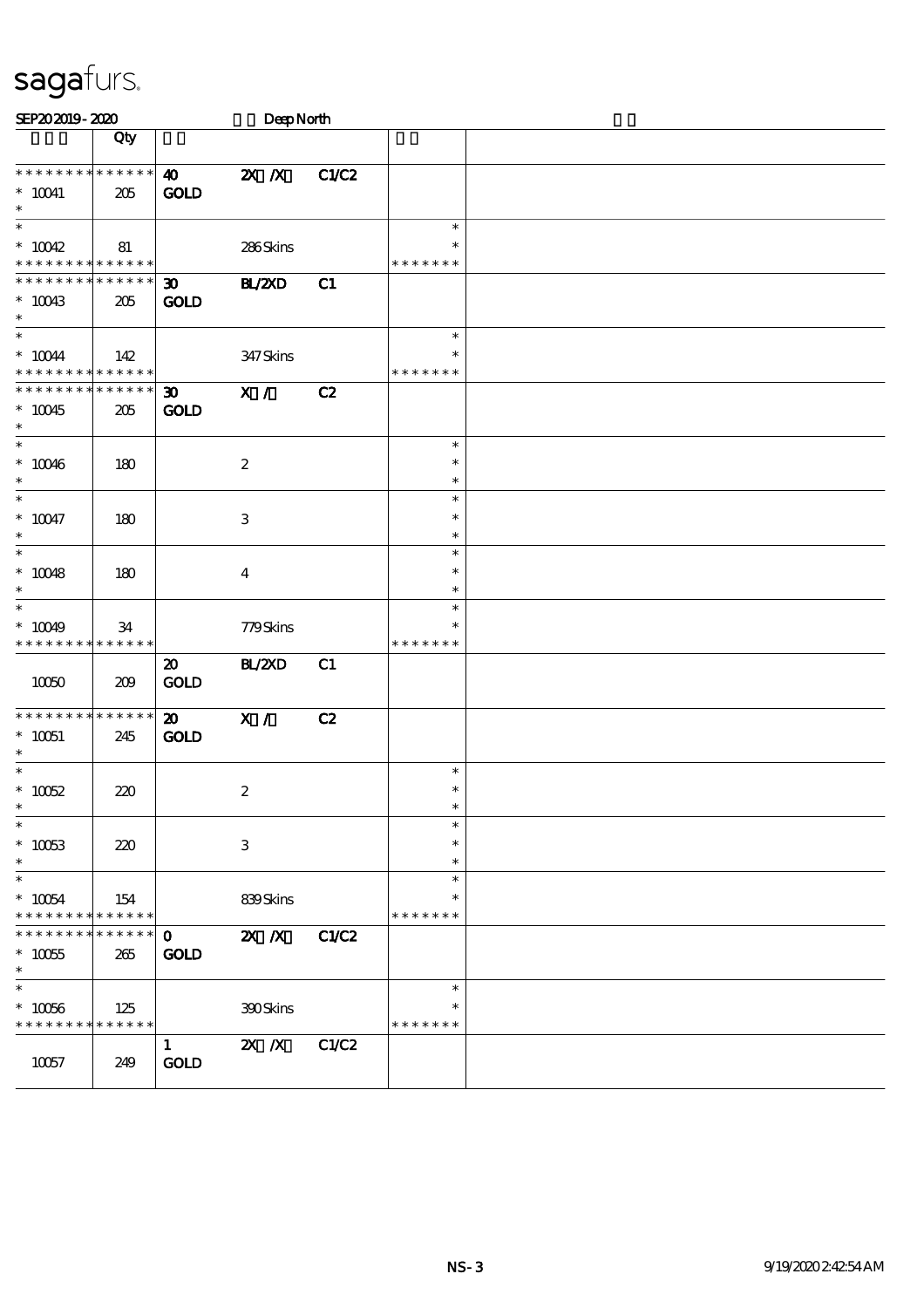| SEP202019-2020                                                   |                    |                                             |                           |                         | <b>Sundryowners</b> |                                   |  |
|------------------------------------------------------------------|--------------------|---------------------------------------------|---------------------------|-------------------------|---------------------|-----------------------------------|--|
|                                                                  | Qty                |                                             |                           |                         |                     |                                   |  |
| * * * * * * * * * * * * * *<br>$*$ 11381<br>$\ast$               | 205                | $\boldsymbol{\omega}$<br><b>SLVR</b>        |                           | $X$ $N$<br>$\mathbf{1}$ | C1/C2               |                                   |  |
| $\ast$<br>$* 11382$<br>* * * * * * * * * * * * * *               | 120                |                                             |                           | 325Skins                |                     | $\ast$<br>∗<br>* * * * * * *      |  |
| 11383                                                            | 101                | 40<br><b>SLVR</b>                           | $\mathbf{x}$              | $\mathbf{1}$            | C <sub>3</sub>      |                                   |  |
| 11384                                                            | 100                | $\boldsymbol{\omega}$<br><b>SLVR</b>        | $\boldsymbol{\mathsf{z}}$ | $\boldsymbol{z}$        | C1/C2               |                                   |  |
| * * * * * * * *<br>$*11385$<br>$\ast$                            | * * * * * *<br>205 | $\boldsymbol{\omega}$<br><b>SLVR</b>        | $\mathbf{x}$              | $\boldsymbol{z}$        | C1/C2               |                                   |  |
| $\ast$<br>$*11386$<br>* * * * * * * *                            | 112<br>* * * * * * |                                             |                           | $317$ Skins             |                     | $\ast$<br>$\ast$<br>* * * * * * * |  |
| 11387                                                            | 197                | $\boldsymbol{\mathfrak{D}}$<br><b>SLVR</b>  | $X$ $X$                   |                         | C2                  |                                   |  |
| 11388                                                            | 157                | $\boldsymbol{\mathfrak{D}}$<br>$S\!L\!V\!R$ | $\boldsymbol{\mathsf{Z}}$ | $\mathbf{1}$            | C1/C2               |                                   |  |
| 11389                                                            | 223                | 30 <sub>o</sub><br><b>SLVR</b>              | $X$ $N$                   | $\mathbf{1}$            | C3                  |                                   |  |
| * * * * * * * *<br>$*11390$<br>$\ast$                            | * * * * * *<br>225 | $\boldsymbol{\mathfrak{D}}$<br><b>SLVR</b>  | $\mathbf{x}$              | $\mathbf{1}$            | C1/C2               |                                   |  |
| $\ast$<br>$*11391$<br>$\ast$                                     | 200                |                                             | $\boldsymbol{z}$          |                         |                     | $\ast$<br>$\ast$<br>$\ast$        |  |
| $\ast$<br>$*11392$<br>* * * * * * * * <mark>* * * * * * *</mark> | 44                 |                                             |                           | 469Skins                |                     | $\ast$<br>$\ast$<br>* * * * * * * |  |
| 11393                                                            | 160                | $30 - 1$<br><b>SLVR</b>                     | $\mathbf{x}$              | $\mathbf{z}$            | C1                  |                                   |  |
| 11394                                                            | 91                 | $\boldsymbol{\mathfrak{D}}$<br><b>SLVR</b>  | $\mathbf{x}$              | $\boldsymbol{2}$        | C2                  |                                   |  |
| 11395                                                            | 279                | 30 2X /X C3<br><b>SLVR</b>                  |                           | $\boldsymbol{z}$        |                     |                                   |  |
| 11396                                                            | 269                | 30 X C1<br><b>SLVR</b>                      |                           | $\mathbf{2}$            |                     |                                   |  |
| * * * * * * * * * * * * * * *<br>$* 11397$<br>$*$                | 265                | 30 X C2<br><b>SLVR</b>                      |                           | $\boldsymbol{z}$        |                     |                                   |  |
| $*11398$<br>$*$ $*$                                              | 240                |                                             | $\boldsymbol{z}$          |                         |                     | $\ast$<br>$\ast$<br>$\ast$        |  |
| $\ast$<br>$*11399$<br>* * * * * * * * * * * * * *                | 131                |                                             |                           | 636Skins                |                     | $\ast$<br>* * * * * * *           |  |
| 11400                                                            | 118                | $\boldsymbol{\mathsf{20}}$<br><b>SLVR</b>   |                           | $\blacksquare$          | <b>2X</b> C1/C2     |                                   |  |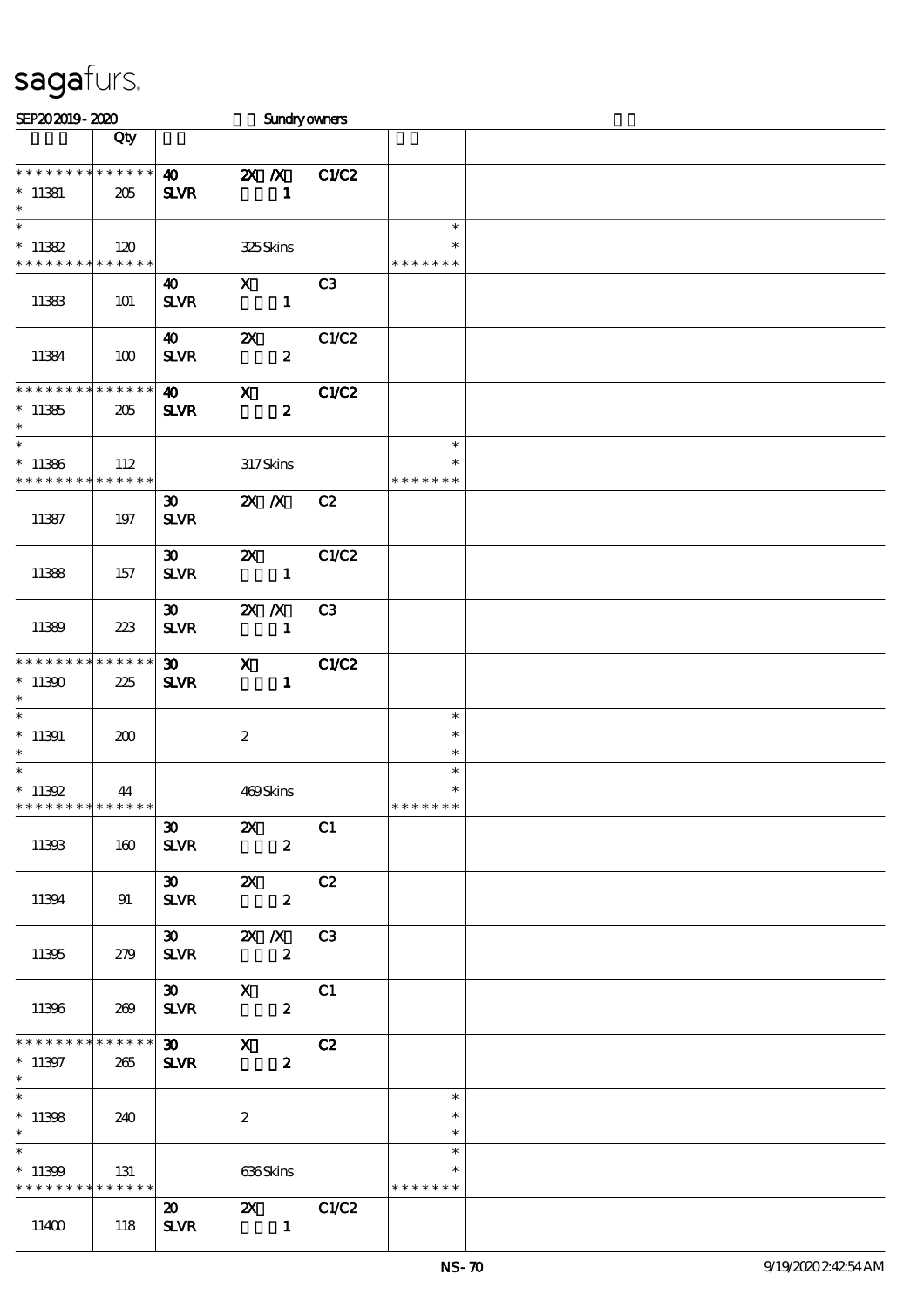| SEP202019-2020                                               |                 |                             | Sundryowners                         |                |                    |  |
|--------------------------------------------------------------|-----------------|-----------------------------|--------------------------------------|----------------|--------------------|--|
|                                                              | Qty             |                             |                                      |                |                    |  |
|                                                              |                 |                             |                                      |                |                    |  |
|                                                              |                 | $\boldsymbol{\mathfrak{D}}$ | $\boldsymbol{\mathsf{Z}}$            | C <sub>3</sub> |                    |  |
| 11401                                                        | 97              | ${\bf S\!L}\!{\bf V\!R}$    | $\mathbf{1}$                         |                |                    |  |
|                                                              |                 |                             |                                      |                |                    |  |
| * * * * * * * *                                              | ******          | $\boldsymbol{\mathfrak{D}}$ | $\mathbf X$                          | C1/C2          |                    |  |
| $* 11402$                                                    | 265             | <b>SLVR</b>                 | $\mathbf{1}$                         |                |                    |  |
| $\ast$                                                       |                 |                             |                                      |                |                    |  |
| $\ast$                                                       |                 |                             |                                      |                | $\ast$             |  |
| $*11403$                                                     | 107             |                             | 372Skins                             |                | $\ast$             |  |
| * * * * * * * * * * * * * *                                  |                 |                             |                                      |                | * * * * * * *      |  |
|                                                              |                 | $\boldsymbol{\mathsf{20}}$  | $\mathbf{x}$                         | C <sub>3</sub> |                    |  |
| 11404                                                        | 293             | <b>SLVR</b>                 | $\mathbf{1}$                         |                |                    |  |
|                                                              |                 |                             |                                      |                |                    |  |
|                                                              |                 | $\boldsymbol{\mathfrak{D}}$ | $\boldsymbol{\mathsf{Z}}$            | C1/C2          |                    |  |
| 11405                                                        | 172             | $S\!L\!VR$                  | $\boldsymbol{z}$                     |                |                    |  |
|                                                              |                 |                             |                                      |                |                    |  |
|                                                              |                 | $\boldsymbol{\mathfrak{D}}$ | $X$ $X$                              | C3             |                    |  |
| 11406                                                        | 237             | ${\bf S\!L}\!{\bf V\!R}$    | $\boldsymbol{z}$                     |                |                    |  |
| * * * * * * * *                                              | * * * * * *     | $\boldsymbol{\mathfrak{D}}$ | $\mathbf x$                          | C1/C2          |                    |  |
| $*11407$                                                     | 265             | <b>SLVR</b>                 | $\boldsymbol{z}$                     |                |                    |  |
| $\ast$                                                       |                 |                             |                                      |                |                    |  |
| $\overline{\ast}$                                            |                 |                             |                                      |                | $\ast$             |  |
| $*11408$                                                     | 218             |                             | 483Skins                             |                | $\ast$             |  |
| * * * * * * * *                                              | * * * * * *     |                             |                                      |                | * * * * * * *      |  |
|                                                              |                 | $\mathbf{O}$                |                                      | C2             |                    |  |
| 11409                                                        | 210             | <b>SLVR</b>                 |                                      |                |                    |  |
|                                                              |                 |                             |                                      |                |                    |  |
| * * * * * * * *                                              | * * * * * *     | $\mathbf{1}$                |                                      | C2             |                    |  |
| $*11410$                                                     | 325             | <b>SLVR</b>                 |                                      |                |                    |  |
| $\ast$                                                       |                 |                             |                                      |                |                    |  |
| $\ast$                                                       |                 |                             |                                      |                | $\ast$             |  |
| $*$ 11411                                                    | 300             |                             | $\boldsymbol{2}$                     |                | $\ast$             |  |
| $\ast$                                                       |                 |                             |                                      |                | $\ast$             |  |
| $\ast$                                                       |                 |                             |                                      |                | $\ast$             |  |
| $*11412$                                                     | 152             |                             | 777Skins                             |                | $\ast$             |  |
| * * * * * * * * * * * * * *<br>* * * * * * * * * * * * * * * |                 |                             |                                      |                | * * * * * * *      |  |
|                                                              |                 | $\mathbf{2}$                | <b>2X X</b> C1C2                     |                |                    |  |
| $*11413$<br>$\ast$                                           | 345             | <b>SLVR</b>                 | $\mathbf{1}$                         |                |                    |  |
| $\ast$                                                       |                 |                             |                                      |                | $\ast$             |  |
| $* 11414$                                                    | 127             |                             | 472Skins                             |                | $\ast$             |  |
| * * * * * * * * * * * * * *                                  |                 |                             |                                      |                | * * * * * * *      |  |
|                                                              |                 |                             | DeepNorth                            |                |                    |  |
|                                                              |                 |                             |                                      |                |                    |  |
|                                                              |                 |                             |                                      |                |                    |  |
| * * * * * * * * * * * * * * *                                |                 | $\boldsymbol{\omega}$       | $\mathbb{Z} \times \mathbb{Z}$ C1/C2 |                |                    |  |
| $*11416$                                                     | 205             | <b>SLVR</b>                 |                                      |                |                    |  |
| $\ast$                                                       |                 |                             |                                      |                |                    |  |
| $\ast$                                                       |                 |                             |                                      |                | $\ast$             |  |
| $*11417$                                                     | 179             |                             | 384Skins                             |                | ∗                  |  |
| * * * * * * * * * * * * * *                                  |                 |                             |                                      |                | * * * * * * *      |  |
| * * * * * * * *                                              | $* * * * * * *$ | $\boldsymbol{\mathfrak{D}}$ | <b>BL/ZXD</b>                        | C1             |                    |  |
| $*11418$                                                     | 225             | <b>SLVR</b>                 |                                      |                |                    |  |
| $\ast$<br>$\ast$                                             |                 |                             |                                      |                |                    |  |
|                                                              |                 |                             |                                      |                | $\ast$             |  |
| $*11419$<br>* * * * * * * * <mark>* * * * * * *</mark>       | 68              |                             | 293Skins                             |                | *<br>* * * * * * * |  |
| * * * * * * * * * * * * * *                                  |                 | $\boldsymbol{\mathfrak{D}}$ |                                      |                |                    |  |
| $*11420$                                                     | 225             | $S\!L\!V\!R$                | X /                                  | C2             |                    |  |
| $\ast$                                                       |                 |                             |                                      |                |                    |  |
|                                                              |                 |                             |                                      |                |                    |  |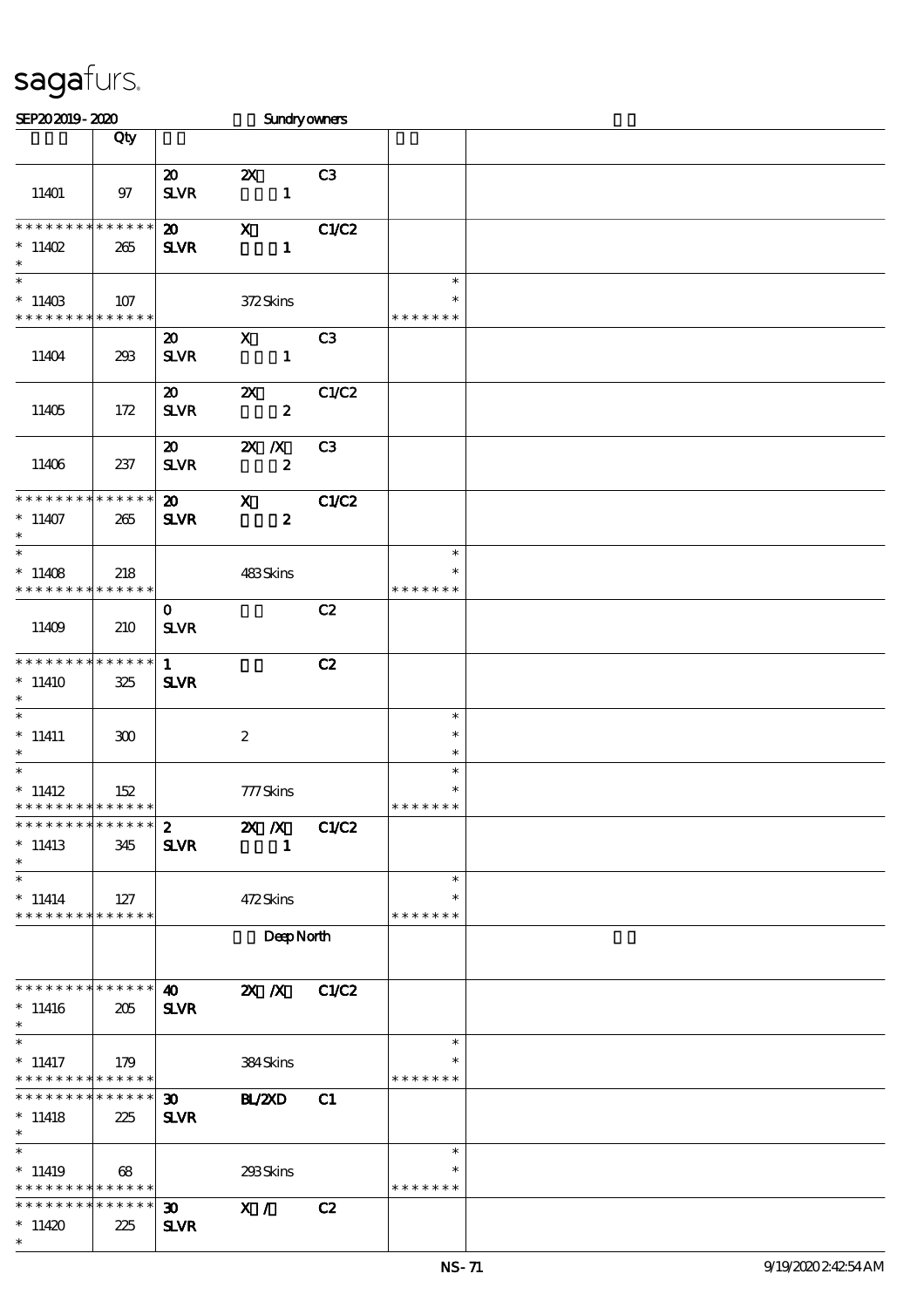| SEP202019-2020                          |              |                             |                           | DeepNorth |                         |  |  |  |  |  |  |  |
|-----------------------------------------|--------------|-----------------------------|---------------------------|-----------|-------------------------|--|--|--|--|--|--|--|
|                                         | Qty          |                             |                           |           |                         |  |  |  |  |  |  |  |
|                                         |              |                             |                           |           |                         |  |  |  |  |  |  |  |
| $\overline{\ast}$                       |              | $\boldsymbol{\mathfrak{D}}$ | $\mathbf{X}$ /            | C2        | $\ast$                  |  |  |  |  |  |  |  |
| $*11421$                                | 200          | <b>SLVR</b>                 |                           |           | $\ast$                  |  |  |  |  |  |  |  |
| $\ast$<br>$\ast$                        |              |                             |                           |           | $\ast$                  |  |  |  |  |  |  |  |
|                                         |              |                             |                           |           | $\ast$                  |  |  |  |  |  |  |  |
| $*11422$<br>* * * * * * * * * * * * * * | 41           |                             | 466Skins                  |           | $\ast$<br>* * * * * * * |  |  |  |  |  |  |  |
| * * * * * * * * * * * * * *             |              |                             |                           |           |                         |  |  |  |  |  |  |  |
|                                         |              | $\boldsymbol{\mathsf{20}}$  | $\overline{z}$ X          | C1/C2     |                         |  |  |  |  |  |  |  |
| $*11423$<br>$\ast$                      | 265          | $S\!L\!V\!R$                |                           |           |                         |  |  |  |  |  |  |  |
| $\overline{\ast}$                       |              |                             |                           |           | $\ast$                  |  |  |  |  |  |  |  |
| $*11424$                                | 240          |                             | $\boldsymbol{2}$          |           | $\ast$                  |  |  |  |  |  |  |  |
| $\ast$                                  |              |                             |                           |           | $\ast$                  |  |  |  |  |  |  |  |
| $\overline{\phantom{0}}$                |              |                             |                           |           | $\ast$                  |  |  |  |  |  |  |  |
| $*11425$                                | 45           |                             | 550Skins                  |           | $\ast$                  |  |  |  |  |  |  |  |
| * * * * * * * * * * * * * *             |              |                             |                           |           | * * * * * * *           |  |  |  |  |  |  |  |
|                                         |              |                             | CharyGrove                |           |                         |  |  |  |  |  |  |  |
|                                         |              |                             |                           |           |                         |  |  |  |  |  |  |  |
|                                         |              |                             |                           |           |                         |  |  |  |  |  |  |  |
|                                         |              | 50                          | $X$ $N$                   | C1/C2     |                         |  |  |  |  |  |  |  |
| 11427                                   | 86           | <b>SLVR</b>                 | $\mathbf{1}$              |           |                         |  |  |  |  |  |  |  |
|                                         |              |                             |                           |           |                         |  |  |  |  |  |  |  |
|                                         |              | $\boldsymbol{\mathfrak{D}}$ | $X$ $N$                   | C1/C2     |                         |  |  |  |  |  |  |  |
| 11428                                   | 149          | <b>SLVR</b>                 | $\sim$ 1                  |           |                         |  |  |  |  |  |  |  |
|                                         |              |                             |                           |           |                         |  |  |  |  |  |  |  |
| * * * * * * * * * * * * * *             |              | $\boldsymbol{\omega}$       | <b>H_/2XD</b>             | C1        |                         |  |  |  |  |  |  |  |
| $*11429$                                | 205          | <b>SLVR</b>                 | $\blacksquare$            |           |                         |  |  |  |  |  |  |  |
| $\ast$<br>$\ast$                        |              |                             |                           |           |                         |  |  |  |  |  |  |  |
|                                         |              |                             |                           |           | $\ast$<br>$\ast$        |  |  |  |  |  |  |  |
| $*11430$<br>$\ast$                      | 180          |                             | $\boldsymbol{z}$          |           | $\ast$                  |  |  |  |  |  |  |  |
| $\ast$                                  |              |                             |                           |           | $\ast$                  |  |  |  |  |  |  |  |
| $*11431$                                | 24           |                             | 409Skins                  |           | ∗                       |  |  |  |  |  |  |  |
| * * * * * * * * * * * * * *             |              |                             |                           |           | * * * * * * *           |  |  |  |  |  |  |  |
| * * * * * * * * * * * * * *             |              | $\boldsymbol{\omega}$       | BL/2XD                    | C1        |                         |  |  |  |  |  |  |  |
| $*11432$                                | 205          | <b>SLVR</b>                 | $\mathbf{1}$              |           |                         |  |  |  |  |  |  |  |
| $\star$ .                               |              |                             |                           |           |                         |  |  |  |  |  |  |  |
| $\overline{\ast}$                       |              |                             |                           |           | $\ast$                  |  |  |  |  |  |  |  |
| $*11433$                                | 122          |                             | $\boldsymbol{2}$          |           | $\ast$                  |  |  |  |  |  |  |  |
| $\ast$                                  |              |                             |                           |           | $\ast$                  |  |  |  |  |  |  |  |
| $\ast$                                  |              |                             |                           |           | $\ast$                  |  |  |  |  |  |  |  |
| $*11434$                                | $50^{\circ}$ |                             | 377Skins                  |           | $\ast$                  |  |  |  |  |  |  |  |
| ******** <mark>******</mark>            |              |                             |                           |           | * * * * * * *           |  |  |  |  |  |  |  |
| * * * * * * * *                         | * * * * * *  | $\boldsymbol{\omega}$       | X / C2                    |           |                         |  |  |  |  |  |  |  |
| $*11435$                                | 205          | <b>SLVR</b>                 | $\blacksquare$            |           |                         |  |  |  |  |  |  |  |
| $*$<br>$\overline{\ast}$                |              |                             |                           |           |                         |  |  |  |  |  |  |  |
|                                         |              |                             |                           |           | $\ast$                  |  |  |  |  |  |  |  |
| $*11436$<br>$\ast$                      | 180          |                             | $\boldsymbol{2}$          |           | $\ast$<br>$\ast$        |  |  |  |  |  |  |  |
| $\ast$                                  |              |                             |                           |           | $\ast$                  |  |  |  |  |  |  |  |
| $*11437$                                | 76           |                             | 461 Skins                 |           |                         |  |  |  |  |  |  |  |
| * * * * * * * * * * * * * *             |              |                             |                           |           | * * * * * * *           |  |  |  |  |  |  |  |
| * * * * * * * *                         | ******       | $\boldsymbol{\omega}$       | X / C2                    |           |                         |  |  |  |  |  |  |  |
| $*11438$                                | 205          | <b>SLVR</b>                 | $\blacksquare$            |           |                         |  |  |  |  |  |  |  |
| $*$                                     |              |                             |                           |           |                         |  |  |  |  |  |  |  |
| $\ast$                                  |              |                             |                           |           | $\ast$                  |  |  |  |  |  |  |  |
| $*11439$                                | 180          |                             | $\boldsymbol{2}$          |           | $\ast$                  |  |  |  |  |  |  |  |
| $\ast$                                  |              |                             |                           |           | $\ast$                  |  |  |  |  |  |  |  |
| $\ast$                                  |              |                             |                           |           | $\ast$                  |  |  |  |  |  |  |  |
| $*1140$                                 | 87           |                             | $\ensuremath{\mathsf{3}}$ |           | $\ast$                  |  |  |  |  |  |  |  |
| $\ast$                                  |              |                             |                           |           | $\ast$                  |  |  |  |  |  |  |  |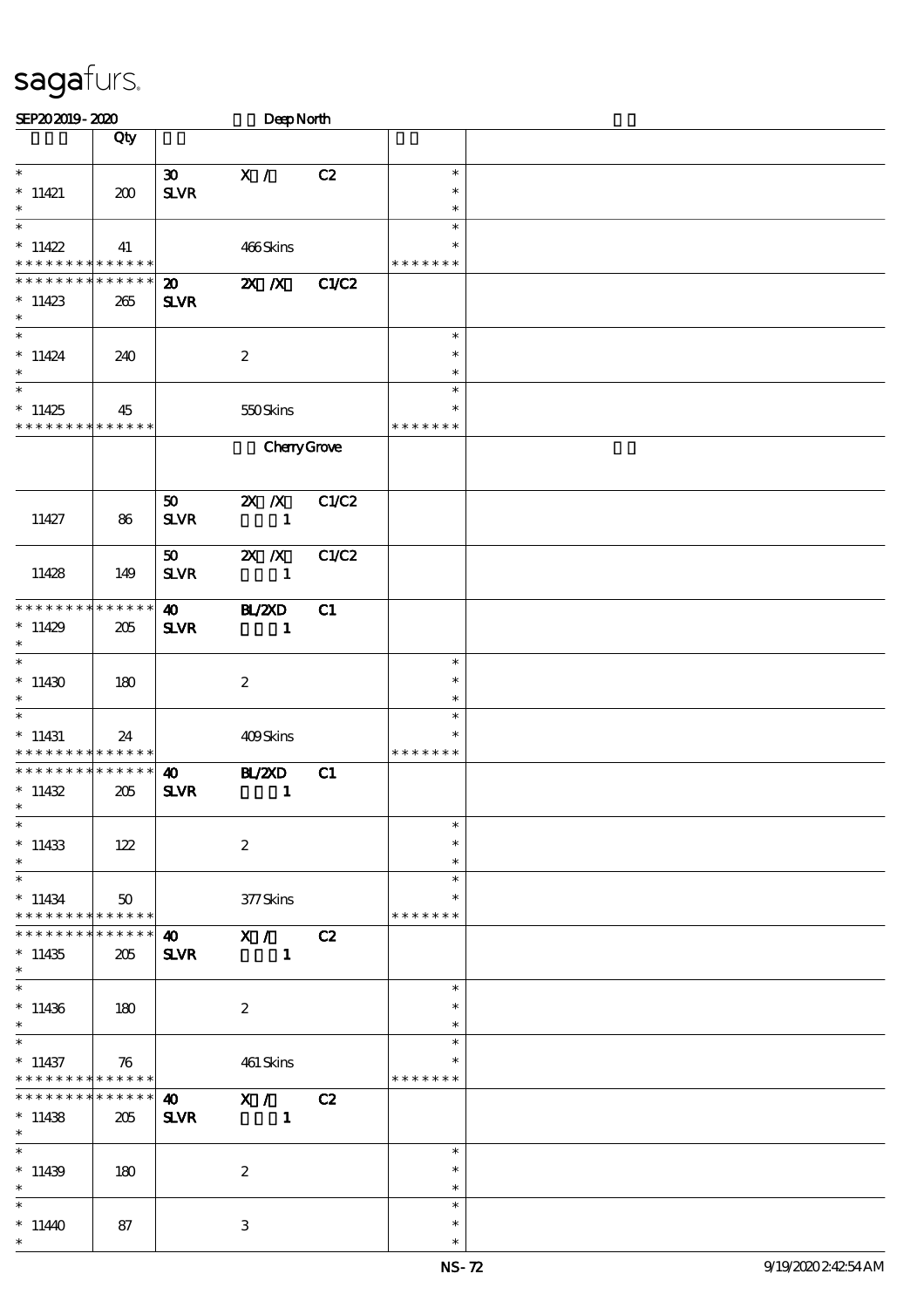| SEP202019-2020              |                        |                             | CharyGrove                |    |               |  |
|-----------------------------|------------------------|-----------------------------|---------------------------|----|---------------|--|
|                             | Qty                    |                             |                           |    |               |  |
|                             |                        |                             |                           |    |               |  |
| $\ast$                      |                        | $\boldsymbol{\omega}$       | X /                       | C2 | $\ast$        |  |
| $*$ 11441                   | $52\,$                 | $S\!L\!V\!R$                | $\mathbf{1}$              |    | $\ast$        |  |
| * * * * * * * * * * * * * * |                        |                             |                           |    | * * * * * * * |  |
| * * * * * * * *             | * * * * * *            | $\boldsymbol{\mathfrak{D}}$ | B1/20D                    | C1 |               |  |
| $*11442$                    | 225                    | <b>SLVR</b>                 | $\mathbf{1}$              |    |               |  |
| $\ast$                      |                        |                             |                           |    |               |  |
| $\overline{\phantom{0}}$    |                        |                             |                           |    | $\ast$        |  |
| $*11443$                    | 200                    |                             | $\boldsymbol{2}$          |    | $\ast$        |  |
| $\ast$                      |                        |                             |                           |    | $\ast$        |  |
| $\overline{\ast}$           |                        |                             |                           |    | $\ast$        |  |
| $* 11444$                   | 200                    |                             | $\ensuremath{\mathbf{3}}$ |    | $\ast$        |  |
| $\ast$                      |                        |                             |                           |    | $\ast$        |  |
| $\ast$                      |                        |                             |                           |    | $\ast$        |  |
|                             |                        |                             |                           |    | $\ast$        |  |
| $*11445$<br>$\ast$          | 200                    |                             | $\boldsymbol{4}$          |    | $\ast$        |  |
| $\overline{\ast}$           |                        |                             |                           |    | $\ast$        |  |
|                             |                        |                             |                           |    | $\ast$        |  |
| $*11446$<br>* * * * * * * * | 110<br>$* * * * * * *$ |                             | 935Skins                  |    | * * * * * * * |  |
|                             |                        |                             |                           |    |               |  |
| * * * * * * * * * * * * * * |                        | $\boldsymbol{\mathfrak{D}}$ | B1/2XD                    | C1 |               |  |
| $* 11447$                   | 225                    | $S\!L\!V\!R$                | $\mathbf{1}$              |    |               |  |
| $\ast$                      |                        |                             |                           |    |               |  |
| $\ast$                      |                        |                             |                           |    | $\ast$        |  |
| $*11448$                    | 200                    |                             | $\boldsymbol{2}$          |    | $\ast$        |  |
| $\ast$                      |                        |                             |                           |    | $\ast$        |  |
| $\ast$                      |                        |                             |                           |    | $\ast$        |  |
| $*1149$                     | 120                    |                             | $\ensuremath{\mathbf{3}}$ |    | $\ast$        |  |
| $\ast$                      |                        |                             |                           |    | $\ast$        |  |
| $\ast$                      |                        |                             |                           |    | $\ast$        |  |
| $*11450$                    | 104                    |                             | 649Skins                  |    | $\ast$        |  |
| * * * * * * * * * * * * * * |                        |                             |                           |    | * * * * * * * |  |
| * * * * * * * * * * * * * * |                        | $\boldsymbol{\mathfrak{D}}$ | X /                       | C2 |               |  |
| $*11451$                    | 225                    | <b>SLVR</b>                 | $\mathbf{1}$              |    |               |  |
| $\ast$                      |                        |                             |                           |    |               |  |
| $\ast$                      |                        |                             |                           |    | $\ast$        |  |
| $*11452$                    | 200                    |                             | $\boldsymbol{2}$          |    | $\ast$        |  |
| $*$                         |                        |                             |                           |    | $\ast$        |  |
| $\ast$                      |                        |                             |                           |    | $\ast$        |  |
| $*11453$                    | 200                    |                             | $\ensuremath{\mathbf{3}}$ |    | $\ast$        |  |
| $\ast$                      |                        |                             |                           |    | $\ast$        |  |
| $\ast$                      |                        |                             |                           |    | $\ast$        |  |
| $*11454$                    | 200                    |                             | $\overline{4}$            |    | $\ast$        |  |
| $\ast$                      |                        |                             |                           |    | $\ast$        |  |
| $\ast$                      |                        |                             |                           |    | $\ast$        |  |
| $*11455$                    | 190                    |                             | 1015Skins                 |    | *             |  |
| * * * * * * * *             | $* * * * * * *$        |                             |                           |    | * * * * * * * |  |
| * * * * * * *               | * * * * * *            | $\boldsymbol{\mathfrak{D}}$ | X / C2                    |    |               |  |
| $*11456$                    | 225                    | <b>SLVR</b>                 | $\blacksquare$            |    |               |  |
| $*$                         |                        |                             |                           |    |               |  |
| $\ast$                      |                        |                             |                           |    | $\ast$        |  |
| $*11457$                    | 200                    |                             | $\boldsymbol{z}$          |    | $\ast$        |  |
| $\ast$                      |                        |                             |                           |    | $\ast$        |  |
| $\ast$                      |                        |                             |                           |    | $\ast$        |  |
| $*11458$                    | 200                    |                             | 3                         |    | $\ast$        |  |
| $\ast$                      |                        |                             |                           |    | $\ast$        |  |
| $\ast$                      |                        |                             |                           |    | $\ast$        |  |
| $*11459$                    | 200                    |                             | $\overline{4}$            |    | $\ast$        |  |
| $\ast$                      |                        |                             |                           |    | $\ast$        |  |
| $\ast$                      |                        |                             |                           |    | $\ast$        |  |
| $*11460$                    | 175                    |                             | $\mathbf{5}$              |    | $\ast$        |  |
| $\ast$                      |                        |                             |                           |    | $\ast$        |  |
|                             |                        |                             |                           |    |               |  |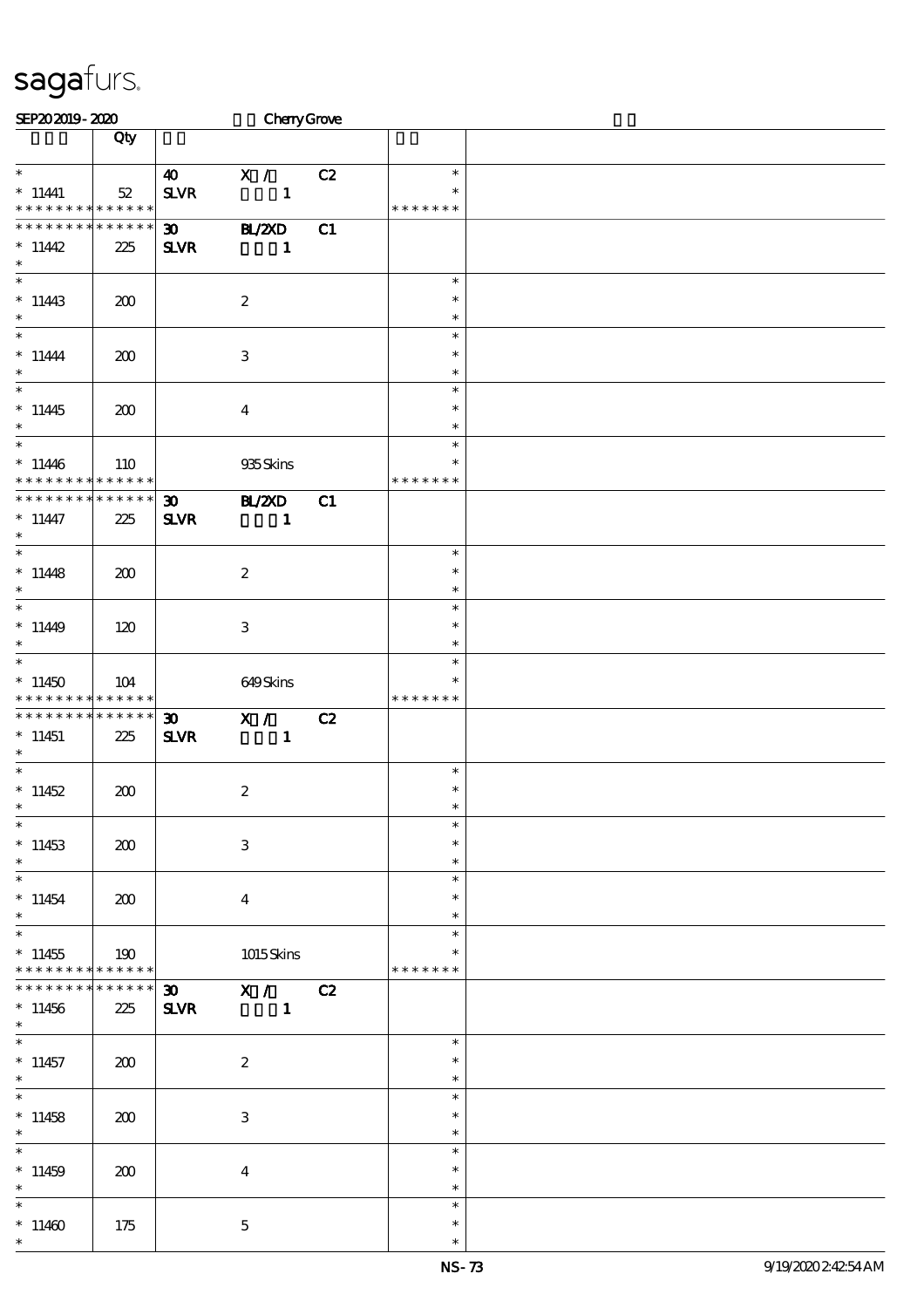| SEP202019-2020                |        |                             | CherryGrove             |             |               |  |
|-------------------------------|--------|-----------------------------|-------------------------|-------------|---------------|--|
|                               | Qty    |                             |                         |             |               |  |
|                               |        |                             |                         |             |               |  |
| $\ast$                        |        | $\boldsymbol{\mathfrak{D}}$ | X /                     | C2          | $\ast$        |  |
| $*11461$                      | $37\,$ | <b>SLVR</b>                 | $\mathbf{1}$            |             | $\ast$        |  |
| * * * * * * * * * * * * * *   |        |                             |                         |             | * * * * * * * |  |
| * * * * * * * * * * * * * *   |        | $\boldsymbol{\mathfrak{D}}$ | <b>BL/2XD</b>           | C1          |               |  |
| $*11462$                      | 265    | <b>SLVR</b>                 | $\mathbf{1}$            |             |               |  |
| $\ast$                        |        |                             |                         |             |               |  |
| $\overline{\phantom{0}}$      |        |                             |                         |             | $\ast$        |  |
| $*11463$                      | 240    |                             | $\boldsymbol{2}$        |             | $\ast$        |  |
| $\ast$                        |        |                             |                         |             | $\ast$        |  |
| $\overline{\ast}$             |        |                             |                         |             | $\ast$        |  |
| $*11464$                      | 97     |                             | 602Skins                |             | $\ast$        |  |
| * * * * * * * * * * * * * *   |        |                             |                         |             | * * * * * * * |  |
| * * * * * * * * * * * * * *   |        | $\boldsymbol{\mathfrak{D}}$ | <b>H_/2XD</b>           | C1          |               |  |
| $*11465$                      | 248    | <b>SLVR</b>                 | $\mathbf{1}$            |             |               |  |
| $\ast$                        |        |                             |                         |             |               |  |
| $\overline{\ast}$             |        |                             |                         |             | $\ast$        |  |
| $*11466$                      | 260    |                             | $\boldsymbol{2}$        |             | $\ast$        |  |
| $\ast$                        |        |                             |                         |             | $\ast$        |  |
| $\overline{\ast}$             |        |                             |                         |             | $\ast$        |  |
| $*11467$                      | 37     |                             | 545Skins                |             | ∗             |  |
| * * * * * * * * * * * * * *   |        |                             |                         |             | * * * * * * * |  |
| * * * * * * * * * * * * * *   |        | $\boldsymbol{\mathfrak{D}}$ | X /                     | C2          |               |  |
| $*11468$                      | 265    | <b>SLVR</b>                 | $\mathbf{1}$            |             |               |  |
| $\ast$                        |        |                             |                         |             |               |  |
| $\overline{\phantom{0}}$      |        |                             |                         |             | $\ast$        |  |
| $*11469$                      | 240    |                             | $\boldsymbol{2}$        |             | $\ast$        |  |
| $\ast$                        |        |                             |                         |             | $\ast$        |  |
| $\ast$                        |        |                             |                         |             | $\ast$        |  |
| $*11470$                      | 78     |                             | 583Skins                |             | ∗             |  |
| * * * * * * * * * * * * * *   |        |                             |                         |             | * * * * * * * |  |
| * * * * * * * * * * * * * *   |        | $\boldsymbol{\mathsf{20}}$  | X /                     | C2          |               |  |
| $* 11471$                     | 265    | <b>SLVR</b>                 | $\mathbf{1}$            |             |               |  |
| $*$                           |        |                             |                         |             |               |  |
| $*$                           |        |                             |                         |             | $\ast$        |  |
| $* 11472$                     | 240    |                             | $\boldsymbol{2}$        |             | $\ast$        |  |
| $*$                           |        |                             |                         |             | $\ast$        |  |
| $\ast$                        |        |                             |                         |             | $\ast$        |  |
| $*11473$                      | 206    |                             | 3                       |             | $\ast$        |  |
| $\ast$                        |        |                             |                         |             | $\ast$        |  |
| $\ast$                        |        |                             |                         |             | $\ast$        |  |
| $* 11474$                     | 37     |                             | 748Skins                |             | ∗             |  |
| * * * * * * * * * * * * * *   |        |                             |                         |             | * * * * * * * |  |
| * * * * * * * * * * * * * * * |        |                             | $0$ 2X $\chi$ C1C2      |             |               |  |
| $*11475$                      | 265    | <b>SLVR</b>                 | $\blacksquare$          |             |               |  |
| $\ast$                        |        |                             |                         |             |               |  |
| $\overline{\phantom{1}}$      |        |                             |                         |             | $\ast$        |  |
| $*11476$                      | 46     |                             | 311 Skins               |             | $\ast$        |  |
| * * * * * * * * * * * * * *   |        |                             |                         |             | * * * * * * * |  |
|                               |        | $1 \quad \blacksquare$      | 2X / X C1/C2            |             |               |  |
| 11477                         | 205    | <b>SLVR</b>                 | $\blacksquare$          |             |               |  |
|                               |        |                             |                         |             |               |  |
|                               |        |                             | Woodmont                |             |               |  |
|                               |        |                             |                         |             |               |  |
|                               |        |                             |                         |             |               |  |
|                               |        | 50                          | 2X /X C1/C2             |             |               |  |
| 11479                         | 71     | <b>SLVR</b>                 | $\overline{\mathbf{z}}$ | <b>OPEN</b> |               |  |
|                               |        |                             |                         |             |               |  |
| * * * * * * * * * * * * * *   |        |                             | 40 BL/2XD               | C1          |               |  |
| $*11480$                      | 205    | <b>SLVR</b>                 | $\boldsymbol{z}$        | <b>OPEN</b> |               |  |
| $\ast$                        |        |                             |                         |             |               |  |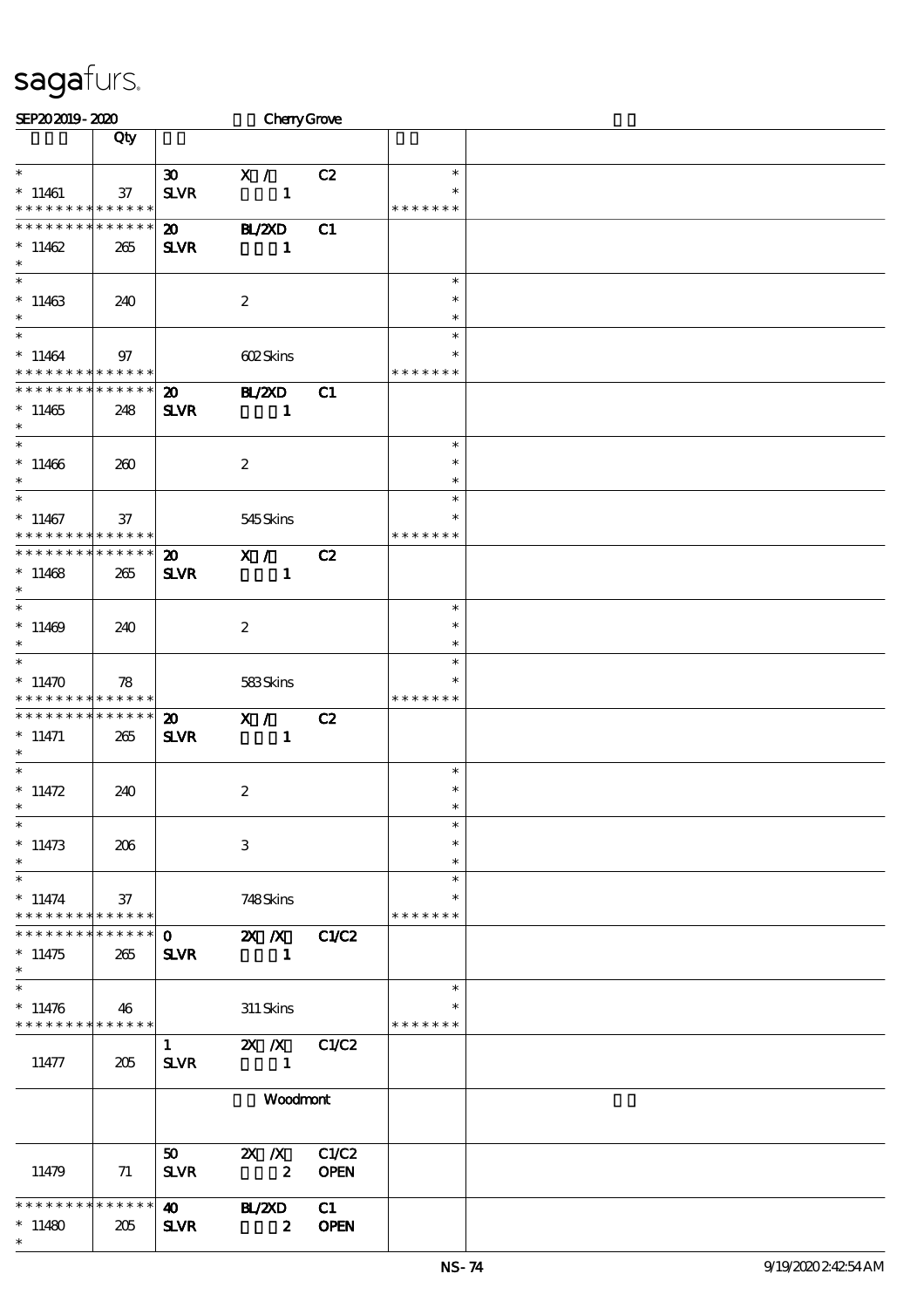| SEP202019-2020                                           |               |                                            | Woodmant                                 |                   |                                   |  |
|----------------------------------------------------------|---------------|--------------------------------------------|------------------------------------------|-------------------|-----------------------------------|--|
|                                                          | Qty           |                                            |                                          |                   |                                   |  |
| $\overline{\phantom{0}}$<br>$*11481$<br>$\ast$           | 180           | <b>40</b><br><b>SLVR</b>                   | BL/ZXD<br>$\mathbf{2}$                   | C1<br><b>OPEN</b> | $\ast$<br>$\ast$<br>$\ast$        |  |
| $\ast$<br>$*11482$<br>* * * * * * * * * * * * * *        | 138           |                                            | 523Skins                                 |                   | $\ast$<br>$\ast$<br>* * * * * * * |  |
| * * * * * * * * * * * * * *<br>$*11483$<br>$\ast$        | 225           | 30<br><b>SLVR</b>                          | <b>HL/2XD</b><br>$\boldsymbol{z}$        | C1<br><b>OPEN</b> |                                   |  |
| $\ast$<br>$* 11484$<br>$\ast$                            | 200           |                                            | $\boldsymbol{2}$                         |                   | $\ast$<br>$\ast$<br>$\ast$        |  |
| $\ast$<br>$*11485$<br>$\ast$                             | 200           |                                            | 3                                        |                   | $\ast$<br>$\ast$<br>$\ast$        |  |
| $\ast$<br>$*11486$<br>$\ast$<br>$\overline{\ast}$        | 200           |                                            | $\overline{4}$                           |                   | $\ast$<br>$\ast$<br>$\ast$        |  |
| $*11487$<br>$\ast$                                       | 200           |                                            | $\mathbf 5$                              |                   | $\ast$<br>$\ast$<br>$\ast$        |  |
| $\ast$<br>$*11488$<br>$\ast$                             | 200           |                                            | 6                                        |                   | $\ast$<br>$\ast$<br>$\ast$        |  |
| $\ast$<br>$*11489$<br>* * * * * * * * * * * * * * *      | 199           |                                            | 1424 Skins                               |                   | $\ast$<br>$\ast$<br>* * * * * * * |  |
| ******** <mark>******</mark><br>$*11490$<br>$\ast$       | 225           | <b>SLVR</b>                                | 30 X / C2                                | 2 OPEN            |                                   |  |
| $*$<br>$*11491$<br>$\ast$<br>$\ast$                      | 200           |                                            | $\boldsymbol{z}$                         |                   | $\ast$<br>$\ast$<br>$\ast$        |  |
| $* 11492$<br>$\overline{\phantom{0}}$                    | 200           |                                            | 3                                        |                   | $\ast$<br>$\ast$<br>$\ast$        |  |
| $*11493$<br>* * * * * * * * * * * * * * *                | 37            |                                            | 662Skins                                 |                   | $\ast$<br>* * * * * * *           |  |
| * * * * * * * * * * * * * * *<br>$*11494$<br>$\ast$      | 265           | $\boldsymbol{\mathfrak{D}}$<br><b>SLVR</b> | <b>BL/ZXD</b><br>$\overline{\mathbf{2}}$ | C1<br><b>OPEN</b> |                                   |  |
| $\ast$<br>$*11495$<br>$\ast$<br>$\overline{\ast}$        | 240           |                                            | $\boldsymbol{2}$                         |                   | $\ast$<br>$\ast$<br>$\ast$        |  |
| $*11496$<br>$\ast$                                       | 240           |                                            | 3                                        |                   | $\ast$<br>$\ast$<br>$\ast$        |  |
| $*11497$<br>$\ast$<br>$\ast$                             | 220           |                                            | $\bf{4}$                                 |                   | $\ast$<br>$\ast$<br>$\ast$        |  |
| $*11498$<br>* * * * * * * * * * * * * *                  | $\mathbf{38}$ |                                            | 1008Skins                                |                   | $\ast$<br>*<br>* * * * * * *      |  |
| ******** <mark>*******</mark><br>$*11499$<br>$*$ and $*$ | 265           | $\boldsymbol{\mathsf{20}}$<br><b>SLVR</b>  | X / C2<br>2 OPEN                         |                   |                                   |  |
| $*11500$<br>* * * * * * * * * * * * * *                  | 126           |                                            | 391 Skins                                |                   | $\ast$<br>* * * * * * *           |  |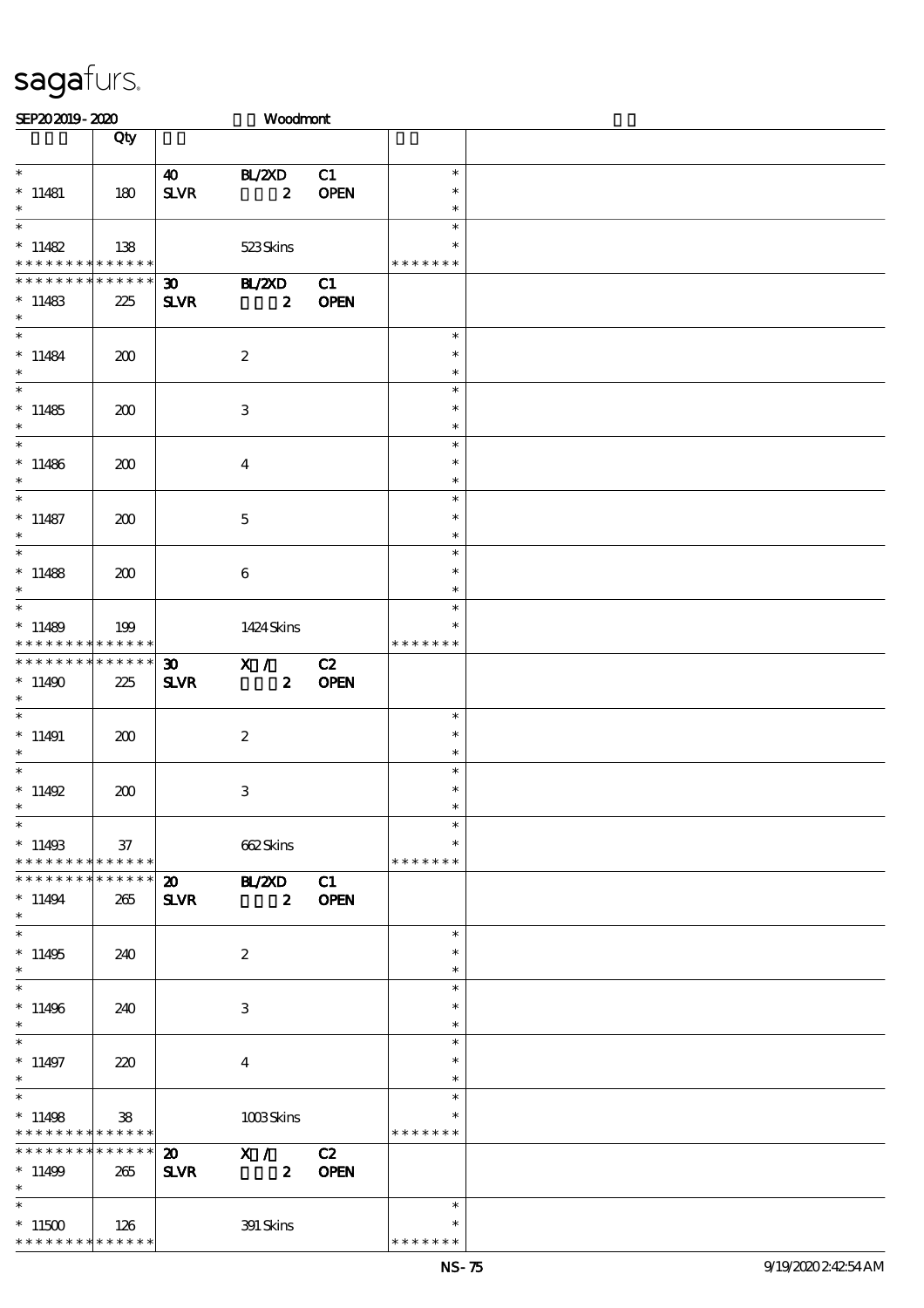| SEP202019-2020                                           |                    |                                             |                                               | Erickson-Hobbs |                                        |  |
|----------------------------------------------------------|--------------------|---------------------------------------------|-----------------------------------------------|----------------|----------------------------------------|--|
|                                                          | Qty                |                                             |                                               |                |                                        |  |
| 11501                                                    | 106                | $\boldsymbol{\omega}$<br>$S\!L\!V\!R$       | $\mathbf{X}$ $\mathbf{X}$<br>$\boldsymbol{z}$ | C1             |                                        |  |
| 11502                                                    | 169                | $\boldsymbol{\mathfrak{D}}$<br>$S\!L\!V\!R$ | $\mathbf{1}$                                  | C2             |                                        |  |
|                                                          |                    |                                             | <b>Springbrook</b>                            |                |                                        |  |
| 11504                                                    | 90                 | 50<br>${\bf S\!L}\!{\bf V\!R}$              | $\mathbf{X}$ $\mathbf{X}$<br>$\boldsymbol{z}$ | C1/C2          |                                        |  |
| * * * * * * * *<br>$^*$ 11505 $\,$<br>$\ast$             | * * * * * *<br>205 | $\boldsymbol{\omega}$<br><b>SLVR</b>        | $X$ $X$<br>$\boldsymbol{z}$                   | C1/C2          |                                        |  |
| $\overline{\ast}$<br>$*11506$<br>$\ast$                  | 180                |                                             | $\boldsymbol{2}$                              |                | $\ast$<br>$\ast$<br>$\ast$             |  |
| $\overline{\ast}$<br>$^*$ 11507<br>$\ast$                | 180                |                                             | $\ensuremath{\mathbf{3}}$                     |                | $\ast$<br>$\ast$<br>$\ast$             |  |
| $\overline{\ast}$<br>$*11508$<br>* * * * * * * *         | 180<br>******      |                                             | 745Skins                                      |                | $\ast$<br>$\ast$<br>* * * * * * *      |  |
| * * * * * * * * * * * * * *<br>$*11509$<br>$\ast$        | 225                | 30 <sub>o</sub><br>$S\!L\!V\!R$             | <b>HZZD</b><br>$\boldsymbol{z}$               | C1             |                                        |  |
| $\ast$<br>$*11510$<br>$\ast$                             | 200                |                                             | $\boldsymbol{2}$                              |                | $\ast$<br>$\ast$<br>$\ast$             |  |
| $\overline{\ast}$<br>$*$ 11511<br>$\ast$                 | 200                |                                             | $\,3$                                         |                | $\ast$<br>$\ast$<br>$\ast$             |  |
| $\ast$<br>$*11512$                                       | 200                |                                             | $\boldsymbol{4}$                              |                | $\ast$<br>$\ast$                       |  |
| $\ast$<br>$*11513$<br>$\ast$<br>$\overline{\phantom{0}}$ | 200                |                                             | $\mathbf 5$                                   |                | $\ast$<br>$\ast$<br>$\ast$             |  |
| $*11514$<br>* * * * * * * *                              | 98<br>$******$     |                                             | 1123Skins                                     |                | $\ast$<br>$\ast$<br>* * * * * * *      |  |
| * * * * * * * *<br>$*11515$<br>$\ast$                    | * * * * * *<br>225 | $\boldsymbol{\mathfrak{D}}$<br>$S\!L\!V\!R$ | <b>HAZYD</b><br>$\boldsymbol{z}$              | C1             |                                        |  |
| $\ast$<br>$*11516$<br>$\ast$                             | 200                |                                             | $\boldsymbol{2}$                              |                | $\ast$<br>$\ast$<br>$\ast$             |  |
| $\ast$<br>$*11517$<br>$\ast$                             | 200                |                                             | $\,3$                                         |                | $\ast$<br>$\ast$<br>$\ast$             |  |
| $\ast$<br>$*11518$<br>$\ast$                             | 200                |                                             | $\boldsymbol{4}$                              |                | $\ast$<br>$\ast$<br>$\ast$             |  |
| $\ast$<br>$*11519$<br>$\ast$                             | 200                |                                             | $\mathbf 5$                                   |                | $\ast$<br>$\ast$<br>$\ast$             |  |
| $\ast$<br>$*11520$<br>* * * * * * * *                    | 146<br>* * * * * * |                                             | 1171 Skins                                    |                | $\ast$<br>$\ast$<br>* * * * *<br>$* *$ |  |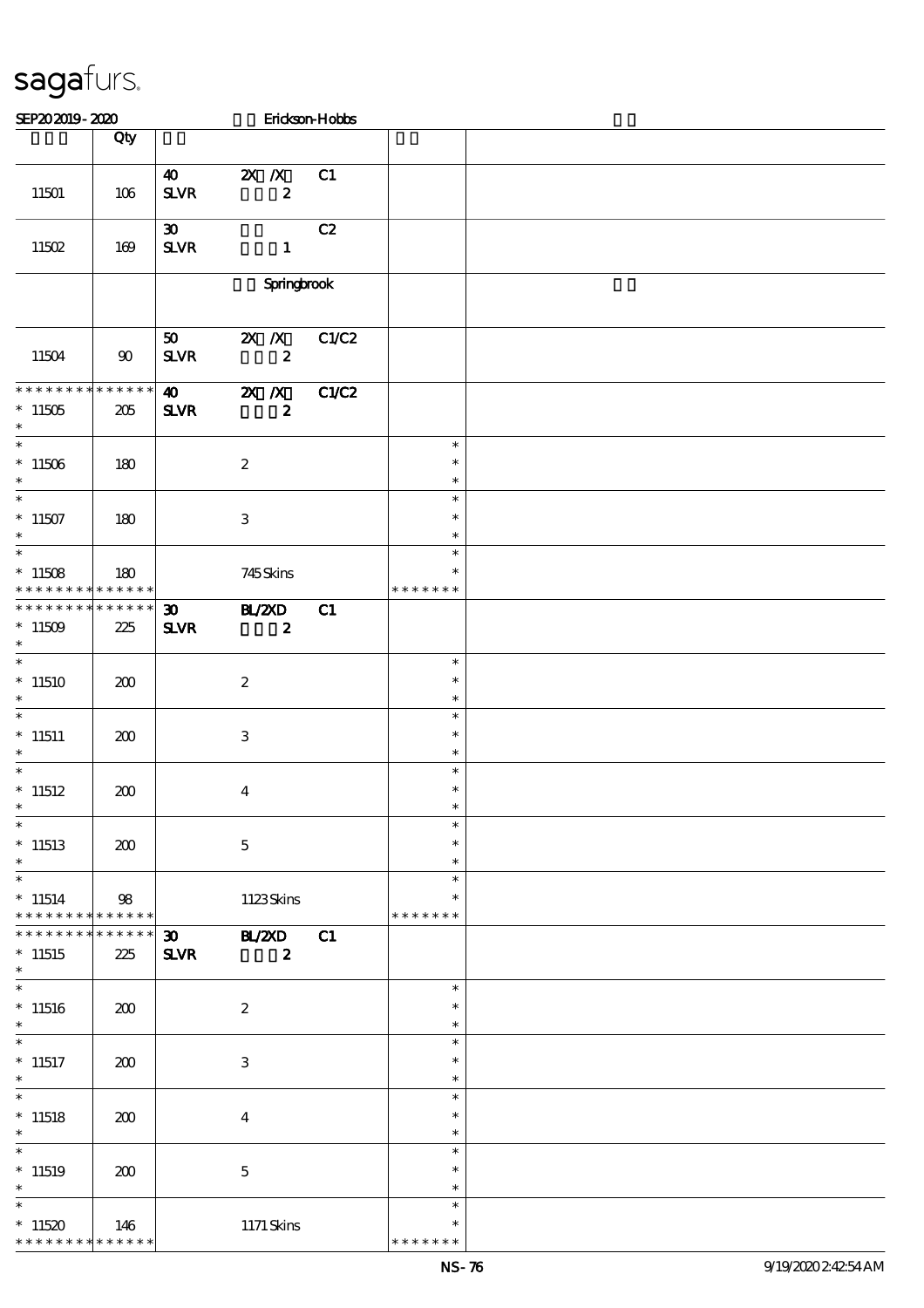| SEP202019-2020                                                         |                               |                                             | Springbrook                        |                     |                                   |  |
|------------------------------------------------------------------------|-------------------------------|---------------------------------------------|------------------------------------|---------------------|-----------------------------------|--|
|                                                                        | Qty                           |                                             |                                    |                     |                                   |  |
| * * * * * * * * * * * * * *<br>$*11521$<br>$\ast$<br>$\overline{\ast}$ | 225                           | $\infty$<br><b>SLVR</b>                     | X /<br>$\boldsymbol{z}$            | C2                  |                                   |  |
| $*11522$<br>* * * * * * * * * * * * * *                                | 181                           |                                             | 406Skins                           |                     | $\ast$<br>* * * * * * *           |  |
| * * * * * * * * * * * * * *<br>$*11523$<br>$\ast$                      | 265                           | $\boldsymbol{\mathfrak{D}}$<br>$S\!L\!V\!R$ | <b>BL/2XD</b><br>$\boldsymbol{z}$  | C1                  |                                   |  |
| $\ast$<br>$*11524$<br>$\ast$                                           | 240                           |                                             | $\boldsymbol{2}$                   |                     | $\ast$<br>$\ast$<br>$\ast$        |  |
| $\overline{\ast}$<br>$*11525$<br>$\ast$                                | 220                           |                                             | $\,3$                              |                     | $\ast$<br>$\ast$<br>$\ast$        |  |
| $\overline{\phantom{0}}$<br>$*11526$<br>* * * * * * * * * * * * * *    | 43                            |                                             | 768Skins                           |                     | $\ast$<br>$\ast$<br>* * * * * * * |  |
| * * * * * * * * * * * * * *<br>$*11527$<br>$\ast$                      | 265                           | $\boldsymbol{\mathfrak{D}}$<br><b>SLVR</b>  | $X$ $N$<br>$\boldsymbol{z}$        | C1/C2               |                                   |  |
| $\overline{\ast}$<br>$*11528$<br>$\ast$                                | 240                           |                                             | $\boldsymbol{2}$                   |                     | $\ast$<br>$\ast$<br>$\ast$        |  |
| $\ast$<br>$*11529$<br>$\ast$                                           | 240                           |                                             | $\,3\,$                            |                     | $\ast$<br>$\ast$<br>$\ast$        |  |
| $\ast$<br>$*11530$<br>* * * * * * * * * * * * * * *                    | 135                           |                                             | 880Skins                           |                     | $\ast$<br>$\ast$<br>* * * * * * * |  |
| ******** <mark>******</mark><br>$*11531$<br>$\ast$                     | 265                           | $\boldsymbol{\mathfrak{D}}$<br><b>SLVR</b>  | X /<br>$\boldsymbol{z}$            | C2                  |                                   |  |
| $\ast$<br>$*11532$                                                     | 240                           |                                             | $\boldsymbol{z}$                   |                     | $\ast$<br>$\ast$                  |  |
| $\ast$<br>$^*$ 11533 $\,$<br>$\ast$                                    | 240                           |                                             | 3                                  |                     | $\ast$<br>$\ast$<br>$\ast$        |  |
| $\ast$<br>$*11534$<br>* * * * * * * *                                  | $\mathfrak{B}$<br>* * * * * * |                                             | 777Skins                           |                     | $\ast$<br>$\ast$<br>* * * * * * * |  |
| 11535                                                                  | 122                           | $\mathbf{O}$<br><b>SLVR</b>                 | $2X$ $\Lambda$<br>$\boldsymbol{z}$ | C1/C2               |                                   |  |
|                                                                        |                               |                                             |                                    | David Dittrich-Ames |                                   |  |
| * * * * * * * * * * * * * * *<br>$*11537$<br>$\ast$                    | 185                           | 50 <sub>2</sub><br><b>SLVR</b>              | $\mathbb{Z}$ X<br>$\boldsymbol{z}$ | C1/C2               |                                   |  |
| $\ast$<br>$*11538$<br>$\ast$                                           | 160                           |                                             | $\boldsymbol{2}$                   |                     | $\ast$<br>$\ast$<br>$\ast$        |  |
| $*11539$<br>* * * * * * * *                                            | 57<br>* * * * * *             |                                             | 402Skins                           |                     | $\ast$<br>* * * * * * *           |  |
| * * * * * * * *<br>$*11540$<br>$\ast$                                  | * * * * * *  <br>205          | $\boldsymbol{\omega}$<br>$S\!L\!V\!R$       | <b>BL/2XD</b><br>$\boldsymbol{z}$  | C1                  |                                   |  |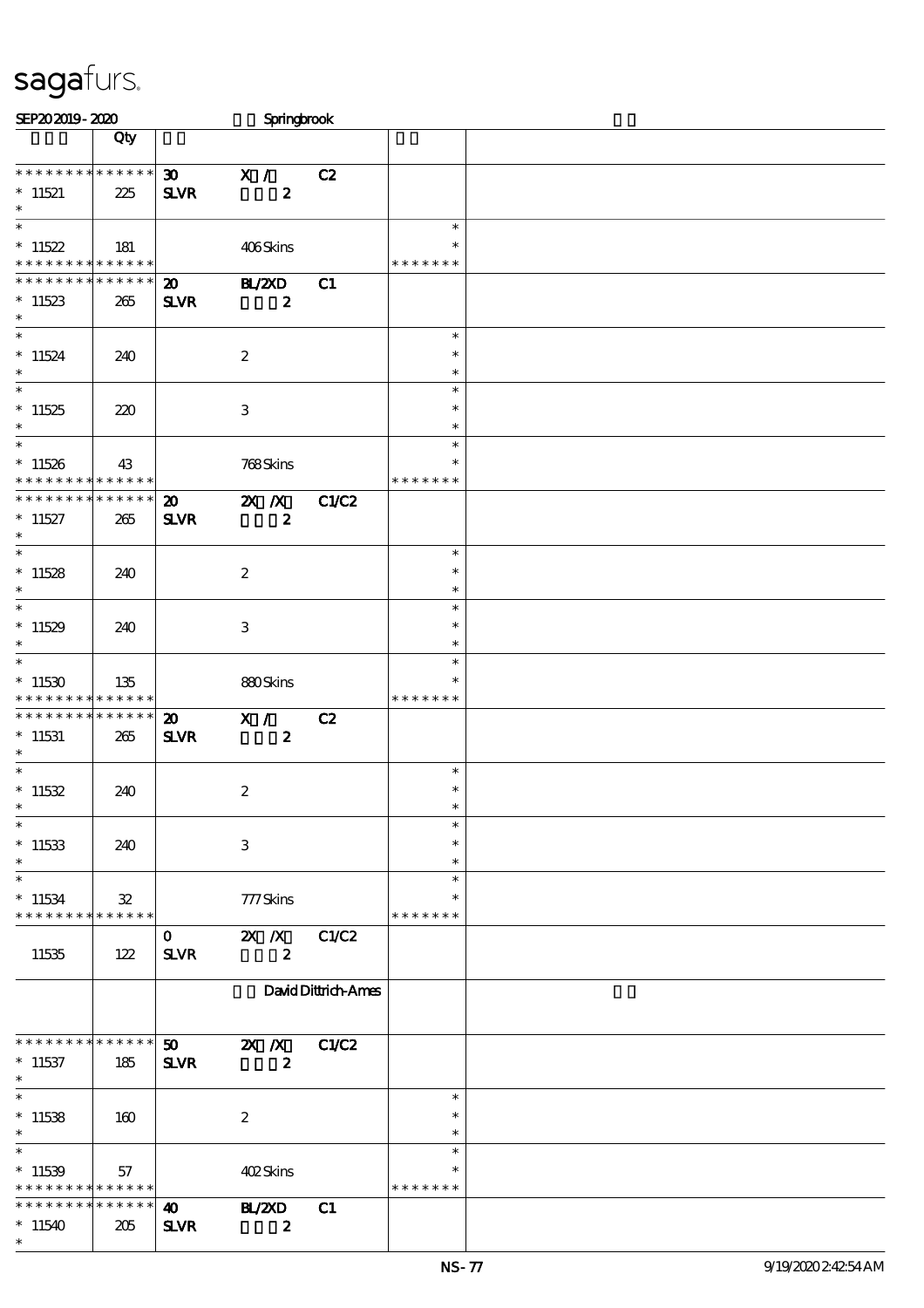| SEP202019-2020                                                  |                |                                       |                                                      | David Dittrich-Ames |                                   |  |
|-----------------------------------------------------------------|----------------|---------------------------------------|------------------------------------------------------|---------------------|-----------------------------------|--|
|                                                                 | Qty            |                                       |                                                      |                     |                                   |  |
| $\overline{\ast}$<br>$*11541$<br>$\ast$                         | 180            | $\boldsymbol{\omega}$<br>$S\!L\!V\!R$ | BL/2XD<br>$\boldsymbol{z}$                           | C1                  | $\ast$<br>$\ast$<br>$\ast$        |  |
| $\ast$<br>$*11542$<br>$\ast$                                    | 180            |                                       | $\ensuremath{\mathbf{3}}$                            |                     | $\ast$<br>$\ast$<br>$\ast$        |  |
| $\ast$<br>$*11543$<br>$\ast$                                    | 180            |                                       | $\boldsymbol{4}$                                     |                     | $\ast$<br>$\ast$<br>$\ast$        |  |
| $\ast$<br>$*11544$<br>$\ast$                                    | 180            |                                       | $\mathbf 5$                                          |                     | $\ast$<br>$\ast$<br>$\ast$        |  |
| $\overline{\ast}$<br>$*11545$<br>$\ast$                         | 180            |                                       | $\bf 6$                                              |                     | $\ast$<br>$\ast$<br>$\ast$        |  |
| $\overline{\phantom{0}}$<br>$*11546$<br>$\ast$                  | 180            |                                       | $\boldsymbol{\tau}$                                  |                     | $\ast$<br>$\ast$<br>$\ast$        |  |
| $\overline{\phantom{0}}$<br>$* 11547$<br>* * * * * * * *        | 75<br>$******$ |                                       | 1360Skins                                            |                     | $\ast$<br>$\ast$<br>* * * * * * * |  |
| * * * * * * * * * * * * * *<br>$*11548$<br>$\ast$               | 205            | $\boldsymbol{\omega}$<br>$S\!L\!V\!R$ | <b>HL/ZXD</b><br>$\boldsymbol{z}$                    | C1                  |                                   |  |
| $\ast$<br>$*11549$<br>$\ast$                                    | 182            |                                       | $\boldsymbol{z}$                                     |                     | $\ast$<br>$\ast$<br>$\ast$        |  |
| $\ast$<br>$*11550$<br>$\ast$                                    | 180            |                                       | $\ensuremath{\mathbf{3}}$                            |                     | $\ast$<br>$\ast$<br>$\ast$        |  |
| $\ast$<br>$*11551$<br>$\ast$                                    | 180            |                                       | $\overline{\mathbf{4}}$                              |                     | $\ast$<br>$\ast$<br>$\ast$        |  |
| $\ast$<br>* $11552$<br>$*$<br>$\overline{\phantom{0}}$          | 180            |                                       | $\mathbf{5}$                                         |                     | $\ast$<br>$\ast$                  |  |
| $^*$ 11553 $\,$<br>* * * * * * * * * * * * * * *                | 67             |                                       | 994Skins                                             |                     | $\ast$<br>$\ast$<br>* * * * * * * |  |
| * * * * * * * * * * * * * * *<br>$*11554$<br>$\ast$             | 205            | $\boldsymbol{40}$<br>$S\!L\!V\!R$     | $\overline{\mathbf{x}^{\prime}}$<br>$\boldsymbol{z}$ | C2                  |                                   |  |
| $\ast$<br>$^*$ 11555 $\,$<br>$\ast$<br>$\overline{\phantom{0}}$ | 180            |                                       | $\boldsymbol{2}$                                     |                     | $\ast$<br>$\ast$<br>$\ast$        |  |
| $^*$ 11556 $\,$<br>$\ast$                                       | 180            |                                       | 3                                                    |                     | $\ast$<br>$\ast$<br>$\ast$        |  |
| $\ast$<br>$*11557$<br>$\ast$<br>$\overline{\phantom{0}}$        | 180            |                                       | $\overline{4}$                                       |                     | $\ast$<br>$\ast$<br>$\ast$        |  |
| $*11558$<br>* * * * * * * * <mark>* * * * * * *</mark>          | $\mathbf{32}$  |                                       | 777Skins                                             |                     | $\ast$<br>*<br>* * * * * * *      |  |
| * * * * * * * * * * * * * * *<br>$*11559$<br>$*$                | 205            | $\boldsymbol{40}$<br>$S\!L\!V\!R$     | X / C2<br>$\boldsymbol{z}$                           |                     |                                   |  |
| $\ast$<br>$^*$ 11560 $\,$<br>$\ast$                             | 180            |                                       | $\boldsymbol{z}$                                     |                     | $\ast$<br>$\ast$<br>$\ast$        |  |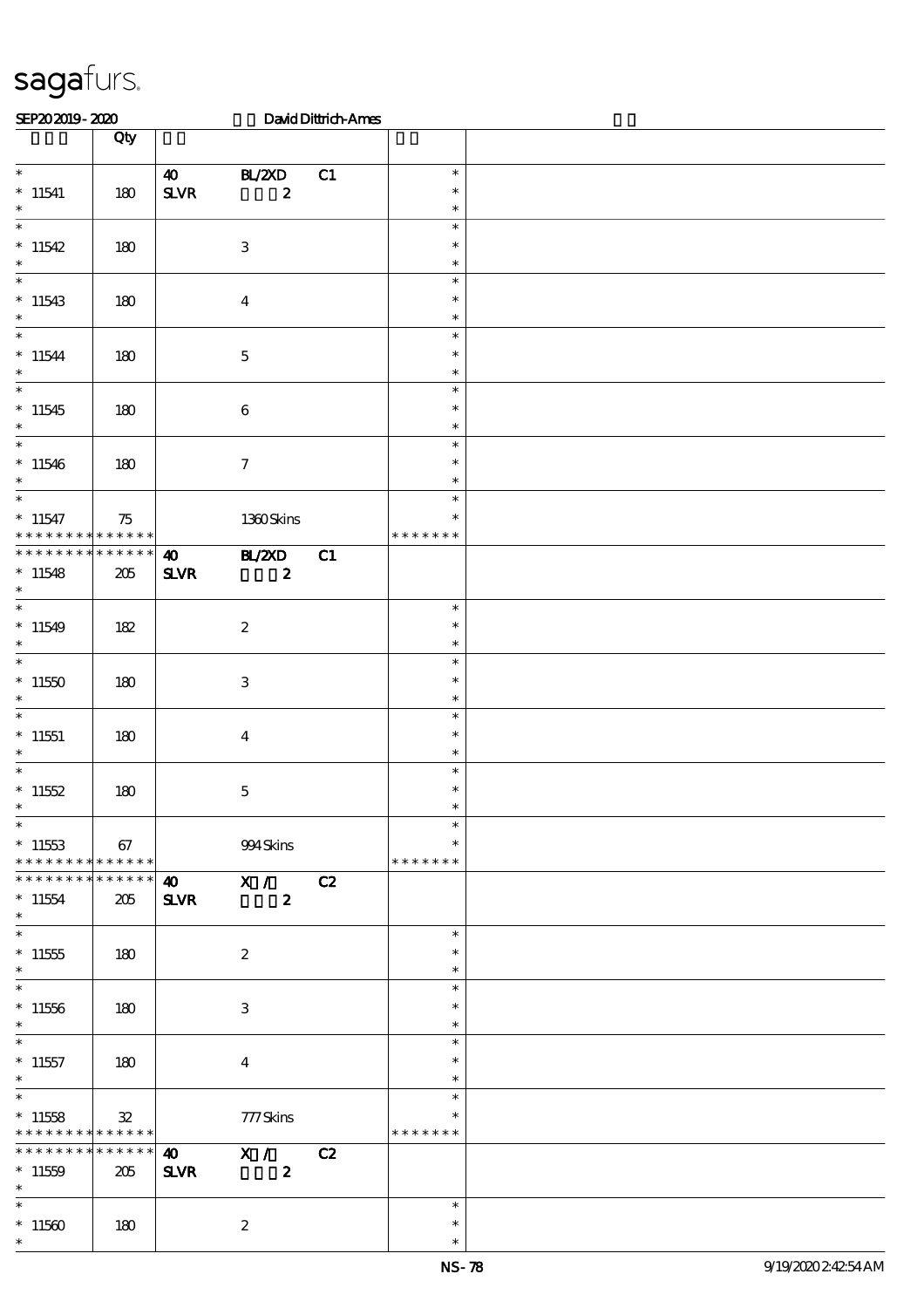| SEP202019-2020                                           |                        |                                                                                       | David Dittrich-Ames |                                      |  |
|----------------------------------------------------------|------------------------|---------------------------------------------------------------------------------------|---------------------|--------------------------------------|--|
|                                                          | Qty                    |                                                                                       |                     |                                      |  |
| $\ast$<br>$*11561$<br>* * * * * * * * * * * * * *        | 180                    | X /<br>$\boldsymbol{\omega}$<br>${\bf S\!L}\!{\bf V\!R}$<br>$\boldsymbol{z}$          | C2                  | $\ast$<br>$\ast$<br>* * * * * * *    |  |
| * * * * * * * * * * * * * *<br>$*11562$<br>$\ast$        | 205                    | $\overline{\mathbf{x}}$ /<br>$\boldsymbol{\omega}$<br>$\boldsymbol{z}$<br><b>SLVR</b> | C2                  |                                      |  |
| $\overline{\phantom{0}}$<br>$*11563$<br>$\ast$           | 180                    | $\boldsymbol{2}$                                                                      |                     | $\ast$<br>$\ast$<br>$\ast$           |  |
| $\overline{\ast}$<br>$*11564$<br>$\ast$                  | 180                    | $\ensuremath{\mathbf{3}}$                                                             |                     | $\ast$<br>$\ast$<br>$\ast$           |  |
| $\ast$<br>$*11565$<br>$\ast$                             | 180                    | $\boldsymbol{4}$                                                                      |                     | $\ast$<br>$\ast$<br>$\ast$           |  |
| $\overline{\ast}$<br>$*11566$<br>* * * * * * * *         | 199<br>$* * * * * * *$ | 944 Skins                                                                             |                     | $\ast$<br>$\ast$<br>* * * * * * *    |  |
| * * * * * * * * * * * * * *<br>$^\ast$ 11567<br>$\ast$   | 225                    | BLZAD<br>$\boldsymbol{\mathfrak{D}}$<br>$S\!L\!V\!R$<br>$\boldsymbol{z}$              | C1                  |                                      |  |
| $\ast$<br>$^*$ 11568 $\,$<br>$\ast$                      | 200                    | $\boldsymbol{2}$                                                                      |                     | $\ast$<br>$\ast$<br>$\ast$           |  |
| $\ast$<br>$*11569$<br>$\ast$                             | 200                    | $\ensuremath{\mathbf{3}}$                                                             |                     | $\ast$<br>$\ast$<br>$\ast$           |  |
| $\ast$<br>$*11570$<br>$\ast$                             | 200                    | $\boldsymbol{4}$                                                                      |                     | $\ast$<br>$\ast$<br>$\ast$           |  |
| $\ast$<br>$*$ 11571<br>$\ast$                            | 200                    | $\mathbf{5}$                                                                          |                     | $\ast$<br>$\ast$<br>$\ast$           |  |
| $\ast$<br>* $11572$<br>$*$                               | 200                    | $\boldsymbol{6}$                                                                      |                     | $\ast$<br>$\ast$<br>$\ast$           |  |
| $\ast$<br>$*11573$<br>$\ast$<br>$\overline{\phantom{0}}$ | 200                    | $\boldsymbol{7}$                                                                      |                     | $\ast$<br>$\ast$<br>$\ast$           |  |
| $*11574$<br>$\ast$<br>$\overline{\ast}$                  | 200                    | ${\bf 8}$                                                                             |                     | $\ast$<br>$\ast$<br>$\ast$           |  |
| $*11575$<br>$\ast$<br>$\overline{\ast}$                  | 200                    | $\boldsymbol{9}$                                                                      |                     | $\ast$<br>$\ast$<br>$\ast$<br>$\ast$ |  |
| $*11576$<br>$\ast$<br>$\overline{\phantom{0}}$           | 200                    | $10\,$                                                                                |                     | $\ast$<br>$\ast$                     |  |
| $*$ 11577<br>$\ast$                                      | 200                    | $11\,$                                                                                |                     | $\ast$<br>$\ast$<br>$\ast$           |  |
| $\ast$<br>$*11578$<br>$\ast$                             | 200                    | $12\,$                                                                                |                     | $\ast$<br>$\ast$<br>$\ast$           |  |
| $\ast$<br>$*11579$<br>$\ast$                             | 200                    | $13\,$                                                                                |                     | $\ast$<br>$\ast$<br>$\ast$           |  |
| $\ast$<br>$*11580$<br>$\ast$                             | 200                    | 14                                                                                    |                     | $\ast$<br>$\ast$<br>$\ast$           |  |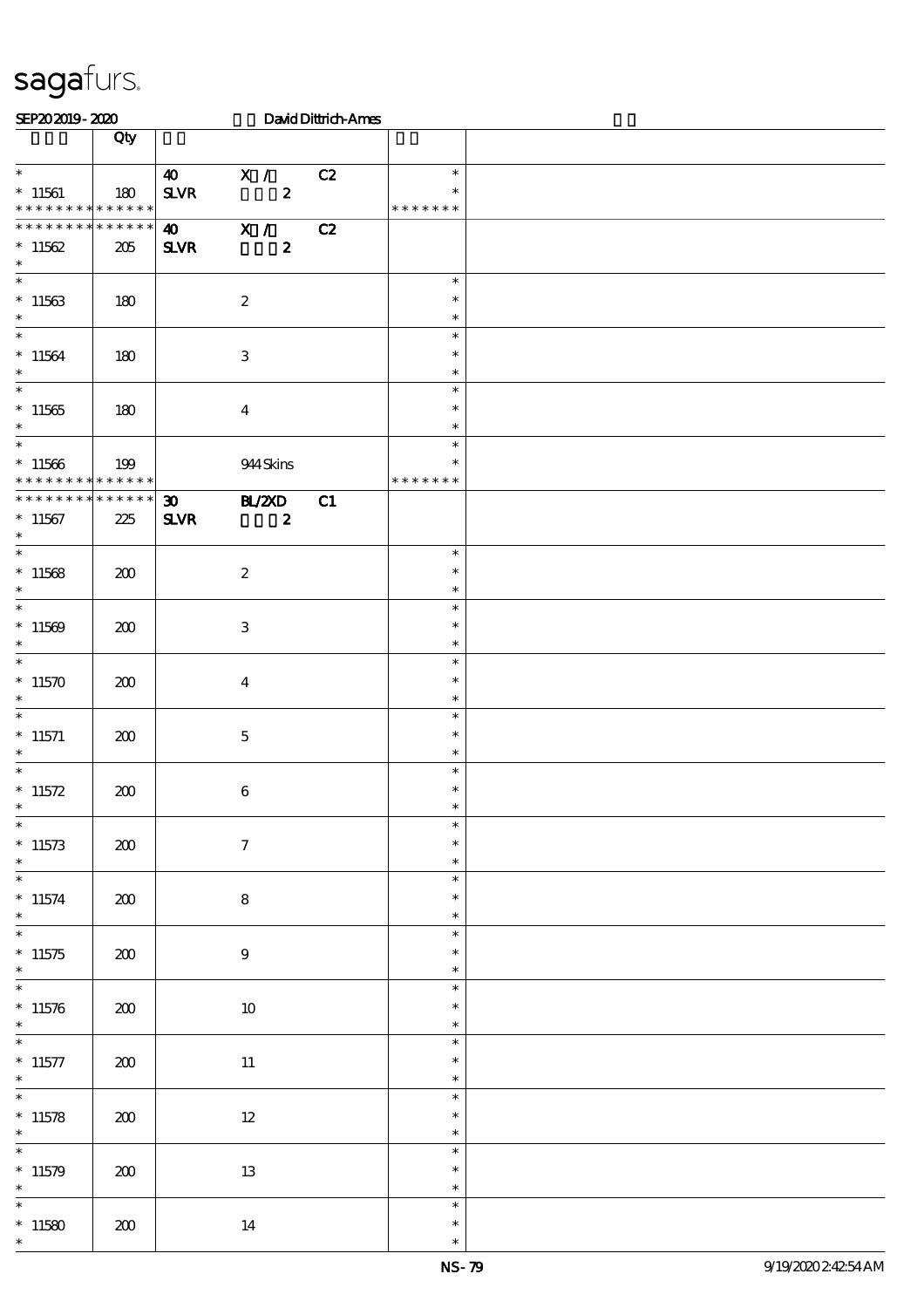| SEP202019-2020                                                         |                 |                                             |                                   | David Dittrich-Ames |                                   |  |
|------------------------------------------------------------------------|-----------------|---------------------------------------------|-----------------------------------|---------------------|-----------------------------------|--|
|                                                                        | Qty             |                                             |                                   |                     |                                   |  |
| $\overline{\ast}$<br>$*$ 11581<br>$\ast$                               | 200             | $\infty$<br>${\bf S\!L}\!{\bf V\!R}$        | <b>BL/2XD</b><br>$\boldsymbol{z}$ | C1                  | $\ast$<br>$\ast$<br>$\ast$        |  |
| $\ast$<br>* $11582$<br>$\ast$                                          | 200             |                                             | 16                                |                     | $\ast$<br>$\ast$<br>$\ast$        |  |
| $\ast$<br>$*11583$<br>$\ast$                                           | 200             |                                             | 17                                |                     | $\ast$<br>$\ast$<br>$\ast$        |  |
| $\ast$<br>$*11584$<br>$\ast$                                           | 200             |                                             | 18                                |                     | $\ast$<br>$\ast$<br>$\ast$        |  |
| $\ast$<br>$*11585$<br>* * * * * * * * * * * * * *                      | 96              |                                             | 3721 Skins                        |                     | $\ast$<br>$\ast$<br>* * * * * * * |  |
| * * * * * * * * * * * * * *<br>$*11586$<br>$\ast$                      | 225             | $\boldsymbol{\mathfrak{D}}$<br>$S\!L\!V\!R$ | <b>BL/2XD</b><br>$\boldsymbol{z}$ | C1                  |                                   |  |
| $\overline{\phantom{0}}$<br>$*11587$<br>$\ast$                         | 200             |                                             | $\boldsymbol{2}$                  |                     | $\ast$<br>$\ast$<br>$\ast$        |  |
| $\ast$<br>$*11588$<br>$\ast$                                           | 200             |                                             | $\ensuremath{\mathbf{3}}$         |                     | $\ast$<br>$\ast$<br>$\ast$        |  |
| $\ast$<br>$*11589$<br>$\ast$                                           | 200             |                                             | $\bf{4}$                          |                     | $\ast$<br>$\ast$<br>$\ast$        |  |
| $\ast$<br>$^*$ 11500 $\,$<br>$\ast$                                    | 200             |                                             | $\mathbf{5}$                      |                     | $\ast$<br>$\ast$<br>$\ast$        |  |
| $\ast$<br>$^*$ 11591<br>$\ast$                                         | 200             |                                             | $\boldsymbol{6}$                  |                     | $\ast$<br>$\ast$<br>$\ast$        |  |
| $\ast$<br>* $11592$<br>$\overline{\phantom{0}}$                        | 200             |                                             | $\tau$                            |                     | $\ast$<br>$\ast$                  |  |
| $*11593$<br>$\ast$                                                     | 200             |                                             | ${\bf 8}$                         |                     | $\ast$<br>$\ast$<br>$\ast$        |  |
| $\overline{\phantom{0}}$<br>$* 11594$<br>******** <mark>*******</mark> | 75              |                                             | 1700Skins                         |                     | $\ast$<br>$\ast$<br>* * * * * * * |  |
| * * * * * * * *<br>$^*$ 11595 $\,$<br>$\ast$                           | $******$<br>225 | $\boldsymbol{\mathfrak{D}}$<br><b>SLVR</b>  | <b>BL/ZXD</b><br>$\boldsymbol{z}$ | C1                  |                                   |  |
| $\overline{\phantom{0}}$<br>$*11596$<br>$\ast$                         | 200             |                                             | $\boldsymbol{2}$                  |                     | $\ast$<br>$\ast$<br>$\ast$        |  |
| $\overline{\phantom{0}}$<br>$* 11597$<br>$\ast$                        | 200             |                                             | 3                                 |                     | $\ast$<br>$\ast$<br>$\ast$        |  |
| $\ast$<br>$*11598$<br>$\ast$                                           | 200             |                                             | $\boldsymbol{4}$                  |                     | $\ast$<br>$\ast$<br>$\ast$        |  |
| $\overline{\phantom{0}}$<br>$*11509$<br>$\ast$                         | 200             |                                             | $\mathbf 5$                       |                     | $\ast$<br>$\ast$<br>$\ast$        |  |
| $\ast$<br>$^*$ 11600 $\,$<br>$\ast$                                    | 200             |                                             | $\bf 6$                           |                     | $\ast$<br>$\ast$<br>$\ast$        |  |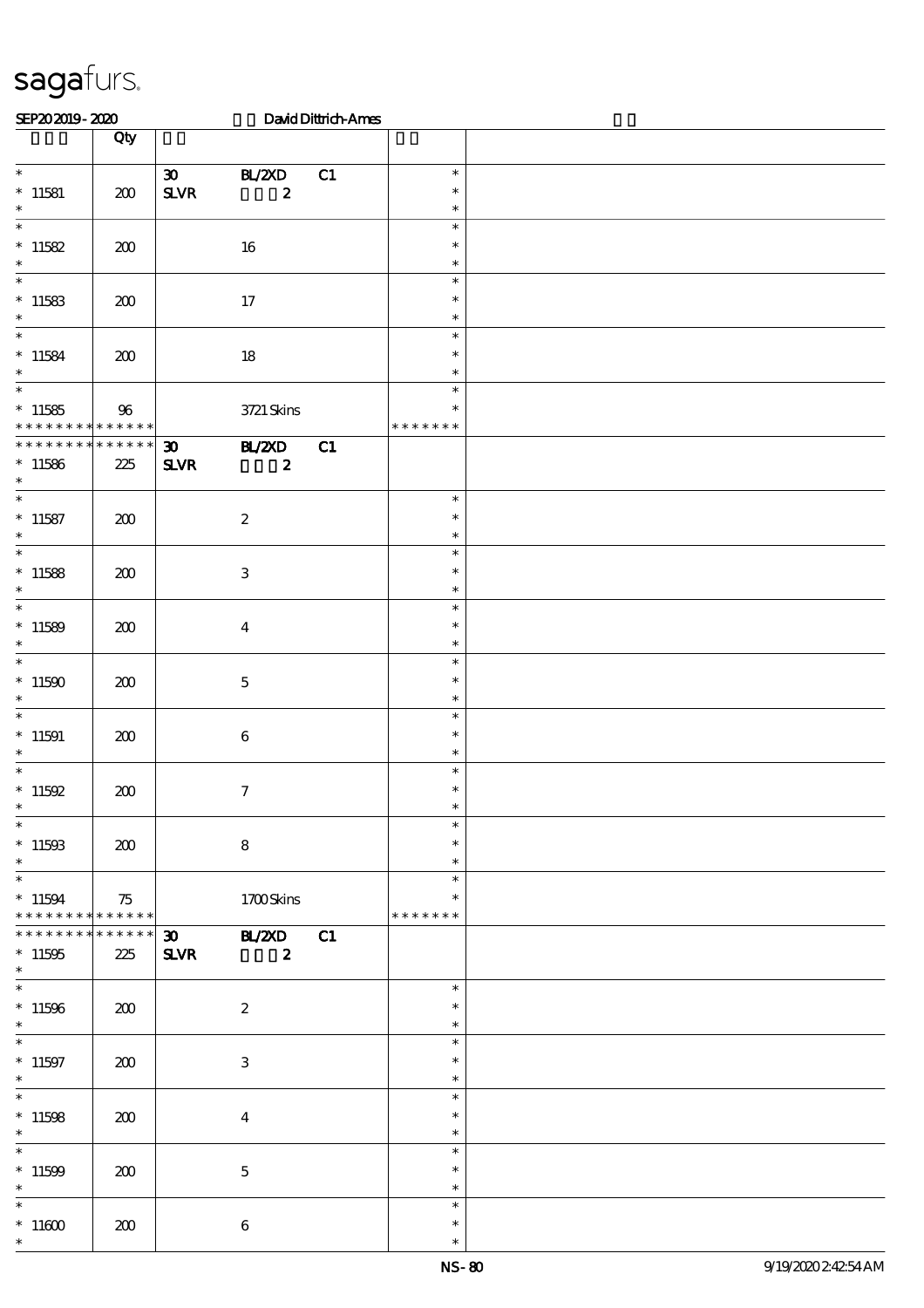| SEP202019-2020                                          |                       |                                                         |                            | David Dittrich-Ames |                                   |  |
|---------------------------------------------------------|-----------------------|---------------------------------------------------------|----------------------------|---------------------|-----------------------------------|--|
|                                                         | Qty                   |                                                         |                            |                     |                                   |  |
| $\overline{\ast}$<br>$*11601$<br>$\ast$                 | 200                   | $\boldsymbol{\mathfrak{D}}$<br>${\bf S\!L}\!{\bf V\!R}$ | BL/2XD<br>$\boldsymbol{z}$ | C1                  | $\ast$<br>$\ast$<br>$\ast$        |  |
| $\ast$<br>$*11602$<br>$\ast$                            | 200                   |                                                         | $\bf 8$                    |                     | $\ast$<br>$\ast$<br>$\ast$        |  |
| $\overline{\phantom{0}}$<br>$^*$ 11603 $\,$<br>$\ast$   | 200                   |                                                         | $\boldsymbol{9}$           |                     | $\ast$<br>$\ast$<br>$\ast$        |  |
| $\overline{\ast}$<br>$^*$ 11604 $\,$<br>$\ast$          | 200                   |                                                         | $10\,$                     |                     | $\ast$<br>$\ast$<br>$\ast$        |  |
| $\overline{\ast}$<br>$^*$ 11605 $\,$<br>$\ast$          | 200                   |                                                         | $11\,$                     |                     | $\ast$<br>$\ast$<br>$\ast$        |  |
| $\overline{\phantom{0}}$<br>$^*$ 11606 $\,$<br>$\ast$   | 200                   |                                                         | $12\,$                     |                     | $\ast$<br>$\ast$<br>$\ast$        |  |
| $\overline{\ast}$<br>$^*$ 11607 $\,$<br>$\ast$          | 200                   |                                                         | 13                         |                     | $\ast$<br>$\ast$<br>$\ast$        |  |
| $\overline{\ast}$<br>$^*$ 11608 $\,$<br>$\ast$          | 171                   |                                                         | 14                         |                     | $\ast$<br>$\ast$<br>$\ast$        |  |
| $\overline{\ast}$<br>$^*$ 11609 $\,$<br>* * * * * * * * | 48<br>$* * * * * * *$ |                                                         | 2844 Skins                 |                     | $\ast$<br>$\ast$<br>* * * * * * * |  |
| * * * * * * * *<br>$^*$ 11610 $\,$<br>$\ast$            | $******$<br>205       | $\boldsymbol{\mathfrak{D}}$<br>$S\!L\!VR$               | X /<br>$\boldsymbol{z}$    | $\overline{c}$      |                                   |  |
| $\ast$<br>$^*$ 11611<br>$\ast$                          | 180                   |                                                         | $\boldsymbol{2}$           |                     | $\ast$<br>$\ast$<br>$\ast$        |  |
| $\overline{\phantom{0}}$<br>$^*$ 11612<br>$\ast$        | 180                   |                                                         | $\mathbf{3}$               |                     | $\ast$<br>$\ast$<br>$\ast$        |  |
| $\ast$<br>$*11613$<br>$\ast$                            | 180                   |                                                         | $\boldsymbol{4}$           |                     | $\ast$<br>$\ast$<br>$\ast$        |  |
| $\ast$<br>$*11614$<br>$\ast$                            | 180                   |                                                         | $\mathbf 5$                |                     | $\ast$<br>$\ast$<br>$\ast$        |  |
| $\ast$<br>$*11615$<br>$\ast$                            | 180                   |                                                         | $\boldsymbol{6}$           |                     | $\ast$<br>$\ast$<br>$\ast$        |  |
| $\ast$<br>$^*$ 11616<br>$\ast$                          | 180                   |                                                         | $\tau$                     |                     | $\ast$<br>$\ast$<br>$\ast$        |  |
| $\ast$<br>$*11617$<br>$\ast$                            | 180                   |                                                         | ${\bf 8}$                  |                     | $\ast$<br>$\ast$<br>$\ast$        |  |
| $\ast$<br>$*11618$<br>$\ast$                            | 200                   |                                                         | $\boldsymbol{9}$           |                     | $\ast$<br>$\ast$<br>$\ast$        |  |
| $\overline{\ast}$<br>$*11619$<br>$\ast$                 | 200                   |                                                         | $10\,$                     |                     | $\ast$<br>$\ast$<br>$\ast$        |  |
| $\ast$<br>$*11620$<br>* * * * * * * *                   | 161<br>$******$       |                                                         | 2026Skins                  |                     | $\ast$<br>$\ast$<br>* * * * * * * |  |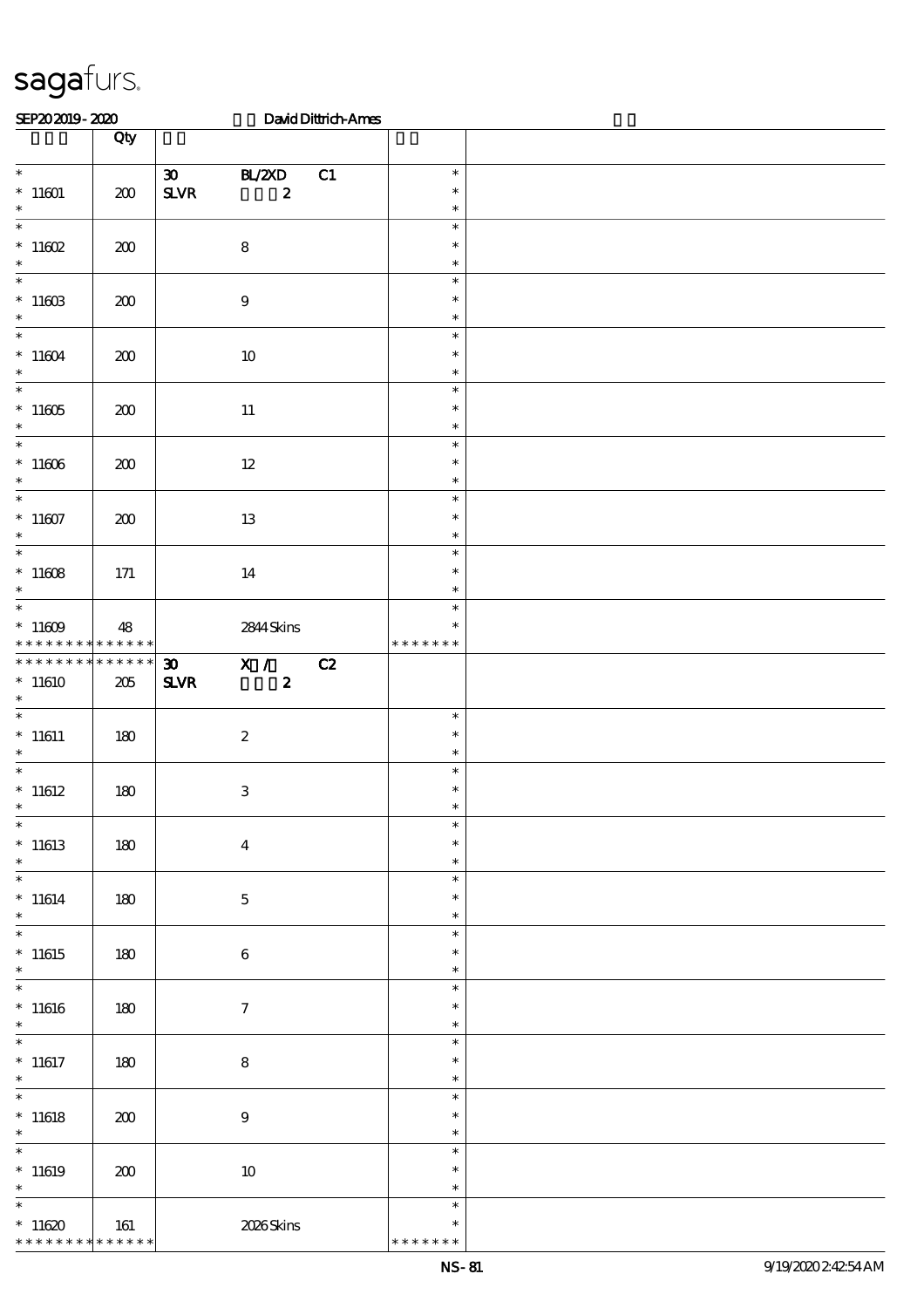| SEP202019-2020                                                      |                        |                                             |                                    | David Dittrich-Ames |                                   |  |
|---------------------------------------------------------------------|------------------------|---------------------------------------------|------------------------------------|---------------------|-----------------------------------|--|
|                                                                     | Qty                    |                                             |                                    |                     |                                   |  |
| * * * * * * * * * * * * * *<br>$*11621$<br>$\ast$                   | 225                    | 30 X / C2<br>$S\!L\!V\!R$                   | $\boldsymbol{z}$                   |                     |                                   |  |
| $\ast$<br>$*11622$<br>$\ast$                                        | 200                    | $\boldsymbol{2}$                            |                                    |                     | $\ast$<br>$\ast$<br>$\ast$        |  |
| $\ast$<br>$*11623$<br>$\ast$                                        | 200                    | $\ensuremath{\mathbf{3}}$                   |                                    |                     | $\ast$<br>$\ast$<br>$\ast$        |  |
| $\overline{\phantom{0}}$<br>$*11624$<br>$\ast$                      | 200                    | $\overline{4}$                              |                                    |                     | $\ast$<br>$\ast$<br>$\ast$        |  |
| $\overline{\ast}$<br>$*11625$<br>$\ast$                             | 200                    | $\mathbf 5$                                 |                                    |                     | $\ast$<br>$\ast$<br>$\ast$        |  |
| $\overline{\phantom{0}}$<br>$*11626$<br>* * * * * * * *             | 183<br>$* * * * * * *$ |                                             | 1208Skins                          |                     | $\ast$<br>$\ast$<br>* * * * * * * |  |
| * * * * * * * * * * * * * *<br>$* 11627$<br>$\ast$                  | 225                    | $\boldsymbol{\mathfrak{D}}$<br>$S\!L\!V\!R$ | $\mathbf{X}$ /<br>$\boldsymbol{z}$ | C2                  |                                   |  |
| $\ast$<br>$*11628$<br>$\ast$                                        | 200                    | $\boldsymbol{2}$                            |                                    |                     | $\ast$<br>$\ast$<br>$\ast$        |  |
| $\ast$<br>$*11629$<br>$\ast$                                        | 200                    | $\ensuremath{\mathbf{3}}$                   |                                    |                     | $\ast$<br>$\ast$<br>$\ast$        |  |
| $\overline{\ast}$<br>$*11630$<br>$\ast$                             | 200                    | $\bf{4}$                                    |                                    |                     | $\ast$<br>$\ast$<br>$\ast$        |  |
| $\ast$<br>$*11631$<br>$\ast$                                        | 200                    | $\mathbf 5$                                 |                                    |                     | $\ast$<br>$\ast$<br>$\ast$        |  |
| $\ast$<br>$*11632$<br>$\ast$                                        | 200                    | $\,6\,$                                     |                                    |                     | $\ast$<br>$\ast$<br>$\ast$        |  |
| $\ast$<br>$^\ast$ 11633<br>$\ast$                                   | 200                    | $\boldsymbol{7}$                            |                                    |                     | $\ast$<br>$\ast$<br>$\ast$        |  |
| $\overline{\ast}$<br>$*11634$<br>$\ast$<br>$\overline{\phantom{0}}$ | 200                    | ${\bf 8}$                                   |                                    |                     | $\ast$<br>$\ast$<br>$\ast$        |  |
| $^\ast$ 11635<br>$\ast$<br>$\overline{\phantom{0}}$                 | 200                    | $\boldsymbol{9}$                            |                                    |                     | $\ast$<br>$\ast$<br>$\ast$        |  |
| $*11636$<br>$\ast$                                                  | 200                    | $10\,$                                      |                                    |                     | $\ast$<br>$\ast$<br>$\ast$        |  |
| $\overline{\ast}$<br>$^\ast$ 11637<br>$\ast$                        | 200                    | $11\,$                                      |                                    |                     | $\ast$<br>$\ast$<br>$\ast$        |  |
| $\overline{\phantom{0}}$<br>$*11638$<br>$\ast$                      | 200                    | $12\,$                                      |                                    |                     | $\ast$<br>$\ast$<br>$\ast$        |  |
| $\overline{\ast}$<br>$*11639$<br>$\ast$                             | 200                    | $1\!3$                                      |                                    |                     | $\ast$<br>$\ast$<br>$\ast$        |  |
| $\ast$<br>$*11640$<br>$\ast$                                        | 200                    | $14\,$                                      |                                    |                     | $\ast$<br>$\ast$<br>$\ast$        |  |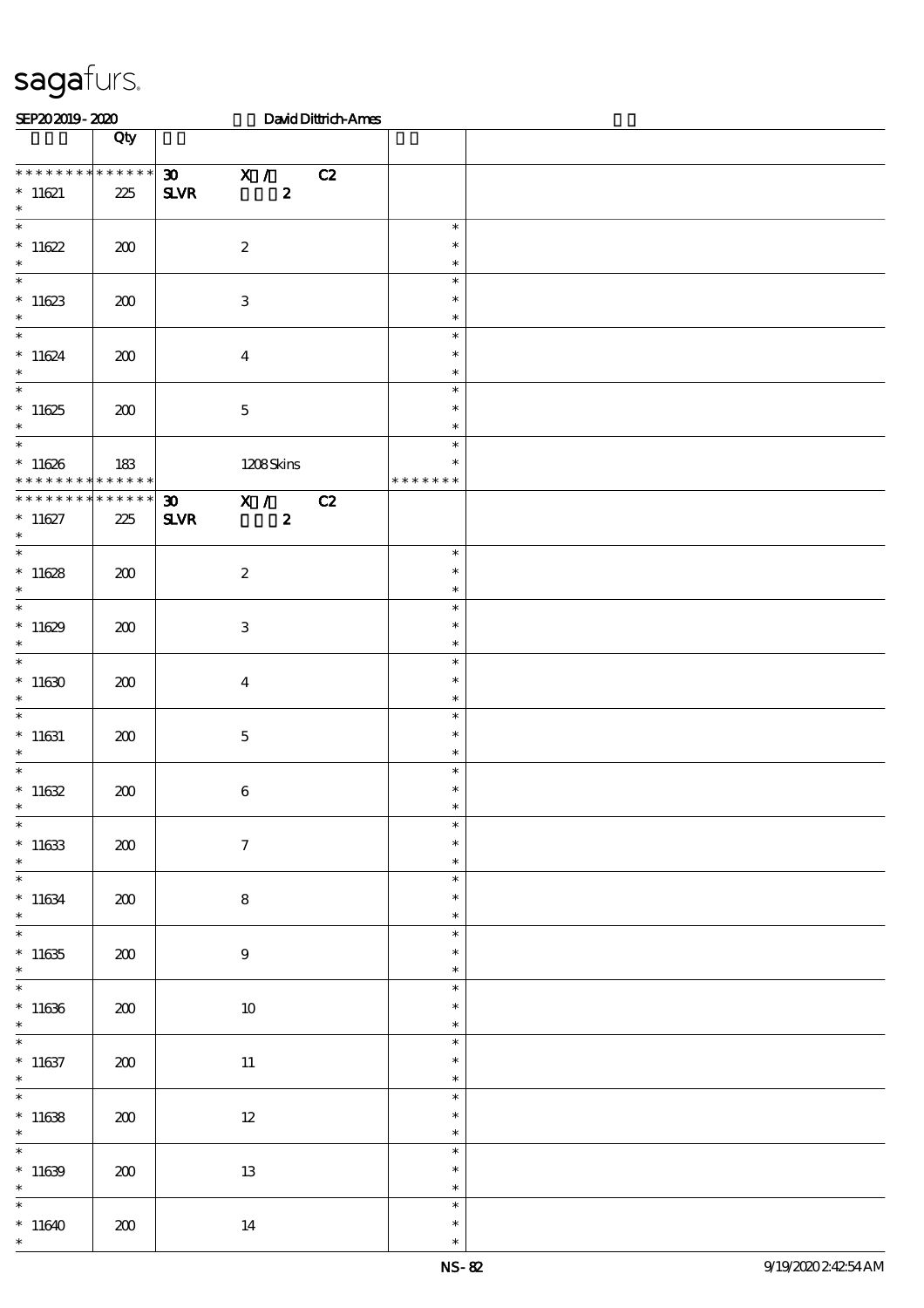| SEP202019-2020                       |                 |                             |                           | David Dittrich-Ames |               |  |
|--------------------------------------|-----------------|-----------------------------|---------------------------|---------------------|---------------|--|
|                                      | Qty             |                             |                           |                     |               |  |
|                                      |                 |                             |                           |                     |               |  |
| $\ast$                               |                 | 30                          | X /                       | C2                  | $\ast$        |  |
| $* 11641$                            | 200             | ${\bf S\!L}\!{\bf V\!R}$    | $\boldsymbol{z}$          |                     | $\ast$        |  |
| $\ast$<br>$\overline{\phantom{0}}$   |                 |                             |                           |                     | $\ast$        |  |
|                                      |                 |                             |                           |                     | $\ast$        |  |
| $*11642$                             | 176             |                             | 3201 Skins                |                     | $\ast$        |  |
| * * * * * * * * * * * * * *          |                 |                             |                           |                     | * * * * * * * |  |
| * * * * * * * *                      | $******$        | $\boldsymbol{\mathsf{20}}$  | <b>BL/2XD</b>             | C1                  |               |  |
| $*11643$                             | 265             | $S\!L\!VR$                  | $\boldsymbol{z}$          |                     |               |  |
| $\ast$<br>$\overline{\phantom{0}}$   |                 |                             |                           |                     | $\ast$        |  |
|                                      |                 |                             |                           |                     | $\ast$        |  |
| $*11644$<br>$\ast$                   | 240             |                             | $\boldsymbol{2}$          |                     | $\ast$        |  |
| $\ast$                               |                 |                             |                           |                     | $\ast$        |  |
|                                      |                 |                             |                           |                     | $\ast$        |  |
| $*11645$<br>$\ast$                   | 240             |                             | $\,3\,$                   |                     | $\ast$        |  |
| $\overline{\ast}$                    |                 |                             |                           |                     | $\ast$        |  |
| $*11646$                             | 240             |                             | $\bf{4}$                  |                     | $\ast$        |  |
| $\ast$                               |                 |                             |                           |                     | $\ast$        |  |
| $\overline{\ast}$                    |                 |                             |                           |                     | $\ast$        |  |
| $*11647$                             | 240             |                             | $\mathbf 5$               |                     | $\ast$        |  |
| $\ast$                               |                 |                             |                           |                     | $\ast$        |  |
| $\overline{\ast}$                    |                 |                             |                           |                     | $\ast$        |  |
| $*11648$                             | 240             |                             | $\bf 6$                   |                     | $\ast$        |  |
| $\ast$                               |                 |                             |                           |                     | $\ast$        |  |
| $\overline{\phantom{0}}$             |                 |                             |                           |                     | $\ast$        |  |
| $*11649$                             | 240             |                             | $\boldsymbol{\tau}$       |                     | $\ast$        |  |
| $\ast$                               |                 |                             |                           |                     | $\ast$        |  |
| $\overline{\ast}$                    |                 |                             |                           |                     | $\ast$        |  |
| $^*$ 11650 $\,$                      | 240             |                             | ${\bf 8}$                 |                     | $\ast$        |  |
| $\ast$                               |                 |                             |                           |                     | $\ast$        |  |
| $\ast$                               |                 |                             |                           |                     | $\ast$        |  |
| $*11651$                             | 240             |                             | 9                         |                     | $\ast$        |  |
| $\ast$                               |                 |                             |                           |                     | $\ast$        |  |
| $\ast$                               |                 |                             |                           |                     | $\ast$        |  |
| $*11652$                             | 240             |                             | $10\,$                    |                     | $\ast$        |  |
| $\ast$                               |                 |                             |                           |                     | $\ast$        |  |
| $_{*}^{-}$                           |                 |                             |                           |                     | $\ast$        |  |
| $*11653$                             | 240             |                             | $11\,$                    |                     | $\ast$        |  |
| $\ast$<br>$\overline{\phantom{a}^*}$ |                 |                             |                           |                     | $\ast$        |  |
|                                      |                 |                             |                           |                     | $\ast$        |  |
| $*11654$                             | 222             |                             | 2887Skins                 |                     | $\ast$        |  |
| * * * * * * * * * * * * * * *        |                 |                             |                           |                     | * * * * * * * |  |
| * * * * * * * *                      | $* * * * * * *$ | $\boldsymbol{\mathfrak{D}}$ | <b>BL/2XD</b>             | C1                  |               |  |
| $^*$ 11655<br>$\ast$                 | 265             | $S\!L\!V\!R$                | $\boldsymbol{z}$          |                     |               |  |
| $\overline{\ast}$                    |                 |                             |                           |                     | $\ast$        |  |
| $*11656$                             | 240             |                             | $\boldsymbol{2}$          |                     | $\ast$        |  |
| $\ast$                               |                 |                             |                           |                     | $\ast$        |  |
| $\overline{\phantom{a}^*}$           |                 |                             |                           |                     | $\ast$        |  |
| $*11657$                             | 240             |                             | $\ensuremath{\mathsf{3}}$ |                     | $\ast$        |  |
| $\ast$                               |                 |                             |                           |                     | $\ast$        |  |
| $\overline{\ast}$                    |                 |                             |                           |                     | $\ast$        |  |
| $*11658$                             | 240             |                             | $\overline{\mathbf{4}}$   |                     | $\ast$        |  |
| $\ast$                               |                 |                             |                           |                     | $\ast$        |  |
| $\ast$                               |                 |                             |                           |                     | $\ast$        |  |
| $*11659$                             | 240             |                             | $\mathbf 5$               |                     | $\ast$        |  |
| $\ast$                               |                 |                             |                           |                     | $\ast$        |  |
| $\ast$                               |                 |                             |                           |                     | $\ast$        |  |
| $^*$ 11660 $\,$                      | 240             |                             | $\,6\,$                   |                     | $\ast$        |  |
| $\ast$                               |                 |                             |                           |                     | $\ast$        |  |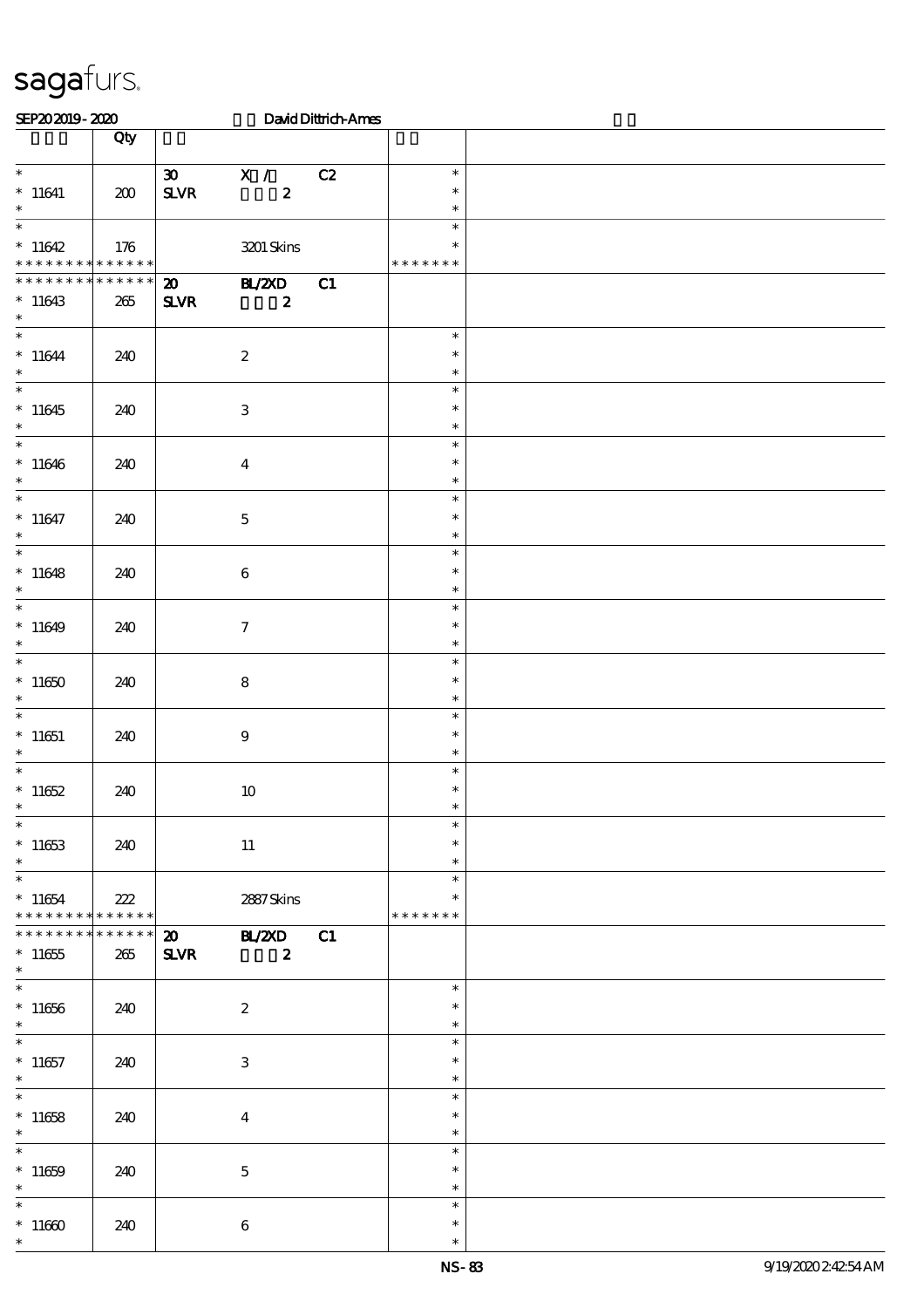| SEP202019-2020                                                                     |                       |                                             |                                                                                                           | David Dittrich-Ames |                                   |  |
|------------------------------------------------------------------------------------|-----------------------|---------------------------------------------|-----------------------------------------------------------------------------------------------------------|---------------------|-----------------------------------|--|
|                                                                                    | Qty                   |                                             |                                                                                                           |                     |                                   |  |
| $\ast$<br>$*11661$<br>$\ast$                                                       | 240                   | $\boldsymbol{\mathfrak{D}}$<br>$S\!L\!V\!R$ | BL/2XD<br>$\boldsymbol{z}$                                                                                | C1                  | $\ast$<br>$\ast$<br>$\ast$        |  |
| $\ast$<br>$*11662$<br>$\ast$                                                       | 240                   |                                             | $\bf 8$                                                                                                   |                     | $\ast$<br>$\ast$<br>$\ast$        |  |
| $\ast$<br>$*11663$<br>$\ast$                                                       | 240                   |                                             | $9$                                                                                                       |                     | $\ast$<br>$\ast$<br>$\ast$        |  |
| $\ast$<br>$*11664$<br>$\ast$                                                       | 240                   |                                             | 10                                                                                                        |                     | $\ast$<br>$\ast$<br>$\ast$        |  |
| $\ast$<br>$*11665$<br>$\ast$                                                       | 240                   |                                             | 11                                                                                                        |                     | $\ast$<br>$\ast$<br>$\ast$        |  |
| $\ast$<br>$*11666$<br>* * * * * * * *                                              | $3\!1$<br>* * * * * * |                                             | 2696Skins                                                                                                 |                     | $\ast$<br>$\ast$<br>* * * * * * * |  |
| * * * * * * * * * * * * * *<br>$*11667$<br>$\ast$                                  | 265                   | $\boldsymbol{\mathfrak{D}}$<br><b>SLVR</b>  | X / C2<br>$\boldsymbol{z}$                                                                                |                     |                                   |  |
| $\ast$<br>$*11668$<br>$\ast$                                                       | 240                   |                                             | $\boldsymbol{2}$                                                                                          |                     | $\ast$<br>$\ast$<br>$\ast$        |  |
| $\ast$<br>$*11609$<br>$\ast$                                                       | 240                   |                                             | $\ensuremath{\mathbf{3}}$                                                                                 |                     | $\ast$<br>$\ast$<br>$\ast$        |  |
| $\ast$<br>$*11670$<br>$\ast$                                                       | 240                   |                                             | $\bf{4}$                                                                                                  |                     | $\ast$<br>$\ast$<br>$\ast$        |  |
| $\ast$<br>$*11671$<br>$\ast$                                                       | 240                   |                                             | $\mathbf 5$                                                                                               |                     | $\ast$<br>$\ast$<br>$\ast$        |  |
| $\ast$<br>$*11672$<br>* * * * * * * *                                              | 181<br>* * * * * *    |                                             | 1406Skins                                                                                                 |                     | $\ast$<br>$\ast$<br>* * * * * * * |  |
| * * * * * * * * * * * * * * *<br>$*11673$<br>$\ast$                                | 285                   | <b>SLVR</b>                                 | $0$ BL/2XD<br>$\boldsymbol{z}$                                                                            | C1                  |                                   |  |
| $\ast$<br>$*11674$<br>$\ast$                                                       | 260                   |                                             | $\boldsymbol{2}$                                                                                          |                     | $\ast$<br>$\ast$<br>$\ast$        |  |
| $\ast$<br>$*11675$<br>$\ast$                                                       | 220                   |                                             | 3                                                                                                         |                     | $\ast$<br>$\ast$<br>$\ast$        |  |
| $\overline{\ast}$<br>$*11676$<br>* * * * * * * * * * * * * * *                     | 78                    |                                             | 843Skins                                                                                                  |                     | $\ast$<br>$\ast$<br>* * * * * * * |  |
| * * * * * * * * * * * * * * *<br>$*11677$<br>$\ast$                                | 285                   | $\mathbf{O}$<br><b>SLVR</b>                 | $\overline{\phantom{a}}$ 2X $\overline{\phantom{a}}$ X $\overline{\phantom{a}}$ C1/C2<br>$\boldsymbol{z}$ |                     |                                   |  |
| $\ast$<br>$*11678$<br>$\ast$                                                       | 260                   |                                             | $\boldsymbol{2}$                                                                                          |                     | $\ast$<br>$\ast$<br>$\ast$        |  |
| $\overline{\phantom{1}}$<br>$*11679$<br>* * * * * * * * <mark>* * * * * * *</mark> | 231                   |                                             | 776Skins                                                                                                  |                     | $\ast$<br>$\ast$<br>* * * * * * * |  |
| * * * * * * * * * * * * * * *<br>$*11680$<br>$\ast$                                | 345                   | $1 \quad$<br><b>SLVR</b>                    | <b>2X X</b> C1/C2<br>$\boldsymbol{z}$                                                                     |                     |                                   |  |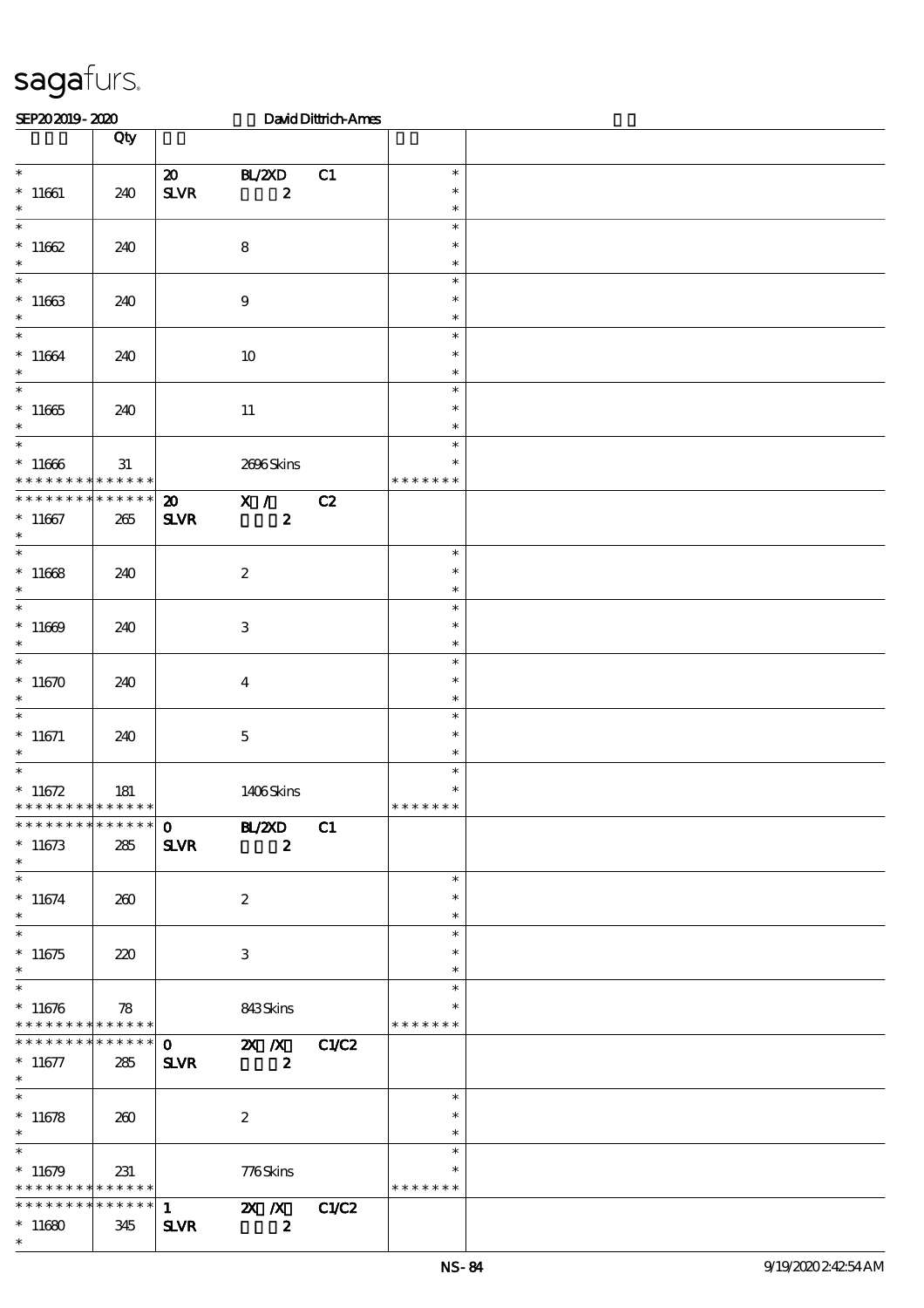| SEP202019-2020                             |     |                             |                           | David Dittrich-Ames |               |  |
|--------------------------------------------|-----|-----------------------------|---------------------------|---------------------|---------------|--|
|                                            | Qty |                             |                           |                     |               |  |
|                                            |     |                             |                           |                     |               |  |
| $\ast$                                     |     | $\mathbf{1}$                | $\mathbf{X}$ $\mathbf{X}$ | C1/C2               | $\ast$        |  |
| $*11681$                                   | 154 | <b>SLVR</b>                 | $\boldsymbol{z}$          |                     |               |  |
| * * * * * * * * * * * * * *                |     |                             |                           |                     | * * * * * * * |  |
|                                            |     |                             | <b>E&amp;MDittrich</b>    |                     |               |  |
|                                            |     |                             |                           |                     |               |  |
|                                            |     |                             |                           |                     |               |  |
| * * * * * * * * * * * * * *                |     | 50 <sub>o</sub>             | <b>H_/2XD</b>             | C1                  |               |  |
| $*11683$                                   | 185 | <b>SLVR</b>                 | $\boldsymbol{z}$          |                     |               |  |
| $\ast$                                     |     |                             |                           |                     |               |  |
| $\overline{\phantom{0}}$                   |     |                             |                           |                     | $\ast$        |  |
| $*11684$                                   | 100 |                             | 285Skins                  |                     |               |  |
| * * * * * * * * * * * * * *                |     |                             |                           |                     | * * * * * * * |  |
| * * * * * * * * * * * * * *                |     | $\boldsymbol{\mathfrak{D}}$ | $X / \sqrt{2}$            | C2                  |               |  |
| $*11685$                                   | 185 | <b>SLVR</b>                 | $\boldsymbol{z}$          |                     |               |  |
| $\ast$                                     |     |                             |                           |                     |               |  |
| $\overline{\phantom{0}}$                   |     |                             |                           |                     | $\ast$        |  |
| $*11686$                                   | 160 |                             | $\boldsymbol{2}$          |                     | $\ast$        |  |
| $\ast$                                     |     |                             |                           |                     | $\ast$        |  |
| $\overline{\phantom{0}}$                   |     |                             |                           |                     | $\ast$        |  |
| $*11687$                                   | 18  |                             | 363Skins                  |                     | $\ast$        |  |
| * * * * * * * * * * * * * *                |     |                             |                           |                     | * * * * * * * |  |
| * * * * * * * * * * * * * *                |     | $\boldsymbol{\omega}$       | <b>HL/2XD</b>             | C1                  |               |  |
| $*11688$                                   | 205 | <b>SLVR</b>                 | $\boldsymbol{z}$          |                     |               |  |
| $\ast$                                     |     |                             |                           |                     |               |  |
| $\ast$                                     |     |                             |                           |                     | $\ast$        |  |
| $*11689$                                   | 180 |                             | $\boldsymbol{2}$          |                     | $\ast$        |  |
| $\ast$                                     |     |                             |                           |                     | $\ast$        |  |
| $\ast$                                     |     |                             |                           |                     | $\ast$        |  |
| $*11690$                                   | 123 |                             | 508Skins                  |                     |               |  |
| * * * * * * * * <mark>* * * * * *</mark>   |     |                             |                           |                     | * * * * * * * |  |
| * * * * * * * * * * * * * *                |     | 40                          | X /                       | C2                  |               |  |
| $*11691$                                   | 205 | <b>SLVR</b>                 | $\boldsymbol{z}$          |                     |               |  |
| $\ast$                                     |     |                             |                           |                     |               |  |
| $\ast$                                     |     |                             |                           |                     | $\ast$        |  |
| $* 11692$                                  | 180 |                             | $\boldsymbol{2}$          |                     | $\ast$        |  |
| $\star$                                    |     |                             |                           |                     |               |  |
| $\ast$                                     |     |                             |                           |                     | $\ast$        |  |
| $*1100B$                                   | 58  |                             | 443Skins                  |                     | $\ast$        |  |
| * * * * * * * * * * * * * *                |     |                             |                           |                     | * * * * * * * |  |
| * * * * * * * * * * * * * *                |     | $\boldsymbol{\mathfrak{D}}$ | <b>H_/ZXD</b>             | C1                  |               |  |
| $*11694$                                   | 225 | <b>SLVR</b>                 | $\boldsymbol{z}$          |                     |               |  |
| $\ast$                                     |     |                             |                           |                     |               |  |
| $\ast$                                     |     |                             |                           |                     | $\ast$        |  |
| $^*$ 11695 $\,$                            | 200 |                             | $\boldsymbol{2}$          |                     | $\ast$        |  |
| $\ast$                                     |     |                             |                           |                     | $\ast$        |  |
| $\ast$                                     |     |                             |                           |                     | $\ast$        |  |
| $*11696$                                   | 116 |                             | 541 Skins                 |                     |               |  |
| * * * * * * * * * * * * * *                |     |                             |                           |                     | * * * * * * * |  |
| * * * * * * * * <mark>* * * * * * *</mark> |     | $\boldsymbol{\mathfrak{D}}$ | X /                       | C2                  |               |  |
| $*11697$                                   | 225 | <b>SLVR</b>                 | $\boldsymbol{z}$          |                     |               |  |
| $\ast$                                     |     |                             |                           |                     |               |  |
| $\ast$                                     |     |                             |                           |                     | $\ast$        |  |
| $*11698$                                   | 205 |                             | 430Skins                  |                     | ∗             |  |
| * * * * * * * * <mark>* * * * * *</mark>   |     |                             |                           |                     | * * * * * * * |  |
|                                            |     |                             |                           | Dixon-Walt Brown    |               |  |
|                                            |     |                             |                           |                     |               |  |
|                                            |     |                             |                           |                     |               |  |
|                                            |     | 50                          | $X$ $N$                   | C1/C2               |               |  |
| 11700                                      | 150 | <b>SLVR</b>                 | $\boldsymbol{z}$          |                     |               |  |
|                                            |     |                             |                           |                     |               |  |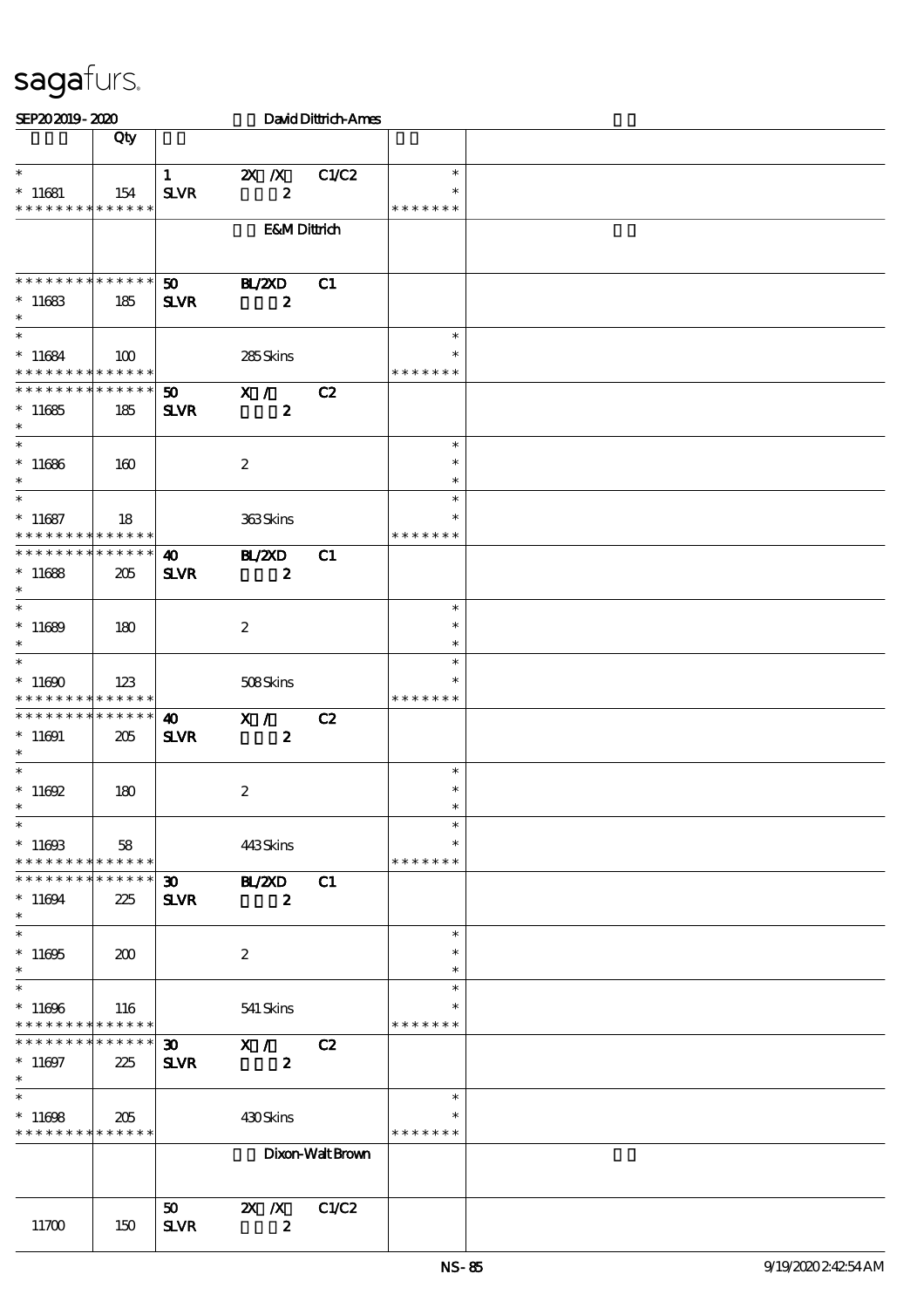| SEP202019-2020                                     |                       |                                             |                                    | Dixon-Walt Brown |                                   |  |
|----------------------------------------------------|-----------------------|---------------------------------------------|------------------------------------|------------------|-----------------------------------|--|
|                                                    | Qty                   |                                             |                                    |                  |                                   |  |
| * * * * * * * * * * * * * *<br>$*11701$<br>$\ast$  | 205                   | $\boldsymbol{\omega}$<br>$S\!L\!V\!R$       | B ZCD<br>$\boldsymbol{z}$          | C1               |                                   |  |
| $\overline{\ast}$<br>$*11702$<br>$\ast$            | 180                   |                                             | $\boldsymbol{2}$                   |                  | $\ast$<br>$\ast$<br>$\ast$        |  |
| $\ast$<br>* $11703$<br>$\ast$                      | 180                   |                                             | $\ensuremath{\mathbf{3}}$          |                  | $\ast$<br>$\ast$<br>$\ast$        |  |
| $\ast$<br>$* 11704$<br>* * * * * * * * * * * * * * | 31                    |                                             | 596Skins                           |                  | $\ast$<br>$\ast$<br>* * * * * * * |  |
| * * * * * * * * * * * * * *<br>$*11705$<br>$\ast$  | 205                   | $\boldsymbol{\omega}$<br><b>SLVR</b>        | X /<br>$\boldsymbol{z}$            | C2               |                                   |  |
| $\overline{\phantom{0}}$<br>$*11706$<br>$\ast$     | 180                   |                                             | $\boldsymbol{2}$                   |                  | $\ast$<br>$\ast$<br>$\ast$        |  |
| $\overline{\ast}$<br>$*11707$<br>$\ast$            | 180                   |                                             | $\ensuremath{\mathbf{3}}$          |                  | $\ast$<br>$\ast$<br>$\ast$        |  |
| $\overline{\ast}$<br>$*11708$<br>* * * * * * * *   | 25<br>$* * * * * * *$ |                                             | 590Skins                           |                  | $\ast$<br>$\ast$<br>* * * * * * * |  |
| * * * * * * * * * * * * * *<br>$*11709$<br>$\ast$  | 225                   | $\boldsymbol{\mathfrak{D}}$<br>$S\!L\!V\!R$ | <b>HAZXD</b><br>$\boldsymbol{z}$   | C1               |                                   |  |
| $\overline{\ast}$<br>$*11710$<br>$\ast$            | 200                   |                                             | $\boldsymbol{2}$                   |                  | $\ast$<br>$\ast$<br>$\ast$        |  |
| $\ast$<br>$*$ 11711<br>$\ast$                      | 200                   |                                             | $\ensuremath{\mathbf{3}}$          |                  | $\ast$<br>$\ast$<br>$\ast$        |  |
| $\ast$<br>$*11712$                                 | 200                   |                                             | $\boldsymbol{4}$                   |                  | $\ast$<br>$\ast$                  |  |
| $\ast$<br>$*11713$<br>$\ast$                       | 200                   |                                             | $\mathbf 5$                        |                  | $\ast$<br>$\ast$<br>$\ast$        |  |
| $\overline{\ast}$<br>$* 11714$<br>$\ast$           | 200                   |                                             | $\bf 6$                            |                  | $\ast$<br>$\ast$<br>$\ast$        |  |
| $\ast$<br>$*11715$<br>$\ast$                       | 200                   |                                             | $\tau$                             |                  | $\ast$<br>$\ast$<br>$\ast$        |  |
| $\ast$<br>$*11716$<br>$\ast$                       | 200                   |                                             | 8                                  |                  | $\ast$<br>$\ast$<br>$\ast$        |  |
| $\ast$<br>$*$ 11717<br>* * * * * * * *             | 59<br>* * * * * *     |                                             | 1684 Skins                         |                  | $\ast$<br>$\ast$<br>* * * * * * * |  |
| * * * * * * *<br>$*11718$<br>$\ast$                | * * * * * *<br>225    | $\boldsymbol{\mathfrak{D}}$<br><b>SLVR</b>  | $\mathbf{X}$ /<br>$\boldsymbol{z}$ | C2               |                                   |  |
| $\overline{\phantom{0}}$<br>$*11719$<br>$\ast$     | 200                   |                                             | $\boldsymbol{z}$                   |                  | $\ast$<br>$\ast$<br>$\ast$        |  |
| $\ast$<br>$*11720$<br>$\ast$                       | 200                   |                                             | $\ensuremath{\mathbf{3}}$          |                  | $\ast$<br>$\ast$<br>$\ast$        |  |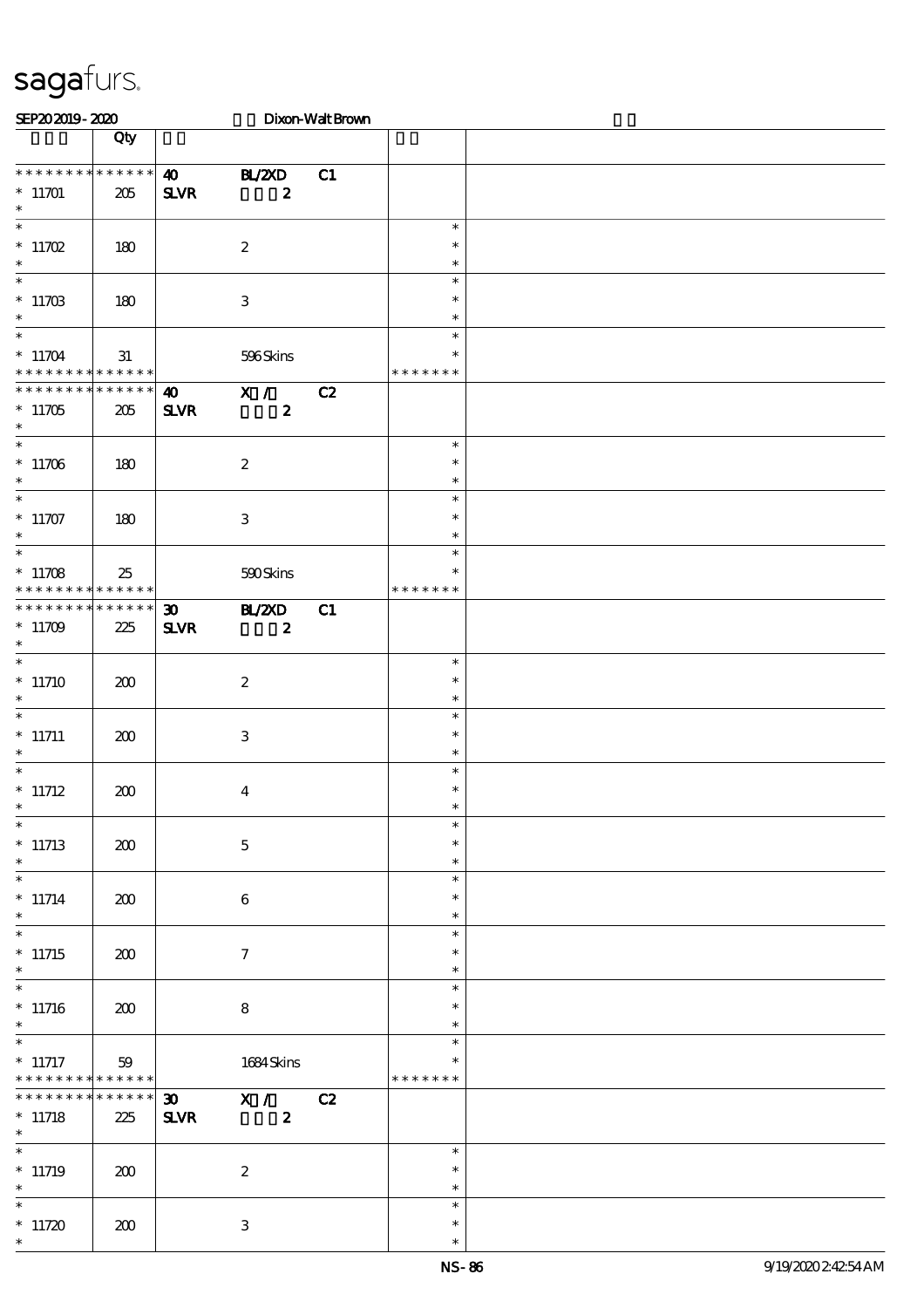| SEP202019-2020                                                                |              |                                            |                                    | Dixon-Walt Brown |                                      |  |
|-------------------------------------------------------------------------------|--------------|--------------------------------------------|------------------------------------|------------------|--------------------------------------|--|
|                                                                               | Qty          |                                            |                                    |                  |                                      |  |
| $\ast$<br>$*$ 11721<br>$\ast$                                                 | 200          | $\boldsymbol{\mathfrak{D}}$<br><b>SLVR</b> | X /<br>$\boldsymbol{z}$            | C2               | $\ast$<br>$\ast$<br>$\ast$           |  |
| $\overline{\phantom{0}}$<br>$* 11722$<br>$\ast$                               | 200          |                                            | $\mathbf 5$                        |                  | $\ast$<br>$\ast$<br>$\ast$           |  |
| $\ast$<br>$*11723$<br>* * * * * * * * * * * * * *                             | 104          |                                            | 1129Skins                          |                  | $\ast$<br>$\ast$<br>* * * * * * *    |  |
| * * * * * * * * * * * * * *<br>$* 11724$<br>$\ast$<br>$\overline{\ast}$       | 265          | $\boldsymbol{\mathfrak{D}}$<br><b>SLVR</b> | B ZCD<br>$\boldsymbol{z}$          | C1               |                                      |  |
| $*11725$<br>$\ast$<br>$\overline{\phantom{0}}$                                | 240          |                                            | $\boldsymbol{2}$                   |                  | $\ast$<br>$\ast$<br>$\ast$           |  |
| $*11726$<br>$\ast$<br>$\overline{\ast}$                                       | 240          |                                            | $\,3$                              |                  | $\ast$<br>$\ast$<br>$\ast$           |  |
| $* 11727$<br>* * * * * * * * <mark>* * * * * *</mark>                         | 118          |                                            | 863Skins                           |                  | $\ast$<br>∗<br>* * * * * * *         |  |
| * * * * * * * * * * * * * *<br>$*11728$<br>$\ast$<br>$\ast$                   | 265          | $\boldsymbol{\mathfrak{D}}$<br><b>SLVR</b> | $\mathbf{X}$ /<br>$\boldsymbol{z}$ | C2               |                                      |  |
| $*11729$<br>$\ast$<br>$\ast$                                                  | 240          |                                            | $\boldsymbol{2}$                   |                  | $\ast$<br>$\ast$<br>$\ast$<br>$\ast$ |  |
| $*11730$<br>* * * * * * * * * * * * * *                                       | 42           |                                            | 547Skins                           |                  | $\ast$<br>* * * * * * *              |  |
|                                                                               |              |                                            | Patrick                            |                  |                                      |  |
| * * * * * * * * * * * * * *<br>$*11732$<br>∗<br>$\ast$                        | 205          | $\boldsymbol{\omega}$<br><b>SLVR</b>       | <b>H_/2XD</b><br>$\boldsymbol{z}$  | C1               |                                      |  |
| $*11733$<br>* * * * * * * * * * * * * *                                       | 74           |                                            | 279Skins                           |                  | $\ast$<br>$\ast$<br>* * * * * * *    |  |
| * * * * * * * * * * * * * *<br>$*11734$<br>$*$<br>$\overline{\ast}$           | 205          | $\boldsymbol{\omega}$<br><b>SLVR</b>       | <b>H_/2XD</b><br>$\boldsymbol{z}$  | C1               |                                      |  |
| $*11735$<br>* * * * * * * * * * * * * *                                       | 180          |                                            | 385Skins                           |                  | $\ast$<br>$\ast$<br>* * * * * * *    |  |
| * * * * * * * * * * * * * *<br>$*11736$<br>$\ast$<br>$\overline{\phantom{0}}$ | 205          | $\boldsymbol{\omega}$<br><b>SLVR</b>       | B ZCD<br>$\boldsymbol{z}$          | C1               |                                      |  |
| $*$ 11737<br>$\ast$                                                           | 160          |                                            | $\boldsymbol{2}$                   |                  | $\ast$<br>$\ast$<br>$\ast$           |  |
| $\ast$<br>$*11738$<br>* * * * * * * * * * * * * *                             | 47           |                                            | 412Skins                           |                  | $\ast$<br>$\ast$<br>* * * * * * *    |  |
| * * * * * * * * * * * * * *<br>$*11739$<br>$\ast$                             | 205          | $\boldsymbol{\omega}$<br><b>SLVR</b>       | X /<br>$\boldsymbol{z}$            | C2               |                                      |  |
| $\overline{\ast}$<br>$*11740$<br>* * * * * * * * * * * * * *                  | $90^{\circ}$ |                                            | 295Skins                           |                  | $\ast$<br>∗<br>* * * * * * *         |  |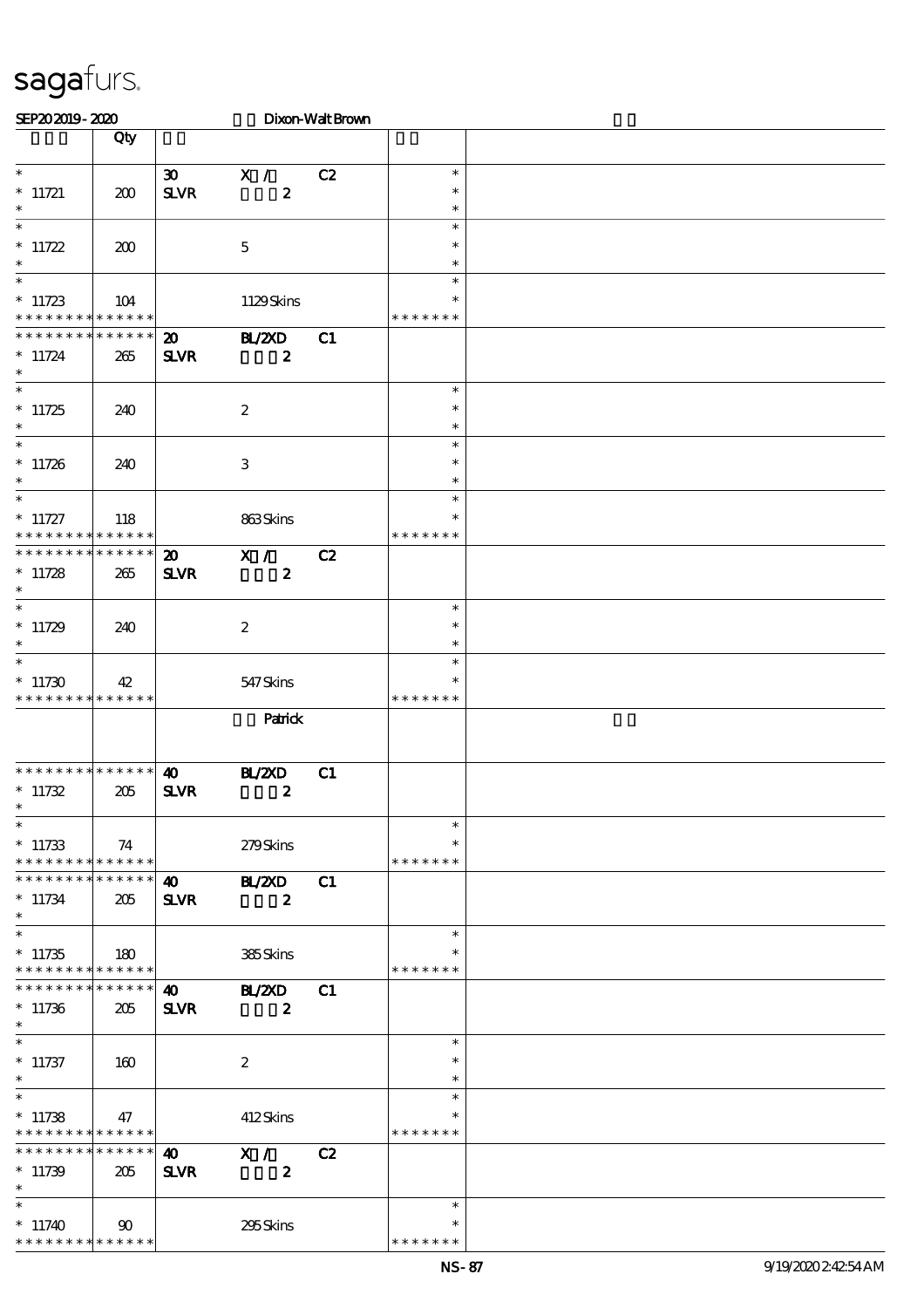| SEP202019-2020                                     |                 |                                             | Patrick                                           |    |                                   |  |
|----------------------------------------------------|-----------------|---------------------------------------------|---------------------------------------------------|----|-----------------------------------|--|
|                                                    | Qty             |                                             |                                                   |    |                                   |  |
| 11741                                              | 238             | $\infty$<br>$S\!L\!V\!R$                    | BL/2XD<br>$\overline{\mathbf{2}}$                 | C1 |                                   |  |
| $*********$<br>$*11742$<br>$\ast$                  | $******$<br>225 | $\boldsymbol{\mathfrak{D}}$<br><b>SLVR</b>  | <b>BL/2XD</b><br>$\boldsymbol{z}$                 | C1 |                                   |  |
| $\ast$<br>$*11743$<br>$\ast$                       | 200             |                                             | $\boldsymbol{2}$                                  |    | $\ast$<br>$\ast$<br>$\ast$        |  |
| $\overline{\ast}$<br>$* 11744$<br>$\ast$           | 200             |                                             | $\ensuremath{\mathbf{3}}$                         |    | $\ast$<br>$\ast$<br>$\ast$        |  |
| $\ast$<br>$*11745$<br>$\ast$                       | 200             |                                             | $\boldsymbol{4}$                                  |    | $\ast$<br>$\ast$<br>$\ast$        |  |
| $\overline{\phantom{a}^*}$<br>$*11746$<br>$\ast$   | 200             |                                             | $\mathbf{5}$                                      |    | $\ast$<br>$\ast$<br>$\ast$        |  |
| $\overline{\phantom{0}}$<br>$* 11747$<br>$\ast$    | 200             |                                             | $\boldsymbol{6}$                                  |    | $\ast$<br>$\ast$<br>$\ast$        |  |
| $\ast$<br>$*11748$<br>$\ast$                       | 200             |                                             | $\tau$                                            |    | $\ast$<br>$\ast$<br>$\ast$        |  |
| $\ast$<br>$*11749$<br>$\ast$                       | 200             |                                             | 8                                                 |    | $\ast$<br>$\ast$<br>$\ast$        |  |
| $\overline{\phantom{0}}$<br>$*11750$<br>$\ast$     | 200             |                                             | $\boldsymbol{9}$                                  |    | $\ast$<br>$\ast$<br>$\ast$        |  |
| $\ast$<br>$*11751$<br>* * * * * * * * * * * * * *  | 200             |                                             | 2025Skins                                         |    | $\ast$<br>$\ast$<br>* * * * * * * |  |
| **************<br>$*11752$                         | 205             | $\boldsymbol{\mathfrak{D}}$<br>$S\!L\!V\!R$ | <b>H_/2XD</b><br>$\overline{\mathbf{z}}$          | C1 |                                   |  |
| $\overline{\phantom{0}}$<br>$*11753$<br>$\ast$     | 180             |                                             | $\boldsymbol{2}$                                  |    | $\ast$<br>$\ast$<br>$\ast$        |  |
| $\overline{\phantom{0}}$<br>$*11754$<br>$\ast$     | 180             |                                             | $\ensuremath{\mathsf{3}}$                         |    | $\ast$<br>$\ast$<br>$\ast$        |  |
| $\ast$<br>$*11755$<br>******** <mark>******</mark> | 126             |                                             | 691 Skins                                         |    | $\ast$<br>$\ast$<br>* * * * * * * |  |
| 11756                                              | 140             | <b>SLVR</b>                                 | $\overline{30}$ X / C2<br>$\overline{\mathbf{2}}$ |    |                                   |  |
| * * * * * * * *<br>$*11757$<br>$\ast$              | ******<br>225   | <b>SLVR</b>                                 | $\overline{\textbf{30}}$ X /<br>$\boldsymbol{z}$  | C2 |                                   |  |
| $\ast$<br>$*11758$<br>$\ast$                       | 200             |                                             | $\boldsymbol{2}$                                  |    | $\ast$<br>$\ast$<br>$\ast$        |  |
| $\overline{\phantom{0}}$<br>$*11759$<br>$\ast$     | 200             |                                             | 3                                                 |    | $\ast$<br>$\ast$<br>$\ast$        |  |
| $\ast$<br>$*11700$<br>* * * * * * * * * * * * * *  | 199             |                                             | 824Skins                                          |    | $\ast$<br>$\ast$<br>* * * * * * * |  |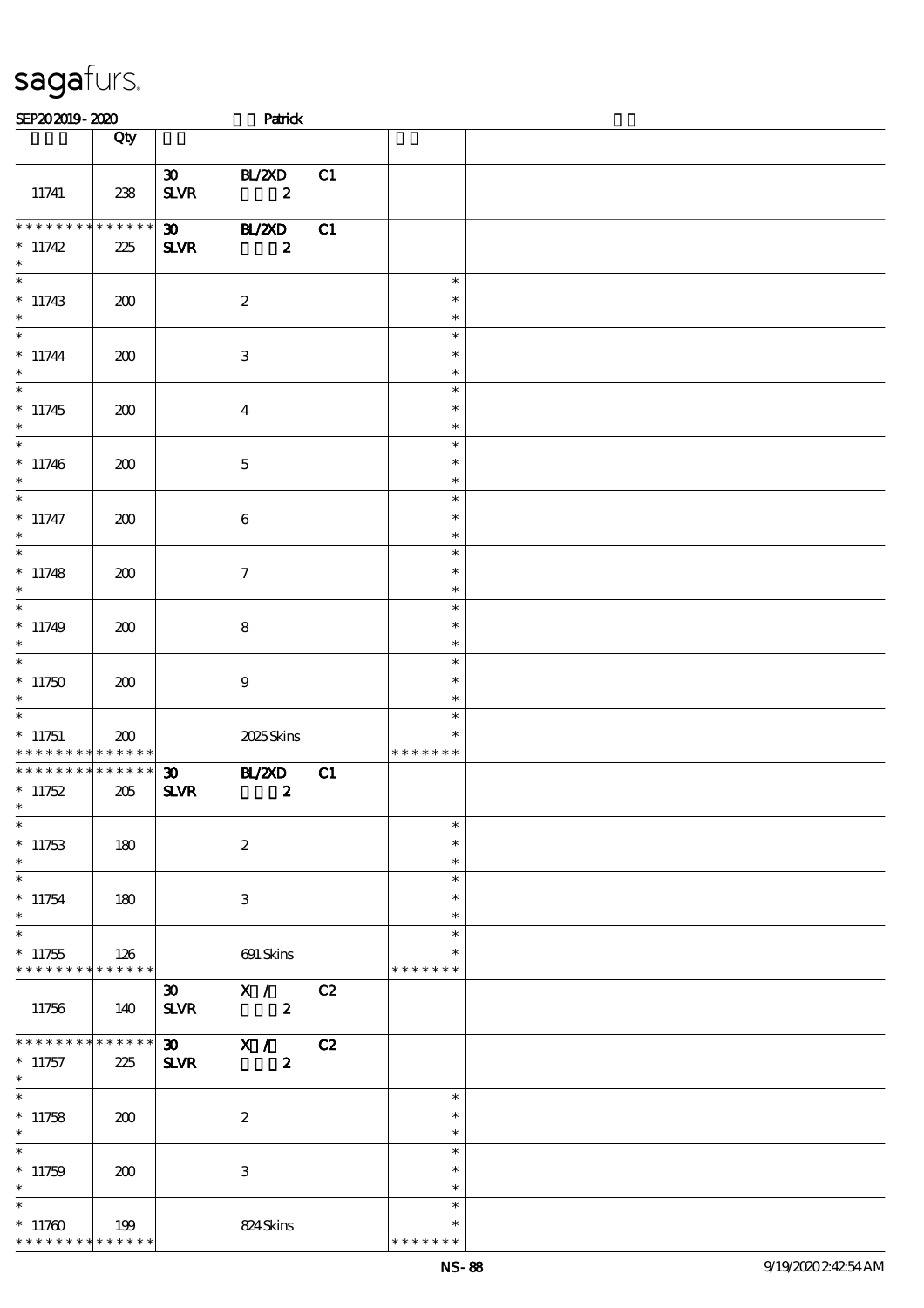| SEP202019-2020                                          |                 |                             | Patrick                 |    |                    |  |
|---------------------------------------------------------|-----------------|-----------------------------|-------------------------|----|--------------------|--|
|                                                         | Qty             |                             |                         |    |                    |  |
|                                                         |                 |                             |                         |    |                    |  |
| * * * * * * * * * * * * * *                             |                 | $\boldsymbol{\mathfrak{D}}$ | X /                     | C2 |                    |  |
| $*11761$                                                | 225             | <b>SLVR</b>                 | $\boldsymbol{z}$        |    |                    |  |
| $\ast$                                                  |                 |                             |                         |    |                    |  |
| $\overline{\ast}$                                       |                 |                             |                         |    | $\ast$             |  |
| * $11762$                                               | 200             |                             | $\boldsymbol{2}$        |    | $\ast$             |  |
| $\ast$<br>$\overline{\phantom{0}}$                      |                 |                             |                         |    | $\ast$             |  |
|                                                         |                 |                             |                         |    | $\ast$             |  |
| $*11763$<br>* * * * * * * * * * * * * *                 | 146             |                             | 571 Skins               |    | *<br>* * * * * * * |  |
| * * * * * * * * <mark>* * * * * * *</mark>              |                 |                             |                         |    |                    |  |
|                                                         |                 | $\boldsymbol{\mathfrak{D}}$ | $\mathbf{H}/\mathbf{Z}$ | C1 |                    |  |
| $*11764$<br>$\ast$                                      | 265             | <b>SLVR</b>                 | $\boldsymbol{z}$        |    |                    |  |
| $\overline{\phantom{0}}$                                |                 |                             |                         |    | $\ast$             |  |
| $*11765$                                                | $\infty$        |                             | 355Skins                |    | $\ast$             |  |
| * * * * * * * * <mark>* * * * * * *</mark>              |                 |                             |                         |    | * * * * * * *      |  |
| * * * * * * * * * * * * * *                             |                 | $\boldsymbol{\mathbf{z}}$   | <b>HAZXD</b>            | C1 |                    |  |
| $*11766$                                                | 265             | <b>SLVR</b>                 | $\boldsymbol{z}$        |    |                    |  |
| $\ast$                                                  |                 |                             |                         |    |                    |  |
| $\ast$                                                  |                 |                             |                         |    | $\ast$             |  |
| $*11767$                                                | 240             |                             | $\boldsymbol{2}$        |    | $\ast$             |  |
| $\ast$                                                  |                 |                             |                         |    | $\ast$             |  |
| $\ast$                                                  |                 |                             |                         |    | $\ast$             |  |
| $*11768$                                                | 240             |                             | 3                       |    | $\ast$             |  |
| $\ast$                                                  |                 |                             |                         |    | $\ast$             |  |
| $\ast$                                                  |                 |                             |                         |    | $\ast$             |  |
| $*11769$                                                | 240             |                             | $\overline{4}$          |    | $\ast$             |  |
| $\ast$                                                  |                 |                             |                         |    | $\ast$             |  |
| $\ast$                                                  |                 |                             |                         |    | $\ast$             |  |
| $*11770$                                                | 240             |                             | $\mathbf 5$             |    | $\ast$             |  |
| $\ast$                                                  |                 |                             |                         |    | $\ast$             |  |
| $\ast$                                                  |                 |                             |                         |    | $\ast$<br>$\ast$   |  |
| $*$ 11771<br>* * * * * * * * <mark>* * * * * * *</mark> | 240             |                             | 1465Skins               |    | * * * * * * *      |  |
| * * * * * * * * * * * * * *                             |                 | $\boldsymbol{\mathfrak{D}}$ | <b>HAZYD</b>            | C1 |                    |  |
| $* 11772$                                               | 265             | <b>SLVR</b>                 | $\boldsymbol{z}$        |    |                    |  |
| $*$                                                     |                 |                             |                         |    |                    |  |
| $\ast$                                                  |                 |                             |                         |    | $\ast$             |  |
| $*11773$                                                | 240             |                             | $\boldsymbol{2}$        |    | $\ast$             |  |
| $\ast$                                                  |                 |                             |                         |    | $\ast$             |  |
| $\ast$                                                  |                 |                             |                         |    | $\ast$             |  |
| $* 11774$                                               | 240             |                             | 3                       |    | $\ast$             |  |
| $\ast$                                                  |                 |                             |                         |    | $\ast$             |  |
| $\ast$                                                  |                 |                             |                         |    | $\ast$             |  |
| $*11775$                                                | 171             |                             | 916Skins                |    |                    |  |
| * * * * * * * * * * * * * *                             |                 |                             |                         |    | * * * * * * *      |  |
| * * * * * * * *                                         | * * * * * *     | $\boldsymbol{\mathfrak{D}}$ | X /                     | C2 |                    |  |
| $*11776$<br>$\ast$                                      | 265             | <b>SLVR</b>                 | $\boldsymbol{z}$        |    |                    |  |
|                                                         |                 |                             |                         |    | $\ast$             |  |
| $* 11777$                                               | 94              |                             | 359Skins                |    | $\ast$             |  |
| * * * * * * * * * * * * * *                             |                 |                             |                         |    | * * * * * * *      |  |
|                                                         |                 | $\boldsymbol{\mathfrak{D}}$ | X /                     | C2 |                    |  |
| 11778                                                   | 265             | <b>SLVR</b>                 | $\boldsymbol{z}$        |    |                    |  |
|                                                         |                 |                             |                         |    |                    |  |
| * * * * * * * *                                         | $* * * * * * *$ | $\boldsymbol{\mathsf{20}}$  | X /                     | C2 |                    |  |
| $*11779$                                                | 265             | <b>SLVR</b>                 | $\boldsymbol{z}$        |    |                    |  |
| $\ast$                                                  |                 |                             |                         |    |                    |  |
| $\ast$                                                  |                 |                             |                         |    | $\ast$             |  |
| $*11780$                                                | 85              |                             | 350Skins                |    | $\ast$             |  |
| * * * * * * * * * * * * * *                             |                 |                             |                         |    | * * * * * * *      |  |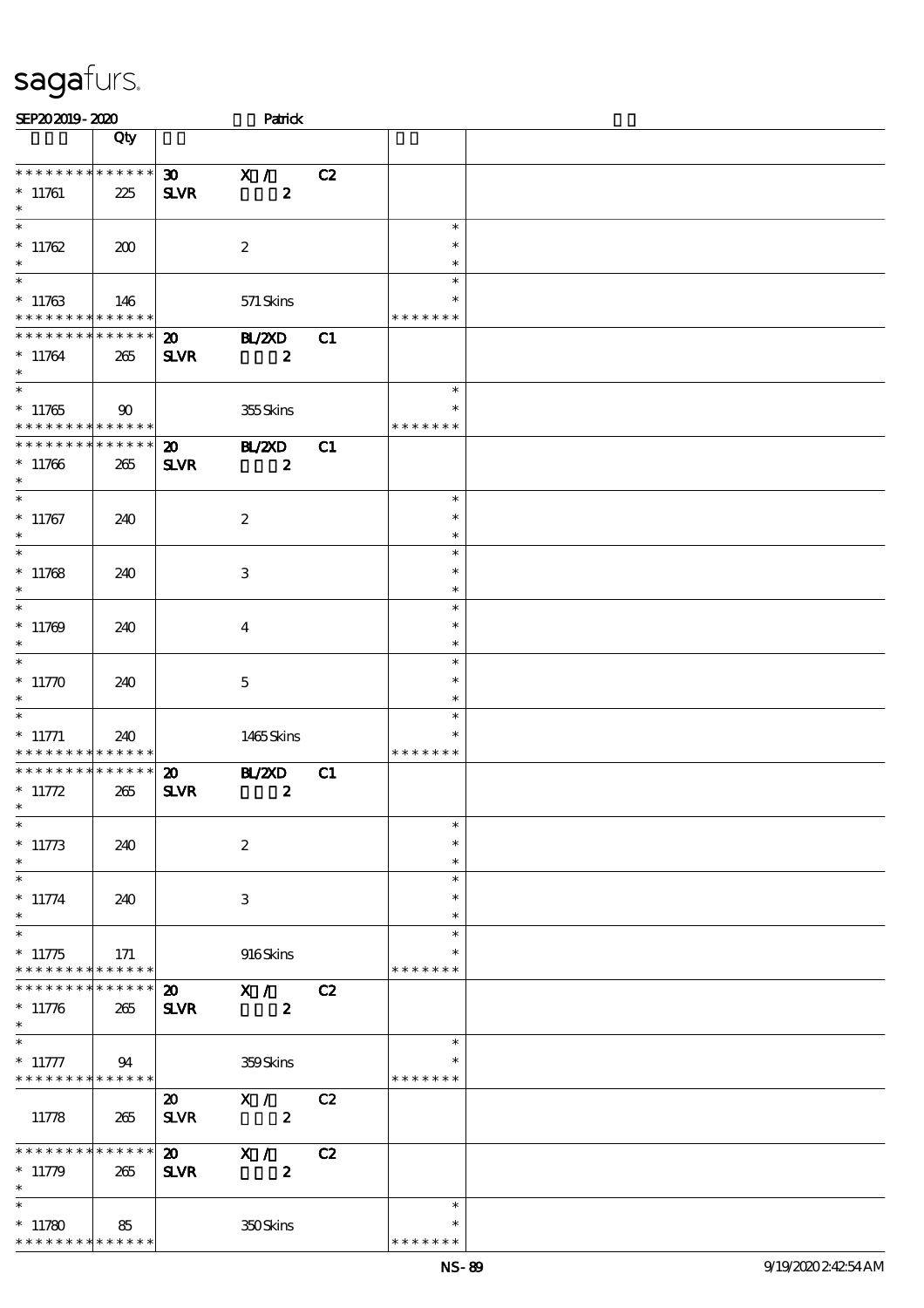| SEP202019-2020                |     |                  | Patrick         |           |         |  |
|-------------------------------|-----|------------------|-----------------|-----------|---------|--|
|                               | Qty |                  |                 |           |         |  |
| 11781                         | 285 | O<br><b>SLVR</b> | BL/2XD<br>2     | <b>C1</b> |         |  |
| * * * * * * * * * * * * * * * |     | $\mathbf{o}$     | ZX X            | C1/C2     |         |  |
| $*11782$<br>$\ast$            | 285 | <b>SLVR</b>      | 2               |           |         |  |
| $\ast$                        |     |                  |                 |           | *       |  |
| $*11783$                      | 48  |                  | <b>333Skins</b> |           | $\ast$  |  |
| **************                |     |                  |                 |           | ******* |  |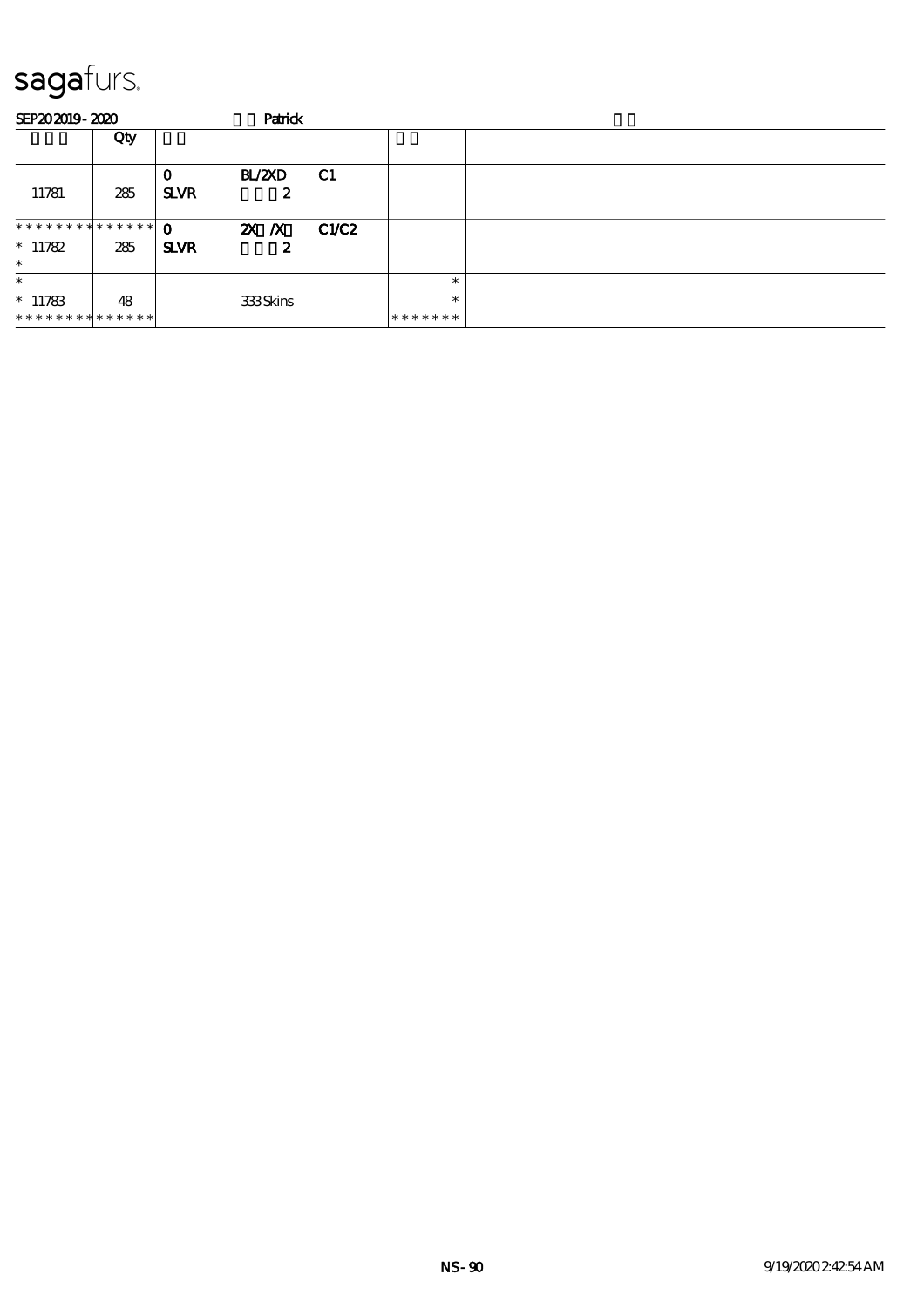| SEP202019-2020 |     |                                            | <b>Sundryowners</b> |  |  |  |  |  |  |  |
|----------------|-----|--------------------------------------------|---------------------|--|--|--|--|--|--|--|
|                | Qty |                                            |                     |  |  |  |  |  |  |  |
| 11801          | 224 | $\boldsymbol{\mathfrak{D}}$<br><b>BRNZ</b> | C2                  |  |  |  |  |  |  |  |
| 11802          | 293 | 200<br><b>BRNZ</b>                         | C2                  |  |  |  |  |  |  |  |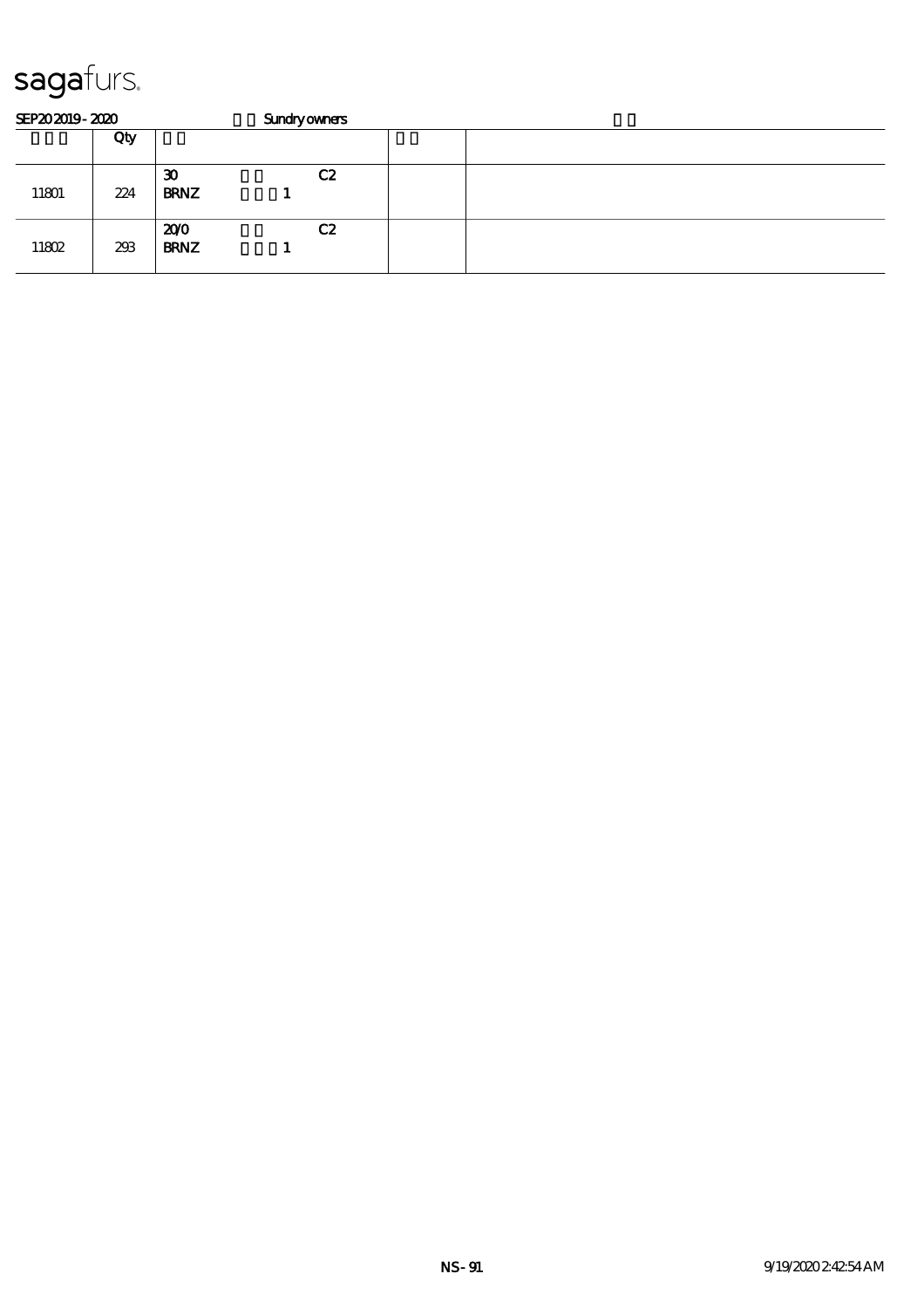| SEP202019-2020                                     |                    |                                            | Sundryowners                              |              |                                   |  |
|----------------------------------------------------|--------------------|--------------------------------------------|-------------------------------------------|--------------|-----------------------------------|--|
|                                                    | Qty                |                                            |                                           |              |                                   |  |
| * * * * * * * *<br>$* 11821$<br>$\ast$             | ******<br>205      | 40'30<br><b>VSLA</b>                       | $\mathbf{1}$                              | C2           |                                   |  |
| $\ast$<br>$*11822$<br>* * * * * * * * *            | 64<br>$******$     |                                            | 269Skins                                  |              | $\ast$<br>$\ast$<br>* * * * * * * |  |
| * * * * * * * *<br>$*11823$<br>$\ast$              | * * * * * *<br>205 | 40'30<br><b>VSLA</b>                       | $\boldsymbol{z}$                          | C2           |                                   |  |
| $\ast$<br>$* 11824$<br>* * * * * * * * * * * * * * | 61                 |                                            | 266Skins                                  |              | $\ast$<br>$\ast$<br>* * * * * * * |  |
| 11825                                              | 189                | $\boldsymbol{\mathfrak{D}}$<br><b>VSLA</b> | $\mathbf{1}$                              | C2           |                                   |  |
| 11826                                              | 249                | $\boldsymbol{\mathfrak{D}}$<br><b>VSLA</b> | $\boldsymbol{z}$                          | C2           |                                   |  |
| 11827                                              | 195                | $\mathbf{o}$<br><b>VSLA</b>                | $\mathbf{1}$                              | C2           |                                   |  |
| 11828                                              | 175                | $\boldsymbol{z}$<br><b>VSLA</b>            | $X$ $X$<br>$\mathbf{1}$                   | C1/C2        |                                   |  |
|                                                    | DeepNorth          |                                            |                                           |              |                                   |  |
| * * * * * * * * * * * * * *<br>$*11830$<br>$\ast$  | 205                | $\boldsymbol{\omega}$<br><b>VSLA</b>       | $X$ $N$                                   | <b>C1/C2</b> |                                   |  |
| $\ast$<br>$*$ 11831<br>* * * * * * * *             | 48<br>* * * * * *  |                                            | 253Skins                                  |              | $\ast$<br>$\ast$<br>* * * * * * * |  |
| * * * * * * * *<br>$*11832$<br>$\ast$              | * * * * * *<br>205 | $\boldsymbol{\mathfrak{D}}$<br><b>VSLA</b> | $\mathbf{X}$ $\mathbf{X}$                 | C1/C2        |                                   |  |
| $\ast$<br>$*11833$<br>$\ast$                       | 180                |                                            | $\boldsymbol{2}$                          |              | $\ast$<br>$\ast$<br>$\ast$        |  |
| $\ast$<br>$* 11834$<br>* * * * * * * *             | 51<br>* * * * * *  |                                            | 436Skins                                  |              | $\ast$<br>$\ast$<br>* * * * * * * |  |
| * * * * * * *<br>$*11835$<br>$\ast$                | * * * * * *<br>245 | $\boldsymbol{\mathfrak{D}}$<br><b>VSLA</b> | $\overline{\mathbf{z}}$ X                 | C1/C2        |                                   |  |
| $\ast$<br>$*11836$<br>* * * * * * * *              | 138<br>* * * * * * |                                            | 383Skins                                  |              | $\ast$<br>$\ast$<br>* * * * * * * |  |
| 11837                                              | 269                | $\mathbf{O}$<br><b>VSLA</b>                | $X$ $N$                                   | C1/C2        |                                   |  |
| 11838                                              | 189                | $1 \quad$<br><b>VSLA</b>                   | $X$ $X$                                   | C1/C2        |                                   |  |
|                                                    |                    |                                            | ChenyGrove                                |              |                                   |  |
| 11840                                              | 153                | 50<br><b>VSLA</b>                          | $\mathbf{X}$ $\mathbf{X}$<br>$\mathbf{1}$ | C1/C2        |                                   |  |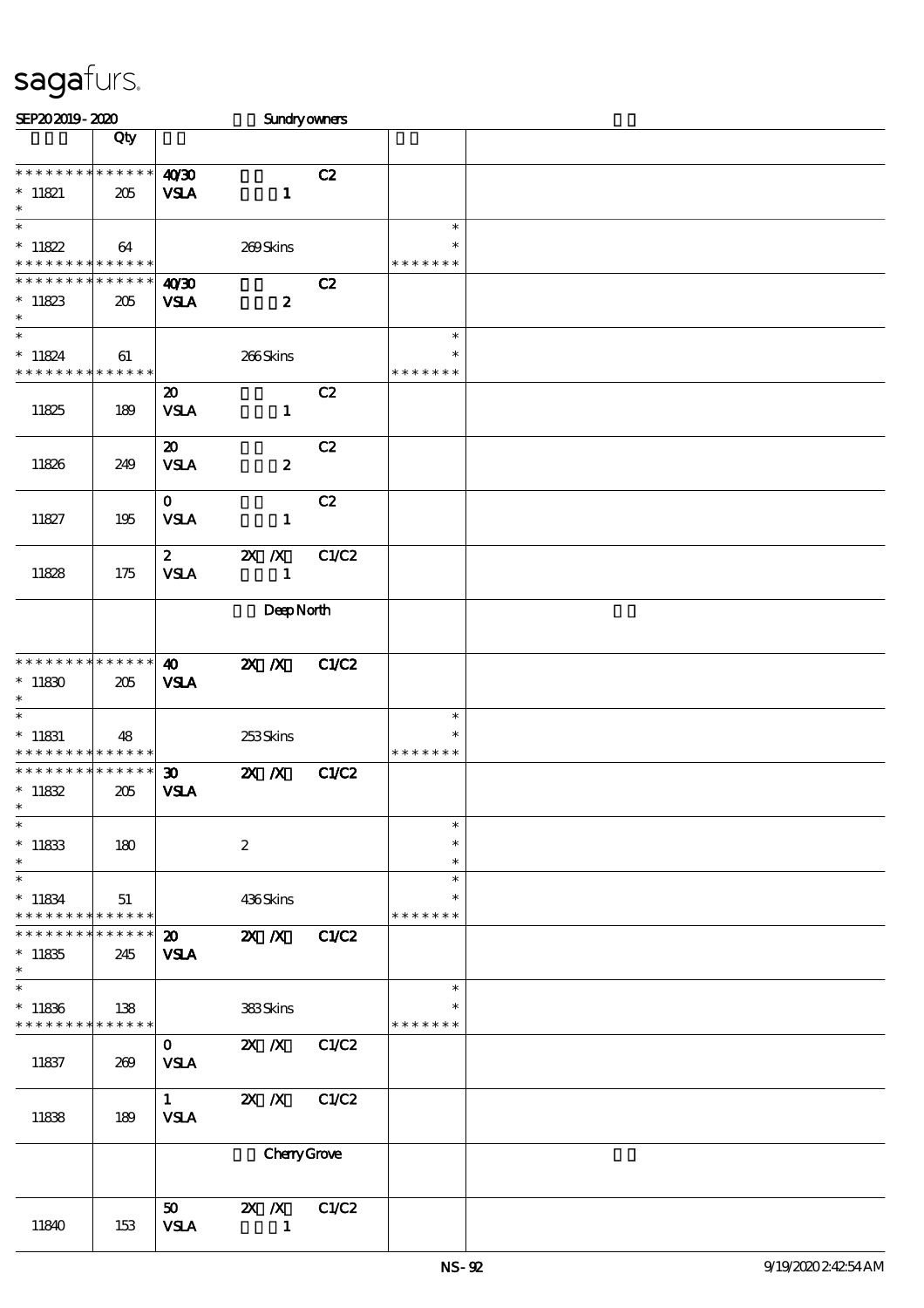| SEP202019-2020                             |                 |                             | CherryGrove      |    |                  |  |
|--------------------------------------------|-----------------|-----------------------------|------------------|----|------------------|--|
|                                            | Qty             |                             |                  |    |                  |  |
|                                            |                 |                             |                  |    |                  |  |
| * * * * * * * * * * * * * *                |                 | $\boldsymbol{\omega}$       | <b>H_/2XD</b>    | C1 |                  |  |
| $*$ 11841                                  | 205             | <b>VSLA</b>                 | $\mathbf{1}$     |    |                  |  |
| $\ast$                                     |                 |                             |                  |    |                  |  |
| $\ast$                                     |                 |                             |                  |    | $\ast$           |  |
| $*11842$                                   | 86              |                             | 291 Skins        |    |                  |  |
| * * * * * * * * * * * * * *                |                 |                             |                  |    | * * * * * * *    |  |
| * * * * * * * * * * * * * *                |                 | $\boldsymbol{\omega}$       | <b>H_/2XD</b>    | C1 |                  |  |
| $*11843$                                   | 205             | <b>VSLA</b>                 | $\mathbf{1}$     |    |                  |  |
| $\ast$                                     |                 |                             |                  |    |                  |  |
| $*$                                        |                 |                             |                  |    | $\ast$           |  |
| $* 11844$                                  | 180             |                             | $\boldsymbol{z}$ |    | $\ast$           |  |
| $\ast$                                     |                 |                             |                  |    | $\ast$           |  |
| $\overline{\ }$                            |                 |                             |                  |    | $\ast$           |  |
| $*11845$                                   |                 |                             |                  |    | $\ast$           |  |
| * * * * * * * * * * * * * *                | 45              |                             | 430Skins         |    | * * * * * * *    |  |
| * * * * * * * * * * * * * *                |                 |                             |                  |    |                  |  |
|                                            |                 | $\boldsymbol{\omega}$       | X /              | C2 |                  |  |
| $*11846$<br>$\ast$                         | 205             | <b>VSLA</b>                 | $\mathbf{1}$     |    |                  |  |
| $\overline{\phantom{0}}$                   |                 |                             |                  |    |                  |  |
|                                            |                 |                             |                  |    | $\ast$<br>$\ast$ |  |
| $* 11847$                                  | 180             |                             | $\boldsymbol{z}$ |    |                  |  |
| $\ast$<br>$\ast$                           |                 |                             |                  |    | $\ast$           |  |
|                                            |                 |                             |                  |    | $\ast$           |  |
| $*11848$                                   | 57              |                             | 442Skins         |    | $\ast$           |  |
| * * * * * * * * * * * * * *                |                 |                             |                  |    | * * * * * * *    |  |
| * * * * * * * * * * * * * *                |                 | $\boldsymbol{\omega}$       | X /              | C2 |                  |  |
| $*11849$                                   | 205             | <b>VSLA</b>                 | $\mathbf{1}$     |    |                  |  |
| $\ast$                                     |                 |                             |                  |    |                  |  |
| $\overline{\ast}$                          |                 |                             |                  |    | $\ast$           |  |
| $*11850$                                   | 178             |                             | 383Skins         |    | $\ast$           |  |
| * * * * * * * * <mark>* * * * * * *</mark> |                 |                             |                  |    | * * * * * * *    |  |
| * * * * * * * * * * * * * *                |                 | $\boldsymbol{\mathfrak{D}}$ | <b>H_/2XD</b>    | C1 |                  |  |
| $*11851$                                   | 205             | <b>VSLA</b>                 | $\mathbf{1}$     |    |                  |  |
| $\ast$                                     |                 |                             |                  |    |                  |  |
| $\overline{\ast}$                          |                 |                             |                  |    | $\ast$           |  |
| $*11852$                                   | 180             |                             | $\boldsymbol{2}$ |    | $\ast$           |  |
| $\star$                                    |                 |                             |                  |    | $\ast$           |  |
| $\ast$                                     |                 |                             |                  |    | $\ast$           |  |
| $*11853$                                   | 180             |                             | $\,3\,$          |    | $\ast$           |  |
| $\ast$                                     |                 |                             |                  |    | $\ast$           |  |
| $\ast$                                     |                 |                             |                  |    | $\ast$           |  |
| $*11854$                                   | 151             |                             | 716Skins         |    | $\ast$           |  |
| * * * * * * * * * * * * * * *              |                 |                             |                  |    | * * * * * * *    |  |
| * * * * * * *                              | $* * * * * * *$ | $\boldsymbol{\mathfrak{D}}$ | <b>H_/2XD</b>    | C1 |                  |  |
| $*11855$                                   | 205             | <b>VSLA</b>                 | $\blacksquare$   |    |                  |  |
| $\ast$                                     |                 |                             |                  |    |                  |  |
| $\overline{\ast}$                          |                 |                             |                  |    | $\ast$           |  |
| $*11856$                                   | 180             |                             | $\boldsymbol{2}$ |    | $\ast$           |  |
| $\ast$                                     |                 |                             |                  |    | $\ast$           |  |
| $\ast$                                     |                 |                             |                  |    | $\ast$           |  |
| $*11857$                                   | 180             |                             | $\,3$            |    | $\ast$           |  |
| $\ast$                                     |                 |                             |                  |    | $\ast$           |  |
| $\ast$                                     |                 |                             |                  |    | $\ast$           |  |
| $*11858$                                   | 180             |                             | $\boldsymbol{4}$ |    | $\ast$           |  |
| $\ast$                                     |                 |                             |                  |    | $\ast$           |  |
| $\ast$                                     |                 |                             |                  |    | $\ast$           |  |
| $*11859$                                   | 105             |                             | 850Skins         |    |                  |  |
| * * * * * * * * * * * * * *                |                 |                             |                  |    | * * * * * * *    |  |
| * * * * * * * *                            | $* * * * * * *$ | $\infty$                    | $\mathbf{X}$ /   | C2 |                  |  |
|                                            |                 |                             |                  |    |                  |  |
| $*11860$<br>$\ast$                         | 205             | <b>VSLA</b>                 | $\mathbf{1}$     |    |                  |  |
|                                            |                 |                             |                  |    |                  |  |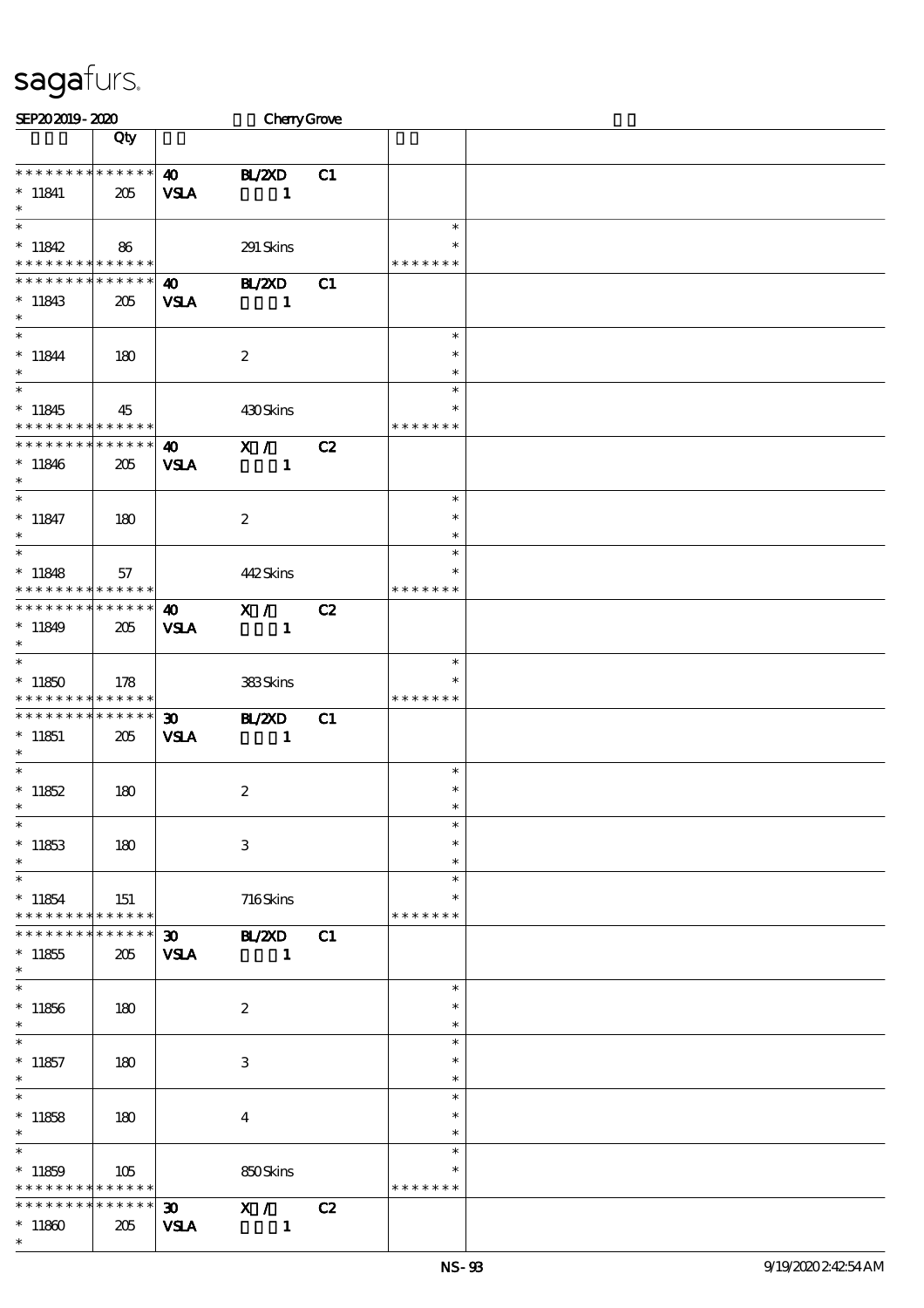| SEP202019-2020                                          |                       |                             | CherryGrove      |    |                  |  |
|---------------------------------------------------------|-----------------------|-----------------------------|------------------|----|------------------|--|
|                                                         | Qty                   |                             |                  |    |                  |  |
|                                                         |                       |                             |                  |    |                  |  |
| $\ast$                                                  |                       | $\boldsymbol{\mathfrak{D}}$ | X /              | C2 | $\ast$           |  |
| $*$ 11861                                               | 180                   | <b>VSLA</b>                 | $\mathbf{1}$     |    | $\ast$           |  |
| $\ast$                                                  |                       |                             |                  |    | $\ast$           |  |
| $\ast$                                                  |                       |                             |                  |    | $\ast$           |  |
| $*11862$                                                | 180                   |                             | $\,3$            |    | $\ast$           |  |
| $\ast$<br>$\overline{\phantom{0}}$                      |                       |                             |                  |    | $\ast$           |  |
|                                                         |                       |                             |                  |    | $\ast$           |  |
| $^*$ 11863 $\,$<br>$\ast$                               | 180                   |                             | $\boldsymbol{4}$ |    | $\ast$           |  |
| $\ast$                                                  |                       |                             |                  |    | $\ast$<br>$\ast$ |  |
| $*11864$                                                |                       |                             |                  |    | ∗                |  |
| * * * * * * * * <mark>* * * * * * *</mark>              | 56                    |                             | 801 Skins        |    | * * * * * * *    |  |
| * * * * * * * * * * * * * *                             |                       | $\boldsymbol{\mathfrak{D}}$ | X /              | C2 |                  |  |
| $*11865$                                                | 205                   | <b>VSLA</b>                 | $\mathbf{1}$     |    |                  |  |
| $\ast$                                                  |                       |                             |                  |    |                  |  |
| $\overline{\phantom{0}}$                                |                       |                             |                  |    | $\ast$           |  |
| $*11866$                                                | 180                   |                             | $\boldsymbol{2}$ |    | $\ast$           |  |
| $\ast$                                                  |                       |                             |                  |    | $\ast$           |  |
| $\overline{\ast}$                                       |                       |                             |                  |    | $\ast$           |  |
| $*11867$                                                | 180                   |                             | $\,3\,$          |    | $\ast$           |  |
| $\ast$                                                  |                       |                             |                  |    | $\ast$           |  |
| $\ast$                                                  |                       |                             |                  |    | $\ast$           |  |
| $*11868$<br>$\ast$                                      | 180                   |                             | $\boldsymbol{4}$ |    | $\ast$           |  |
| $\overline{\phantom{0}}$                                |                       |                             |                  |    | $\ast$<br>$\ast$ |  |
| $*11869$                                                |                       |                             |                  |    | $\ast$           |  |
| * * * * * * * * <mark>* * * * * *</mark>                | 41                    |                             | 786Skins         |    | * * * * * * *    |  |
| * * * * * * * * * * * * * *                             |                       | $\boldsymbol{\mathfrak{D}}$ | <b>BL/2XD</b>    | C1 |                  |  |
| $*11870$                                                | 245                   | <b>VSLA</b>                 | $\mathbf{1}$     |    |                  |  |
| $\ast$                                                  |                       |                             |                  |    |                  |  |
| $\ast$                                                  |                       |                             |                  |    | $\ast$           |  |
| $*$ 11871                                               | 122                   |                             | 367Skins         |    | ∗                |  |
| * * * * * * * * * * * * * *                             |                       |                             |                  |    | * * * * * * *    |  |
| * * * * * * * * * * * * * *                             |                       | $\boldsymbol{\mathfrak{D}}$ | <b>BL/2XD</b>    | C1 |                  |  |
| $* 11872$<br>$\ast$                                     | 245                   | <b>VSLA</b>                 | $\mathbf{1}$     |    |                  |  |
| $\ast$                                                  |                       |                             |                  |    | $\ast$           |  |
| $^\ast$ 11873                                           | 220                   |                             | $\boldsymbol{2}$ |    | $\ast$           |  |
| $\ast$                                                  |                       |                             |                  |    | $\ast$           |  |
| $\ast$                                                  |                       |                             |                  |    | $\ast$           |  |
| $*11874$                                                | 72                    |                             | 537 Skins        |    | $\ast$           |  |
| * * * * * * * * * * * * * *                             |                       |                             |                  |    | * * * * * * *    |  |
| * * * * * * * *                                         | * * * * * *           | $\boldsymbol{\mathsf{20}}$  | $\mathbf{X}$ /   | C2 |                  |  |
| $*11875$                                                | 245                   | <b>VSLA</b>                 | $\mathbf{1}$     |    |                  |  |
| $\ast$                                                  |                       |                             |                  |    |                  |  |
| $\overline{\phantom{a}^*}$                              |                       |                             |                  |    | $\ast$           |  |
| $*11876$                                                | 220                   |                             | $\boldsymbol{2}$ |    | ∗                |  |
| $\ast$<br>$\ast$                                        |                       |                             |                  |    | $\ast$<br>$\ast$ |  |
|                                                         |                       |                             |                  |    | $\ast$           |  |
| $* 11877$<br>* * * * * * * * <mark>* * * * * *</mark> * | 133                   |                             | 598Skins         |    | * * * * * * *    |  |
| * * * * * * * *                                         | $******$              | $\boldsymbol{\mathfrak{D}}$ | X / C2           |    |                  |  |
| $*11878$                                                | 245                   | <b>VSLA</b>                 | $\blacksquare$   |    |                  |  |
| $*$                                                     |                       |                             |                  |    |                  |  |
| $\overline{\phantom{0}}$                                |                       |                             |                  |    | $\ast$           |  |
| $*11879$                                                | 220                   |                             | $\boldsymbol{2}$ |    | $\ast$           |  |
| $\ast$                                                  |                       |                             |                  |    | $\ast$           |  |
| $\ast$                                                  |                       |                             |                  |    | $\ast$           |  |
| $*11880$                                                | $\boldsymbol{\omega}$ |                             | 534Skins         |    | $\ast$           |  |
| * * * * * * * * * * * * * *                             |                       |                             |                  |    | * * * * *        |  |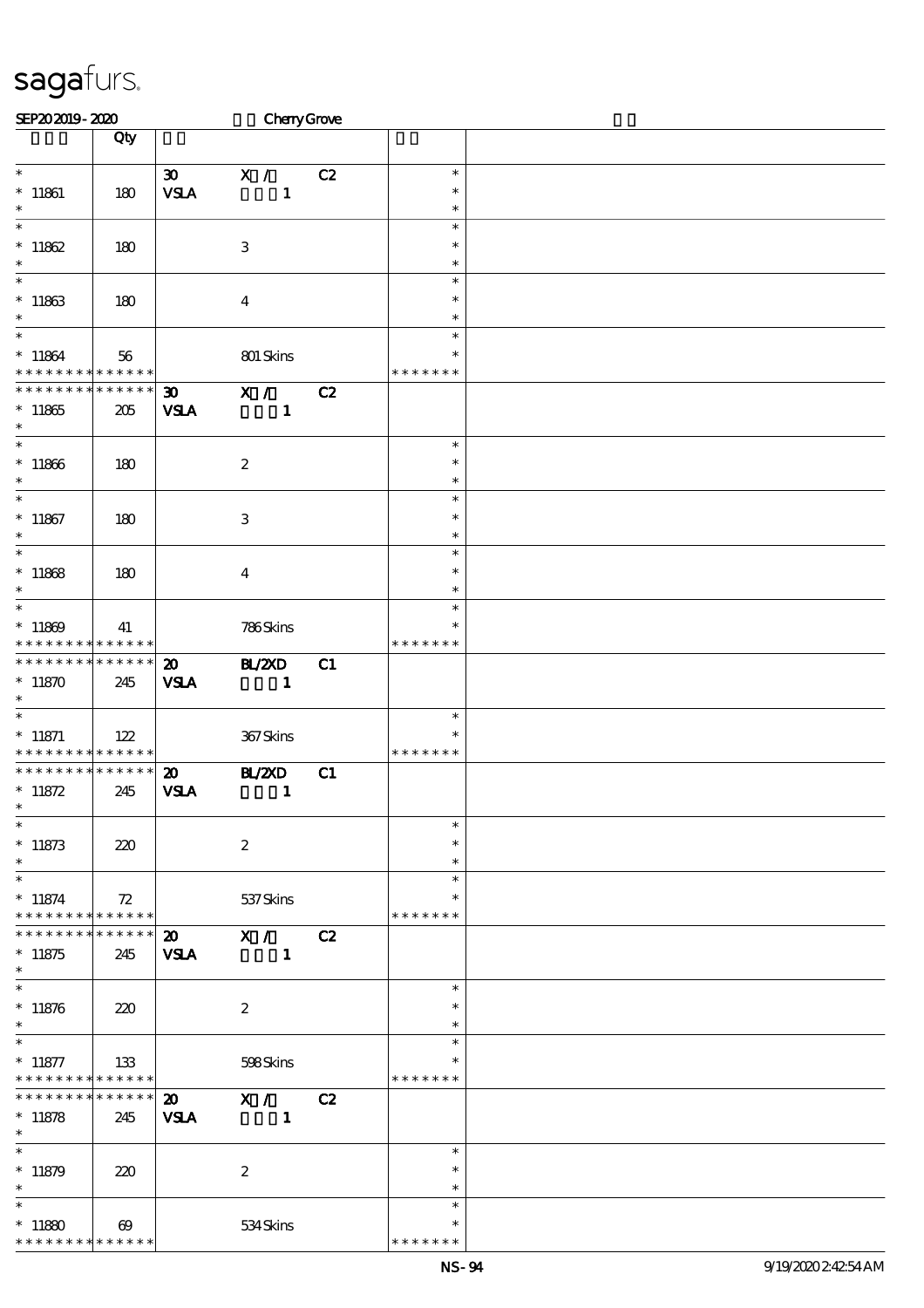| SEP202019-2020                             |                 |                             |                     | CherryGrove      |              |               |  |
|--------------------------------------------|-----------------|-----------------------------|---------------------|------------------|--------------|---------------|--|
|                                            | Qty             |                             |                     |                  |              |               |  |
|                                            |                 |                             |                     |                  |              |               |  |
| *************** 0                          |                 |                             | $X$ $N$             |                  | C1/C2        |               |  |
| $*$ 11881                                  | 265             | <b>VSLA</b>                 |                     | $\mathbf{1}$     |              |               |  |
| $\ast$                                     |                 |                             |                     |                  |              |               |  |
| $\ast$                                     |                 |                             |                     |                  |              | $\ast$        |  |
| $* 11882$                                  | 89              |                             | 354Skins            |                  |              |               |  |
| * * * * * * * * <mark>* * * * * * *</mark> |                 |                             |                     |                  |              | * * * * * * * |  |
|                                            |                 | $\mathbf{1}$                | $X$ $X$             |                  | C1/C2        |               |  |
| 11883                                      | 216             | <b>VSLA</b>                 |                     | $\mathbf{1}$     |              |               |  |
|                                            |                 |                             |                     |                  |              |               |  |
|                                            |                 |                             |                     | Woodmont         |              |               |  |
|                                            |                 |                             |                     |                  |              |               |  |
|                                            |                 |                             |                     |                  |              |               |  |
| * * * * * * * * * * * * * *                |                 | $\boldsymbol{\omega}$       | $X$ $X$             |                  | C1/C2        |               |  |
| $*11885$                                   | 205             | <b>VSLA</b>                 |                     | $\boldsymbol{z}$ | <b>OPEN</b>  |               |  |
| $\ast$                                     |                 |                             |                     |                  |              |               |  |
| $\overline{\phantom{0}}$                   |                 |                             |                     |                  |              | $\ast$        |  |
| $*11886$                                   | 80              |                             | 285Skins            |                  |              | $\ast$        |  |
| * * * * * * * * * * * * * *                |                 |                             |                     |                  |              | * * * * * * * |  |
| * * * * * * * * * * * * * *                |                 | $\boldsymbol{\mathfrak{D}}$ | <b>BL/2XD</b>       |                  | C1           |               |  |
| $* 11887$                                  | 205             | <b>VSLA</b>                 |                     | $\boldsymbol{z}$ | <b>OPEN</b>  |               |  |
| $\ast$                                     |                 |                             |                     |                  |              |               |  |
| $\ast$                                     |                 |                             |                     |                  |              | $\ast$        |  |
| $*11888$                                   | 180             |                             | $\boldsymbol{2}$    |                  |              | $\ast$        |  |
| $\ast$                                     |                 |                             |                     |                  |              | $\ast$        |  |
| $\ast$                                     |                 |                             |                     |                  |              | $\ast$        |  |
| $*11889$                                   | 180             |                             | 3                   |                  |              | $\ast$        |  |
| $\ast$                                     |                 |                             |                     |                  |              | $\ast$        |  |
| $\ast$                                     |                 |                             |                     |                  |              | $\ast$        |  |
| $*11890$                                   | 180             |                             | $\bf{4}$            |                  |              | $\ast$        |  |
| $\ast$                                     |                 |                             |                     |                  |              | $\ast$        |  |
| $\ast$                                     |                 |                             |                     |                  |              | $\ast$        |  |
| $*$ 11891                                  | 180             |                             | $\mathbf 5$         |                  |              | $\ast$        |  |
| $\ast$                                     |                 |                             |                     |                  |              | $\ast$        |  |
| $\ast$                                     |                 |                             |                     |                  |              | $\ast$        |  |
| $* 11892$                                  | 180             |                             | $\bf 6$             |                  |              | $\ast$        |  |
| $\ast$                                     |                 |                             |                     |                  |              | ж             |  |
| $\ast$                                     |                 |                             |                     |                  |              | $\ast$        |  |
| $^*$ 11893                                 | 180             |                             | $\boldsymbol{\tau}$ |                  |              | $\ast$        |  |
| $\ast$                                     |                 |                             |                     |                  |              | $\ast$        |  |
| $\ast$                                     |                 |                             |                     |                  |              | $\ast$        |  |
| $* 11894$                                  | 180             |                             | 8                   |                  |              | $\ast$        |  |
| $\ast$                                     |                 |                             |                     |                  |              | $\ast$        |  |
| $\ast$                                     |                 |                             |                     |                  |              | $\ast$        |  |
| $*11805$                                   | 165             |                             | 1630Skins           |                  |              | ∗             |  |
| * * * * * * * * <mark>* * * * * * *</mark> |                 |                             |                     |                  |              | * * * * * * * |  |
| * * * * * * *                              | $* * * * * * *$ | $30$ $2X$ $X$               |                     |                  | <b>C1/C2</b> |               |  |
| $*11896$                                   | 205             | <b>VSLA</b>                 |                     | $\boldsymbol{z}$ | <b>OPEN</b>  |               |  |
| $\ast$                                     |                 |                             |                     |                  |              |               |  |
| $\ast$                                     |                 |                             |                     |                  |              | $\ast$        |  |
| $* 11897$                                  | 180             |                             | $\boldsymbol{2}$    |                  |              | $\ast$        |  |
| $\ast$                                     |                 |                             |                     |                  |              | $\ast$        |  |
| $\overline{\ast}$                          |                 |                             |                     |                  |              | $\ast$        |  |
| $*11808$                                   | 173             |                             | 558Skins            |                  |              | ∗             |  |
| * * * * * * * * <mark>* * * * * * *</mark> |                 |                             |                     |                  |              | * * * * * * * |  |
| * * * * * * * *                            | ******          | $\boldsymbol{\mathfrak{D}}$ | X /                 |                  | C2           |               |  |
| $*11800$                                   | 205             | <b>VSLA</b>                 |                     | $\boldsymbol{z}$ | <b>OPEN</b>  |               |  |
| $\ast$                                     |                 |                             |                     |                  |              |               |  |
| $\ast$                                     |                 |                             |                     |                  |              | $\ast$        |  |
| $^*$ 11900 $\,$                            | 180             |                             | $\boldsymbol{2}$    |                  |              | $\ast$        |  |
| $\ast$                                     |                 |                             |                     |                  |              | $\ast$        |  |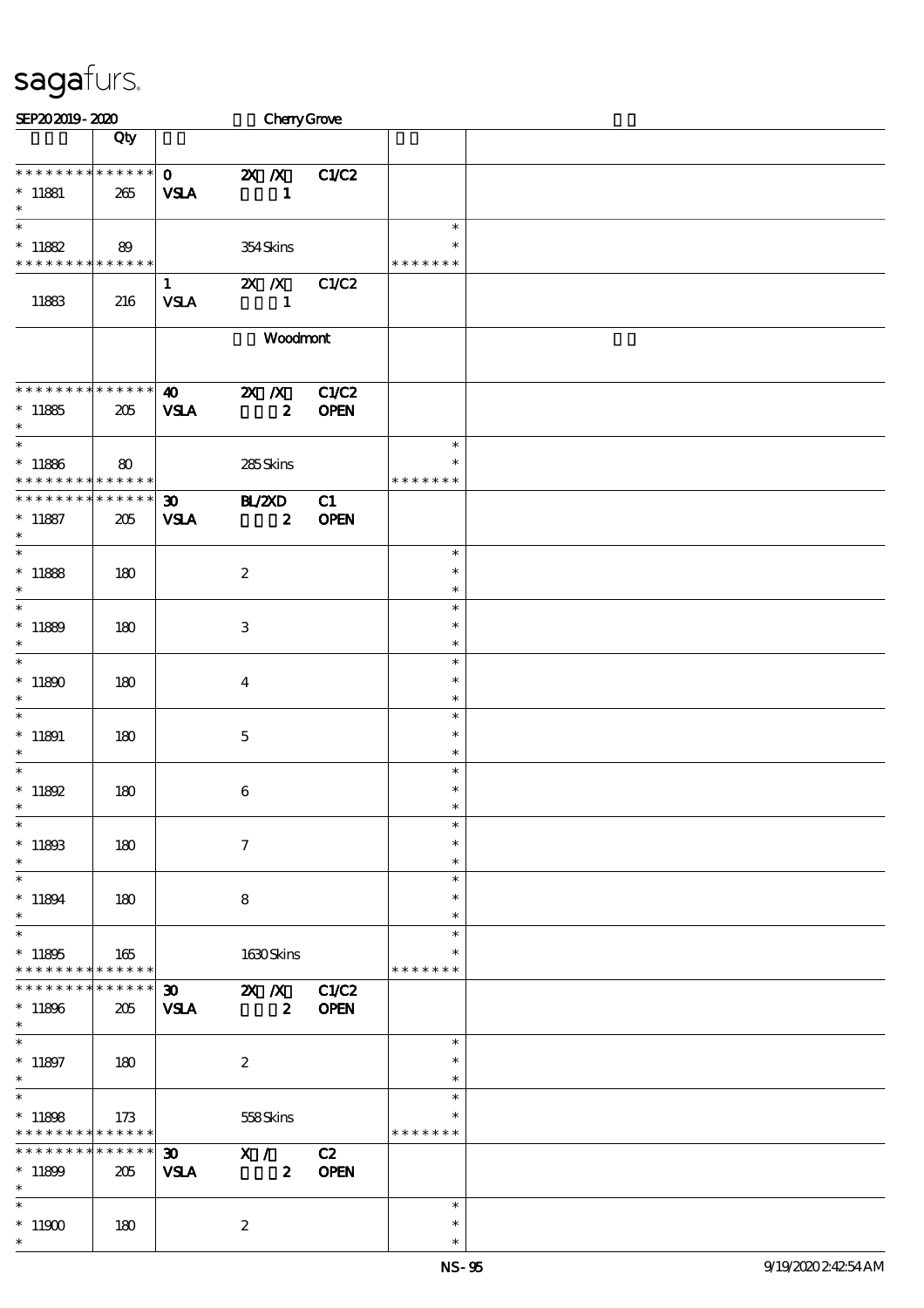| SEP202019-2020                             |                |                                      | Woodmont                                      |                      |                  |  |
|--------------------------------------------|----------------|--------------------------------------|-----------------------------------------------|----------------------|------------------|--|
|                                            | Qty            |                                      |                                               |                      |                  |  |
| $\overline{\ast}$                          |                |                                      |                                               |                      |                  |  |
|                                            |                | $\infty$                             | X /                                           | C2                   | $\ast$<br>$\ast$ |  |
| $^*$ 11901<br>$\ast$                       | 180            | <b>VSLA</b>                          | $\boldsymbol{z}$                              | <b>OPEN</b>          | $\ast$           |  |
| $\ast$                                     |                |                                      |                                               |                      | $\ast$           |  |
| $*$ 11902                                  | $\mathfrak{B}$ |                                      | 657Skins                                      |                      | $\ast$           |  |
| * * * * * * * * * * * * * *                |                |                                      |                                               |                      | * * * * * * *    |  |
| * * * * * * * * * * * * * *                |                | $\boldsymbol{\mathfrak{D}}$          | <b>HAZXD</b>                                  | C1                   |                  |  |
| $*1190B$                                   | 245            | <b>VSLA</b>                          | $\boldsymbol{z}$                              | <b>OPEN</b>          |                  |  |
| $\ast$                                     |                |                                      |                                               |                      |                  |  |
| $\overline{\ast}$                          |                |                                      |                                               |                      | $\ast$           |  |
| $^*$ 11904 $\,$<br>$\ast$                  | 220            |                                      | $\boldsymbol{2}$                              |                      | $\ast$           |  |
| $\ast$                                     |                |                                      |                                               |                      | $\ast$<br>$\ast$ |  |
| $*11905$                                   | 220            |                                      | $\ensuremath{\mathbf{3}}$                     |                      | $\ast$           |  |
| $\ast$                                     |                |                                      |                                               |                      | $\ast$           |  |
| $\ast$                                     |                |                                      |                                               |                      | $\ast$           |  |
| $*11906$                                   | 220            |                                      | $\bf{4}$                                      |                      | $\ast$           |  |
| $\ast$                                     |                |                                      |                                               |                      | $\ast$           |  |
| $\overline{\ast}$                          |                |                                      |                                               |                      | $\ast$           |  |
| $^*$ 11907                                 | 220            |                                      | $\mathbf 5$                                   |                      | $\ast$           |  |
| $\ast$<br>$\ast$                           |                |                                      |                                               |                      | $\ast$           |  |
|                                            |                |                                      |                                               |                      | $\ast$<br>∗      |  |
| $*11908$<br>* * * * * * * * * * * * * *    | 120            |                                      | 1245Skins                                     |                      | * * * * * * *    |  |
| * * * * * * * * * * * * * *                |                | $\boldsymbol{\mathfrak{D}}$          | $X$ $N$                                       | <b>C1/C2</b>         |                  |  |
| $^*$ 11909 $\,$                            | 245            | <b>VSLA</b>                          | $\boldsymbol{z}$                              | <b>OPEN</b>          |                  |  |
| $\ast$                                     |                |                                      |                                               |                      |                  |  |
| $\overline{\ast}$                          |                |                                      |                                               |                      | $\ast$           |  |
| $*11910$                                   | 150            |                                      | 395Skins                                      |                      | $\ast$           |  |
| * * * * * * * * <mark>* * * * * *</mark>   |                |                                      |                                               |                      | * * * * * * *    |  |
| * * * * * * * * * * * * * *                |                | $\boldsymbol{\mathsf{20}}$           | $\mathbf{X}$ /                                | C2                   |                  |  |
| $* 11911$<br>$\ast$                        | 245            | <b>VSLA</b>                          | $\boldsymbol{z}$                              | <b>OPEN</b>          |                  |  |
| $\ast$                                     |                |                                      |                                               |                      | $\ast$           |  |
| $*$ 11912                                  | 220            |                                      | $\boldsymbol{2}$                              |                      | $\ast$           |  |
|                                            |                |                                      |                                               |                      |                  |  |
| $\overline{\phantom{1}}$                   |                |                                      |                                               |                      | $\ast$           |  |
| $*$ 11913                                  | 116            |                                      | 581 Skins                                     |                      | $\ast$           |  |
| * * * * * * * * * * * * * *                |                |                                      |                                               |                      | * * * * * * *    |  |
|                                            |                | $\mathbf{O}$                         | BL/2XD                                        | C1                   |                  |  |
| 11914                                      | 201            | <b>VSLA</b>                          | $\boldsymbol{z}$                              | <b>OPEN</b>          |                  |  |
|                                            |                |                                      |                                               |                      |                  |  |
| 11915                                      | 152            | $\mathbf{O}$<br><b>VSLA</b>          | $\mathbf{X}$ $\mathbf{X}$<br>$\boldsymbol{z}$ | C1/C2<br><b>OPEN</b> |                  |  |
|                                            |                |                                      |                                               |                      |                  |  |
|                                            |                |                                      | 1 $\mathbb{Z} \times \mathbb{Z}$              | C1/C2                |                  |  |
| 11916                                      | 135            | <b>VSLA</b>                          | $\boldsymbol{z}$                              | <b>OPEN</b>          |                  |  |
|                                            |                |                                      |                                               |                      |                  |  |
|                                            |                |                                      | Springbrook                                   |                      |                  |  |
|                                            |                |                                      |                                               |                      |                  |  |
| * * * * * * * * <mark>* * * * * * *</mark> |                |                                      |                                               |                      |                  |  |
| $*11918$                                   | 205            | $\boldsymbol{\omega}$<br><b>VSLA</b> | <b>H_/2XD</b><br>$\boldsymbol{z}$             | C1                   |                  |  |
| $\ast$                                     |                |                                      |                                               |                      |                  |  |
| $\overline{\phantom{0}}$                   |                |                                      |                                               |                      | $\ast$           |  |
| $*11919$                                   | 181            |                                      | 386Skins                                      |                      | ∗                |  |
| * * * * * * * * <mark>* * * * * * *</mark> |                |                                      |                                               |                      | * * * * * * *    |  |
| * * * * * * * * * * * * * * *              |                | $\boldsymbol{\omega}$                | $X$ $N$                                       | C1/C2                |                  |  |
| $*11920$                                   | 205            | <b>VSLA</b>                          | $\boldsymbol{z}$                              |                      |                  |  |
| $\ast$                                     |                |                                      |                                               |                      |                  |  |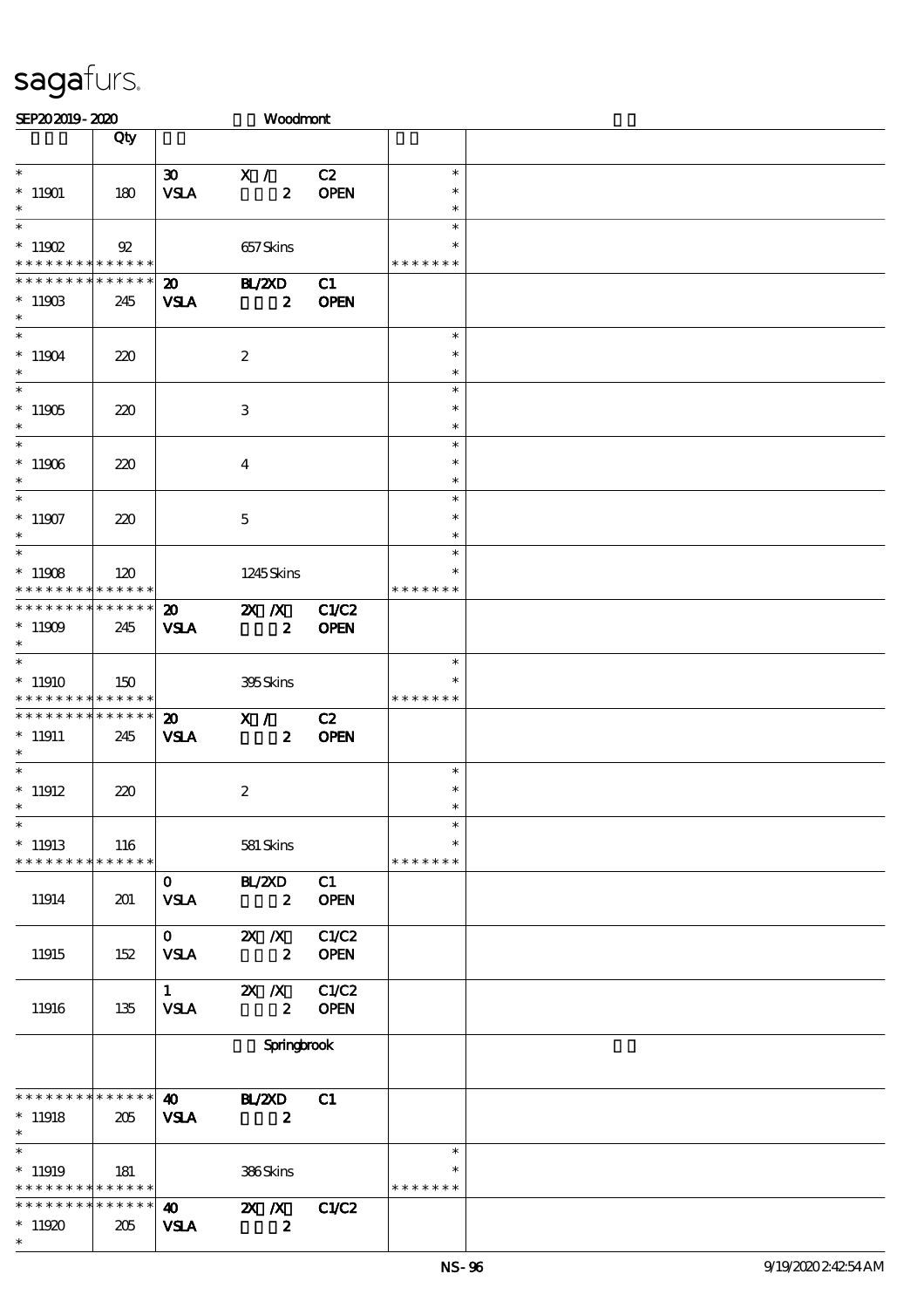| SEP202019-2020                                                                     |                    |                                            | Springbrook                                   |       |                                   |  |
|------------------------------------------------------------------------------------|--------------------|--------------------------------------------|-----------------------------------------------|-------|-----------------------------------|--|
|                                                                                    | Qty                |                                            |                                               |       |                                   |  |
| $\ast$<br>$*11921$<br>$\ast$                                                       | 180                | 40<br><b>VSLA</b>                          | $\mathbf{X}$ $\mathbf{X}$<br>$\boldsymbol{z}$ | C1/C2 | $\ast$<br>$\ast$<br>$\ast$        |  |
| $\overline{\phantom{0}}$<br>$*11922$<br>* * * * * * * * * * * * * *                | 151                |                                            | 536Skins                                      |       | $\ast$<br>* * * * * * *           |  |
| ******** <mark>******</mark><br>$*11923$<br>$\ast$                                 | 185                | $\boldsymbol{\omega}$<br><b>VSLA</b>       | X /<br>$\boldsymbol{z}$                       | C2    |                                   |  |
| $\overline{\ast}$<br>$*11924$<br>* * * * * * * * <mark>* * * * * * *</mark>        | 61                 |                                            | 246Skins                                      |       | $\ast$<br>∗<br>* * * * * * *      |  |
| * * * * * * * * * * * * * *<br>$*11925$<br>$\ast$                                  | 205                | $\boldsymbol{\mathfrak{D}}$<br><b>VSLA</b> | <b>HL/2XD</b><br>$\boldsymbol{z}$             | C1    |                                   |  |
| $\overline{\phantom{0}}$<br>$*11926$<br>$\ast$                                     | 180                |                                            | $\boldsymbol{2}$                              |       | $\ast$<br>$\ast$<br>$\ast$        |  |
| $\overline{\phantom{0}}$<br>$*11927$<br>$\ast$                                     | 180                |                                            | $\ensuremath{\mathbf{3}}$                     |       | $\ast$<br>$\ast$<br>$\ast$        |  |
| $\overline{\ast}$<br>$*11928$<br>* * * * * * * * <mark>* * * * * * *</mark>        | 188                |                                            | 753Skins                                      |       | $\ast$<br>$\ast$<br>* * * * * * * |  |
| * * * * * * * * * * * * * *<br>$*11929$<br>$\ast$                                  | 205                | $\boldsymbol{\mathfrak{D}}$<br><b>VSLA</b> | <b>HZZD</b><br>$\boldsymbol{z}$               | C1    |                                   |  |
| $\ast$<br>$*11930$<br>$\ast$                                                       | 180                |                                            | $\boldsymbol{2}$                              |       | $\ast$<br>$\ast$<br>$\ast$        |  |
| $\ast$<br>$*11931$<br>$\ast$                                                       | 180                |                                            | $\,3\,$                                       |       | $\ast$<br>$\ast$<br>$\ast$        |  |
| $\ast$<br>$*11932$<br>$\ast$                                                       | 180                |                                            | $\boldsymbol{4}$                              |       | $\ast$<br>$\ast$                  |  |
| $\ast$<br>$*11933$<br>$\ast$                                                       | 180                |                                            | $\mathbf 5$                                   |       | $\ast$<br>$\ast$<br>$\ast$        |  |
| $\overline{\phantom{0}}$<br>$* 11934$<br>$*$                                       | 180                |                                            | 6                                             |       | $\ast$<br>$\ast$<br>$\ast$        |  |
| $\overline{\ast}$<br>$^*$ 11935<br>* * * * * * * * * * * * * *                     | 146                |                                            | $1251$ Skins                                  |       | $\ast$<br>$\ast$<br>* * * * * * * |  |
| ********<br>$*11936$<br>$\ast$                                                     | * * * * * *<br>205 | $\boldsymbol{\mathfrak{D}}$<br><b>VSLA</b> | X /<br>$\boldsymbol{2}$                       | C2    |                                   |  |
| $\overline{\phantom{0}}$<br>$*11937$<br>* * * * * * * * <mark>* * * * * * *</mark> | 157                |                                            | 362Skins                                      |       | $\ast$<br>$\ast$<br>* * * * * * * |  |
| * * * * * * * *<br>$*11938$<br>$\ast$                                              | $******$<br>205    | $\infty$<br><b>VSLA</b>                    | X /<br>$\boldsymbol{z}$                       | C2    |                                   |  |
| $\overline{\phantom{a}^*}$<br>$*11939$<br>$\ast$                                   | 180                |                                            | $\boldsymbol{2}$                              |       | $\ast$<br>$\ast$<br>$\ast$        |  |
| $\overline{\ast}$<br>$*11940$<br>$\ast$                                            | 180                |                                            | 3                                             |       | $\ast$<br>$\ast$<br>$\ast$        |  |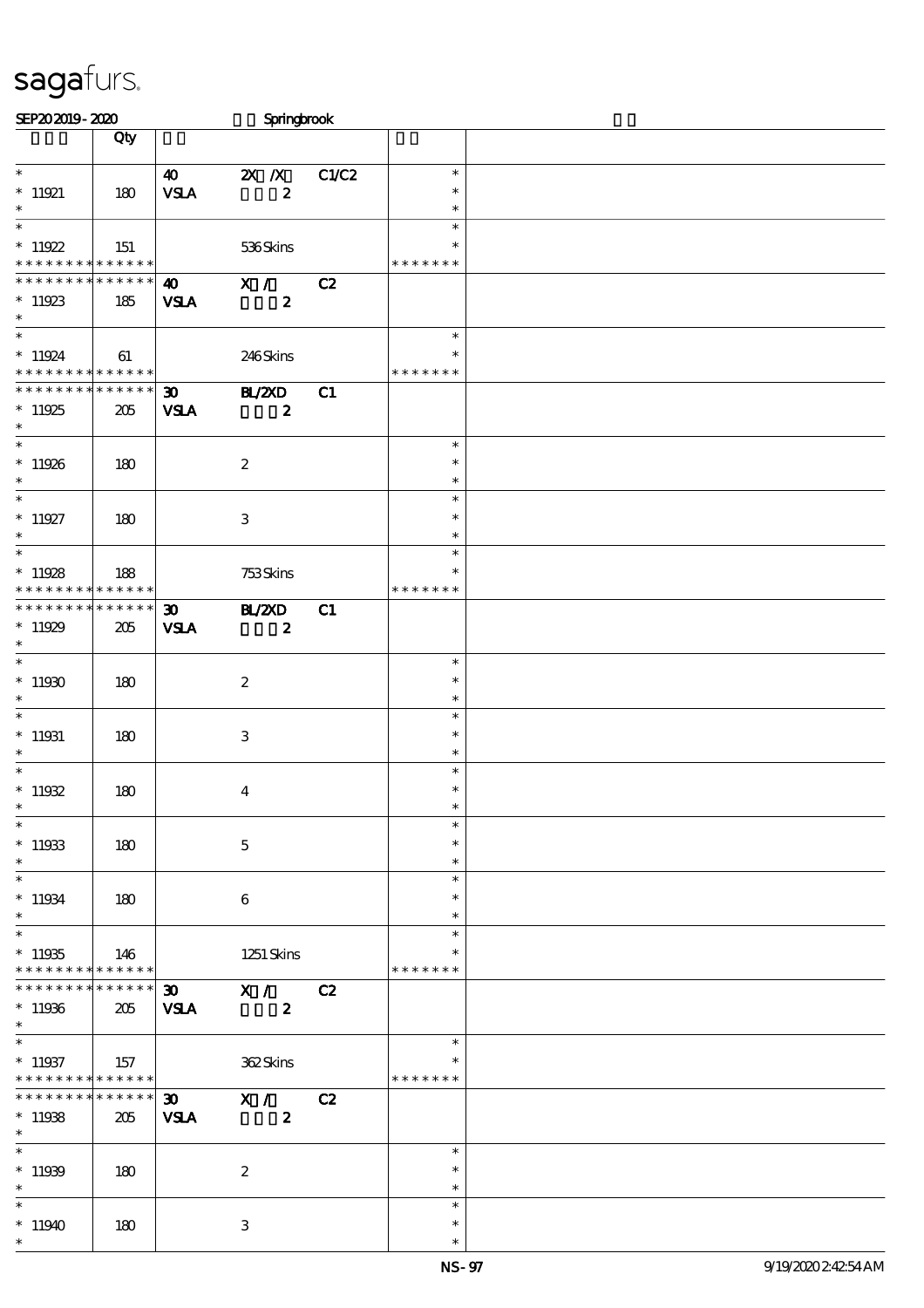| SEP202019-2020                                             |                    |                                      | Springbrook                       |                     |                                   |  |
|------------------------------------------------------------|--------------------|--------------------------------------|-----------------------------------|---------------------|-----------------------------------|--|
|                                                            | Qty                |                                      |                                   |                     |                                   |  |
| $\overline{\phantom{0}}$<br>$*11941$                       | 180                | $\infty$<br><b>VSLA</b>              | X /<br>$\boldsymbol{z}$           | C2                  | $\ast$<br>$\ast$                  |  |
| $\ast$<br>$\overline{\ast}$<br>$*11942$                    | 79                 |                                      | 824Skins                          |                     | $\ast$<br>$\ast$<br>$\ast$        |  |
| * * * * * * * * * * * * * *<br>* * * * * * * * * * * * * * |                    | $\boldsymbol{\omega}$                | $X$ $N$                           | C1/C2               | * * * * * * *                     |  |
| $*11943$<br>$\ast$<br>$\ast$                               | 245                | <b>VSLA</b>                          | $\boldsymbol{z}$                  |                     | $\ast$                            |  |
| $*11944$<br>* * * * * * * * <mark>* * * * * *</mark> *     | 220                |                                      | 465Skins                          |                     | $\ast$<br>* * * * * * *           |  |
| 11945                                                      | 148                | $\mathbf{O}$<br><b>VSLA</b>          | $X$ $X$<br>$\boldsymbol{z}$       | C1/C2               |                                   |  |
| * * * * * * * * * * * * * *<br>$*11946$<br>$\ast$          | 265                | $\mathbf{O}$<br><b>VSLA</b>          | $X$ $X$<br>$\boldsymbol{z}$       | C1/C2               |                                   |  |
| $\overline{\phantom{0}}$<br>$*11947$<br>* * * * * * * *    | 197<br>* * * * * * |                                      | 462Skins                          |                     | $\ast$<br>$\ast$<br>* * * * * * * |  |
| 11948                                                      | 222                | $\mathbf{1}$<br><b>VSLA</b>          | $X$ $N$<br>$\boldsymbol{z}$       | C1/C2               |                                   |  |
|                                                            |                    |                                      |                                   | David Dittrich-Ames |                                   |  |
| * * * * * * * * * * * * * *<br>$*11950$<br>$\ast$          | 185                | 50 <sub>2</sub><br><b>VSLA</b>       | $X$ $N$<br>$\boldsymbol{z}$       | C1/C2               |                                   |  |
| $\ast$<br>$*11951$<br>* * * * * * * * * * * * * *          | 146                |                                      | 331 Skins                         |                     | $\ast$<br>$\ast$<br>* * * * * * * |  |
| * * * * * * * * * * * * * *<br>$*11952$<br>∗               | 205                | $\boldsymbol{\omega}$<br><b>VSLA</b> | <b>HAZYD</b><br>$\boldsymbol{z}$  | C1                  |                                   |  |
| $\ast$<br>$*11953$<br>$\ast$                               | 180                |                                      | $\boldsymbol{2}$                  |                     | $\ast$<br>$\ast$<br>$\ast$        |  |
| $\ast$<br>$*11954$<br>$\ast$                               | 180                |                                      | $\,3$                             |                     | $\ast$<br>$\ast$<br>$\ast$        |  |
| $\ast$<br>$*11955$<br>$\ast$                               | 180                |                                      | $\overline{\mathbf{4}}$           |                     | $\ast$<br>$\ast$<br>$\ast$        |  |
| $\ast$<br>$*11956$<br>$\ast$                               | 180                |                                      | $\mathbf{5}$                      |                     | $\ast$<br>$\ast$<br>$\ast$        |  |
| $\ast$<br>$*11957$<br>$\ast$                               | 180                |                                      | 6                                 |                     | $\ast$<br>$\ast$<br>$\ast$        |  |
| $\ast$<br>$*11958$<br>* * * * * * * *                      | 150<br>* * * * * * |                                      | 1255Skins                         |                     | $\ast$<br>*<br>* * * * * * *      |  |
| * * * * * * *<br>$*11959$<br>$\ast$                        | * * * * * *<br>205 | $\boldsymbol{\omega}$<br><b>VSLA</b> | <b>BL/2XD</b><br>$\boldsymbol{z}$ | C1                  |                                   |  |
| $\ast$<br>$*11960$<br>$\ast$                               | 180                |                                      | $\boldsymbol{2}$                  |                     | $\ast$<br>$\ast$<br>$\ast$        |  |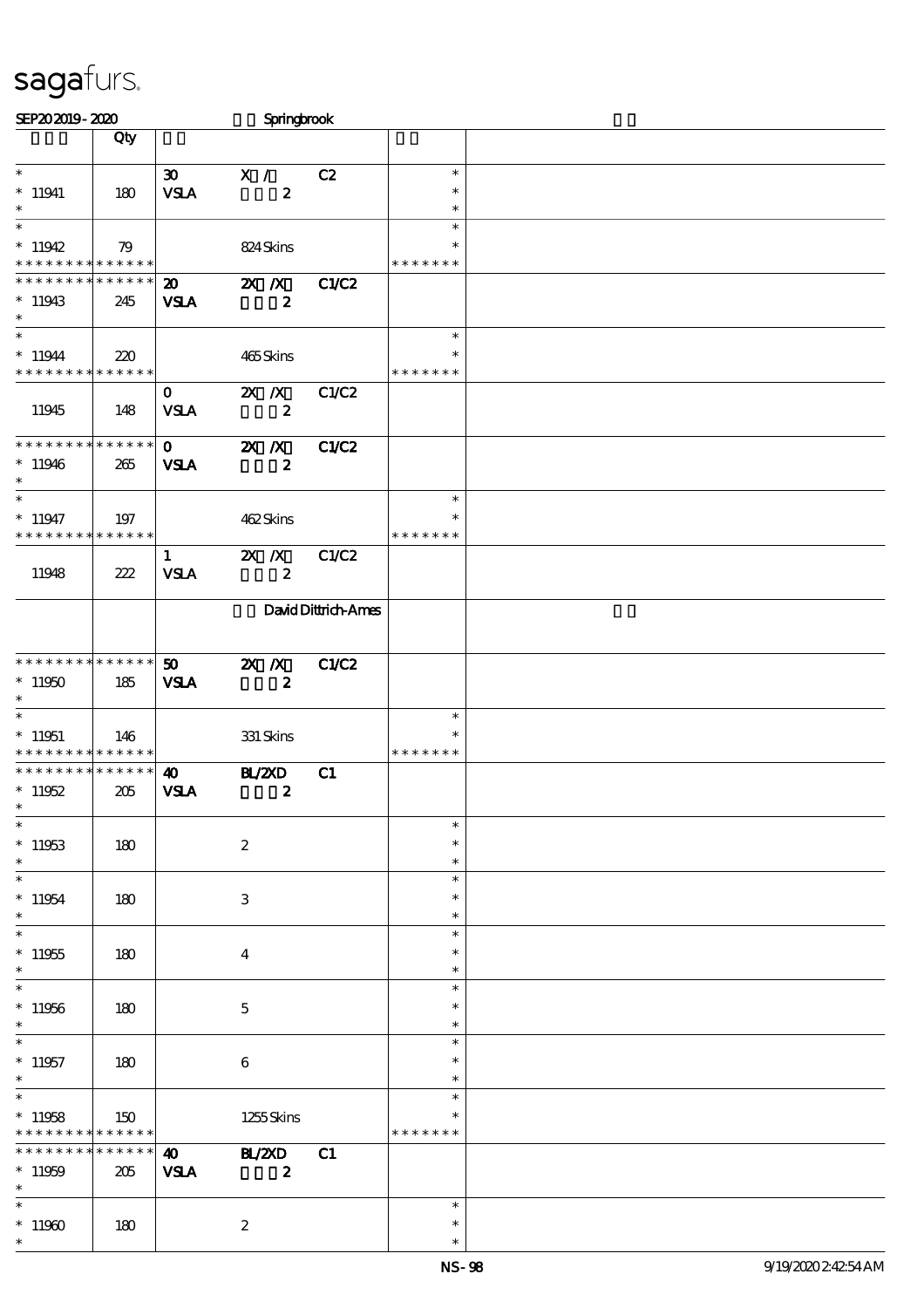| SEP202019-2020                                                      |                       |                                            |                                               | David Dittrich-Ames |                                   |  |
|---------------------------------------------------------------------|-----------------------|--------------------------------------------|-----------------------------------------------|---------------------|-----------------------------------|--|
|                                                                     | Qty                   |                                            |                                               |                     |                                   |  |
| $\ast$<br>$*11961$<br>$\ast$                                        | 180                   | 40<br><b>VSLA</b>                          | BL/2XD<br>$\boldsymbol{z}$                    | C1                  | $\ast$<br>$\ast$<br>$\ast$        |  |
| $\overline{\phantom{0}}$<br>$*11962$<br>* * * * * * * * * * * * * * | 132                   |                                            | 697Skins                                      |                     | $\ast$<br>* * * * * * *           |  |
| ******** <mark>******</mark><br>$*11963$<br>$\ast$                  | 205                   | $\boldsymbol{\omega}$<br><b>VSLA</b>       | B ZCD<br>$\boldsymbol{z}$                     | C1                  |                                   |  |
| $\overline{\ast}$<br>$^*$ 11964 $\,$<br>$\ast$                      | 180                   |                                            | $\boldsymbol{2}$                              |                     | $\ast$<br>$\ast$<br>$\ast$        |  |
| $\overline{\ast}$<br>$*11965$<br>$\ast$<br>$\overline{\phantom{0}}$ | 180                   |                                            | $\,3$                                         |                     | $\ast$<br>$\ast$<br>$\ast$        |  |
| $*11966$<br>* * * * * * * * * * * * * *                             | 46                    |                                            | $611$ Skins                                   |                     | $\ast$<br>∗<br>* * * * * * *      |  |
| * * * * * * * * * * * * * *<br>$*11967$<br>$\ast$                   | 205                   | $\boldsymbol{\omega}$<br><b>VSLA</b>       | X /<br>$\boldsymbol{z}$                       | C2                  |                                   |  |
| $*11968$<br>$\ast$                                                  | 180                   |                                            | $\boldsymbol{2}$                              |                     | $\ast$<br>$\ast$<br>$\ast$        |  |
| $\overline{\ast}$<br>$*11969$<br>$\ast$                             | 180                   |                                            | $\,3\,$                                       |                     | $\ast$<br>$\ast$<br>$\ast$        |  |
| $\overline{\ast}$<br>$*11970$<br>$\ast$                             | 180                   |                                            | $\boldsymbol{4}$                              |                     | $\ast$<br>$\ast$<br>$\ast$        |  |
| $\ast$<br>$*$ 11971<br>* * * * * * * * * * * * * *                  | $\boldsymbol{\omega}$ |                                            | 805Skins                                      |                     | $\ast$<br>$\ast$<br>* * * * * * * |  |
| * * * * * * * * * * * * * *<br>$*11972$<br>∗                        | 205                   | $\boldsymbol{\omega}$<br><b>VSLA</b>       | X /<br>$\boldsymbol{z}$                       | C2                  |                                   |  |
| $\ast$<br>$*11973$<br>$\ast$                                        | 180                   |                                            | $\boldsymbol{2}$                              |                     | $\ast$<br>$\ast$<br>$\ast$        |  |
| $\overline{\ast}$<br>$*11974$<br>* * * * * * * * * * * * * *        | 146                   |                                            | 531 Skins                                     |                     | $\ast$<br>$\ast$<br>* * * * * * * |  |
| ******** <mark>******</mark><br>$*11975$<br>$\ast$                  | 205                   | $\boldsymbol{\omega}$<br><b>VSLA</b>       | $\overline{\mathbf{x}}$ /<br>$\boldsymbol{z}$ | C2                  |                                   |  |
| $\ast$<br>$*11976$<br>$\ast$                                        | 180                   |                                            | $\boldsymbol{2}$                              |                     | $\ast$<br>$\ast$<br>$\ast$        |  |
| $\overline{\phantom{0}}$<br>$*$ 11977<br>$\ast$                     | 180                   |                                            | 3                                             |                     | $\ast$<br>$\ast$<br>$\ast$        |  |
| $\ast$<br>$*11978$<br>$\ast$                                        | 180                   |                                            | $\overline{4}$                                |                     | $\ast$<br>$\ast$<br>$\ast$        |  |
| $*11979$<br>* * * * * * * * * * * * * *                             | 139                   |                                            | 884Skins                                      |                     | $\ast$<br>* * * * * * *           |  |
| * * * * * * * * * * * * * * *<br>$*11980$<br>$\ast$                 | 205                   | $\boldsymbol{\mathfrak{D}}$<br><b>VSLA</b> | <b>H_/ZXD</b><br>$\boldsymbol{z}$             | C1                  |                                   |  |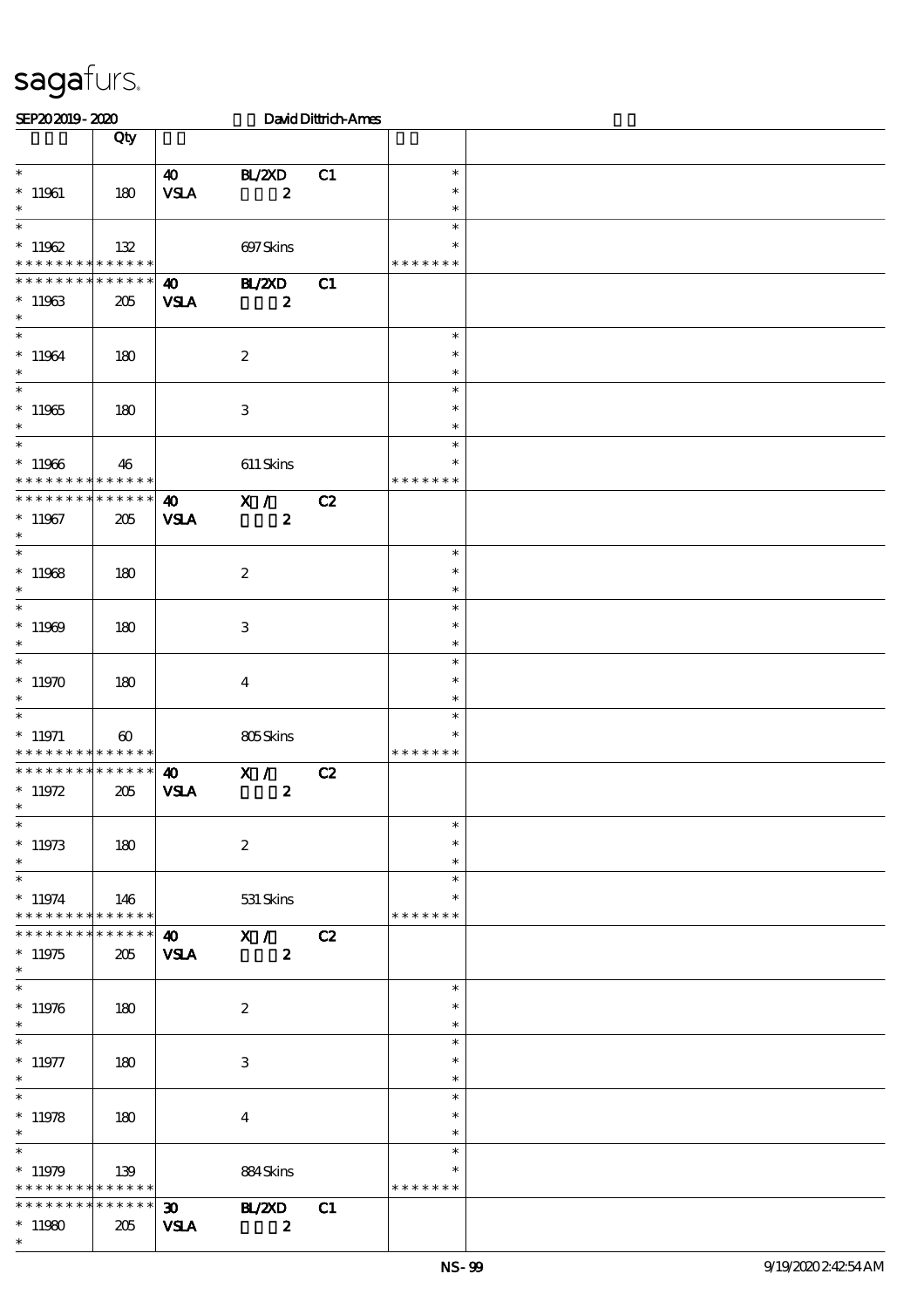| SEP202019-2020                                               |     |                                                            |                                   | David Dittrich-Ames |                                   |  |
|--------------------------------------------------------------|-----|------------------------------------------------------------|-----------------------------------|---------------------|-----------------------------------|--|
|                                                              | Qty |                                                            |                                   |                     |                                   |  |
| $\overline{\phantom{0}}$<br>$*11981$<br>$\ast$               | 180 | $\boldsymbol{\mathfrak{D}}$<br>$\ensuremath{\mathbf{VSA}}$ | BL/2XD<br>$\boldsymbol{z}$        | C1                  | $\ast$<br>$\ast$<br>$\ast$        |  |
| $\ast$<br>$*11982$<br>$\ast$                                 | 180 |                                                            | $\sqrt{3}$                        |                     | $\ast$<br>$\ast$<br>$\ast$        |  |
| $\overline{\phantom{0}}$<br>$*11983$<br>$\ast$               | 180 |                                                            | $\boldsymbol{4}$                  |                     | $\ast$<br>$\ast$<br>$\ast$        |  |
| $\ast$<br>$* 11984$<br>$\ast$                                | 180 |                                                            | $\mathbf 5$                       |                     | $\ast$<br>$\ast$<br>$\ast$        |  |
| $\overline{\phantom{0}}$<br>$*11985$<br>$\ast$               | 180 |                                                            | $\bf 6$                           |                     | $\ast$<br>$\ast$<br>$\ast$        |  |
| $\overline{\phantom{a}}$<br>$*11986$<br>$\ast$               | 180 |                                                            | $\boldsymbol{\tau}$               |                     | $\ast$<br>$\ast$<br>$\ast$        |  |
| $\overline{\phantom{0}}$<br>$*11987$<br>$\ast$               | 180 |                                                            | ${\bf 8}$                         |                     | $\ast$<br>$\ast$<br>$\ast$        |  |
| $\overline{\ast}$<br>$*11988$<br>$\ast$                      | 180 |                                                            | $\boldsymbol{9}$                  |                     | $\ast$<br>$\ast$<br>$\ast$        |  |
| $\overline{\phantom{0}}$<br>$*11989$<br>$\ast$               | 180 |                                                            | $10\,$                            |                     | $\ast$<br>$\ast$<br>$\ast$        |  |
| $\overline{\ast}$<br>$^*$ 11990 $\,$<br>$\ast$               | 180 |                                                            | $11\,$                            |                     | $\ast$<br>$\ast$<br>$\ast$        |  |
| $\ast$<br>$*11991$<br>$\ast$                                 | 180 |                                                            | $12\,$                            |                     | $\ast$<br>$\ast$<br>$\ast$        |  |
| $\ast$<br>$^*$ 11992<br>$*$                                  | 180 |                                                            | $13\,$                            |                     | $\ast$<br>$\ast$                  |  |
| $\overline{\ast}$<br>$*11993$<br>$\ast$                      | 180 |                                                            | 14                                |                     | $\ast$<br>$\ast$<br>$\ast$        |  |
| $\ast$<br>$*11994$<br>$\ast$                                 | 180 |                                                            | 15                                |                     | $\ast$<br>$\ast$<br>$\ast$        |  |
| $\ast$<br>$*11995$<br>$\ast$<br>$\overline{\phantom{a}^*}$   | 180 |                                                            | 16                                |                     | $\ast$<br>$\ast$<br>$\ast$        |  |
| $^*$ 11996 $\,$<br>$\ast$                                    | 180 |                                                            | 17                                |                     | $\ast$<br>$\ast$<br>$\ast$        |  |
| $\ast$<br>$* 11997$<br>$\ast$                                | 180 |                                                            | $18\,$                            |                     | $\ast$<br>$\ast$<br>$\ast$        |  |
| $\overline{\phantom{0}}$<br>$*11998$<br>$\ast$               | 180 |                                                            | 19                                |                     | $\ast$<br>$\ast$<br>$\ast$        |  |
| $\overline{\ast}$<br>$*11999$<br>* * * * * * * * * * * * * * | 73  |                                                            | $3518S\!$                         |                     | $\ast$<br>$\ast$<br>* * * * * * * |  |
| * * * * * * * * * * * * * * *<br>$*$ 12000<br>$\ast$         | 205 | $\infty$<br><b>VSLA</b>                                    | <b>BL/2XD</b><br>$\boldsymbol{z}$ | C1                  |                                   |  |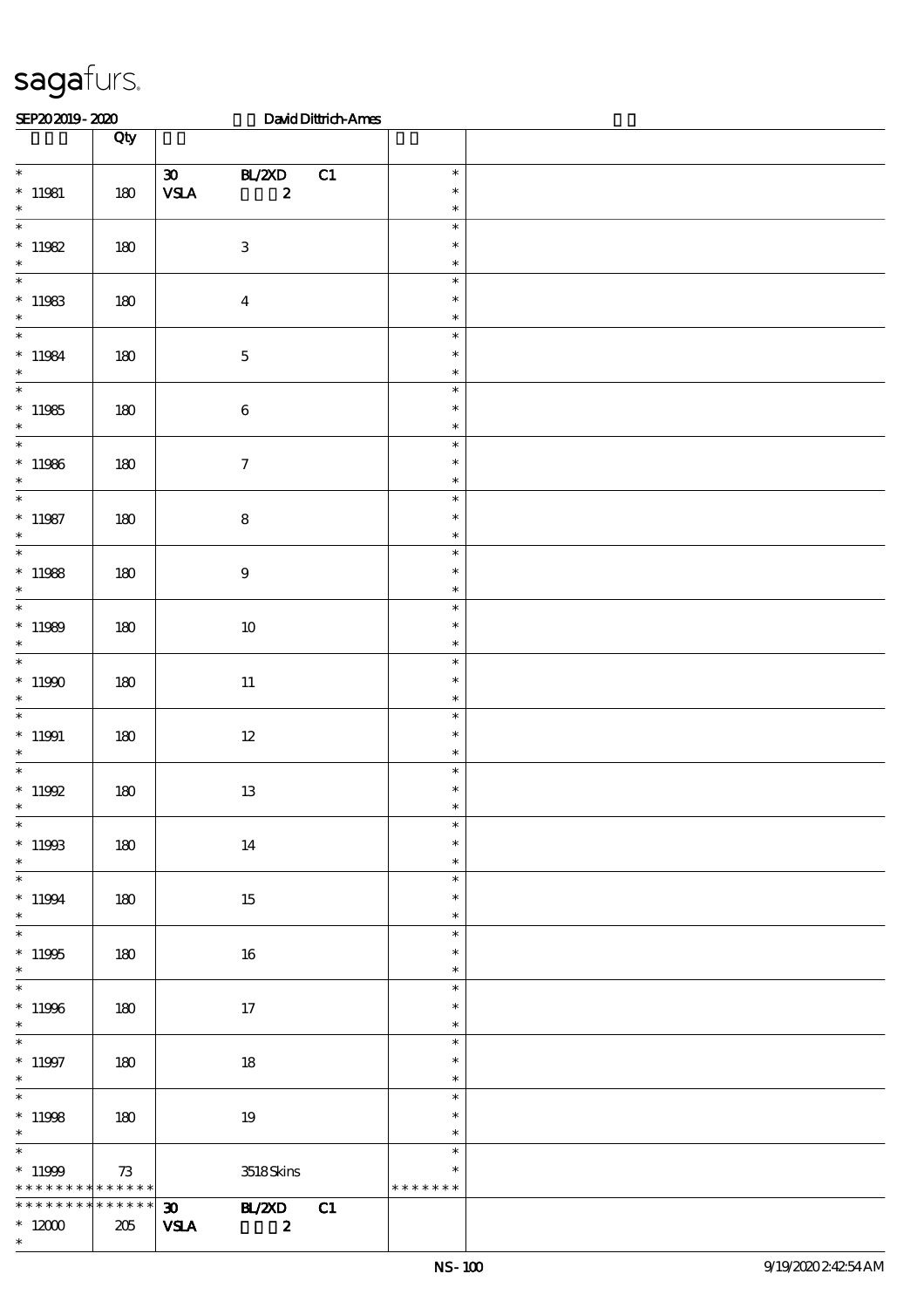| SEP202019-2020                                      |        |                                                                     |                                  | David Dittrich-Ames |                                   |  |
|-----------------------------------------------------|--------|---------------------------------------------------------------------|----------------------------------|---------------------|-----------------------------------|--|
|                                                     | Qty    |                                                                     |                                  |                     |                                   |  |
| $\ast$<br>$^*$ 12001<br>$\ast$                      | 180    | $\infty$<br>$\ensuremath{\mathbf{V}\mathbf{S}\mathbf{I}\mathbf{A}}$ | BL/2XD<br>$\boldsymbol{z}$       | C1                  | $\ast$<br>$\ast$<br>$\ast$        |  |
| $\overline{\ast}$<br>$^*$ 12002<br>$\ast$           | 180    |                                                                     | $\ensuremath{\mathbf{3}}$        |                     | $\ast$<br>$\ast$<br>$\ast$        |  |
| $\ast$<br>$*$ 12003<br>$\ast$                       | 180    |                                                                     | $\boldsymbol{4}$                 |                     | $\ast$<br>$\ast$<br>$\ast$        |  |
| $\ast$<br>$*12004$<br>$\ast$                        | 180    |                                                                     | $\mathbf 5$                      |                     | $\ast$<br>$\ast$<br>$\ast$        |  |
| $\overline{\phantom{a}}$<br>$^\ast$ 12005<br>$\ast$ | 180    |                                                                     | $\bf 6$                          |                     | $\ast$<br>$\ast$<br>$\ast$        |  |
| $\overline{\ast}$<br>$^\ast$ 12006<br>$\ast$        | 180    |                                                                     | $\boldsymbol{7}$                 |                     | $\ast$<br>$\ast$<br>$\ast$        |  |
| $\ast$<br>$^\ast$ 12007<br>$\ast$                   | 180    |                                                                     | ${\bf 8}$                        |                     | $\ast$<br>$\ast$<br>$\ast$        |  |
| $_{*}^{-}$<br>$^\ast$ 12008<br>$\ast$               | 180    |                                                                     | $\boldsymbol{9}$                 |                     | $\ast$<br>$\ast$<br>$\ast$        |  |
| $\overline{\ast}$<br>$^*$ 12009<br>$\ast$           | 180    |                                                                     | $10\,$                           |                     | $\ast$<br>$\ast$<br>$\ast$        |  |
| $\ast$<br>$*12010$<br>* * * * * * * * * * * * * *   | $95\,$ |                                                                     | 1920Skins                        |                     | $\ast$<br>$\ast$<br>* * * * * * * |  |
| * * * * * * * * * * * * * *<br>$* 12011$<br>$\ast$  | 205    | $\boldsymbol{\mathfrak{D}}$<br><b>VSLA</b>                          | <b>HAZYD</b><br>$\boldsymbol{z}$ | C1                  |                                   |  |
| $\overline{\phantom{0}}$<br>$* 12012$<br>$*$        | 180    |                                                                     | $\boldsymbol{z}$                 |                     | $\ast$<br>$\ast$<br>$\ast$        |  |
| $\ast$<br>$*12013$<br>$\ast$                        | 180    |                                                                     | $\bf 3$                          |                     | $\ast$<br>$\ast$<br>$\ast$        |  |
| $\overline{\phantom{0}}$<br>$* 12014$<br>$\ast$     | 180    |                                                                     | $\boldsymbol{4}$                 |                     | $\ast$<br>$\ast$<br>$\ast$        |  |
| $\overline{\phantom{a}^*}$<br>$*12015$<br>$\ast$    | 180    |                                                                     | $\mathbf 5$                      |                     | $\ast$<br>$\ast$<br>$\ast$        |  |
| $\overline{\phantom{0}}$<br>$*12016$<br>$\ast$      | 180    |                                                                     | $\bf 6$                          |                     | $\ast$<br>$\ast$<br>$\ast$        |  |
| $\ast$<br>$* 12017$<br>$\ast$                       | 180    |                                                                     | $\tau$                           |                     | $\ast$<br>$\ast$<br>$\ast$        |  |
| $\overline{\phantom{0}}$<br>$*12018$<br>$\ast$      | 180    |                                                                     | $\bf 8$                          |                     | $\ast$<br>$\ast$<br>$\ast$        |  |
| $\ast$<br>$*12019$<br>$\ast$                        | 180    |                                                                     | $\boldsymbol{9}$                 |                     | $\ast$<br>$\ast$<br>$\ast$        |  |
| $\ast$<br>$*12020$<br>$\ast$                        | 180    |                                                                     | $10\,$                           |                     | $\ast$<br>$\ast$<br>$\ast$        |  |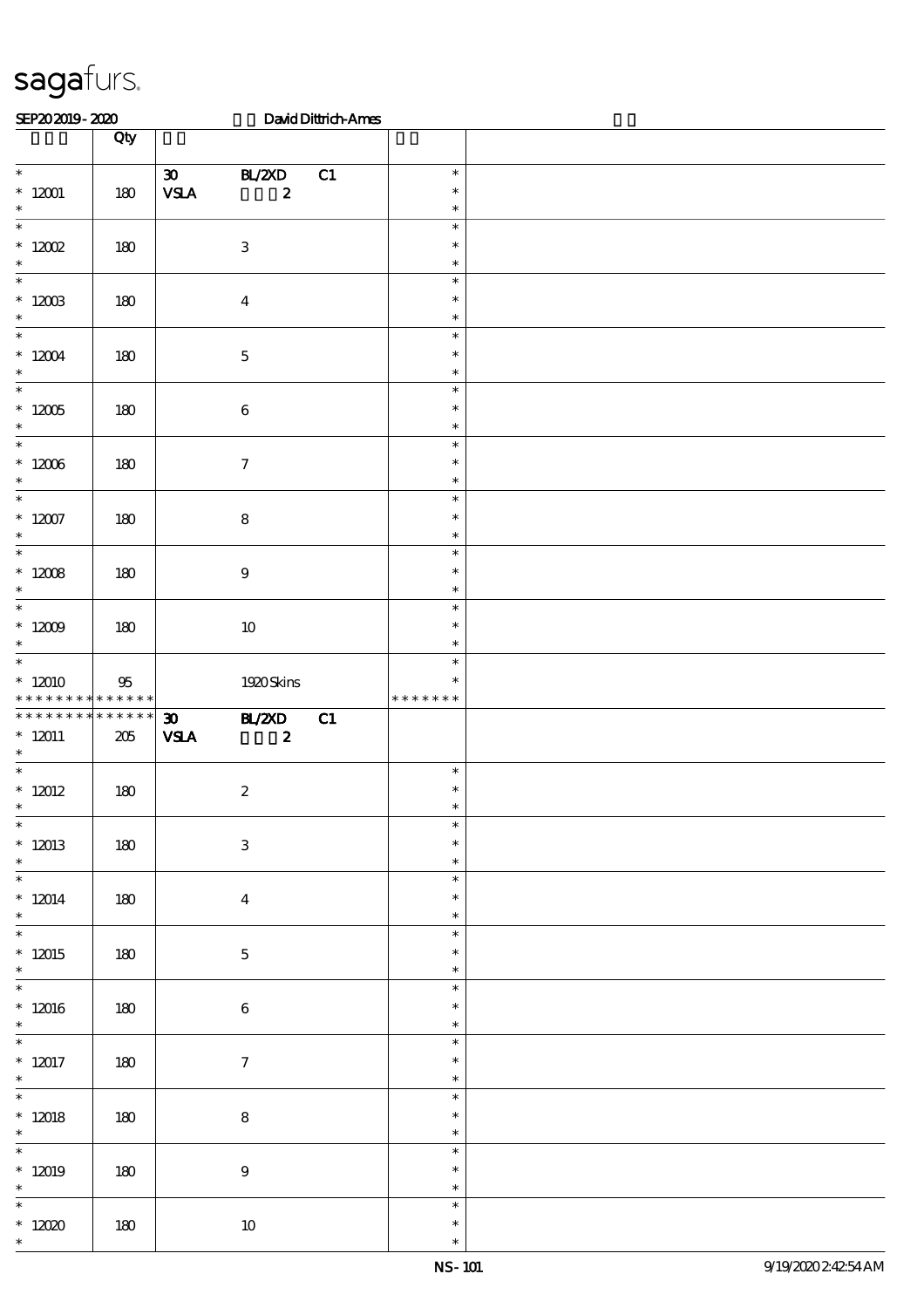| SEP202019-2020                                                           |                 |                                                                                  |                                 | David Dittrich-Ames |                                   |  |
|--------------------------------------------------------------------------|-----------------|----------------------------------------------------------------------------------|---------------------------------|---------------------|-----------------------------------|--|
|                                                                          | Qty             |                                                                                  |                                 |                     |                                   |  |
| $\overline{\phantom{a}}$<br>$*$ 12021<br>$\ast$                          | 180             | $\boldsymbol{\infty}$<br>$\ensuremath{\mathbf{V}\mathbf{S}\mathbf{I}\mathbf{A}}$ | BL/2XD<br>$\boldsymbol{z}$      | C1                  | $\ast$<br>$\ast$<br>$\ast$        |  |
| $\overline{\phantom{0}}$<br>$* 12022$<br>$\ast$                          | 180             |                                                                                  | $12\,$                          |                     | $\ast$<br>$\ast$<br>$\ast$        |  |
| $\ast$<br>$*$ 12023<br>* * * * * * * * * * * * * *                       | 177             |                                                                                  | 2362Skins                       |                     | $\ast$<br>$\ast$<br>* * * * * * * |  |
| * * * * * * * * * * * * * *<br>$* 12024$<br>$\ast$                       | 205             | <b>VSLA</b>                                                                      | $30$ X / C2<br>$\boldsymbol{z}$ |                     |                                   |  |
| $\overline{\ast}$<br>$* 12025$<br>$\ast$                                 | 180             |                                                                                  | $\boldsymbol{2}$                |                     | $\ast$<br>$\ast$<br>$\ast$        |  |
| $\overline{\phantom{0}}$<br>$*12026$<br>$\ast$                           | 180             |                                                                                  | $\,3$                           |                     | $\ast$<br>$\ast$<br>$\ast$        |  |
| $\overline{\ast}$<br>$* 12027$<br>$\ast$                                 | 180             |                                                                                  | $\boldsymbol{4}$                |                     | $\ast$<br>$\ast$<br>$\ast$        |  |
| $\overline{\ast}$<br>$* 12028$<br>$\ast$                                 | 180             |                                                                                  | $\mathbf 5$                     |                     | $\ast$<br>$\ast$<br>$\ast$        |  |
| $\overline{\phantom{0}}$<br>$* 12029$<br>$\ast$                          | 180             |                                                                                  | $\bf 6$                         |                     | $\ast$<br>$\ast$<br>$\ast$        |  |
| $\overline{\phantom{a}^*}$<br>$*12000$<br>$\ast$                         | 180             |                                                                                  | $\tau$                          |                     | $\ast$<br>$\ast$<br>$\ast$        |  |
| $\overline{\phantom{0}}$<br>$* 12031$<br>$\ast$                          | 180             |                                                                                  | $\bf 8$                         |                     | $\ast$<br>$\ast$<br>$\ast$        |  |
| $\ast$<br>$* 12032$<br>$\ast$                                            | 180             |                                                                                  | $\boldsymbol{9}$                |                     | $\ast$<br>$\ast$                  |  |
| $\overline{\phantom{a}^*}$<br>$* 12033$<br>$\ast$                        | 180             |                                                                                  | $10\,$                          |                     | $\ast$<br>$\ast$<br>$\ast$        |  |
| $\overline{\phantom{0}}$<br>$* 12034$<br>* * * * * * * *                 | 39<br>******    |                                                                                  | 1864 Skins                      |                     | $\ast$<br>$\ast$<br>* * * * * * * |  |
| * * * * * * * *<br>$^\ast$ 12035<br>$\ast$<br>$\overline{\phantom{a}^*}$ | $******$<br>205 | 30 <sub>o</sub><br><b>VSLA</b>                                                   | X / C2<br>$\boldsymbol{z}$      |                     |                                   |  |
| $*12036$<br>$\ast$                                                       | 180             |                                                                                  | $\boldsymbol{z}$                |                     | $\ast$<br>$\ast$<br>$\ast$        |  |
| $\overline{\phantom{0}}$<br>$* 12037$<br>$\ast$                          | 180             |                                                                                  | 3                               |                     | $\ast$<br>$\ast$<br>$\ast$        |  |
| $\ast$<br>$* 12038$<br>$\ast$                                            | 180             |                                                                                  | $\overline{4}$                  |                     | $\ast$<br>$\ast$<br>$\ast$        |  |
| $\overline{\phantom{0}}$<br>$*12039$<br>$\ast$                           | 180             |                                                                                  | $\mathbf 5$                     |                     | $\ast$<br>$\ast$<br>$\ast$        |  |
| $\overline{\phantom{0}}$<br>$*12040$<br>$\ast$                           | 180             |                                                                                  | $\bf 6$                         |                     | $\ast$<br>$\ast$<br>$\ast$        |  |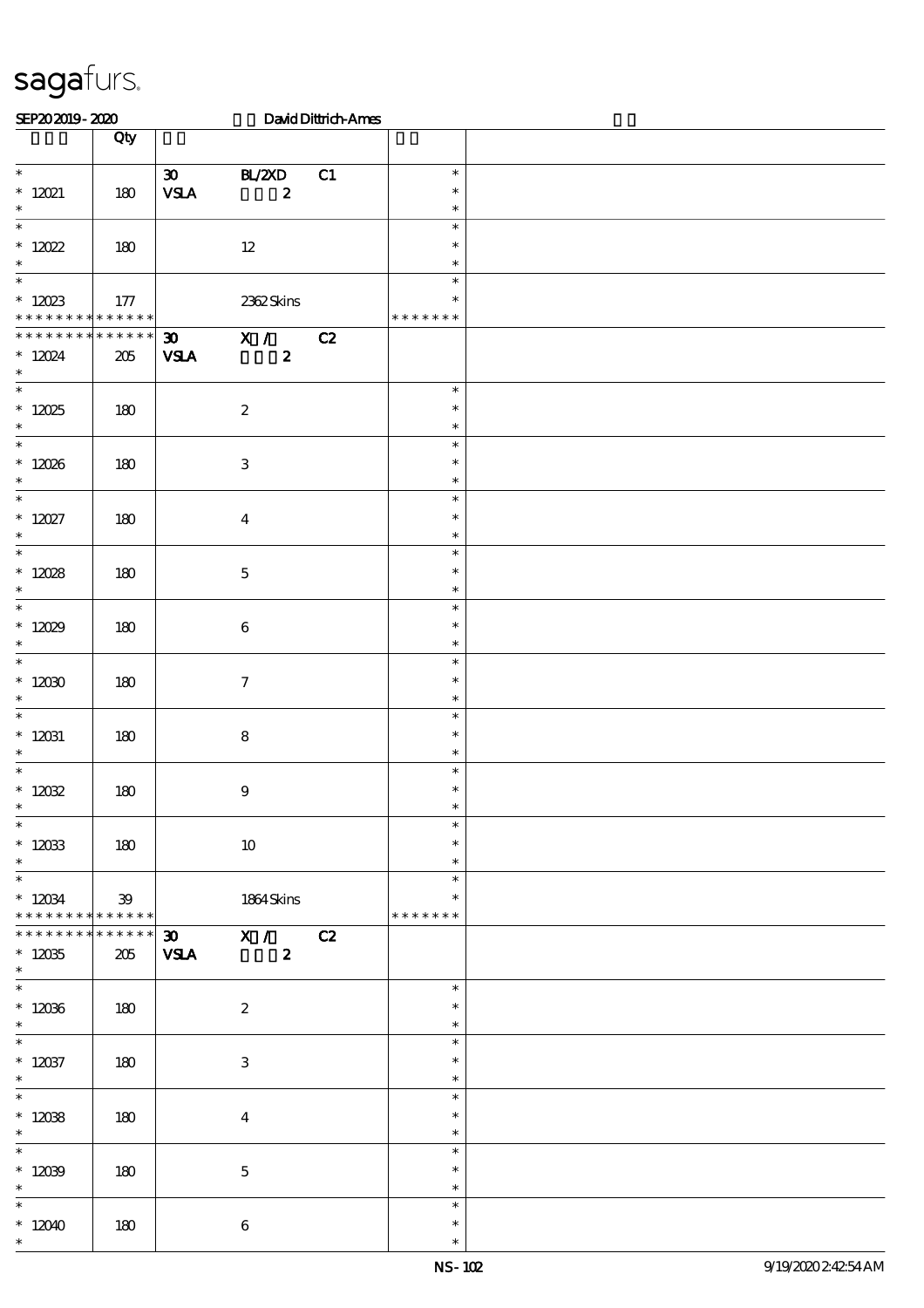| SEP202019-2020                                                         |                        | David Dittrich-Ames                                                                   |                                      |  |
|------------------------------------------------------------------------|------------------------|---------------------------------------------------------------------------------------|--------------------------------------|--|
|                                                                        | Qty                    |                                                                                       |                                      |  |
| $\ast$<br>$* 12041$                                                    | 180                    | $30 \times X$<br>C2<br><b>VSLA</b><br>$\boldsymbol{z}$                                | $\ast$<br>$\ast$                     |  |
| $\ast$<br>$\overline{\phantom{0}}$<br>$*12042$                         | 192                    | 1477Skins                                                                             | $\ast$<br>$\ast$<br>$\ast$           |  |
| * * * * * * * * * * * * * *<br>********<br>$*12043$<br>$\ast$          | $* * * * * * *$<br>205 | $X / \overline{C2}$<br>$\boldsymbol{\mathfrak{D}}$<br>$\boldsymbol{z}$<br><b>VSLA</b> | * * * * * * *                        |  |
| $\overline{\ast}$<br>$* 12044$<br>$\ast$                               | 180                    | $\boldsymbol{2}$                                                                      | $\ast$<br>$\ast$<br>$\ast$           |  |
| $\overline{\ast}$<br>$*12045$<br>$\ast$                                | 180                    | $\,3$                                                                                 | $\ast$<br>$\ast$<br>$\ast$           |  |
| $*12046$<br>$\ast$                                                     | 180                    | $\boldsymbol{4}$                                                                      | $\ast$<br>$\ast$<br>$\ast$           |  |
| $\overline{\ast}$<br>$* 12047$<br>$\ast$<br>$\overline{\phantom{a}^*}$ | 180                    | $\mathbf 5$                                                                           | $\ast$<br>$\ast$<br>$\ast$           |  |
| $*12048$<br>$\ast$<br>$\overline{\ast}$                                | 180                    | $\bf 6$                                                                               | $\ast$<br>$\ast$<br>$\ast$           |  |
| $*12049$<br>$\ast$<br>$\overline{\ast}$                                | 180                    | $\tau$                                                                                | $\ast$<br>$\ast$<br>$\ast$<br>$\ast$ |  |
| $^*$ 12050 $\,$<br>$\ast$<br>$\overline{\phantom{a}^*}$                | 180                    | ${\bf 8}$                                                                             | $\ast$<br>$\ast$<br>$\ast$           |  |
| $* 12051$<br>$\ast$<br>$\ast$                                          | 180                    | 9                                                                                     | $\ast$<br>$\ast$<br>$\ast$           |  |
| $*12052$<br>$\ast$<br>$\overline{\phantom{a}^*}$                       | 180                    | 10                                                                                    | $\ast$<br>∗<br>$\ast$                |  |
| $* 12053$<br>$\ast$<br>$\overline{\phantom{a}^*}$                      | 180                    | $11\,$                                                                                | $\ast$<br>$\ast$<br>$\ast$           |  |
| $* 12054$<br>$\ast$<br>$\overline{\ast}$                               | 180                    | $12\,$                                                                                | $\ast$<br>$\ast$<br>$\ast$           |  |
| $^\ast$ 12055<br>$\ast$<br>$\overline{\ast}$                           | 180                    | 13                                                                                    | $\ast$<br>$\ast$<br>$\ast$           |  |
| $* 12056$<br>$\ast$<br>$\overline{\phantom{0}}$                        | 180                    | 14                                                                                    | $\ast$<br>$\ast$<br>$\ast$           |  |
| $* 12057$<br>$\ast$<br>$\overline{\ast}$                               | 180                    | 15                                                                                    | $\ast$<br>$\ast$<br>$\ast$           |  |
| $*12058$<br>* * * * * * * * * * * * * *<br>* * * * * * * *             | 83<br>$* * * * * *$    | 2808Skins<br><b>BL/ZXD</b><br>$\boldsymbol{\mathfrak{D}}$<br>C1                       | ∗<br>* * * * * * *                   |  |
| $*12059$<br>$\ast$<br>$\overline{\phantom{0}}$                         | 245                    | <b>VSLA</b><br>$\boldsymbol{z}$                                                       | $\ast$                               |  |
| $*12000$<br>$\ast$                                                     | 220                    | $\boldsymbol{z}$                                                                      | $\ast$<br>$\ast$                     |  |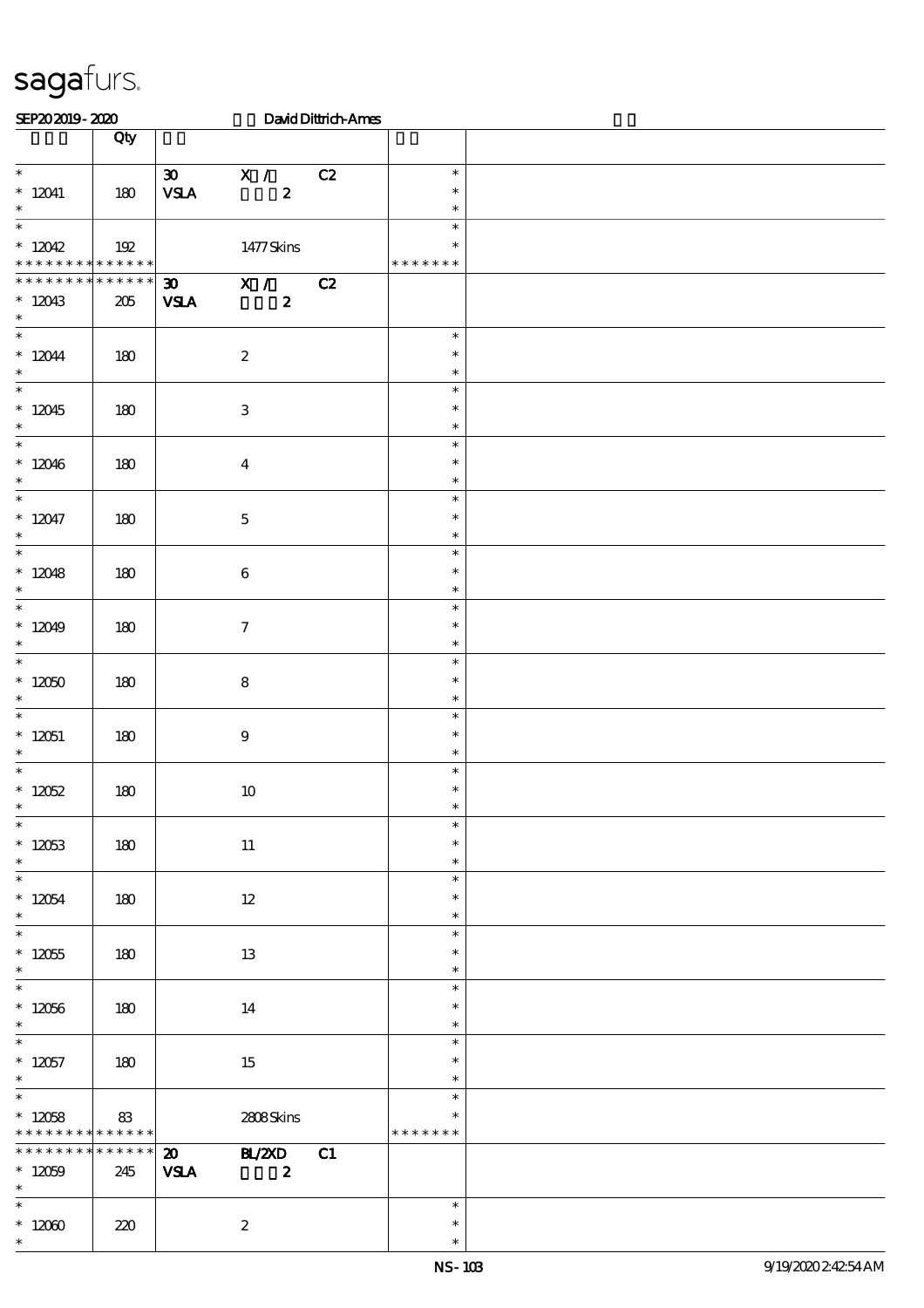| SEP202019-2020                                                         |     |                                            |                                   | David Dittrich-Ames |                                   |  |
|------------------------------------------------------------------------|-----|--------------------------------------------|-----------------------------------|---------------------|-----------------------------------|--|
|                                                                        | Qty |                                            |                                   |                     |                                   |  |
| $\ast$<br>$* 12061$<br>$\ast$                                          | 220 | $\boldsymbol{\mathfrak{D}}$<br>${\bf VSA}$ | BL/2XD<br>$\boldsymbol{z}$        | C1                  | $\ast$<br>$\ast$<br>$\ast$        |  |
| $\ast$<br>$* 12062$<br>$\ast$                                          | 220 |                                            | $\boldsymbol{4}$                  |                     | $\ast$<br>$\ast$<br>$\ast$        |  |
| $\ast$<br>$* 12063$<br>$\ast$                                          | 220 |                                            | $\mathbf 5$                       |                     | $\ast$<br>$\ast$<br>$\ast$        |  |
| $\overline{\ast}$<br>$* 12064$<br>$\ast$                               | 220 |                                            | $\bf 6$                           |                     | $\ast$<br>$\ast$<br>$\ast$        |  |
| $\overline{\ast}$<br>$*12065$<br>$\ast$<br>$\overline{\phantom{0}}$    | 220 |                                            | $\boldsymbol{\tau}$               |                     | $\ast$<br>$\ast$<br>$\ast$        |  |
| $* 12066$<br>$\ast$<br>$\overline{\ast}$                               | 220 |                                            | $\bf 8$                           |                     | $\ast$<br>$\ast$<br>$\ast$        |  |
| $* 12067$<br>$\ast$                                                    | 220 |                                            | $\boldsymbol{9}$                  |                     | $\ast$<br>$\ast$<br>$\ast$        |  |
| $\ast$<br>$* 12068$<br>* * * * * * * * * * * * * *                     | 71  |                                            | 2076Skins                         |                     | $\ast$<br>$\ast$<br>* * * * * * * |  |
| * * * * * * * * * * * * * *<br>$*12009$<br>$\ast$<br>$\overline{\ast}$ | 245 | $\boldsymbol{\mathfrak{D}}$<br><b>VSLA</b> | BL/2XD<br>$\boldsymbol{z}$        | C1                  |                                   |  |
| $*12070$<br>$\ast$                                                     | 220 |                                            | $\boldsymbol{2}$                  |                     | $\ast$<br>$\ast$<br>$\ast$        |  |
| $\ast$<br>$* 12071$<br>* * * * * * * * <mark>* * * * * * *</mark>      | 142 |                                            | 607Skins                          |                     | $\ast$<br>$\ast$<br>* * * * * * * |  |
| * * * * * * * * * * * * * *<br>$* 12072$<br>$\ast$                     | 245 | $\boldsymbol{\mathfrak{D}}$<br><b>VSLA</b> | <b>HL/2XD</b><br>$\boldsymbol{z}$ | C1                  |                                   |  |
| $\ast$<br>$* 12073$<br>$\ast$                                          | 220 |                                            | $\boldsymbol{2}$                  |                     | $\ast$<br>$\ast$<br>$\ast$        |  |
| $\overline{\ast}$<br>$* 12074$<br>$\ast$<br>$\overline{\phantom{0}}$   | 220 |                                            | 3                                 |                     | $\ast$<br>$\ast$<br>$\ast$        |  |
| $*12075$<br>$\ast$<br>$\overline{\phantom{0}}$                         | 220 |                                            | $\bf{4}$                          |                     | $\ast$<br>$\ast$<br>$\ast$        |  |
| $* 12076$<br>$\ast$                                                    | 220 |                                            | $\mathbf 5$                       |                     | $\ast$<br>$\ast$<br>$\ast$        |  |
| $\overline{\ast}$<br>$* 12077$<br>$\ast$<br>$\overline{\phantom{a}^*}$ | 220 |                                            | $\bf 6$                           |                     | $\ast$<br>$\ast$<br>$\ast$        |  |
| $* 12078$<br>$\ast$<br>$\overline{\phantom{0}}$                        | 220 |                                            | $\boldsymbol{7}$                  |                     | $\ast$<br>$\ast$<br>$\ast$        |  |
| $* 12079$<br>$\ast$                                                    | 220 |                                            | $\bf 8$                           |                     | $\ast$<br>$\ast$<br>$\ast$        |  |
| $\ast$<br>$^\ast$ 12080<br>$\ast$                                      | 220 |                                            | $\boldsymbol{9}$                  |                     | $\ast$<br>$\ast$<br>$\ast$        |  |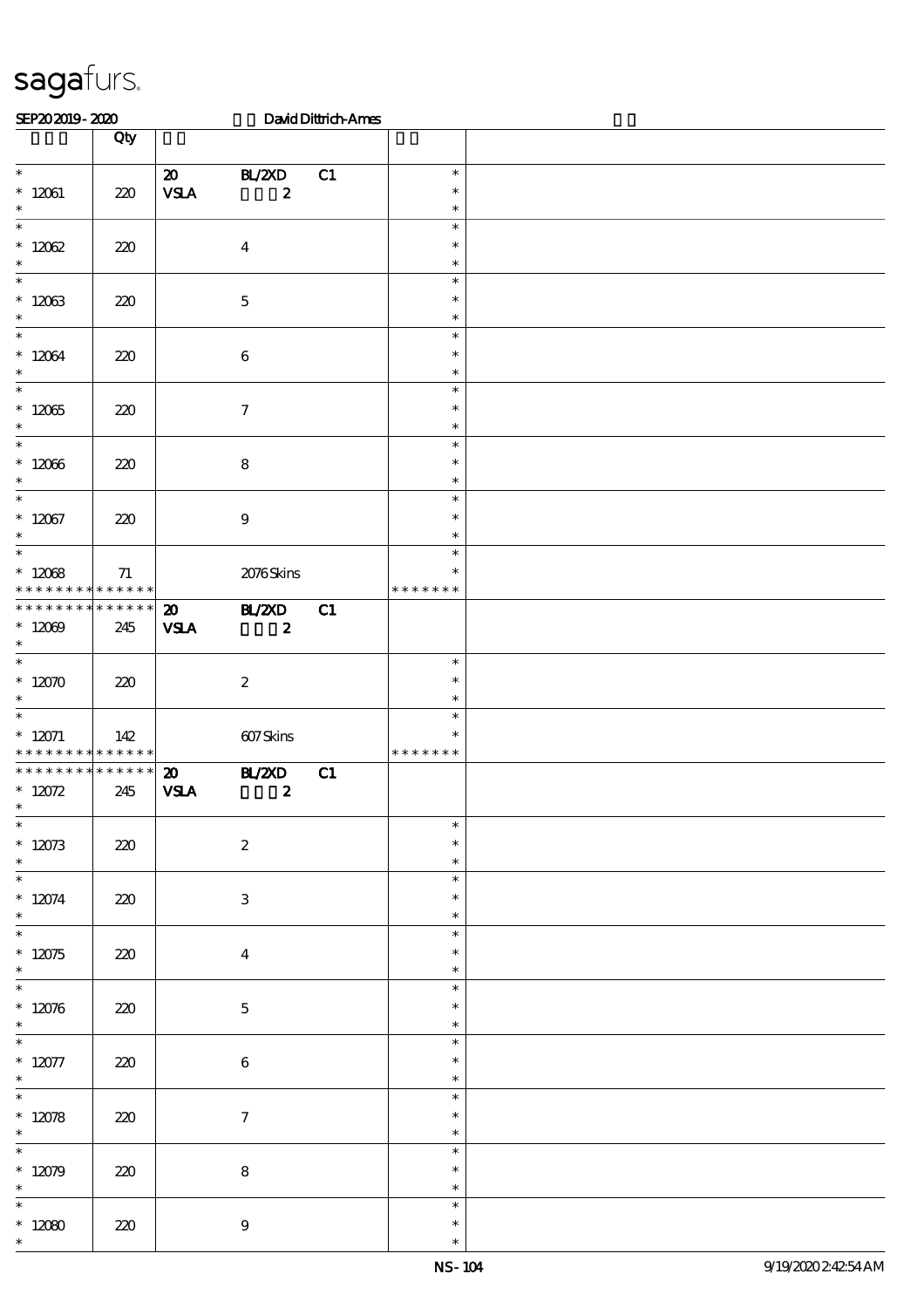| SEP202019-2020                             |     |                             |                  | David Dittrich-Ames |               |  |
|--------------------------------------------|-----|-----------------------------|------------------|---------------------|---------------|--|
|                                            | Qty |                             |                  |                     |               |  |
|                                            |     |                             |                  |                     |               |  |
| $\overline{\phantom{0}}$                   |     | $\boldsymbol{\mathfrak{D}}$ | BL/2XD           | C1                  | $\ast$        |  |
| $* 12081$                                  | 220 | <b>VSLA</b>                 | $\boldsymbol{z}$ |                     | $\ast$        |  |
| $\ast$                                     |     |                             |                  |                     | $\ast$        |  |
| $\overline{\phantom{0}}$                   |     |                             |                  |                     | $\ast$        |  |
| $* 12082$                                  | 220 |                             | $11\,$           |                     | $\ast$        |  |
| $\ast$                                     |     |                             |                  |                     | $\ast$        |  |
| $\ast$                                     |     |                             |                  |                     | $\ast$        |  |
| $* 12083$                                  | 76  |                             | 2521 Skins       |                     | $\ast$        |  |
| * * * * * * * * * * * * * *                |     |                             |                  |                     | * * * * * * * |  |
| * * * * * * * * * * * * * *                |     | $\boldsymbol{\mathsf{20}}$  | X /              | C2                  |               |  |
| $* 12084$                                  | 245 | <b>VSLA</b>                 | $\boldsymbol{z}$ |                     |               |  |
| $\ast$                                     |     |                             |                  |                     |               |  |
| $\overline{\phantom{0}}$                   |     |                             |                  |                     | $\ast$        |  |
| $*12085$                                   | 220 |                             | $\boldsymbol{2}$ |                     | $\ast$        |  |
| $\ast$                                     |     |                             |                  |                     | $\ast$        |  |
| $\ast$                                     |     |                             |                  |                     | $\ast$        |  |
| $*12086$                                   | 220 |                             | $\,3$            |                     | $\ast$        |  |
| $\ast$                                     |     |                             |                  |                     | $\ast$        |  |
| $\overline{\ast}$                          |     |                             |                  |                     | $\ast$        |  |
| $* 12087$                                  | 220 |                             | $\overline{4}$   |                     | $\ast$        |  |
| $\ast$                                     |     |                             |                  |                     | $\ast$        |  |
| $\overline{\phantom{0}}$                   |     |                             |                  |                     | $\ast$        |  |
| $* 12088$                                  | 220 |                             | $\mathbf 5$      |                     | $\ast$        |  |
| $\ast$                                     |     |                             |                  |                     | $\ast$        |  |
| $\ast$                                     |     |                             |                  |                     | $\ast$        |  |
| $*12089$                                   | 220 |                             | $\boldsymbol{6}$ |                     | $\ast$        |  |
| $\ast$                                     |     |                             |                  |                     | $\ast$        |  |
| $\ast$                                     |     |                             |                  |                     | $\ast$        |  |
| $^\ast$ 12090                              | 106 |                             | 1451 Skins       |                     | $\ast$        |  |
| * * * * * * * * <mark>* * * * * * *</mark> |     |                             |                  |                     | * * * * * * * |  |
| * * * * * * * * * * * * * *                |     | $\mathbf{O}$                | <b>HL/ZXD</b>    | C1                  |               |  |
| $* 12091$                                  | 265 | <b>VSIA</b>                 | $\boldsymbol{z}$ |                     |               |  |
| $\ast$                                     |     |                             |                  |                     |               |  |
| $\ast$                                     |     |                             |                  |                     | $\ast$        |  |
| $*$ 12092                                  | 240 |                             | $\boldsymbol{2}$ |                     | $\ast$        |  |
| $\ast$                                     |     |                             |                  |                     |               |  |
| $\overline{\phantom{0}}$                   |     |                             |                  |                     | $\ast$        |  |
| $^*$ 12003                                 | 72  |                             | 577Skins         |                     | $\ast$        |  |
| * * * * * * * * * * * * * *                |     |                             |                  |                     | * * * * * * * |  |
| ******** <mark>******</mark>               |     | $\mathbf{O}$                | <b>HL/2XD</b>    | C1                  |               |  |
| $* 12094$                                  | 265 | <b>VSLA</b>                 | $\boldsymbol{z}$ |                     |               |  |
| $*$                                        |     |                             |                  |                     |               |  |
| $\overline{\ast}$                          |     |                             |                  |                     | $\ast$        |  |
| $^\ast$ 12095                              | 240 |                             | $\boldsymbol{2}$ |                     | $\ast$        |  |
| $\ast$<br>$\overline{\phantom{0}}$         |     |                             |                  |                     | $\ast$        |  |
|                                            |     |                             |                  |                     | $\ast$        |  |
| $*12096$                                   | 240 |                             | 3                |                     | $\ast$        |  |
| $\ast$<br>$\overline{\phantom{0}}$         |     |                             |                  |                     | $\ast$        |  |
|                                            |     |                             |                  |                     | $\ast$        |  |
| $* 12097$                                  | 48  |                             | 793Skins         |                     | $\ast$        |  |
| * * * * * * * * * * * * * *                |     |                             |                  |                     | * * * * * * * |  |
| * * * * * * * * * * * * * * *              |     | $\mathbf{O}$                | X /              | C2                  |               |  |
| $* 12098$                                  | 265 | <b>VSLA</b>                 | $\boldsymbol{z}$ |                     |               |  |
| $\ast$<br>$\overline{\phantom{0}}$         |     |                             |                  |                     |               |  |
|                                            |     |                             |                  |                     | $\ast$        |  |
| $*12099$                                   | 179 |                             | 444Skins         |                     | ∗             |  |
| * * * * * * * * * * * * * *                |     |                             |                  |                     | * * * * * * * |  |
| ******** <mark>******</mark> 1             |     |                             | $X$ $N$          | C1                  |               |  |
| $^*$ 12100 $\,$                            | 325 | <b>VSLA</b>                 | $\boldsymbol{z}$ |                     |               |  |
| $\ast$                                     |     |                             |                  |                     |               |  |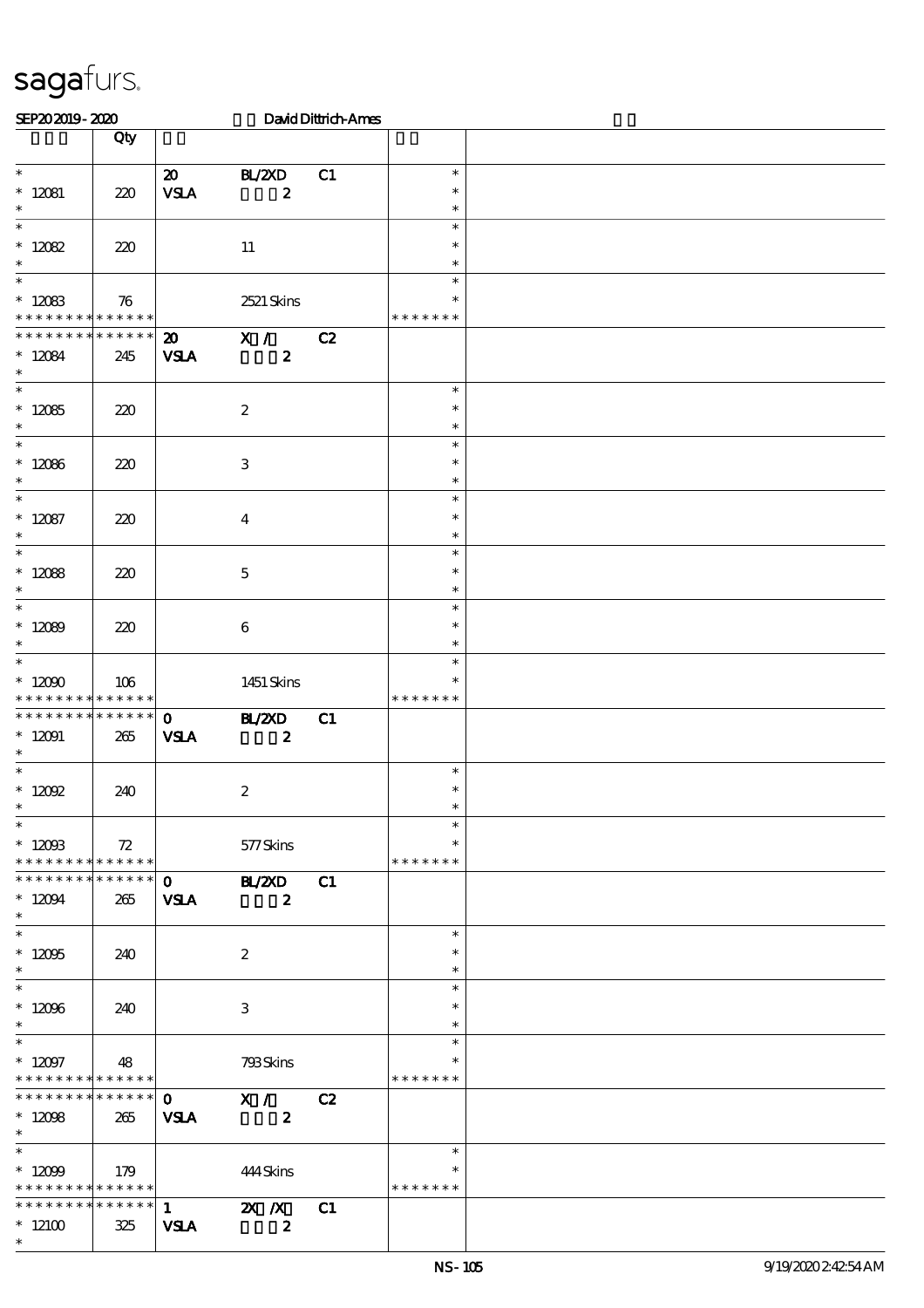| SEP202019-2020                                                         |     |                                            |                                   | David Dittrich-Ames |                                      |  |
|------------------------------------------------------------------------|-----|--------------------------------------------|-----------------------------------|---------------------|--------------------------------------|--|
|                                                                        | Qty |                                            |                                   |                     |                                      |  |
| $\ast$<br>$*12101$<br>$\ast$                                           | 300 | $\mathbf{1}$<br><b>VSLA</b>                | $X$ $N$<br>$\boldsymbol{z}$       | C1                  | $\ast$<br>$\ast$<br>$\ast$           |  |
| $\overline{\ast}$<br>$*12102$<br>* * * * * * * * * * * * * *           | 85  |                                            | 710Skins                          |                     | $\ast$<br>* * * * * * *              |  |
|                                                                        |     |                                            | <b>E&amp;MDittrich</b>            |                     |                                      |  |
| * * * * * * * * * * * * * *<br>$*12104$<br>$\ast$<br>$\overline{\ast}$ | 185 | 50<br><b>VSLA</b>                          | <b>H_/2XD</b><br>$\boldsymbol{z}$ | C1                  | $\ast$                               |  |
| $*12105$<br>* * * * * * * * <mark>* * * * * *</mark>                   | 105 |                                            | 290Skins                          |                     | $\ast$<br>* * * * * * *              |  |
| * * * * * * * * * * * * * *<br>$*12106$<br>$\ast$                      | 185 | 50<br><b>VSLA</b>                          | X /<br>$\boldsymbol{z}$           | C2                  |                                      |  |
| $\overline{\phantom{0}}$<br>$*12107$<br>* * * * * * * * * * * * * *    | 128 |                                            | 313Skins                          |                     | $\ast$<br>∗<br>* * * * * * *         |  |
| * * * * * * * * * * * * * *<br>$*12108$<br>$\ast$                      | 205 | $\boldsymbol{\omega}$<br><b>VSLA</b>       | <b>HL/2XD</b><br>$\boldsymbol{z}$ | C1                  |                                      |  |
| $\ast$<br>$*12109$<br>$\ast$<br>$\ast$                                 | 180 |                                            | $\boldsymbol{2}$                  |                     | $\ast$<br>$\ast$<br>$\ast$<br>$\ast$ |  |
| $*12110$<br>* * * * * * * * * * * * * *                                | 134 |                                            | 519Skins                          |                     | $\ast$<br>* * * * * * *              |  |
| * * * * * * * * * * * * * *<br>$* 12111$<br>$\ast$                     | 205 | $\boldsymbol{\omega}$<br><b>VSLA</b>       | X /<br>$\boldsymbol{z}$           | C2                  |                                      |  |
| $\ast$<br>$* 12112$<br>$\ast$<br>$\overline{\phantom{0}}$              | 180 |                                            | $\boldsymbol{2}$                  |                     | $\ast$<br>$\ast$                     |  |
| $*12113$<br>* * * * * * * * * * * * * *                                | 168 |                                            | 553Skins                          |                     | $\ast$<br>$\ast$<br>* * * * * * *    |  |
| * * * * * * * * * * * * * *<br>$* 12114$<br>$*$                        | 205 | $\boldsymbol{\mathfrak{D}}$<br><b>VSLA</b> | <b>HL/2XD</b><br>$\boldsymbol{z}$ | C1                  |                                      |  |
| $\overline{\phantom{0}}$<br>$*12115$<br>$\ast$                         | 180 |                                            | $\boldsymbol{2}$                  |                     | $\ast$<br>$\ast$<br>$\ast$           |  |
| $\ast$<br>$*12116$<br>$\ast$<br>$\overline{\phantom{0}}$               | 180 |                                            | $\,3$                             |                     | $\ast$<br>$\ast$<br>$\ast$           |  |
| $* 12117$<br>* * * * * * * * * * * * * *                               | 138 |                                            | <b>703Skins</b>                   |                     | $\ast$<br>$\ast$<br>* * * * * * *    |  |
| * * * * * * * * * * * * * * *<br>$* 12118$<br>$\ast$                   | 205 | $\infty$<br><b>VSLA</b>                    | X /<br>$\boldsymbol{z}$           | C2                  |                                      |  |
| $\overline{\phantom{a}^*}$<br>$*$ 12119<br>$\ast$                      | 180 |                                            | $\boldsymbol{2}$                  |                     | $\ast$<br>$\ast$<br>$\ast$           |  |
| $\overline{\ast}$<br>$*12120$<br>* * * * * * * * * * * * * *           | 195 |                                            | 580Skins                          |                     | $\ast$<br>$\ast$<br>* * * * *        |  |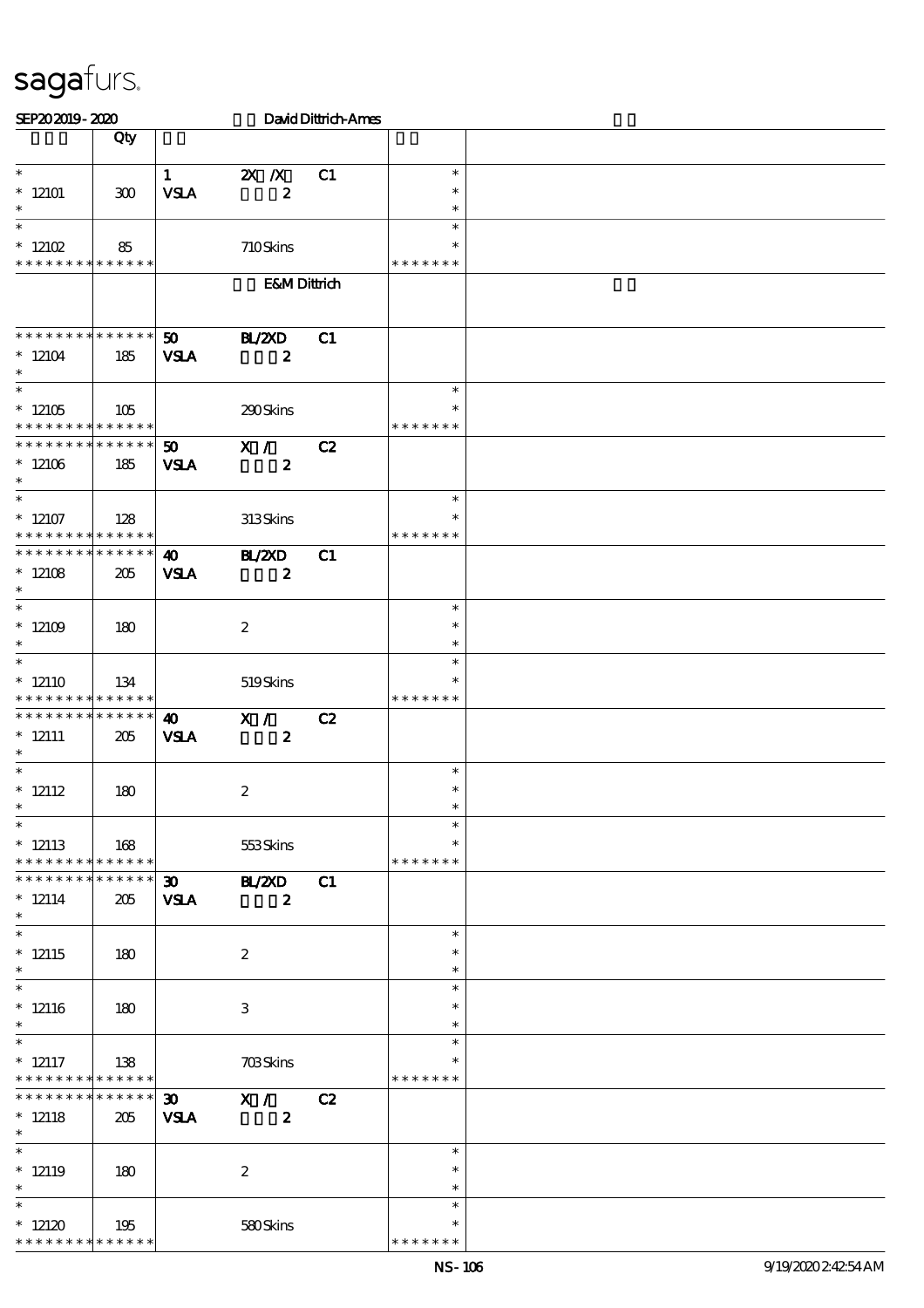| SEP202019-2020                                       |                       |                                            |                                      | Dixon-Walt Brown |                                   |  |
|------------------------------------------------------|-----------------------|--------------------------------------------|--------------------------------------|------------------|-----------------------------------|--|
|                                                      | Qty                   |                                            |                                      |                  |                                   |  |
| * * * * * * * * * * * * * * *<br>$*$ 12121<br>$\ast$ | 205                   | $\boldsymbol{\omega}$<br><b>VSLA</b>       | <b>HL/2XD</b><br>$\boldsymbol{z}$    | C1               |                                   |  |
| $\ast$<br>$* 12122$<br>* * * * * * * * * * * * * *   | 55                    |                                            | 260Skins                             |                  | $\ast$<br>* * * * * * *           |  |
| 12123                                                | 200                   | 40<br><b>VSLA</b>                          | X /<br>$\boldsymbol{z}$              | C2               |                                   |  |
| ********<br>$*12124$<br>$\ast$                       | * * * * * *<br>205    | $\boldsymbol{\mathfrak{D}}$<br><b>VSLA</b> | <b>BL/ZXD</b><br>$\boldsymbol{z}$    | C1               |                                   |  |
| $\ast$<br>$*12125$<br>$\ast$                         | 180                   |                                            | $\boldsymbol{2}$                     |                  | $\ast$<br>$\ast$<br>$\ast$        |  |
| $\overline{\phantom{0}}$<br>$*12126$<br>$\ast$       | 180                   |                                            | 3                                    |                  | $\ast$<br>$\ast$<br>$\ast$        |  |
| $\overline{\ast}$<br>$* 12127$<br>$\ast$             | 180                   |                                            | $\overline{4}$                       |                  | $\ast$<br>$\ast$<br>$\ast$        |  |
| $\overline{\phantom{a}^*}$<br>$*12128$<br>$\ast$     | 180                   |                                            | $\mathbf{5}$                         |                  | $\ast$<br>$\ast$<br>$\ast$        |  |
| $\ast$<br>$*12129$<br>* * * * * * * * * * * * * *    | 53                    |                                            | 978Skins                             |                  | $\ast$<br>$\ast$<br>* * * * * * * |  |
| ********<br>$*12130$<br>$\ast$                       | * * * * * *<br>245    | $\boldsymbol{\mathfrak{D}}$<br><b>VSLA</b> | X /<br>$\boldsymbol{z}$              | C2               |                                   |  |
| $\ast$<br>$*$ 12131<br>* * * * * * * * * * * * * *   | 143                   |                                            | 388Skins                             |                  | $\ast$<br>$\ast$<br>* * * * * * * |  |
|                                                      |                       |                                            | Zimbal Mink                          |                  |                                   |  |
| * * * * * * * * * * * * * *<br>$*12133$<br>$\ast$    | 205                   | $\boldsymbol{\omega}$<br><b>VSLA</b>       | $2X$ /X<br>$\boldsymbol{z}$          | C1/C2            |                                   |  |
| $\overline{\phantom{a}^*}$<br>$*12134$<br>$\ast$     | 180                   |                                            | $\boldsymbol{2}$                     |                  | $\ast$<br>$\ast$<br>$\ast$        |  |
| $\overline{\ast}$<br>$*12135$<br>* * * * * * * *     | 41<br>$* * * * * * *$ |                                            | 426Skins                             |                  | $\ast$<br>$\ast$<br>* * * * * * * |  |
| * * * * * * *<br>$*12136$<br>$\ast$                  | * * * * * *<br>205    | <b>VSLA</b>                                | 30 BL/2XD<br>$\overline{\mathbf{2}}$ | C1               |                                   |  |
| $\overline{\phantom{0}}$<br>$*12137$<br>$\ast$       | 180                   |                                            | $\boldsymbol{2}$                     |                  | $\ast$<br>$\ast$<br>$\ast$        |  |
| $\overline{\phantom{0}}$<br>$*12138$<br>$\ast$       | 180                   |                                            | 3                                    |                  | $\ast$<br>$\ast$<br>$\ast$        |  |
| $*12139$<br>$\ast$                                   | 180                   |                                            | $\bf{4}$                             |                  | $\ast$<br>$\ast$<br>$\ast$        |  |
| $\ast$<br>$*12140$<br>$\ast$                         | 180                   |                                            | $\mathbf{5}$                         |                  | $\ast$<br>$\ast$<br>$\ast$        |  |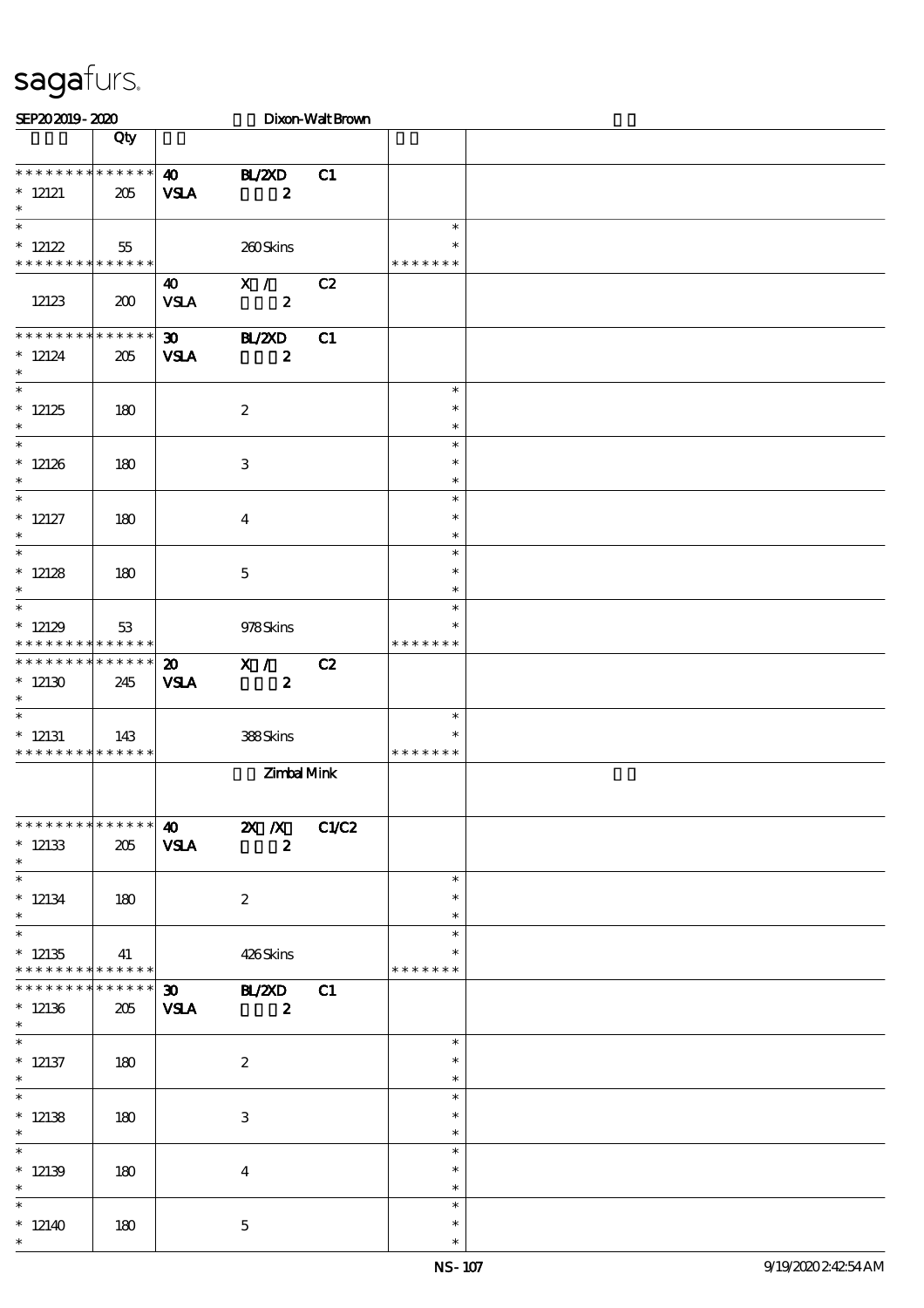| SEP202019-2020                                                   |     |                                            | Zimbal Mink                       |    |                                   |  |
|------------------------------------------------------------------|-----|--------------------------------------------|-----------------------------------|----|-----------------------------------|--|
|                                                                  | Qty |                                            |                                   |    |                                   |  |
| $\ast$<br>$*$ 12141<br>* * * * * * * * * * * * * *               | 90  | $\infty$<br><b>VSLA</b>                    | BL/2XD<br>$\boldsymbol{z}$        | C1 | $\ast$<br>$\ast$<br>* * * * * * * |  |
| * * * * * * * * * * * * * *<br>$*12142$<br>$\ast$                | 205 | $\boldsymbol{\mathfrak{D}}$<br><b>VSLA</b> | X /<br>$\boldsymbol{z}$           | C2 |                                   |  |
| $\ast$<br>$*12143$<br>* * * * * * * * <mark>* * * * * * *</mark> | 118 |                                            | 323Skins                          |    | $\ast$<br>$\ast$<br>* * * * * * * |  |
| * * * * * * * * * * * * * *<br>$* 12144$<br>$\ast$               | 245 | $\boldsymbol{\mathfrak{D}}$<br><b>VSLA</b> | <b>BL/2XD</b><br>$\boldsymbol{z}$ | C1 |                                   |  |
| $\overline{\phantom{a}^*}$<br>$*12145$<br>$\ast$                 | 220 |                                            | $\boldsymbol{2}$                  |    | $\ast$<br>$\ast$<br>$\ast$        |  |
| $\overline{\phantom{0}}$<br>$*12146$<br>$\ast$                   | 220 |                                            | 3                                 |    | $\ast$<br>$\ast$<br>$\ast$        |  |
| $\ast$<br>$* 12147$<br>$\ast$                                    | 220 |                                            | $\overline{4}$                    |    | $\ast$<br>$\ast$<br>$\ast$        |  |
| $\ast$<br>$*12148$<br>$\ast$                                     | 220 |                                            | $\mathbf{5}$                      |    | $\ast$<br>$\ast$<br>$\ast$        |  |
| $\ast$<br>$*12149$<br>$\ast$<br>$\ast$                           | 220 |                                            | 6                                 |    | $\ast$<br>$\ast$<br>$\ast$        |  |
| $*12150$<br>* * * * * * * * * * * * * *                          | 123 |                                            | 1468Skins                         |    | $\ast$<br>*<br>* * * * * * *      |  |
| * * * * * * * * * * * * * *<br>$*12151$<br>$\ast$                | 245 | $\boldsymbol{\mathfrak{D}}$<br><b>VSLA</b> | X /<br>$\boldsymbol{z}$           | C2 |                                   |  |
| $\ast$<br>$*12152$<br>$*$                                        | 220 |                                            | $\boldsymbol{2}$                  |    | $\ast$<br>$\ast$<br>$\ast$        |  |
| $\ast$<br>$*12153$<br>* * * * * * * * * * * * * * *              | 35  |                                            | 500Skins                          |    | $\ast$<br>$\ast$<br>* * * * * * * |  |
| * * * * * * * * * * * * * * *<br>$*12154$<br>$\ast$              | 265 | $\mathbf{O}$<br><b>VSLA</b>                | <b>HAZXD</b><br>$\boldsymbol{z}$  | C1 |                                   |  |
| $\ast$<br>$^*$ 12155<br>$\ast$                                   | 240 |                                            | $\boldsymbol{2}$                  |    | $\ast$<br>$\ast$<br>$\ast$        |  |
| $\ast$<br>$*12156$<br>$\ast$                                     | 240 |                                            | 3                                 |    | $\ast$<br>$\ast$<br>$\ast$        |  |
| $\ast$<br>$*$ 12157<br>* * * * * * * * * * * * * *               | 96  |                                            | 841 Skins                         |    | $\ast$<br>$\ast$<br>* * * * * * * |  |
| * * * * * * * * * * * * * * *<br>$*12158$<br>$*$                 | 265 | $\mathbf{O}$<br><b>VSLA</b>                | X /<br>$\boldsymbol{z}$           | C2 |                                   |  |
| $\ast$<br>$*12159$<br>* * * * * * * * * * * * * *                | 132 |                                            | 397Skins                          |    | $\ast$<br>∗<br>* * * * * * *      |  |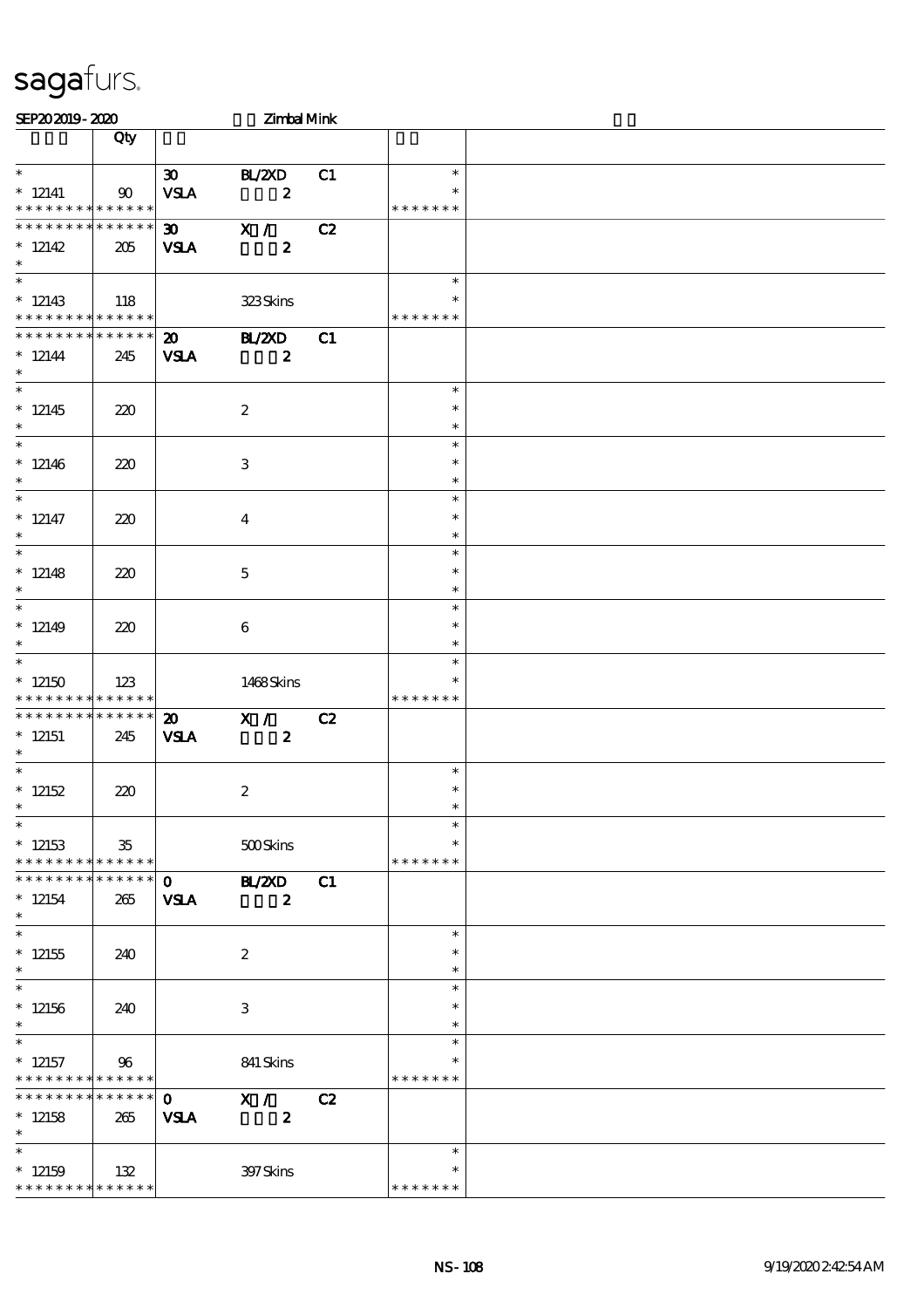| SEP202019-2020                                                        |                    |                                            | Patrick                                       |       |                                   |  |
|-----------------------------------------------------------------------|--------------------|--------------------------------------------|-----------------------------------------------|-------|-----------------------------------|--|
|                                                                       | Qty                |                                            |                                               |       |                                   |  |
| 12161                                                                 | 78                 | 50<br><b>VSLA</b>                          | $\mathbf{X}$ $\mathbf{X}$<br>$\boldsymbol{z}$ | C1/C2 |                                   |  |
| $*********$<br>$*12162$<br>$\ast$                                     | * * * * * *<br>205 | $\boldsymbol{\omega}$<br><b>VSLA</b>       | <b>HL/2XD</b><br>$\boldsymbol{z}$             | C1    |                                   |  |
| $\overline{\phantom{a}^*}$<br>$*12163$<br>* * * * * * * * * * * * * * | 49                 |                                            | 254Skins                                      |       | $\ast$<br>$\ast$<br>* * * * * * * |  |
| * * * * * * * * * * * * * *<br>$*12164$<br>$\ast$                     | 205                | 40<br><b>VSLA</b>                          | <b>BL/2XD</b><br>$\boldsymbol{z}$             | C1    |                                   |  |
| $\overline{\phantom{a}^*}$<br>$*12165$<br>$\ast$                      | 180                |                                            | $\boldsymbol{2}$                              |       | $\ast$<br>$\ast$<br>$\ast$        |  |
| $\overline{\ast}$<br>$*12166$<br>* * * * * * * *                      | 180<br>* * * * * * |                                            | 565Skins                                      |       | $\ast$<br>$\ast$<br>* * * * * * * |  |
| 12167                                                                 | 10B                | 40<br><b>VSLA</b>                          | X /<br>$\boldsymbol{z}$                       | C2    |                                   |  |
| ********<br>$*12168$<br>$\ast$                                        | * * * * * *<br>205 | $\boldsymbol{\mathfrak{D}}$<br><b>VSLA</b> | <b>HZZD</b><br>$\boldsymbol{z}$               | C1    |                                   |  |
| $\overline{\ast}$<br>$*12169$<br>$\ast$                               | 180                |                                            | $\boldsymbol{z}$                              |       | $\ast$<br>$\ast$<br>$\ast$        |  |
| $\overline{\ast}$<br>$*12170$<br>* * * * * * * * * * * * * *          | 142                |                                            | 527Skins                                      |       | $\ast$<br>$\ast$<br>* * * * * * * |  |
| * * * * * * * *<br>$* 12171$<br>$\ast$                                | * * * * * *<br>205 | $\boldsymbol{\mathfrak{D}}$<br><b>VSLA</b> | <b>BL/ZXD</b><br>$\boldsymbol{z}$             | C1    |                                   |  |
| $\ast$<br>* $12172$<br>$*$                                            | 180                |                                            | $\boldsymbol{2}$                              |       | $\ast$<br>$\ast$<br>$\ast$        |  |
| $\ast$<br>$* 12173$<br>$\ast$                                         | 180                |                                            | $\,3$                                         |       | $\ast$<br>$\ast$<br>$\ast$        |  |
| $\overline{\phantom{0}}$<br>$* 12174$<br>$\ast$                       | 180                |                                            | $\boldsymbol{4}$                              |       | $\ast$<br>$\ast$<br>$\ast$        |  |
| $\overline{\phantom{0}}$<br>$*12175$<br>$\ast$                        | 180                |                                            | $\mathbf 5$                                   |       | $\ast$<br>$\ast$<br>$\ast$        |  |
| $\overline{\phantom{0}}$<br>$*12176$<br>$*$                           | 180                |                                            | $\boldsymbol{6}$                              |       | $\ast$<br>$\ast$<br>$\ast$        |  |
| $\overline{\phantom{0}}$<br>$* 12177$<br>$\ast$                       | 180                |                                            | $\tau$                                        |       | $\ast$<br>$\ast$<br>$\ast$        |  |
| $\overline{\ast}$<br>* $12178$<br>$\ast$                              | 180                |                                            | ${\bf 8}$                                     |       | $\ast$<br>$\ast$<br>$\ast$        |  |
| $\overline{\ast}$<br>$*12179$<br>$\ast$                               | 180                |                                            | $\boldsymbol{9}$                              |       | $\ast$<br>$\ast$<br>$\ast$        |  |
| $\ast$<br>$*12180$<br>$\ast$                                          | 180                |                                            | $10\,$                                        |       | $\ast$<br>$\ast$<br>$\ast$        |  |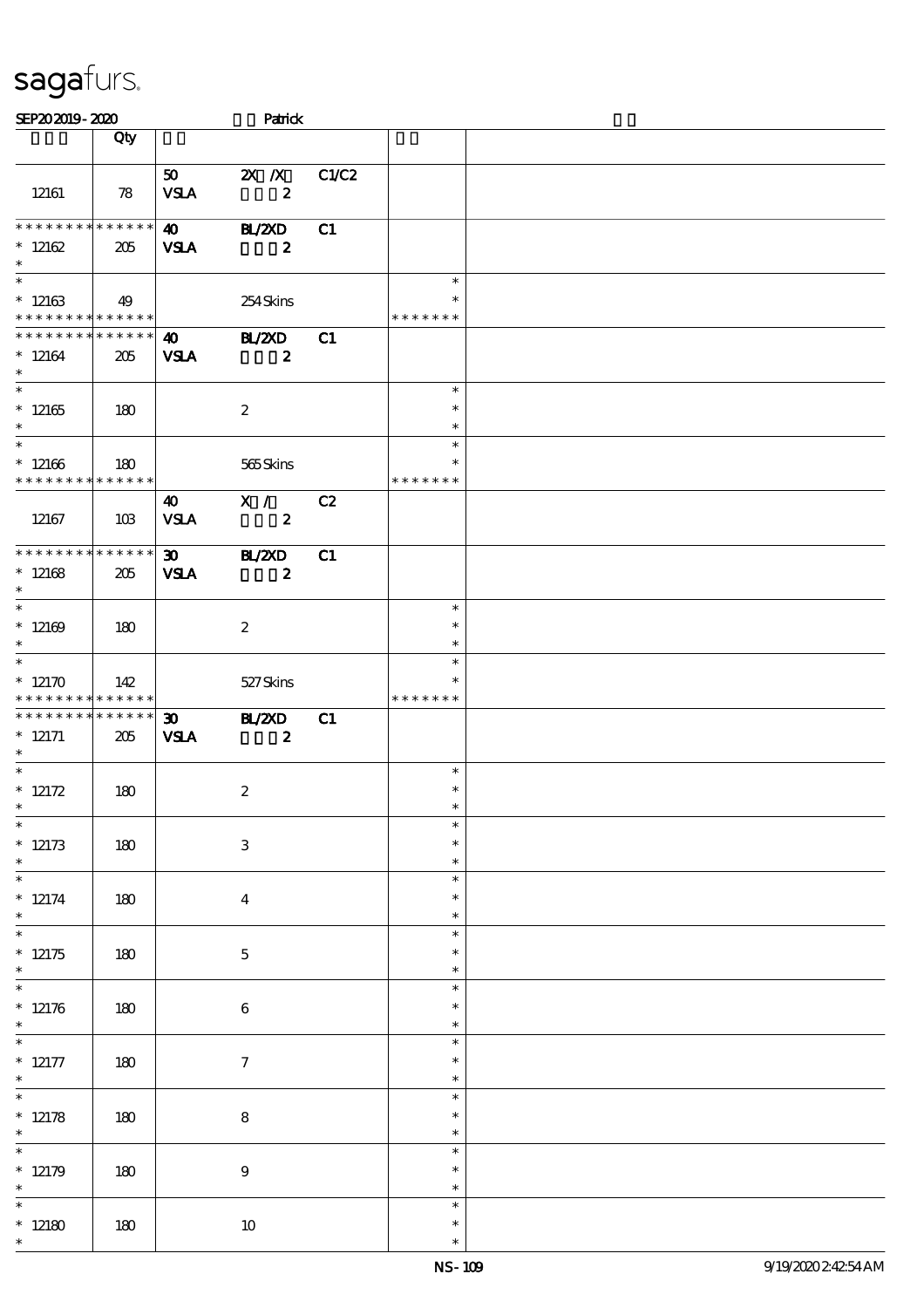| SEP202019-2020                                      |                 |                                            | Patrick                                                 |    |                                   |  |
|-----------------------------------------------------|-----------------|--------------------------------------------|---------------------------------------------------------|----|-----------------------------------|--|
|                                                     | Qty             |                                            |                                                         |    |                                   |  |
| $\overline{\ast}$<br>$*$ 12181<br>$\ast$            | 180             | $\infty$<br><b>VSLA</b>                    | BL/2XD<br>$\boldsymbol{z}$                              | C1 | $\ast$<br>$\ast$<br>$\ast$        |  |
| $\ast$<br>$* 12182$<br>$\ast$                       | 180             |                                            | $12 \,$                                                 |    | $\ast$<br>$\ast$<br>$\ast$        |  |
| $\ast$<br>$*12183$<br>$\ast$                        | 180             |                                            | 13                                                      |    | $\ast$<br>$\ast$<br>$\ast$        |  |
| $\ast$<br>$* 12184$<br>* * * * * * * * * * * * * *  | 180             |                                            | 2545Skins                                               |    | $\ast$<br>$\ast$<br>* * * * * * * |  |
| * * * * * * * * * * * * * *<br>$*12185$<br>$\ast$   | 180             | $\boldsymbol{\mathfrak{D}}$<br><b>VSLA</b> | BL/2XD<br>$\boldsymbol{z}$                              | C1 |                                   |  |
| $\overline{\phantom{0}}$<br>$*12186$<br>$\ast$      | 180             |                                            | $\boldsymbol{2}$                                        |    | $\ast$<br>$\ast$<br>$\ast$        |  |
| $\overline{\ast}$<br>$*$ 12187<br>$\ast$            | 180             |                                            | 3                                                       |    | $\ast$<br>$\ast$<br>$\ast$        |  |
| $\overline{\ast}$<br>$*$ 12188<br>$\ast$            | 180             |                                            | $\overline{4}$                                          |    | $\ast$<br>$\ast$<br>$\ast$        |  |
| $\ast$<br>$*12189$<br>$\ast$                        | 180             |                                            | $\mathbf{5}$                                            |    | $\ast$<br>$\ast$<br>$\ast$        |  |
| $\ast$<br>$*12190$<br>* * * * * * * *               | 117<br>******   |                                            | 1017Skins                                               |    | $\ast$<br>$\ast$<br>* * * * * * * |  |
| * * * * * * * * * * * * * *<br>$*12191$<br>$\ast$   | 205             | $\boldsymbol{\mathfrak{D}}$<br><b>VSLA</b> | X /<br>$\boldsymbol{z}$                                 | C2 |                                   |  |
| $\ast$<br>$^*$ 12192<br>* * * * * * * * * * * * * * | 180             |                                            | 385Skins                                                |    | $\ast$<br>$\ast$<br>* * * * * * * |  |
| $*12193$<br>$\ast$                                  | 245             | <b>VSLA</b>                                | *************** 20 BL/ZXD C1<br>$\overline{\mathbf{z}}$ |    |                                   |  |
| $\ast$<br>$*12194$<br>$\ast$<br>$\ast$              | 220             |                                            | $\boldsymbol{2}$                                        |    | $\ast$<br>$\ast$<br>$\ast$        |  |
| $*12195$<br>* * * * * * * * * * * * * * *           | 43              |                                            | 508Skins                                                |    | $\ast$<br>*<br>* * * * * * *      |  |
| * * * * * * * *<br>$*12196$<br>$\ast$               | $******$<br>245 | <b>VSLA</b>                                | 20 BL/2XD C1<br>$\overline{\mathbf{z}}$                 |    |                                   |  |
| $\ast$<br>$*12197$<br>$\ast$                        | 220             |                                            | $\boldsymbol{2}$                                        |    | $\ast$<br>$\ast$<br>$\ast$        |  |
| $\ast$<br>$*12198$<br>$*$                           | 220             |                                            | 3                                                       |    | $\ast$<br>$\ast$<br>$\ast$        |  |
| $\ast$<br>$*12199$<br>$\ast$                        | 220             |                                            | $\boldsymbol{4}$                                        |    | $\ast$<br>$\ast$<br>$\ast$        |  |
| $\ast$<br>$^*$ 12200 $\,$<br>$\ast$                 | 220             |                                            | $\mathbf{5}$                                            |    | $\ast$<br>$\ast$<br>$\ast$        |  |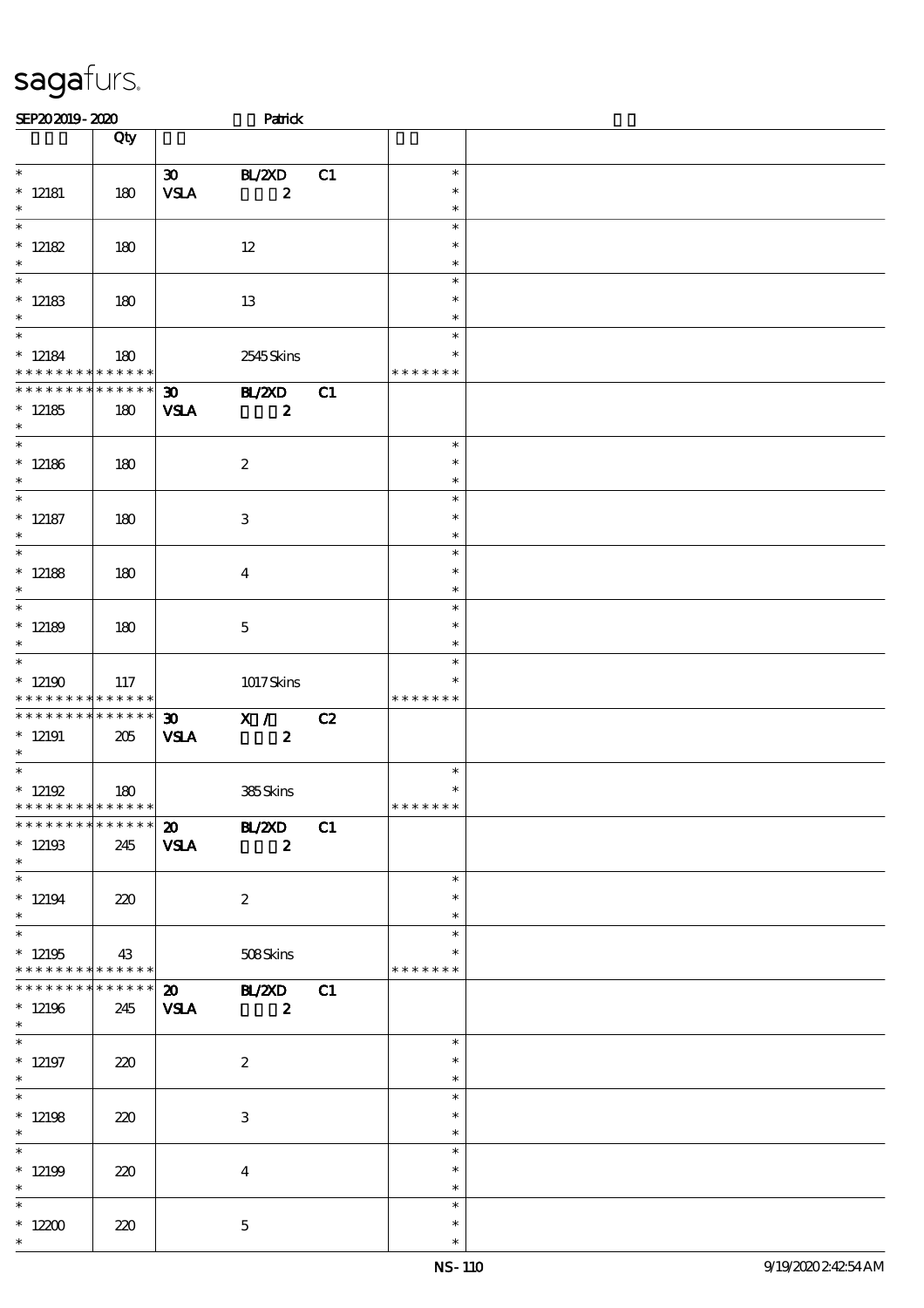| SEP202019-2020              |     | Parick                      |                         |    |               |  |
|-----------------------------|-----|-----------------------------|-------------------------|----|---------------|--|
|                             | Qty |                             |                         |    |               |  |
| $\ast$                      |     | $\boldsymbol{\mathfrak{D}}$ | BL/2XD                  | C1 | $\ast$        |  |
| $*12201$                    | 220 | <b>VSLA</b>                 | $\boldsymbol{z}$        |    | $\ast$        |  |
| $\ast$                      |     |                             |                         |    | $\ast$        |  |
| $\ast$                      |     |                             |                         |    | $\ast$        |  |
| $* 12202$                   | 220 |                             | 1565Skins               |    | $\ast$        |  |
| * * * * * * * * * * * * * * |     |                             |                         |    | * * * * * * * |  |
| **************              |     | $\boldsymbol{\mathfrak{D}}$ | X /                     | C2 |               |  |
| $*1220B$<br>$\ast$          | 245 | <b>VSLA</b>                 | $\boldsymbol{z}$        |    |               |  |
| $\ast$                      |     |                             |                         |    | $\ast$        |  |
| $*12204$                    | 44  |                             | 289Skins                |    | $\ast$        |  |
| * * * * * * * * * * * * * * |     |                             |                         |    | * * * * * * * |  |
|                             |     | $\mathbf 0$                 | <b>BL/ZXD</b>           | C1 |               |  |
| 12205                       | 151 | <b>VSLA</b>                 | $\boldsymbol{z}$        |    |               |  |
| 12206                       | 221 | $\mathbf{O}$<br><b>VSLA</b> | X /<br>$\boldsymbol{z}$ | C2 |               |  |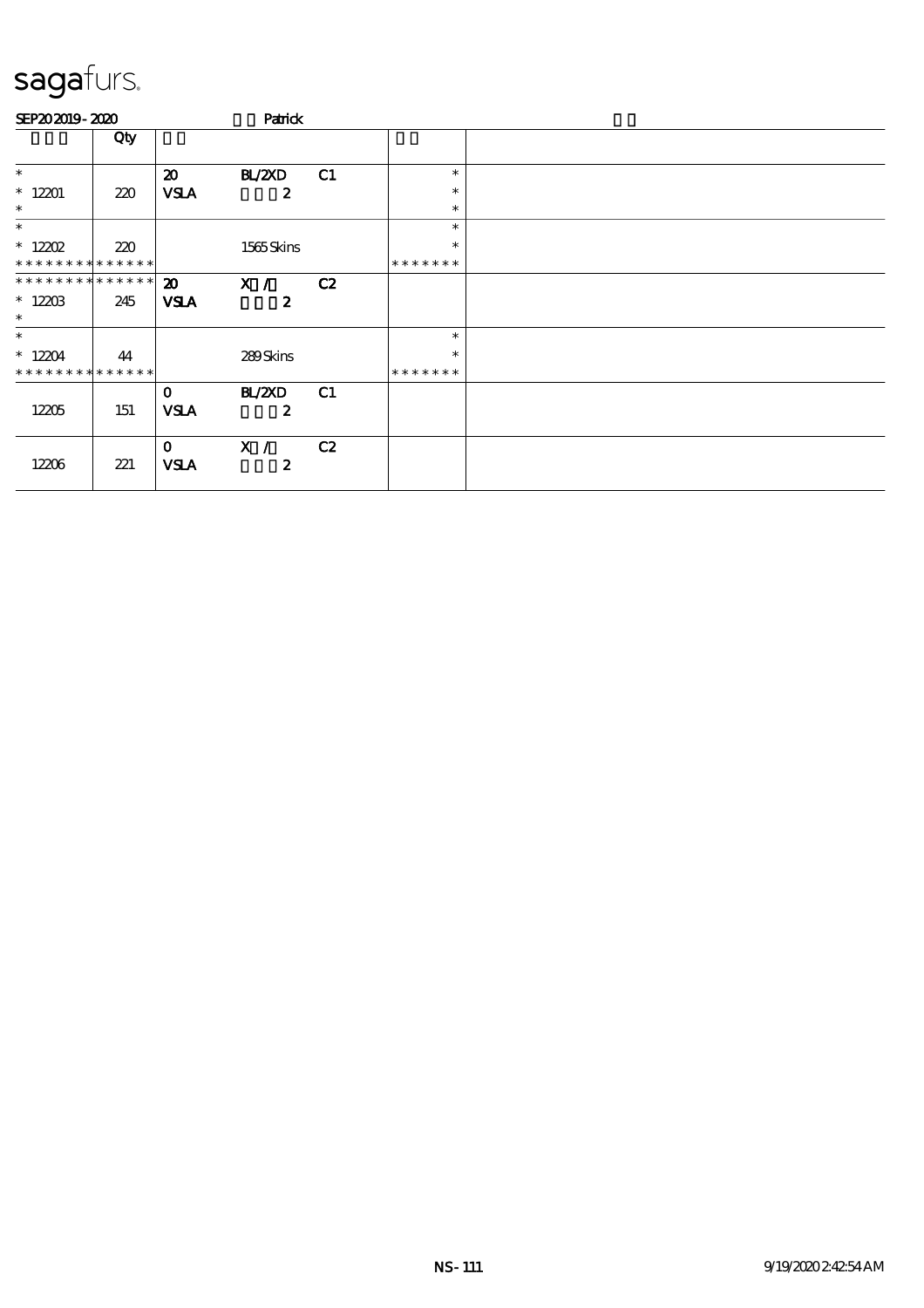| SEP202019-2020                                                        |                      |                                            | <b>Sundryowners</b>                                |                           |                                   |  |
|-----------------------------------------------------------------------|----------------------|--------------------------------------------|----------------------------------------------------|---------------------------|-----------------------------------|--|
|                                                                       | Qty                  |                                            |                                                    |                           |                                   |  |
| 12221                                                                 | 168                  | O(1)<br>LG/S                               | $\pmb{2}$                                          | C2                        |                                   |  |
| * * * * * * * * * * * * * *<br>$* 12222$<br>$\ast$                    | 225                  | $\boldsymbol{\mathfrak{D}}$<br><b>LG/S</b> | $X$ $X$<br>$\mathbf{1}$                            | <b>C1/C2</b><br>SPR1      |                                   |  |
| $\ast$<br>$*12223$<br>* * * * * * * * <mark>* * * * * * *</mark>      | 65                   |                                            | 290Skins                                           |                           | $\ast$<br>$\ast$<br>* * * * * * * |  |
| * * * * * * * * * * * * * * *<br>$* 12224$<br>$\ast$                  | 265                  | $\boldsymbol{\mathfrak{D}}$<br>LG/S        | $\mathbf{X}$ $\mathbf{X}$<br>$\mathbf{1}$          | <b>C1/C2</b><br>SPR1      |                                   |  |
| $\overline{\phantom{a}^*}$<br>$*12225$<br>* * * * * * * * * * * * * * | 10B                  |                                            | 368Skins                                           |                           | $\ast$<br>$\ast$<br>* * * * * * * |  |
| ******** <mark>******</mark><br>$*12226$<br>$\ast$                    | 285                  | $\mathbf{O}$<br>LGS                        | $\mathbf{X}$ $\mathbf{X}$<br>$\mathbf{1}$          | C1/C2<br>WB1              |                                   |  |
| $\ast$<br>$* 12227$<br>* * * * * * * * * * * * * *                    | 33                   |                                            | 318Skins                                           |                           | $\ast$<br>$\ast$<br>* * * * * * * |  |
| 12228                                                                 | 195                  | $\boldsymbol{\mathfrak{D}}$<br>LG/S        | $X$ $N$<br>$\sim$ 1                                | C1/C2<br>WWL1             |                                   |  |
| 12229                                                                 | 273                  | $\boldsymbol{\mathfrak{D}}$<br>LG/S        | $2X$ $X$<br>$\mathbf{1}$                           | C1/C2<br>WWL1             |                                   |  |
| 12230                                                                 | 128                  | $\boldsymbol{\omega}$<br>LG/G              | $X$ $N$<br>$\mathbf{1}$                            | C1/C2<br>MAT <sub>2</sub> |                                   |  |
| * * * * * * * * * * * * * *<br>$*12231$<br>$\ast$                     | 205                  | $\boldsymbol{\omega}$<br>LG                | $X$ $N$<br>$\boldsymbol{z}$                        | C1/C2<br>MAT <sub>2</sub> |                                   |  |
| $\ast$<br>$* 12232$<br>$\ast$                                         | 180                  |                                            | $\boldsymbol{2}$                                   |                           | $\ast$<br>$\ast$<br>$\ast$        |  |
| $\ast$<br>$*12233$<br>$\ast$                                          | 180                  |                                            | $\,3$                                              |                           | $\ast$<br>$\ast$<br>$\ast$        |  |
| $\ast$<br>$*12234$<br>$\ast$                                          | 180                  |                                            | $\overline{4}$                                     |                           | $\ast$<br>$\ast$<br>$\ast$        |  |
| $\ast$<br>$*12235$<br>* * * * * * * * * * * * * *                     | 148                  |                                            | 893Skins                                           |                           | $\ast$<br>$\ast$<br>* * * * * * * |  |
| * * * * * * * *<br>$*12236$<br>$\ast$                                 | * * * * * * *<br>205 | 40<br><b>LG/G</b>                          | $\mathbb{Z} \times \mathbb{Z}$<br>$\boldsymbol{z}$ | C1/C2<br>MAT3             |                                   |  |
| $\ast$<br>$*12237$<br>* * * * * * * * * * * * * *                     | 43                   |                                            | 248Skins                                           |                           | $\ast$<br>* * * * * * *           |  |
| * * * * * * * * * * * * * * *<br>$*12238$<br>$*$                      | 205                  | $\infty$<br>LG                             | 2X / X C1/C2<br>$\blacksquare$                     | MAT <sub>2</sub>          |                                   |  |
| $\ast$<br>$*12239$<br>$\ast$                                          | 180                  |                                            | $\boldsymbol{2}$                                   |                           | $\ast$<br>$\ast$<br>$\ast$        |  |
| $\ast$<br>$*12240$<br>* * * * * * * *                                 | 101<br>* * * * * *   |                                            | 486Skins                                           |                           | $\ast$<br>*<br>* * * * * * *      |  |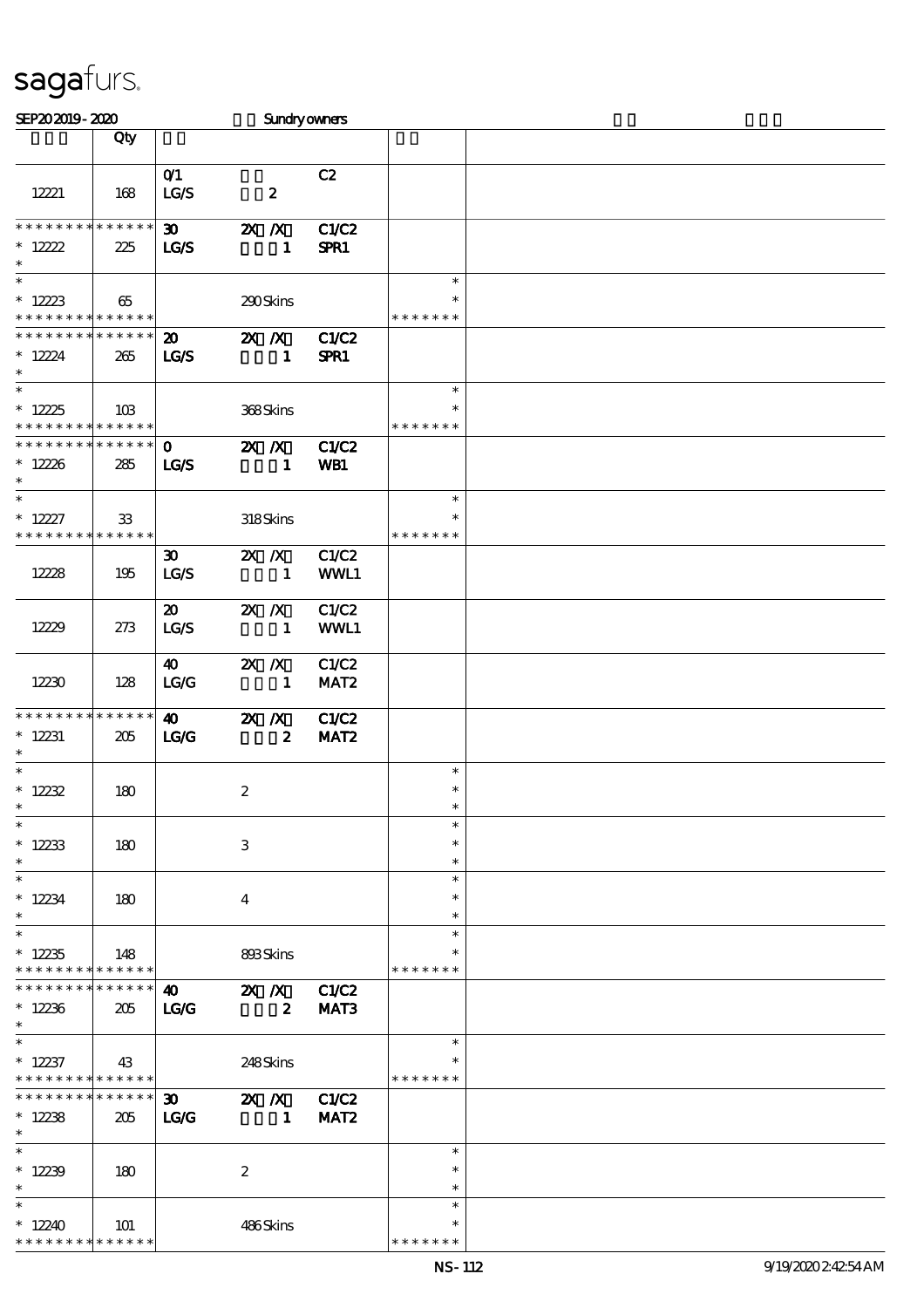| SEP202019-2020                                                      |                    |                                              |                                                                                                           | <b>Sundryowners</b>       |                                   |  |
|---------------------------------------------------------------------|--------------------|----------------------------------------------|-----------------------------------------------------------------------------------------------------------|---------------------------|-----------------------------------|--|
|                                                                     | Qty                |                                              |                                                                                                           |                           |                                   |  |
| * * * * * * * *<br>$*12241$<br>$\ast$                               | * * * * * *<br>205 | $\boldsymbol{\mathfrak{D}}$<br>$\mathbf{TC}$ | <b>H_/2XD</b><br>$\boldsymbol{z}$                                                                         | C1/C2<br>MAT <sub>2</sub> |                                   |  |
| $\ast$<br>$*12242$<br>$\ast$                                        | 180                |                                              | $\boldsymbol{2}$                                                                                          |                           | $\ast$<br>$\ast$<br>$\ast$        |  |
| $\overline{\phantom{0}}$<br>$*12243$<br>$\ast$                      | 180                |                                              | $\,3$                                                                                                     |                           | $\ast$<br>$\ast$<br>$\ast$        |  |
| $\overline{\ast}$<br>$*12244$<br>$\ast$                             | 180                |                                              | $\boldsymbol{4}$                                                                                          |                           | $\ast$<br>$\ast$<br>$\ast$        |  |
| $\overline{\phantom{a}^*}$<br>$*12245$<br>$\ast$                    | 180                |                                              | $\mathbf 5$                                                                                               |                           | $\ast$<br>$\ast$<br>$\ast$        |  |
| $\overline{\phantom{0}}$<br>$*12246$<br>$\ast$                      | 180                |                                              | $\bf 6$                                                                                                   |                           | $\ast$<br>$\ast$<br>$\ast$        |  |
| $\overline{\ast}$<br>$*12247$<br>* * * * * * * *                    | 185<br>* * * * * * |                                              | 1290Skins                                                                                                 |                           | $\ast$<br>$\ast$<br>* * * * * * * |  |
| * * * * * * * *<br>$*12248$<br>$\ast$                               | * * * * * *<br>205 | 30 <sub>1</sub><br>LG                        | $\overline{\mathbf{x}}$ /<br>$\boldsymbol{z}$                                                             | C1/C2<br>MAT <sub>2</sub> |                                   |  |
| $\overline{\phantom{0}}$<br>$*12249$<br>$\ast$<br>$\overline{\ast}$ | 180                |                                              | $\boldsymbol{2}$                                                                                          |                           | $\ast$<br>$\ast$<br>$\ast$        |  |
| $*12250$<br>$\ast$                                                  | 180                |                                              | $\ensuremath{\mathsf{3}}$                                                                                 |                           | $\ast$<br>$\ast$<br>$\ast$        |  |
| $\ast$<br>$*12251$<br>$\ast$                                        | 180                |                                              | $\boldsymbol{4}$                                                                                          |                           | $\ast$<br>$\ast$<br>$\ast$        |  |
| $\ast$<br>* $12252$<br>$*$                                          | 180                |                                              | $\mathbf 5$                                                                                               |                           | $\ast$<br>$\ast$<br>$\ast$        |  |
| $\ast$<br>$*12253$<br>* * * * * * * * <mark>* * * * * * *</mark>    | 52                 |                                              | 977Skins                                                                                                  |                           | $\ast$<br>$\ast$<br>* * * * * * * |  |
| * * * * * * * *<br>$* 12254$<br>$\ast$                              | * * * * * *<br>205 | LG/G                                         | $\overline{30}$ $\overline{2X}$ $\overline{X}$ $\overline{C1}$ $\overline{C2}$<br>$\overline{\mathbf{z}}$ | MAT3                      |                                   |  |
| $\ast$<br>$*12255$<br>$\ast$<br>$\overline{\phantom{1}}$            | 180                |                                              | $\boldsymbol{2}$                                                                                          |                           | $\ast$<br>$\ast$<br>$\ast$        |  |
| $*12256$<br>$\ast$                                                  | 180                |                                              | 3                                                                                                         |                           | $\ast$<br>$\ast$<br>$\ast$        |  |
| $*12257$<br>* * * * * * * * * * * * * *                             | 146                |                                              | 711 Skins                                                                                                 |                           | $\ast$<br>*<br>* * * * * * *      |  |
| 12258                                                               | 233                | $\boldsymbol{\mathfrak{D}}$<br>LG/G          | <b>2X X</b> C1/C2<br>$\mathbf{1}$                                                                         | MAT <sub>2</sub>          |                                   |  |
| **************<br>$*12259$<br>$\ast$                                | 245                | $\boldsymbol{\mathsf{20}}$<br>$\mathbf{LG}$  | <b>2X X</b> C1/C2<br>$\overline{\mathbf{2}}$                                                              | MAT <sub>2</sub>          |                                   |  |
| $\ast$<br>$*12200$<br>$\ast$                                        | 220                |                                              | $\boldsymbol{2}$                                                                                          |                           | $\ast$<br>$\ast$<br>$\ast$        |  |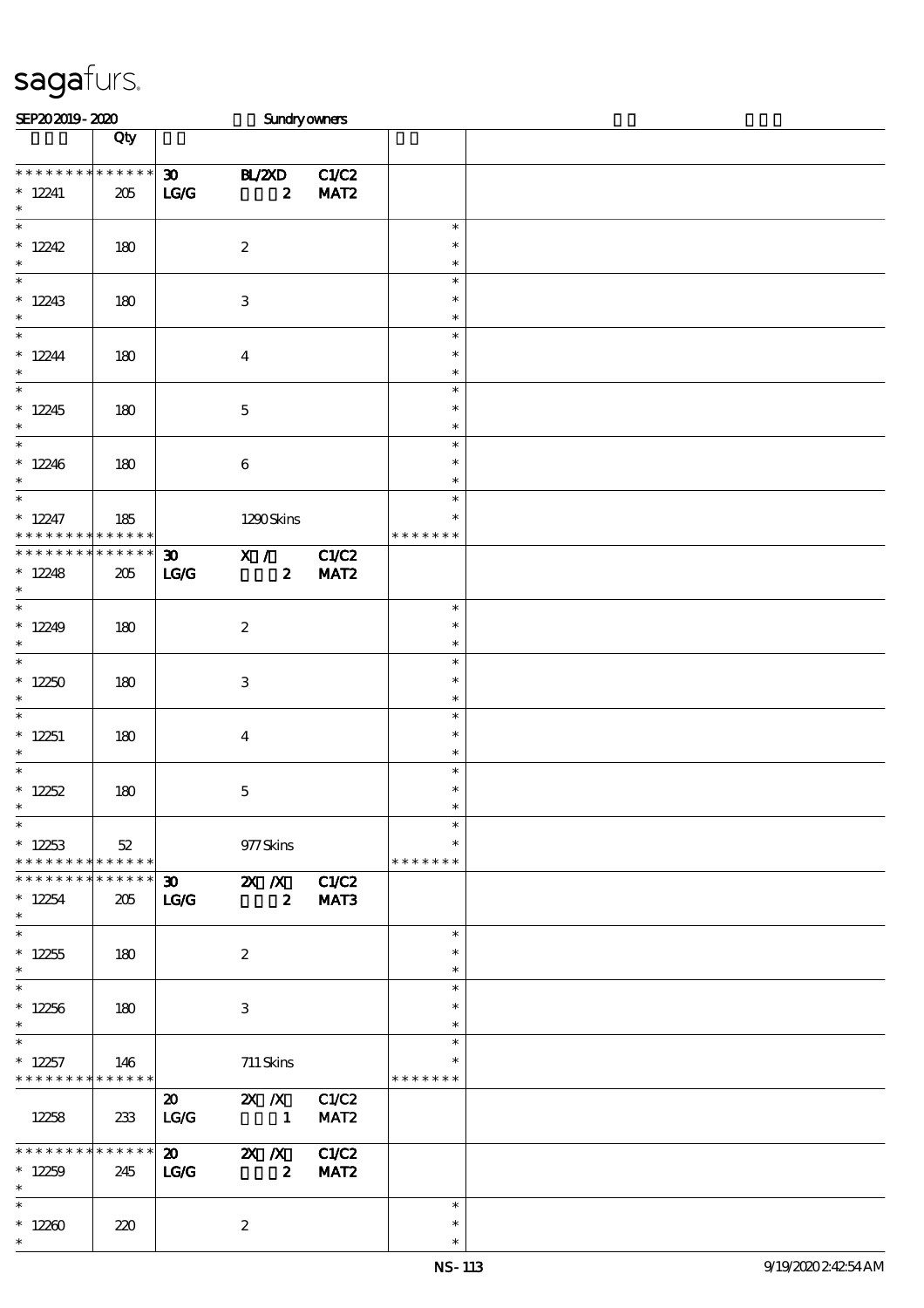| SEP202019-2020                           |          |                                  |                           |                  | <b>Sundryowners</b> |               |  |
|------------------------------------------|----------|----------------------------------|---------------------------|------------------|---------------------|---------------|--|
|                                          | Qty      |                                  |                           |                  |                     |               |  |
|                                          |          |                                  |                           |                  |                     |               |  |
| $\ast$                                   |          | $\boldsymbol{\mathfrak{D}}$      |                           | $X$ $N$          | C1/C2               | $\ast$        |  |
| $* 12261$                                | 220      | LG/G                             |                           | $\boldsymbol{z}$ | MAT <sub>2</sub>    | $\ast$        |  |
| $\ast$                                   |          |                                  |                           |                  |                     | $\ast$        |  |
| $\ast$                                   |          |                                  |                           |                  |                     | $\ast$        |  |
| $*12262$                                 | 220      |                                  | $\boldsymbol{4}$          |                  |                     | $\ast$        |  |
| $\ast$                                   |          |                                  |                           |                  |                     | $\ast$        |  |
| $\ast$                                   |          |                                  |                           |                  |                     | $\ast$        |  |
| $*12263$                                 | 220      |                                  |                           | 1125Skins        |                     | ∗             |  |
| * * * * * * * * <mark>* * * * * *</mark> |          |                                  |                           |                  |                     | * * * * * * * |  |
| * * * * * * * * * * * * * * *            |          | $\boldsymbol{\mathfrak{D}}$      | $X$ $N$                   |                  | <b>C1/C2</b>        |               |  |
| $*12264$                                 | 245      | $\mathbf{L}\mathbf{C}\mathbf{C}$ |                           | $\boldsymbol{z}$ | MAT3                |               |  |
| $\ast$                                   |          |                                  |                           |                  |                     |               |  |
| $\overline{\phantom{a}^*}$               |          |                                  |                           |                  |                     | $\ast$        |  |
| $*12265$                                 | 216      |                                  |                           | 461 Skins        |                     |               |  |
| * * * * * * * * * * * * * * *            |          |                                  |                           |                  |                     | * * * * * * * |  |
| * * * * * * * * * * * * * * *            |          | $\mathbf{O}$                     | $\mathbf{X}$ $\mathbf{X}$ |                  | C1/C2               |               |  |
| $*12266$                                 | 265      | LG                               |                           | $\boldsymbol{z}$ | MAT <sub>2</sub>    |               |  |
| $\ast$                                   |          |                                  |                           |                  |                     |               |  |
| $\ast$                                   |          |                                  |                           |                  |                     | $\ast$        |  |
| $*12267$                                 | 106      |                                  |                           | 371 Skins        |                     | $\ast$        |  |
| * * * * * * * * * * * * * * *            |          |                                  |                           |                  |                     | * * * * * * * |  |
| * * * * * * * * * * * * * *              |          | 50 <sub>o</sub>                  | $X$ $N$                   |                  | C1/C2               |               |  |
| $*12268$                                 | 185      | LG                               |                           | $\boldsymbol{z}$ | $\blacksquare$      |               |  |
| $\ast$                                   |          |                                  |                           |                  |                     |               |  |
| $\ast$                                   |          |                                  |                           |                  |                     | $\ast$        |  |
| $*12209$                                 | 119      |                                  |                           | 304Skins         |                     | ∗             |  |
| * * * * * * * * * * * * * *              |          |                                  |                           |                  |                     | * * * * * * * |  |
|                                          |          | 50 <sub>o</sub>                  | $X \, X$                  |                  | C1/C2               |               |  |
| 12270                                    | 133      | LG/G                             |                           | $\boldsymbol{z}$ | $\boldsymbol{z}$    |               |  |
|                                          |          |                                  |                           |                  |                     |               |  |
| ******** <mark>******</mark>             |          | $\boldsymbol{\omega}$            | $X$ $N$                   |                  | C1/C2               |               |  |
| $* 12271$                                | 205      | LG                               |                           | $\boldsymbol{z}$ | 1                   |               |  |
| $\ast$                                   |          |                                  |                           |                  |                     |               |  |
| $\ast$                                   |          |                                  |                           |                  |                     | $\ast$        |  |
| * $12272$                                | 180      |                                  | $\boldsymbol{z}$          |                  |                     | $\ast$        |  |
| $\ast$                                   |          |                                  |                           |                  |                     | $\ast$        |  |
| $\ast$                                   |          |                                  |                           |                  |                     | $\ast$        |  |
| $* 12273$                                | 177      |                                  |                           | 562Skins         |                     | $\ast$        |  |
| * * * * * * * * * * * * * * *            |          |                                  |                           |                  |                     | * * * * * * * |  |
| * * * * * * * * * * * * * * *            |          |                                  |                           |                  | 40 2X /X C1/C2      |               |  |
| $* 12274$                                | 205      | <b>LG/G</b>                      |                           | $\boldsymbol{z}$ | $\boldsymbol{z}$    |               |  |
| $\ast$                                   |          |                                  |                           |                  |                     |               |  |
| $\ast$                                   |          |                                  |                           |                  |                     | $\ast$        |  |
| $* 12275$                                | 180      |                                  | $\boldsymbol{2}$          |                  |                     | $\ast$        |  |
| $\ast$                                   |          |                                  |                           |                  |                     | $\ast$        |  |
| $\ast$                                   |          |                                  |                           |                  |                     | $\ast$        |  |
| $* 12276$                                | 79       |                                  |                           | 464Skins         |                     |               |  |
| * * * * * * * * * * * * * * *            |          |                                  |                           |                  |                     | * * * * * * * |  |
| * * * * * * * *                          | $******$ | $\boldsymbol{\mathfrak{D}}$      |                           |                  | <b>2X X</b> C1/C2   |               |  |
| $* 12277$                                | 205      | <b>LG/G</b>                      |                           | $\boldsymbol{2}$ | $\blacksquare$      |               |  |
| $\ast$<br>$\overline{\ast}$              |          |                                  |                           |                  |                     |               |  |
|                                          |          |                                  |                           |                  |                     | $\ast$        |  |
| $* 12278$<br>$\ast$                      | 180      |                                  | $\boldsymbol{2}$          |                  |                     | $\ast$        |  |
| $\ast$                                   |          |                                  |                           |                  |                     | $\ast$        |  |
|                                          |          |                                  |                           |                  |                     | $\ast$        |  |
| * $12279$                                | 180      |                                  | $\,3$                     |                  |                     | $\ast$        |  |
| $\ast$<br>$\ast$                         |          |                                  |                           |                  |                     | $\ast$        |  |
|                                          |          |                                  |                           |                  |                     | $\ast$        |  |
| $*12280$<br>$\ast$                       | 180      |                                  | $\overline{\mathbf{4}}$   |                  |                     | $\ast$        |  |
|                                          |          |                                  |                           |                  |                     | $\ast$        |  |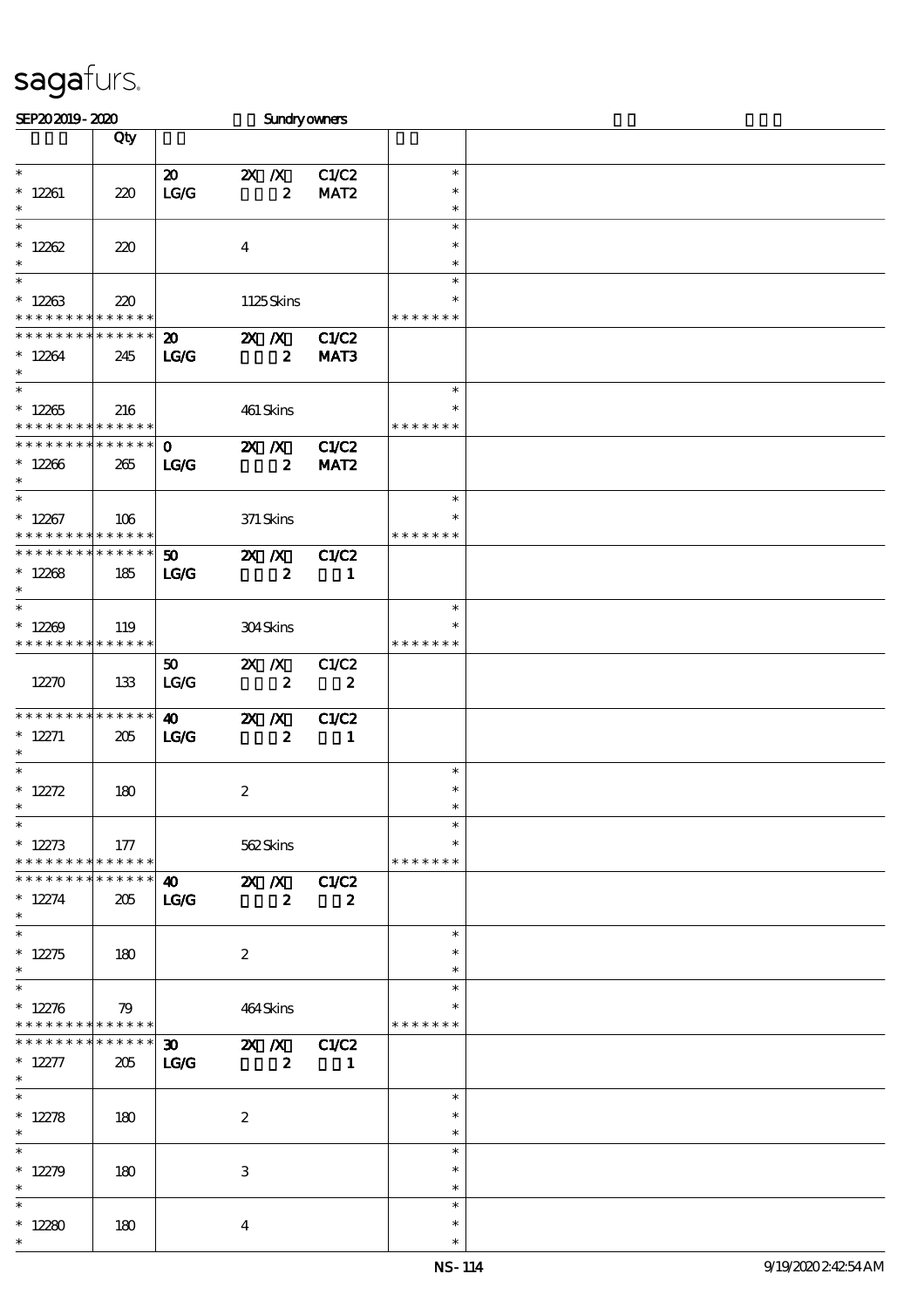| SEP202019-2020                            |             |                                     |                           |                         | Sundryowners                                                                                                                             |                  |  |
|-------------------------------------------|-------------|-------------------------------------|---------------------------|-------------------------|------------------------------------------------------------------------------------------------------------------------------------------|------------------|--|
|                                           | Qty         |                                     |                           |                         |                                                                                                                                          |                  |  |
| $\ast$                                    |             |                                     |                           |                         |                                                                                                                                          | $\ast$           |  |
| $* 12281$                                 | 73          | $\boldsymbol{\mathfrak{D}}$<br>LG/G | $X$ $N$                   | $\boldsymbol{z}$        | C1/C2<br>$\blacksquare$                                                                                                                  | $\ast$           |  |
| * * * * * * * * * * * * * *               |             |                                     |                           |                         |                                                                                                                                          | * * * * * * *    |  |
|                                           |             | 40'30                               |                           |                         | C2                                                                                                                                       |                  |  |
| 12282                                     | 82          | $\mathbf{LG}\mathbf{G}$             |                           | $\mathbf{1}$            | $\overline{\mathbf{2}}$                                                                                                                  |                  |  |
|                                           |             |                                     |                           |                         |                                                                                                                                          |                  |  |
| ***************                           |             | $\boldsymbol{\mathfrak{D}}$         | $\mathbb{Z}$ X            |                         | C1/C2                                                                                                                                    |                  |  |
| $*12283$                                  | 205         | $\mathbf{LG}$                       |                           | $\boldsymbol{z}$        | $\boldsymbol{z}$                                                                                                                         |                  |  |
| $\ast$                                    |             |                                     |                           |                         |                                                                                                                                          |                  |  |
| $\ast$                                    |             |                                     |                           |                         |                                                                                                                                          | $\ast$           |  |
| $*12284$                                  | 180         |                                     | $\boldsymbol{2}$          |                         |                                                                                                                                          | $\ast$           |  |
| $\ast$<br>$\overline{\phantom{a}^*}$      |             |                                     |                           |                         |                                                                                                                                          | $\ast$           |  |
|                                           |             |                                     |                           |                         |                                                                                                                                          | $\ast$<br>$\ast$ |  |
| $*12285$<br>$\ast$                        | 180         |                                     | $\,3$                     |                         |                                                                                                                                          | $\ast$           |  |
| $\ast$                                    |             |                                     |                           |                         |                                                                                                                                          | $\ast$           |  |
| $*12286$                                  | 137         |                                     | <b>702Skins</b>           |                         |                                                                                                                                          | $\ast$           |  |
| * * * * * * * *                           | * * * * * * |                                     |                           |                         |                                                                                                                                          | * * * * * * *    |  |
|                                           |             | 40 <sup>30</sup>                    |                           |                         | C2                                                                                                                                       |                  |  |
| 12287                                     | 116         | LG/G                                |                           | $\boldsymbol{z}$        | $\overline{\mathbf{2}}$                                                                                                                  |                  |  |
|                                           |             |                                     |                           |                         |                                                                                                                                          |                  |  |
| * * * * * * * * * * * * * *               |             | $\boldsymbol{\mathfrak{D}}$         | $\mathbf{X}$ $\mathbf{X}$ |                         | C1/C2                                                                                                                                    |                  |  |
| $*12288$                                  | 245         | LG                                  |                           | $\boldsymbol{z}$        | $\blacksquare$                                                                                                                           |                  |  |
| $\ast$<br>$\ast$                          |             |                                     |                           |                         |                                                                                                                                          |                  |  |
| $*12289$                                  | 220         |                                     | $\boldsymbol{2}$          |                         |                                                                                                                                          | $\ast$<br>$\ast$ |  |
| $\ast$                                    |             |                                     |                           |                         |                                                                                                                                          | $\ast$           |  |
| $\ast$                                    |             |                                     |                           |                         |                                                                                                                                          | $\ast$           |  |
| $*12290$                                  | 220         |                                     | $\,3$                     |                         |                                                                                                                                          | $\ast$           |  |
| $\ast$                                    |             |                                     |                           |                         |                                                                                                                                          | $\ast$           |  |
| $\ast$                                    |             |                                     |                           |                         |                                                                                                                                          | $\ast$           |  |
| $*12291$                                  | $35\,$      |                                     | 720Skins                  |                         |                                                                                                                                          |                  |  |
| * * * * * * * *                           | * * * * * * |                                     |                           |                         |                                                                                                                                          | * * * * * * *    |  |
|                                           |             | $\boldsymbol{\mathfrak{D}}$         |                           |                         | C2                                                                                                                                       |                  |  |
| 12292                                     | 84          | $\mathbf{LG}\mathbf{G}$             |                           | $\mathbf{1}$            | $\boldsymbol{z}$                                                                                                                         |                  |  |
| * * * * * * * * * * * * * * *             |             |                                     |                           |                         | $\overline{\text{20}}$ $\overline{\text{2X}}$ $\overline{\text{X}}$ $\overline{\text{C1}}$ $\overline{\text{C1}}$ $\overline{\text{C2}}$ |                  |  |
| $*12293$                                  | 245         | LG                                  |                           | $\boldsymbol{2}$        | $\boldsymbol{z}$                                                                                                                         |                  |  |
| $\ast$                                    |             |                                     |                           |                         |                                                                                                                                          |                  |  |
| $\ast$                                    |             |                                     |                           |                         |                                                                                                                                          | $\ast$           |  |
| $*12294$                                  | 220         |                                     | $\boldsymbol{2}$          |                         |                                                                                                                                          | $\ast$           |  |
| $\ast$<br>$\overline{\phantom{0}}$        |             |                                     |                           |                         |                                                                                                                                          | $\ast$           |  |
|                                           |             |                                     |                           |                         |                                                                                                                                          | $\ast$           |  |
| $*12295$<br>$\ast$                        | 220         |                                     | 3                         |                         |                                                                                                                                          | $\ast$<br>$\ast$ |  |
| $\ast$                                    |             |                                     |                           |                         |                                                                                                                                          | $\ast$           |  |
| $*12296$                                  | 84          |                                     | 769Skins                  |                         |                                                                                                                                          |                  |  |
| * * * * * * * * * * * * * * *             |             |                                     |                           |                         |                                                                                                                                          | * * * * * * *    |  |
|                                           |             | $\boldsymbol{\omega}$               |                           |                         | C2                                                                                                                                       |                  |  |
| 12297                                     | 128         | LG/G                                | $\overline{\mathbf{2}}$   |                         | $\overline{\mathbf{z}}$                                                                                                                  |                  |  |
|                                           |             |                                     |                           |                         |                                                                                                                                          |                  |  |
| ******** <mark>******</mark>              |             |                                     | $\overline{0}$ 2X X C1/C2 |                         |                                                                                                                                          |                  |  |
| $*12298$                                  | 265         | LG                                  |                           | $\overline{\mathbf{z}}$ | $\blacksquare$                                                                                                                           |                  |  |
| $*$ $-$<br>$\ast$                         |             |                                     |                           |                         |                                                                                                                                          |                  |  |
|                                           |             |                                     |                           |                         |                                                                                                                                          | $\ast$           |  |
| $*12299$<br>* * * * * * * * * * * * * * * | 240         |                                     | 505Skins                  |                         |                                                                                                                                          | * * * * * * *    |  |
|                                           |             | $\mathbf{O}$                        |                           |                         | C2                                                                                                                                       |                  |  |
| 12300                                     | 106         | LG/G                                |                           | $\mathbf{1}$            | $\overline{\mathbf{2}}$                                                                                                                  |                  |  |
|                                           |             |                                     |                           |                         |                                                                                                                                          |                  |  |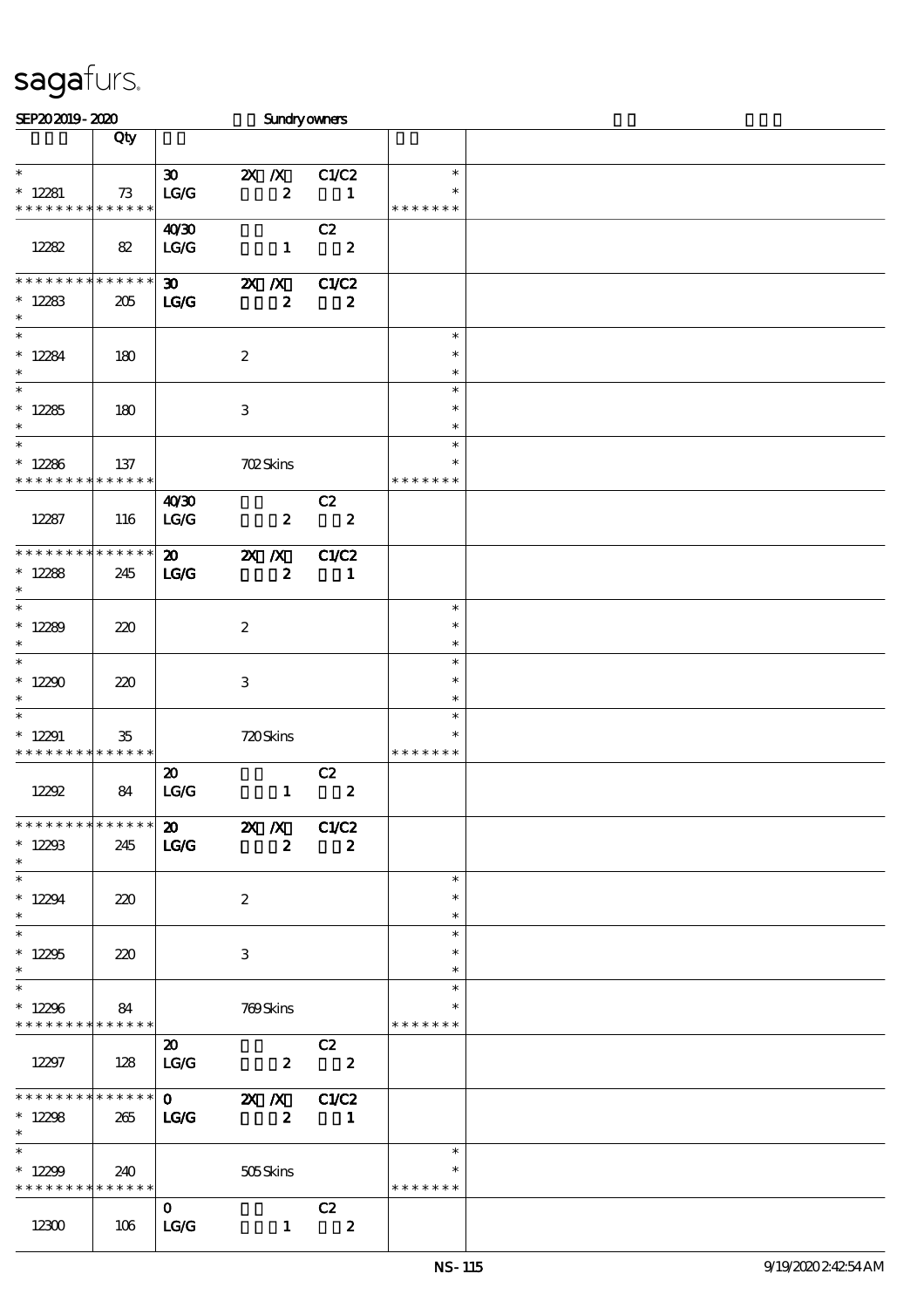| SEP202019-2020                                      |                    |                                                                |                   |                             | Sundryowners                     |                                   |  |
|-----------------------------------------------------|--------------------|----------------------------------------------------------------|-------------------|-----------------------------|----------------------------------|-----------------------------------|--|
|                                                     | Qty                |                                                                |                   |                             |                                  |                                   |  |
| * * * * * * * *<br>$*12301$<br>$\ast$               | ******<br>265      | $\mathbf{O}$<br>LG                                             |                   | $X$ $N$<br>$\boldsymbol{z}$ | C1/C2<br>$\boldsymbol{z}$        |                                   |  |
| $\ast$<br>$* 12302$<br>$\ast$                       | 240                |                                                                | $\boldsymbol{2}$  |                             |                                  | $\ast$<br>$\ast$<br>$\ast$        |  |
| $\ast$<br>$*12303$<br>* * * * * * * *               | 45<br>* * * * * *  |                                                                | 550Skins          |                             |                                  | $\ast$<br>$\ast$<br>* * * * * * * |  |
| 12304                                               | 240                | $\mathbf{1}$<br>LG/G                                           | $X$ $X$           | $\boldsymbol{z}$            | C1/C2<br>$\blacksquare$          |                                   |  |
| 12305                                               | 313                | $1 \quad \blacksquare$<br>LG/G                                 | $X$ $X$           | $\boldsymbol{z}$            | C1/C2<br>$\overline{\mathbf{2}}$ |                                   |  |
| 12306                                               | 58                 | $1 -$<br>LG/G                                                  |                   | $\mathbf{1}$                | C2<br>$\mathbf{3}$               |                                   |  |
| ********<br>$*12307$<br>$\ast$                      | * * * * * *<br>205 | $\boldsymbol{\omega}$<br>LGS                                   | $2X$ $X$          | $\mathbf{1}$                | C1/C2<br>3                       |                                   |  |
| $\ast$<br>$*12308$<br>$\ast$                        | 180                |                                                                | $\boldsymbol{z}$  |                             |                                  | $\ast$<br>$\ast$<br>$\ast$        |  |
| $\ast$<br>$*12309$<br>* * * * * * * * * * * * * *   | 132                |                                                                | $517\mbox{Skins}$ |                             |                                  | $\ast$<br>$\ast$<br>* * * * * * * |  |
| 12310                                               | 90                 | 40<br>LCS                                                      | $X$ $X$           | $\sim$ $\sim$ 1             | C1/C2<br>$\overline{\mathbf{4}}$ |                                   |  |
| * * * * * * * *<br>$* 12311$<br>$\ast$              | * * * * * *<br>225 | $\boldsymbol{\mathfrak{D}}$<br>LGS                             | $X$ $N$           | $\blacksquare$              | C1/C2<br>$\blacksquare$          |                                   |  |
| $\ast$<br>$*$ 12312<br>**************               | 226                |                                                                | 451 Skins         |                             |                                  | $\ast$<br>$\ast$<br>*******       |  |
| ******** <mark>*******</mark><br>$*12313$<br>$\ast$ | 225                | $\overline{30}$ $\overline{2X}$ $\overline{X}$ $C1/C2$<br>LG/S |                   | $\sim$ 1                    | $\boldsymbol{2}$                 |                                   |  |
| $\ast$<br>$* 12314$<br>$\ast$                       | 200                |                                                                | $\boldsymbol{2}$  |                             |                                  | $\ast$<br>$\ast$<br>$\ast$        |  |
| $\ast$<br>$*12315$<br>* * * * * * * * * * * * * * * | 77                 |                                                                |                   | 502Skins                    |                                  | $\ast$<br>* * * * * * *           |  |
| 12316                                               | $77$   LG/S        | 40'30                                                          |                   |                             | C2<br>$\overline{1}$ 2           |                                   |  |
| * * * * * * * *<br>$* 12317$<br>$\ast$              | ******<br>225      | LG/S                                                           |                   |                             | $1 \quad 3$                      |                                   |  |
| $\ast$<br>$*12318$<br>$\ast$                        | 200                |                                                                | $\boldsymbol{2}$  |                             |                                  | $\ast$<br>$\ast$<br>$\ast$        |  |
| $\ast$<br>$*12319$<br>$\ast$                        | 200                |                                                                | 3                 |                             |                                  | $\ast$<br>$\ast$<br>$\ast$        |  |
| $\ast$<br>$*12320$<br>$\ast$                        | 200                |                                                                | $\boldsymbol{4}$  |                             |                                  | $\ast$<br>$\ast$<br>$\ast$        |  |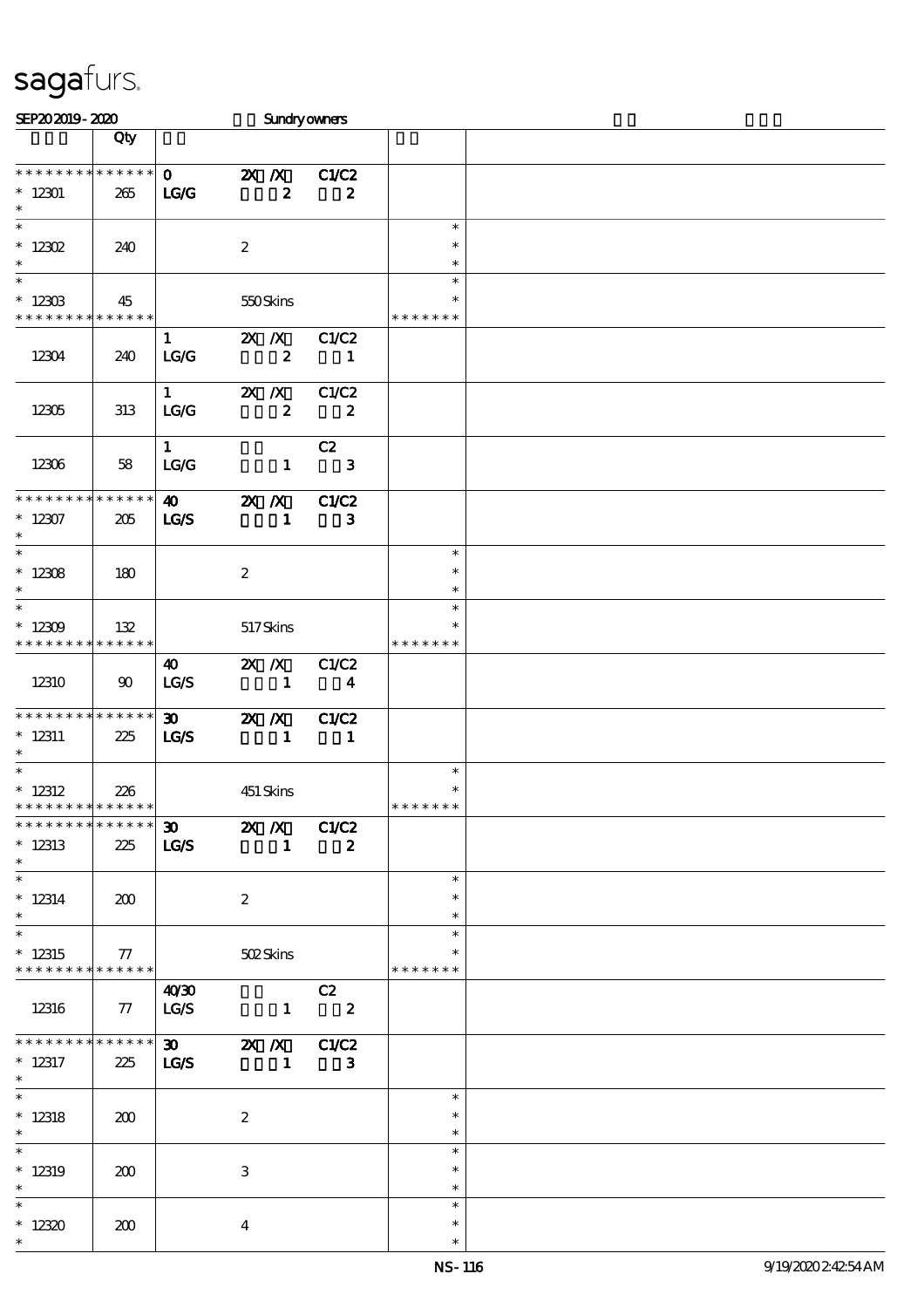| SEP202019-2020                             |             |                             |                           |                 | <b>Sundryowners</b>         |               |  |
|--------------------------------------------|-------------|-----------------------------|---------------------------|-----------------|-----------------------------|---------------|--|
|                                            | Qty         |                             |                           |                 |                             |               |  |
|                                            |             |                             |                           |                 |                             |               |  |
| $\ast$                                     |             | $\boldsymbol{\mathfrak{D}}$ | $X$ $X$                   |                 | C1/C2                       | $\ast$        |  |
| $* 12321$                                  | 211         | LG/S                        |                           | $\mathbf{1}$    | 3                           |               |  |
| * * * * * * * * * * * * * *                |             |                             |                           |                 |                             | * * * * * * * |  |
|                                            |             | 40'30                       |                           |                 | C2                          |               |  |
| 12322                                      | 126         | LG/S                        |                           | $\mathbf{1}$    | $\overline{\mathbf{3}}$     |               |  |
|                                            |             |                             |                           |                 |                             |               |  |
| * * * * * * * * * * * * * *                |             | $\boldsymbol{\mathfrak{D}}$ | $\mathbb{Z}$ X            |                 | C1/C2                       |               |  |
| $*12323$                                   | 225         | <b>LG/S</b>                 |                           | $\mathbf{1}$    | 4                           |               |  |
| $\ast$                                     |             |                             |                           |                 |                             |               |  |
| $\ast$                                     |             |                             |                           |                 |                             | $\ast$        |  |
| $* 12324$                                  | 130         |                             |                           | 355Skins        |                             |               |  |
| * * * * * * * * * * * * * *                |             |                             |                           |                 |                             | * * * * * * * |  |
| * * * * * * * * * * * * * *                |             | $\boldsymbol{\mathfrak{D}}$ | $\mathbf{X}$ $\mathbf{X}$ |                 | <b>C1/C2</b>                |               |  |
| $*12325$                                   | 265         | <b>LG/S</b>                 |                           | $\mathbf{1}$    | -1                          |               |  |
| $\ast$                                     |             |                             |                           |                 |                             |               |  |
| $\ast$                                     |             |                             |                           |                 |                             | $\ast$        |  |
| $*12326$                                   | 118         |                             |                           | <b>383Skins</b> |                             | $\ast$        |  |
| * * * * * * * * * * * * * *                |             |                             |                           |                 |                             | * * * * * * * |  |
| * * * * * * * * * * * * * *                |             | $\boldsymbol{\mathfrak{D}}$ | $\mathbf{X}$ $\mathbf{X}$ |                 | C1/C2                       |               |  |
| $* 12327$                                  | 265         | <b>LG/S</b>                 |                           | $\mathbf{1}$    | $\boldsymbol{z}$            |               |  |
| $\ast$                                     |             |                             |                           |                 |                             |               |  |
| $\ast$                                     |             |                             |                           |                 |                             | $\ast$        |  |
| $*12328$                                   | 95          |                             |                           | 360Skins        |                             | $\ast$        |  |
| * * * * * * * * <mark>* * * * * * *</mark> |             |                             |                           |                 |                             | * * * * * * * |  |
| * * * * * * * * * * * * * *                |             | $\boldsymbol{\mathfrak{D}}$ | $\mathbb{Z}$ $\mathbb{Z}$ |                 | C1/C2                       |               |  |
| $*12329$                                   |             | LG/S                        |                           |                 |                             |               |  |
| $\ast$                                     | 265         |                             |                           | $\mathbf{1}$    | 3                           |               |  |
| $\ast$                                     |             |                             |                           |                 |                             | $\ast$        |  |
|                                            |             |                             |                           |                 |                             | $\ast$        |  |
| $*12330$<br>$\ast$                         | 240         |                             | $\boldsymbol{2}$          |                 |                             | $\ast$        |  |
| $\ast$                                     |             |                             |                           |                 |                             | $\ast$        |  |
|                                            |             |                             |                           |                 |                             | $\ast$        |  |
| $*$ 12331<br>$\ast$                        | 240         |                             | 3                         |                 |                             | $\ast$        |  |
| $\ast$                                     |             |                             |                           |                 |                             | $\ast$        |  |
|                                            |             |                             |                           |                 |                             | $\ast$        |  |
| $* 12332$<br>$*$                           | 240         |                             | $\bf{4}$                  |                 |                             | $\ast$        |  |
| $\ast$                                     |             |                             |                           |                 |                             | $\ast$        |  |
|                                            |             |                             |                           |                 |                             |               |  |
| $*12333$                                   | 102         |                             |                           | 1087Skins       |                             |               |  |
| * * * * * * * * * * * * * * *              | * * * * * * |                             |                           |                 |                             | * * * * * * * |  |
| * * * * * * * *                            |             | 20 2X /X C1/C2              |                           |                 |                             |               |  |
| $* 12334$                                  | 265         | <b>LG/S</b>                 |                           | $\sim$ 1.       | $\overline{\mathbf{4}}$     |               |  |
| $\ast$                                     |             |                             |                           |                 |                             |               |  |
| $\overline{\ast}$                          |             |                             |                           |                 |                             | $\ast$        |  |
| $*12335$                                   | 123         |                             |                           | 388Skins        |                             |               |  |
| * * * * * * * * * * * * * *                |             |                             |                           |                 |                             | * * * * * * * |  |
|                                            |             | 200                         |                           |                 | C2                          |               |  |
| 12336                                      | 56          | LG/S                        |                           |                 | $\frac{1}{2}$ $\frac{2}{2}$ |               |  |
|                                            |             |                             |                           |                 |                             |               |  |
| * * * * * * * * * * * * * * *              |             | $\mathbf{0}$                |                           |                 | <b>2X X</b> C1C2            |               |  |
| $*12337$                                   | 285         | <b>LG/S</b>                 |                           | $\blacksquare$  | $\mathbf{3}$                |               |  |
| $*$                                        |             |                             |                           |                 |                             |               |  |
| $*$                                        |             |                             |                           |                 |                             | $\ast$        |  |
| $*12338$                                   | 260         |                             | $\boldsymbol{2}$          |                 |                             | $\ast$        |  |
| $\ast$                                     |             |                             |                           |                 |                             | $\ast$        |  |
| $\ast$                                     |             |                             |                           |                 |                             | $\ast$        |  |
| $*12339$                                   | 253         |                             |                           | 798Skins        |                             | $\ast$        |  |
| * * * * * * * * * * * * * *                |             |                             |                           |                 |                             | * * * * * * * |  |
|                                            |             | 200                         |                           |                 | C2                          |               |  |
| 12340                                      | 145         | LG/S                        |                           | $\mathbf{1}$    | $\mathbf{3}$                |               |  |
|                                            |             |                             |                           |                 |                             |               |  |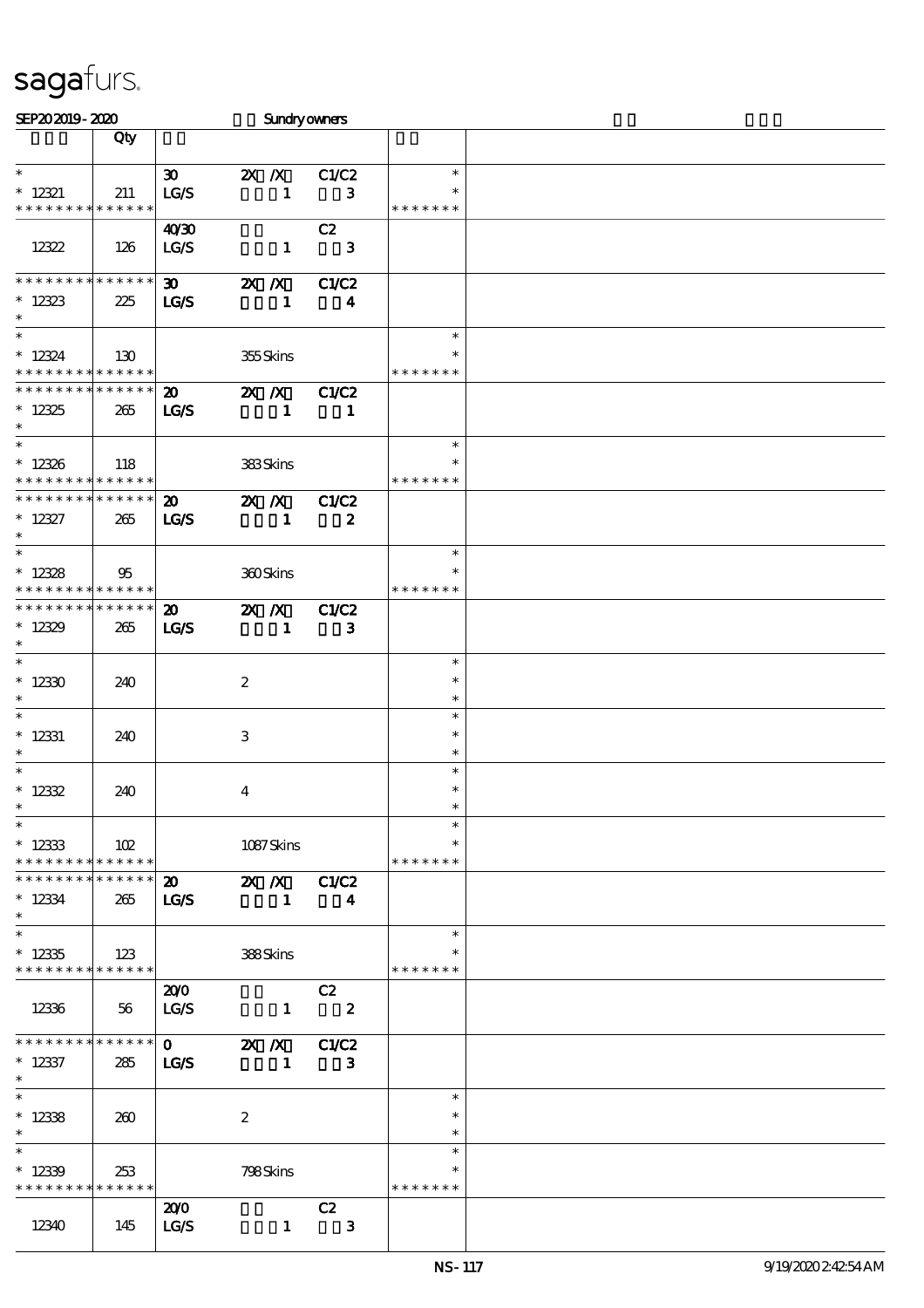| SEP202019-2020                                                      |                 |                              | Sundryowners                      |                                  |                                   |  |
|---------------------------------------------------------------------|-----------------|------------------------------|-----------------------------------|----------------------------------|-----------------------------------|--|
|                                                                     | Qty             |                              |                                   |                                  |                                   |  |
| 12341                                                               | 168             | $\mathbf{O}$<br>$_{\rm LGS}$ | $X \, X$<br>$\mathbf{1}$          | C1/C2<br>$\overline{\mathbf{4}}$ |                                   |  |
|                                                                     |                 |                              |                                   |                                  |                                   |  |
| 12342                                                               | 111             | 200<br>LG/S                  | $\mathbf{1}$                      | C2<br>$\overline{\mathbf{4}}$    |                                   |  |
| 12343                                                               | 233             | 1<br>LG/S                    | $X$ $X$<br>$\mathbf{1}$           | C1/C2<br>3                       |                                   |  |
| * * * * * * * *                                                     | $* * * * * * *$ | $\boldsymbol{\omega}$        | $X$ $N$                           | C1/C2                            |                                   |  |
| $*12344$<br>$\ast$<br>$\overline{\phantom{a}^*}$                    | 205             | LG                           | $\boldsymbol{z}$                  | CHIP1                            |                                   |  |
| $*12345$<br>$\ast$                                                  | 180             |                              | $\boldsymbol{z}$                  |                                  | $\ast$<br>$\ast$<br>$\ast$        |  |
| $\overline{\phantom{0}}$<br>$*12346$<br>* * * * * * * * * * * * * * | 128             |                              | 513Skins                          |                                  | $\ast$<br>∗<br>* * * * * * *      |  |
| **************                                                      |                 | $\boldsymbol{\omega}$        | $\mathbf{X}$ $\mathbf{X}$         | C1/C2                            |                                   |  |
| $* 12347$<br>$\ast$                                                 | 205             | LG                           | $\boldsymbol{z}$                  | CHIP2                            |                                   |  |
| $\ast$<br>$*12348$                                                  |                 |                              |                                   |                                  | $\ast$                            |  |
| * * * * * * * * * * * * * * *                                       | 40              |                              | 245Skins                          |                                  | * * * * * * *                     |  |
| * * * * * * * * * * * * * * *                                       |                 | $\boldsymbol{\mathfrak{D}}$  | <b>HAZXD</b>                      | C1                               |                                   |  |
| $*12349$<br>$\ast$                                                  | 205             | $\mathbf{LG}$                | $\boldsymbol{z}$                  | <b>CHIP1</b>                     |                                   |  |
| $\ast$<br>$*12350$                                                  | 180             |                              | $\boldsymbol{z}$                  |                                  | $\ast$<br>$\ast$                  |  |
| $\ast$                                                              |                 |                              |                                   |                                  | $\ast$                            |  |
| $\ast$<br>$*12351$                                                  | 180             |                              | 3                                 |                                  | $\ast$<br>$\ast$                  |  |
| $\ast$                                                              |                 |                              |                                   |                                  | $\ast$                            |  |
| $\overline{\ast}$<br>$* 12352$<br>* * * * * * * * * * * * * *       | 167             |                              | 732Skins                          |                                  | $\ast$<br>$\ast$<br>* * * * * * * |  |
| * * * * * * * * * * * * * * *                                       |                 |                              | $\overline{30}$ X /               | C2                               |                                   |  |
| $*12353$<br>$\ast$                                                  | 205             | LG/G                         | $\mathbf{2}$                      | CHIP1                            |                                   |  |
| $\ast$<br>$*12354$<br>* * * * * * * * * * * * * * *                 | 159             |                              | 364Skins                          |                                  | $\ast$<br>* * * * * * *           |  |
| * * * * * * * * * * * * * * *                                       |                 |                              | 30 BL/ZXD C1                      |                                  |                                   |  |
| $^\ast$ 12355<br>$\ast$                                             | 205             | $\mathbf{LG}$                | $\overline{\mathbf{z}}$           | CHIP2                            |                                   |  |
| $*12356$                                                            | 180             |                              | $\boldsymbol{2}$                  |                                  | $\ast$<br>∗                       |  |
| $\ast$                                                              |                 |                              |                                   |                                  | $\ast$                            |  |
| $\ast$<br>$*12357$<br>* * * * * * * * * * * * * *                   | <b>110</b>      |                              | 495Skins                          |                                  | $\ast$<br>* * * * * * *           |  |
| 12358                                                               | 198             | $\infty$<br>LC               | X / C2<br>$\overline{\mathbf{z}}$ | CHIP2                            |                                   |  |
| ***************                                                     |                 | $\infty$                     | <b>2X X</b> C1/C2                 |                                  |                                   |  |
| $*12359$<br>$\ast$                                                  | 205             | LG                           | $\mathbf{2}$                      | CHIP3                            |                                   |  |
| $\ast$                                                              |                 |                              |                                   |                                  | $\ast$                            |  |
| $*12300$<br>$\ast$                                                  | 180             |                              | $\boldsymbol{z}$                  |                                  | $\ast$<br>$\ast$                  |  |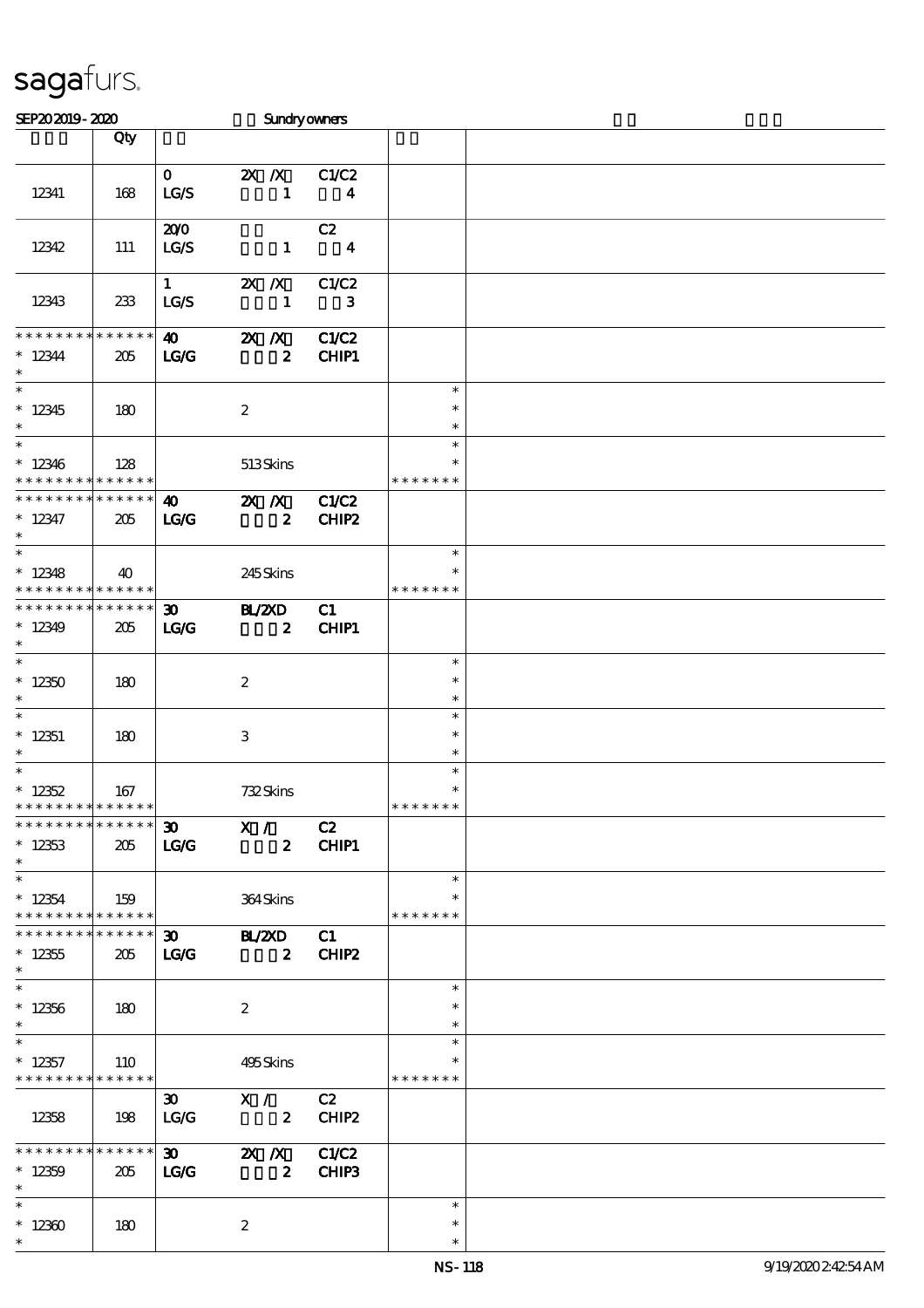| SEP202019-2020              |     |                             | <b>Sundryowners</b>       |              |               |  |
|-----------------------------|-----|-----------------------------|---------------------------|--------------|---------------|--|
|                             | Qty |                             |                           |              |               |  |
| $\ast$                      |     | $\boldsymbol{\mathfrak{D}}$ | $X$ $X$                   | C1/C2        | $\ast$        |  |
| $*$ 12361                   | 74  | LG/G                        | $\boldsymbol{z}$          | CHIP3        | $\ast$        |  |
| * * * * * * * * * * * * * * |     |                             |                           |              | * * * * * * * |  |
| * * * * * * * * * * * * * * |     | $\boldsymbol{\mathfrak{D}}$ | $X$ $N$                   | <b>C1/C2</b> |               |  |
| $*12362$<br>$\ast$          | 245 | <b>LG/G</b>                 | $\boldsymbol{z}$          | <b>CHIP1</b> |               |  |
| $\ast$                      |     |                             |                           |              | $\ast$        |  |
| $*12363$                    | 220 |                             | $\boldsymbol{z}$          |              | $\ast$        |  |
| $\ast$                      |     |                             |                           |              | $\ast$        |  |
| $\ast$                      |     |                             |                           |              | $\ast$        |  |
| $*12364$                    | 176 |                             | 641 Skins                 |              | $\ast$        |  |
| * * * * * * * * * * * * * * |     |                             |                           |              | * * * * * * * |  |
| * * * * * * * * * * * * * * |     | $\boldsymbol{\mathfrak{D}}$ | $X$ $N$                   | <b>C1/C2</b> |               |  |
| $*12365$                    | 245 | <b>LG/G</b>                 | $\boldsymbol{2}$          | CHIP2        |               |  |
| $\ast$                      |     |                             |                           |              |               |  |
| $\ast$                      |     |                             |                           |              | $\ast$        |  |
| $*12366$                    | 182 |                             | 427Skins                  |              | ∗             |  |
| * * * * * * * * * * * * * * |     |                             |                           |              | * * * * * * * |  |
| * * * * * * * * * * * * * * |     | $\boldsymbol{\mathfrak{D}}$ | $\mathbf{X}$ $\mathbf{X}$ | C1/C2        |               |  |
| $*12367$                    | 245 | LG                          | $\boldsymbol{z}$          | CHIP3        |               |  |
| $\ast$                      |     |                             |                           |              |               |  |
| $\ast$                      |     |                             |                           |              | $\ast$        |  |
| $*12368$                    | 51  |                             | 296Skins                  |              | $\ast$        |  |
| * * * * * * * * * * * * * * |     |                             |                           |              | * * * * * * * |  |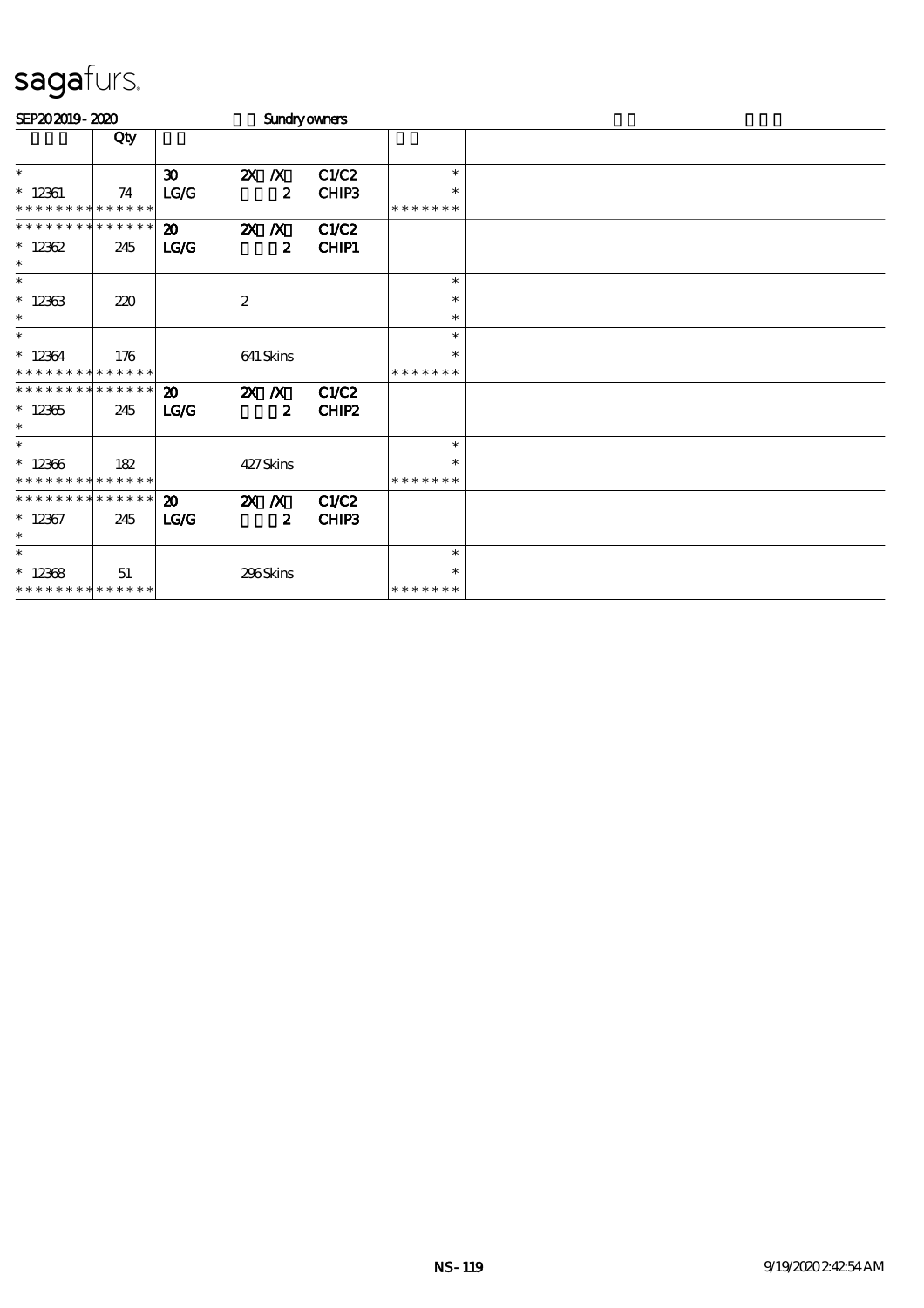| SEP202019-2020                                      |                        |                                            |                                        |                  | Sundryowners             |                                   |  |
|-----------------------------------------------------|------------------------|--------------------------------------------|----------------------------------------|------------------|--------------------------|-----------------------------------|--|
|                                                     | Qty                    |                                            |                                        |                  |                          |                                   |  |
| * * * * * * * * * * * * * *<br>$* 12381$<br>$\ast$  | 185                    | $\boldsymbol{\omega}$<br><b>BR/G</b>       |                                        | $\boldsymbol{z}$ | 2X / X C1/C2             |                                   |  |
| $\ast$<br>$* 12382$<br>* * * * * * * * * * * * * *  | 44                     |                                            | 229Skins                               |                  |                          | $\ast$<br>$\ast$<br>* * * * * * * |  |
| 12383                                               | 99                     | 40<br><b>BR/G</b>                          |                                        | $\boldsymbol{2}$ | <b>2X X</b> C1/C2<br>WB1 |                                   |  |
| 12384                                               | 158                    | 40'30<br><b>BR/G</b>                       |                                        | $\mathbf{1}$     | C2                       |                                   |  |
| 12385                                               | 100                    | 40'30<br><b>BR/G</b>                       |                                        | $\boldsymbol{z}$ | C2                       |                                   |  |
| * * * * * * * *<br>$*12386$<br>$\ast$               | * * * * * *<br>205     | $\boldsymbol{\mathfrak{D}}$<br><b>BR/G</b> | $\mathbb{Z}$ $\mathbb{Z}$ $\mathbb{Z}$ | $\boldsymbol{z}$ | C1/C2                    |                                   |  |
| $\overline{\ast}$<br>$*12387$<br>$\ast$             | 180                    |                                            | $\boldsymbol{2}$                       |                  |                          | $\ast$<br>$\ast$<br>$\ast$        |  |
| $\overline{\ast}$<br>$*12388$<br>$\ast$             | 180                    |                                            | $\,3\,$                                |                  |                          | $\ast$<br>$\ast$<br>$\ast$        |  |
| $\overline{\phantom{0}}$<br>$*12389$<br>$\ast$      | 180                    |                                            | $\bf{4}$                               |                  |                          | $\ast$<br>$\ast$<br>$\ast$        |  |
| $\ast$<br>$*12300$<br>$\ast$                        | 180                    |                                            | $\mathbf 5$                            |                  |                          | $\ast$<br>$\ast$<br>$\ast$        |  |
| $\overline{\phantom{a}^*}$<br>$* 12391$<br>$\ast$   | 180                    |                                            | 6                                      |                  |                          | $\ast$<br>$\ast$<br>$\ast$        |  |
| $\ast$<br>* $12392$                                 | 180                    |                                            | $\tau$                                 |                  |                          | $\ast$<br>$\ast$                  |  |
| $\overline{\ast}$<br>$*12393$<br>$\ast$             | 180                    |                                            | $\bf8$                                 |                  |                          | $\ast$<br>$\ast$<br>$\ast$        |  |
| $\ast$<br>$*12394$<br>$\ast$                        | 180                    |                                            | $\boldsymbol{9}$                       |                  |                          | $\ast$<br>$\ast$<br>$\ast$        |  |
| $\ast$<br>$*12395$<br>* * * * * * * * * * * * * * * | 86                     |                                            | 1731 Skins                             |                  |                          | $\ast$<br>$\ast$<br>* * * * * * * |  |
| * * * * * * *<br>$*12396$<br>$\ast$                 | $******$<br>205        | <b>BR/G</b>                                |                                        | $\boldsymbol{z}$ | WB1                      |                                   |  |
| $\ast$<br>$*12397$<br>$\ast$                        | 180                    |                                            | $\boldsymbol{2}$                       |                  |                          | $\ast$<br>$\ast$<br>$\ast$        |  |
| $\ast$<br>$*12398$<br>$\ast$                        | 180                    |                                            | 3                                      |                  |                          | $\ast$<br>$\ast$<br>$\ast$        |  |
| $\ast$<br>$*12399$<br>* * * * * * * *               | 131<br>$* * * * * * *$ |                                            | 696Skins                               |                  |                          | $\ast$<br>$\ast$<br>* * * * * * * |  |
| 12400                                               | 187                    | $\boldsymbol{\mathfrak{D}}$<br><b>BR/G</b> |                                        | $\mathbf{3}$     | 2X /X C1/C2              |                                   |  |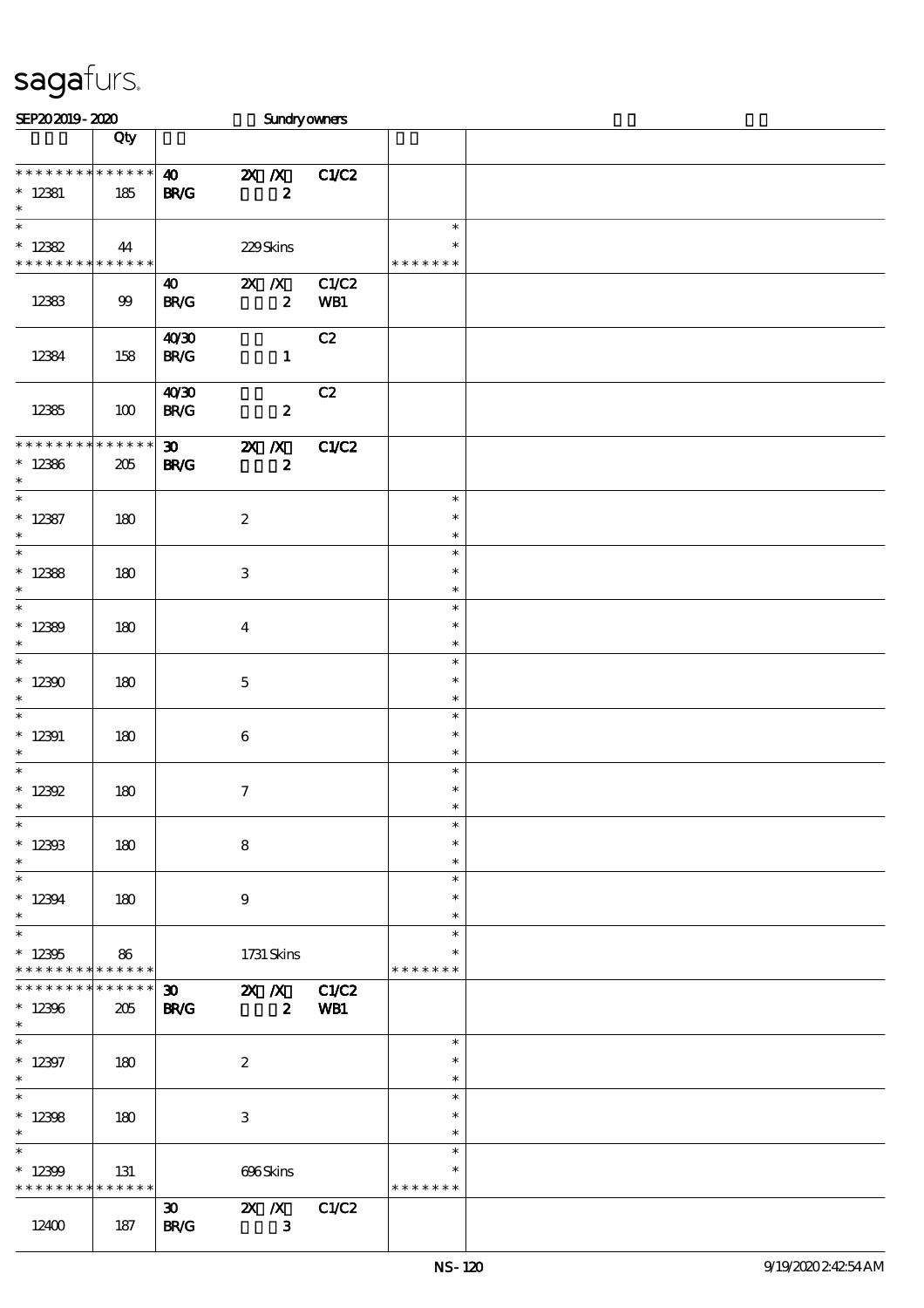| SEP202019-2020                                               |                    |                                                                  | Sundryowners                                  |              |                                   |  |
|--------------------------------------------------------------|--------------------|------------------------------------------------------------------|-----------------------------------------------|--------------|-----------------------------------|--|
|                                                              | Qty                |                                                                  |                                               |              |                                   |  |
| 12401                                                        | $92\,$             | $\boldsymbol{\mathfrak{D}}$<br>$\mathbf{B}\mathbf{R}/\mathbf{G}$ | $2X$ $\overline{X}$<br>$\mathbf{3}$           | C1/C2<br>WB1 |                                   |  |
| 1240 <sub>2</sub>                                            | 264                | $\boldsymbol{\mathfrak{D}}$<br><b>BR/G</b>                       | $\mathbf{1}$                                  | C2           |                                   |  |
| 12403                                                        | 127                | 3020<br><b>BR/G</b>                                              | $\mathbf{1}$                                  | C2           |                                   |  |
| * * * * * * * *<br>$*12404$<br>$\ast$                        | * * * * * *<br>245 | $\boldsymbol{\mathfrak{D}}$<br><b>BR/G</b>                       | $\boldsymbol{z}$                              | C2           |                                   |  |
| $\overline{\ast}$<br>$*12405$<br>* * * * * * * * * * * * * * | ${\bf 33}$         |                                                                  | 278Skins                                      |              | $\ast$<br>$\ast$<br>* * * * * * * |  |
| * * * * * * * *<br>$*12406$<br>$\ast$                        | * * * * * *<br>245 | $\boldsymbol{\mathfrak{D}}$<br><b>BR/G</b>                       | $\mathbf{X}$ $\mathbf{X}$<br>$\boldsymbol{z}$ | C1/C2        |                                   |  |
| $\overline{\ast}$<br>$*12407$<br>$\ast$                      | 220                |                                                                  | $\boldsymbol{z}$                              |              | $\ast$<br>$\ast$<br>$\ast$        |  |
| $\overline{\ast}$<br>* $12408$<br>$\ast$                     | 220                |                                                                  | $\ensuremath{\mathsf{3}}$                     |              | $\ast$<br>$\ast$<br>$\ast$        |  |
| $\overline{\ast}$<br>$*12409$<br>$\ast$                      | 220                |                                                                  | $\overline{\mathbf{4}}$                       |              | $\ast$<br>$\ast$<br>$\ast$        |  |
| $\ast$<br>$*12410$<br>$\ast$                                 | 220                |                                                                  | $\mathbf 5$                                   |              | $\ast$<br>$\ast$<br>$\ast$        |  |
| $\overline{\phantom{0}}$<br>$* 12411$<br>$\ast$              | 220                |                                                                  | $\bf 6$                                       |              | $\ast$<br>$\ast$<br>$\ast$        |  |
| $\ast$<br>$* 12412$<br>$*$                                   | 220                |                                                                  | $\tau$                                        |              | $\ast$<br>$\ast$<br>$\ast$        |  |
| $\ast$<br>$*12413$<br>$\ast$                                 | 220                |                                                                  | ${\bf 8}$                                     |              | $\ast$<br>$\ast$<br>$\ast$        |  |
| $\frac{1}{\ast}$<br>$* 12414$<br>$\ast$                      | 220                |                                                                  | $9\phantom{.0}$                               |              | $\ast$<br>$\ast$<br>$\ast$        |  |
| $\overline{\ast}$<br>$*12415$<br>$\ast$                      | 220                |                                                                  | 10                                            |              | $\ast$<br>$\ast$<br>$\ast$        |  |
| $\overline{\phantom{0}}$<br>$*12416$<br>$\ddot{\phantom{0}}$ | 220                |                                                                  | $11\,$                                        |              | $\ast$<br>$\ast$<br>$\ast$        |  |
| $\overline{\phantom{0}}$<br>$*$ 12417<br>$*$ and $*$         | 220                |                                                                  | $12\,$                                        |              | $\ast$<br>$\ast$<br>$\ast$        |  |
| $\overline{\phantom{0}}$<br>$*12418$<br>$\ast$               | 220                |                                                                  | 13                                            |              | $\ast$<br>$\ast$<br>$\ast$        |  |
| $\overline{\ast}$<br>$*12419$<br>$\ast$                      | 220                |                                                                  | 14                                            |              | $\ast$<br>$\ast$<br>$\ast$        |  |
| $\overline{\ast}$<br>$*12420$<br>$\ast$                      | 220                |                                                                  | 15                                            |              | $\ast$<br>$\ast$<br>$\ast$        |  |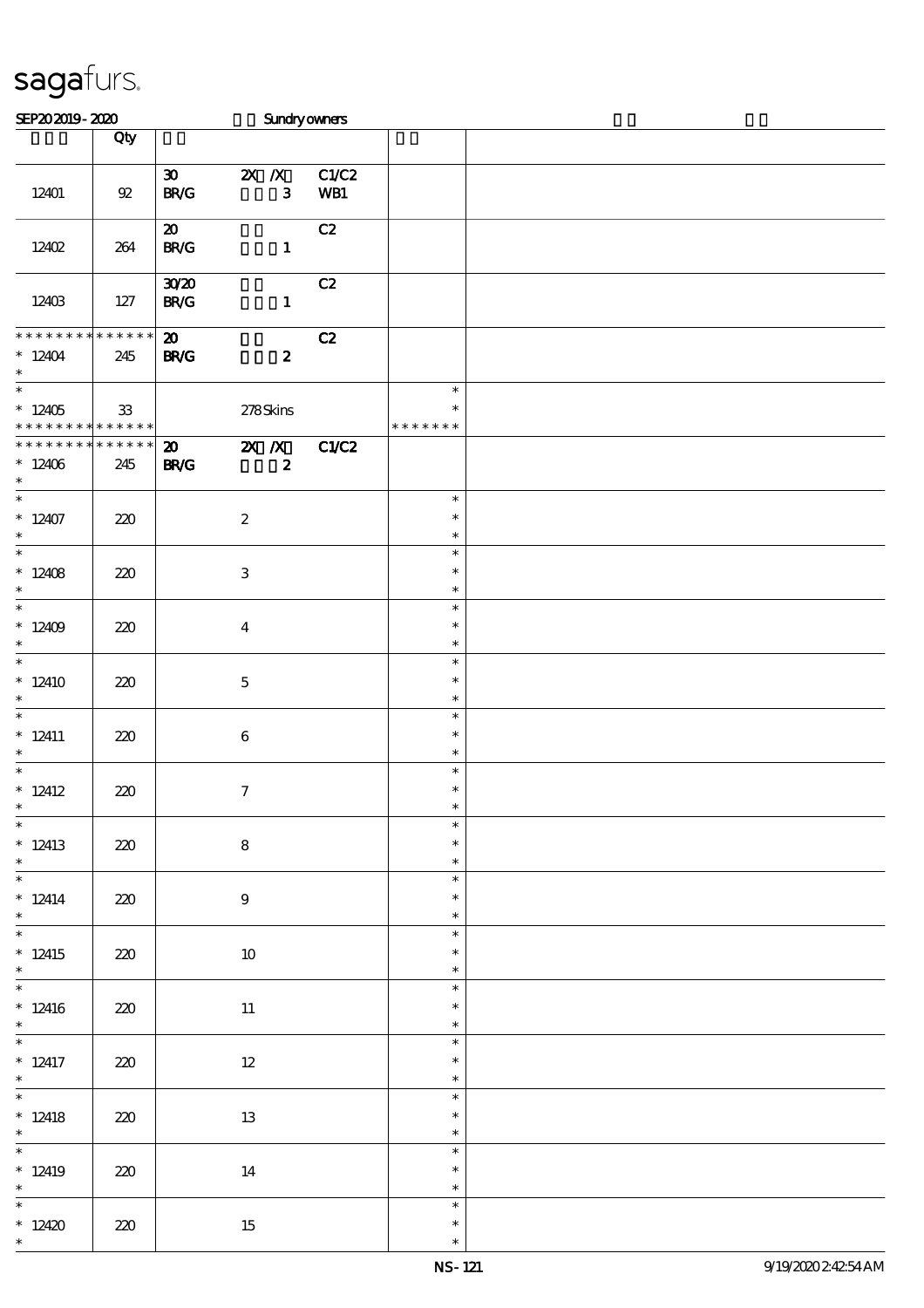| SEP202019-2020                                      |                    |                                                                                                                                                                                                                                                                                                                                                          |                           |                                               | Sundryowners               |                                   |  |
|-----------------------------------------------------|--------------------|----------------------------------------------------------------------------------------------------------------------------------------------------------------------------------------------------------------------------------------------------------------------------------------------------------------------------------------------------------|---------------------------|-----------------------------------------------|----------------------------|-----------------------------------|--|
|                                                     | Qty                |                                                                                                                                                                                                                                                                                                                                                          |                           |                                               |                            |                                   |  |
| $\ast$<br>$*12421$<br>* * * * * * * * * * * * * *   | 45                 | $\boldsymbol{\mathfrak{D}}$<br>BRC                                                                                                                                                                                                                                                                                                                       |                           | $\mathbf{X}$ $\mathbf{X}$<br>$\boldsymbol{z}$ | C1/C2                      | $\ast$<br>$\ast$<br>* * * * * * * |  |
| * * * * * * * *<br>$*12422$<br>$\ast$               | * * * * * *<br>245 | $\boldsymbol{\mathfrak{D}}$<br><b>BR/G</b>                                                                                                                                                                                                                                                                                                               | $\mathbf{X}$ $\mathbf{X}$ | $\boldsymbol{z}$                              | C1/C2<br>WB1               |                                   |  |
| $\overline{\phantom{0}}$<br>$*12423$<br>$\ast$      | 220                |                                                                                                                                                                                                                                                                                                                                                          | $\boldsymbol{2}$          |                                               |                            | $\ast$<br>$\ast$<br>$\ast$        |  |
| $\ast$<br>$*12424$<br>$\ast$                        | 220                |                                                                                                                                                                                                                                                                                                                                                          | 3                         |                                               |                            | $\ast$<br>$\ast$<br>$\ast$        |  |
| $\overline{\phantom{0}}$<br>$*12425$<br>$\ast$      | 220                |                                                                                                                                                                                                                                                                                                                                                          | $\boldsymbol{4}$          |                                               |                            | $\ast$<br>$\ast$<br>$\ast$        |  |
| $\overline{\phantom{0}}$<br>$*12426$<br>$\ast$      | 220                |                                                                                                                                                                                                                                                                                                                                                          | $\mathbf 5$               |                                               |                            | $\ast$<br>$\ast$<br>$\ast$        |  |
| $\ast$<br>$*12427$<br>* * * * * * * *               | 80<br>* * * * * *  |                                                                                                                                                                                                                                                                                                                                                          |                           | 1205Skins                                     |                            | $\ast$<br>$\ast$<br>* * * * * * * |  |
| 12428                                               | 243                | $\boldsymbol{\mathfrak{D}}$<br><b>BR/G</b>                                                                                                                                                                                                                                                                                                               | $X$ $X$                   | $\mathbf{3}$                                  | C1/C2                      |                                   |  |
| 12429                                               | 191                | $\boldsymbol{\mathfrak{D}}$<br><b>BR/G</b>                                                                                                                                                                                                                                                                                                               | $X$ $X$                   | $\mathbf{3}$                                  | C1/C2<br>WB1               |                                   |  |
| 12430                                               | 212                | $\mathbf{O}$<br><b>BR/G</b>                                                                                                                                                                                                                                                                                                                              |                           | $\mathbf{1}$                                  | C2                         |                                   |  |
| 12431                                               | 81                 | $\mathbf{O}$<br><b>BR/G</b>                                                                                                                                                                                                                                                                                                                              |                           | $\mathbf{1}$                                  | C2<br>WB1                  |                                   |  |
| 12432                                               | 187                | $\mathbf{O}$<br><b>BR/G</b>                                                                                                                                                                                                                                                                                                                              |                           | $\boldsymbol{z}$                              | C2                         |                                   |  |
| * * * * * * * * * * * * * * *<br>$*12433$<br>$\ast$ | 265                | $\overline{0}$ $\overline{z}$ $\overline{z}$ $\overline{z}$ $\overline{z}$ $\overline{z}$ $\overline{z}$ $\overline{z}$ $\overline{z}$ $\overline{z}$ $\overline{z}$ $\overline{z}$ $\overline{z}$ $\overline{z}$ $\overline{z}$ $\overline{z}$ $\overline{z}$ $\overline{z}$ $\overline{z}$ $\overline{z}$ $\overline{z}$ $\overline{z}$<br><b>BR/G</b> |                           | $\boldsymbol{z}$                              |                            |                                   |  |
| $\ast$<br>$* 12434$<br>$\ast$                       | 240                |                                                                                                                                                                                                                                                                                                                                                          | $\boldsymbol{2}$          |                                               |                            | $\ast$<br>$\ast$<br>$\ast$        |  |
| $\ast$<br>$*12435$<br>$\ast$<br>$\ast$              | 240                |                                                                                                                                                                                                                                                                                                                                                          | 3                         |                                               |                            | $\ast$<br>$\ast$<br>$\ast$        |  |
| $*12436$<br>* * * * * * * * * * * * * *             | 167                |                                                                                                                                                                                                                                                                                                                                                          |                           | 912Skins                                      |                            | $\ast$<br>∗<br>* * * * * * *      |  |
| * * * * * * * *<br>$*12437$<br>$\ast$               | * * * * * *<br>265 | $\mathbf{O}$<br><b>BR/G</b>                                                                                                                                                                                                                                                                                                                              |                           |                                               | <b>2X X</b> C1/C2<br>2 WB1 |                                   |  |
| $\ast$<br>$*12438$<br>* * * * * * * * * * * * * * * | 142                |                                                                                                                                                                                                                                                                                                                                                          | 407Skins                  |                                               |                            | $\ast$<br>$\ast$<br>* * * * * * * |  |
| 12439                                               | 136                | $\mathbf{0}$<br><b>BR/G</b>                                                                                                                                                                                                                                                                                                                              | $\overline{\mathbf{3}}$   |                                               | 2X /X C1/C2<br>WB1         |                                   |  |
| ********<br>$*12440$<br>$\ast$                      | * * * * * *<br>225 | 30 2X /X C1/C2<br><b>BR/S</b>                                                                                                                                                                                                                                                                                                                            |                           | $\sim$ 1                                      |                            |                                   |  |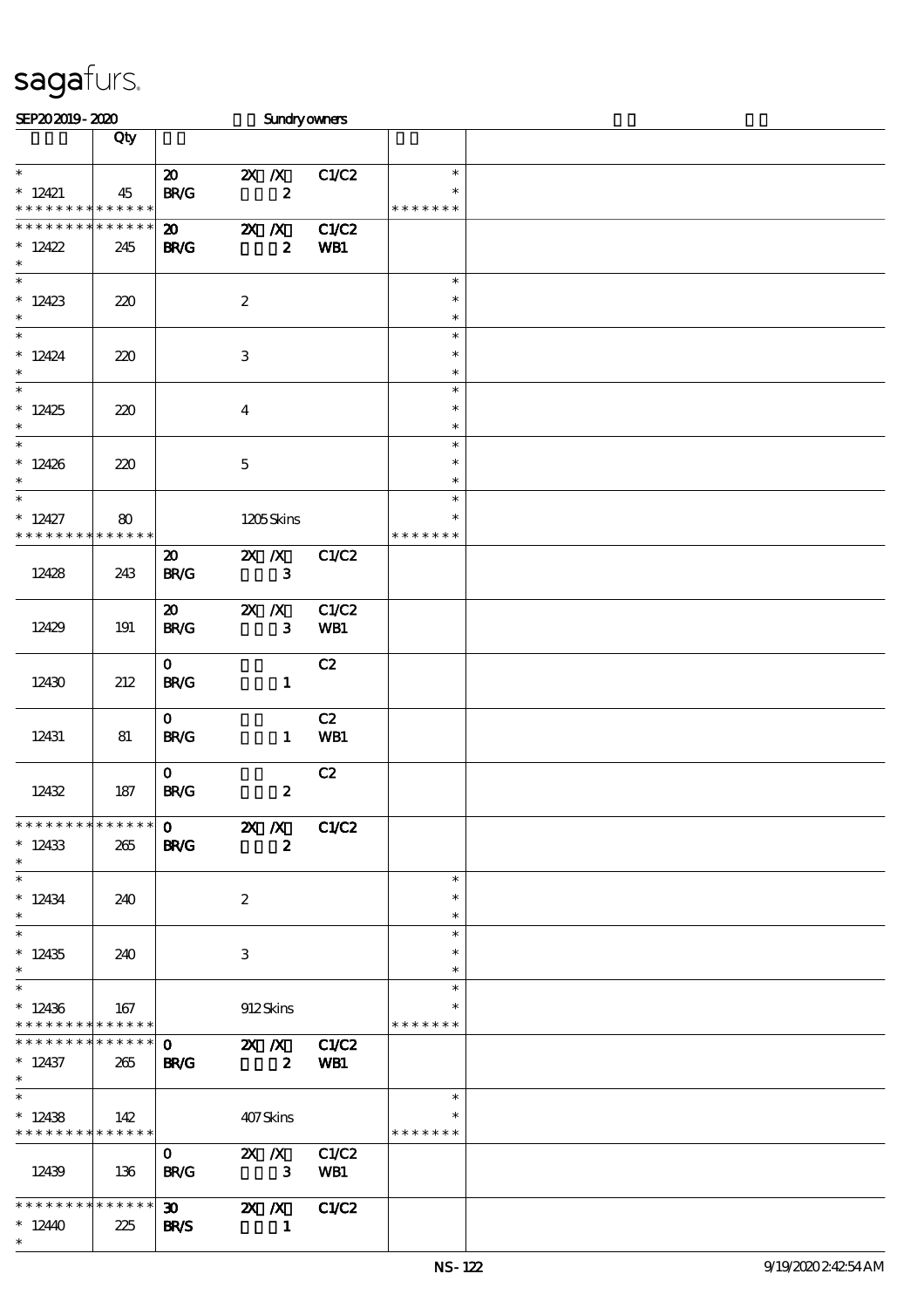| SEP202019-2020                                      |                    |                                            |                                                                           | Sundryowners        |                                   |  |
|-----------------------------------------------------|--------------------|--------------------------------------------|---------------------------------------------------------------------------|---------------------|-----------------------------------|--|
|                                                     | Qty                |                                            |                                                                           |                     |                                   |  |
| $\ast$<br>$* 12441$<br>* * * * * * * * * * * * * *  | 73                 | $\boldsymbol{\mathfrak{D}}$<br><b>BR/S</b> | $2X$ $\overline{X}$<br>$\mathbf{1}$                                       | C1/C2               | $\ast$<br>$\ast$<br>* * * * * * * |  |
| * * * * * * * * * * * * * *<br>$*12442$<br>$\ast$   | 225                | 30 <sub>o</sub><br><b>BR/S</b>             | $X$ $X$<br>$\mathbf{1}$                                                   | C1/C2<br>WB1        |                                   |  |
| $\ast$<br>$*12443$<br>* * * * * * * * * * * * * *   | 28                 |                                            | 253Skins                                                                  |                     | $\ast$<br>* * * * * * *           |  |
| 12444                                               | 81                 | 3020<br><b>BR/S</b>                        | $\mathbf{1}$                                                              | C2                  |                                   |  |
| * * * * * * * * * * * * * *<br>$*12445$<br>$\ast$   | 265                | $\boldsymbol{\mathfrak{D}}$<br><b>BR/S</b> | $X$ $N$<br>$\mathbf{1}$                                                   | <b>C1/C2</b>        |                                   |  |
| $\ast$<br>$*12446$<br>$\ast$                        | 240                |                                            | $\boldsymbol{z}$                                                          |                     | $\ast$<br>$\ast$<br>$\ast$        |  |
| $\ast$<br>$*12447$<br>* * * * * * * *               | 186<br>* * * * * * |                                            | $691$ Skins                                                               |                     | $\ast$<br>$\ast$<br>* * * * * * * |  |
| * * * * * * * * * * * * * *<br>$*12448$<br>$\ast$   | 265                | $\boldsymbol{\mathfrak{D}}$<br><b>BR/S</b> | $X$ $N$<br>$\mathbf{1}$                                                   | C1/C2<br>WB1        |                                   |  |
| $\ast$<br>$*1249$<br>* * * * * * * *                | 10B<br>* * * * * * |                                            | 368Skins                                                                  |                     | $\ast$<br>$\ast$<br>* * * * * * * |  |
| 12450                                               | 68                 | $\mathbf{o}$<br><b>BR/S</b>                | $\mathbf{1}$                                                              | C2                  |                                   |  |
| 12451                                               | 168                | $\mathbf{O}$<br><b>BR/S</b>                | $X$ $N$<br>$\mathbf{1}$                                                   | C1/C2<br>WB1        |                                   |  |
| 12452                                               | 138                | $\mathbf{1}$<br><b>BR/S</b>                | $X$ $N$<br>$\mathbf{1}$                                                   | C1/C2<br><b>WB1</b> |                                   |  |
| 12453                                               | 108                | <b>40</b><br><b>BR/V</b>                   | $\mathbb{Z} \times \mathbb{Z}$ C1/C2<br>$\blacksquare$                    | WB1                 |                                   |  |
| 12454                                               | 136                | $\boldsymbol{\mathfrak{D}}$<br><b>BR/V</b> | $2X$ $/ X$<br>$\blacksquare$                                              | C1/C2<br>WB1        |                                   |  |
| * * * * * * * * * * * * * * *<br>$*12455$<br>$\ast$ | 205                | <b>BRAV</b>                                | $\overline{30}$ $\overline{2X}$ $\overline{X}$<br>$\overline{\mathbf{z}}$ | C1/C2               |                                   |  |
| $\ast$<br>$*12456$<br>* * * * * * * * * * * * * * * | 119                |                                            | 324Skins                                                                  |                     | $\ast$<br>∗<br>* * * * * * *      |  |
| 12457                                               | 97                 | $BR$ $N$                                   | 30 <b>2X</b> <i>X</i> C1/C2<br>$\mathbf{1}$                               | WB1                 |                                   |  |
| * * * * * * * * * * * * * * *<br>$*12458$<br>$\ast$ | 205                | <b>BR/V</b>                                | 30 2X X C1/C2<br>$\overline{\mathbf{2}}$                                  | WB1                 |                                   |  |
| $*12459$<br>* * * * * * * * * * * * * * *           | 46                 |                                            | 251 Skins                                                                 |                     | $\ast$<br>∗<br>* * * * * * *      |  |
| 12460                                               | 232                | $\boldsymbol{\mathfrak{D}}$<br><b>BR/V</b> | 2X / X C1/C2<br>$\sim$ 1                                                  |                     |                                   |  |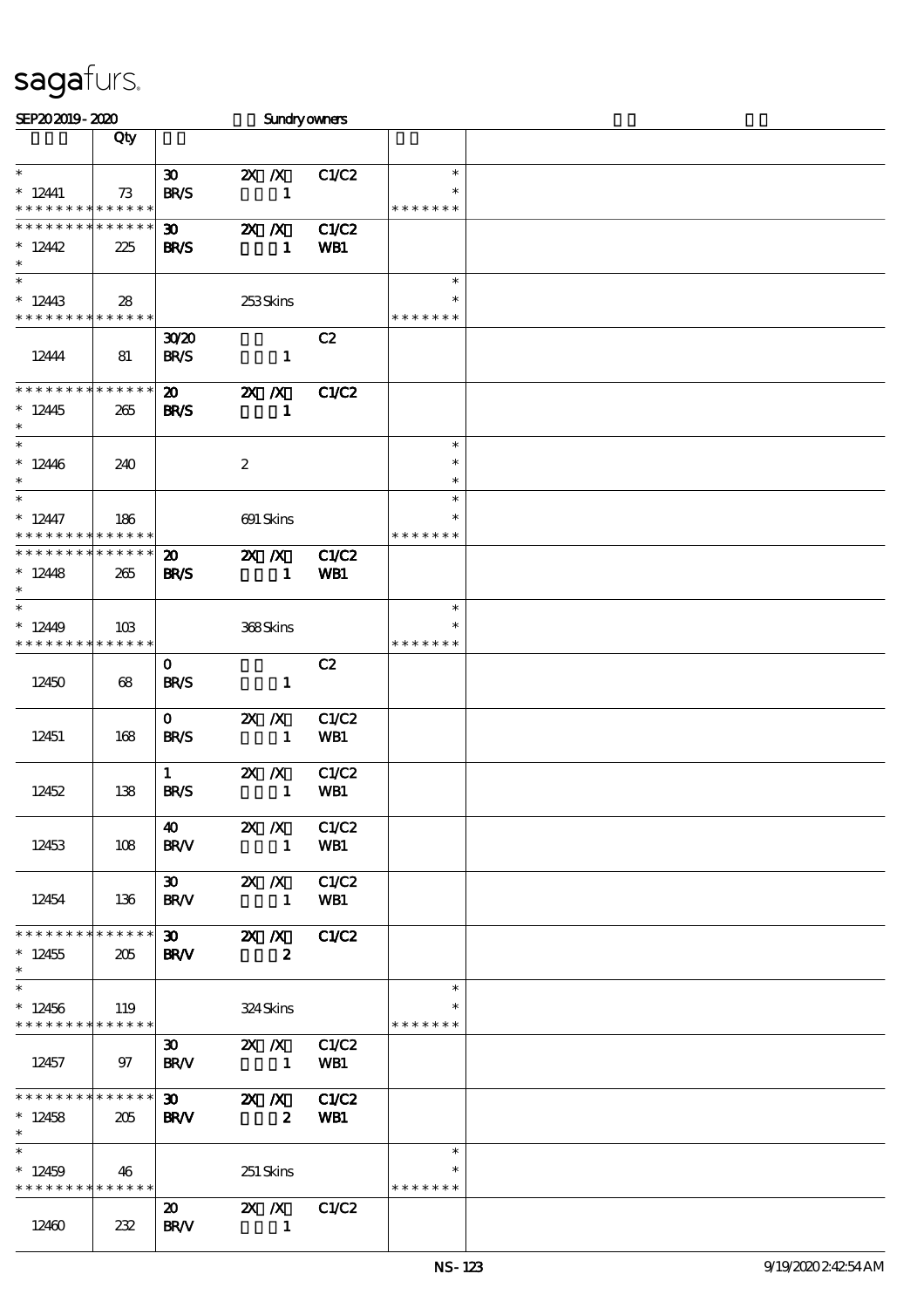| SEP202019-2020                           |     |                             |          |                           | Sundryowners               |               |  |
|------------------------------------------|-----|-----------------------------|----------|---------------------------|----------------------------|---------------|--|
|                                          | Qty |                             |          |                           |                            |               |  |
|                                          |     |                             |          |                           |                            |               |  |
| * * * * * * * * * * * * * *              |     | $\boldsymbol{\mathfrak{D}}$ |          | $\mathbf{X}$ $\mathbf{X}$ | C1/C2                      |               |  |
| $*12461$<br>$\ast$                       | 245 | <b>BR/V</b>                 |          | $\boldsymbol{z}$          |                            |               |  |
|                                          |     |                             |          |                           |                            | $\ast$        |  |
| $*12462$                                 | 90  |                             |          | 335Skins                  |                            | $\ast$        |  |
| * * * * * * * * * * * * * *              |     |                             |          |                           |                            | * * * * * * * |  |
|                                          |     | $\boldsymbol{\mathfrak{D}}$ |          | $\mathbf{X}$ $\mathbf{X}$ | C1/C2                      |               |  |
| 12463                                    | 184 | <b>BR/V</b>                 |          | $\mathbf{1}$              | WB1                        |               |  |
|                                          |     |                             |          |                           |                            |               |  |
| **************                           |     | $\boldsymbol{\mathfrak{D}}$ |          | XX                        | C1/C2                      |               |  |
| $*12464$                                 | 245 | <b>BR/V</b>                 |          | $\boldsymbol{z}$          | WB1                        |               |  |
| $\ast$                                   |     |                             |          |                           |                            |               |  |
| $\ast$                                   |     |                             |          |                           |                            | $\ast$        |  |
| $*12465$                                 | 104 |                             |          | 349Skins                  |                            | $\ast$        |  |
| * * * * * * * * <mark>* * * * * *</mark> |     |                             |          |                           |                            | * * * * * * * |  |
|                                          |     | $\mathbf{O}$                |          | $X$ $X$                   | C1/C2                      |               |  |
| 12466                                    | 219 | <b>BR/V</b>                 |          | $\mathbf{1}$              | WB1                        |               |  |
| **************                           |     |                             |          |                           |                            |               |  |
|                                          |     | $\mathbf{o}$                | $2X$ $X$ |                           | <b>C1/C2</b>               |               |  |
| $*12467$<br>$\ast$                       | 265 | <b>BR/V</b>                 |          | $\boldsymbol{z}$          | WB1                        |               |  |
| $\overline{\phantom{0}}$                 |     |                             |          |                           |                            | $\ast$        |  |
| $*12468$                                 | 62  |                             |          | 327Skins                  |                            | $\ast$        |  |
| * * * * * * * * <mark>* * * * * *</mark> |     |                             |          |                           |                            | * * * * * * * |  |
|                                          |     |                             |          |                           | <b>Sundryowners</b>        |               |  |
|                                          |     |                             |          |                           |                            |               |  |
|                                          |     |                             |          |                           |                            |               |  |
|                                          |     | 40'30                       |          |                           | C2                         |               |  |
| 12470                                    | 143 | <b>BL/G</b>                 |          | $\mathbf{1}$              | $\overline{\phantom{a}}$ 2 |               |  |
|                                          |     |                             |          |                           |                            |               |  |
|                                          |     | $\boldsymbol{\mathfrak{D}}$ |          |                           | C2                         |               |  |
| 12471                                    | 150 | <b>BL/G</b>                 |          | $\mathbf{1}$              | $\overline{\mathbf{2}}$    |               |  |
|                                          |     |                             |          |                           |                            |               |  |
|                                          |     | 3020                        |          |                           | C2                         |               |  |
| 12472                                    | 150 | <b>BL/G</b>                 |          | $\mathbf{1}$              | $\mathbf{3}$               |               |  |
|                                          |     |                             |          |                           |                            |               |  |
|                                          |     | $\mathbf{O}$                |          |                           | C2                         |               |  |
| 12473                                    | 127 | BLG                         |          | $\mathbf{1}$              | $\boldsymbol{2}$           |               |  |
|                                          |     | 3020                        |          |                           | C2                         |               |  |
| 12474                                    | 74  | <b>BL/G</b>                 |          | $\mathbf{1}$              | SHE <sub>2</sub>           |               |  |
|                                          |     |                             |          |                           |                            |               |  |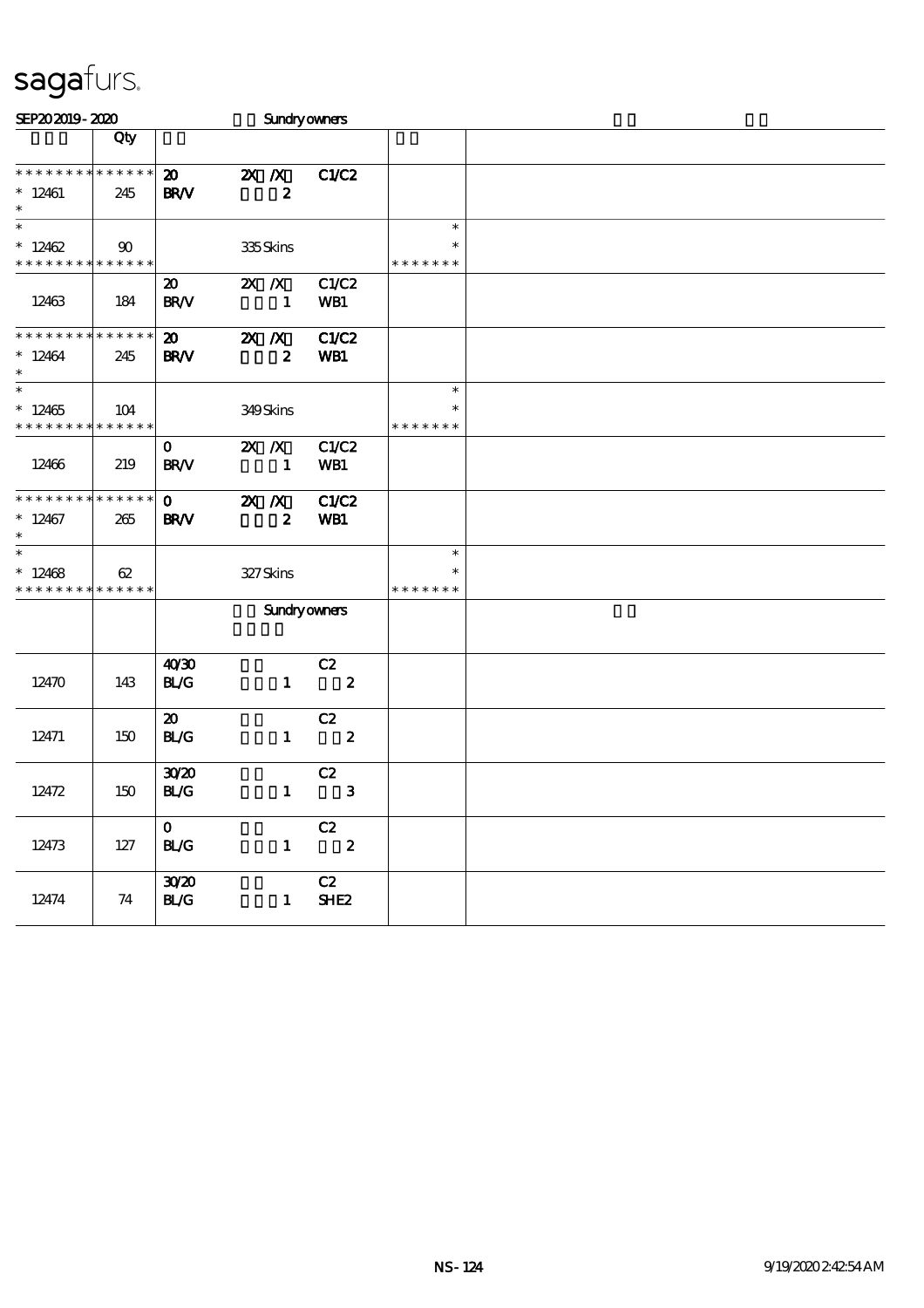| SEP202019-2020 |     |                                         | <b>Sundryowners</b>                                                                                                                                                                                                                                                                                                                             |       |  | Female |  |
|----------------|-----|-----------------------------------------|-------------------------------------------------------------------------------------------------------------------------------------------------------------------------------------------------------------------------------------------------------------------------------------------------------------------------------------------------|-------|--|--------|--|
|                | Qty |                                         |                                                                                                                                                                                                                                                                                                                                                 |       |  |        |  |
| 20001          | 190 | $\mathbf{o}$<br>GOLD                    | $\mathbf{X}$<br>$\mathbf{1}$                                                                                                                                                                                                                                                                                                                    | C1/C2 |  |        |  |
| 2002           | 162 | $\mathbf 0$<br><b>GOLD</b>              | $\mathbf x$ and $\mathbf x$ and $\mathbf x$ and $\mathbf x$ and $\mathbf x$ and $\mathbf x$ and $\mathbf x$ and $\mathbf x$ and $\mathbf x$ and $\mathbf x$ and $\mathbf x$ and $\mathbf x$ and $\mathbf x$ and $\mathbf x$ and $\mathbf x$ and $\mathbf x$ and $\mathbf x$ and $\mathbf x$ and $\mathbf x$ and $\mathbf x$ and<br>$\mathbf{2}$ | C1/C2 |  |        |  |
| 200B           | 119 | $1 \qquad \qquad$<br>$\mathbf{GOLD}$    | <b>2X</b> C1/C2<br>$\mathbf{1}$                                                                                                                                                                                                                                                                                                                 |       |  |        |  |
| 2004           | 233 | $1 \quad \blacksquare$<br>GOLD          | $\mathbf{x}$<br>$\mathbf{1}$                                                                                                                                                                                                                                                                                                                    | C1/C2 |  |        |  |
| 2005           | 123 | $1 \qquad \qquad$<br>$\mathop{\rm GOD}$ | $\boldsymbol{\mathsf{Z}}$<br>$\boldsymbol{z}$                                                                                                                                                                                                                                                                                                   | C1    |  |        |  |
| 2006           | 183 | $1 \qquad \qquad$<br>$\mathbf{GOLD}$    | $\mathbf{x}$<br>$\boldsymbol{2}$                                                                                                                                                                                                                                                                                                                | C2    |  |        |  |
| $2007\,$       | 74  | $1 \qquad \qquad$<br><b>GOLD</b>        | $X$ $X$<br>$\boldsymbol{z}$                                                                                                                                                                                                                                                                                                                     | C3    |  |        |  |
| 2008           | 79  | $1 \qquad \qquad$<br><b>GOLD</b>        | $\mathbf X$ and $\mathbf X$ and $\mathbf X$ and $\mathbf X$ and $\mathbf X$ and $\mathbf X$ and $\mathbf X$ and $\mathbf X$ and $\mathbf X$ and $\mathbf X$ and $\mathbf X$ and $\mathbf X$ and $\mathbf X$ and $\mathbf X$ and $\mathbf X$ and $\mathbf X$ and $\mathbf X$ and $\mathbf X$ and $\mathbf X$ and $\mathbf X$ and<br>$\mathbf{2}$ | C1    |  |        |  |
| 2009           | 354 | $1 \qquad \qquad$<br><b>GOLD</b>        | $\boldsymbol{\mathrm{X}}$<br>$\boldsymbol{2}$                                                                                                                                                                                                                                                                                                   | C2    |  |        |  |
| 20010          | 212 | $\boldsymbol{2}$<br>$\mathop{\rm GOD}$  | $\mathbf{X}$ $\mathbf{X}$<br>$\mathbf{1}$                                                                                                                                                                                                                                                                                                       | C1/C2 |  |        |  |
| 20011          | 116 | $2^{\circ}$<br><b>GOLD</b>              | $\mathbf{x}$<br>$\mathbf{2}$                                                                                                                                                                                                                                                                                                                    | C1/C2 |  |        |  |
| 20012          | 190 | $\mathbf{2}$<br>$\mathbf{GOLD}$         | $\boldsymbol{\mathrm{X}}$<br>$\boldsymbol{z}$                                                                                                                                                                                                                                                                                                   | C1/C2 |  |        |  |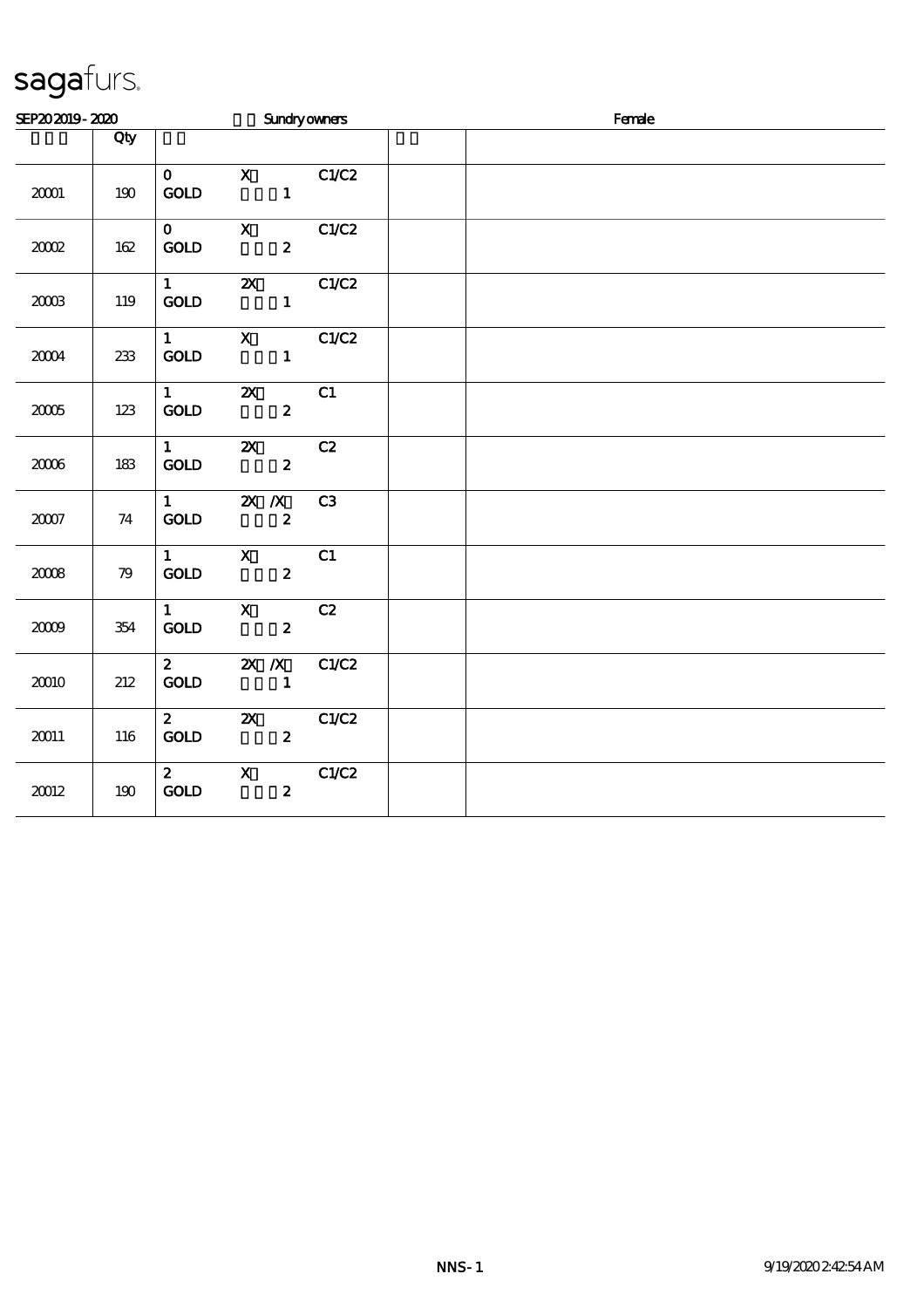| SEP202019-2020                                              |     |                               | DeepNorth     |              |                         | Female |
|-------------------------------------------------------------|-----|-------------------------------|---------------|--------------|-------------------------|--------|
|                                                             | Qty |                               |               |              |                         |        |
| * * * * * * * * * * * * * * *                               |     | $\mathbf{O}$                  | X /           | C2           |                         |        |
| $*2021$<br>$\ast$                                           | 465 | <b>GOLD</b>                   |               |              |                         |        |
| $\ast$                                                      |     |                               |               |              | $\ast$                  |        |
| $^*$ 2002<br>* * * * * * * * * * * * * *                    | 225 |                               | 690Skins      |              | $\ast$<br>* * * * * * * |        |
| ************** 1                                            |     |                               | <b>HL/2XD</b> | C1           |                         |        |
| $*20023$<br>$\ast$                                          | 465 | <b>GOLD</b>                   |               |              |                         |        |
| $\ast$                                                      |     |                               |               |              | $\ast$                  |        |
| $*20024$                                                    | 92  |                               | 557Skins      |              | $\ast$                  |        |
| * * * * * * * * * * * * * *<br>******** <mark>******</mark> |     | $\mathbf{2}$                  | <b>H_/2XD</b> | C1           | * * * * * * *           |        |
| $*2025$<br>$\ast$                                           | 465 | <b>GOLD</b>                   |               |              |                         |        |
| $\ast$                                                      |     |                               |               |              | $\ast$                  |        |
| $*2008$<br>* * * * * * * * * * * * * *                      | 345 |                               | 810Skins      |              | $\ast$<br>* * * * * * * |        |
| ******** <mark>******</mark>                                |     | $2^{\circ}$                   | X /           | C2           |                         |        |
| $*2027$<br>$\ast$                                           | 465 | <b>GOLD</b>                   |               |              |                         |        |
|                                                             |     |                               |               |              | $\ast$                  |        |
| $*20028$<br>******** <mark>******</mark>                    | 294 |                               | 759Skins      |              | $\ast$<br>* * * * * * * |        |
| ******** <mark>*******</mark><br>$*2029$<br>$\ast$          | 525 | 3 <sup>1</sup><br><b>GOLD</b> | $X$ $X$       | <b>C1/C2</b> |                         |        |
| $\ast$                                                      |     |                               |               |              | $\ast$                  |        |
| $^\ast$ 20090<br>* * * * * * * * * * * * * *                | 114 |                               | 639Skins      |              | $\ast$<br>* * * * * * * |        |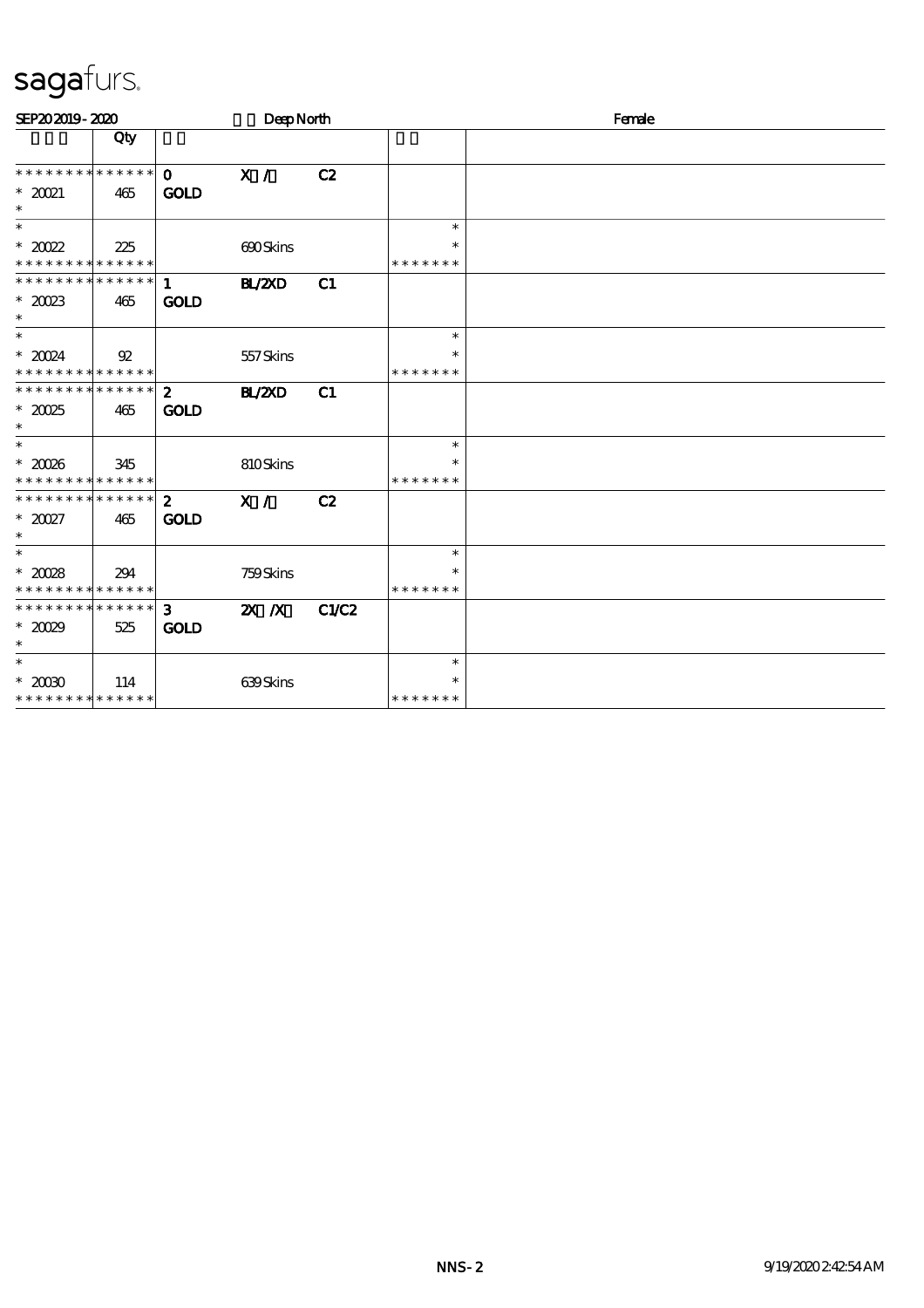| SEP202019-2020 |     |                                          |                                          | <b>Sundryowners</b>                                                                                                                                                                                                                                                                                                               | Female |
|----------------|-----|------------------------------------------|------------------------------------------|-----------------------------------------------------------------------------------------------------------------------------------------------------------------------------------------------------------------------------------------------------------------------------------------------------------------------------------|--------|
|                | Qty |                                          |                                          |                                                                                                                                                                                                                                                                                                                                   |        |
| 20701          | 142 | $\mathbf{O}$<br><b>SLVR</b>              |                                          | <b>2X</b> C1/C2<br>$\mathbf{1}$                                                                                                                                                                                                                                                                                                   |        |
| 2000           | 174 | $\mathbf{O}$<br><b>SLVR</b>              | $X \, X$                                 | C3<br>$\mathbf{1}$                                                                                                                                                                                                                                                                                                                |        |
| 20703          | 289 | $\mathbf{O}$<br><b>SLVR</b>              | $\blacksquare$                           | $X$ $C1/C2$                                                                                                                                                                                                                                                                                                                       |        |
| 20704          | 125 | $\mathbf{O}$<br><b>SLVR</b>              | $\boldsymbol{\mathsf{Z}}$                | C1<br>$\boldsymbol{z}$                                                                                                                                                                                                                                                                                                            |        |
| $20705\,$      | 168 | $\mathbf{O}$<br><b>SLVR</b>              | $\boldsymbol{\mathsf{Z}}$                | C2<br>$\boldsymbol{z}$                                                                                                                                                                                                                                                                                                            |        |
| 20706          | 285 | $\mathbf{O}$<br>${\bf S\!L}\!{\bf V\!R}$ | $\mathbf{X}$                             | C1/C2<br>$\boldsymbol{z}$                                                                                                                                                                                                                                                                                                         |        |
| 20707          | 102 | $\mathbf{O}$<br><b>SLVR</b>              |                                          | C2<br><b>OPEN</b><br>$\mathbf{z}$                                                                                                                                                                                                                                                                                                 |        |
| 20708          | 146 | $\mathbf{1}$<br><b>SLVR</b>              | $\boldsymbol{\mathsf{z}}$                | C1<br>$\mathbf{1}$                                                                                                                                                                                                                                                                                                                |        |
| 20709          | 114 | $1 \quad \blacksquare$<br><b>SLVR</b>    | $\mathbf{X}$<br>$\sim$ $\sim$ 1          | C2                                                                                                                                                                                                                                                                                                                                |        |
| 20710          | 168 | $\mathbf{1}$<br><b>SLVR</b>              | $X$ $X$<br>$\sim$ $\sim$ 1               | C <sub>3</sub>                                                                                                                                                                                                                                                                                                                    |        |
| 20711          | 279 | $1 \quad \blacksquare$<br><b>SLVR</b>    | $\mathbf{X}$                             | C1/C2<br>$\mathbf{1}$                                                                                                                                                                                                                                                                                                             |        |
| 20712          | 350 | $1 \qquad \qquad$<br><b>SLVR</b>         | $\boldsymbol{\mathsf{Z}}$                | C1<br>$\boldsymbol{z}$                                                                                                                                                                                                                                                                                                            |        |
| 20713          | 338 | $\mathbf{1}$<br><b>SLVR</b>              | $\mathbf{x}$<br>$\overline{\mathbf{z}}$  | C2                                                                                                                                                                                                                                                                                                                                |        |
| 20714          | 96  | <b>SLVR</b>                              | 1 $\mathbb{Z} \times \mathbb{Z}$ C3      | $\boldsymbol{2}$                                                                                                                                                                                                                                                                                                                  |        |
| 20715          | 145 | $1 \quad \blacksquare$<br><b>SLVR</b>    | $\mathbf X$                              | C1<br>$\boldsymbol{z}$                                                                                                                                                                                                                                                                                                            |        |
| 20716          | 331 | $1 \qquad \qquad$<br><b>SLVR</b>         | $\mathbf{X}$                             | C2<br>$\boldsymbol{2}$                                                                                                                                                                                                                                                                                                            |        |
| 20717          | 171 | 1/2<br><b>SLVR</b>                       |                                          | C2<br><b>OPEN</b><br>$\mathbf{2}$                                                                                                                                                                                                                                                                                                 |        |
| 20718          | 148 | <b>SLVR</b>                              |                                          | 2 $\mathbb{Z}$ $\mathbb{Z}$ $\mathbb{Z}$ $\mathbb{Z}$ $\mathbb{C}$ $\mathbb{C}$ $\mathbb{C}$ $\mathbb{C}$ $\mathbb{C}$ $\mathbb{C}$ $\mathbb{C}$ $\mathbb{C}$ $\mathbb{C}$ $\mathbb{C}$ $\mathbb{C}$ $\mathbb{C}$ $\mathbb{C}$ $\mathbb{C}$ $\mathbb{C}$ $\mathbb{C}$ $\mathbb{C}$ $\mathbb{C}$ $\mathbb{C}$ $\mathbb{C}$ $\math$ |        |
| 20719          | 96  | <b>SLVR</b>                              | 2 $\mathbb{Z}$ $\mathbb{Z}$ $\mathbb{Z}$ | C3                                                                                                                                                                                                                                                                                                                                |        |
| 20720          | 172 | $\mathbf{2}$<br><b>SLVR</b>              |                                          | 2X C1/C2<br>$\boldsymbol{2}$                                                                                                                                                                                                                                                                                                      |        |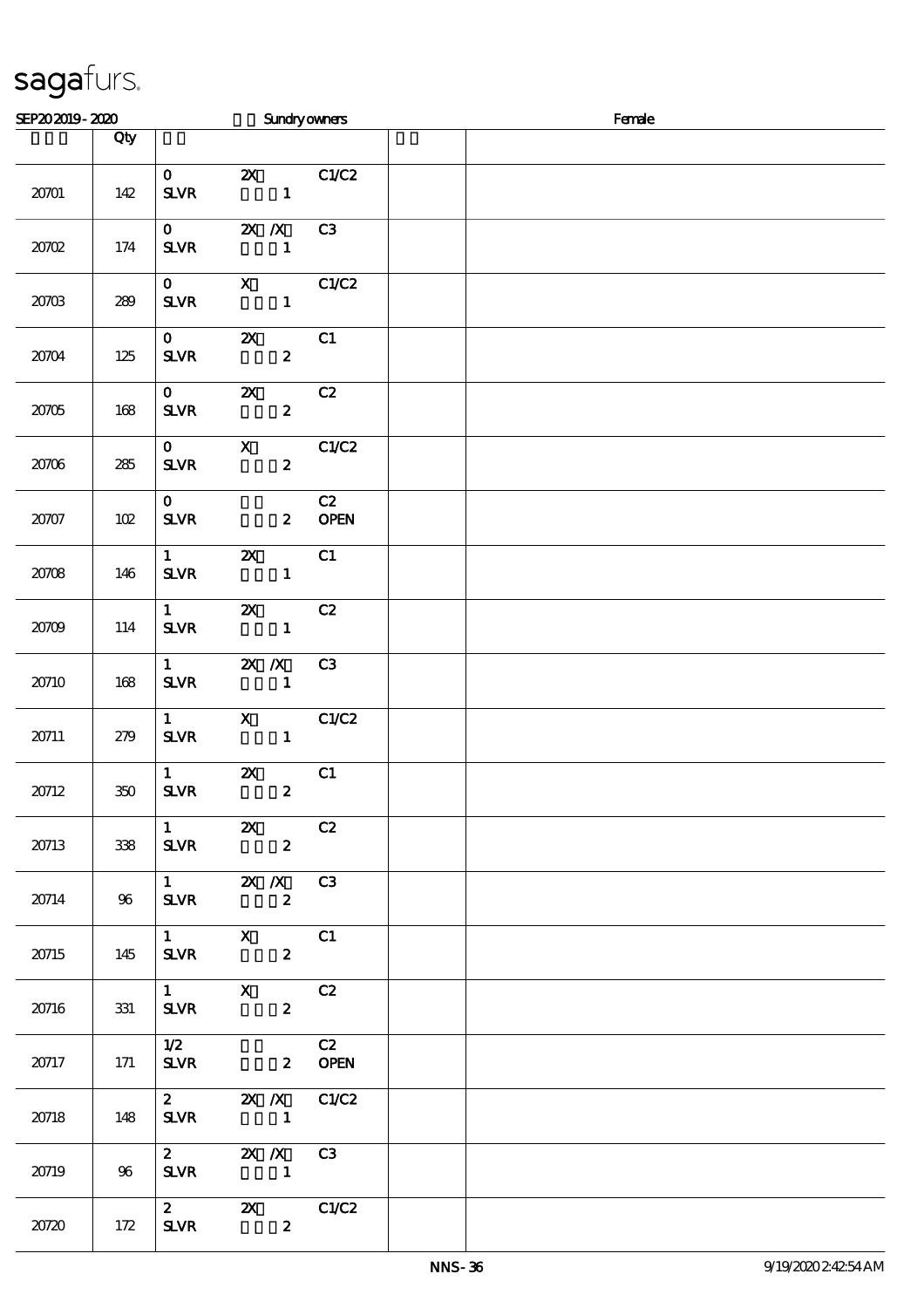| SEP202019-2020                                                                      |     |                                            | <b>Sundryowners</b>                        |              |                                   | Female |  |  |
|-------------------------------------------------------------------------------------|-----|--------------------------------------------|--------------------------------------------|--------------|-----------------------------------|--------|--|--|
|                                                                                     | Qty |                                            |                                            |              |                                   |        |  |  |
| 20721                                                                               | 138 | $\mathbf{z}$<br><b>SLVR</b>                | $\mathbf{x}$<br>$\boldsymbol{z}$           | C1/C2        |                                   |        |  |  |
| * * * * * * * * * * * * * *<br>$*20722$<br>$\ast$                                   | 525 | $\overline{\mathbf{4}}$<br><b>SLVR</b>     | $X$ $X$<br>1                               | <b>C1/C2</b> |                                   |        |  |  |
| $_*^-$<br>$*20723$<br>$\ast$                                                        | 500 |                                            | $\boldsymbol{z}$                           |              | $\ast$<br>$\ast$<br>$\ast$        |        |  |  |
| $\overline{\phantom{1}}$<br>$* 20724$<br>* * * * * * * * <mark>* * * * * * *</mark> | 428 |                                            | 1453Skins                                  |              | $\ast$<br>$\ast$<br>* * * * * * * |        |  |  |
|                                                                                     |     |                                            | DeepNorth                                  |              |                                   | Female |  |  |
| 20726                                                                               | 236 | $\mathbf{1}$<br>$S\!L\!V\!R$               | BL/2XD                                     | C1           |                                   |        |  |  |
| 20727                                                                               | 366 | $\mathbf{1}$<br><b>SLVR</b>                | $\mathbf{X}$ /                             | C2           |                                   |        |  |  |
| * * * * * * * * * * * * * *<br>$*20728$<br>$\ast$                                   | 465 | $\mathbf{z}$<br><b>SLVR</b>                | $X$ $N$                                    | C1/C2        |                                   |        |  |  |
| $\overline{\phantom{a}^*}$<br>$*20729$<br>* * * * * * * * * * * * * *               | 54  |                                            | 519Skins                                   |              | $\ast$<br>$\ast$<br>* * * * * * * |        |  |  |
| 20730                                                                               | 246 | $\mathbf{3}$<br><b>SLVR</b>                | $X$ $N$                                    | C1/C2        |                                   |        |  |  |
|                                                                                     |     |                                            | CharyGrove                                 |              |                                   | Female |  |  |
| 20732                                                                               | 84  | $\boldsymbol{\mathfrak{D}}$<br><b>SLVR</b> | $X$ $N$<br>$\mathbf{1}$                    | C1/C2        |                                   |        |  |  |
| 20733                                                                               | 442 | $\mathbf{O}$<br><b>SLVR</b>                | <b>2X</b> <i>X</i> C1/C2<br>$\blacksquare$ |              |                                   |        |  |  |
| 20734                                                                               | 389 | $\mathbf{O}$<br><b>SLVR</b>                | X / C2                                     |              |                                   |        |  |  |
| * * * * * * * * * * * * * *<br>$* 20735$<br>$\ast$                                  | 485 | <b>SLVR</b>                                | 1 BL/2XD C1<br>$\blacksquare$              |              |                                   |        |  |  |
| $\overline{\ast}$<br>$* 20736$<br>$\ast$                                            | 460 |                                            | $\boldsymbol{2}$                           |              | $\ast$<br>$\ast$<br>$\ast$        |        |  |  |
| $\ast$<br>$* 20737$<br>**************                                               | 131 |                                            | 1076Skins                                  |              | $\ast$<br>$\ast$<br>* * * * * * * |        |  |  |
| 20738                                                                               | 460 | <b>SLVR</b>                                | 1 BL/2XD C1<br>$\sim$ $\sim$ 1             |              |                                   |        |  |  |
| **************<br>$* 20739$<br>$\ast$                                               | 485 | <b>SLVR</b>                                | $\overline{1}$ X / C2                      |              |                                   |        |  |  |
| $\ast$<br>$* 20740$<br>* * * * * * * * * * * * * *                                  | 373 |                                            | 858Skins                                   |              | $\ast$<br>$\ast$<br>* * * * * * * |        |  |  |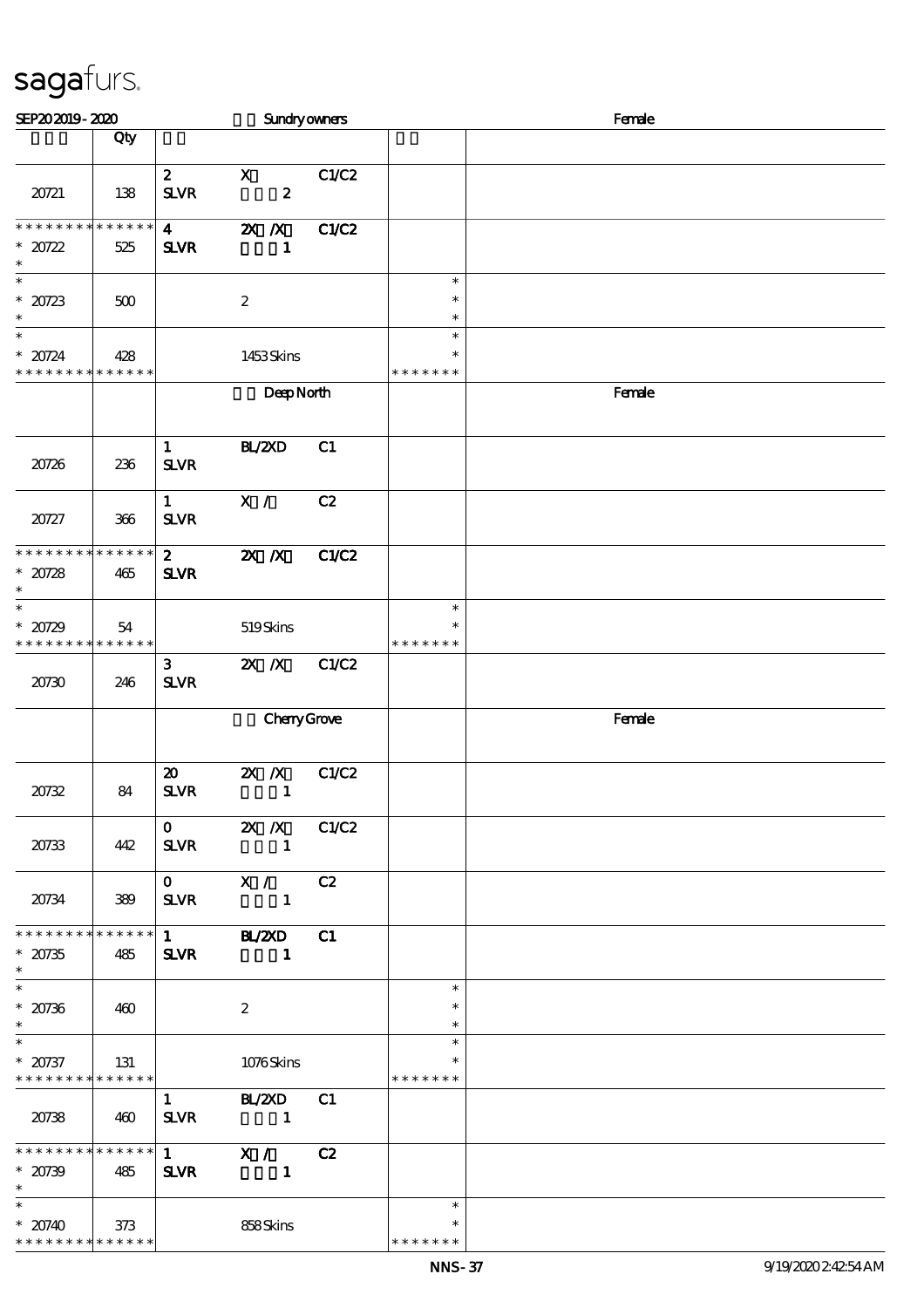| SEP202019-2020                                                                 |     |                               | CherryGrove                       |                      |                                   | Female |  |  |
|--------------------------------------------------------------------------------|-----|-------------------------------|-----------------------------------|----------------------|-----------------------------------|--------|--|--|
|                                                                                | Qty |                               |                                   |                      |                                   |        |  |  |
| * * * * * * * * * * * * * *<br>$* 20741$<br>$\ast$                             | 485 | $\mathbf{1}$<br><b>SLVR</b>   | $\mathbf{X}$ /<br>$\mathbf{1}$    | C2                   |                                   |        |  |  |
| $\overline{\phantom{0}}$<br>$* 20742$<br>$\ast$                                | 460 |                               | $\boldsymbol{2}$                  |                      | $\ast$<br>$\ast$<br>$\ast$        |        |  |  |
| $\ast$<br>$* 20743$<br>* * * * * * * * <mark>* * * * * * *</mark>              | 359 |                               | 1304Skins                         |                      | $\ast$<br>* * * * * * *           |        |  |  |
| * * * * * * * * * * * * * * *<br>$* 20744$<br>$\ast$                           | 485 | $2^{\circ}$<br><b>SLVR</b>    | <b>H_/2XD</b><br>$\blacksquare$   | C1                   |                                   |        |  |  |
| $\ast$<br>$* 20745$<br>* * * * * * * * * * * * * *                             | 123 |                               | 608Skins                          |                      | $\ast$<br>$\ast$<br>* * * * * * * |        |  |  |
| * * * * * * * * * * * * * *<br>$* 20746$<br>$\ast$                             | 485 | $\mathbf{2}$<br><b>SLVR</b>   | X /<br>$\mathbf{1}$               | C2                   |                                   |        |  |  |
| $\ast$<br>$* 20747$<br>* * * * * * * * * * * * * *                             | 243 |                               | 728Skins                          |                      | $\ast$<br>* * * * * * *           |        |  |  |
| 20748                                                                          | 297 | $\mathbf{3}$<br><b>SLVR</b>   | $X$ $X$<br>$\mathbf{1}$           | C1/C2                |                                   |        |  |  |
|                                                                                |     |                               | Woodmont                          |                      |                                   | Female |  |  |
| 20750                                                                          | 174 | $\mathbf{O}$<br><b>SLVR</b>   | $X$ $X$<br>$\boldsymbol{z}$       | C1/C2<br><b>OPEN</b> |                                   |        |  |  |
| * * * * * * * * * * * * * *<br>$* 20751$<br>$\ast$                             | 485 | $1 \quad$<br><b>SLVR</b>      | <b>H_/2XD</b><br>$\boldsymbol{z}$ | C1<br>OPEN           |                                   |        |  |  |
| $\ast$<br>$*20752$<br>* * * * * * * * <mark>* * * * * * *</mark>               | 415 |                               | 900Skins                          |                      | $\ast$<br>$\ast$<br>* * * * * * * |        |  |  |
| 20753                                                                          | 235 | $\mathbf{1}$<br><b>SLVR</b>   | X /<br>$\mathbf{2}$               | C2<br><b>OPEN</b>    |                                   |        |  |  |
| * * * * * * * * * * * * * *<br>$* 20754$<br>$\ast$<br>$\overline{\phantom{0}}$ | 485 | $2^{\circ}$<br><b>SLVR</b>    | <b>HL/2XD</b><br>$\boldsymbol{z}$ | C1<br><b>OPEN</b>    |                                   |        |  |  |
| $* 20755$<br>* * * * * * * * * * * * * *                                       | 233 |                               | 718Skins                          |                      | $\ast$<br>$\ast$<br>* * * * * * * |        |  |  |
| 20756                                                                          | 207 | $\mathbf{2}$<br>$S\!L\!V\!R$  | X /<br>$\mathbf{2}$               | C2<br><b>OPEN</b>    |                                   |        |  |  |
| 20757                                                                          | 119 | 3 <sub>1</sub><br><b>SLVR</b> | $X$ $X$<br>$\boldsymbol{2}$       | C1/C2<br><b>OPEN</b> |                                   |        |  |  |
|                                                                                |     |                               |                                   | Erickson-Hobbs       |                                   | Female |  |  |
| 20759                                                                          | 133 | $\mathbf{1}$<br><b>SLVR</b>   | $X \, X$<br>$\mathbf{1}$          | C1                   |                                   |        |  |  |
| 20760                                                                          | 294 | $\mathbf{1}$<br><b>SLVR</b>   | $\mathbf{1}$                      | <b>C2/C3</b>         |                                   |        |  |  |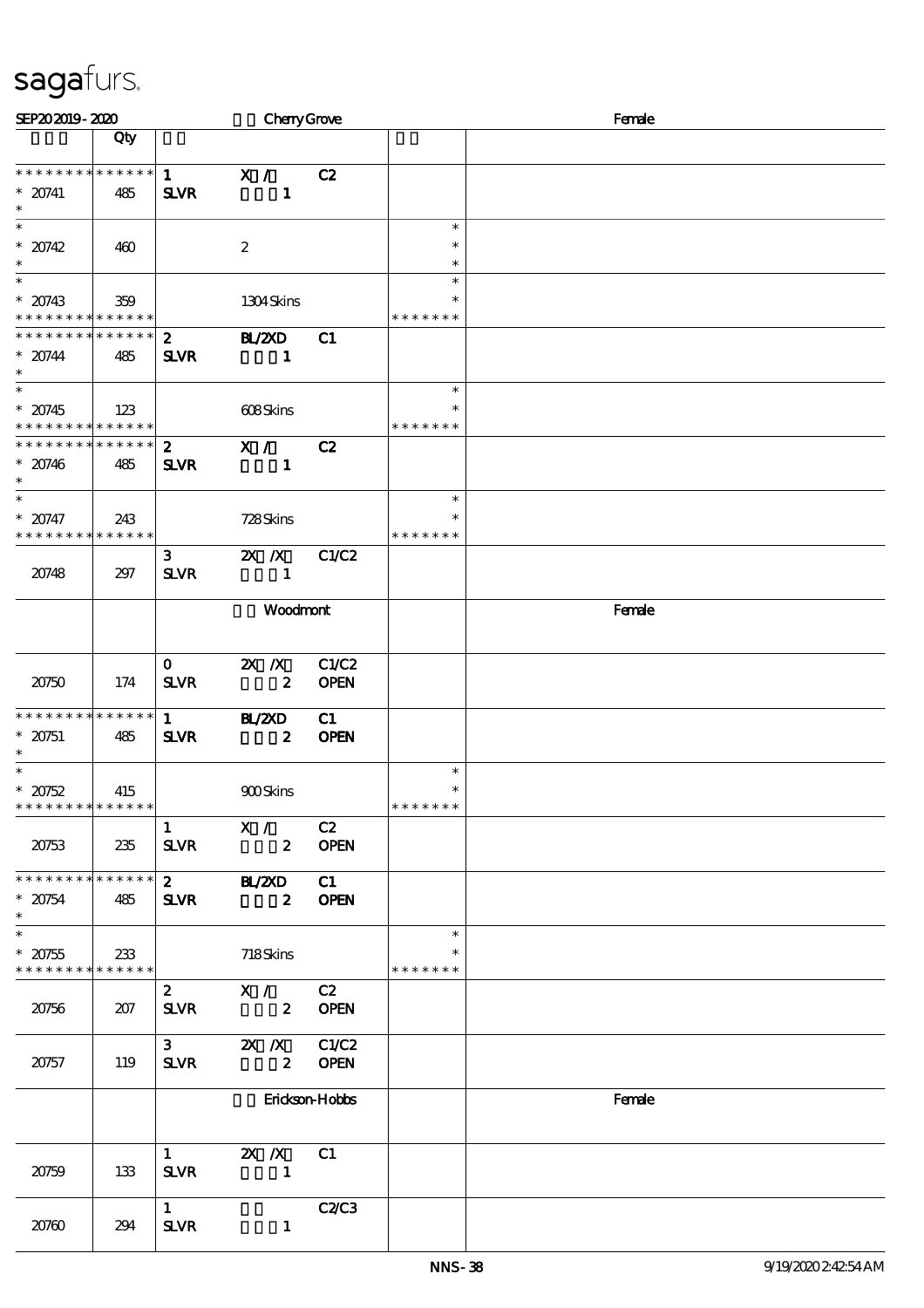| SEP202019-2020                                       |                    |                              | Springbrook                        |    |                                   | Female |  |  |  |
|------------------------------------------------------|--------------------|------------------------------|------------------------------------|----|-----------------------------------|--------|--|--|--|
|                                                      | Qty                |                              |                                    |    |                                   |        |  |  |  |
| 20761                                                | 400                | $\mathbf{O}$<br><b>SLVR</b>  | BL/2XD<br>$\overline{\mathbf{z}}$  | C1 |                                   |        |  |  |  |
| * * * * * * * * * * * * * *<br>$* 20762$<br>$\ast$   | 425                | $\mathbf{0}$<br><b>SLVR</b>  | <b>HL/ZXD</b><br>$\boldsymbol{z}$  | C1 |                                   |        |  |  |  |
| $\ast$<br>$* 20763$<br>* * * * * * * * * * * * * *   | 65                 |                              | 490Skins                           |    | $\ast$<br>∗<br>* * * * * * *      |        |  |  |  |
| 20764                                                | 172                | $\mathbf{O}$<br><b>SLVR</b>  | X / C2<br>$\overline{\mathbf{2}}$  |    |                                   |        |  |  |  |
| **************<br>$* 20765$<br>$\ast$                | 485                | $\mathbf{1}$<br><b>SLVR</b>  | <b>HL/ZXD</b><br>$\boldsymbol{z}$  | C1 |                                   |        |  |  |  |
| $\ast$<br>$* 20766$<br>* * * * * * * * * * * * * * * | 201                |                              | 686Skins                           |    | $\ast$<br>$\ast$<br>* * * * * * * |        |  |  |  |
| ******** <mark>******</mark><br>$* 20767$<br>$\ast$  | 485                | <b>SLVR</b>                  | 1 BL/2XD<br>$\boldsymbol{z}$       | C1 |                                   |        |  |  |  |
| $_{*}^{-}$<br>$* 20768$<br>$\ast$                    | 460                |                              | $\boldsymbol{2}$                   |    | $\ast$<br>$\ast$<br>$\ast$        |        |  |  |  |
| $\overline{\phantom{a}^*}$<br>$* 20709$<br>$\ast$    | 460                |                              | 3                                  |    | $\ast$<br>$\ast$<br>$\ast$        |        |  |  |  |
| $\overline{\ast}$<br>$* 2070$<br>* * * * * * * *     | 176<br>* * * * * * |                              | 1581 Skins                         |    | $\ast$<br>$\ast$<br>* * * * * * * |        |  |  |  |
| 20771                                                | 365                | $\mathbf{1}$<br>$S\!L\!V\!R$ | X /<br>$\overline{\mathbf{2}}$     | C2 |                                   |        |  |  |  |
| 20772                                                | 485                | $\mathbf{1}$<br><b>SLVR</b>  | $\mathbf{x}$<br>$\boldsymbol{z}$   | C2 |                                   |        |  |  |  |
| 20773                                                | 347                | $2^{\circ}$<br><b>SLVR</b>   | BL/2XD<br>$\boldsymbol{2}$         | C1 |                                   |        |  |  |  |
| * * * * * * * * * * * * * *<br>$* 20774$<br>$\ast$   | 485                | $2^{\circ}$<br><b>SLVR</b>   | BL/2XD<br>$\boldsymbol{z}$         | C1 |                                   |        |  |  |  |
| $\ast$<br>$* 20775$<br>$\ast$                        | 460                |                              | $\boldsymbol{2}$                   |    | $\ast$<br>$\ast$<br>$\ast$        |        |  |  |  |
| $\overline{\phantom{0}}$<br>$* 20776$<br>$\ast$      | 460                |                              | 3                                  |    | $\ast$<br>$\ast$<br>$\ast$        |        |  |  |  |
| $\ast$<br>$* 20777$<br>* * * * * * * * * * * * * *   | 101                |                              | 1506Skins                          |    | $\ast$<br>$\ast$<br>* * * * * * * |        |  |  |  |
| 20778                                                | 261                | $2^{\circ}$<br><b>SLVR</b>   | X / C2<br>$\overline{\mathbf{2}}$  |    |                                   |        |  |  |  |
| * * * * * * * * * * * * * *<br>$* 20779$<br>$\ast$   | 485                | <b>SLVR</b>                  | $2$ $X /$ $C2$<br>$\boldsymbol{z}$ |    |                                   |        |  |  |  |
| $\ast$<br>$* 20780$<br>* * * * * * * * * * * * * *   | 472                |                              | 957Skins                           |    | $\ast$<br>$\ast$<br>* * * * * * * |        |  |  |  |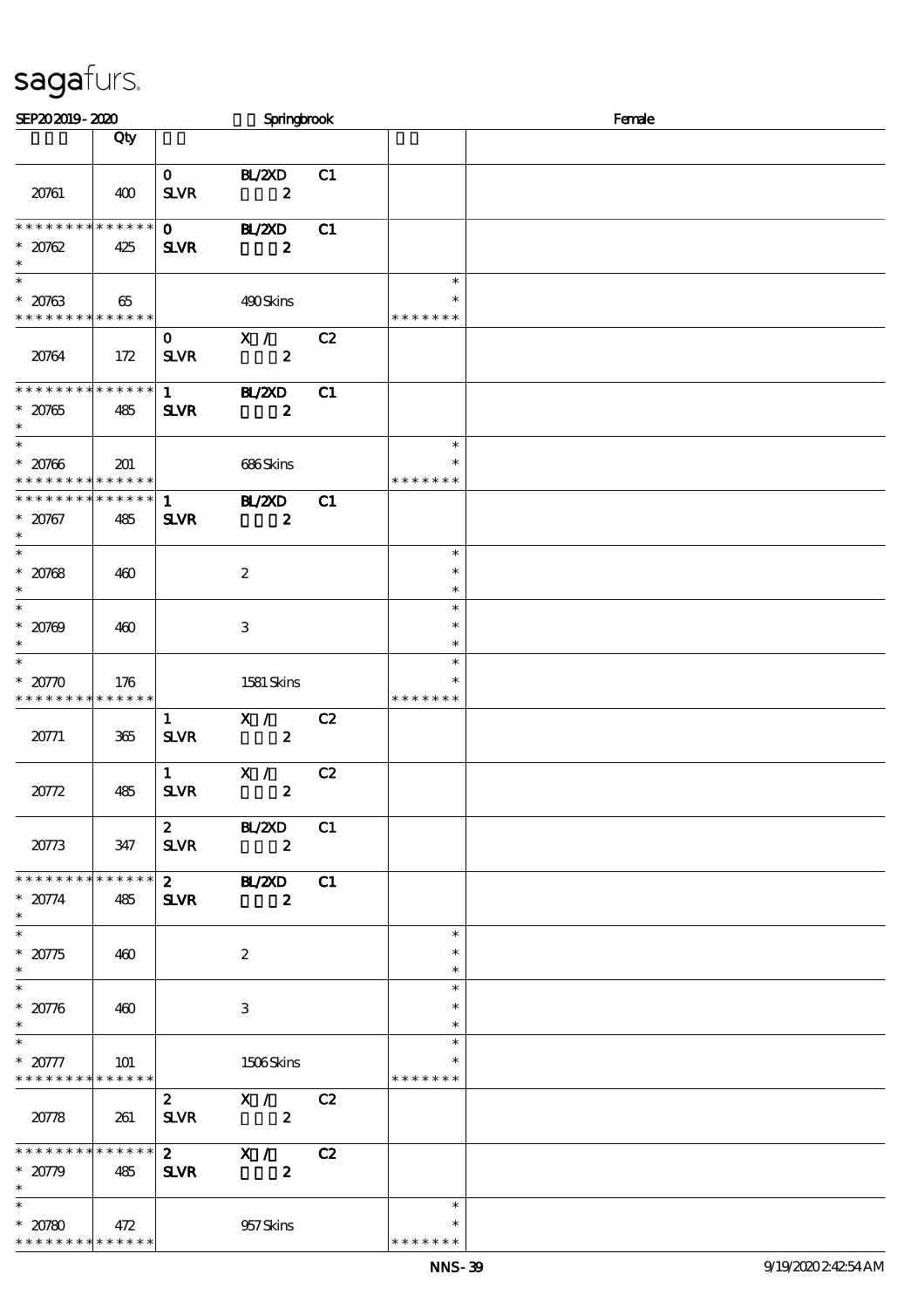| SEP202019-2020                                                       |                    |                               | Springbrook                                         |                     |                                   | Female |  |  |
|----------------------------------------------------------------------|--------------------|-------------------------------|-----------------------------------------------------|---------------------|-----------------------------------|--------|--|--|
|                                                                      | Qty                |                               |                                                     |                     |                                   |        |  |  |
| 20781                                                                | 167                | 3 <sup>7</sup><br><b>SLVR</b> | 2X / X C1/C2<br>$\boldsymbol{z}$                    |                     |                                   |        |  |  |
|                                                                      |                    |                               |                                                     | David Dittrich-Ames |                                   | Female |  |  |
| * * * * * * * * * * * * * * *<br>$* 20783$<br>$\ast$                 | 445                | $\mathbf{O}$<br><b>SLVR</b>   | <b>HAZXD</b><br>$\boldsymbol{z}$                    | C1                  |                                   |        |  |  |
| $\ast$<br>$* 20784$<br>* * * * * * * * * * * * * *                   | 119                |                               | 564Skins                                            |                     | $\ast$<br>$\ast$<br>* * * * * * * |        |  |  |
| * * * * * * * * * * * * * *<br>$* 20785$<br>$\ast$                   | 445                | $\mathbf{O}$<br><b>SLVR</b>   | <b>BL/ZXD</b><br>$\boldsymbol{z}$                   | C1                  |                                   |        |  |  |
| $\overline{\phantom{a}^*}$<br>$* 20786$<br>$\ast$                    | 420                |                               | $\boldsymbol{2}$                                    |                     | $\ast$<br>$\ast$<br>$\ast$        |        |  |  |
| $\ast$<br>$* 20787$<br>$\ast$                                        | 420                |                               | $\,3$                                               |                     | $\ast$<br>$\ast$<br>$\ast$        |        |  |  |
| $\overline{\phantom{0}}$<br>$* 20788$<br>$\ast$                      | 420                |                               | $\bf{4}$                                            |                     | $\ast$<br>$\ast$<br>$\ast$        |        |  |  |
| $\ast$<br>$* 20789$<br>* * * * * * * *                               | 143<br>* * * * * * |                               | 1848Skins                                           |                     | $\ast$<br>$\ast$<br>* * * * * * * |        |  |  |
| * * * * * * * * * * * * * *<br>$* 20790$<br>$\ast$                   | 445                | $\mathbf 0$<br><b>SLVR</b>    | <b>BL/2XD</b><br>$\boldsymbol{z}$                   | C1                  |                                   |        |  |  |
| $\ast$<br>$* 20791$<br>$\ast$                                        | 420                |                               | $\boldsymbol{z}$                                    |                     | $\ast$<br>$\ast$<br>$\ast$        |        |  |  |
| $\ast$<br>$*20792$<br>$\ast$                                         | 420                |                               | $\ensuremath{\mathbf{3}}$                           |                     | $\ast$<br>$\ast$                  |        |  |  |
| $\overline{\ast}$<br>$* 20793$<br>$\ast$                             | 420                |                               | $\overline{4}$                                      |                     | $\ast$<br>$\ast$<br>$\ast$        |        |  |  |
| $\overline{\phantom{0}}$<br>$* 20794$<br>* * * * * * * * * * * * * * | 89                 |                               | 1794Skins                                           |                     | $\ast$<br>$\ast$<br>* * * * * * * |        |  |  |
| * * * * * * * *<br>$* 20795$<br>$\ast$                               | * * * * * *<br>445 | $\mathbf{O}$<br><b>SLVR</b>   | X / C2<br>$\boldsymbol{z}$                          |                     |                                   |        |  |  |
| $\ast$<br>$* 20796$<br>******** <mark>******</mark>                  | 55                 |                               | 500Skins                                            |                     | $\ast$<br>$\ast$<br>* * * * * * * |        |  |  |
| * * * * * * * *<br>$* 20797$<br>$\ast$                               | * * * * * *<br>445 | <b>SLVR</b>                   | $\overline{0}$ $\overline{X}$ /<br>$\boldsymbol{z}$ | C2                  |                                   |        |  |  |
| $\overline{\ast}$<br>$* 20798$<br>$\ast$                             | 420                |                               | $\boldsymbol{2}$                                    |                     | $\ast$<br>$\ast$<br>$\ast$        |        |  |  |
| $\ast$<br>$* 20799$<br>* * * * * * * * * * * * * *                   | 245                |                               | 1110Skins                                           |                     | $\ast$<br>$\ast$<br>* * * * * * * |        |  |  |
| * * * * * * * *<br>$*2000$<br>$\ast$                                 | * * * * * *<br>485 | $\mathbf{1}$<br><b>SLVR</b>   | <b>BL/2XD</b><br>$\boldsymbol{z}$                   | C1                  |                                   |        |  |  |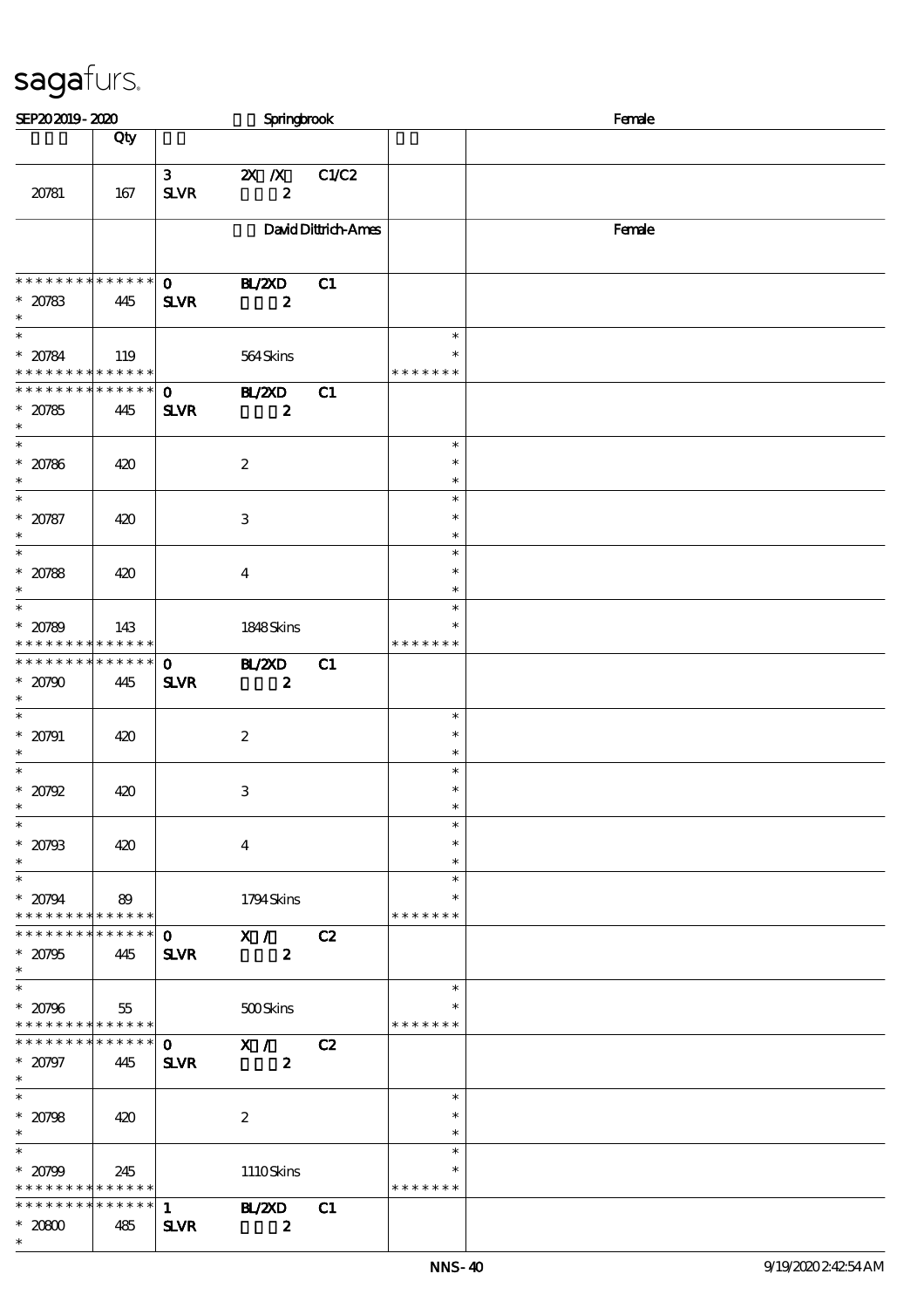| SEP202019-2020                                             |                       |                              |                                   | David Dittrich-Ames |                                   | Female |  |
|------------------------------------------------------------|-----------------------|------------------------------|-----------------------------------|---------------------|-----------------------------------|--------|--|
|                                                            | Qty                   |                              |                                   |                     |                                   |        |  |
| $\ast$<br>$* 20001$<br>$\ast$                              | 460                   | $\mathbf{1}$<br><b>SLVR</b>  | BL/2XD<br>$\boldsymbol{z}$        | C1                  | $\ast$<br>$\ast$<br>$\ast$        |        |  |
| $\ast$<br>$^*$ 2002<br>$\ast$                              | 460                   |                              | $\ensuremath{\mathbf{3}}$         |                     | $\ast$<br>$\ast$<br>$\ast$        |        |  |
| $\overline{\phantom{a}^*}$<br>$^*$ 20803 $\,$<br>$\ast$    | 460                   |                              | $\boldsymbol{4}$                  |                     | $\ast$<br>$\ast$<br>$\ast$        |        |  |
| $\ast$<br>$* 20804$<br>$\ast$                              | 460                   |                              | $\mathbf 5$                       |                     | $\ast$<br>$\ast$<br>$\ast$        |        |  |
| $\overline{\ast}$<br>$^\ast$ 2005<br>$\ast$                | 460                   |                              | $\bf 6$                           |                     | $\ast$<br>$\ast$<br>$\ast$        |        |  |
| $\ast$<br>$^\ast$ 2006<br>* * * * * * * * * * * * * *      | $\boldsymbol{\omega}$ |                              | 2854 Skins                        |                     | $\ast$<br>$\ast$<br>* * * * * * * |        |  |
| * * * * * * * *<br>$* 20007$<br>$\ast$                     | ******<br>485         | $\mathbf{1}$<br>$S\!L\!V\!R$ | B ZCD<br>$\boldsymbol{z}$         | C1                  |                                   |        |  |
| $\overline{\ast}$<br>$* 20008$<br>$\ast$                   | 460                   |                              | $\boldsymbol{2}$                  |                     | $\ast$<br>$\ast$<br>$\ast$        |        |  |
| $\overline{\phantom{0}}$<br>$* 20009$<br>$\ast$            | 460                   |                              | $\ensuremath{\mathbf{3}}$         |                     | $\ast$<br>$\ast$<br>$\ast$        |        |  |
| $\overline{\ast}$<br>$* 20810$<br>$\ast$                   | 460                   |                              | $\boldsymbol{4}$                  |                     | $\ast$<br>$\ast$<br>$\ast$        |        |  |
| $\ast$<br>$* 20811$<br>$\ast$                              | 460                   |                              | $\mathbf 5$                       |                     | $\ast$<br>$\ast$<br>$\ast$        |        |  |
| $\ast$<br>$* 20812$<br>$\ast$                              | 460                   |                              | $\boldsymbol{6}$                  |                     | $\ast$<br>$\ast$<br>$\ast$        |        |  |
| $\ast$<br>$* 20813$<br>$\ast$                              | 460                   |                              | $\boldsymbol{\tau}$               |                     | $\ast$<br>$\ast$<br>$\ast$        |        |  |
| $\ast$<br>$* 20814$<br>$\ast$                              | 460                   |                              | ${\bf 8}$                         |                     | $\ast$<br>$\ast$<br>$\ast$        |        |  |
| $\overline{\phantom{a}^*}$<br>$* 20815$<br>* * * * * * * * | 295<br>******         |                              | 4000Skins                         |                     | $\ast$<br>$\ast$<br>* * * * * * * |        |  |
| ******** <mark>*******</mark><br>$* 20816$<br>$\ast$       | 485                   | $\mathbf{1}$<br><b>SLVR</b>  | <b>HL/2XD</b><br>$\boldsymbol{2}$ | C1                  |                                   |        |  |
| $\overline{\ast}$<br>$* 20817$<br>$\ast$                   | 460                   |                              | $\boldsymbol{2}$                  |                     | $\ast$<br>$\ast$<br>$\ast$        |        |  |
| $\ast$<br>$* 20818$<br>$\ast$                              | 460                   |                              | $\ensuremath{\mathbf{3}}$         |                     | $\ast$<br>$\ast$<br>$\ast$        |        |  |
| $\ast$<br>$* 20819$<br>$\ast$                              | 460                   |                              | $\boldsymbol{4}$                  |                     | $\ast$<br>$\ast$<br>$\ast$        |        |  |
| $\ast$<br>$* 20820$<br>$\ast$                              | 460                   |                              | $\mathbf 5$                       |                     | $\ast$<br>$\ast$<br>$\ast$        |        |  |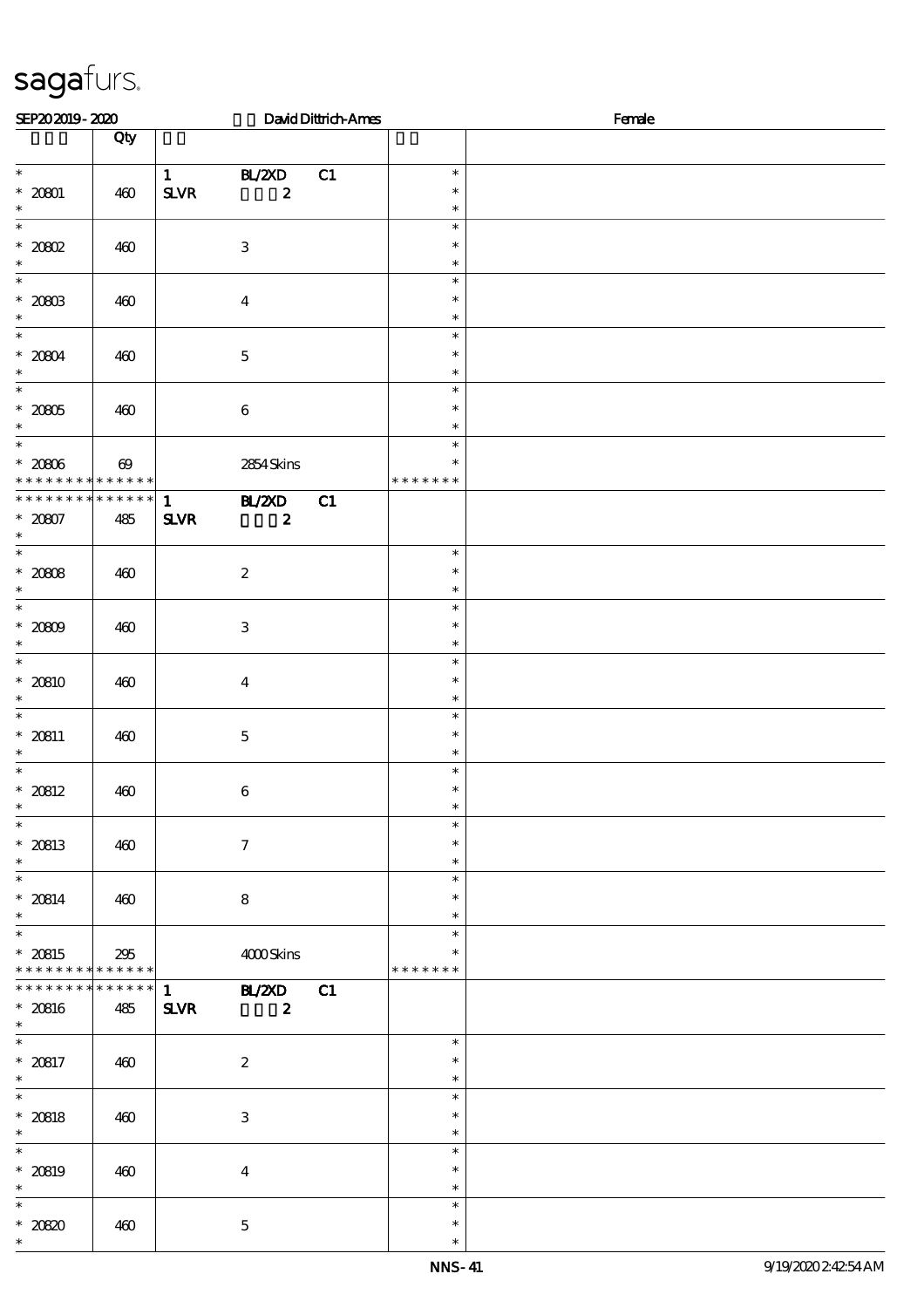| SEP202019-2020                                                                          |                    |                                          |                                               | David Dittrich-Ames | Female                            |  |  |  |  |
|-----------------------------------------------------------------------------------------|--------------------|------------------------------------------|-----------------------------------------------|---------------------|-----------------------------------|--|--|--|--|
|                                                                                         | Qty                |                                          |                                               |                     |                                   |  |  |  |  |
| $\ast$<br>$* 20821$<br>$\ast$                                                           | 460                | $\mathbf{1}$<br>${\bf S\!L}\!{\bf V\!R}$ | BL/2XD<br>$\boldsymbol{z}$                    | C1                  | $\ast$<br>$\ast$<br>$\ast$        |  |  |  |  |
| $\ast$<br>$* 20822$<br>$\ast$                                                           | 460                |                                          | $\boldsymbol{7}$                              |                     | $\ast$<br>$\ast$<br>$\ast$        |  |  |  |  |
| $\overline{\phantom{0}}$<br>$* 20823$<br>$\ast$                                         | 460                |                                          | $\bf 8$                                       |                     | $\ast$<br>$\ast$<br>$\ast$        |  |  |  |  |
| $\overline{\ast}$<br>$* 20824$<br>$\ast$                                                | 460                |                                          | $\boldsymbol{9}$                              |                     | $\ast$<br>$\ast$<br>$\ast$        |  |  |  |  |
| $\ast$<br>$* 20825$<br>$\ast$                                                           | 460                |                                          | 10                                            |                     | $\ast$<br>$\ast$<br>$\ast$        |  |  |  |  |
| $\overline{\phantom{0}}$<br>* 20826 *<br>$\overline{\ast}$                              | 460                |                                          | $11\,$                                        |                     | $\ast$<br>$\ast$<br>$\ast$        |  |  |  |  |
| * $20827$<br>* * * * * * * *                                                            | 468<br>* * * * * * |                                          | 5553Skins                                     |                     | $\ast$<br>$\ast$<br>* * * * * * * |  |  |  |  |
| * * * * * * * *<br>$* 20828$<br>$\ast$<br>$\overline{\phantom{0}}$                      | * * * * * *<br>485 | $\mathbf{1}$<br>$S\!L\!VR$               | X /<br>$\boldsymbol{z}$                       | C2                  |                                   |  |  |  |  |
| $* 20829$<br>$\ast$<br>$\overline{\phantom{0}}$                                         | 460                |                                          | $\boldsymbol{2}$                              |                     | $\ast$<br>$\ast$<br>$\ast$        |  |  |  |  |
| $* 20800$<br>$\ast$<br>$\ast$                                                           | 460                |                                          | $\,3$                                         |                     | $\ast$<br>$\ast$<br>$\ast$        |  |  |  |  |
| $^\ast$ 20831<br>$\ast$<br>$\ast$                                                       | 460                |                                          | $\boldsymbol{4}$                              |                     | $\ast$<br>$\ast$<br>$\ast$        |  |  |  |  |
| $* 2082$<br>* * * * * * * * <mark>* * * * * * *</mark><br>* * * * * * * * * * * * * * * | 285                |                                          | 2150Skins                                     |                     | $\ast$<br>$\ast$<br>* * * * * * * |  |  |  |  |
| $^\ast$ 2083<br>$\ast$                                                                  | 485                | $\mathbf{1}$<br><b>SLVR</b>              | $\overline{\mathbf{x}}$ /<br>$\boldsymbol{z}$ | C2                  |                                   |  |  |  |  |
| $^\ast$ 2084<br>$\ast$<br>$\overline{\phantom{0}}$                                      | 460                |                                          | $\boldsymbol{2}$                              |                     | $\ast$<br>$\ast$<br>$\ast$        |  |  |  |  |
| $^\ast$ 20835<br>$\ast$<br>$\overline{\phantom{0}}$                                     | 460                |                                          | $\ensuremath{\mathbf{3}}$                     |                     | $\ast$<br>$\ast$<br>$\ast$        |  |  |  |  |
| $^\ast$ 20836<br>$\ast$                                                                 | 460                |                                          | $\bf{4}$                                      |                     | $\ast$<br>$\ast$<br>$\ast$        |  |  |  |  |
| $\overline{\ast}$<br>$* 20837$<br>$\ast$                                                | 460                |                                          | $\mathbf 5$                                   |                     | $\ast$<br>$\ast$<br>$\ast$        |  |  |  |  |
| $\ast$<br>$^\ast$ 2088<br>$\ast$<br>$\overline{\phantom{0}}$                            | 460                |                                          | $\boldsymbol{6}$                              |                     | $\ast$<br>$\ast$<br>$\ast$        |  |  |  |  |
| $* 20899$<br>* * * * * * * * * * * * * *                                                | 308                |                                          | 308Skins                                      |                     | $\ast$<br>∗<br>* * * * * * *      |  |  |  |  |
| * * * * * * * * * * * * * * *<br>$* 20840$<br>$\ast$                                    | 485                | $\mathbf{1}$<br>$S\!L\!V\!R$             | X /<br>$\boldsymbol{z}$                       | C2                  |                                   |  |  |  |  |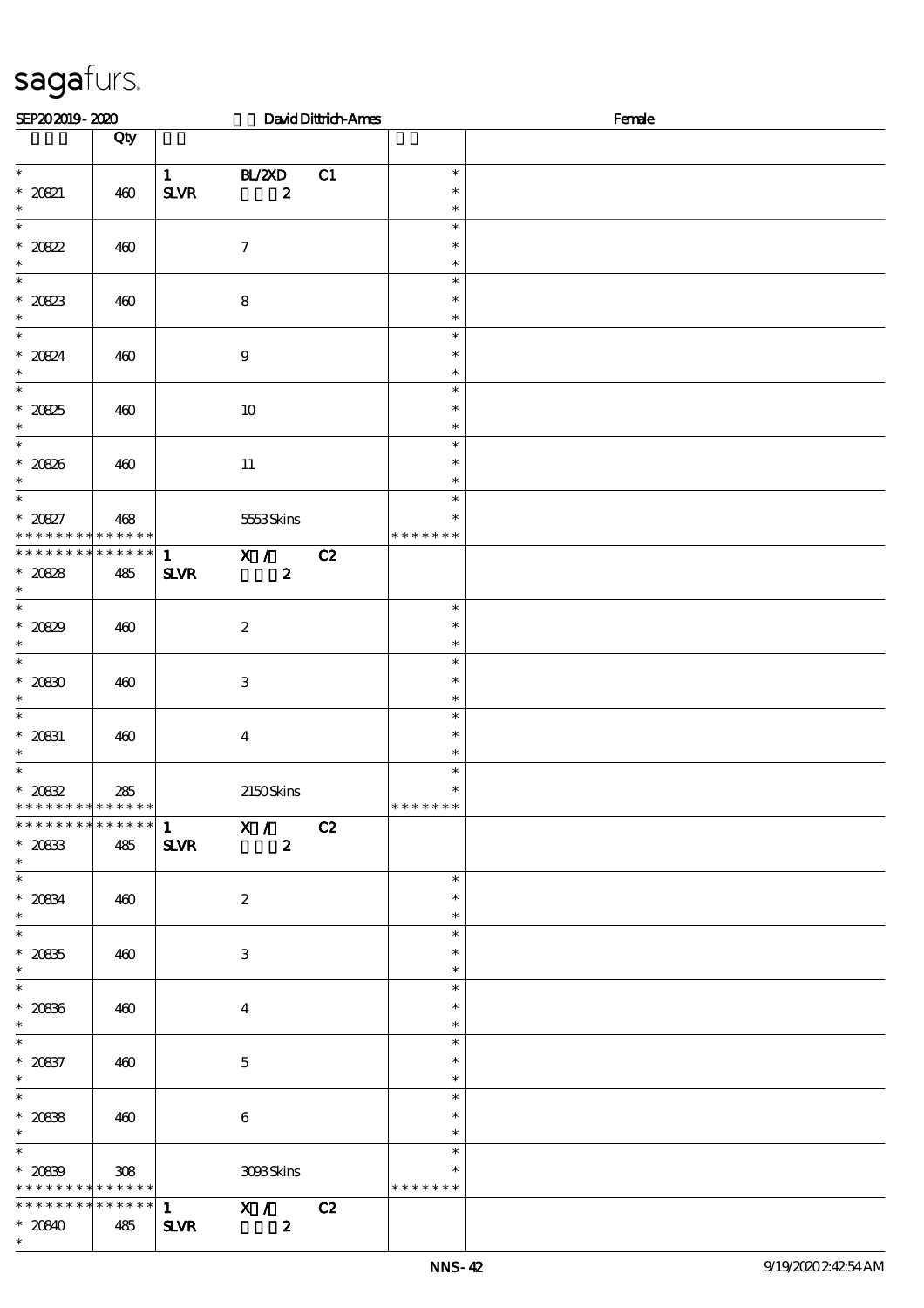| SEP202019-2020                                                                     |                    |                                          |                                   | David Dittrich-Ames |                                   | Female |  |  |
|------------------------------------------------------------------------------------|--------------------|------------------------------------------|-----------------------------------|---------------------|-----------------------------------|--------|--|--|
|                                                                                    | Qty                |                                          |                                   |                     |                                   |        |  |  |
| $\ast$<br>$* 20841$<br>$\ast$                                                      | 460                | $\mathbf{1}$<br>${\bf S\!L}\!{\bf V\!R}$ | X /<br>$\boldsymbol{z}$           | C2                  | $\ast$<br>$\ast$<br>$\ast$        |        |  |  |
| $\overline{\ast}$<br>$* 20842$<br>$\ast$                                           | 460                |                                          | $\ensuremath{\mathbf{3}}$         |                     | $\ast$<br>$\ast$<br>$\ast$        |        |  |  |
| $\ast$<br>$* 20843$<br>$\ast$                                                      | 460                |                                          | $\boldsymbol{4}$                  |                     | $\ast$<br>$\ast$<br>$\ast$        |        |  |  |
| $\overline{\ast}$<br>$* 20844$<br>$\ast$                                           | 460                |                                          | $\mathbf 5$                       |                     | $\ast$<br>$\ast$<br>$\ast$        |        |  |  |
| $\overline{\ast}$<br>$* 20845$<br>$\ast$                                           | 460                |                                          | $\,6\,$                           |                     | $\ast$<br>$\ast$<br>$\ast$        |        |  |  |
| $\ast$<br>$* 20846$<br>$\ast$                                                      | 460                |                                          | $\boldsymbol{\tau}$               |                     | $\ast$<br>$\ast$<br>$\ast$        |        |  |  |
| $\overline{\ast}$<br>$* 20847$<br>* * *                                            | 356<br>* * * * * * |                                          | 3601 Skins                        |                     | $\ast$<br>∗<br>* * * * * * *      |        |  |  |
| * * * * * * * * * * * * * *<br>$* 20848$<br>$\ast$                                 | 485                | $\boldsymbol{z}$<br><b>SLVR</b>          | <b>HL/2XD</b><br>$\boldsymbol{z}$ | C1                  |                                   |        |  |  |
| $\overline{\ast}$<br>$* 20849$<br>$\ast$                                           | 460                |                                          | $\boldsymbol{2}$                  |                     | $\ast$<br>$\ast$<br>$\ast$        |        |  |  |
| $\overline{\ast}$<br>$* 2080$<br>$\ast$                                            | 460                |                                          | $\,3$                             |                     | $\ast$<br>$\ast$<br>$\ast$        |        |  |  |
| $\ast$<br>$* 20851$<br>$\ast$                                                      | 460                |                                          | $\boldsymbol{4}$                  |                     | $\ast$<br>$\ast$<br>$\ast$        |        |  |  |
| $\ast$<br>$* 2062$<br>* * * * * * * * <mark>* * * * * * *</mark>                   | 133                |                                          | 1998Skins                         |                     | $\ast$<br>$\ast$<br>* * * * * * * |        |  |  |
| * * * * * * * * * * * * * *<br>$* 2063$<br>$\ast$                                  | 485                | $\mathbf{2}$<br><b>SLVR</b>              | <b>HL/2XD</b><br>$\boldsymbol{z}$ | C1                  |                                   |        |  |  |
| $\overline{\phantom{0}}$<br>$* 2064$<br>* * * * * * * * <mark>* * * * * * *</mark> | 223                |                                          | 708Skins                          |                     | $\ast$<br>$\ast$<br>* * * * * * * |        |  |  |
| * * * * * * * * * * * * * *<br>$^\ast$ 20855<br>$\ast$                             | 485                | $\boldsymbol{z}$<br><b>SLVR</b>          | <b>HL/ZXD</b><br>$\boldsymbol{z}$ | C1                  |                                   |        |  |  |
| $\overline{\phantom{0}}$<br>$^\ast$ 20856<br>$\ast$                                | 460                |                                          | $\boldsymbol{2}$                  |                     | $\ast$<br>$\ast$<br>$\ast$        |        |  |  |
| $\overline{\phantom{0}}$<br>$* 20857$<br>$\ast$                                    | 460                |                                          | $\,3$                             |                     | $\ast$<br>$\ast$<br>$\ast$        |        |  |  |
| $\ast$<br>$* 2068$<br>$\ast$                                                       | 460                |                                          | $\boldsymbol{4}$                  |                     | $\ast$<br>$\ast$<br>$\ast$        |        |  |  |
| $\ast$<br>$* 2069$<br>$\ast$                                                       | 460                |                                          | $\mathbf 5$                       |                     | $\ast$<br>$\ast$<br>$\ast$        |        |  |  |
| $\ast$<br>$\,^*$ 2080<br>$\ast$                                                    | 460                |                                          | $\boldsymbol{6}$                  |                     | $\ast$<br>$\ast$<br>$\ast$        |        |  |  |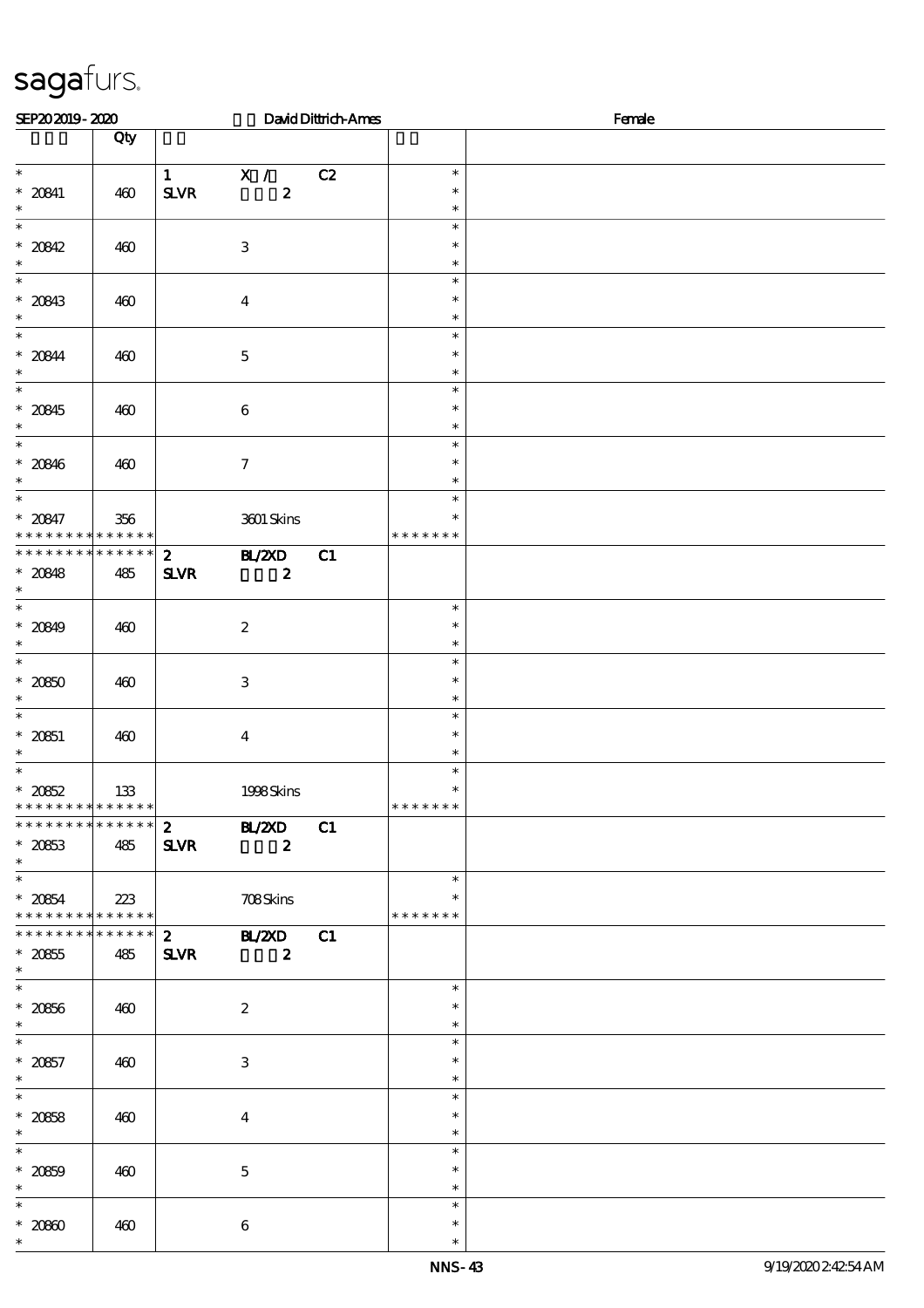| SEP202019-2020                                                                     |     |                              |                                    | David Dittrich-Ames |                                   | Female |
|------------------------------------------------------------------------------------|-----|------------------------------|------------------------------------|---------------------|-----------------------------------|--------|
|                                                                                    | Qty |                              |                                    |                     |                                   |        |
| $\ast$<br>$* 20801$<br>$\ast$                                                      | 460 | $\mathbf{z}$<br><b>SLVR</b>  | BL/2XD<br>$\boldsymbol{z}$         | C1                  | $\ast$<br>$\ast$<br>$\ast$        |        |
| $\ast$<br>$* 20862$<br>$\ast$                                                      | 460 |                              | 8                                  |                     | $\ast$<br>$\ast$<br>$\ast$        |        |
| $\ast$<br>$* 2063$<br>* * * * * * * * * * * * * *                                  | 465 |                              | 4170Skins                          |                     | $\ast$<br>*<br>* * * * * * *      |        |
| * * * * * * * * * * * * * * *<br>$* 20864$<br>$\ast$                               | 485 | $2^{\circ}$<br><b>SLVR</b>   | $\mathbf{x}$ /<br>$\boldsymbol{z}$ | C2                  |                                   |        |
| $\overline{\ast}$<br>$* 20865$<br>$\ast$                                           | 460 |                              | $\boldsymbol{2}$                   |                     | $\ast$<br>$\ast$<br>$\ast$        |        |
| $\ast$<br>$* 20006$<br>* * * * * * * * * * * * * * *                               | 451 |                              | 1396Skins                          |                     | $\ast$<br>*<br>* * * * * * *      |        |
| * * * * * * * * * * * * * * *<br>$* 20867$<br>$\ast$                               | 485 | $\mathbf{2}$<br><b>SLVR</b>  | X /<br>$\boldsymbol{z}$            | C2                  |                                   |        |
| $\overline{\phantom{0}}$<br>$* 2068$<br>* * * * * * * * <mark>* * * * * * *</mark> | 168 |                              | 653Skins                           |                     | $\ast$<br>$\ast$<br>* * * * * * * |        |
| * * * * * * * * * * * * * *<br>$* 20809$<br>$\ast$                                 | 485 | $2^{\circ}$<br><b>SLVR</b>   | X /<br>$\boldsymbol{z}$            | C2                  |                                   |        |
| $\overline{\ast}$<br>$* 20870$<br>$\ast$                                           | 460 |                              | $\boldsymbol{2}$                   |                     | $\ast$<br>$\ast$<br>$\ast$        |        |
| $\ast$<br>* 20871<br>$\ast$                                                        | 460 |                              | $\,3$                              |                     | $\ast$<br>$\ast$<br>$\ast$        |        |
| $\ast$<br>$* 20872$<br>$\ast$                                                      | 460 |                              | $\boldsymbol{4}$                   |                     | $\ast$<br>$\ast$<br>$\ast$        |        |
| $\overline{\ast}$<br>$* 20873$<br>$\ast$                                           | 460 |                              | $\mathbf 5$                        |                     | $\ast$<br>$\ast$<br>$\ast$        |        |
| $\ast$<br>$* 20874$<br>* * * * * * * * * * * * * *                                 | 439 |                              | 2764Skins                          |                     | $\ast$<br>$\ast$<br>* * * * * * * |        |
| 20875                                                                              | 370 | $\mathbf{3}$<br><b>SLVR</b>  | <b>BL/ZXD</b><br>$\boldsymbol{z}$  | C1                  |                                   |        |
| * * * * * * * * * * * * * * *<br>$* 20876$<br>$\ast$                               | 525 | $3 -$<br><b>SLVR</b>         | <b>BL/ZXD</b><br>$\boldsymbol{z}$  | C1                  |                                   |        |
| $\ast$<br>$* 20877$<br>* * * * * * * * * * * * * *                                 | 500 |                              | 1025Skins                          |                     | $\ast$<br>$\ast$<br>* * * * * * * |        |
| 20878                                                                              | 251 | $\mathbf{3}$<br><b>SLVR</b>  | X /<br>$\boldsymbol{z}$            | C2                  |                                   |        |
|                                                                                    |     |                              | <b>E&amp;MDittrich</b>             |                     |                                   | Female |
| * * * * * * * * * * * * * *<br>$* 2080$<br>$\ast$                                  | 445 | $\mathbf{o}$<br>$S\!L\!V\!R$ | <b>HAZXD</b><br>$\boldsymbol{z}$   | C1                  |                                   |        |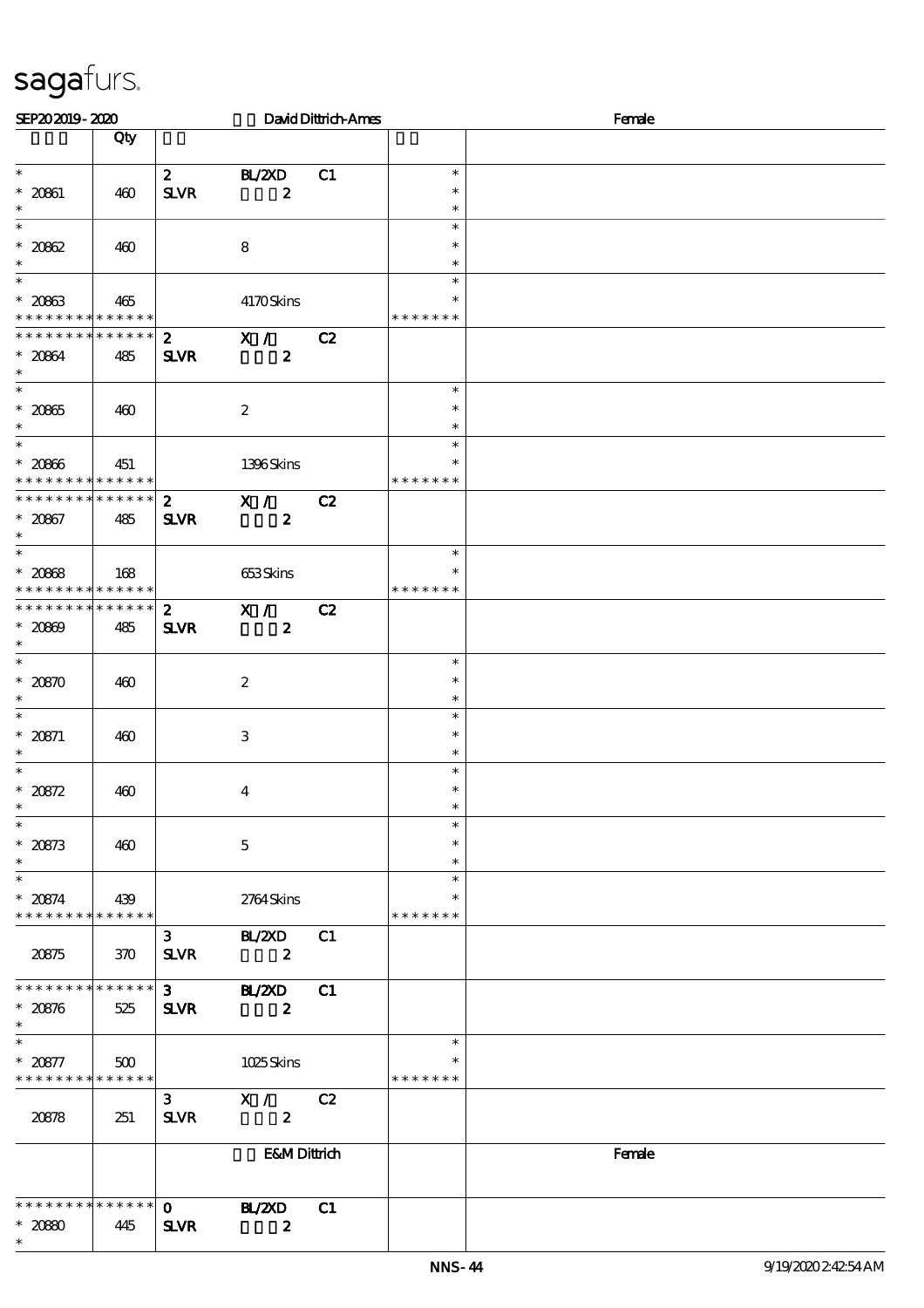| SEP202019-2020                                                                 |     |                                       | <b>E&amp;MDittrich</b>             |    |                                   | Female |
|--------------------------------------------------------------------------------|-----|---------------------------------------|------------------------------------|----|-----------------------------------|--------|
|                                                                                | Qty |                                       |                                    |    |                                   |        |
| $\ast$<br>$* 20881$<br>* * * * * * * * * * * * * *                             | 128 | $\mathbf{O}$<br>$S\!L\!V\!R$          | <b>H_/2XD</b><br>$\boldsymbol{z}$  | C1 | $\ast$<br>$\ast$<br>* * * * * * * |        |
| 2082                                                                           | 274 | $\mathbf{O}$<br><b>SLVR</b>           | X /<br>$\boldsymbol{z}$            | C2 |                                   |        |
| ******** <mark>******</mark><br>$* 2083$<br>$\ast$                             | 485 | $1 \quad \blacksquare$<br><b>SLVR</b> | <b>HZZD</b><br>$\boldsymbol{z}$    | C1 |                                   |        |
| $\overline{\ast}$<br>$* 2084$<br>$\ast$                                        | 460 |                                       | $\boldsymbol{2}$                   |    | $\ast$<br>$\ast$<br>$\ast$        |        |
| $\overline{\phantom{0}}$<br>$* 2085$<br>* * * * * * * * * * * * * *            | 412 |                                       | 1357Skins                          |    | $\ast$<br>$\ast$<br>* * * * * * * |        |
| *************** 1<br>$^\ast$ 2086<br>$\ast$                                    | 485 | <b>SLVR</b>                           | $\mathbf{X}$ /<br>$\boldsymbol{z}$ | C2 |                                   |        |
| $\ast$<br>$* 2087$<br>* * * * * * * * * * * * * *                              | 105 |                                       | 590Skins                           |    | $\ast$<br>$\ast$<br>* * * * * * * |        |
| ******** <mark>******</mark><br>$* 2088$<br>$\ast$                             | 485 | $\mathbf{2}$<br><b>SLVR</b>           | B ZCD<br>$\boldsymbol{z}$          | C1 |                                   |        |
| $*$<br>$* 2089$<br>* * * * * * * * * * * * * *                                 | 279 |                                       | 764 Skins                          |    | $\ast$<br>$\ast$<br>* * * * * * * |        |
| 20800                                                                          | 20B | $\mathbf{z}$<br><b>SLVR</b>           | X /<br>$\boldsymbol{z}$            | C2 |                                   |        |
|                                                                                |     |                                       | Panick                             |    |                                   | Female |
| * * * * * * * * * * * * * * *<br>$*20892$<br>$\ast$                            | 445 | $\mathbf{O}$<br><b>SLVR</b>           | <b>H_/2XD</b><br>$\boldsymbol{z}$  | C1 |                                   |        |
| $\ast$<br>$\hspace{0.1cm}^*$ 20803<br>* * * * * * * * <mark>* * * * * *</mark> | 20B |                                       | 648Skins                           |    | $\ast$<br>$\ast$<br>* * * * * * * |        |
| * * * * * * * * * * * * * * *<br>$* 20894$<br>$\ast$                           | 445 | $\mathbf{O}$<br><b>SLVR</b>           | X /<br>$\boldsymbol{z}$            | C2 |                                   |        |
| $\overline{\ast}$<br>$* 20805$<br>* * * * * * * * * * * * * *                  | 109 |                                       | 554Skins                           |    | $\ast$<br>$\ast$<br>* * * * * * * |        |
| * * * * * * * * * * * * * *<br>$* 20806$<br>$\ast$                             | 485 | 1<br><b>SLVR</b>                      | <b>HAZXD</b><br>$\boldsymbol{z}$   | C1 |                                   |        |
| $\overline{\phantom{0}}$<br>$* 20807$<br>* * * * * * * * * * * * * *           | 206 |                                       | 691 Skins                          |    | $\ast$<br>$\ast$<br>* * * * * * * |        |
| * * * * * * * * * * * * * *<br>$* 20008$<br>$\ast$                             | 485 | $\mathbf{1}$<br><b>SLVR</b>           | <b>H_/2XD</b><br>$\boldsymbol{z}$  | C1 |                                   |        |
| $\ast$<br>$* 20809$<br>$\ast$                                                  | 460 |                                       | $\boldsymbol{2}$                   |    | $\ast$<br>$\ast$<br>$\ast$        |        |
| $\ast$<br>$*2000$<br>$\ast$                                                    | 460 |                                       | $\,3$                              |    | $\ast$<br>$\ast$<br>$\ast$        |        |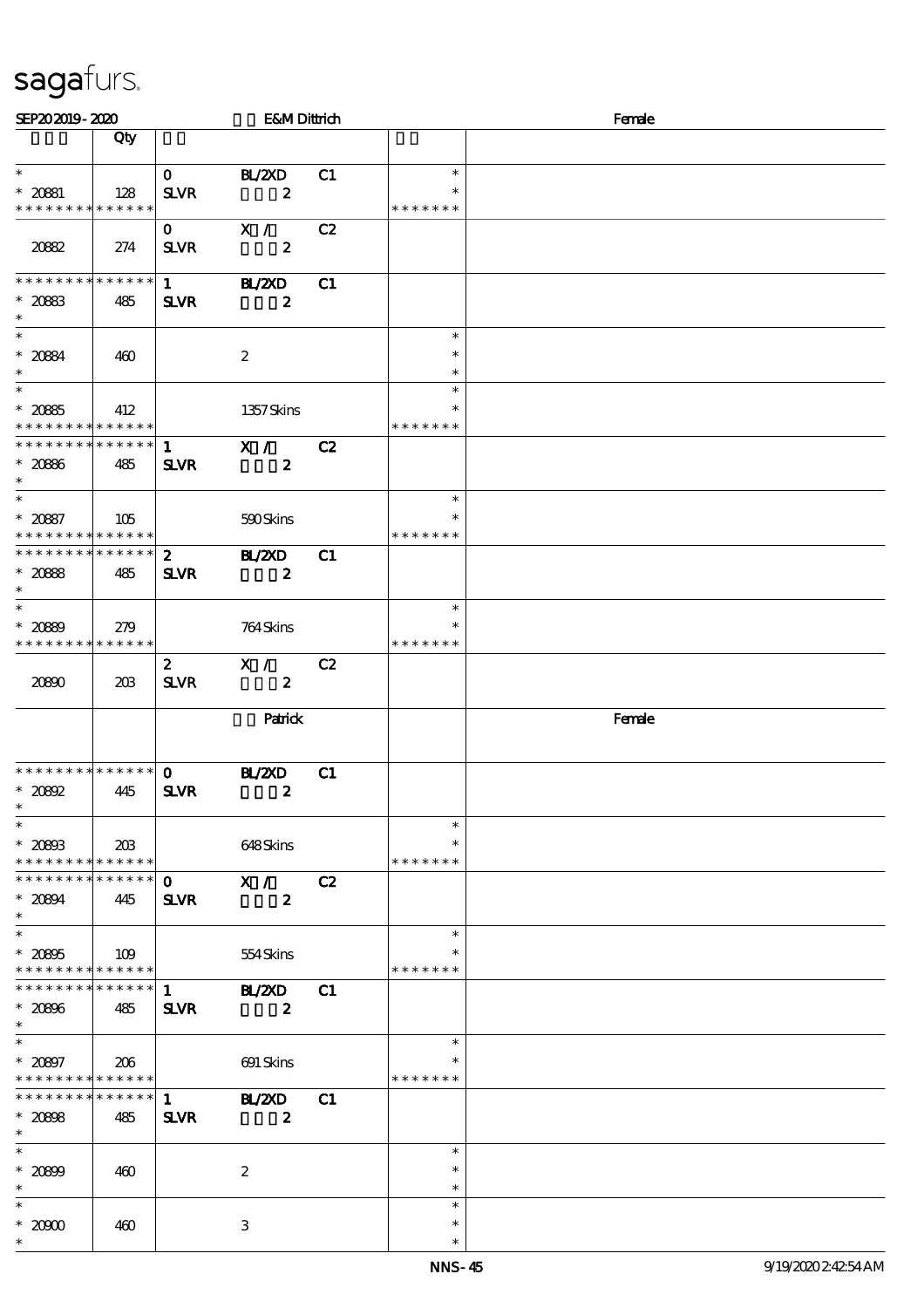| SEP202019-2020                             |                    |                             | Patrick                                   |       | Female                  |  |  |  |
|--------------------------------------------|--------------------|-----------------------------|-------------------------------------------|-------|-------------------------|--|--|--|
|                                            | Qty                |                             |                                           |       |                         |  |  |  |
| $\ast$                                     |                    | $\mathbf{1}$                | BL/2XD                                    | C1    | $\ast$                  |  |  |  |
| $*20001$                                   | 460                | <b>SLVR</b>                 | $\boldsymbol{z}$                          |       | $\ast$                  |  |  |  |
| $\ast$                                     |                    |                             |                                           |       | $\ast$                  |  |  |  |
| $\ast$                                     |                    |                             |                                           |       | $\ast$                  |  |  |  |
| $*20002$<br>* * * * * * * * * * * * * *    | 460                |                             | 2325Skins                                 |       | *<br>* * * * * * *      |  |  |  |
| * * * * * * * *                            | * * * * * *        | $\mathbf{1}$                | <b>BL/2XD</b>                             | C1    |                         |  |  |  |
| $*20003$                                   | 485                | <b>SLVR</b>                 | $\boldsymbol{z}$                          |       |                         |  |  |  |
| $\ast$<br>$\ast$                           |                    |                             |                                           |       | $\ast$                  |  |  |  |
| $*20004$                                   | 421                |                             | 906Skins                                  |       |                         |  |  |  |
| * * * * * * * * * * * * * *                |                    |                             |                                           |       | * * * * * * *           |  |  |  |
|                                            |                    | $\mathbf{1}$                | X /                                       | C2    |                         |  |  |  |
| 20005                                      | 388                | $S\!L\!V\!R$                | $\boldsymbol{z}$                          |       |                         |  |  |  |
| * * * * * * * * * * * * * *                |                    | $1 \quad \blacksquare$      | X /                                       | C2    |                         |  |  |  |
| $*20006$                                   | 485                | <b>SLVR</b>                 | $\boldsymbol{z}$                          |       |                         |  |  |  |
| $\ast$<br>$\overline{\ast}$                |                    |                             |                                           |       | $\ast$                  |  |  |  |
| $* 20007$                                  | 460                |                             | $\boldsymbol{z}$                          |       | $\ast$                  |  |  |  |
| $\ast$                                     |                    |                             |                                           |       | $\ast$                  |  |  |  |
| $\overline{\ast}$                          |                    |                             |                                           |       | $\ast$                  |  |  |  |
| $* 20008$<br>* * * * * * * *               | 460<br>* * * * * * |                             | 1405Skins                                 |       | $\ast$<br>* * * * * * * |  |  |  |
|                                            |                    | $\mathbf{1}$                | $X / \sqrt{2}$                            | C2    |                         |  |  |  |
| 20009                                      | 463                | <b>SLVR</b>                 | $\boldsymbol{z}$                          |       |                         |  |  |  |
|                                            |                    |                             |                                           |       |                         |  |  |  |
| **************<br>$* 20910$                | 485                | $\mathbf{2}$<br><b>SLVR</b> | <b>BL/ZXD</b><br>$\boldsymbol{z}$         | C1    |                         |  |  |  |
| $\ast$                                     |                    |                             |                                           |       |                         |  |  |  |
| $\ast$                                     |                    |                             |                                           |       | $\ast$                  |  |  |  |
| $* 20911$<br>* * * * * * * * * * * * * * * | 309                |                             | 794 Skins                                 |       | $\ast$<br>* * * * * * * |  |  |  |
| * * * * * * * * * * * * * *                |                    | $\mathbf{z}$                | <b>H_/2XD</b>                             | C1    |                         |  |  |  |
| $* 20912$                                  | 485                | <b>SLVR</b>                 | $\boldsymbol{z}$                          |       |                         |  |  |  |
| $\ast$<br>$\overline{\ast}$                |                    |                             |                                           |       |                         |  |  |  |
| $* 20913$                                  | 460                |                             | 945Skins                                  |       | $\ast$<br>∗             |  |  |  |
| * * * * * * * * * * * * * *                |                    |                             |                                           |       | * * * * * * *           |  |  |  |
| * * * * * * * * * * * * * *                |                    | $\mathbf{2}$                | <b>HL/2XD</b>                             | C1    |                         |  |  |  |
| $* 20914$<br>$\ast$                        | 485                | <b>SLVR</b>                 | $\boldsymbol{z}$                          |       |                         |  |  |  |
| $\ast$                                     |                    |                             |                                           |       | $\ast$                  |  |  |  |
| $* 20915$                                  | 337                |                             | 822Skins                                  |       | $\ast$                  |  |  |  |
| * * * * * * * * * * * * * *                |                    |                             |                                           |       | * * * * * * *           |  |  |  |
| 20916                                      | 412                | $\mathbf{2}$<br><b>SLVR</b> | $\mathbf{X}$ /<br>$\overline{\mathbf{2}}$ | C2    |                         |  |  |  |
|                                            |                    |                             |                                           |       |                         |  |  |  |
| * * * * * * * * * * * * * *                |                    | $\mathbf{2}$                | $\bar{X}$ /                               | C2    |                         |  |  |  |
| $* 20917$                                  | 485                | <b>SLVR</b>                 | $\boldsymbol{z}$                          |       |                         |  |  |  |
| $\ast$<br>$\ast$                           |                    |                             |                                           |       | $\ast$                  |  |  |  |
| $* 20918$                                  | 460                |                             | 945Skins                                  |       | $\ast$                  |  |  |  |
| * * * * * * * * * * * * * * *              |                    |                             |                                           |       | * * * * * * *           |  |  |  |
|                                            |                    | $2^{\circ}$                 | X /                                       | C2    |                         |  |  |  |
| 20919                                      | 420                | <b>SLVR</b>                 | $\boldsymbol{z}$                          |       |                         |  |  |  |
|                                            |                    | $3^{\circ}$                 | $X$ $X$                                   | C1/C2 |                         |  |  |  |
| 2020                                       | 231                | ${\bf S\!L}\!{\bf V\!R}$    | $\boldsymbol{z}$                          |       |                         |  |  |  |
|                                            |                    |                             |                                           |       |                         |  |  |  |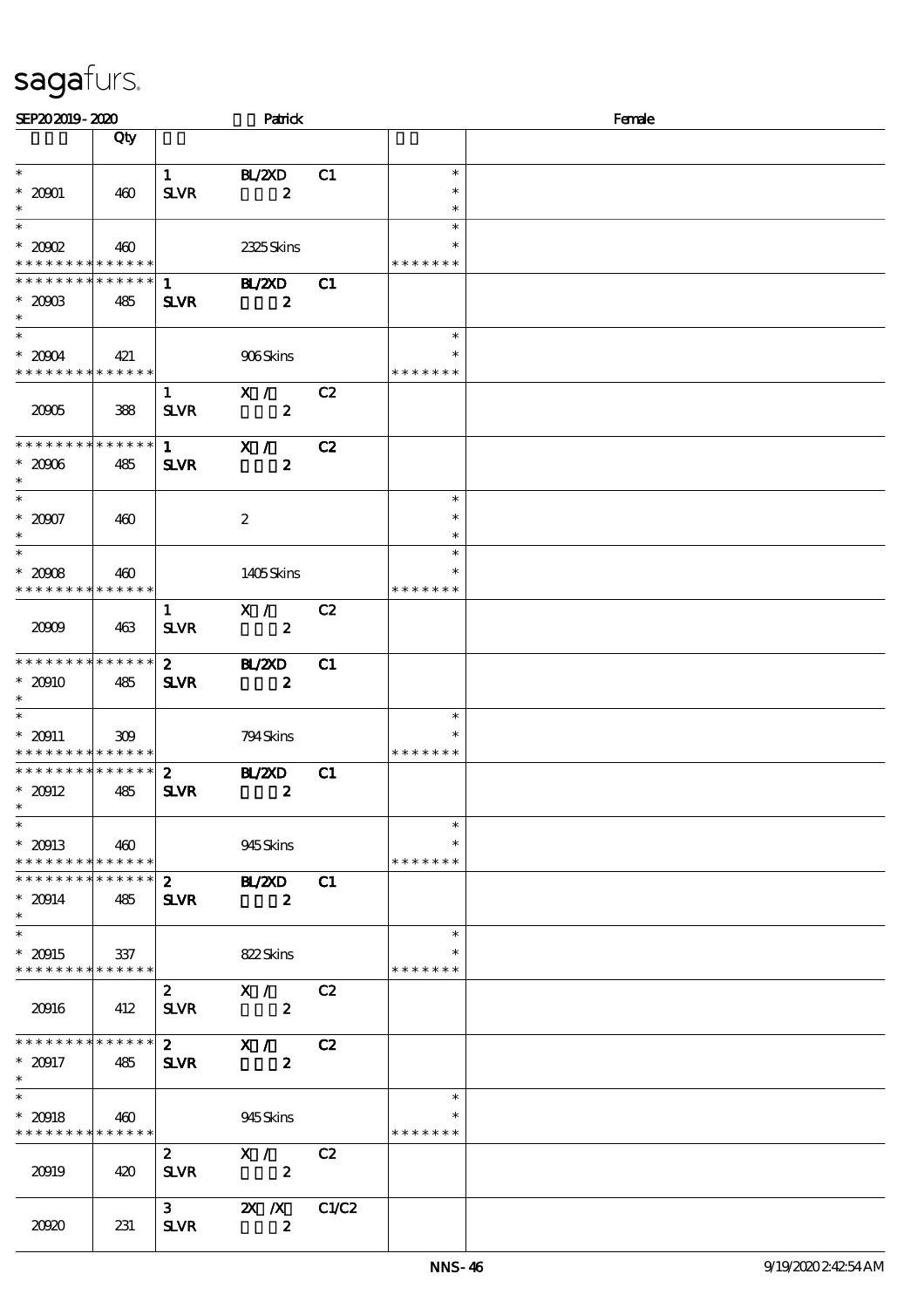| SEP202019-2020                                                         |                        |                                 |                                   | Dixon-Walt Brown |                                   | Female |  |  |  |
|------------------------------------------------------------------------|------------------------|---------------------------------|-----------------------------------|------------------|-----------------------------------|--------|--|--|--|
|                                                                        | Qty                    |                                 |                                   |                  |                                   |        |  |  |  |
| * * * * * * * * * * * * * *<br>$*20921$<br>$\ast$                      | 445                    | $\mathbf{o}$<br><b>SLVR</b>     | <b>HAZXD</b><br>$\boldsymbol{z}$  | C1               |                                   |        |  |  |  |
| $\overline{\phantom{1}}$<br>$*20922$<br>* * * * * * * * * * * * * * *  | 330                    |                                 | 775Skins                          |                  | $\ast$<br>$\ast$<br>* * * * * * * |        |  |  |  |
| * * * * * * * *<br>$*20023$<br>$\ast$                                  | $* * * * * * *$<br>445 | $\mathbf{o}$<br><b>SLVR</b>     | X /<br>$\boldsymbol{z}$           | C2               |                                   |        |  |  |  |
| $\ast$<br>$*20024$<br>* * * * * * * * * * * * * *                      | 282                    |                                 | 727 Skins                         |                  | $\ast$<br>$\ast$<br>* * * * * * * |        |  |  |  |
| * * * * * * * *<br>$*20925$<br>$\ast$                                  | $* * * * * * *$<br>485 | 1<br><b>SLVR</b>                | <b>BL/ZXD</b><br>$\boldsymbol{z}$ | C1               |                                   |        |  |  |  |
| $\ast$<br>$* 20926$<br>$\ast$                                          | 460                    |                                 | $\boldsymbol{2}$                  |                  | $\ast$<br>$\ast$<br>$\ast$        |        |  |  |  |
| $\ast$<br>$*20927$<br>$\ast$                                           | 460                    |                                 | 3                                 |                  | $\ast$<br>$\ast$<br>$\ast$        |        |  |  |  |
| $\overline{\ast}$<br>$* 20028$<br>$\ast$                               | 460                    |                                 | $\bf{4}$                          |                  | $\ast$<br>$\ast$<br>$\ast$        |        |  |  |  |
| $\ast$<br>$* 20029$<br>* * * * * * * * * * * * * *                     | 355                    |                                 | 2220Skins                         |                  | $\ast$<br>$\ast$<br>* * * * * * * |        |  |  |  |
| * * * * * * * * * * * * * *<br>$*2000$<br>$\ast$                       | 485                    | $\mathbf{1}$<br><b>SLVR</b>     | X /<br>$\boldsymbol{z}$           | C2               |                                   |        |  |  |  |
| $\overline{\phantom{a}^*}$<br>$* 20031$<br>$\ast$                      | 460                    |                                 | $\boldsymbol{2}$                  |                  | $\ast$<br>$\ast$<br>$\ast$        |        |  |  |  |
| $\ast$<br>$*2002$<br>* * * * * * * * <mark>* * * * * * *</mark>        | 303                    |                                 | 1248Skins                         |                  | $\ast$<br>$\ast$<br>* * * * * * * |        |  |  |  |
| * * * * * * * *<br>$*20033$<br>$\ast$                                  | * * * * * *<br>485     | $\mathbf{z}$<br><b>SLVR</b>     | BL/2XD<br>$\boldsymbol{2}$        | C1               |                                   |        |  |  |  |
| $\ast$<br>$* 20034$<br>$\ast$                                          | 460                    |                                 | $\boldsymbol{2}$                  |                  | $\ast$<br>$\ast$<br>$\ast$        |        |  |  |  |
| $\ast$<br>$* 20035$<br>* * * * * * * *                                 | 169<br>* * * * * *     |                                 | 1114Skins                         |                  | $\ast$<br>$\ast$<br>* * * * * * * |        |  |  |  |
| * * * * * * * *<br>$* 2006$<br>$\ast$                                  | * * * * * *<br>485     | $\boldsymbol{z}$<br><b>SLVR</b> | X /<br>$\boldsymbol{z}$           | C2               |                                   |        |  |  |  |
| $\overline{\phantom{a}^*}$<br>$* 20037$<br>* * * * * * * * * * * * * * | 131                    |                                 | 616Skins                          |                  | $\ast$<br>$\ast$<br>* * * * * * * |        |  |  |  |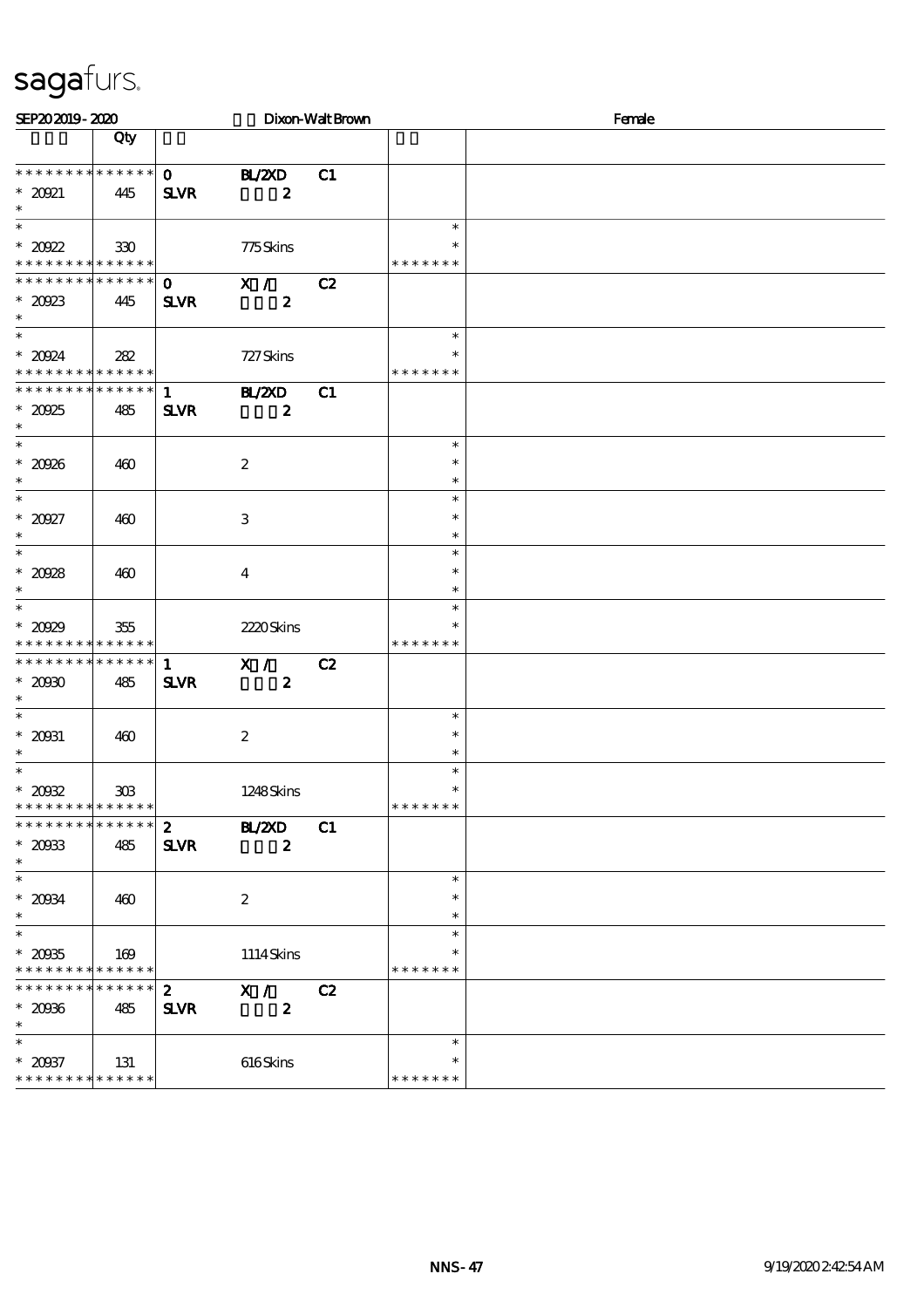| SEP202019-2020 |     |             | Erickson-Hobbs | Female |
|----------------|-----|-------------|----------------|--------|
|                | Qty |             |                |        |
| 20041          | 187 | <b>BRNZ</b> | C2             |        |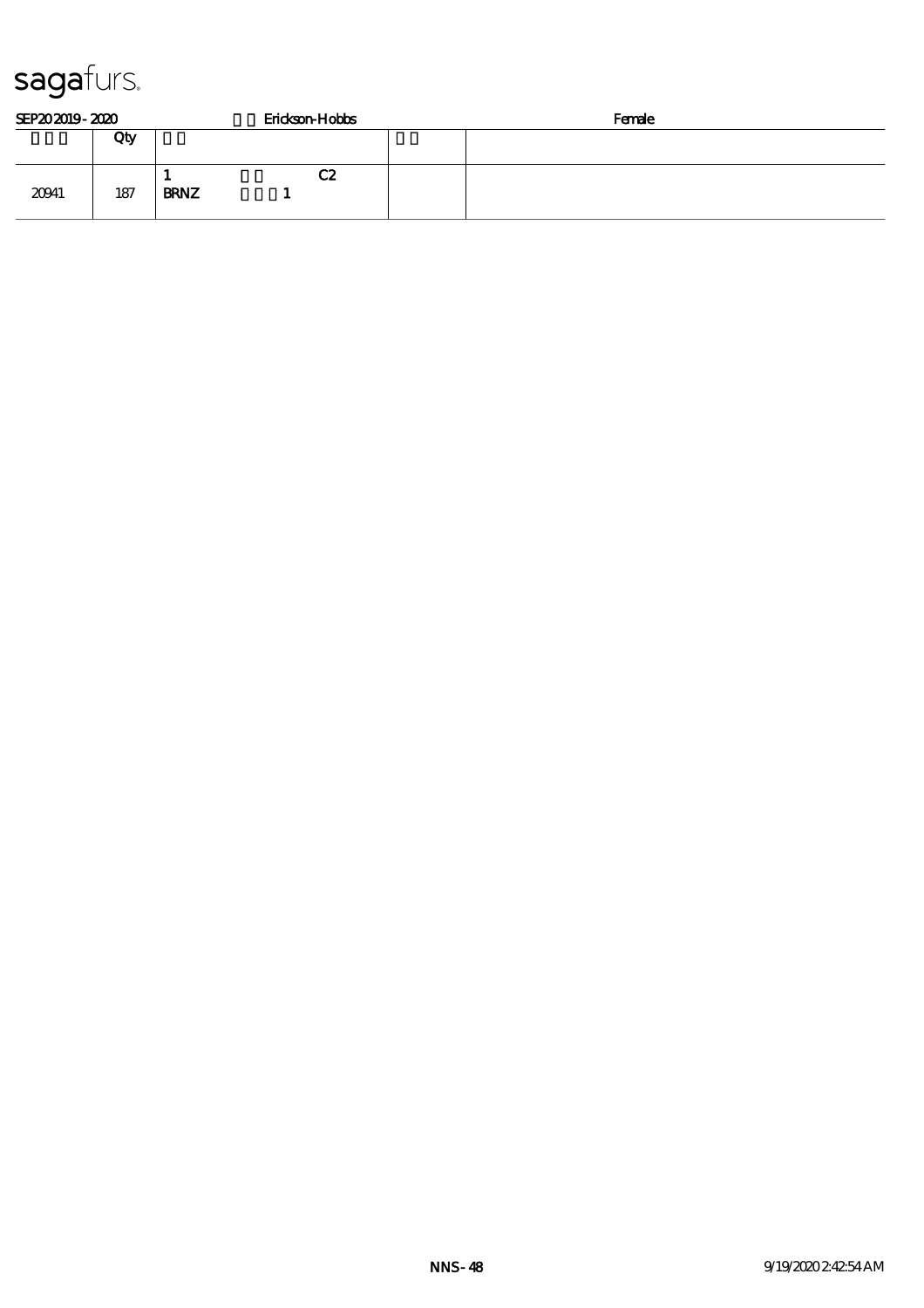| SEP202019-2020                                                       |     |                                        | <b>Sundryowners</b>                        |       |                                   | Female |  |  |  |
|----------------------------------------------------------------------|-----|----------------------------------------|--------------------------------------------|-------|-----------------------------------|--------|--|--|--|
|                                                                      | Qty |                                        |                                            |       |                                   |        |  |  |  |
| 20061                                                                | 118 | $\mathbf{O}$<br><b>VSLA</b>            | $\mathbf{1}$                               | C2    |                                   |        |  |  |  |
| 20062                                                                | 180 | $\mathbf{O}$<br><b>VSLA</b>            | $\boldsymbol{z}$                           | C2    |                                   |        |  |  |  |
| 20063                                                                | 250 | 1<br>${\bf VSA}$                       | $\mathbf{1}$                               | C2    |                                   |        |  |  |  |
| 20064                                                                | 444 | $\mathbf{1}$<br><b>VSLA</b>            | $\boldsymbol{z}$                           | C2    |                                   |        |  |  |  |
| 20065                                                                | 153 | $\mathbf{z}$<br><b>VSLA</b>            | $\mathbf{1}$                               | C2    |                                   |        |  |  |  |
| 2006                                                                 | 280 | $\mathbf{2}$<br><b>VSLA</b>            | $\boldsymbol{z}$                           | C2    |                                   |        |  |  |  |
| **************<br>$* 20067$<br>$\ast$                                | 525 | $\overline{\mathbf{4}}$<br><b>VSLA</b> | $2X$ $X$<br>$\mathbf{1}$                   | C1/C2 |                                   |        |  |  |  |
| $_{*}^{-}$<br>$* 2008$<br>* * * * * * * * <mark>* * * * * * *</mark> | 293 |                                        | 818Skins                                   |       | $\ast$<br>$\ast$<br>* * * * * * * |        |  |  |  |
| 2009                                                                 | 374 | 5 <sub>5</sub><br>${\bf VSA}$          | 2X / X C1/C2<br>$\overline{\phantom{0}}$ 1 |       |                                   |        |  |  |  |
|                                                                      |     |                                        | DeepNorth                                  |       |                                   | Female |  |  |  |
| 20971                                                                | 238 | $\mathbf{O}$<br><b>VSLA</b>            | $X$ $N$                                    | C1/C2 |                                   |        |  |  |  |
| * * * * * * * * * * * * * *<br>$* 20972$<br>$\ast$                   | 465 | $1 \quad \blacksquare$<br><b>VSLA</b>  | $\overline{\mathbf{X} \mathbf{X}}$         | C1/C2 |                                   |        |  |  |  |
| $\overline{\ast}$<br>$* 20973$<br>* * * * * * * * * * * * * *        | 126 |                                        | 591 Skins                                  |       | $\ast$<br>$\ast$<br>* * * * * * * |        |  |  |  |
| 20974                                                                | 363 | $\boldsymbol{z}$<br><b>VSLA</b>        | $X$ $X$                                    | C1/C2 |                                   |        |  |  |  |
| 20975                                                                | 271 | 3 <sup>1</sup><br><b>VSLA</b>          | $X$ $N$                                    | C1/C2 |                                   |        |  |  |  |
|                                                                      |     |                                        | ChanyGrove                                 |       |                                   | Female |  |  |  |
| 20977                                                                | 282 | $\mathbf{O}$<br><b>VSLA</b>            | $X$ $X$<br>$\mathbf{1}$                    | C1/C2 |                                   |        |  |  |  |
| * * * * * * * * * * * * * *<br>$* 20978$<br>$\ast$                   | 465 | $\mathbf{1}$<br><b>VSLA</b>            | B ZCD<br>$\mathbf{1}$                      | C1    |                                   |        |  |  |  |
| $\ast$<br>$* 20979$<br>* * * * * * * * * * * * * *                   | 108 |                                        | 573Skins                                   |       | $\ast$<br>$\ast$<br>* * * * * * * |        |  |  |  |
| * * * * * * * * * * * * * * *<br>$* 2090$<br>$\ast$                  | 465 | $\mathbf{1}$<br><b>VSLA</b>            | B ZCD<br>$\mathbf{1}$                      | C1    |                                   |        |  |  |  |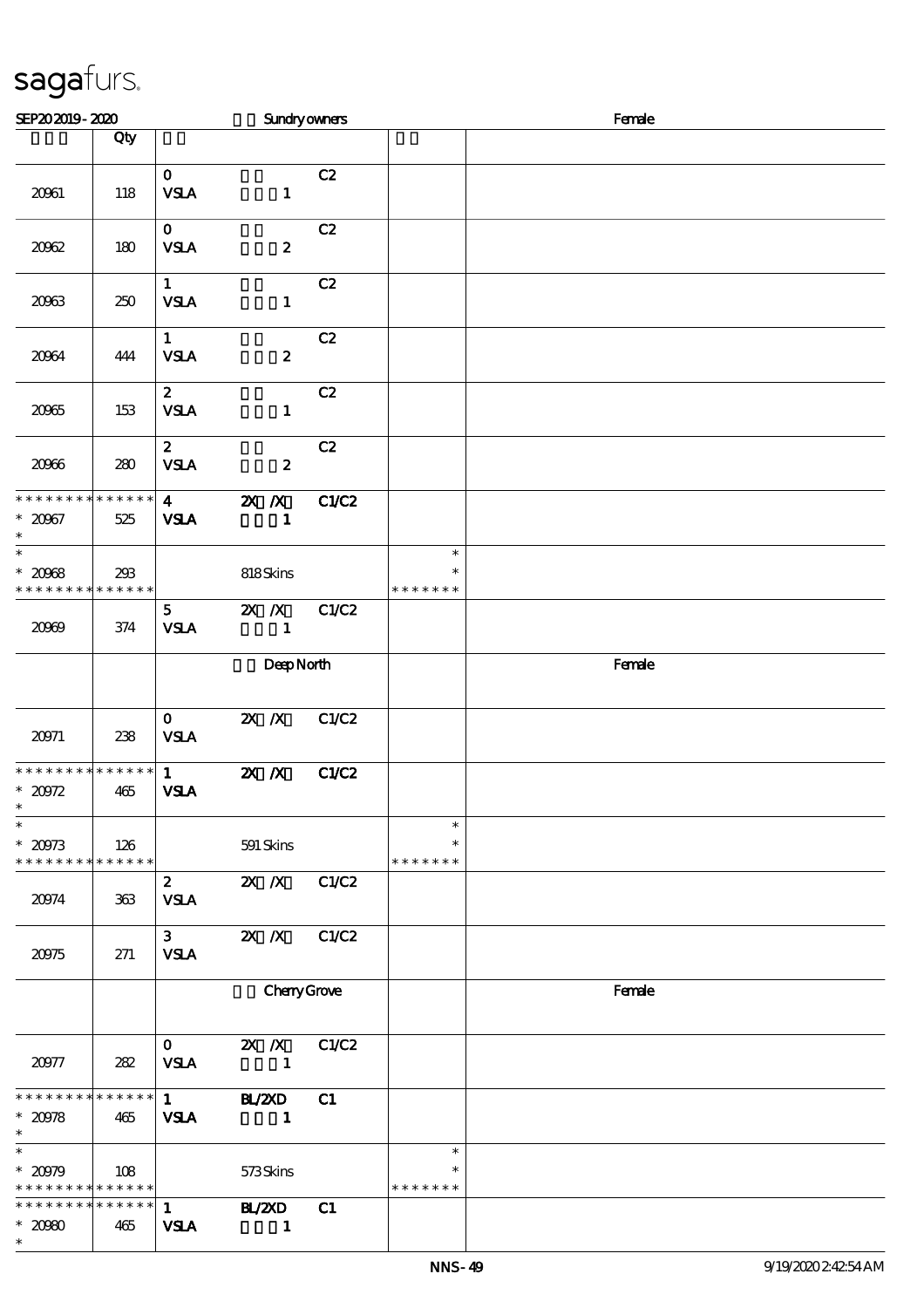| SEP202019-2020                                                                      |                |                                       | <b>Cheny Grove</b>                  |                      |                                   | Female |
|-------------------------------------------------------------------------------------|----------------|---------------------------------------|-------------------------------------|----------------------|-----------------------------------|--------|
|                                                                                     | Qty            |                                       |                                     |                      |                                   |        |
| $\ast$<br>$* 20081$<br>* * * * * * * * * * * * * *                                  | 440            | $1 \quad \blacksquare$<br><b>VSLA</b> | <b>BL/2XD</b><br>$\sim$ $\sim$ 1    | C1                   | $\ast$<br>* * * * * * *           |        |
| * * * * * * * * * * * * * * *<br>$* 20082$<br>$\ast$                                | 465            | $1 \quad$<br><b>VSLA</b>              | X / C2<br>$\blacksquare$            |                      |                                   |        |
| $\overline{\phantom{0}}$<br>$* 20983$<br>* * * * * * * * <mark>* * * * * * *</mark> | $\mathfrak{B}$ |                                       | 558Skins                            |                      | $\ast$<br>∗<br>* * * * * * *      |        |
| 20084                                                                               | 339            | $\mathbf{2}$<br><b>VSLA</b>           | <b>BL/2XD</b><br>$\blacksquare$     | C1                   |                                   |        |
| **************<br>$* 20965$<br>$\ast$                                               | 465            | $\mathbf{2}$<br><b>VSLA</b>           | X /<br>$\mathbf{1}$                 | C2                   |                                   |        |
| $\ast$<br>$* 2096$<br>* * * * * * * * * * * * * *                                   | 120            |                                       | 585Skins                            |                      | $\ast$<br>$\ast$<br>* * * * * * * |        |
| 20087                                                                               | 337            | 3 <sup>1</sup><br><b>VSLA</b>         | $2X$ $\overline{X}$<br>-1           | C1/C2                |                                   |        |
|                                                                                     |                |                                       | Woodmont                            |                      |                                   | Female |
| 2099                                                                                | 219            | $\mathbf{O}$<br><b>VSLA</b>           | $X$ $X$<br>$\boldsymbol{z}$         | C1/C2<br><b>OPEN</b> |                                   |        |
| 20900                                                                               | 164            | $\mathbf{O}$<br><b>VSLA</b>           | $X$ $N$<br>$\boldsymbol{z}$         | C1/C2<br><b>OPEN</b> |                                   |        |
| 20091                                                                               | 381            | 1<br><b>VSLA</b>                      | BL/2XD<br>$\overline{\mathbf{2}}$   | C1<br><b>OPEN</b>    |                                   |        |
| * * * * * * * * * * * * * * *<br>$*20002$<br>$\ast$                                 | 465            | <b>VSLA</b>                           | 1 BL/2XD<br>$\overline{\mathbf{z}}$ | C1<br><b>OPEN</b>    |                                   |        |
| $\ast$<br>$* 20903$<br>* * * * * * * * * * * * * *                                  | 113            |                                       | 578Skins                            |                      | $\ast$<br>* * * * * * *           |        |
| 20094                                                                               | 317            | $\mathbf{1}$<br><b>VSLA</b>           | X /<br>$\mathbf{2}$                 | C2<br><b>OPEN</b>    |                                   |        |
| 20965                                                                               | 283            | $\mathbf{1}$<br><b>VSLA</b>           | X /<br>$\boldsymbol{z}$             | C2<br><b>OPEN</b>    |                                   |        |
| * * * * * * * * * * * * * * *<br>$* 2096$<br>$\ast$                                 | 465            | $\mathbf{2}$<br><b>VSLA</b>           | <b>H_/2XD</b><br>$\boldsymbol{z}$   | C1<br><b>OPEN</b>    |                                   |        |
| $\ast$<br>$* 20007$<br>* * * * * * * * * * * * * * *                                | 361            |                                       | 826Skins                            |                      | $\ast$<br>$\ast$<br>* * * * * * * |        |
| 2008                                                                                | 407            | $\mathbf{z}$<br><b>VSLA</b>           | $ZX$ $/ X$<br>$\boldsymbol{z}$      | C1/C2<br><b>OPEN</b> |                                   |        |
|                                                                                     |                |                                       | <b>Springbrook</b>                  |                      |                                   | Female |
| * * * * * * * * * * * * * * *<br>$*21000$<br>$\ast$                                 | 425            | $\mathbf{o}$<br><b>VSLA</b>           | $ZX$ /X<br>$\boldsymbol{z}$         | C1/C2                |                                   |        |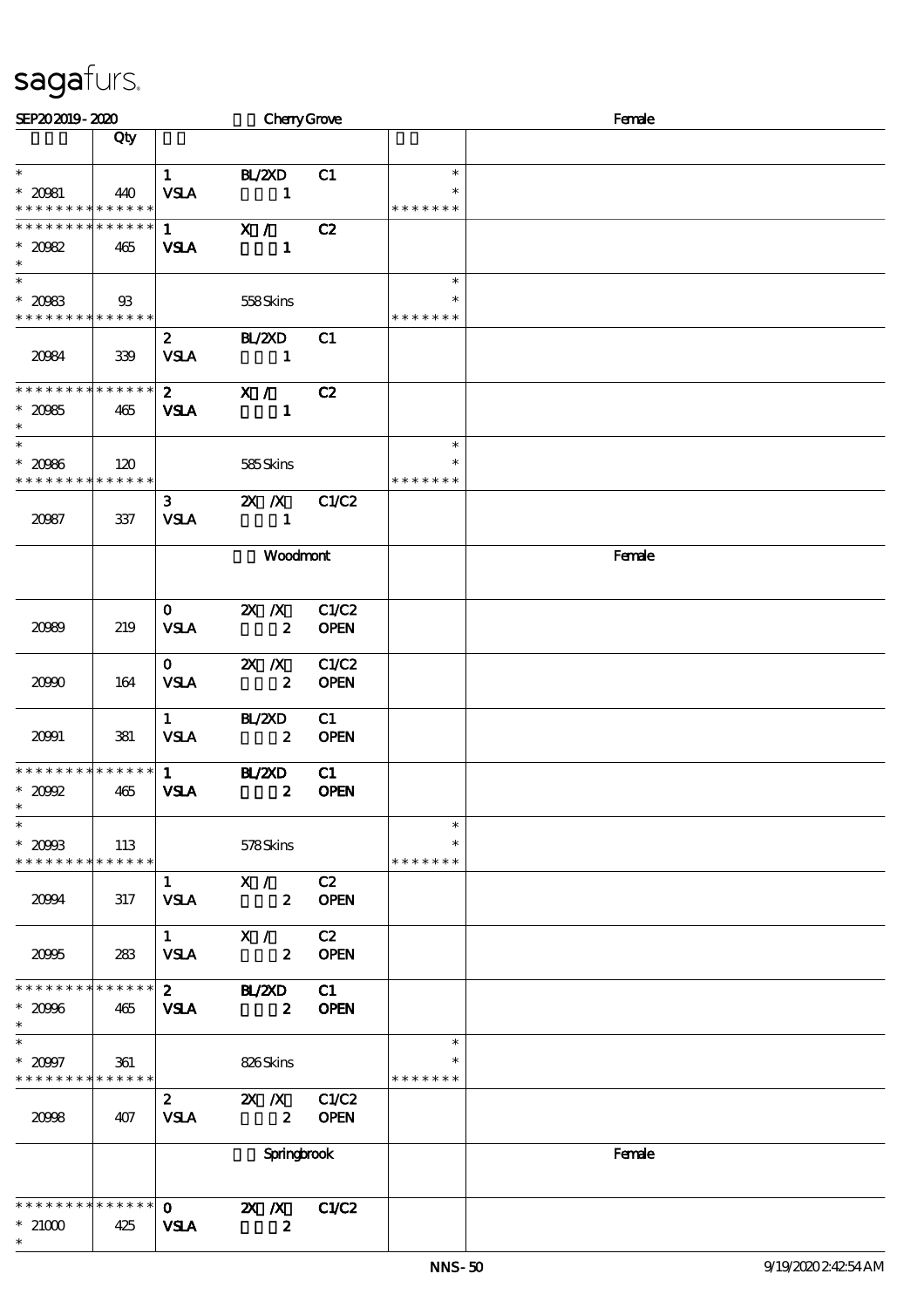| SEP202019-2020                                             |                    |                             | Springbrook                       |                     |                         | Female |
|------------------------------------------------------------|--------------------|-----------------------------|-----------------------------------|---------------------|-------------------------|--------|
|                                                            | Qty                |                             |                                   |                     |                         |        |
| $\ast$                                                     |                    | $\mathbf{O}$                | $2X$ $\overline{X}$               | C1/C2               | $\ast$                  |        |
| $*21001$                                                   | 179                | <b>VSLA</b>                 | $\boldsymbol{z}$                  |                     | $\ast$                  |        |
| * * * * * * * *                                            | * * * * * *        |                             |                                   |                     | * * * * * * *           |        |
| * * * * * * *<br>$*21002$                                  | * * * * * *<br>465 | $\mathbf{1}$                | <b>HL/ZXD</b><br>$\boldsymbol{z}$ | C1                  |                         |        |
| $\ast$                                                     |                    | <b>VSLA</b>                 |                                   |                     |                         |        |
| $\ast$                                                     |                    |                             |                                   |                     | $\ast$                  |        |
| $*21003$<br>* * * * * * * * * * * * * *                    | 201                |                             | 666Skins                          |                     | * * * * * * *           |        |
|                                                            |                    | $\mathbf{1}$                | $\mathbf{X}$ /                    | C2                  |                         |        |
| 21004                                                      | 435                | <b>VSLA</b>                 | $\boldsymbol{z}$                  |                     |                         |        |
| **************                                             |                    |                             |                                   |                     |                         |        |
| $^*$ 21005 $\,$                                            | 445                | $\mathbf{2}$<br><b>VSIA</b> | $X$ $N$<br>$\boldsymbol{z}$       | C1/C2               |                         |        |
| $\ast$                                                     |                    |                             |                                   |                     |                         |        |
| $\ast$                                                     |                    |                             |                                   |                     | $\ast$                  |        |
| $*21006$<br>* * * * * * * * * * * * * *                    | 51                 |                             | 496Skins                          |                     | * * * * * * *           |        |
|                                                            |                    |                             |                                   | David Dittrich-Ames |                         | Female |
|                                                            |                    |                             |                                   |                     |                         |        |
| * * * * * * * * * * * * * * *                              |                    | $\mathbf{o}$                | $X$ $N$                           | C1/C2               |                         |        |
| $*21008$                                                   | 425                | <b>VSLA</b>                 | $\boldsymbol{z}$                  |                     |                         |        |
| $\ast$                                                     |                    |                             |                                   |                     |                         |        |
| $\overline{\phantom{0}}$                                   |                    |                             |                                   |                     | $\ast$                  |        |
| $*$ 21009 $\,$<br>* * * * * * * * <mark>* * * * * *</mark> | 417                |                             | 842Skins                          |                     | * * * * * * *           |        |
| ******** <mark>*******</mark>                              |                    | $\mathbf{1}$                | <b>BL/2XD</b>                     | C1                  |                         |        |
| $*21010$                                                   | 465                | <b>VSLA</b>                 | $\boldsymbol{z}$                  |                     |                         |        |
| $\ast$<br>$\ast$                                           |                    |                             |                                   |                     | $\ast$                  |        |
| $*21011$                                                   | 440                |                             | $\boldsymbol{2}$                  |                     | $\ast$                  |        |
| $\ast$                                                     |                    |                             |                                   |                     | $\ast$                  |        |
| $\ast$<br>$*21012$                                         |                    |                             |                                   |                     | $\ast$<br>$\ast$        |        |
| $\ast$                                                     | 440                |                             | $\ensuremath{\mathbf{3}}$         |                     | $\ast$                  |        |
| $\overline{\phantom{0}}$                                   |                    |                             |                                   |                     | $\ast$                  |        |
| $*21013$<br>******** <mark>******</mark>                   | $\vert$ 432        |                             | 1777Skins                         |                     | $\ast$<br>* * * * * * * |        |
| * * * * * * * *                                            | $* * * * * * *$    | $1 \quad \blacksquare$      | <b>BL/2XD</b>                     | C1                  |                         |        |
| $* 21014$                                                  | 440                | <b>VSLA</b>                 | $\boldsymbol{z}$                  |                     |                         |        |
| $\ast$<br>$\ast$                                           |                    |                             |                                   |                     |                         |        |
| $*$ 21015                                                  | 440                |                             | $\boldsymbol{2}$                  |                     | $\ast$<br>$\ast$        |        |
| $\ast$                                                     |                    |                             |                                   |                     | $\ast$                  |        |
| $\overline{\phantom{0}}$                                   |                    |                             |                                   |                     | $\ast$                  |        |
| $*21016$<br>$\ast$                                         | 440                |                             | 3                                 |                     | $\ast$<br>$\ast$        |        |
| $*$                                                        |                    |                             |                                   |                     | $\ast$                  |        |
| $*$ 21017                                                  | 440                |                             | $\overline{4}$                    |                     | $\ast$                  |        |
| $\ast$<br>$\ast$                                           |                    |                             |                                   |                     | $\ast$<br>$\ast$        |        |
| $*$ 21018                                                  | 440                |                             | $\mathbf{5}$                      |                     | $\ast$                  |        |
| $\ast$                                                     |                    |                             |                                   |                     | $\ast$                  |        |
| $\overline{\ast}$                                          |                    |                             |                                   |                     | $\ast$                  |        |
| $*21019$<br>******** <mark>******</mark>                   | $90^{\circ}$       |                             | 2290Skins                         |                     | $\ast$<br>* * * * * * * |        |
| * * * * * * * *                                            |                    |                             | ******   1 $X / C2$               |                     |                         |        |
| $*21020$                                                   | 465                | <b>VSLA</b>                 | $\boldsymbol{z}$                  |                     |                         |        |
| $\ast$                                                     |                    |                             |                                   |                     |                         |        |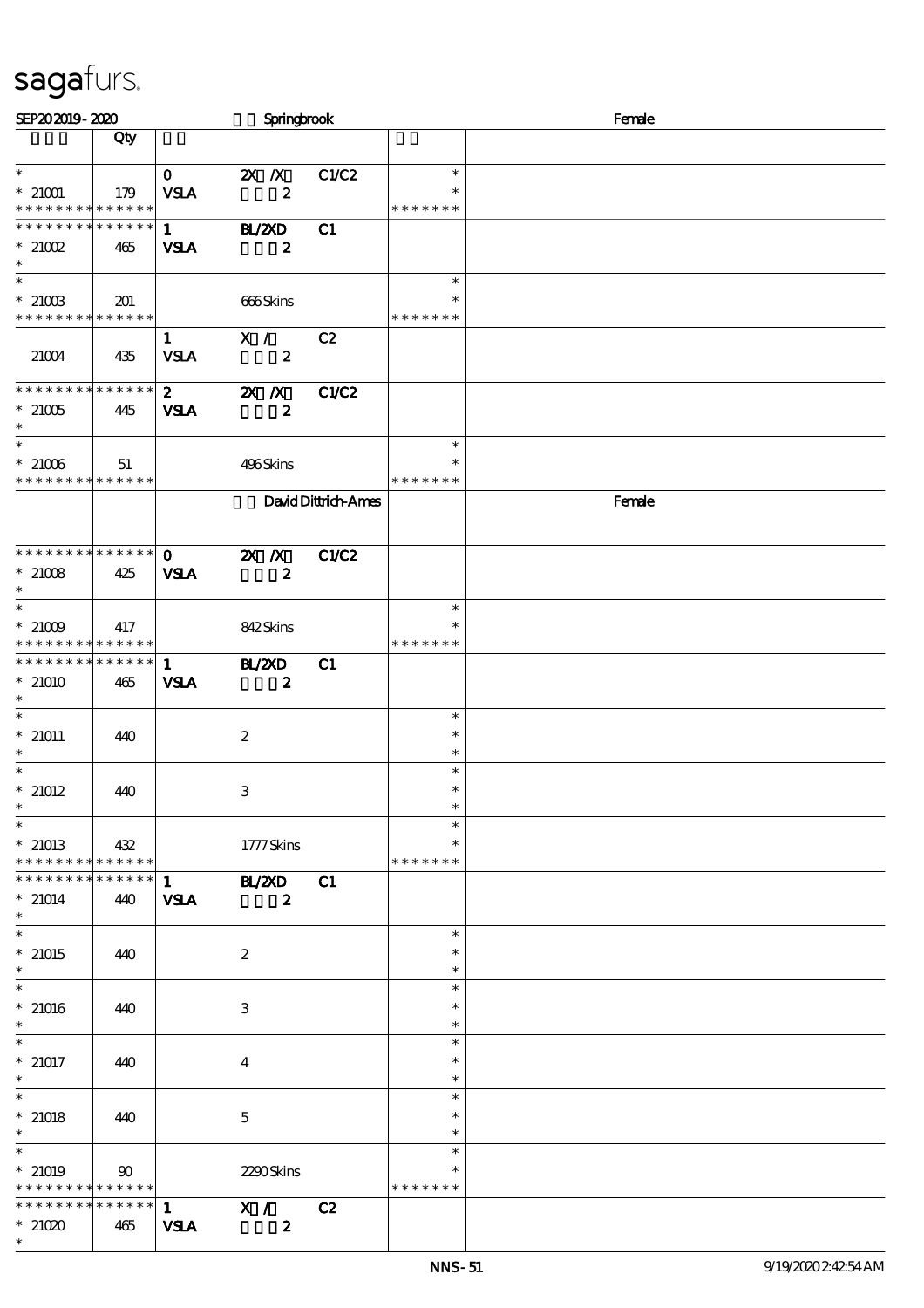| SEP202019-2020                                                                 |     |                                            |                                   | David Dittrich-Ames |                                   | Female |
|--------------------------------------------------------------------------------|-----|--------------------------------------------|-----------------------------------|---------------------|-----------------------------------|--------|
|                                                                                | Qty |                                            |                                   |                     |                                   |        |
| $\ast$<br>$*$ 21021<br>$\ast$                                                  | 440 | $\mathbf{1}$<br><b>VSLA</b>                | X /<br>$\boldsymbol{z}$           | C2                  | $\ast$<br>$\ast$<br>$\ast$        |        |
| $\overline{\phantom{0}}$<br>$*21022$<br>$\ast$                                 | 440 |                                            | 3                                 |                     | $\ast$<br>$\ast$<br>$\ast$        |        |
| $\ast$<br>$*21023$<br>* * * * * * * * * * * * * *                              | 117 |                                            | 1462Skins                         |                     | $\ast$<br>∗<br>* * * * * * *      |        |
| * * * * * * * * * * * * * * *<br>$*$ 21024<br>$*$                              | 465 | $2^{\circ}$<br><b>VSLA</b>                 | <b>BL/ZXD</b><br>$\boldsymbol{z}$ | C1                  |                                   |        |
| $\ast$<br>$*21025$<br>$\ast$                                                   | 440 |                                            | $\boldsymbol{2}$                  |                     | $\ast$<br>$\ast$<br>$\ast$        |        |
| $\ast$<br>$*21026$<br>$\ast$                                                   | 440 |                                            | $\ensuremath{\mathbf{3}}$         |                     | $\ast$<br>$\ast$<br>$\ast$        |        |
| $\overline{\ast}$<br>$* 21027$<br>* * * * * * * * <mark>* * * * * *</mark>     | 173 |                                            | 1518Skins                         |                     | $\ast$<br>* * * * * * *           |        |
| * * * * * * * * * * * * * *<br>$*21028$<br>$\ast$                              | 465 | $\mathbf{2}$<br><b>VSLA</b>                | X /<br>$\boldsymbol{z}$           | C2                  |                                   |        |
| $*21029$<br>$\ast$                                                             | 440 |                                            | $\boldsymbol{2}$                  |                     | $\ast$<br>$\ast$<br>$\ast$        |        |
| $*21030$<br>$\ast$                                                             | 440 |                                            | $\,3\,$                           |                     | $\ast$<br>$\ast$<br>$\ast$        |        |
| $\ast$<br>$^\ast$ 21031<br>* * * * * * * * * * * * * *                         | 166 |                                            | $1511$ Skins                      |                     | $\ast$<br>$\ast$<br>* * * * * * * |        |
| * * * * * * * * * * * * * *<br>$^\ast$ 21032<br>$\ast$                         | 525 | $\mathbf{3}$<br><b>VSLA</b>                | <b>H_/2XD</b><br>$\boldsymbol{z}$ | C1                  |                                   |        |
| $\ast$<br>$^\ast$ 21033<br>* * * * * * * * <mark>* * * * * *</mark>            | 381 |                                            | 906Skins                          |                     | $\ast$<br>∗<br>* * * * * * *      |        |
| * * * * * * * * * * * * * *<br>$* 21034$<br>$\ast$<br>$\overline{\phantom{0}}$ | 525 | $\mathbf{3}$<br><b>VSLA</b>                | X /<br>$\boldsymbol{z}$           | C2                  |                                   |        |
| $^\ast$ 21035<br>* * * * * * * * * * * * * *                                   | 53  |                                            | 578Skins                          |                     | $\ast$<br>$\ast$<br>* * * * * * * |        |
|                                                                                |     |                                            | <b>E&amp;MDittrich</b>            |                     |                                   | Female |
| 21037                                                                          | 448 | $\boldsymbol{\mathfrak{D}}$<br><b>VSLA</b> | $X$ $N$<br>$\boldsymbol{z}$       | C1/C2               |                                   |        |
| * * * * * * * * * * * * * *<br>$*21038$<br>$\ast$                              | 465 | $\mathbf{1}$<br><b>VSLA</b>                | <b>HL/2XD</b><br>$\boldsymbol{z}$ | C1                  |                                   |        |
| $\ast$<br>$*21039$<br>$\ast$                                                   | 440 |                                            | $\boldsymbol{2}$                  |                     | $\ast$<br>$\ast$<br>$\ast$        |        |
| $\ast$<br>$*21040$<br>* * * * * * * * * * * * * *                              | 208 |                                            | 1113Skins                         |                     | $\ast$<br>∗<br>* * * * * * *      |        |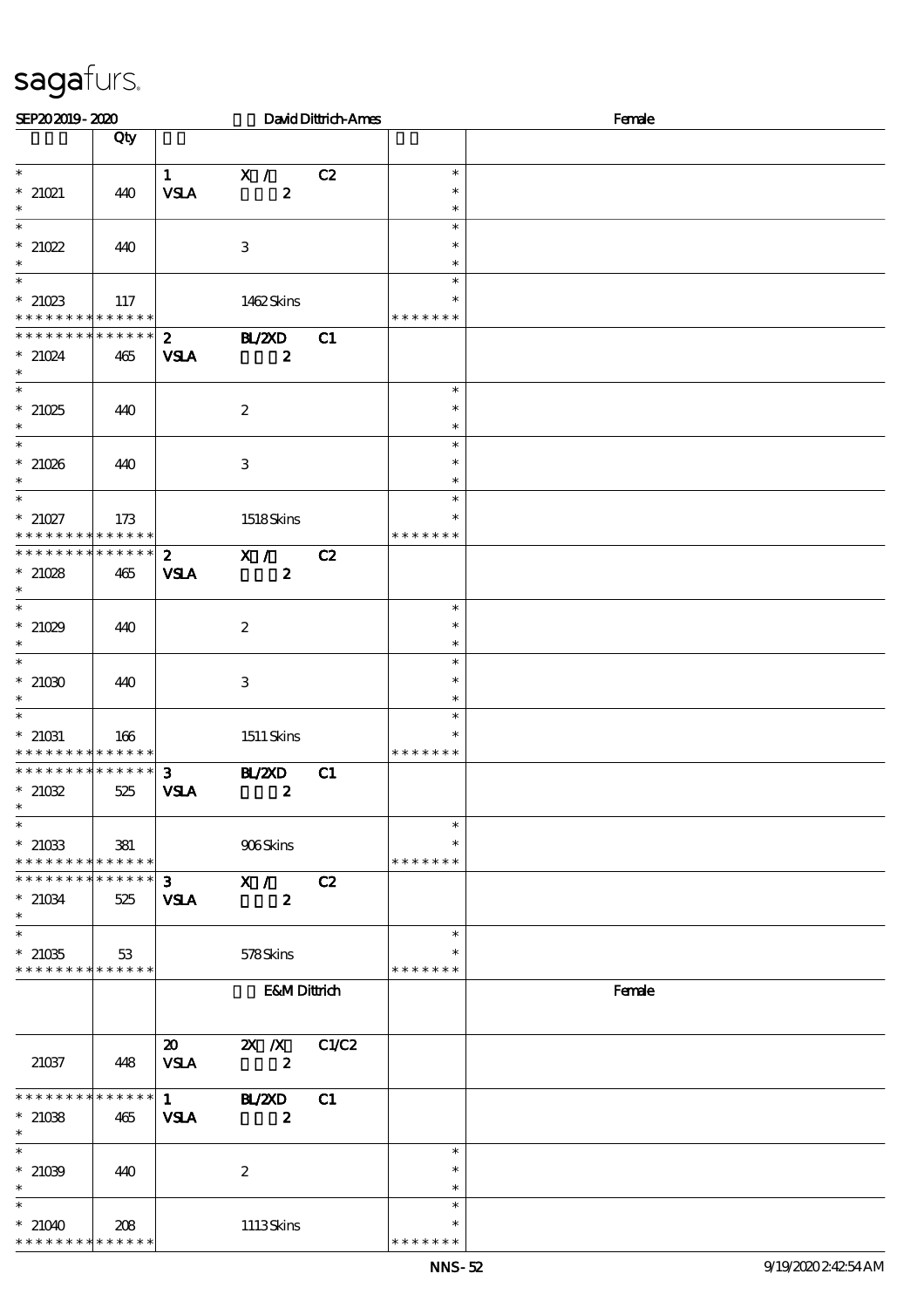| SEP202019-2020                                                    |                    |                             | <b>E&amp;MDittrich</b>      |       |                         | Female |
|-------------------------------------------------------------------|--------------------|-----------------------------|-----------------------------|-------|-------------------------|--------|
|                                                                   | Qty                |                             |                             |       |                         |        |
| * * * * * * * * * * * * * *                                       |                    | $\mathbf{1}$                | X /                         | C2    |                         |        |
| $*$ 21041<br>$\ast$                                               | 445                | <b>VSLA</b>                 | $\boldsymbol{z}$            |       |                         |        |
| $\ast$                                                            |                    |                             |                             |       | $\ast$<br>$\ast$        |        |
| $*21042$<br>* * * * * * * * <mark>* * * * * *</mark>              | 99                 |                             | 544Skins                    |       | * * * * * * *           |        |
| 21043                                                             | 465                | $\mathbf{2}$<br><b>VSLA</b> | BL/2XD<br>$\boldsymbol{z}$  | C1    |                         |        |
|                                                                   |                    |                             | Patrick                     |       |                         | Female |
| * * * * * * * * * * * * * * *                                     |                    | $\mathbf{O}$                | <b>HL/ZXD</b>               | C1    |                         |        |
| $*21045$<br>$*$                                                   | 425                | <b>VSLA</b>                 | $\boldsymbol{z}$            |       |                         |        |
| $\ast$<br>$* 21046$<br>* * * * * * * * <mark>* * * * * * *</mark> | 348                |                             | 773Skins                    |       | $\ast$<br>* * * * * * * |        |
| * * * * * * * * * * * * * * *                                     |                    | $\mathbf{O}$                | X /                         | C2    |                         |        |
| $* 21047$<br>$\ast$                                               | 425                | <b>VSLA</b>                 | $\boldsymbol{z}$            |       |                         |        |
| $\overline{\phantom{0}}$                                          |                    |                             |                             |       | $\ast$                  |        |
| $* 21048$<br>* * * * * * * * <mark>* * * * * * *</mark>           | 248                |                             | 673Skins                    |       | $\ast$<br>* * * * * * * |        |
| * * * * * * * * * * * * * * *                                     |                    | $\mathbf{1}$                | <b>HAZD</b>                 | C1    |                         |        |
| $*21049$<br>$\ast$                                                | 465                | <b>VSLA</b>                 | $\boldsymbol{z}$            |       |                         |        |
| $*21050$                                                          | 440                |                             | $\boldsymbol{2}$            |       | $\ast$<br>$\ast$        |        |
| $\ast$<br>$\overline{\phantom{0}}$                                |                    |                             |                             |       | $\ast$                  |        |
| $*$ 21051                                                         | 161                |                             | 1066Skins                   |       | $\ast$<br>$\ast$        |        |
| * * * * * * * * * * * * * *                                       |                    |                             |                             |       | * * * * * * *           |        |
| * * * * * * * * * * * * * * *<br>$*21052$<br>$\ast$               | 465                | $\mathbf{1}$<br><b>VSLA</b> | X /<br>$\boldsymbol{z}$     | C2    |                         |        |
| $\ast$                                                            |                    |                             |                             |       | $\ast$                  |        |
| $*21053$<br>* * * * * * * *                                       | 346<br>* * * * * * |                             | 811 Skins                   |       | $\ast$<br>* * * * * * * |        |
| * * * * * * * *                                                   | * * * * * *        | $\mathbf{z}$                | <b>HAZXD</b>                | C1    |                         |        |
| $*21054$<br>$\ast$                                                | 465                | <b>VSLA</b>                 | $\boldsymbol{z}$            |       |                         |        |
| $\ast$                                                            |                    |                             |                             |       | $\ast$                  |        |
| $*21055$<br>$\ast$                                                | 440                |                             | $\boldsymbol{2}$            |       | $\ast$<br>$\ast$        |        |
| $\overline{\ast}$                                                 |                    |                             |                             |       | $\ast$                  |        |
| $*21056$<br>* * * * * * * *                                       | 122<br>* * * * * * |                             | 1027Skins                   |       | $\ast$<br>* * * * * * * |        |
| * * * * * * * *                                                   | * * * * * *        | $\boldsymbol{z}$            | X / C                       | C2    |                         |        |
| $* 21057$<br>$\ast$                                               | 465                | <b>VSLA</b>                 | $\boldsymbol{z}$            |       |                         |        |
| $\overline{\ast}$                                                 |                    |                             |                             |       | $\ast$                  |        |
| $*21058$<br>* * * * * * * *                                       | 467<br>* * * * * * |                             | 932Skins                    |       | $\ast$<br>* * * * * * * |        |
| 21059                                                             | 370                | $\mathbf{3}$<br><b>VSLA</b> | $X$ $N$<br>$\boldsymbol{z}$ | C1/C2 |                         |        |
|                                                                   |                    |                             |                             |       |                         |        |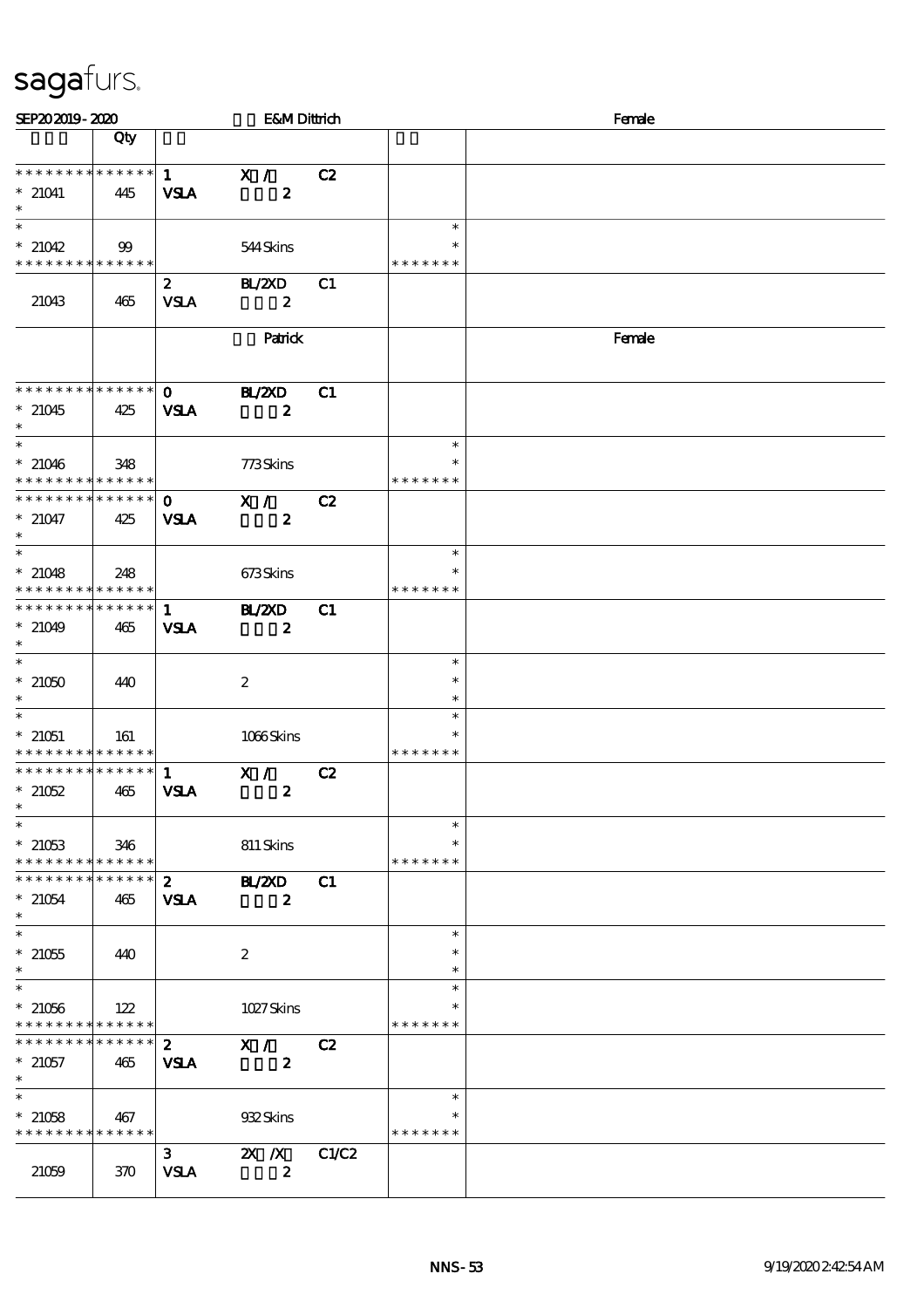| SEP202019-2020                                               |                        |                                         |                         |                                           | <b>Sundryowners</b>              |                                   | Female |
|--------------------------------------------------------------|------------------------|-----------------------------------------|-------------------------|-------------------------------------------|----------------------------------|-----------------------------------|--------|
|                                                              | Qty                    |                                         |                         |                                           |                                  |                                   |        |
| 21061                                                        | 432                    | $\mathbf{O}$<br>LG/S                    | $X$ $X$                 | $\mathbf{1}$                              | C1/C2<br>SPR1                    |                                   |        |
| * * * * * * * *<br>$*21062$<br>$\ast$                        | $* * * * * * *$<br>485 | $1 \quad$<br><b>LG/S</b>                | $X$ $N$                 | $\mathbf{1}$                              | C1/C2<br>SPR1                    |                                   |        |
| $\ast$<br>$*21063$<br>$\ast$                                 | 460                    |                                         | $\boldsymbol{z}$        |                                           |                                  | $\ast$<br>$\ast$<br>$\ast$        |        |
| $\ast$<br>$*21064$<br>* * * * * * * * * * * * * *            | 275                    |                                         |                         | 1220Skins                                 |                                  | $\ast$<br>$\ast$<br>* * * * * * * |        |
| * * * * * * * * * * * * * *<br>$*21065$<br>$\ast$            | 485                    | $2^{\circ}$<br><b>LG/S</b>              |                         | $X$ $N$<br>$\mathbf{1}$                   | C1/C2<br>SPR1                    |                                   |        |
| $\ast$<br>$*21066$<br>$\ast$                                 | 460                    |                                         | $\boldsymbol{2}$        |                                           |                                  | $\ast$<br>$\ast$<br>$\ast$        |        |
| $\overline{\ast}$<br>$*21067$<br>* * * * * * * * * * * * * * | 41                     |                                         | 986Skins                |                                           |                                  | $\ast$<br>$\ast$<br>* * * * * * * |        |
| 21068                                                        | 285                    | $\mathbf{3}$<br>LG/S                    | $X$ $N$                 | $\mathbf{1}$                              | C1/C2<br>SPR1                    |                                   |        |
| 21069                                                        | 205                    | $\mathbf{1}$<br>LG/S                    | $X$ $N$                 | $\mathbf{1}$                              | C1/C2<br>WWL1                    |                                   |        |
| 21070                                                        | 258                    | $\mathbf{z}$<br>LCS                     | $X$ $N$                 | $\sim$ 1                                  | C1/C2<br>WWL1                    |                                   |        |
| * * * * * * * * * * * * * *<br>$* 21071$<br>$\ast$           | 425                    | $\mathbf{O}$<br>LG                      | $X$ $N$                 | $\overline{\mathbf{2}}$                   | C1/C2<br>MAT <sub>2</sub>        |                                   |        |
| $\ast$<br>$*21072$<br>$\ast$                                 | 400                    |                                         | $\boldsymbol{2}$        |                                           |                                  | $\ast$<br>$\ast$                  |        |
| $\overline{\phantom{0}}$<br>$*21073$<br>**************       | 82                     |                                         | 907Skins                |                                           |                                  | $\ast$<br>$\ast$<br>* * * * * * * |        |
| 21074                                                        | 312                    | $\mathbf{0}$<br>LG/G                    | $\overline{\mathbf{2}}$ |                                           | 2X / X C1/C2<br>MAT3             |                                   |        |
| 21075                                                        | 302                    | $\mathbf{1}$<br>LG/G                    |                         | $\blacksquare$                            | 2X / X C1/C2<br>MAT <sub>2</sub> |                                   |        |
| **************<br>$*21076$<br>$\ast$                         | 465                    | $1 \quad \blacksquare$<br>$\mathbf{LG}$ |                         | $\mathbb{Z}$ X<br>$\overline{\mathbf{2}}$ | C1/C2<br>MAT <sub>2</sub>        |                                   |        |
| $\ast$<br>$*21077$<br>$\ast$                                 | 440                    |                                         | $\boldsymbol{2}$        |                                           |                                  | $\ast$<br>$\ast$<br>$\ast$        |        |
| $\ast$<br>$*21078$<br>$\ast$                                 | 440                    |                                         | 3                       |                                           |                                  | $\ast$<br>$\ast$<br>$\ast$        |        |
| $\ast$<br>$*21079$<br>* * * * * * * * * * * * * *            | 355                    |                                         |                         | 1700Skins                                 |                                  | $\ast$<br>∗<br>* * * * * * *      |        |
| * * * * * * * * * * * * * * *<br>$*21080$<br>$\ast$          | 465                    | $\mathbf{1}$<br>LG                      | $\overline{\mathbf{z}}$ |                                           | 2X / X C1/C2<br>MAT3             |                                   |        |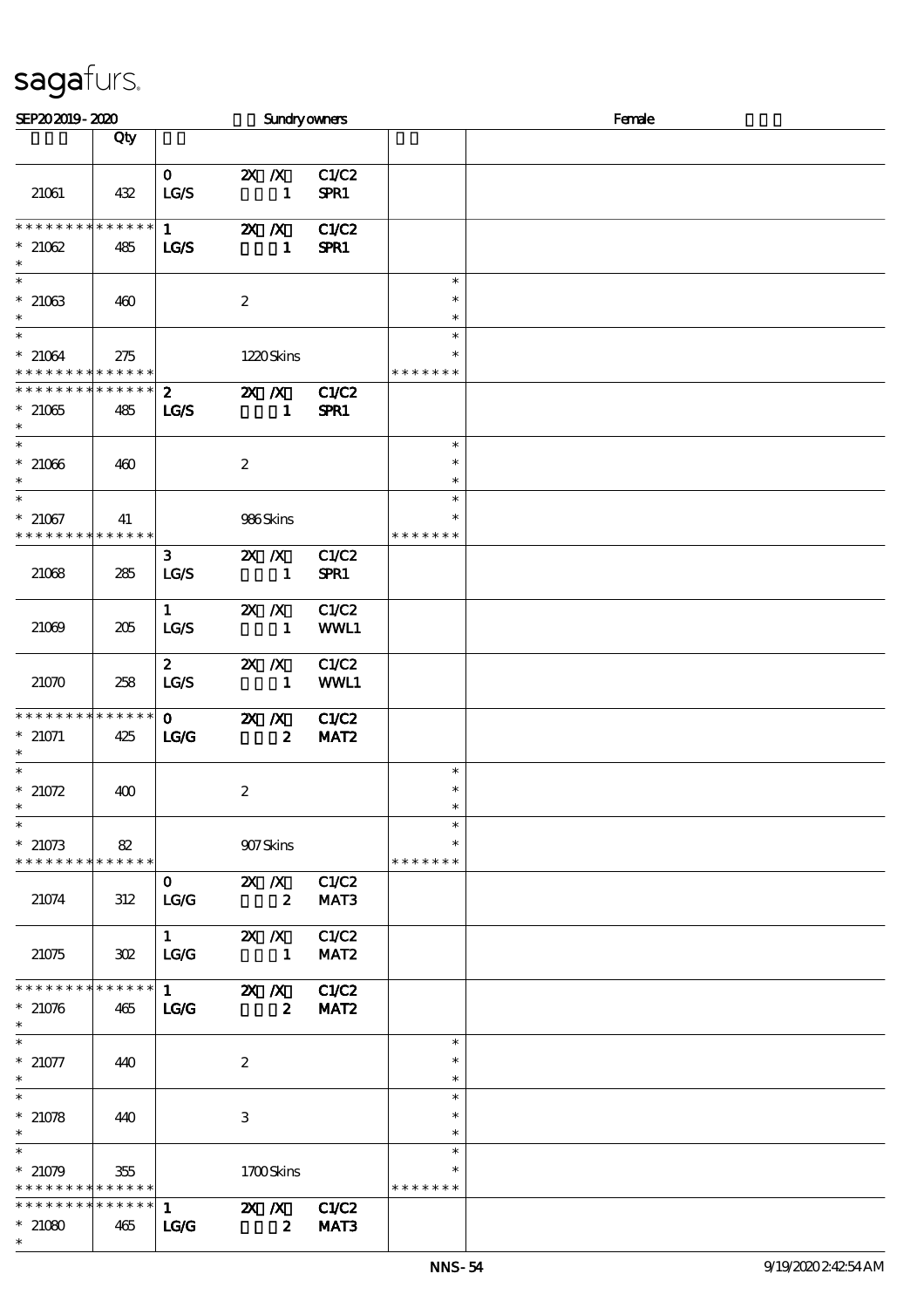| SEP202019-2020                             |             |               |                                        |                           | Sundryowners     |                         | Female |  |  |  |
|--------------------------------------------|-------------|---------------|----------------------------------------|---------------------------|------------------|-------------------------|--------|--|--|--|
|                                            | Qty         |               |                                        |                           |                  |                         |        |  |  |  |
| $\ast$                                     |             | $\mathbf{1}$  | $\mathbf{X}$ $\mathbf{X}$              |                           | C1/C2            | $\ast$                  |        |  |  |  |
| $* 21081$                                  | 306         | LG/G          |                                        | $\boldsymbol{z}$          | MAT3             |                         |        |  |  |  |
| * * * * * * * * * * * * * *                |             |               |                                        |                           |                  | * * * * * * *           |        |  |  |  |
| * * * * * * * *                            | * * * * * * | $\mathbf{2}$  | $X$ $N$                                |                           | C1/C2            |                         |        |  |  |  |
| $*21082$<br>$\ast$                         | 465         | TCC           |                                        | $\boldsymbol{z}$          | MAT <sub>2</sub> |                         |        |  |  |  |
| $\ast$                                     |             |               |                                        |                           |                  | $\ast$                  |        |  |  |  |
| $*21083$                                   | 246         |               |                                        | 711 Skins                 |                  |                         |        |  |  |  |
| * * * * * * * * <mark>* * * * * * *</mark> |             |               |                                        |                           |                  | * * * * * * *           |        |  |  |  |
| * * * * * * * * * * * * * * *              |             | $2^{\circ}$   |                                        | $X$ $N$                   | C1/C2            |                         |        |  |  |  |
| $* 21084$<br>$\ast$                        | 465         | LG            |                                        | $\boldsymbol{z}$          | MAT3             |                         |        |  |  |  |
| $\ast$                                     |             |               |                                        |                           |                  | $\ast$                  |        |  |  |  |
| $*21085$                                   | 37          |               |                                        | 502Skins                  |                  | ∗                       |        |  |  |  |
| * * * * * * * * <mark>* * * * * * *</mark> |             |               |                                        |                           |                  | * * * * * * *           |        |  |  |  |
| ******** <mark>******</mark>               |             | $\mathbf{O}$  | $\mathbf{X}$ $\mathbf{X}$              |                           | C1/C2            |                         |        |  |  |  |
| $*21086$                                   | 425         | $\mathbf{LG}$ |                                        | $\boldsymbol{z}$          | 1                |                         |        |  |  |  |
| $\ast$                                     |             |               |                                        |                           |                  | $\ast$                  |        |  |  |  |
| $*21087$                                   | 224         |               |                                        | 649Skins                  |                  |                         |        |  |  |  |
| * * * * * * * * * * * * * *                |             |               |                                        |                           |                  | * * * * * * *           |        |  |  |  |
|                                            |             | $\mathbf{0}$  | $X$ $N$                                |                           | C1/C2            |                         |        |  |  |  |
| 21088                                      | 393         | LG/G          |                                        | $\boldsymbol{z}$          | $\boldsymbol{z}$ |                         |        |  |  |  |
| **************                             |             |               |                                        |                           |                  |                         |        |  |  |  |
|                                            |             | $1 \quad$     | $X$ $N$                                |                           | C1/C2            |                         |        |  |  |  |
| $*21089$<br>$\ast$                         | 465         | LG            |                                        | $\boldsymbol{z}$          | -1               |                         |        |  |  |  |
| $\overline{\ast}$                          |             |               |                                        |                           |                  | $\ast$                  |        |  |  |  |
| $^*$ 21000 $^{\circ}$                      | 440         |               | $\boldsymbol{2}$                       |                           |                  | $\ast$                  |        |  |  |  |
| $\ast$                                     |             |               |                                        |                           |                  | $\ast$                  |        |  |  |  |
| $\ast$                                     |             |               |                                        |                           |                  | $\ast$                  |        |  |  |  |
| $*$ 21091<br>$\ast$                        | 440         |               | $\,3$                                  |                           |                  | $\ast$<br>$\ast$        |        |  |  |  |
| $\ast$                                     |             |               |                                        |                           |                  | $\ast$                  |        |  |  |  |
| $*21092$                                   | 131         |               |                                        | 1476Skins                 |                  | $\ast$                  |        |  |  |  |
| * * * * * * * * <mark>* * * * * *</mark>   |             |               |                                        |                           |                  | * * * * * * *           |        |  |  |  |
| ************** 1                           |             |               | $\mathbb{Z}$ $\mathbb{Z}$ $\mathbb{Z}$ |                           | C1/C2            |                         |        |  |  |  |
| $*21003$<br>$\ast$                         | 465         | <b>LG/G</b>   |                                        | $\boldsymbol{z}$          | $\boldsymbol{z}$ |                         |        |  |  |  |
| $\ast$                                     |             |               |                                        |                           |                  | $\ast$                  |        |  |  |  |
| $* 21094$                                  | 440         |               | $\boldsymbol{z}$                       |                           |                  | $\ast$                  |        |  |  |  |
| $\ast$                                     |             |               |                                        |                           |                  | $\ast$                  |        |  |  |  |
| $\overline{\phantom{0}}$                   |             |               |                                        |                           |                  | $\ast$                  |        |  |  |  |
| $*21095$<br>* * * * * * * * * * * * * *    | 323         |               |                                        | 1228Skins                 |                  | $\ast$<br>* * * * * * * |        |  |  |  |
| * * * * * * * * * * * * * * *              |             | $\mathbf{z}$  |                                        | $\mathbf{X}$ $\mathbf{X}$ | C1/C2            |                         |        |  |  |  |
| $*21096$                                   | 465         | LG            |                                        | $\boldsymbol{2}$          | 1                |                         |        |  |  |  |
| $\ast$                                     |             |               |                                        |                           |                  |                         |        |  |  |  |
| $\ast$                                     |             |               |                                        |                           |                  | $\ast$                  |        |  |  |  |
| $* 21097$                                  | 440         |               | $\boldsymbol{z}$                       |                           |                  | $\ast$                  |        |  |  |  |
| $\ast$<br>$\ast$                           |             |               |                                        |                           |                  | $\ast$<br>$\ast$        |        |  |  |  |
| $*21098$                                   | 440         |               | 3                                      |                           |                  | $\ast$                  |        |  |  |  |
| $\ast$                                     |             |               |                                        |                           |                  | $\ast$                  |        |  |  |  |
| $\ast$                                     |             |               |                                        |                           |                  | $\ast$                  |        |  |  |  |
| $*21099$                                   | 107         |               |                                        | 1452Skins                 |                  |                         |        |  |  |  |
| * * * * * * * * <mark>* * * * * * *</mark> |             |               |                                        |                           |                  | * * * * * * *           |        |  |  |  |
| * * * * * * * * * * * * * * *              |             | $\mathbf{2}$  |                                        | $X$ $N$                   | C1/C2            |                         |        |  |  |  |
| $*21100$<br>$\ast$                         | 465         | TC            |                                        | $\boldsymbol{z}$          | $\boldsymbol{z}$ |                         |        |  |  |  |
|                                            |             |               |                                        |                           |                  |                         |        |  |  |  |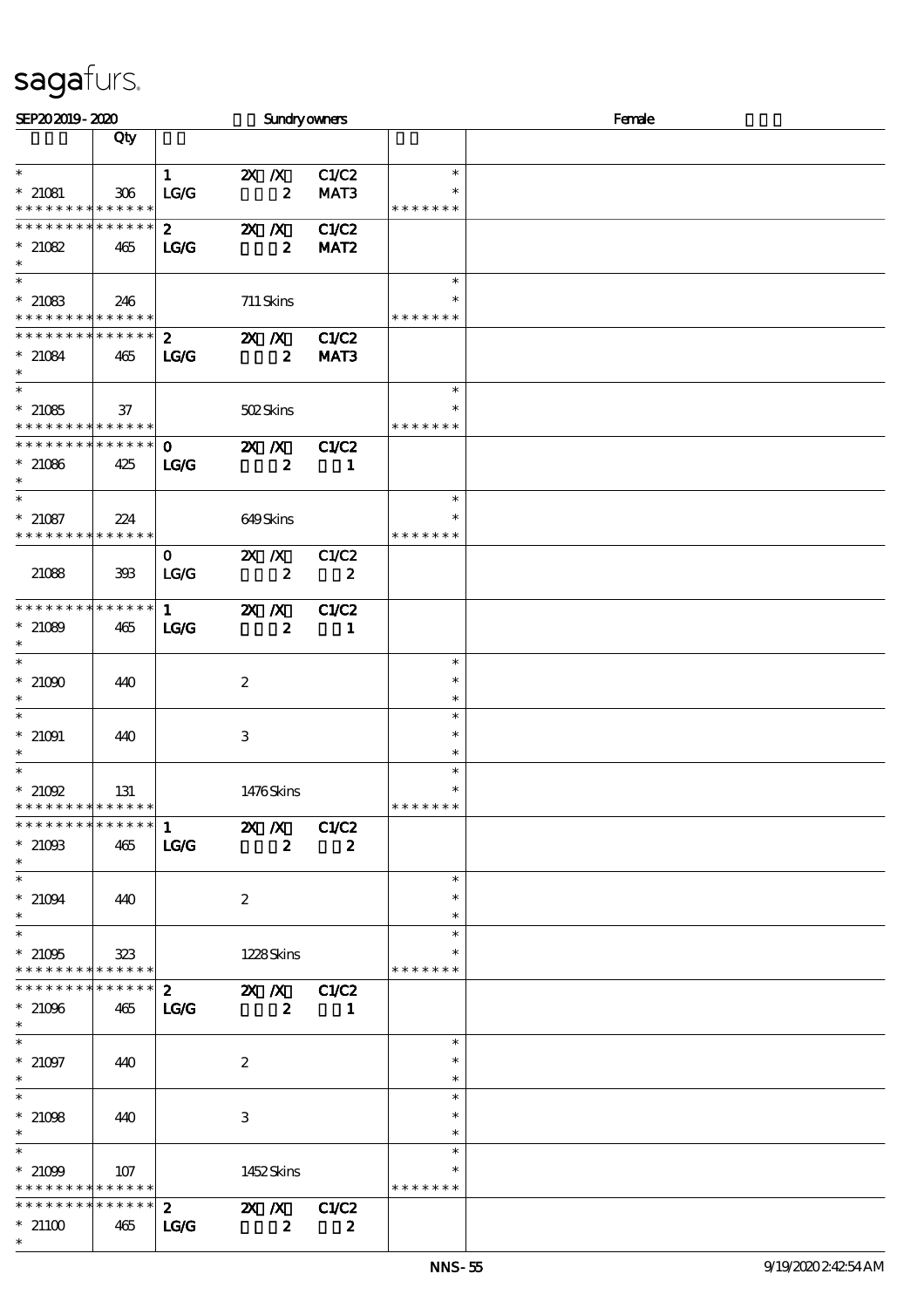| SEP202019-2020                                                 |                    |                                 |                           |                                               | <b>Sundryowners</b>              |                                   | Female |
|----------------------------------------------------------------|--------------------|---------------------------------|---------------------------|-----------------------------------------------|----------------------------------|-----------------------------------|--------|
|                                                                | Qty                |                                 |                           |                                               |                                  |                                   |        |
| $\ast$<br>$*21101$<br>$\ast$                                   | 440                | $\mathbf{2}$<br>TC              | $\mathbf{X}$ $\mathbf{X}$ | $\boldsymbol{z}$                              | C1/C2<br>$\boldsymbol{z}$        | $\ast$<br>$\ast$<br>$\ast$        |        |
| $\ast$<br>$*21102$<br>* * * * * * * * * * * * * *              | 171                |                                 |                           | 1076Skins                                     |                                  | $\ast$<br>$\ast$<br>* * * * * * * |        |
| * * * * * * *<br>$*21103$<br>$\ast$                            | * * * * * *<br>525 | 3 <sup>7</sup><br>$\mathbf{LG}$ |                           | $\mathbf{X}$ $\mathbf{X}$<br>$\boldsymbol{z}$ | C1/C2<br>1                       |                                   |        |
| $\ast$<br>$* 21104$<br>* * * * * * * * * * * * * *             | 392                |                                 | 917Skins                  |                                               |                                  | $\ast$<br>∗<br>* * * * * * *      |        |
| * * * * * * * * * * * * * *<br>$*21105$<br>$\ast$              | 525                | $3 -$<br>LG                     | $X$ $X$                   | $\boldsymbol{z}$                              | C1/C2<br>$\boldsymbol{z}$        |                                   |        |
| $\ast$<br>$*21106$<br>* * * * * * * * <mark>* * * * * *</mark> | 297                |                                 | 822Skins                  |                                               |                                  | $\ast$<br>$\ast$<br>* * * * * * * |        |
| 21107                                                          | 280                | $\mathbf{O}$<br><b>LC/S</b>     | $X$ $N$                   | $\mathbf{1}$                                  | C1/C2<br>-1                      |                                   |        |
| 21108                                                          | 164                | $\mathbf{O}$<br>LG/S            | $X$ $N$                   | $\mathbf{1}$                                  | C1/C2<br>$\boldsymbol{2}$        |                                   |        |
| 21109                                                          | 237                | $\mathbf{O}$<br>LG/S            | $X$ $X$                   | $\mathbf{1}$                                  | C1/C2<br>$\mathbf{3}$            |                                   |        |
| 21110                                                          | 161                | $\mathbf{O}$<br>LG/S            | $X$ $X$                   | $\mathbf{1}$                                  | C1/C2<br>$\overline{\mathbf{4}}$ |                                   |        |
| * * * * * * * * * * * * * *<br>$*$ 21111<br>$\ast$             | 485                | 1<br>LGS                        | $X$ $N$                   | $\blacksquare$                                | C1/C2<br>$\blacksquare$          |                                   |        |
| $\ast$<br>$*$ 21112<br>* * * * * * * * * * * * * *             | 237                |                                 | 722Skins                  |                                               |                                  | $\ast$<br>$\ast$<br>* * * * * * * |        |
| 21113                                                          | 484                | $\mathbf{1}$<br>LG/S            | $X$ $N$                   | $\mathbf{1}$                                  | C1/C2<br>$\boldsymbol{2}$        |                                   |        |
| **************<br>$*$ 21114<br>$\ast$                          | 485                | $\mathbf{1}$<br><b>LG/S</b>     | $X$ $N$                   | $\mathbf{1}$                                  | C1/C2<br>3                       |                                   |        |
| $\ast$<br>$*$ 21115<br>$\ast$                                  | 460                |                                 | $\boldsymbol{2}$          |                                               |                                  | $\ast$<br>$\ast$<br>$\ast$        |        |
| $\overline{\phantom{0}}$<br>$*$ 21116<br>$\ast$                | 440                |                                 | 3                         |                                               |                                  | $\ast$<br>$\ast$<br>$\ast$        |        |
| $\ast$<br>$*$ 21117<br>* * * * * * * * * * * * * * *           | 61                 |                                 |                           | 1446Skins                                     |                                  | $\ast$<br>$\ast$<br>* * * * * * * |        |
| * * * * * * * *<br>$*$ 21118<br>$\ast$                         | * * * * * *<br>485 | 1<br><b>LG/S</b>                |                           | $\blacksquare$                                | 2X / X C1/C2<br>4                |                                   |        |
| $\ast$<br>$*$ 21119<br>* * * * * * * * * * * * * * *           | 274                |                                 | 759Skins                  |                                               |                                  | $\ast$<br>$\ast$<br>* * * * * * * |        |
| ******** <mark>******</mark><br>$*21120$<br>$\ast$             | 485                | $2^{\circ}$<br><b>LG/S</b>      |                           | $\mathbb{Z}$ $\mathbb{Z}$<br>$\blacksquare$   | C1/C2<br>-1                      |                                   |        |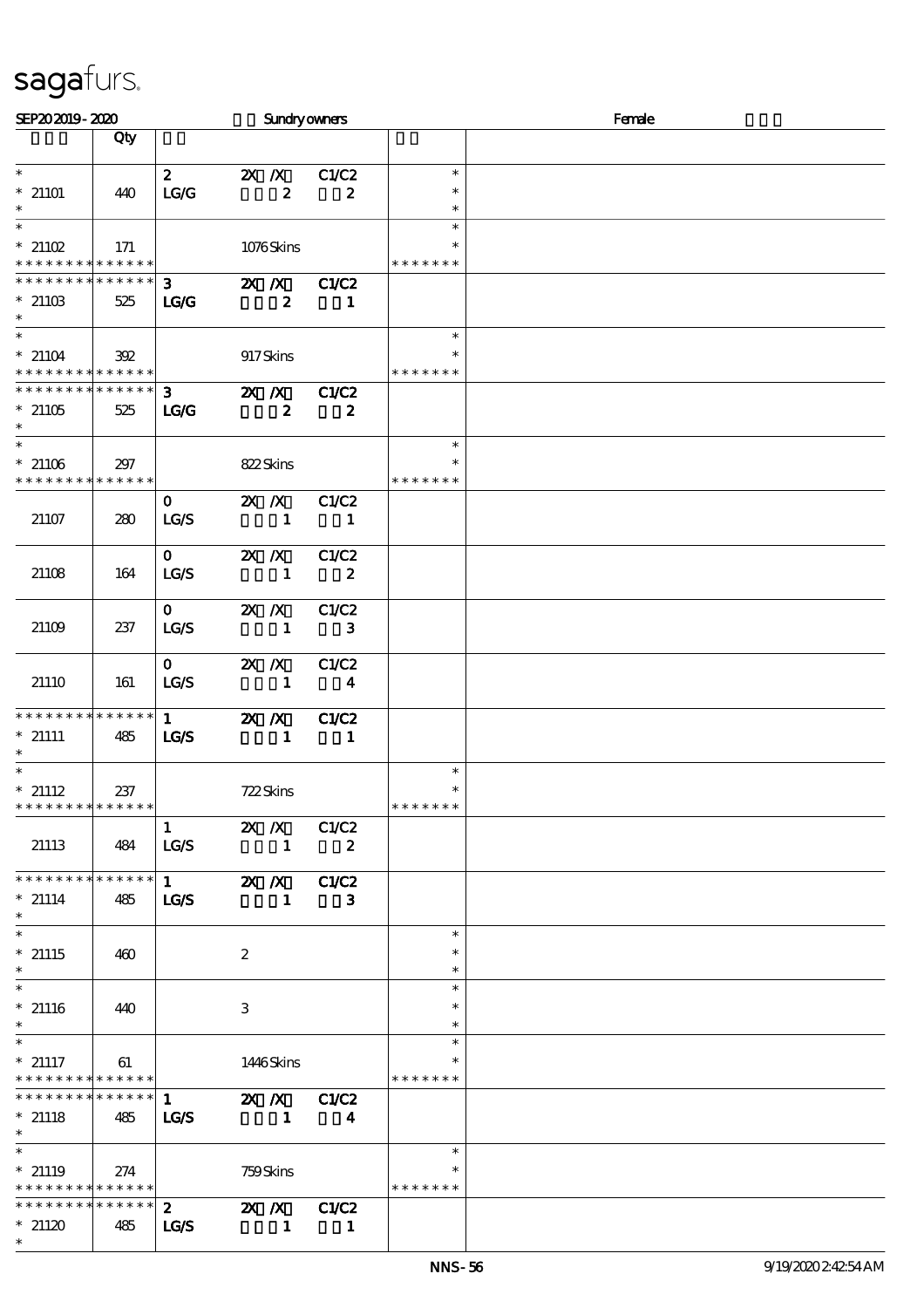| SEP202019-2020                |                    |                         |                  |                                     | <b>Sundryowners</b>                  |               | Female |
|-------------------------------|--------------------|-------------------------|------------------|-------------------------------------|--------------------------------------|---------------|--------|
|                               | Qty                |                         |                  |                                     |                                      |               |        |
|                               |                    |                         |                  |                                     |                                      |               |        |
| $\ast$                        |                    | $\mathbf{2}$            |                  |                                     | <b>2X</b> <i>X</i> C1/C2             | $\ast$        |        |
| $*$ 21121                     | 170                | LG/S                    |                  | $\blacksquare$                      | $\blacksquare$                       | $\ast$        |        |
| * * * * * * * * * * * * * *   |                    |                         |                  |                                     |                                      | * * * * * * * |        |
| * * * * * * * *               | * * * * * *        | $\mathbf{2}$            |                  |                                     | <b>2X X</b> C1/C2                    |               |        |
| $*21122$                      | 485                | <b>LG/S</b>             |                  | $\blacksquare$                      | $\boldsymbol{z}$                     |               |        |
| $\ast$<br>$\ast$              |                    |                         |                  |                                     |                                      | $\ast$        |        |
| $*21123$                      | 142                |                         |                  | 627Skins                            |                                      |               |        |
| * * * * * * * * * * * * * *   |                    |                         |                  |                                     |                                      | * * * * * * * |        |
| ******** <mark>*******</mark> |                    | $\mathbf{2}$            |                  | $\mathbf{X}$ $\mathbf{X}$           | C1/C2                                |               |        |
| $*$ 21124                     | 485                | <b>LG/S</b>             |                  | $\blacksquare$                      | 3                                    |               |        |
| $\ast$                        |                    |                         |                  |                                     |                                      |               |        |
| $\ast$                        |                    |                         |                  |                                     |                                      | $\ast$        |        |
| $*21125$                      | 460                |                         | $\boldsymbol{2}$ |                                     |                                      | $\ast$        |        |
| $\ast$                        |                    |                         |                  |                                     |                                      | $\ast$        |        |
| $\ast$                        |                    |                         |                  |                                     |                                      | $\ast$        |        |
| $*21126$<br>* * * * * * * *   | 203<br>* * * * * * |                         |                  | 1148Skins                           |                                      | * * * * * * * |        |
|                               |                    |                         |                  | $X$ $X$                             | C1/C2                                |               |        |
| 21127                         | 532                | $\boldsymbol{z}$<br>LCS |                  | $\sim$ 1                            | $\overline{\mathbf{4}}$              |               |        |
|                               |                    |                         |                  |                                     |                                      |               |        |
|                               |                    | 3 <sup>1</sup>          | $X$ $N$          |                                     | C1/C2                                |               |        |
| 21128                         | 271                | LG/S                    |                  | $\sim$ 1                            | $\blacksquare$                       |               |        |
|                               |                    |                         |                  |                                     |                                      |               |        |
|                               |                    | $3 -$                   |                  | $X$ $N$                             | C1/C2                                |               |        |
| 21129                         | 113                | LG/S                    |                  | $\overline{\phantom{a}}$ 1          | $\overline{\mathbf{z}}$              |               |        |
|                               |                    |                         |                  |                                     |                                      |               |        |
|                               |                    | $3 -$                   |                  | $X$ $X$                             | C1/C2                                |               |        |
| 21130                         | 470                | LCS                     |                  | $\sim$ 1                            | $\overline{\mathbf{3}}$              |               |        |
|                               |                    | 3 <sup>1</sup>          |                  | $X$ $N$                             | C1/C2                                |               |        |
| 21131                         | 205                | LG/S                    |                  | $\sim$ 1                            | $\overline{\mathbf{4}}$              |               |        |
|                               |                    |                         |                  |                                     |                                      |               |        |
|                               |                    | $\overline{\mathbf{4}}$ |                  | $\mathbb{Z}$ X                      | C1/C2                                |               |        |
| 21132                         | 437                | LG/S                    |                  | $\mathbf{1}$                        | $\overline{\phantom{a}}$             |               |        |
|                               |                    |                         |                  |                                     |                                      |               |        |
|                               |                    | $\overline{\mathbf{4}}$ |                  |                                     | $\mathbb{Z} \times \mathbb{Z}$ C1/C2 |               |        |
| 21133                         | 332                | LG/S                    |                  | $\sim$ 1                            | $\overline{\phantom{a}}$ 2           |               |        |
|                               |                    | $\mathbf{O}$            |                  |                                     |                                      |               |        |
| 21134                         | 350                | LG                      |                  | $X \, X$<br>$\overline{\mathbf{2}}$ | C1/C2<br>CHIP1                       |               |        |
|                               |                    |                         |                  |                                     |                                      |               |        |
|                               |                    | $\mathbf{0}$            |                  | $X$ $N$                             | C1/C2                                |               |        |
| 21135                         | 342                | LG/G                    |                  | $\overline{\mathbf{2}}$             | CHIP <sub>2</sub>                    |               |        |
|                               |                    |                         |                  |                                     |                                      |               |        |
|                               |                    | $\mathbf{O}$            |                  | $X$ $N$                             | C1/C2                                |               |        |
| 21136                         | 289                | <b>LG/G</b>             |                  | $\overline{\mathbf{z}}$             | CHIP3                                |               |        |
| ********                      | * * * * * *        |                         |                  |                                     |                                      |               |        |
| $*$ 21137                     |                    |                         |                  |                                     | $\overline{1}$ 2X X C1/C2            |               |        |
| $\ast$                        | 465                | LG                      |                  | $\overline{\mathbf{2}}$             | CHIP1                                |               |        |
| $\overline{\ast}$             |                    |                         |                  |                                     |                                      | $\ast$        |        |
| $*21138$                      | 440                |                         | $\boldsymbol{2}$ |                                     |                                      | $\ast$        |        |
| $\ast$                        |                    |                         |                  |                                     |                                      | $\ast$        |        |
| $\overline{\ast}$             |                    |                         |                  |                                     |                                      | $\ast$        |        |
| $*21139$                      | 440                |                         | 3                |                                     |                                      | $\ast$        |        |
| $\ast$                        |                    |                         |                  |                                     |                                      | $\ast$        |        |
|                               |                    |                         |                  |                                     |                                      | $\ast$        |        |
| $*21140$<br>* * * * * * * *   | 163<br>* * * * * * |                         |                  | 1508Skins                           |                                      | * * * * * * * |        |
|                               |                    |                         |                  |                                     |                                      |               |        |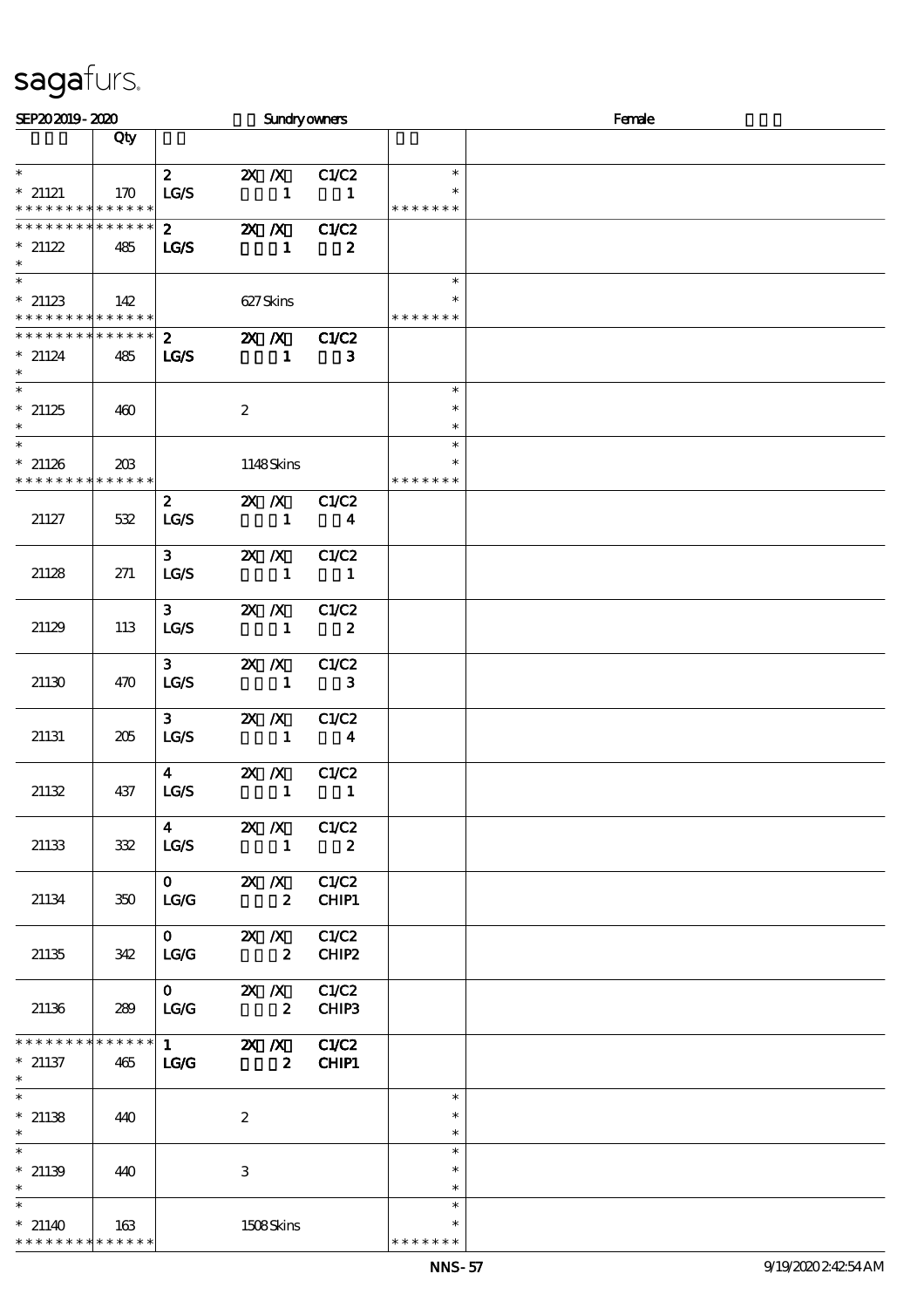| SEP202019-2020                                     |     |                          | <b>Sundryowners</b>         |                |                         | Female |
|----------------------------------------------------|-----|--------------------------|-----------------------------|----------------|-------------------------|--------|
|                                                    | Qty |                          |                             |                |                         |        |
| **************                                     |     | 1                        | $X$ $N$                     | C1/C2          |                         |        |
| $*$ 21141<br>$\ast$                                | 465 | LG                       | $\boldsymbol{z}$            | CHIP2          |                         |        |
| $\ast$                                             |     |                          |                             |                | $\ast$                  |        |
| $*21142$<br>* * * * * * * * * * * * * *            | 441 |                          | 906Skins                    |                | $\ast$<br>* * * * * * * |        |
| * * * * * * * * * * * * * *<br>$*$ 21143<br>$\ast$ | 465 | $\mathbf 1$<br>LG/G      | $X$ $X$<br>$\boldsymbol{z}$ | C1/C2<br>CHIP3 |                         |        |
| $\overline{\phantom{0}}$                           |     |                          |                             |                | $\ast$                  |        |
| $* 21144$<br>* * * * * * * * * * * * * *           | 240 |                          | <b>705Skins</b>             |                | $\ast$<br>* * * * * * * |        |
| * * * * * * * * * * * * * *                        |     | $\mathbf{2}$             | $X$ $X$                     | <b>C1/C2</b>   |                         |        |
| $*21145$<br>$\ast$                                 | 465 | LG                       | $\boldsymbol{z}$            | <b>CHIP1</b>   |                         |        |
| $\ast$                                             |     |                          |                             |                | $\ast$                  |        |
| $*$ 21146<br>$\ast$                                | 440 |                          | $\boldsymbol{2}$            |                | $\ast$<br>$\ast$        |        |
| $\ast$                                             |     |                          |                             |                | $\ast$                  |        |
| $*$ 21147<br>* * * * * * * * * * * * * *           | 83  |                          | 988Skins                    |                | $\ast$<br>* * * * * * * |        |
| * * * * * * * * * * * * * *                        |     | $\mathbf{2}$             | $X$ $X$                     | <b>C1/C2</b>   |                         |        |
| $*$ 21148<br>$\ast$                                | 465 | LG                       | $\boldsymbol{z}$            | CHIP2          |                         |        |
| $\ast$                                             |     |                          |                             |                | $\ast$                  |        |
| $*21149$<br>* * * * * * * * * * * * * *            | 165 |                          | 630Skins                    |                | $\ast$<br>* * * * * * * |        |
| 21150                                              | 494 | $\boldsymbol{z}$<br>LG/G | $X$ $N$<br>$\boldsymbol{z}$ | C1/C2<br>CHIP3 |                         |        |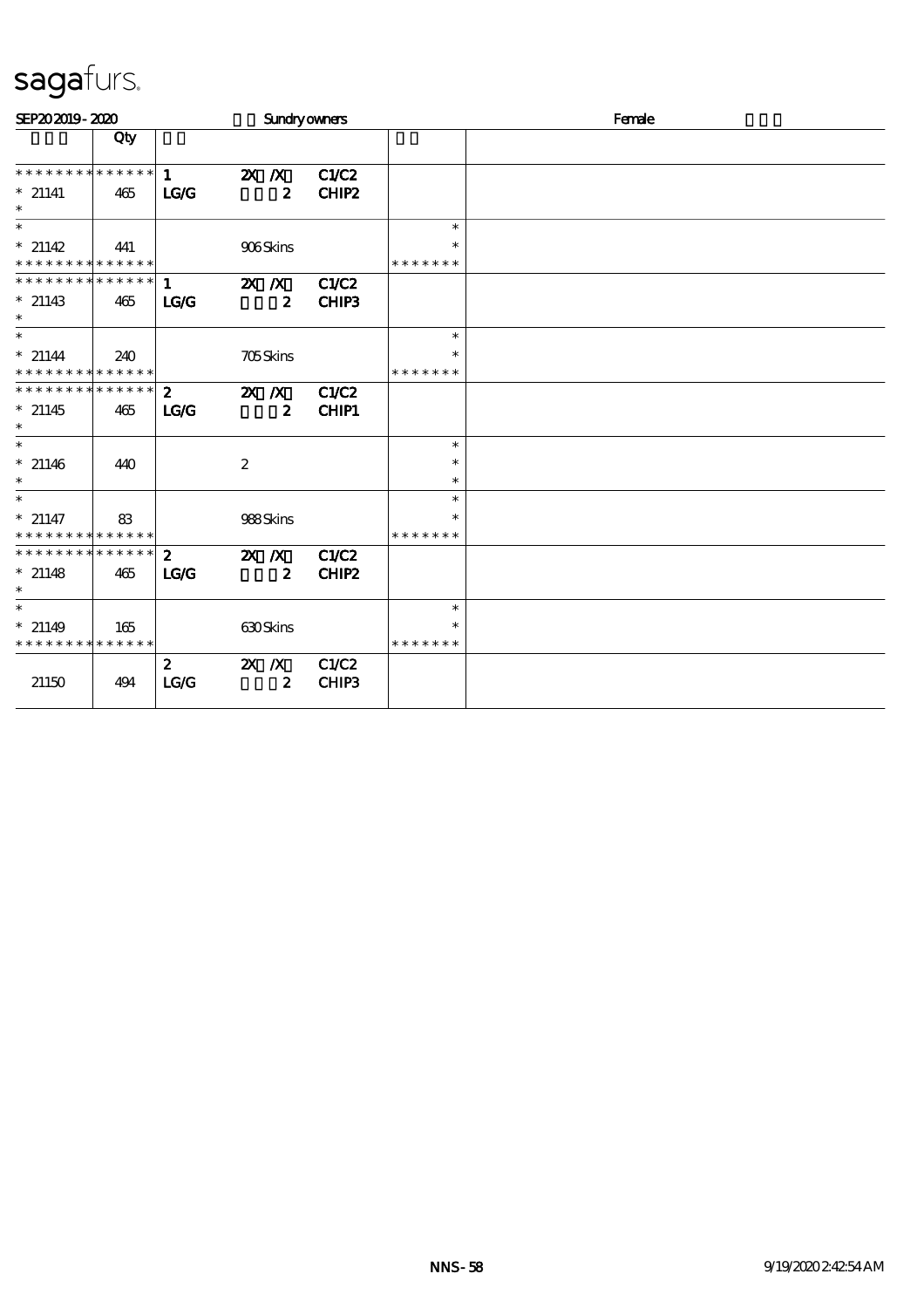| SEP202019-2020                           |     |                             |                           |                  | <b>Sundryowners</b> |                         | Female |
|------------------------------------------|-----|-----------------------------|---------------------------|------------------|---------------------|-------------------------|--------|
|                                          | Qty |                             |                           |                  |                     |                         |        |
| 21161                                    | 204 | $\mathbf{o}$<br><b>BR/G</b> | $\mathbf{X}$ $\mathbf{X}$ | $\boldsymbol{z}$ | C1/C2               |                         |        |
|                                          |     |                             |                           |                  |                     |                         |        |
| * * * * * * * * * * * * * *              |     | $1 \quad \blacksquare$      | $X$ $N$                   |                  | C1/C2               |                         |        |
| $*21162$<br>$\ast$                       | 465 | <b>BR/G</b>                 |                           | $\boldsymbol{z}$ |                     |                         |        |
| $\ast$<br>$*21163$                       |     |                             |                           |                  |                     | $\ast$<br>$\ast$        |        |
| $\ast$                                   | 445 |                             | $\boldsymbol{z}$          |                  |                     | $\ast$                  |        |
| $\ast$<br>$*21164$                       | 496 |                             | 1406Skins                 |                  |                     | $\ast$<br>$\ast$        |        |
| * * * * * * * * * * * * * *              |     |                             |                           |                  |                     | * * * * * * *           |        |
|                                          |     | $\mathbf{1}$                | $X$ $X$                   |                  | C1/C2               |                         |        |
| 21165                                    | 431 | <b>BR/G</b>                 |                           | $\mathbf{3}$     |                     |                         |        |
| * * * * * * * * * * * * * *              |     | $1 \quad$                   | $X$ $N$                   |                  | <b>C1/C2</b>        |                         |        |
| $*21166$<br>$\ast$                       | 465 | <b>BR/G</b>                 |                           | $\boldsymbol{z}$ | WB1                 |                         |        |
| $\overline{\ast}$                        |     |                             |                           |                  |                     | $\ast$                  |        |
| $*21167$<br>* * * * * * * * * * * * * *  | 226 |                             | 691 Skins                 |                  |                     | *<br>* * * * * * *      |        |
| * * * * * * * * * * * * * *              |     | $\mathbf{2}$                | $X$ $N$                   |                  | <b>C1/C2</b>        |                         |        |
| $*21168$<br>$\ast$                       | 465 | <b>BR/G</b>                 |                           | $\boldsymbol{z}$ |                     |                         |        |
| $\ast$                                   |     |                             |                           |                  |                     | $\ast$                  |        |
| $* 21169$                                | 440 |                             | $\boldsymbol{2}$          |                  |                     | $\ast$                  |        |
| $\ast$<br>$\overline{\ast}$              |     |                             |                           |                  |                     | $\ast$<br>$\ast$        |        |
| $*21170$                                 | 440 |                             | 3                         |                  |                     | $\ast$                  |        |
| $\ast$<br>$\ast$                         |     |                             |                           |                  |                     | $\ast$                  |        |
| $*$ 21171                                | 440 |                             | $\bf{4}$                  |                  |                     | $\ast$<br>$\ast$        |        |
| $\ast$                                   |     |                             |                           |                  |                     | $\ast$                  |        |
| $\ast$<br>$*21172$                       | 435 |                             | 2220Skins                 |                  |                     | $\ast$<br>$\ast$        |        |
| * * * * * * * * * * * * * * *            |     |                             |                           |                  |                     | * * * * * * *           |        |
|                                          |     | $\mathbf{z}$                | $X$ $X$                   |                  | C1/C2               |                         |        |
| 21173                                    | 358 | <b>BR/G</b>                 |                           | $\mathbf{3}$     |                     |                         |        |
| * * * * * * * * * * * * * *              |     | $\mathbf{2}$                | $\mathbf{X}$ $\mathbf{X}$ |                  | C1/C2               |                         |        |
| $*$ 21174<br>$\ast$                      | 485 | <b>BR/G</b>                 |                           | $\mathbf{2}$     | WB1                 |                         |        |
| $\ast$                                   |     |                             |                           |                  |                     | $\ast$                  |        |
| $*21175$<br>******** <mark>******</mark> | 190 |                             | 675Skins                  |                  |                     | $\ast$<br>* * * * * * * |        |
|                                          |     | 3 <sup>7</sup>              | $X$ $X$                   |                  | C1/C2               |                         |        |
| 21176                                    | 500 | <b>BR/G</b>                 |                           | $\boldsymbol{z}$ |                     |                         |        |
|                                          |     | $1 \quad \blacksquare$      | $\mathbf{X}$ $\mathbf{X}$ |                  | C1/C2               |                         |        |
| 21177                                    | 442 | <b>BR/S</b>                 | $\blacksquare$            |                  |                     |                         |        |
|                                          |     | $1 \quad \blacksquare$      | $X \, X$                  |                  | C1/C2               |                         |        |
| 21178                                    | 329 | <b>BR/S</b>                 | $\blacksquare$            |                  | WB1                 |                         |        |
| * * * * * * * * * * * * * *              |     | $2^{\circ}$                 | $X$ $X$                   |                  | C1/C2               |                         |        |
| $*21179$                                 | 485 | <b>BR/S</b>                 | $\blacksquare$            |                  |                     |                         |        |
| $\ast$                                   |     |                             |                           |                  |                     | $\ast$                  |        |
| $*21180$                                 | 289 |                             | 774Skins                  |                  |                     |                         |        |
| * * * * * * * * * * * * * *              |     |                             |                           |                  |                     | * * * * * * *           |        |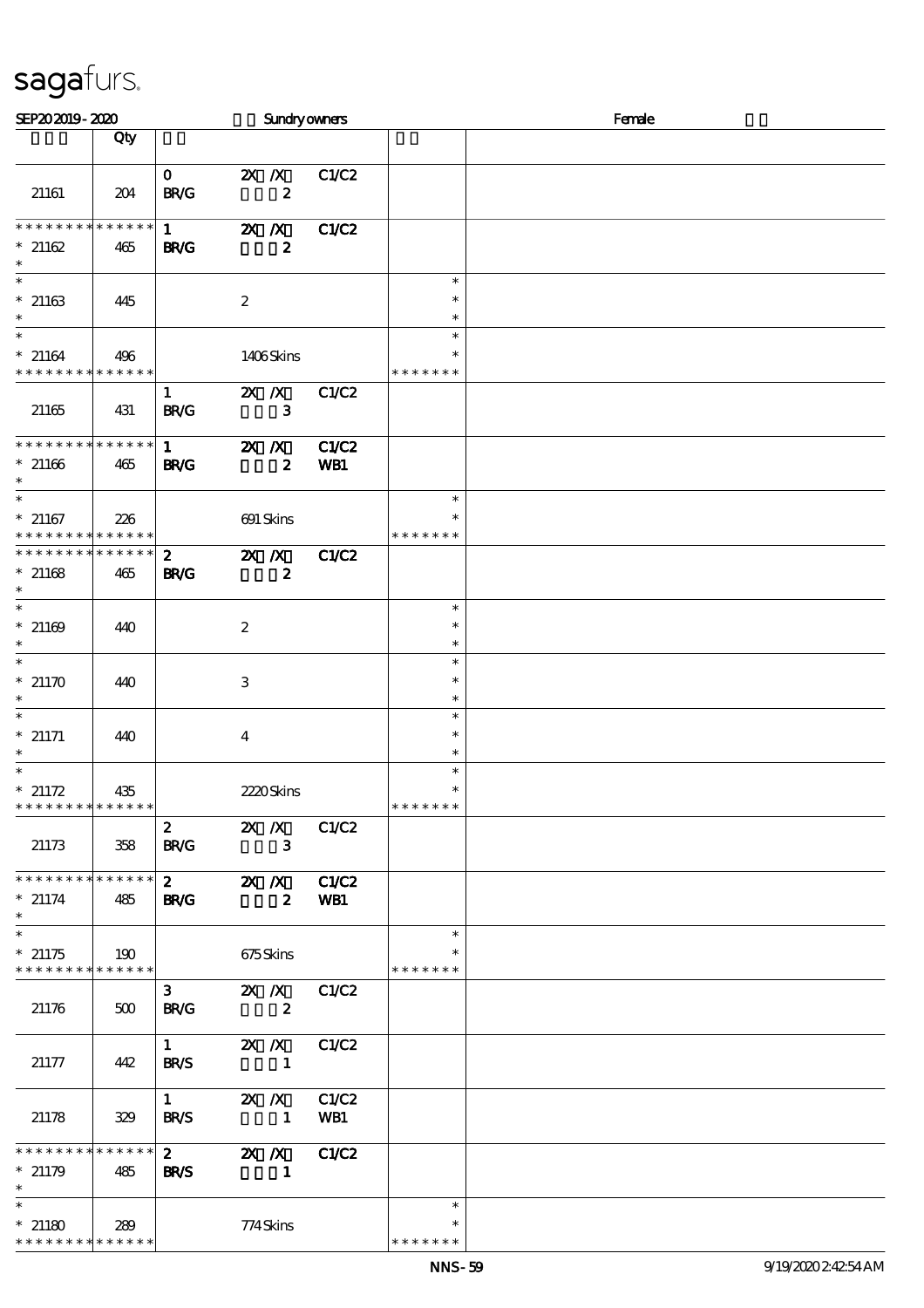| SEP202019-2020                                               |     |                                       |                           | <b>Sundryowners</b>       |              | Female                            |  |
|--------------------------------------------------------------|-----|---------------------------------------|---------------------------|---------------------------|--------------|-----------------------------------|--|
|                                                              | Qty |                                       |                           |                           |              |                                   |  |
| * * * * * * * * * * * * * *<br>$*$ 21181<br>$\ast$           | 465 | $\mathbf{z}$<br><b>BR/S</b>           |                           | $X$ $N$<br>$\blacksquare$ | C1/C2<br>WB1 |                                   |  |
| $\ast$<br>$*21182$                                           | 59  |                                       |                           | 524Skins                  |              | $\ast$<br>$\ast$                  |  |
| * * * * * * * * * * * * * *<br>21183                         | 320 | 3 <sup>1</sup><br><b>BR/S</b>         |                           | $\blacksquare$            | 2X / X C1/C2 | * * * * * * *                     |  |
| * * * * * * * * * * * * * *<br>$*$ 21184<br>$\ast$           | 465 | $1 \quad \blacksquare$<br><b>BR/V</b> | $\mathbf{X}$ $\mathbf{X}$ | $\boldsymbol{z}$          | <b>C1/C2</b> |                                   |  |
| $\overline{\ast}$<br>$*21185$<br>* * * * * * * * * * * * * * | 140 |                                       | 605Skins                  |                           |              | $\ast$<br>$\ast$<br>* * * * * * * |  |
| 21186                                                        | 222 | $\mathbf{1}$<br><b>BR/V</b>           | $X$ $N$                   | 1                         | C1/C2<br>WB1 |                                   |  |
| * * * * * * * * * * * * * *<br>$*$ 21187<br>$\ast$           | 465 | $2^{\circ}$<br><b>BR/V</b>            | $X$ $N$                   | $\boldsymbol{z}$          | C1/C2        |                                   |  |
| $\ast$<br>$*$ 21188<br>* * * * * * * * * * * * * *           | 137 |                                       | 602Skins                  |                           |              | $\ast$<br>$\ast$<br>* * * * * * * |  |
| 21189                                                        | 239 | $\mathbf{2}$<br><b>BR/V</b>           | $X$ $X$                   | $\sim$ 1                  | C1/C2<br>WB1 |                                   |  |
| 21190                                                        | 323 | $\mathbf{z}$<br><b>BR/V</b>           | $X$ $X$                   | $\boldsymbol{z}$          | C1/C2<br>WB1 |                                   |  |
| 21191                                                        | 333 | 3 <sup>1</sup><br><b>BR/V</b>         | $X$ $N$                   | $\boldsymbol{z}$          | C1/C2        |                                   |  |
| 21192                                                        | 185 | 3 <sub>1</sub><br><b>BR/V</b>         | $X$ $X$                   | $\mathbf{1}$              | C1/C2<br>WB1 |                                   |  |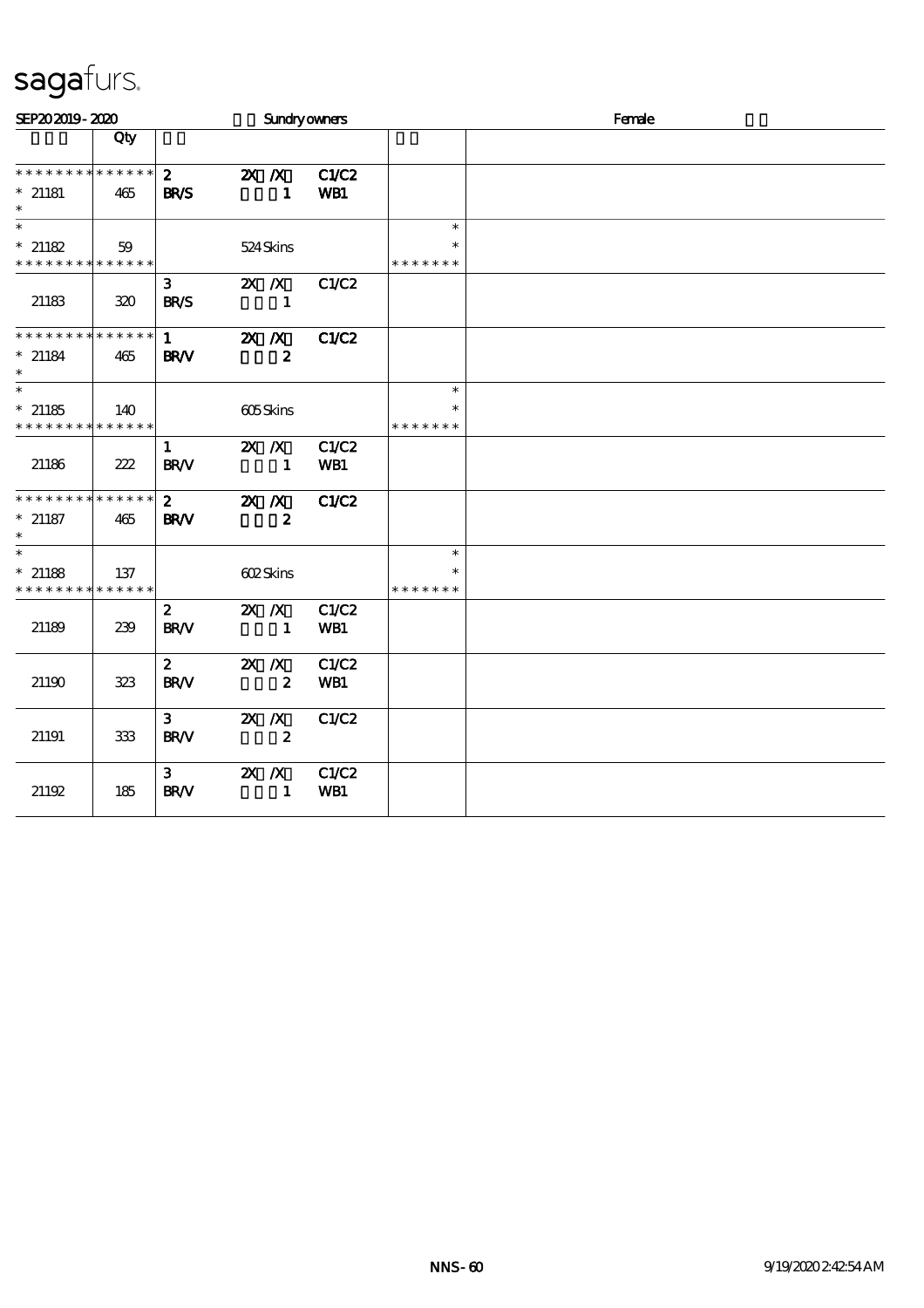| SEP202019-2020                                                      |                    |                                          |                           |                  | <b>Sundryowners</b> |                              |  |  |  |  |  |
|---------------------------------------------------------------------|--------------------|------------------------------------------|---------------------------|------------------|---------------------|------------------------------|--|--|--|--|--|
|                                                                     | Qty                |                                          |                           |                  |                     |                              |  |  |  |  |  |
| 32501                                                               | 132                | $\boldsymbol{\omega}$<br>S/I             |                           | $X$ $X$          | C1/C2               |                              |  |  |  |  |  |
| 32502                                                               | 226                | $\boldsymbol{\mathfrak{D}}$<br>$S$ $\Pi$ | $X$ $X$                   |                  | C1/C2               |                              |  |  |  |  |  |
| 32503                                                               | 246                | $\boldsymbol{\mathfrak{D}}$              | $X$ $N$                   | $\boldsymbol{4}$ | C1/C2               |                              |  |  |  |  |  |
| * * * * * * * * * * * * * *<br>$* 32504$<br>$\ast$                  | 285                | $\boldsymbol{\mathfrak{D}}$<br>$S$ $I$   | $\mathbf{X}$ $\mathbf{X}$ |                  | C1/C2               |                              |  |  |  |  |  |
| $\overline{\ast}$<br>$^*$ 32505 $\,$<br>* * * * * * * * * * * * * * | $\boldsymbol{\pi}$ |                                          |                           | 355Skins         |                     | $\ast$<br>*<br>* * * * * * * |  |  |  |  |  |
| 32506                                                               | 272                | $\boldsymbol{\mathfrak{D}}$              | $X$ $X$                   | $\boldsymbol{4}$ | C1/C2               |                              |  |  |  |  |  |
| 32507                                                               | 280                | $\mathbf{O}$<br>$S/\mathbf{I}$           | $X$ $X$                   |                  | C1/C2               |                              |  |  |  |  |  |
| 32508                                                               | 151                | $\mathbf{1}$<br>$S/\mathbf{I}$           |                           | $X$ $N$          | C1/C2               |                              |  |  |  |  |  |
| 32509                                                               | 242                | O(1)                                     | $X$ $X$                   | $\boldsymbol{4}$ | C1/C2               |                              |  |  |  |  |  |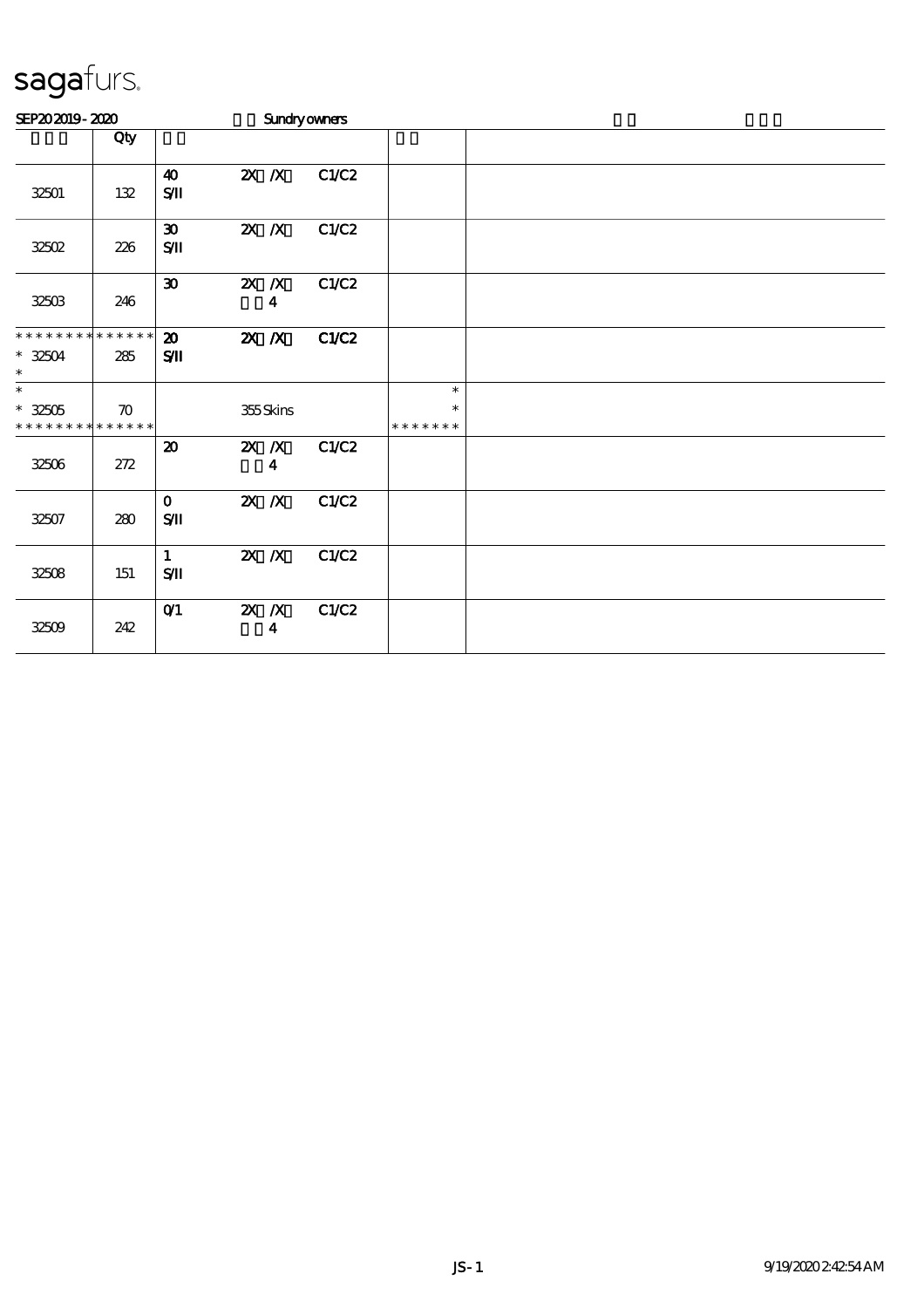| SEP202019-2020                                     |          |                    |          |          | <b>Sundryowners</b> |                                   | Female |
|----------------------------------------------------|----------|--------------------|----------|----------|---------------------|-----------------------------------|--------|
|                                                    | Qty      |                    |          |          |                     |                                   |        |
| 42501                                              | 485      | 1<br>$S$ $I$       | $2X$ $X$ |          | C1/C2               |                                   |        |
| 42502                                              | 463      | 1                  | $X$ $N$  | 4        | C1/C2               |                                   |        |
| * * * * * * * * * * * * * *<br>$* 4250B$<br>$\ast$ | 505      | $\mathbf{z}$<br>SЛ | $X$ $N$  |          | C1/C2               |                                   |        |
| $\ast$<br>$* 42504$<br>* * * * * * * * * * * * * * | 157      |                    |          | 662Skins |                     | $\ast$<br>$\ast$<br>* * * * * * * |        |
| ************** 2<br>$* 42505$<br>$\ast$            | 485      |                    | $X$ $N$  | 4        | C1/C2               |                                   |        |
| $\ast$<br>$* 42506$<br>* * * * * * * * * * * * * * | $\bf{8}$ |                    |          | 565Skins |                     | $\ast$<br>$\ast$<br>* * * * * * * |        |
| 42507                                              | 382      | 3<br>$S$ $\Pi$     | $X$ $N$  |          | C1/C2               |                                   |        |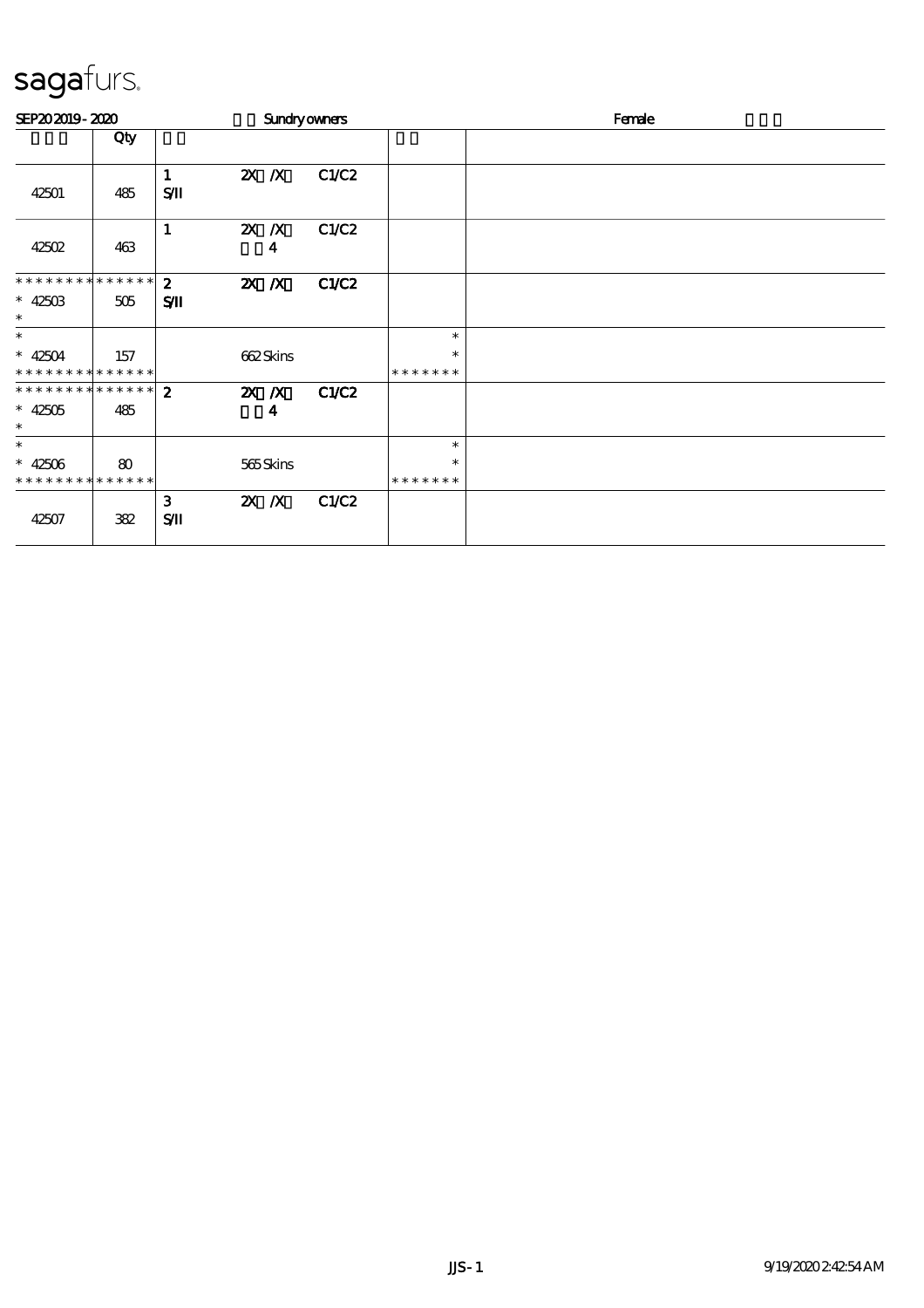### SEP202019-2020

|                             | Qty           |                       |                  |       |               |  |
|-----------------------------|---------------|-----------------------|------------------|-------|---------------|--|
|                             | Cert%         |                       |                  |       |               |  |
|                             |               | $\boldsymbol{\omega}$ |                  | C2    |               |  |
| 386001                      | 139           | ${\bf s}$             |                  |       |               |  |
|                             | (30%)         |                       |                  |       |               |  |
| * * * * * * * *             | $***$ * * * * | $\boldsymbol{\omega}$ | $X$ $X$          | C1/C2 |               |  |
| $*38002$                    | 168           | <b>SAGA</b>           |                  |       |               |  |
| $\ast$                      |               |                       |                  |       |               |  |
|                             | (100%)        |                       |                  |       |               |  |
| $\ast$                      |               |                       |                  |       | $\ast$        |  |
| $^\ast$ 386003              | 180           |                       | $\boldsymbol{z}$ |       | $\ast$        |  |
| $\ast$                      | (40%)         |                       |                  |       | $\ast$        |  |
| $\ast$                      | 40            |                       |                  |       | $\ast$        |  |
| $*38004$                    | (7%)          |                       | 388Skins         |       | $\ast$        |  |
| * * * * * * * * * * * * * * |               |                       |                  |       | * * * * * * * |  |
| * * * * * * * * * * * * * * |               | $\boldsymbol{\omega}$ | $X$ $N$          | C3    |               |  |
| $*38005$                    | 205           | <b>SAGA</b>           |                  |       |               |  |
| $\ast$                      | $(O\%)$       |                       |                  |       |               |  |
| $\ast$                      | 89            |                       |                  |       | $\ast$        |  |
| $* 38006$                   | $(O\%)$       |                       | 294Skins         |       | $\ast$        |  |
| * * * * * * * * * * * * * * |               |                       |                  |       | * * * * * * * |  |
|                             |               |                       |                  |       |               |  |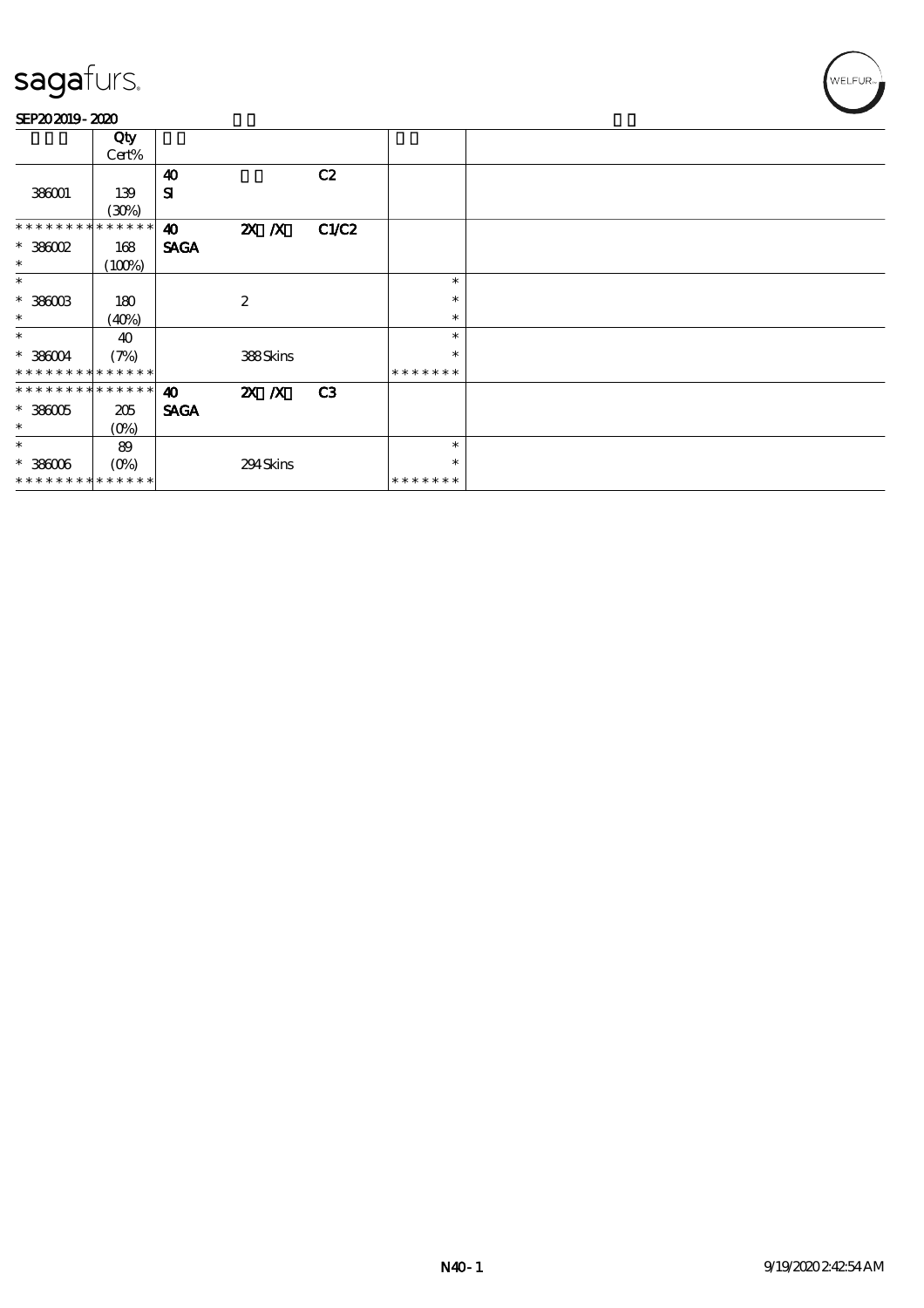| SEP202019-2020 |  |  |  |
|----------------|--|--|--|
|                |  |  |  |

|                                          | Qty<br>Cert%              |                             |                           |                |               |  |
|------------------------------------------|---------------------------|-----------------------------|---------------------------|----------------|---------------|--|
| * * * * * * * *                          | * * * * * *               | $\boldsymbol{\mathfrak{D}}$ | $X$ $N$                   | C1/C2          |               |  |
| $* 386141$                               | 165                       | ${\bf s}$                   |                           |                |               |  |
| $\ast$                                   | (Q2%)                     |                             |                           |                |               |  |
| $\ast$                                   | 125                       |                             |                           |                | $\ast$        |  |
| $* 386142$                               | $(0\%)$                   |                             | 290Skins                  |                | $\ast$        |  |
| * * * * * * * * <mark>* * * * * *</mark> |                           |                             |                           |                | * * * * * * * |  |
| * * * * * * * *                          | * * * * * *               | 30                          | $X$ $N$                   | C2             |               |  |
| $* 386143$                               | 128                       | ${\bf s}$                   |                           |                |               |  |
| $\ast$                                   | (100%)                    |                             |                           |                |               |  |
| $\ast$                                   | 94                        |                             |                           |                | $\ast$        |  |
| $* 386144$                               | $(O\%)$                   |                             | 222Skins                  |                | $\ast$        |  |
| * * * * * * * *                          | * * * * * *               |                             |                           |                | * * * * * * * |  |
|                                          |                           | $\boldsymbol{\mathfrak{D}}$ | $X$ $N$                   | C <sub>3</sub> |               |  |
| 386145                                   | 175                       | ${\bf s}$                   |                           |                |               |  |
|                                          | (17%)                     |                             |                           |                |               |  |
|                                          |                           | $\boldsymbol{\mathfrak{D}}$ | $\boldsymbol{\mathrm{X}}$ | C1/C2          |               |  |
| 386146                                   | 202                       | $\mathbf{S}$                |                           |                |               |  |
|                                          | (50%)                     |                             |                           |                |               |  |
| * * * * * * * *                          | * * * * * *               | $\boldsymbol{\mathfrak{D}}$ | $\mathbf X$               | C2             |               |  |
| $* 386147$                               | 245                       | $\mathbf{S}$                |                           |                |               |  |
| $\ast$<br>$\ast$                         | (100%)                    |                             |                           |                | $\ast$        |  |
|                                          |                           |                             |                           |                | $\ast$        |  |
| $* 386148$<br>$\ast$                     | 92                        |                             | $\boldsymbol{2}$          |                | $\ast$        |  |
| $\ast$                                   | (98%)                     |                             |                           |                | $\ast$        |  |
|                                          | 125                       |                             |                           |                | ∗             |  |
| $* 386149$<br>* * * * * * * *            | $(O\%)$<br>* * * * * *    |                             | 462Skins                  |                | * * * * * * * |  |
|                                          |                           |                             | $\mathbf{x}$              | C <sub>3</sub> |               |  |
| 386150                                   |                           | $\boldsymbol{\mathfrak{D}}$ |                           |                |               |  |
|                                          | 85                        | ${\bf s}$                   |                           |                |               |  |
|                                          | (3%)                      | $\boldsymbol{\mathfrak{D}}$ |                           | C2             |               |  |
| 386151                                   | 162                       | ${\bf s}$                   |                           |                |               |  |
|                                          | (66%)                     |                             |                           |                |               |  |
|                                          |                           | $\boldsymbol{\mathfrak{D}}$ | $\boldsymbol{\mathsf{z}}$ | C1/C2          |               |  |
| 386152                                   | 194                       | <b>SAGA</b>                 |                           |                |               |  |
|                                          | (82%)                     |                             |                           |                |               |  |
|                                          |                           | $\infty$                    | $\boldsymbol{\mathsf{z}}$ | C3             |               |  |
| 386153                                   | 147                       | <b>SAGA</b>                 |                           |                |               |  |
|                                          | (20%)                     |                             |                           |                |               |  |
| * * * * * * * *                          | * * * * * *               | 30 <sub>2</sub>             | $\mathbf{x}$              | C1/C2          |               |  |
| $* 386154$                               | 233                       | <b>SAGA</b>                 |                           |                |               |  |
| $\ast$                                   | (100%)                    |                             |                           |                |               |  |
| $\ast$                                   | 117                       |                             |                           |                | $\ast$        |  |
| $* 386155$                               | $(O\%)$                   |                             | 350Skins                  |                | ∗             |  |
| * * * * * * * *                          | * * * * * *               |                             |                           |                | * * * * * * * |  |
| * * * * * * * *                          | * * * * * *               | $\boldsymbol{\mathfrak{D}}$ | $\mathbf{x}$              | C1/C2          |               |  |
| $*$ 386156                               | 225                       | <b>SAGA</b>                 |                           |                |               |  |
| $\ast$                                   | (46%)                     |                             |                           |                |               |  |
| $\overline{\ast}$                        | 156                       |                             |                           |                | $\ast$        |  |
| $* 386157$                               | $(O\!\!\!\!\!\!\!/\,\!o)$ |                             | 381 Skins                 |                | $\ast$        |  |
| * * * * * * * * <mark>* * * * * *</mark> |                           |                             |                           |                | * * * * * * * |  |
|                                          |                           | $\boldsymbol{\mathfrak{D}}$ | $\mathbf X$               | C <sub>3</sub> |               |  |
| 386158                                   | 142                       | <b>SAGA</b>                 |                           |                |               |  |
|                                          | $(O\%)$                   |                             |                           |                |               |  |
|                                          |                           | $\boldsymbol{\mathfrak{D}}$ | $\boldsymbol{\mathsf{z}}$ | C1/C2          |               |  |
| 386159                                   | 175                       | <b>SROY</b>                 |                           |                |               |  |
|                                          | (45%)                     |                             |                           |                |               |  |
|                                          |                           | $\boldsymbol{\mathfrak{D}}$ | $\boldsymbol{\mathsf{z}}$ | C3             |               |  |
| 386160                                   | $\boldsymbol{\omega}$     | <b>SROY</b>                 |                           |                |               |  |
|                                          | (57%)                     |                             |                           |                |               |  |

,<br>WELFUR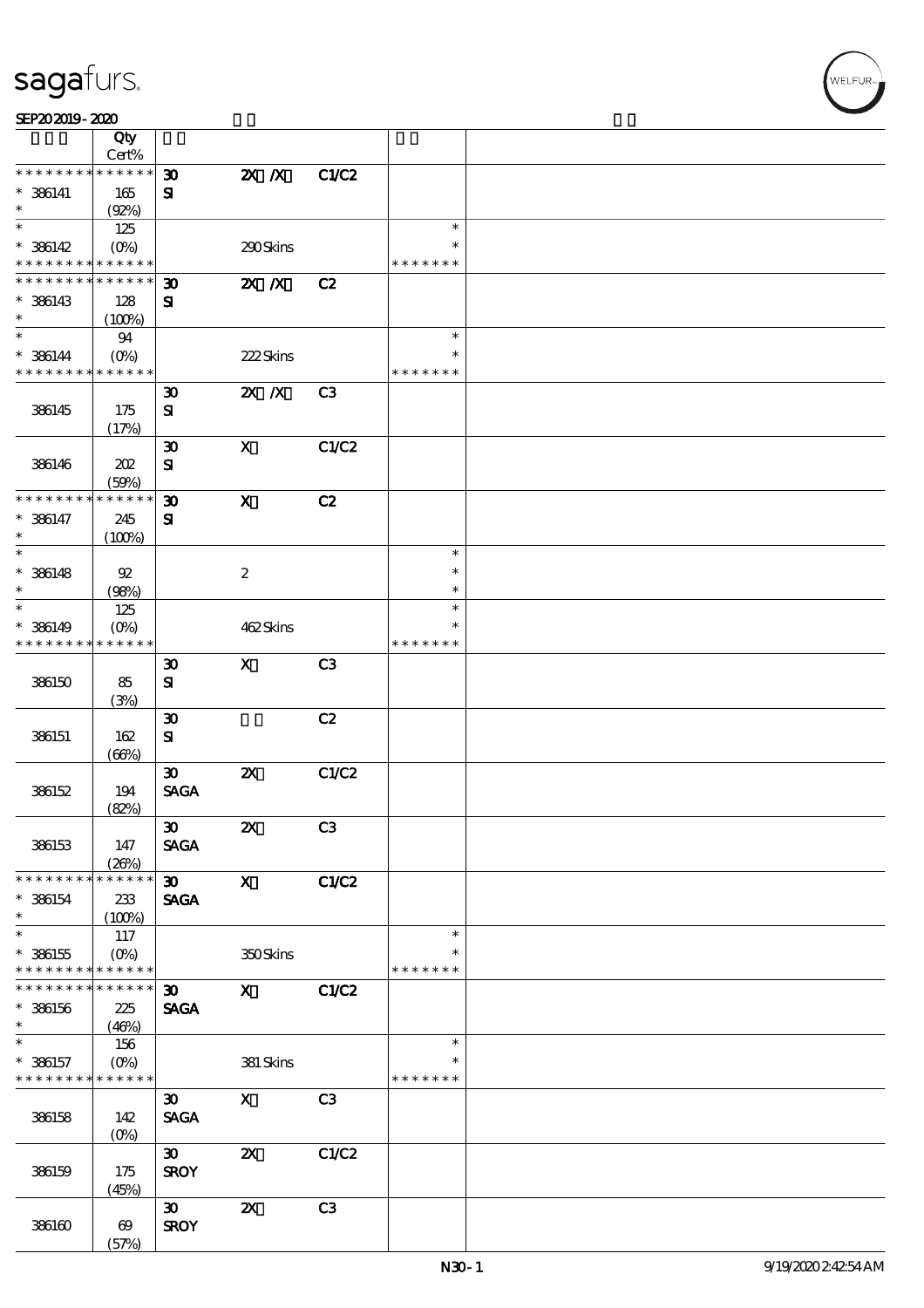### SEP202019-2020

|                               | Qty<br>Cert% |                                            |              |                |               |  |
|-------------------------------|--------------|--------------------------------------------|--------------|----------------|---------------|--|
| 386161                        | 166<br>(74%) | $\boldsymbol{\mathfrak{D}}$<br><b>SROY</b> | $\mathbf{x}$ | C1/C2          |               |  |
| * * * * * * * * * * * * * * * |              | $\boldsymbol{\mathfrak{D}}$                | $\mathbf X$  | C2             |               |  |
| $*386162$                     | 101          | <b>SROY</b>                                |              |                |               |  |
| $\ast$                        | (100%)       |                                            |              |                |               |  |
| $\ast$                        | 180          |                                            |              |                | $\ast$        |  |
| $* 386163$                    | $(O\%)$      |                                            | 281 Skins    |                | $\ast$        |  |
| * * * * * * * * * * * * * *   |              |                                            |              |                | * * * * * * * |  |
|                               |              | $\boldsymbol{\mathfrak{D}}$                | X            | C <sub>3</sub> |               |  |
| 386164                        | 204          | <b>SROY</b>                                |              |                |               |  |
|                               | (3%)         |                                            |              |                |               |  |

WELFUR<sub>"</sub>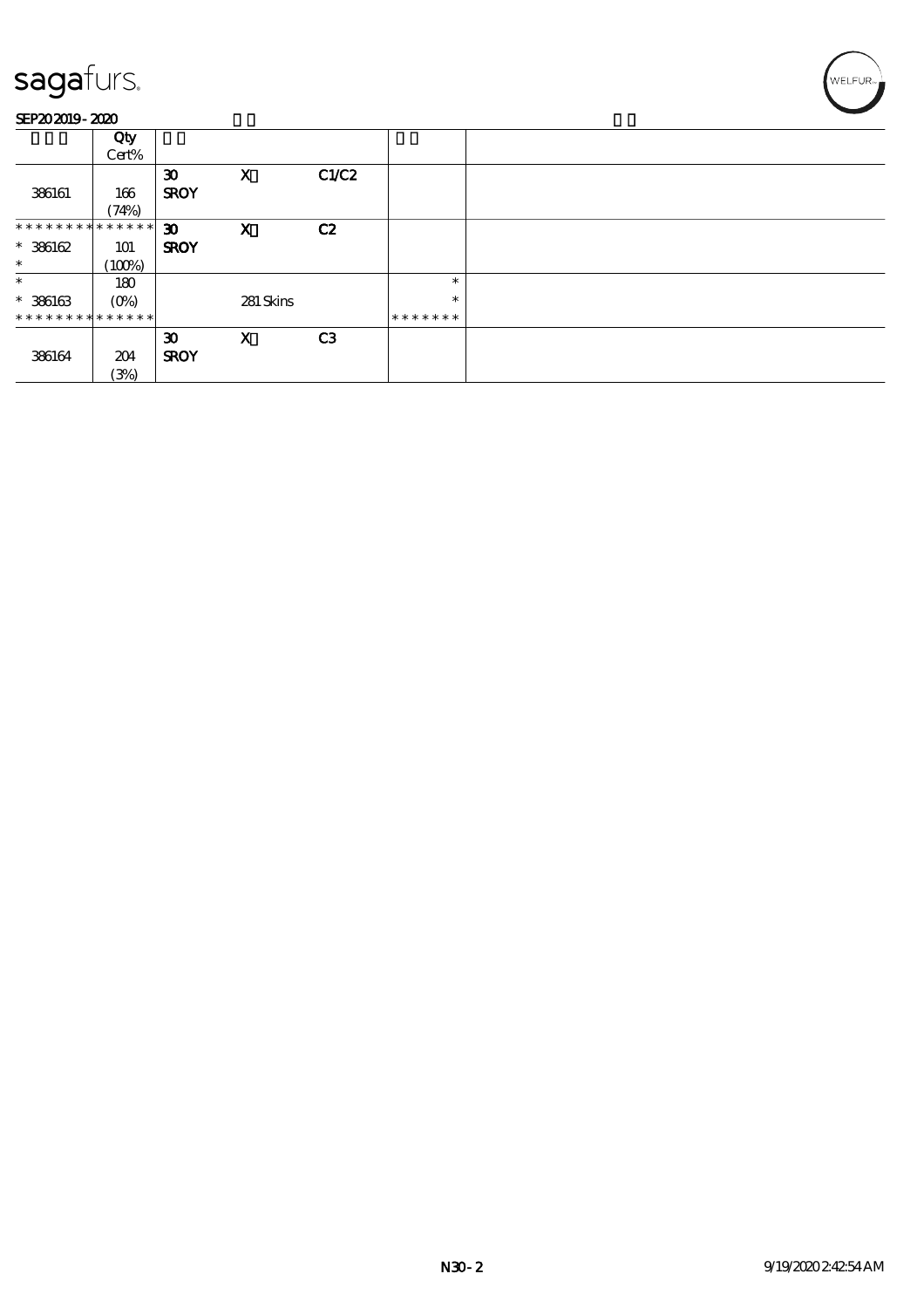#### $SEP202019 - 2020$  $\overline{\phantom{a}}$  Qty  $\overline{\phantom{a}}$

|                 | Qty<br>Cert%      |                             |                           |       |               |  |
|-----------------|-------------------|-----------------------------|---------------------------|-------|---------------|--|
|                 |                   |                             |                           |       |               |  |
|                 |                   | $\boldsymbol{\mathsf{20}}$  | $\boldsymbol{\mathsf{Z}}$ | C1    |               |  |
| 386201          | $111\,$           | ${\bf s}$                   |                           |       |               |  |
|                 | (73%)             |                             |                           |       |               |  |
|                 |                   | $\boldsymbol{\mathfrak{D}}$ | $\boldsymbol{\mathsf{z}}$ | C2    |               |  |
| 386202          | 163               | ${\bf s}$                   |                           |       |               |  |
|                 | (74%)             |                             |                           |       |               |  |
|                 |                   |                             |                           |       |               |  |
|                 |                   | $\boldsymbol{\mathbf{z}}$   | $\boldsymbol{\mathsf{z}}$ | C3    |               |  |
| 386203          | 117               | ${\bf s}$                   |                           |       |               |  |
|                 | (24%)             |                             |                           |       |               |  |
|                 |                   | $\boldsymbol{\mathsf{20}}$  | $\mathbf X$               | C1    |               |  |
| 386204          | 109               | ${\bf s}$                   |                           |       |               |  |
|                 | (80%)             |                             |                           |       |               |  |
|                 |                   | $\boldsymbol{\mathfrak{D}}$ | $\boldsymbol{\mathrm{X}}$ | C2    |               |  |
|                 |                   |                             |                           |       |               |  |
| 386205          | 139               | ${\bf S}$                   |                           |       |               |  |
|                 | (50%)             |                             |                           |       |               |  |
|                 |                   | $\boldsymbol{\mathfrak{D}}$ | $\boldsymbol{\mathrm{X}}$ | C3    |               |  |
| 386206          | $235\,$           | ${\bf s}$                   |                           |       |               |  |
|                 | (16%)             |                             |                           |       |               |  |
|                 |                   | $\boldsymbol{\mathfrak{D}}$ | $\boldsymbol{\mathsf{z}}$ | C1    |               |  |
| 386207          | <b>101</b>        | <b>SAGA</b>                 |                           |       |               |  |
|                 | (100%)            |                             |                           |       |               |  |
| * * * * * * * * | * * * * * *       |                             |                           |       |               |  |
|                 |                   | $\boldsymbol{\mathfrak{D}}$ | $\boldsymbol{\mathsf{z}}$ | C2    |               |  |
| $* 36208$       | 200               | <b>SAGA</b>                 |                           |       |               |  |
| $\ast$          | (100%)            |                             |                           |       |               |  |
| $\ast$          | 212               |                             |                           |       | $\ast$        |  |
| $* 36209$       | $(0\%)$           |                             | 412Skins                  |       | $\ast$        |  |
| * * * * * * * * | * * * * * *       |                             |                           |       | * * * * * * * |  |
|                 |                   | $\boldsymbol{\mathfrak{D}}$ | $\boldsymbol{\mathsf{z}}$ | C3    |               |  |
| 386210          |                   |                             |                           |       |               |  |
|                 | 174               | <b>SAGA</b>                 |                           |       |               |  |
|                 | (38%)             |                             |                           |       |               |  |
| * * * * * * * * | * * * * * *       | $\boldsymbol{\mathfrak{D}}$ | $\mathbf{x}$              | C1/C2 |               |  |
| $* 36211$       | 151               | <b>SAGA</b>                 |                           |       |               |  |
| $\ast$          | (100%)            |                             |                           |       |               |  |
| $\ast$          |                   |                             |                           |       | $\ast$        |  |
| $* 386212$      | 240               |                             | $\boldsymbol{2}$          |       | $\ast$        |  |
| $\ast$          | $(0\%)$           |                             |                           |       | $\ast$        |  |
| $\ast$          |                   |                             |                           |       |               |  |
|                 | 74                |                             |                           |       | $\ast$        |  |
| $* 386213$      | (O <sub>0</sub> ) |                             | $465$ Skins               |       |               |  |
| * * * * * * * * | * * * * * *       |                             |                           |       | * * * * * * * |  |
|                 |                   | $\boldsymbol{\mathfrak{D}}$ | $\mathbf{x}$              | C3    |               |  |
| 386214          | 117               | <b>SAGA</b>                 |                           |       |               |  |
|                 | (O <sub>0</sub> ) |                             |                           |       |               |  |
|                 |                   | $\boldsymbol{\mathfrak{D}}$ | $X$ $N$                   | C1/C2 |               |  |
| 386215          | 216               | <b>SAGA</b>                 | <b>INAP</b>               |       |               |  |
|                 |                   |                             |                           |       |               |  |
|                 | (39%)             |                             |                           |       |               |  |
|                 |                   | $\boldsymbol{\mathfrak{D}}$ |                           | C2    |               |  |
| 386216          | 282               | IA                          |                           |       |               |  |
|                 | (19%)             |                             |                           |       |               |  |
| * * * * * * * * | * * * * * *       | $\boldsymbol{\mathbf{z}}$   | $\boldsymbol{\alpha}$     | C1    |               |  |
| $* 386217$      | 83                | <b>SROY</b>                 |                           |       |               |  |
| $\ast$          | (100%)            |                             |                           |       |               |  |
| $\ast$          | 140               |                             |                           |       | $\ast$        |  |
| $* 386218$      | $(O\%)$           |                             |                           |       | *             |  |
| * * * * * * * * | * * * * * *       |                             | 223Skins                  |       | * * * * * * * |  |
|                 |                   |                             |                           |       |               |  |
|                 |                   | $\boldsymbol{\mathfrak{D}}$ | $\boldsymbol{\mathsf{z}}$ | C1/C2 |               |  |
| 386219          | 128               | <b>SROY</b>                 |                           |       |               |  |
|                 | (80%)             |                             |                           |       |               |  |
|                 |                   | $\boldsymbol{\mathfrak{D}}$ | $\boldsymbol{\mathsf{z}}$ | C2    |               |  |
| 386220          | 119               | <b>SROY</b>                 |                           |       |               |  |
|                 | (100%)            |                             |                           |       |               |  |
|                 |                   |                             |                           |       |               |  |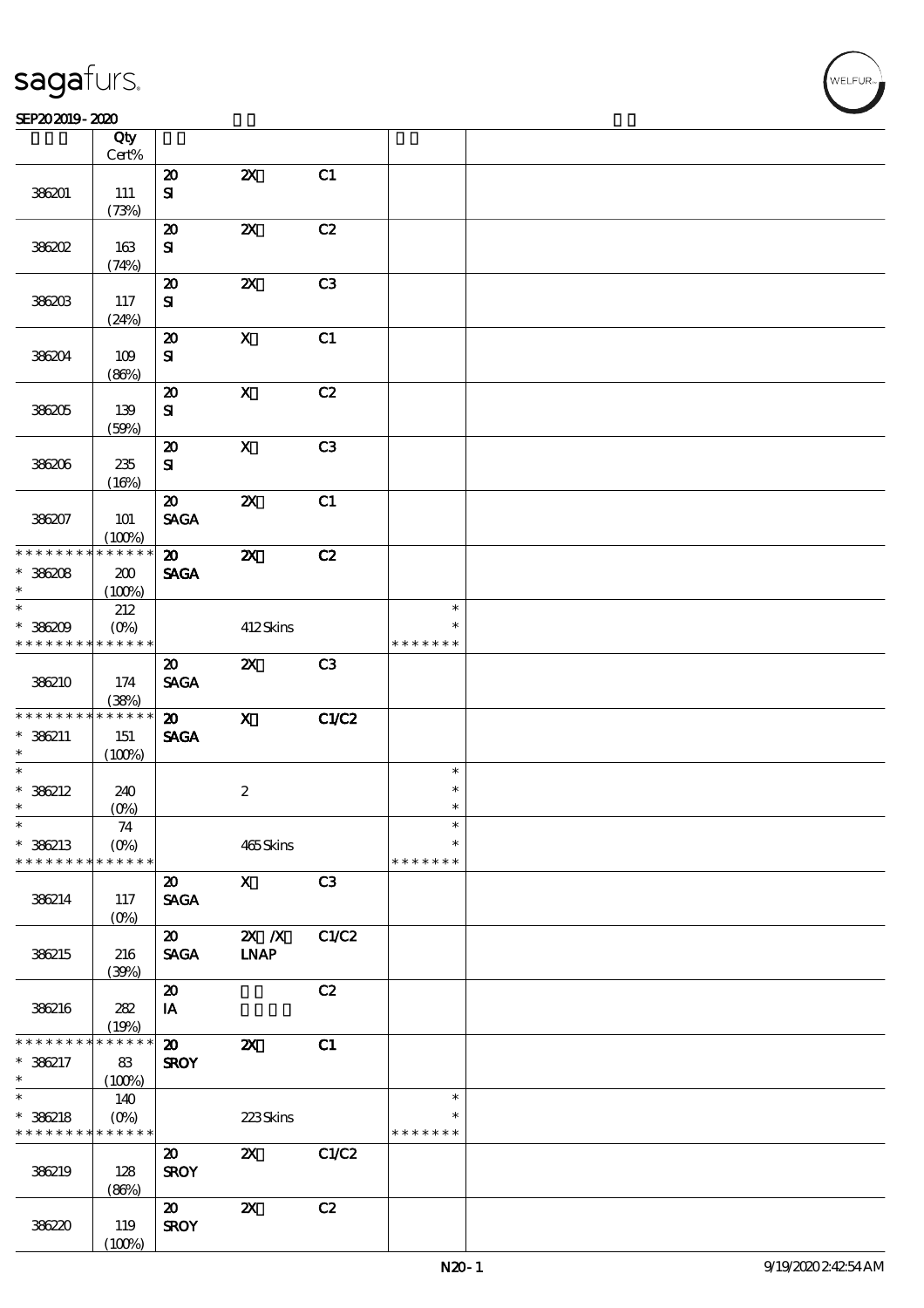### SEP202019-2020

|                             | Qty         |                             |                           |                |               |  |
|-----------------------------|-------------|-----------------------------|---------------------------|----------------|---------------|--|
|                             | Cert%       |                             |                           |                |               |  |
|                             |             | $\boldsymbol{\mathfrak{D}}$ | $\boldsymbol{\mathsf{Z}}$ | C3             |               |  |
| 386221                      | 167         | <b>SROY</b>                 |                           |                |               |  |
|                             | (23%)       |                             |                           |                |               |  |
| * * * * * * * *             | * * * * * * | $\boldsymbol{\mathfrak{D}}$ | $\mathbf x$               | C1/C2          |               |  |
| $* 386222$                  | 124         | <b>SROY</b>                 |                           |                |               |  |
| $\ast$                      | (100%)      |                             |                           |                |               |  |
| $\ast$                      |             |                             |                           |                | $\ast$        |  |
| $* 386223$                  | 220         |                             | $\boldsymbol{2}$          |                | $\ast$        |  |
| $\ast$                      | (0%)        |                             |                           |                | $\ast$        |  |
| $\ast$                      | 129         |                             |                           |                | $\ast$        |  |
| $* 386224$                  | $(O\!/\!o)$ |                             | 473Skins                  |                | $\ast$        |  |
| * * * * * * * *             | * * * * * * |                             |                           |                | * * * * * * * |  |
|                             |             | $\boldsymbol{\mathfrak{D}}$ | $X$ $N$                   | C <sub>3</sub> |               |  |
| 386225                      | 206         | <b>SROY</b>                 |                           |                |               |  |
|                             | (17%)       |                             |                           |                |               |  |
| * * * * * * * * * * * * * * |             | $\boldsymbol{\mathfrak{D}}$ | $\boldsymbol{\mathrm{X}}$ | C <sub>3</sub> |               |  |
| $* 386226$                  | 235         | <b>SROY</b>                 |                           |                |               |  |
| $\ast$                      | (7%)        |                             |                           |                |               |  |
| $\ast$                      | 49          |                             |                           |                | $\ast$        |  |
| $* 386227$                  | $(O\%)$     |                             | 284Skins                  |                | ∗             |  |
| * * * * * * * * * * * * * * |             |                             |                           |                | *******       |  |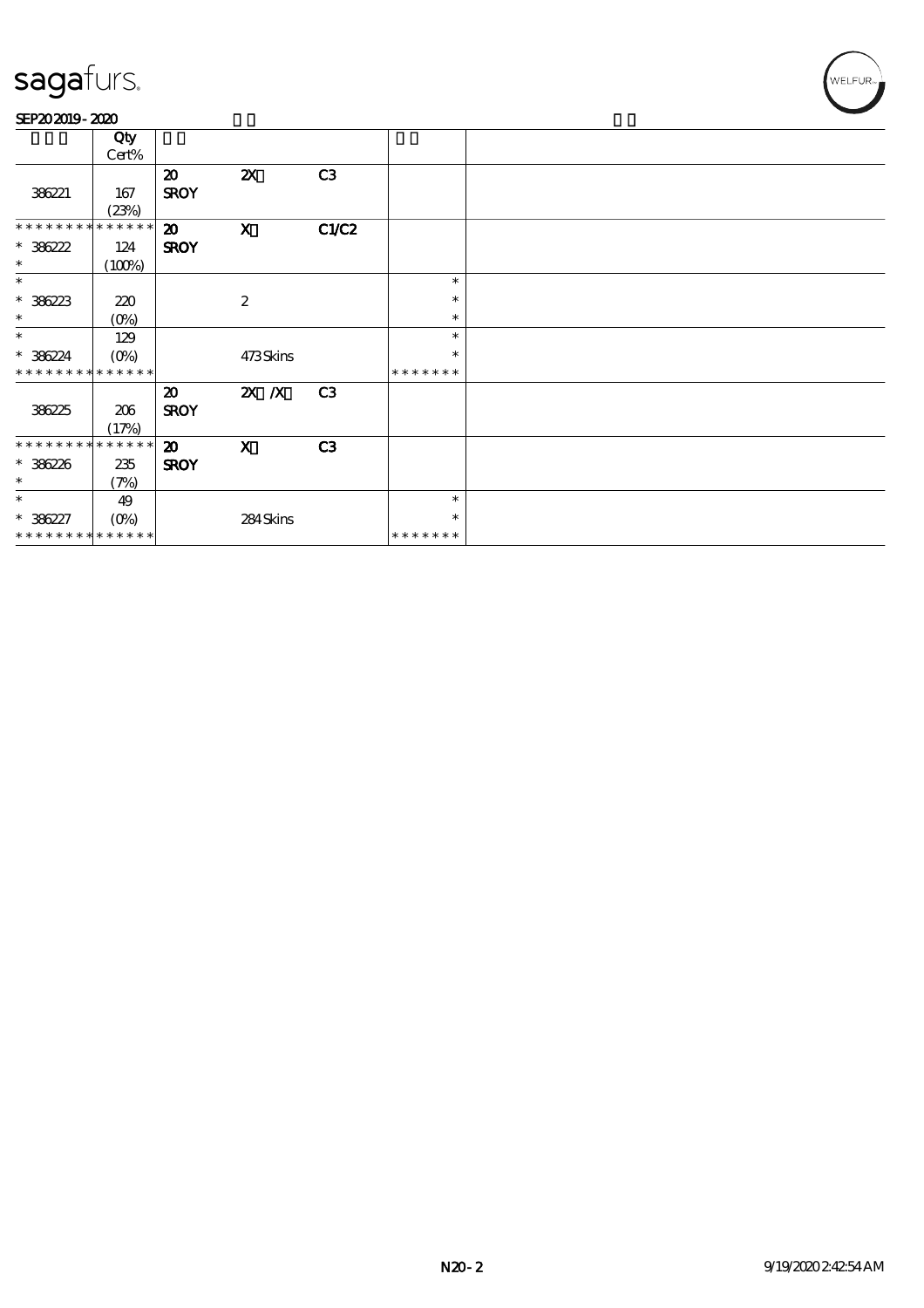|                                          | Qty                        |                       |                           |                              |                |                  |  |
|------------------------------------------|----------------------------|-----------------------|---------------------------|------------------------------|----------------|------------------|--|
|                                          | Cert%<br>* * * * * *       |                       |                           |                              |                |                  |  |
| * * * * * * * *                          |                            | $\boldsymbol{\omega}$ | $\mathbf{x}$              |                              | C1/C2          |                  |  |
| $* 386261$<br>$\ast$                     | 222<br>(100%)              | ${\bf s}$             |                           | $\mathbf{1}$                 |                |                  |  |
| $\overline{\ast}$                        | $97$                       |                       |                           |                              |                | $\ast$           |  |
| $* 386002$                               | (1%)                       |                       |                           | 319Skins                     |                |                  |  |
| * * * * * * * * <mark>* * * * * *</mark> |                            |                       |                           |                              |                | * * * * * * *    |  |
|                                          |                            | 40                    | $\mathbf{X}$              |                              | C2             |                  |  |
| 386263                                   | 196                        | ${\bf s}$             |                           | $\mathbf{1}$                 |                |                  |  |
|                                          | (71%)                      |                       |                           |                              |                |                  |  |
|                                          |                            | $\boldsymbol{\omega}$ | $\mathbf{x}$              |                              | C3             |                  |  |
| 386264                                   | 131                        | ${\bf s}$             |                           | $\mathbf{1}$                 |                |                  |  |
|                                          | (16%)                      |                       |                           |                              |                |                  |  |
|                                          |                            | 40                    | $\mathbf{x}$              |                              | C2             |                  |  |
| 386265                                   | 155                        | ${\bf s}$             |                           | $\boldsymbol{z}$             |                |                  |  |
| * * * * * * * *                          | (33%)<br>$+ * * * * * *$   | $\boldsymbol{\omega}$ | $\mathbf{X}$ $\mathbf{X}$ |                              | C1/C2          |                  |  |
| $* 386266$                               | 225                        | ${\bf s}$             |                           | $\boldsymbol{z}$             |                |                  |  |
| $\ast$                                   | (56%)                      |                       |                           |                              |                |                  |  |
| $\overline{\ast}$                        |                            |                       |                           |                              |                | $\ast$           |  |
| $* 386267$                               | 200                        |                       | $\boldsymbol{2}$          |                              |                | $\ast$           |  |
| $\ast$                                   | (90%)                      |                       |                           |                              |                | $\ast$           |  |
| $\ast$                                   | 98                         |                       |                           |                              |                | $\ast$           |  |
| $* 386268$                               | (100%)                     |                       | 523Skins                  |                              |                | $\ast$           |  |
| * * * * * * * *                          | * * * * * *                |                       |                           |                              |                | * * * * * * *    |  |
|                                          |                            | $\boldsymbol{\omega}$ | $\mathbf{X}$ $\mathbf{X}$ |                              | C <sub>3</sub> |                  |  |
| 386269                                   | 114                        | ${\bf s}$             |                           | $\boldsymbol{z}$             |                |                  |  |
|                                          | (35%)                      |                       |                           |                              | C1             |                  |  |
| 386270                                   | 133                        | 40<br><b>SAGA</b>     |                           | $\mathbf{x}$<br>$\mathbf{1}$ |                |                  |  |
|                                          | (73%)                      |                       |                           |                              |                |                  |  |
|                                          |                            | $\boldsymbol{\omega}$ | $\boldsymbol{\alpha}$     |                              | C2             |                  |  |
| 386271                                   | 98                         | <b>SAGA</b>           |                           | $\mathbf{1}$                 |                |                  |  |
|                                          | (56%)                      |                       |                           |                              |                |                  |  |
| * * * * * * * *                          | * * * * * *                | $\boldsymbol{\omega}$ | $\mathbf{x}$              |                              | C1             |                  |  |
| $* 386272$                               | 205                        | <b>SAGA</b>           |                           | $\mathbf{1}$                 |                |                  |  |
| $\ast$                                   | (100%)                     |                       |                           |                              |                |                  |  |
| $\ast$                                   |                            |                       |                           |                              |                | $\ast$<br>$\ast$ |  |
| $* 386273$<br>$\ast$                     | 201                        |                       | $\boldsymbol{2}$          |                              |                | $\ast$           |  |
| $\ast$                                   | (100%)<br>100              |                       |                           |                              |                | $\ast$           |  |
| * 386274                                 | $(0\%)$                    |                       |                           | 506Skins                     |                | $\ast$           |  |
| * * * * * * * *                          | * * * * * *                |                       |                           |                              |                | * * * * * * *    |  |
| * * * * * * *                            | * * * * * *                | $\boldsymbol{\omega}$ | $\mathbf{x}$              |                              | C1/C2          |                  |  |
| $* 386275$                               | 205                        | <b>SAGA</b>           |                           | $\mathbf{1}$                 |                |                  |  |
| $\ast$                                   | (90%)                      |                       |                           |                              |                |                  |  |
| $\ast$                                   | 44                         |                       |                           |                              |                | $\ast$           |  |
| $* 38276$                                | (100%)                     |                       | 249Skins                  |                              |                | *                |  |
| * * * * * * * *                          | * * * * * *                |                       |                           |                              |                | * * * * * * *    |  |
| * * * * * * *                            | $\ast\ast\ast\ast\ast\ast$ | $\boldsymbol{\omega}$ | $\mathbf{x}$              |                              | C2             |                  |  |
| $* 386277$<br>$\ast$                     | 180                        | <b>SAGA</b>           |                           | $\mathbf{1}$                 |                |                  |  |
| $\overline{\ast}$                        | $(0\%)$                    |                       |                           |                              |                | $\ast$           |  |
| $* 38278$                                | 169                        |                       | $\boldsymbol{2}$          |                              |                | $\ast$           |  |
| $\ast$                                   | $(0\%)$                    |                       |                           |                              |                | $\ast$           |  |
| $\ast$                                   | 141                        |                       |                           |                              |                | $\ast$           |  |
| $* 386279$                               | (100%)                     |                       | 490Skins                  |                              |                | $\ast$           |  |
| * * * * * * * *                          | * * * * * *                |                       |                           |                              |                | * * * * * * *    |  |
|                                          |                            | 40                    | $X$ $N$                   |                              | C <sub>3</sub> |                  |  |
| 386280                                   | 104                        | <b>SAGA</b>           |                           | $\mathbf{1}$                 |                |                  |  |
|                                          | (24%)                      |                       |                           |                              |                |                  |  |

.<br>VELFUR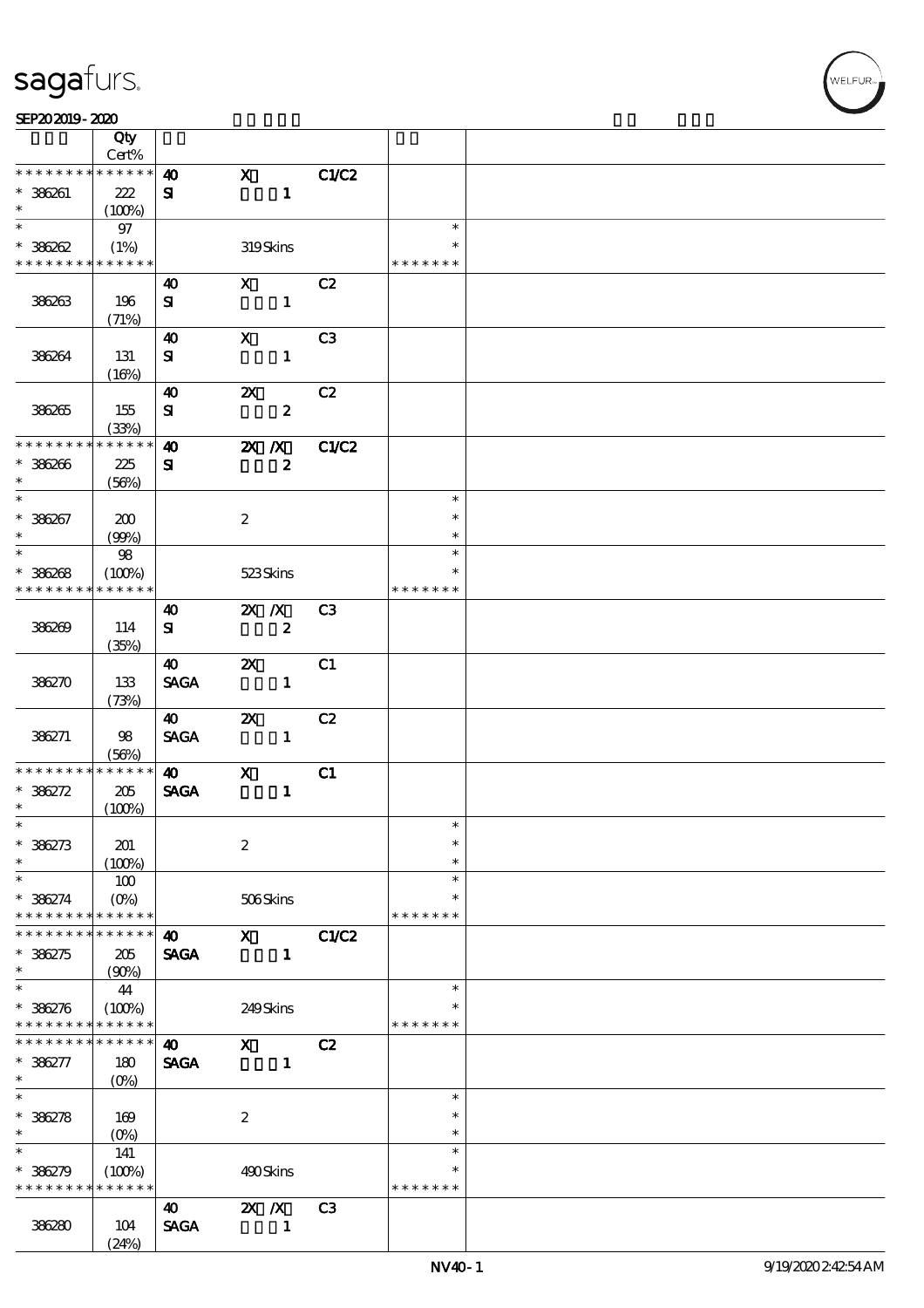### SEP202019-2020

|                             | Qty             |                                  |                           |                           |               |  |
|-----------------------------|-----------------|----------------------------------|---------------------------|---------------------------|---------------|--|
|                             | Cert%           |                                  |                           |                           |               |  |
|                             |                 | 40                               | $\boldsymbol{\mathsf{Z}}$ | C1/C2<br>$\boldsymbol{z}$ |               |  |
| 386281                      | 183<br>(60%)    | <b>SAGA</b>                      |                           |                           |               |  |
| * * * * * * * *             | * * * * * *     | $\boldsymbol{\omega}$            | $\mathbf x$               | C1                        |               |  |
| $* 36282$                   | 205             | <b>SAGA</b>                      |                           | $\boldsymbol{z}$          |               |  |
| $\ast$                      | (81%)           |                                  |                           |                           |               |  |
| $\overline{\ast}$           | 122             |                                  |                           |                           | $\ast$        |  |
| $* 36283$                   | (100%)          |                                  | 327Skins                  |                           |               |  |
| * * * * * * * * * * * * * * |                 |                                  |                           |                           | * * * * * * * |  |
| * * * * * * * *             | $* * * * * * *$ | $\boldsymbol{\omega}$            | $\mathbf{x}$              | C2                        |               |  |
| $* 36284$                   | 180             | <b>SAGA</b>                      |                           | $\boldsymbol{z}$          |               |  |
| $\ast$                      | $(O_0)$         |                                  |                           |                           |               |  |
| $\overline{\phantom{0}}$    |                 |                                  |                           |                           | $\ast$        |  |
| $* 36285$                   | 74              |                                  | $\boldsymbol{2}$          |                           | $\ast$        |  |
| $\ast$                      | $(0\%)$         |                                  |                           |                           | $\ast$        |  |
| $*$                         | 75              |                                  |                           |                           | $\ast$        |  |
| $* 36286$                   | (100%)          |                                  | 329Skins                  |                           | $\ast$        |  |
| * * * * * * * *             | * * * * * *     |                                  |                           |                           | * * * * * * * |  |
| * * * * * * * *             | * * * * * *     | $\boldsymbol{\omega}$            |                           | C2                        |               |  |
| $* 36287$                   | 185             | IA                               |                           | COR1<br>$\mathbf{1}$      |               |  |
| $\ast$                      | (47%)           |                                  |                           |                           |               |  |
| $\overline{\phantom{0}}$    |                 |                                  |                           |                           | $\ast$        |  |
| $* 36288$                   | 150             |                                  | $\boldsymbol{2}$          |                           | $\ast$        |  |
| $\ast$                      | (51%)           |                                  |                           |                           | $\ast$        |  |
| $\ast$                      | 40              |                                  |                           |                           | $\ast$        |  |
| $* 386289$                  | (55%)           |                                  | 375Skins                  |                           | ∗             |  |
| * * * * * * * *             | * * * * * *     |                                  |                           |                           | * * * * * * * |  |
|                             |                 | 40                               |                           | C2                        |               |  |
| 386290                      | 95              | IA                               |                           | $\mathbf{1}$              |               |  |
|                             | (54%)           |                                  |                           |                           |               |  |
|                             |                 | $\boldsymbol{\omega}$            |                           | C2                        |               |  |
| 386291                      | 119             | IA                               |                           | $\boldsymbol{2}$          |               |  |
|                             | (73%)           | 40                               | $\boldsymbol{\mathsf{Z}}$ | C1/C2                     |               |  |
| 386292                      | 135             | <b>SROY</b>                      |                           | $\mathbf{1}$              |               |  |
|                             | (57%)           |                                  |                           |                           |               |  |
|                             |                 | 40                               | $\mathbf{X}$              | C1                        |               |  |
| 386293                      | 164             | <b>SROY</b>                      |                           | $\mathbf{1}$              |               |  |
|                             | (73%)           |                                  |                           |                           |               |  |
| * * * * * * * *             | * * * * * *     | $\boldsymbol{\omega}$            | $\mathbf{X}$              | C2                        |               |  |
| * 386294                    | 177             | <b>SROY</b>                      |                           | $\mathbf{1}$              |               |  |
| $\ast$                      | (100%)          |                                  |                           |                           |               |  |
| $\ast$                      | 190             |                                  |                           |                           | $\ast$        |  |
| $* 386295$                  | $(O\%)$         |                                  | 367Skins                  |                           |               |  |
| * * * * * * * *             | * * * * * *     |                                  |                           |                           | * * * * * * * |  |
| * * * * * * * *             | * * * * * *     | 40                               | $\mathbf{X}$              | C <sub>3</sub>            |               |  |
| $* 386296$                  | 107             | <b>SROY</b>                      |                           | $\boldsymbol{z}$          |               |  |
| $\ast$                      | (85%)           |                                  |                           |                           |               |  |
| $\ast$                      | 140             |                                  |                           |                           | $\ast$        |  |
| $* 386297$                  | (12%)           |                                  | 247 Skins                 |                           | ∗             |  |
| * * * * * * * * * * * * * * |                 |                                  |                           |                           | * * * * * * * |  |
|                             |                 | $\boldsymbol{\omega}$            |                           | C2                        |               |  |
| 386298                      | 214             | $\textbf{L}\textbf{U}\textbf{M}$ |                           | $\boldsymbol{z}$          |               |  |
|                             | (67%)           |                                  |                           |                           |               |  |

WELFUR-<br>NELFUR-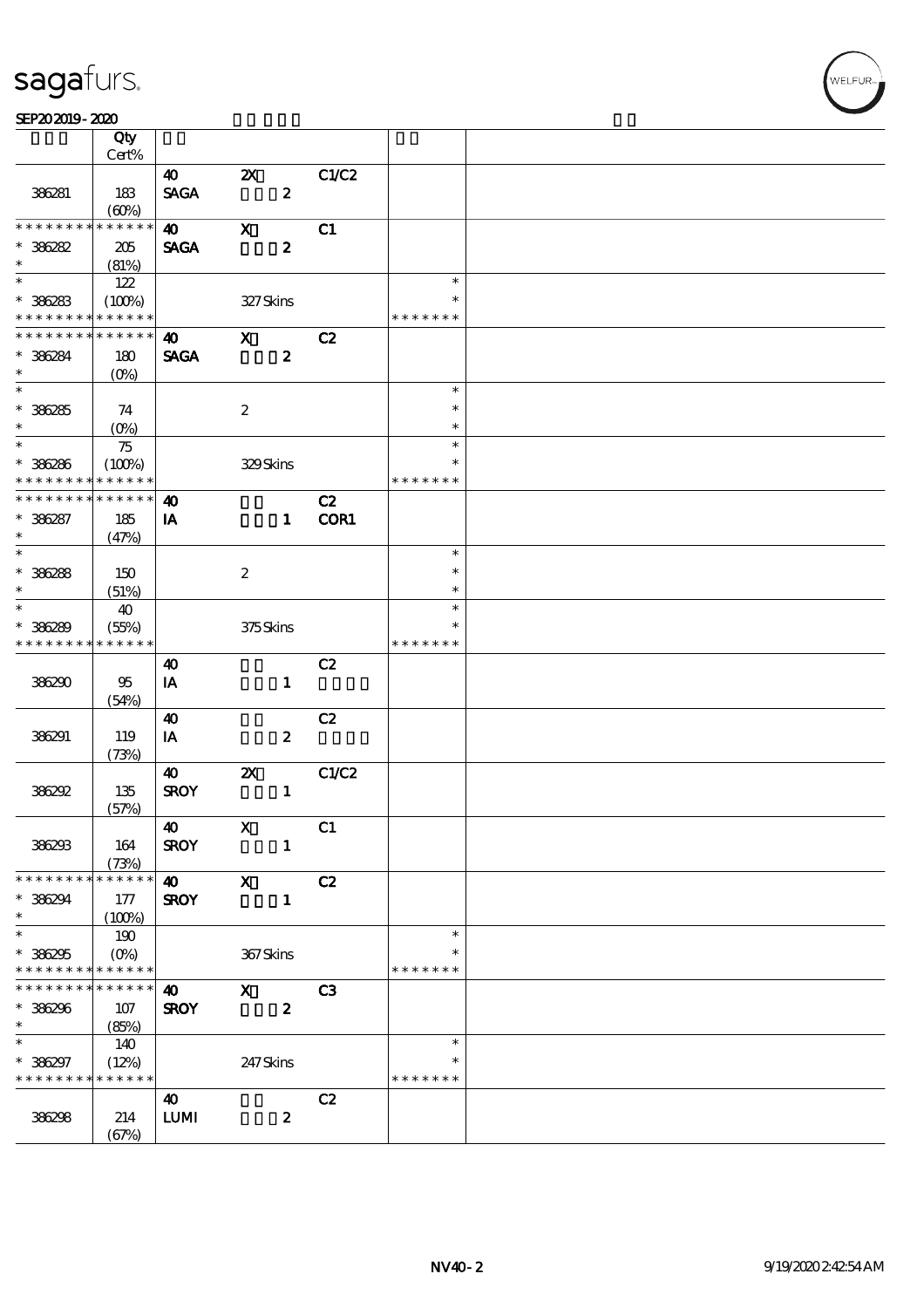$\overline{\mathsf{T}}$ 

#### $SEP202019 - 2020$

|                          | Qty<br>Cert%                       |                             |                           |                  |                |               |  |
|--------------------------|------------------------------------|-----------------------------|---------------------------|------------------|----------------|---------------|--|
|                          |                                    |                             |                           |                  |                |               |  |
|                          |                                    | $\boldsymbol{\mathfrak{D}}$ | $\boldsymbol{\mathsf{Z}}$ |                  | C1/C2          |               |  |
| 386321                   | 142                                | ${\bf s}$                   |                           | $\mathbf{1}$     |                |               |  |
|                          | $(\mathcal{X}\mathcal{Y})$         |                             |                           |                  |                |               |  |
|                          |                                    | $\boldsymbol{\mathfrak{D}}$ | $\boldsymbol{\mathsf{Z}}$ |                  | <b>C2/C3</b>   |               |  |
| 386322                   | 134                                | ${\bf s}$                   |                           | $\mathbf{1}$     |                |               |  |
|                          | (87%)                              |                             |                           |                  |                |               |  |
|                          |                                    | $\boldsymbol{\mathfrak{D}}$ | $\mathbf x$               |                  | C1             |               |  |
| 386323                   | 143                                | ${\bf s}$                   |                           | $\mathbf{1}$     |                |               |  |
|                          | (81%)                              |                             |                           |                  |                |               |  |
|                          |                                    | $\boldsymbol{\mathfrak{D}}$ | $\mathbf{x}$              |                  | C2             |               |  |
| 386324                   | 180                                | ${\bf s}$                   |                           | $\mathbf{1}$     |                |               |  |
| * * * * * * * *          | (84%)<br>* * * * * *               |                             |                           |                  |                |               |  |
|                          |                                    | $\boldsymbol{\mathfrak{D}}$ | $X$ $N$                   |                  | C2             |               |  |
| $* 386325$<br>$\ast$     | 245                                | ${\bf s}$                   |                           | $\mathbf{1}$     |                |               |  |
|                          | $(QO\%)$                           |                             |                           |                  |                | $\ast$        |  |
|                          |                                    |                             |                           |                  |                | $\ast$        |  |
| $* 36326$<br>$\ast$      | 220                                |                             | $\boldsymbol{2}$          |                  |                | $\ast$        |  |
| $\ast$                   | (5%)                               |                             |                           |                  |                | $\ast$        |  |
| $* 386327$               | 147<br>$(QO\%)$                    |                             |                           | 612Skins         |                | $\ast$        |  |
| * * * * * * * *          | * * * * * *                        |                             |                           |                  |                | * * * * * * * |  |
|                          |                                    | $\boldsymbol{\mathfrak{D}}$ |                           | $X$ $X$          | C <sub>3</sub> |               |  |
| 386328                   |                                    | ${\bf s}$                   |                           | $\mathbf{1}$     |                |               |  |
|                          | 162<br>(20%)                       |                             |                           |                  |                |               |  |
| * * * * * * * *          | * * * * * *                        | $\boldsymbol{\mathfrak{D}}$ | $\mathbf{X}$ $\mathbf{X}$ |                  | C1             |               |  |
| $* 36329$                | 245                                | ${\bf s}$                   |                           | $\boldsymbol{z}$ |                |               |  |
| $\ast$                   | (90%)                              |                             |                           |                  |                |               |  |
| $\ast$                   | 67                                 |                             |                           |                  |                | $\ast$        |  |
| $* 386330$               | (100%)                             |                             |                           | 312Skins         |                |               |  |
| * * * * * * * *          | * * * * * *                        |                             |                           |                  |                | * * * * * * * |  |
| * * * * * * * *          | * * * * * *                        | $\boldsymbol{\mathfrak{D}}$ |                           | $X$ $N$          | C2             |               |  |
| $* 386331$               | 245                                | ${\bf s}$                   |                           | $\boldsymbol{z}$ |                |               |  |
| $\ast$                   | (100%)                             |                             |                           |                  |                |               |  |
| $\ast$                   |                                    |                             |                           |                  |                | $\ast$        |  |
| $* 36332$                | 153                                |                             | $\boldsymbol{2}$          |                  |                | $\ast$        |  |
| $\ast$                   | (100%)                             |                             |                           |                  |                | $\ast$        |  |
| $*$                      | $8\!9$                             |                             |                           |                  |                | $\ast$        |  |
| $* 386333$               | $(O\!\!\!\!\!\!/\,\!\!\!\!\!/\,0)$ |                             |                           | 487Skins         |                | $\ast$        |  |
| * * * * * * * *          | * * * * * *                        |                             |                           |                  |                | * * * * * * * |  |
|                          |                                    | $\boldsymbol{\mathfrak{D}}$ |                           | $X$ $X$          | C3             |               |  |
| 386334                   | 81                                 | ${\bf s}$                   |                           | $\boldsymbol{z}$ |                |               |  |
|                          | (48%)                              |                             |                           |                  |                |               |  |
|                          |                                    | $\pmb{\mathfrak{D}}$        | $\mathbf{x}$              |                  | C1             |               |  |
| 38635                    | 260                                | ${\bf s}$                   |                           | $\boldsymbol{z}$ |                |               |  |
|                          | (95%)                              |                             |                           |                  |                |               |  |
|                          |                                    | $\boldsymbol{\mathfrak{D}}$ | $\mathbf{x}$              |                  | C2             |               |  |
| 38636                    | 238                                | ${\bf s}$                   |                           | $\boldsymbol{z}$ |                |               |  |
|                          | (76%)                              |                             |                           |                  |                |               |  |
| * * * * * * *            | $* * * * * *$<br>$\ast$            | $\boldsymbol{\mathfrak{D}}$ | $\mathbf{x}$              |                  | C2             |               |  |
| $* 386337$               | 245                                | ${\bf s}$                   |                           | $\pmb{2}$        |                |               |  |
| $\ast$                   | (80%)                              |                             |                           |                  |                |               |  |
| $\overline{\phantom{0}}$ | $\mathbf{39}$                      |                             |                           |                  |                | $\ast$        |  |
| $* 36338$                | (100%)                             |                             |                           | 284Skins         |                |               |  |
| * * * * * * * *          | * * * * * *                        |                             |                           |                  |                | * * * * * * * |  |
|                          |                                    | $\boldsymbol{\mathfrak{D}}$ | $\boldsymbol{\mathsf{Z}}$ |                  | C1             |               |  |
| 386339                   | 209                                | <b>SAGA</b>                 | $\sim$ $\sim$ 1           |                  |                |               |  |
|                          | (68%)                              |                             |                           |                  |                |               |  |
| * * * * * * *            | * * * * * *                        | $\infty$                    | $\boldsymbol{\alpha}$     |                  | C2             |               |  |
| $* 386340$               | 225                                | <b>SAGA</b>                 |                           | $\mathbf{1}$     |                |               |  |
| $\ast$                   | (66%)                              |                             |                           |                  |                |               |  |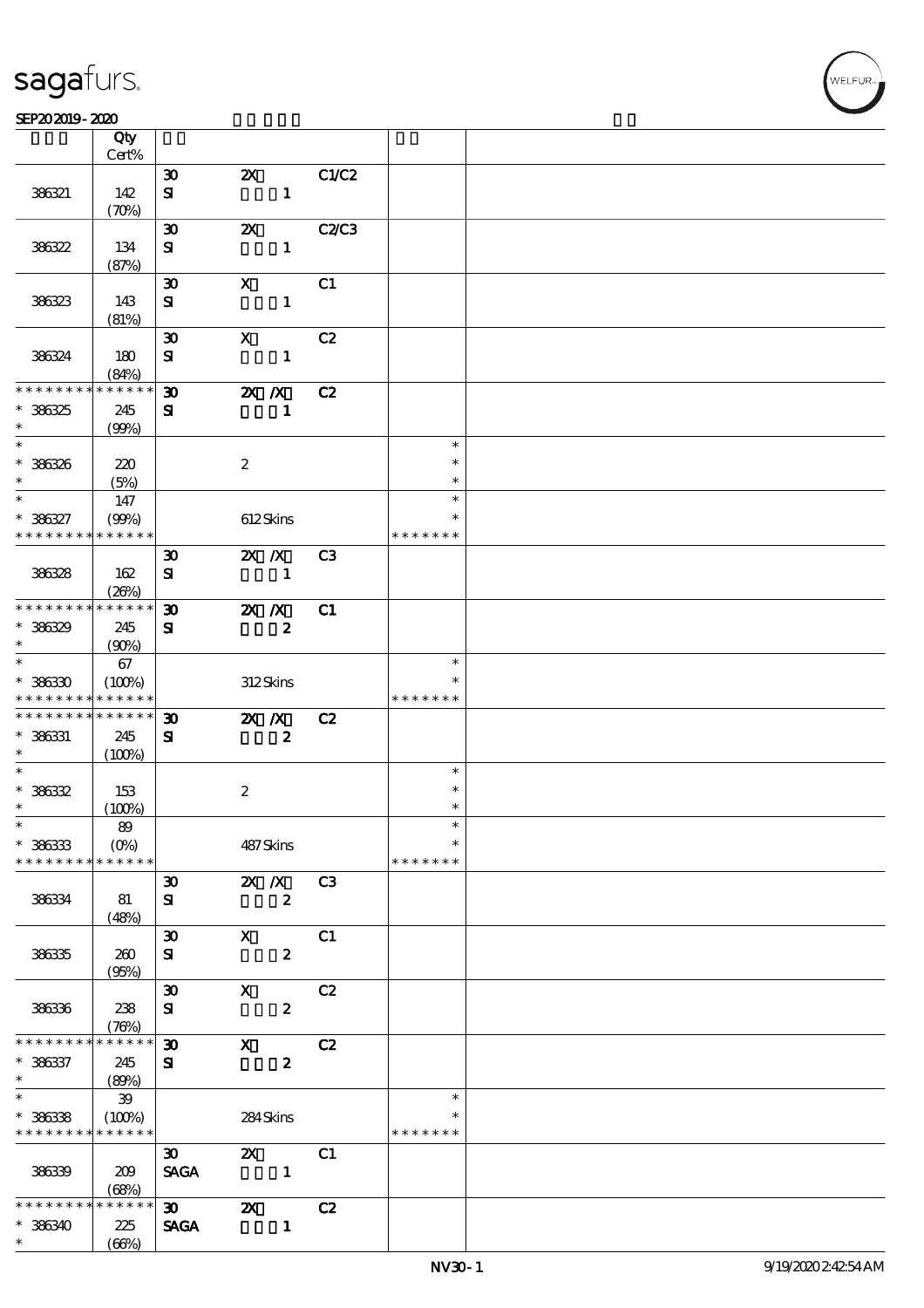### SEP202019-2020

|                                            | Qty<br>Cert%               |                             |                           |                  |                 |               |  |
|--------------------------------------------|----------------------------|-----------------------------|---------------------------|------------------|-----------------|---------------|--|
| $\ast$                                     | 200                        | $\infty$                    | $\boldsymbol{\mathsf{Z}}$ |                  | C2              | $\ast$        |  |
|                                            |                            |                             |                           |                  |                 | $\ast$        |  |
| $* 386341$<br>* * * * * * * *              | (90%)<br>* * * * * *       | <b>SAGA</b>                 |                           | $\mathbf{1}$     |                 | * * * * * * * |  |
|                                            |                            |                             |                           |                  |                 |               |  |
| * * * * * * * *                            | * * * * * *                | $\boldsymbol{\mathfrak{D}}$ | $\boldsymbol{\mathsf{z}}$ |                  | C3              |               |  |
| $* 386342$                                 | 225                        | <b>SAGA</b>                 |                           | $\mathbf{1}$     |                 |               |  |
| $\ast$                                     | (81%)                      |                             |                           |                  |                 |               |  |
|                                            | 75                         |                             |                           |                  |                 | $\ast$        |  |
| $* 386343$                                 | (80%)                      |                             | 300Skins                  |                  |                 | $\ast$        |  |
| * * * * * * * *                            | * * * * * *                |                             |                           |                  |                 | * * * * * * * |  |
| * * * * * * * *                            | $\ast\ast\ast\ast\ast\ast$ | $\boldsymbol{\mathfrak{D}}$ | $\mathbf{x}$              |                  | C1              |               |  |
|                                            |                            |                             |                           |                  |                 |               |  |
| $* 386344$                                 | 225                        | <b>SAGA</b>                 |                           | $\mathbf{1}$     |                 |               |  |
| $\ast$                                     | (91%)                      |                             |                           |                  |                 |               |  |
|                                            | 95                         |                             |                           |                  |                 | $\ast$        |  |
| $* 36345$                                  | (100%)                     |                             | 320Skins                  |                  |                 | $\ast$        |  |
| * * * * * * * *                            | $***$ * * * *              |                             |                           |                  |                 | * * * * * * * |  |
| * * * * * * * * <mark>*</mark>             | $* * * * * * *$            | 30 <sub>o</sub>             | $\mathbf{X}$              |                  | C1              |               |  |
| $* 386346$                                 | 225                        | <b>SAGA</b>                 |                           | $\mathbf{1}$     |                 |               |  |
| $\ast$                                     | (80%)                      |                             |                           |                  |                 |               |  |
| $\ast$                                     | 122                        |                             |                           |                  |                 | $\ast$        |  |
| * 386347                                   | (100%)                     |                             | 347 Skins                 |                  |                 | $\ast$        |  |
| * * * * * * * *                            | * * * * * *                |                             |                           |                  |                 | * * * * * * * |  |
| * * * * * * * * * * * * * * *              |                            |                             |                           |                  |                 |               |  |
|                                            |                            | $\boldsymbol{\mathfrak{D}}$ | $\mathbf{x}$              |                  | C2              |               |  |
| $* 36348$                                  | 225                        | <b>SAGA</b>                 |                           | $\mathbf{1}$     |                 |               |  |
| $\ast$                                     | (68%)                      |                             |                           |                  |                 |               |  |
| $\overline{\ast}$                          |                            |                             |                           |                  |                 | $\ast$        |  |
| $* 386349$                                 | 200                        |                             | $\boldsymbol{2}$          |                  |                 | $\ast$        |  |
| $\ast$                                     | (100%)                     |                             |                           |                  |                 | $\ast$        |  |
| $\overline{\phantom{0}}$                   | 196                        |                             |                           |                  |                 | $\ast$        |  |
| $* 386350$                                 | (100%)                     |                             | 621 Skins                 |                  |                 |               |  |
| * * * * * * * *                            | * * * * * *                |                             |                           |                  |                 | * * * * * * * |  |
| * * * * * * * *                            | ******                     | $\boldsymbol{\mathfrak{D}}$ | $\mathbf{x}$              |                  | C <sub>3</sub>  |               |  |
| $* 386351$                                 | 203                        | <b>SAGA</b>                 |                           | $\mathbf{1}$     |                 |               |  |
| $\ast$                                     | (90%)                      |                             |                           |                  |                 |               |  |
| $\overline{\phantom{0}}$                   | 135                        |                             |                           |                  |                 | $\ast$        |  |
| $* 36352$                                  | $(O\%)$                    |                             | 338Skins                  |                  |                 | $\ast$        |  |
| * * * * * * * * <mark>* * * * * * *</mark> |                            |                             |                           |                  |                 | * * * * * * * |  |
|                                            |                            | $\boldsymbol{\mathfrak{D}}$ |                           |                  |                 |               |  |
|                                            |                            |                             |                           |                  | <b>2X</b> C1/C2 |               |  |
| 386353                                     | 188                        | <b>SAGA</b>                 |                           | $\boldsymbol{z}$ |                 |               |  |
|                                            | (80%)                      |                             |                           |                  |                 |               |  |
| * * * * * * * *                            | * * * * * *                | 30 X                        |                           |                  | C1              |               |  |
| $* 386354$                                 | 225                        | <b>SAGA</b>                 |                           | $\boldsymbol{z}$ |                 |               |  |
| $\ast$                                     | (79%)                      |                             |                           |                  |                 |               |  |
| $\overline{\ast}$                          |                            |                             |                           |                  |                 | $\ast$        |  |
| $* 386355$                                 | 200                        |                             | $\boldsymbol{2}$          |                  |                 | *             |  |
| $\ast$                                     | (95%)                      |                             |                           |                  |                 | $\ast$        |  |
| $\overline{\ast}$                          | 71                         |                             |                           |                  |                 | $\ast$        |  |
| $* 386356$                                 | (100%)                     |                             | 496Skins                  |                  |                 |               |  |
| * * * * * * * *                            | * * * * * *                |                             |                           |                  |                 | * * * * * * * |  |
| * * * * * * * *                            | $* * * * * * *$            | $\boldsymbol{\mathfrak{D}}$ | $\boldsymbol{\mathrm{X}}$ |                  | C2              |               |  |
| $* 386357$                                 | 225                        | <b>SAGA</b>                 |                           | $\boldsymbol{z}$ |                 |               |  |
| $\ast$                                     |                            |                             |                           |                  |                 |               |  |
| $\overline{\ast}$                          | (100%)                     |                             |                           |                  |                 | $\ast$        |  |
|                                            |                            |                             |                           |                  |                 |               |  |
| $* 386358$                                 | 200                        |                             | $\boldsymbol{2}$          |                  |                 | $\ast$        |  |
| $\ast$                                     | (100%)                     |                             |                           |                  |                 | $\ast$        |  |
| $\ast$                                     |                            |                             |                           |                  |                 | $\ast$        |  |
| $* 36359$                                  | 200                        |                             | $\ensuremath{\mathbf{3}}$ |                  |                 | $\ast$        |  |
| $\ast$                                     | (100%)                     |                             |                           |                  |                 | $\ast$        |  |
| $\ast$                                     |                            |                             |                           |                  |                 | $\ast$        |  |
|                                            |                            |                             |                           |                  |                 |               |  |
| $* 36300$                                  | 200                        |                             | $\overline{4}$            |                  |                 | $\ast$        |  |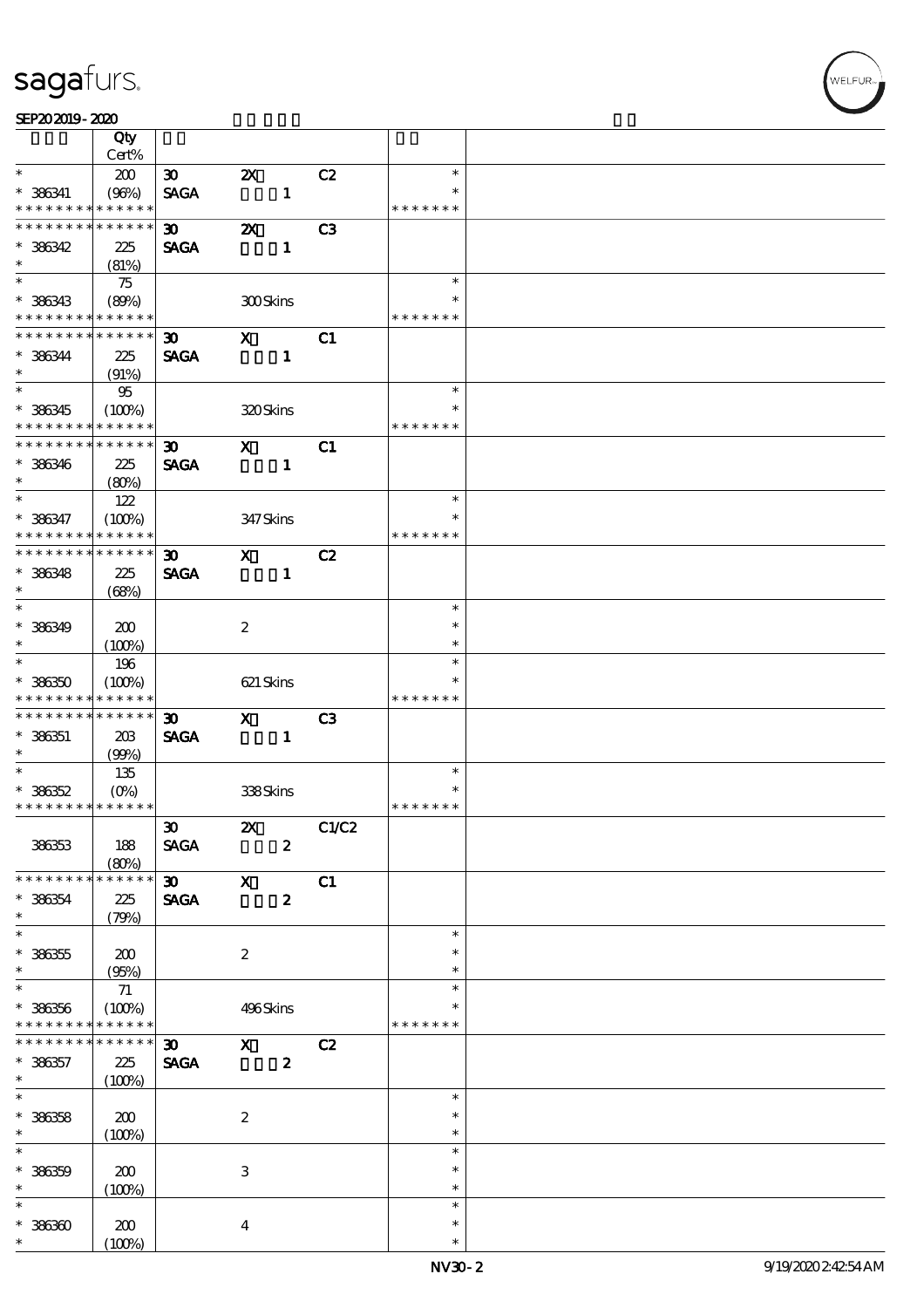#### $SEP202019 - 2020$

|                                            | Qty<br>Cert%       |                             |                           |                                                                                       |                |               |  |
|--------------------------------------------|--------------------|-----------------------------|---------------------------|---------------------------------------------------------------------------------------|----------------|---------------|--|
| $\ast$                                     |                    |                             | $\mathbf X$               |                                                                                       |                | $\ast$        |  |
|                                            |                    | $\boldsymbol{\mathfrak{D}}$ |                           |                                                                                       | C2             | $\ast$        |  |
| $* 386361$                                 | 200                | <b>SAGA</b>                 |                           | $\boldsymbol{z}$                                                                      |                |               |  |
|                                            | (100%)             |                             |                           |                                                                                       |                | $\ast$        |  |
| $\ast$                                     |                    |                             |                           |                                                                                       |                | $\ast$        |  |
| $* 36362$                                  | 200                |                             | $\bf 6$                   |                                                                                       |                | $\ast$        |  |
| $\ast$                                     | (100%)             |                             |                           |                                                                                       |                | $\ast$        |  |
| $\ast$                                     |                    |                             |                           |                                                                                       |                | $\ast$        |  |
| $* 36363$                                  | 200                |                             | $\tau$                    |                                                                                       |                | $\ast$        |  |
| $\ast$                                     | (100%)             |                             |                           |                                                                                       |                | $\ast$        |  |
| $\ast$                                     |                    |                             |                           |                                                                                       |                | $\ast$        |  |
| $* 36664$                                  | 200                |                             | $\bf8$                    |                                                                                       |                | $\ast$        |  |
| $\ast$                                     | (100%)             |                             |                           |                                                                                       |                | $\ast$        |  |
| $\ast$                                     |                    |                             |                           |                                                                                       |                | $\ast$        |  |
| $* 36365$                                  |                    |                             | $\boldsymbol{9}$          |                                                                                       |                | $\ast$        |  |
| $\ast$                                     | 200                |                             |                           |                                                                                       |                | $\ast$        |  |
| $\ast$                                     | $(O\%)$            |                             |                           |                                                                                       |                | $\ast$        |  |
|                                            |                    |                             |                           |                                                                                       |                |               |  |
| $* 38336$                                  | 217                |                             | 10                        |                                                                                       |                | $\ast$        |  |
| $\ast$                                     | $(O\%)$            |                             |                           |                                                                                       |                | $\ast$        |  |
| $\ast$                                     | $5\!6$             |                             |                           |                                                                                       |                | $\ast$        |  |
| $* 386367$                                 | (100%)             |                             |                           | 2098Skins                                                                             |                | $\ast$        |  |
| * * * * * * * *                            | * * * * * *        |                             |                           |                                                                                       |                | * * * * * * * |  |
| * * * * * * * *                            | ******             | $\boldsymbol{\mathfrak{D}}$ |                           |                                                                                       | C2             |               |  |
| $* 36368$                                  | 225                | IA                          |                           | $\mathbf{1}$                                                                          | COR1           |               |  |
| $\ast$                                     | (30%)              |                             |                           |                                                                                       |                |               |  |
| $\ast$                                     |                    |                             |                           |                                                                                       |                | $\ast$        |  |
| $* 386369$                                 | 190                |                             | $\boldsymbol{2}$          |                                                                                       |                | $\ast$        |  |
| $\ast$                                     | (52%)              |                             |                           |                                                                                       |                | $\ast$        |  |
| $\overline{\ast}$                          | 46                 |                             |                           |                                                                                       |                | $\ast$        |  |
| $* 386370$                                 | (54%)              |                             |                           | 461 Skins                                                                             |                | $\ast$        |  |
| * * * * * * * *                            | * * * * * *        |                             |                           |                                                                                       |                | * * * * * * * |  |
| * * * * * * * *                            | * * * * * *        | $\boldsymbol{\mathfrak{D}}$ |                           |                                                                                       | C2             |               |  |
|                                            |                    |                             |                           |                                                                                       |                |               |  |
| $* 386371$                                 | 225                | IA                          |                           | $\mathbf{1}$                                                                          |                |               |  |
| $\ast$<br>$\overline{\ast}$                | (27%)              |                             |                           |                                                                                       |                |               |  |
|                                            | 178                |                             |                           |                                                                                       |                | $\ast$        |  |
| $* 386372$                                 | (42%)              |                             | 403Skins                  |                                                                                       |                | $\ast$        |  |
| * * * * * * * * <mark>* * * * * * *</mark> |                    |                             |                           |                                                                                       |                | * * * * * * * |  |
|                                            |                    | $\boldsymbol{\mathfrak{D}}$ |                           |                                                                                       | C2             |               |  |
| 386373                                     | 126                | IA                          |                           | $\boldsymbol{z}$                                                                      |                |               |  |
|                                            | (57%)              |                             |                           |                                                                                       |                |               |  |
|                                            |                    | $\boldsymbol{\mathfrak{D}}$ | $\boldsymbol{\mathsf{z}}$ |                                                                                       | C <sub>3</sub> |               |  |
| 386374                                     | 201                | <b>SROY</b>                 |                           | $\mathbf{1}$                                                                          |                |               |  |
|                                            | (28%)              |                             |                           |                                                                                       |                |               |  |
|                                            |                    | $\infty$                    | $2X$ $\overline{X}$       |                                                                                       | C1             |               |  |
| 386375                                     | 120                | <b>SROY</b>                 |                           | $\mathbf{1}$                                                                          |                |               |  |
|                                            | (80%)              |                             |                           |                                                                                       |                |               |  |
| * * * * * * * *                            | $* * * * * * *$    | 30                          |                           | $\boldsymbol{\mathrm{X}}$ and $\boldsymbol{\mathrm{X}}$ and $\boldsymbol{\mathrm{X}}$ | C1             |               |  |
| $* 386376$                                 | 205                | <b>SROY</b>                 |                           | $\mathbf{1}$                                                                          |                |               |  |
| $\ast$                                     | (74%)              |                             |                           |                                                                                       |                |               |  |
| $\ast$                                     | 73                 |                             |                           |                                                                                       |                | $\ast$        |  |
|                                            |                    |                             |                           |                                                                                       |                | $\ast$        |  |
| $* 36377$                                  | (100%)<br>$******$ |                             | 278Skins                  |                                                                                       |                | * * * * * * * |  |
| * * * * * * * *<br>* * * * * * * *         |                    |                             |                           |                                                                                       |                |               |  |
|                                            | $******$           | $\infty$                    | $\mathbf{X}$ $\mathbf{X}$ |                                                                                       | C2             |               |  |
| $* 386378$                                 | 205                | <b>SROY</b>                 | $\blacksquare$            |                                                                                       |                |               |  |
| $\ast$                                     | (100%)             |                             |                           |                                                                                       |                |               |  |
| $\ast$                                     |                    |                             |                           |                                                                                       |                | $\ast$        |  |
| $* 36379$                                  | 180                |                             | $\boldsymbol{2}$          |                                                                                       |                | $\ast$        |  |
| $\ast$                                     | (100%)             |                             |                           |                                                                                       |                | $\ast$        |  |
| $\ast$                                     |                    |                             |                           |                                                                                       |                | $\ast$        |  |
| $* 36380$                                  | 180                |                             | 3                         |                                                                                       |                | $\ast$        |  |
| $\ast$                                     | (O <sub>0</sub> )  |                             |                           |                                                                                       |                | $\ast$        |  |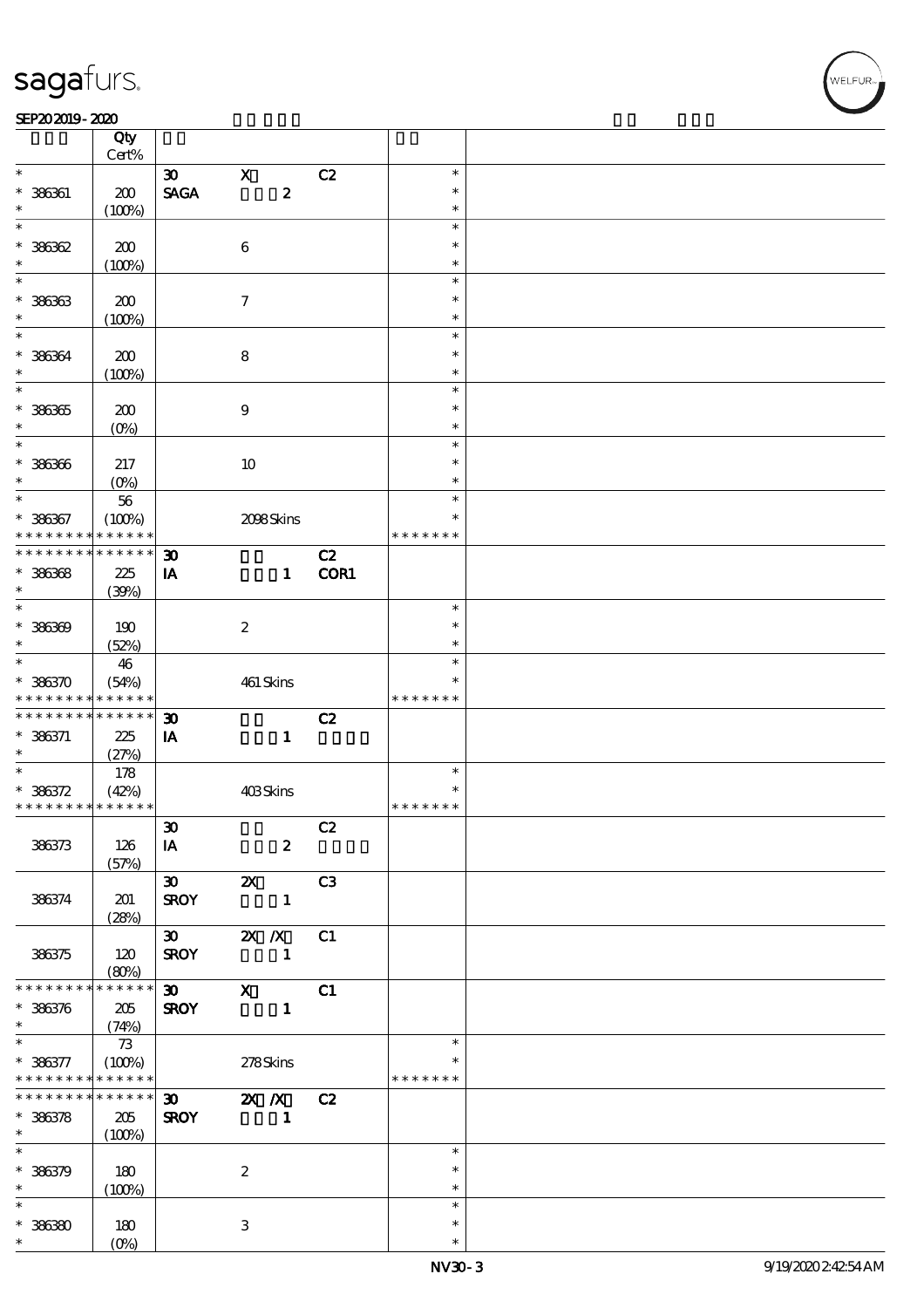| SEP202019-2020 |  |
|----------------|--|
|----------------|--|

|                            | Qty                         |                             |                           |                  |       |               |  |
|----------------------------|-----------------------------|-----------------------------|---------------------------|------------------|-------|---------------|--|
|                            | Cert%                       |                             |                           |                  |       |               |  |
| $\ast$                     |                             | $\boldsymbol{\mathfrak{D}}$ | $X \, X$                  |                  | C2    | $\ast$        |  |
| $* 386381$                 | 47                          | <b>SROY</b>                 |                           | $\mathbf{1}$     |       | $\ast$        |  |
| $\ast$                     | $(O\%)$                     |                             |                           |                  |       | $\ast$        |  |
| $\ast$                     | ${\bf 33}$                  |                             |                           |                  |       | $\ast$        |  |
| $* 386382$                 | (100%)                      |                             | 645Skins                  |                  |       | $\ast$        |  |
| * * * * * * * *            | * * * * * *                 |                             |                           |                  |       | * * * * * * * |  |
|                            | * * * * * * * * * * * * * * | $\boldsymbol{\mathfrak{D}}$ | $\mathbf{x}$              |                  | C2    |               |  |
| $* 386383$                 | 180                         | <b>SROY</b>                 |                           | $\mathbf{1}$     |       |               |  |
| $\ast$                     | $(O\%)$                     |                             |                           |                  |       |               |  |
| $\overline{\phantom{a}^*}$ |                             |                             |                           |                  |       | $\ast$        |  |
| * 386384                   | 191                         |                             | $\boldsymbol{2}$          |                  |       | $\ast$        |  |
| $\ast$                     | $(O\%)$                     |                             |                           |                  |       | $\ast$        |  |
| $\ast$                     | 65                          |                             |                           |                  |       | $\ast$        |  |
| $* 386385$                 | (100%)                      |                             | 436Skins                  |                  |       |               |  |
| * * * * * * * *            | * * * * * *                 |                             |                           |                  |       |               |  |
| * * * * * * * *            | * * * * * *                 | $\boldsymbol{\mathfrak{D}}$ | $\mathbf{x}$              |                  | C3    |               |  |
| $* 386386$                 | 205                         | <b>SROY</b>                 |                           | $\mathbf{1}$     |       |               |  |
| $\ast$                     | (19%)                       |                             |                           |                  |       |               |  |
| $\ast$                     | 57                          |                             |                           |                  |       | $\ast$        |  |
| $* 386387$                 | (12%)                       |                             | 262Skins                  |                  |       | $\ast$        |  |
| * * * * * * * *            | * * * * * *                 |                             |                           |                  |       | * * * * * * * |  |
|                            |                             | $\boldsymbol{\mathfrak{D}}$ | $\boldsymbol{\mathsf{X}}$ |                  | C2    |               |  |
| 38638                      | 100                         | <b>LUMI</b>                 |                           | $\boldsymbol{z}$ |       |               |  |
|                            | (74%)                       |                             |                           |                  |       |               |  |
|                            |                             | $\boldsymbol{\mathfrak{D}}$ | $\mathbf X$               |                  | C1    |               |  |
| 386399                     | 241                         | <b>LUMI</b>                 |                           | $\boldsymbol{z}$ |       |               |  |
|                            | (97%)                       |                             |                           |                  |       |               |  |
| * * * * * * * *            | * * * * * *                 | $\boldsymbol{\mathfrak{D}}$ | $\mathbf x$               |                  | C1/C2 |               |  |
| $* 386300$                 | 205                         | <b>LUMI</b>                 |                           | $\boldsymbol{z}$ |       |               |  |
| $\ast$                     | (84%)                       |                             |                           |                  |       |               |  |
| $\ast$                     | 86                          |                             |                           |                  |       | $\ast$        |  |
| $* 386391$                 | (100%)                      |                             | 291 Skins                 |                  |       |               |  |
|                            | * * * * * * * * * * * * * * |                             |                           |                  |       | * * * * * * * |  |

WELFUR<sub>T</sub>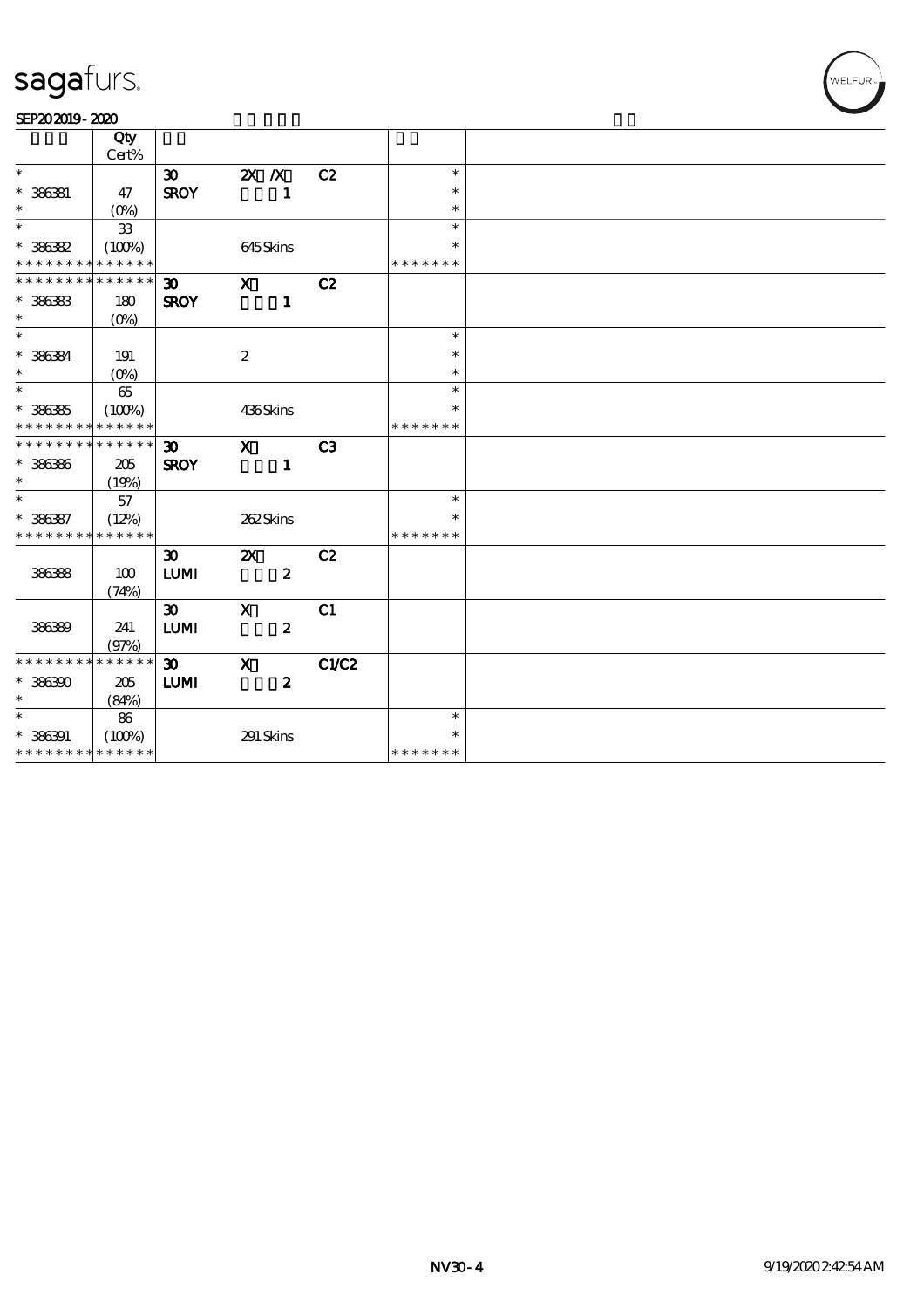$\overline{\mathsf{T}}$ 

#### $SEP202019 - 2020$

|                                          | Qty<br>Cert%               |                                                                      |                                                    |                  |       |               |  |
|------------------------------------------|----------------------------|----------------------------------------------------------------------|----------------------------------------------------|------------------|-------|---------------|--|
|                                          |                            |                                                                      |                                                    |                  |       |               |  |
|                                          |                            | $\boldsymbol{\mathfrak{D}}$                                          | $\boldsymbol{\mathsf{Z}}$                          |                  | C1    |               |  |
| 386421                                   | 205                        | ${\bf s}$                                                            |                                                    | $\mathbf{1}$     |       |               |  |
|                                          | (62%)                      |                                                                      |                                                    |                  |       |               |  |
|                                          |                            | $\boldsymbol{\mathfrak{D}}$                                          | $\boldsymbol{\mathsf{Z}}$                          |                  | C1/C2 |               |  |
| 386422                                   | 101                        | ${\bf s}$                                                            |                                                    | $\mathbf{1}$     |       |               |  |
|                                          |                            |                                                                      |                                                    |                  |       |               |  |
|                                          | (88%)                      |                                                                      |                                                    |                  |       |               |  |
|                                          |                            | $\boldsymbol{\mathbf{z}}$                                            | $\boldsymbol{\alpha}$                              |                  | C2    |               |  |
| 386423                                   | 173                        | ${\bf s}$                                                            |                                                    | $\mathbf{1}$     |       |               |  |
|                                          | (64%)                      |                                                                      |                                                    |                  |       |               |  |
|                                          |                            | $\boldsymbol{\mathsf{20}}$                                           | $\mathbf x$                                        |                  | C1    |               |  |
| 386424                                   | 111                        | ${\bf s}$                                                            |                                                    | $\mathbf{1}$     |       |               |  |
|                                          | (90%)                      |                                                                      |                                                    |                  |       |               |  |
|                                          |                            | $\boldsymbol{\mathfrak{D}}$                                          | $\boldsymbol{\mathsf{X}}$                          |                  | C1/C2 |               |  |
|                                          |                            |                                                                      |                                                    |                  |       |               |  |
| 386425                                   | 254                        | ${\bf s}$                                                            |                                                    | $\mathbf{1}$     |       |               |  |
|                                          | $(\mathcal{X}\mathcal{Y})$ |                                                                      |                                                    |                  |       |               |  |
| * * * * * * * *                          | $* * * * * * *$            | $\boldsymbol{\mathbf{z}}$                                            | $\mathbf{x}$                                       |                  | C2    |               |  |
| * 386426                                 | 129                        | ${\bf s}$                                                            |                                                    | $\mathbf{1}$     |       |               |  |
| $\ast$                                   | (100%)                     |                                                                      |                                                    |                  |       |               |  |
| $\ast$                                   | 217                        |                                                                      |                                                    |                  |       | $\ast$        |  |
| * 386427                                 | $(O\!\!\!\!\!\!\!/\,\!o)$  |                                                                      | 346Skins                                           |                  |       | $\ast$        |  |
| * * * * * * * *                          | $* * * * * * *$            |                                                                      |                                                    |                  |       | * * * * * * * |  |
|                                          |                            |                                                                      |                                                    |                  |       |               |  |
|                                          |                            | $\boldsymbol{\mathfrak{D}}$                                          | $\mathbf{X}$                                       |                  | C3    |               |  |
| 386428                                   | 231                        | ${\bf s}$                                                            |                                                    | $\mathbf{1}$     |       |               |  |
|                                          | (16%)                      |                                                                      |                                                    |                  |       |               |  |
|                                          |                            | $\boldsymbol{\mathbf{z}}$                                            | $\boldsymbol{\mathsf{z}}$                          |                  | C1/C2 |               |  |
| 386429                                   | 190                        | ${\bf s}$                                                            |                                                    | $\boldsymbol{z}$ |       |               |  |
|                                          | (76%)                      |                                                                      |                                                    |                  |       |               |  |
|                                          |                            |                                                                      |                                                    |                  |       |               |  |
|                                          |                            | $\boldsymbol{\mathsf{20}}$                                           | $\mathbf{x}$                                       |                  | C1    |               |  |
| 386430                                   | 126                        | ${\bf s}$                                                            |                                                    | $\boldsymbol{z}$ |       |               |  |
|                                          | (85%)                      |                                                                      |                                                    |                  |       |               |  |
| * * * * * * * *                          | * * * * * *                | $\boldsymbol{\mathbf{z}}$                                            | $\mathbf{x}$                                       |                  | C2    |               |  |
| * 386431                                 | 116                        | ${\bf s}$                                                            |                                                    | $\boldsymbol{2}$ |       |               |  |
| $\ast$                                   | (100%)                     |                                                                      |                                                    |                  |       |               |  |
| $\overline{\ast}$                        | 101                        |                                                                      |                                                    |                  |       | $\ast$        |  |
| * 386432                                 |                            |                                                                      | 217Skins                                           |                  |       |               |  |
| * * * * * * * * <mark>* * * * * *</mark> |                            |                                                                      |                                                    |                  |       | * * * * * * * |  |
|                                          |                            |                                                                      |                                                    |                  |       |               |  |
|                                          |                            | $\boldsymbol{\mathfrak{D}}$                                          | <b>2X</b> / <b>X</b> C3                            |                  |       |               |  |
| 386433                                   | 90                         | ${\bf s}$                                                            |                                                    | $\boldsymbol{z}$ |       |               |  |
|                                          | (38%)                      |                                                                      |                                                    |                  |       |               |  |
| * * * * * * * *                          | $* * * * * * *$            | $\overline{\text{20}}$ $\overline{\text{2X}}$ $\overline{\text{C1}}$ |                                                    |                  |       |               |  |
| * 386434                                 | 265                        | <b>SAGA</b>                                                          |                                                    | $\mathbf{1}$     |       |               |  |
| $\ast$                                   | (93%)                      |                                                                      |                                                    |                  |       |               |  |
| $\overline{\phantom{0}}$                 | 118                        |                                                                      |                                                    |                  |       | $\ast$        |  |
| $* 386435$                               | (100%)                     |                                                                      | <b>383Skins</b>                                    |                  |       |               |  |
| * * * * * * * *                          | $* * * * * * *$            |                                                                      |                                                    |                  |       | * * * * * * * |  |
|                                          |                            |                                                                      |                                                    |                  |       |               |  |
|                                          |                            | $\boldsymbol{\mathfrak{D}}$                                          | <b>2X</b> C <sub>2</sub>                           |                  |       |               |  |
| 386436                                   | 254                        | SAGA 1                                                               |                                                    |                  |       |               |  |
|                                          | (100%)                     |                                                                      |                                                    |                  |       |               |  |
|                                          |                            |                                                                      |                                                    |                  |       |               |  |
| 386437                                   | 238                        | <b>SAGA</b>                                                          |                                                    |                  |       |               |  |
|                                          | (80%)                      |                                                                      |                                                    |                  |       |               |  |
|                                          |                            | $\boldsymbol{\mathsf{20}}$                                           |                                                    |                  |       |               |  |
|                                          |                            |                                                                      | $\begin{array}{ccc} & X & C1 \\ & 1 & \end{array}$ |                  |       |               |  |
| 386438                                   | 259                        | <b>SAGA</b>                                                          |                                                    |                  |       |               |  |
|                                          | (88%)                      |                                                                      |                                                    |                  |       |               |  |
| * * * * * * * *                          | * * * * * *                | $\boldsymbol{\mathsf{20}}$                                           | $\mathbf{X}$                                       |                  | C2    |               |  |
| $* 386439$                               | 265                        | <b>SAGA</b>                                                          |                                                    |                  |       |               |  |
| $\ast$                                   | (100%)                     |                                                                      |                                                    |                  |       |               |  |
| $\ast$                                   |                            |                                                                      |                                                    |                  |       | $\ast$        |  |
| $* 386440$                               | 240                        |                                                                      | $\boldsymbol{2}$                                   |                  |       | $\ast$        |  |
| $\ast$                                   | (100%)                     |                                                                      |                                                    |                  |       | $\ast$        |  |
|                                          |                            |                                                                      |                                                    |                  |       |               |  |

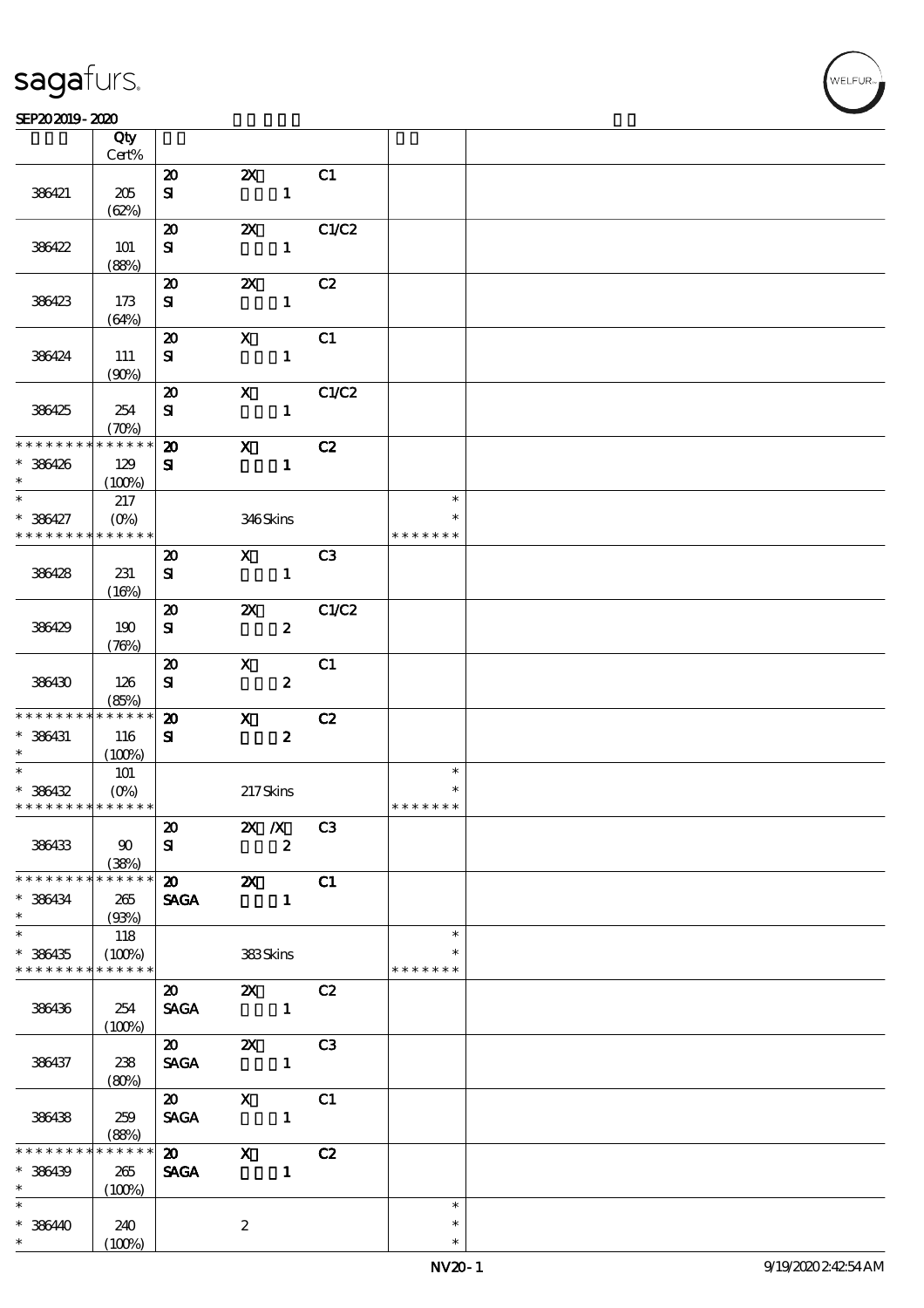### SEP202019-2020

|                               | Qty<br>Cert%           |                             |                           |                  |             |               |  |
|-------------------------------|------------------------|-----------------------------|---------------------------|------------------|-------------|---------------|--|
| $\ast$                        |                        |                             | $\mathbf x$               |                  |             | $\ast$        |  |
|                               |                        | $\boldsymbol{\mathfrak{D}}$ |                           |                  | C2          |               |  |
| $* 386441$                    | 220                    | <b>SAGA</b>                 |                           | $\mathbf{1}$     |             | $\ast$        |  |
| $\ast$                        | (100%)                 |                             |                           |                  |             | $\ast$        |  |
| $\overline{\ast}$             |                        |                             |                           |                  |             | $\ast$        |  |
| $* 386442$                    | 66                     |                             | $\boldsymbol{4}$          |                  |             | $\ast$        |  |
| $\ast$                        | (100%)                 |                             |                           |                  |             | $\ast$        |  |
|                               | 176                    |                             |                           |                  |             | $\ast$        |  |
| $* 386443$                    | $(O\%)$                |                             | 967Skins                  |                  |             | $\ast$        |  |
| * * * * * * * *               | * * * * * *            |                             |                           |                  |             | * * * * * * * |  |
| * * * * * * * *               | * * * * * *            | $\boldsymbol{\mathfrak{D}}$ | $\mathbf{x}$              |                  | C3          |               |  |
|                               |                        |                             |                           |                  |             |               |  |
| * 386444                      | $265\,$                | <b>SAGA</b>                 |                           | $\mathbf{1}$     |             |               |  |
| $\ast$                        | (90%)                  |                             |                           |                  |             |               |  |
| $\overline{\ast}$             |                        |                             |                           |                  |             | $\ast$        |  |
| * 386445                      | 238                    |                             | $\boldsymbol{2}$          |                  |             | $\ast$        |  |
| $\ast$                        | $(O\%)$                |                             |                           |                  |             | $\ast$        |  |
| $\overline{\ast}$             | $\boldsymbol{\omega}$  |                             |                           |                  |             | $\ast$        |  |
| $* 386446$                    | $(O\%)$                |                             | 563Skins                  |                  |             | $\ast$        |  |
| * * * * * * * *               | * * * * * *            |                             |                           |                  |             | * * * * * * * |  |
|                               |                        | $\boldsymbol{\mathfrak{D}}$ | $\boldsymbol{\mathsf{Z}}$ |                  | C1          |               |  |
| 386447                        |                        |                             |                           |                  |             |               |  |
|                               | 262                    | <b>SAGA</b>                 |                           | $\boldsymbol{z}$ |             |               |  |
|                               | (84%)                  |                             |                           |                  |             |               |  |
| * * * * * * * *               | * * * * * *            | $\boldsymbol{\mathbf{z}}$   | $\boldsymbol{\mathsf{z}}$ |                  | C2          |               |  |
| $* 366448$                    | 265                    | <b>SAGA</b>                 |                           | $\boldsymbol{z}$ |             |               |  |
| $\ast$                        | (100%)                 |                             |                           |                  |             |               |  |
| $\overline{\ast}$             |                        |                             |                           |                  |             | $\ast$        |  |
| * 386449                      | 71                     |                             | $\boldsymbol{2}$          |                  |             | $\ast$        |  |
| $\ast$                        | (100%)                 |                             |                           |                  |             | $\ast$        |  |
| $\overline{\ast}$             | 152                    |                             |                           |                  |             | $\ast$        |  |
| $* 386450$                    | (40%)                  |                             | 488Skins                  |                  |             | $\ast$        |  |
|                               |                        |                             |                           |                  |             |               |  |
| * * * * * * * *               | * * * * * *            |                             |                           |                  |             | * * * * * * * |  |
|                               |                        |                             |                           |                  |             |               |  |
|                               |                        | $\boldsymbol{\mathfrak{D}}$ | $\boldsymbol{\mathsf{Z}}$ |                  | C3          |               |  |
| 386451                        | 211                    | <b>SAGA</b>                 |                           | $\boldsymbol{z}$ |             |               |  |
|                               | (73%)                  |                             |                           |                  |             |               |  |
| * * * * * * * *               | ******                 | $\boldsymbol{\mathfrak{D}}$ | $\boldsymbol{\mathrm{X}}$ |                  | C1          |               |  |
| $* 386452$                    | 264                    | <b>SAGA</b>                 |                           | $\boldsymbol{z}$ |             |               |  |
| $\ast$                        | (95%)                  |                             |                           |                  |             |               |  |
| $\ast$                        | $\boldsymbol{\omega}$  |                             |                           |                  |             | $\ast$        |  |
| * 386453                      | (84%)                  |                             | 333Skins                  |                  |             | $\ast$        |  |
| * * * * * * * *               | * * * * * *            |                             |                           |                  |             | * * * * * * * |  |
| * * * * * * *                 | * * * * * *            | $\boldsymbol{\mathbf{z}}$   | $\mathbf{x}$              |                  | C2          |               |  |
|                               |                        |                             |                           |                  |             |               |  |
| * 386454<br>$\ast$            | 265                    | <b>SAGA</b>                 |                           | $\boldsymbol{z}$ |             |               |  |
| $\ast$                        | (100%)                 |                             |                           |                  |             | $\ast$        |  |
|                               |                        |                             |                           |                  |             | $\ast$        |  |
| $* 386455$                    | 240                    |                             | $\boldsymbol{z}$          |                  |             | $\ast$        |  |
| $\ast$                        | (100%)                 |                             |                           |                  |             |               |  |
| $\ast$                        |                        |                             |                           |                  |             | $\ast$        |  |
| $* 386456$                    | 240                    |                             | 3                         |                  |             | $\ast$        |  |
| $\ast$                        | $(0\%)$                |                             |                           |                  |             | $\ast$        |  |
| $\ast$                        |                        |                             |                           |                  |             | $\ast$        |  |
| * 386457                      | 181                    |                             | $\boldsymbol{4}$          |                  |             | $\ast$        |  |
| $\ast$                        | (100%)                 |                             |                           |                  |             | $\ast$        |  |
| $\overline{\ast}$             | $\boldsymbol{\omega}$  |                             |                           |                  |             | $\ast$        |  |
|                               |                        |                             |                           |                  |             | $\ast$        |  |
|                               | $(O\%)$<br>* * * * * * |                             | 995Skins                  |                  |             | * * * * * * * |  |
| $* 386458$<br>* * * * * * * * |                        |                             |                           |                  |             |               |  |
|                               |                        | $\boldsymbol{\mathfrak{D}}$ |                           |                  | C2          |               |  |
| 386459                        | $\boldsymbol{\omega}$  | <b>SAGA</b>                 |                           | $\boldsymbol{z}$ | <b>OPEN</b> |               |  |
| * * * * *                     | (82%)<br>* * * * *     |                             |                           |                  |             |               |  |
|                               |                        | $\boldsymbol{\mathbf{z}}$   |                           |                  | C2          |               |  |
| $*36400$<br>$\ast$            | 265<br>(18%)           | IA                          |                           | $\mathbf{1}$     |             |               |  |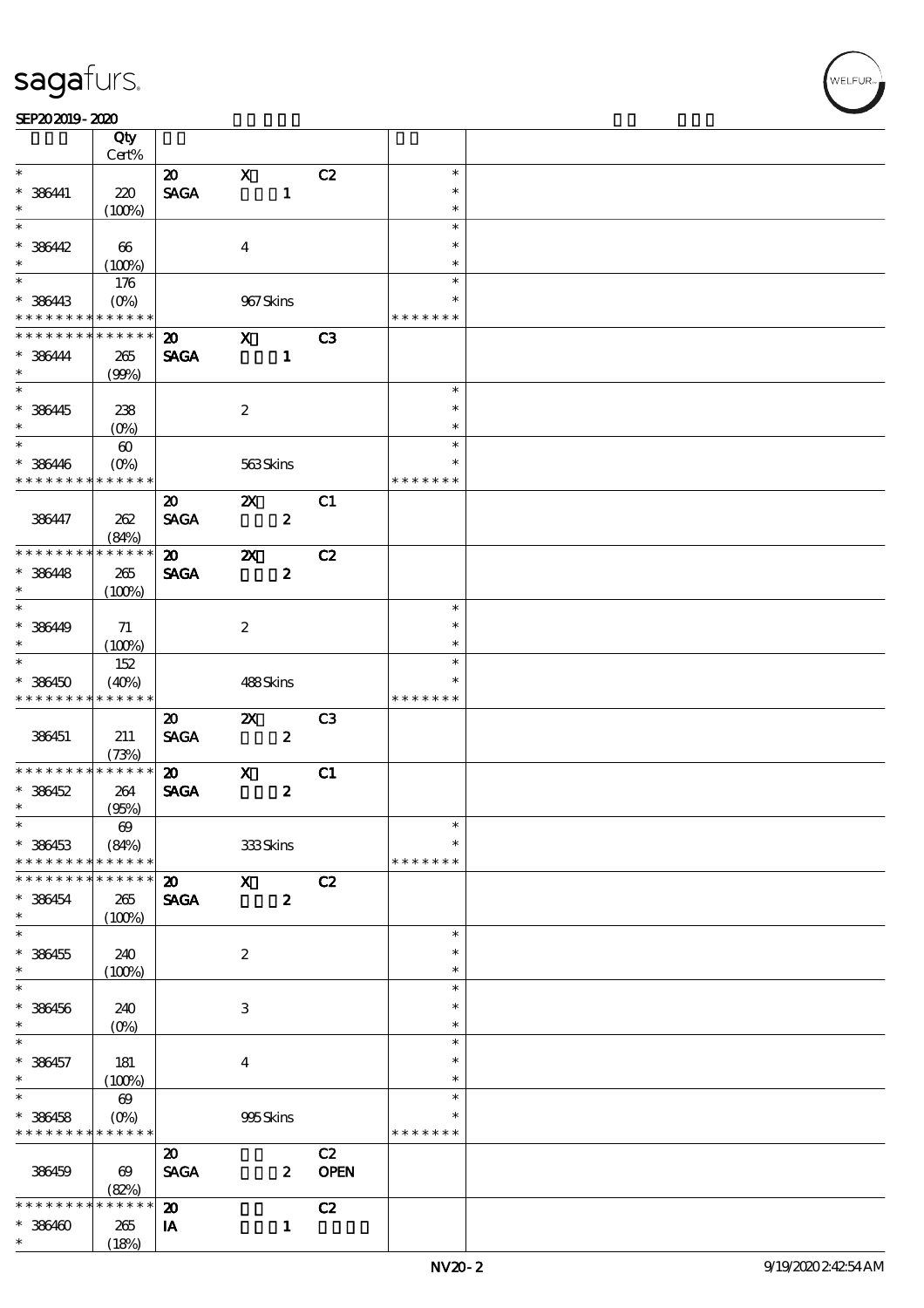### SEP202019-2020

|                               | Qty                    |                                            |                           |                  |                |                         |  |
|-------------------------------|------------------------|--------------------------------------------|---------------------------|------------------|----------------|-------------------------|--|
|                               | Cert%                  |                                            |                           |                  |                |                         |  |
| $\ast$                        | 156                    | $\boldsymbol{\mathbf{z}}$                  |                           |                  | C2             | $\ast$                  |  |
| $* 386461$<br>* * * * * * * * | (48%)<br>* * * * * *   | IA                                         |                           | $\mathbf{1}$     |                | * * * * * * *           |  |
|                               |                        |                                            |                           |                  |                |                         |  |
| 386462                        | 279                    | $\boldsymbol{\mathfrak{D}}$                |                           | $\boldsymbol{z}$ | C2             |                         |  |
|                               | (40%)                  | IA                                         |                           |                  |                |                         |  |
| * * * * * * *                 | * * * * * *            | $\boldsymbol{\mathbf{z}}$                  | $\boldsymbol{\alpha}$     |                  | C2             |                         |  |
| $* 386463$                    | 165                    | <b>SROY</b>                                |                           | $\mathbf{1}$     |                |                         |  |
| $\ast$                        | (100%)                 |                                            |                           |                  |                |                         |  |
|                               |                        |                                            |                           |                  |                | $\ast$                  |  |
| $* 386464$                    | 220                    |                                            | $\boldsymbol{2}$          |                  |                | $\ast$                  |  |
| $\ast$                        | $(O\%)$                |                                            |                           |                  |                | $\ast$                  |  |
| $\overline{\phantom{0}}$      |                        |                                            |                           |                  |                | $\ast$                  |  |
| $* 386465$                    | 220                    |                                            | 3                         |                  |                | $\ast$                  |  |
| $\ast$                        | $(O\%)$                |                                            |                           |                  |                | $\ast$                  |  |
| $*$                           | $99$                   |                                            |                           |                  |                | $\ast$                  |  |
| $* 386466$<br>* * * * * * * * | $(O\%)$<br>* * * * * * |                                            | 704Skins                  |                  |                | $\ast$<br>* * * * * * * |  |
|                               |                        |                                            |                           |                  |                |                         |  |
| 386467                        | 148                    | $\boldsymbol{\mathfrak{D}}$<br><b>SROY</b> | $\boldsymbol{\mathsf{Z}}$ | $\mathbf{1}$     | C2             |                         |  |
|                               | (100%)                 |                                            |                           |                  |                |                         |  |
| * * * * * * * *               | * * * * * *            | $\boldsymbol{\mathfrak{D}}$                | $\boldsymbol{\mathsf{Z}}$ |                  | C <sub>3</sub> |                         |  |
| $* 386468$                    | 245                    | <b>SROY</b>                                |                           | $\mathbf{1}$     |                |                         |  |
| $\ast$                        | (42%)                  |                                            |                           |                  |                |                         |  |
|                               | 188                    |                                            |                           |                  |                | $\ast$                  |  |
| $* 386409$                    | $(O\%)$                |                                            | 433Skins                  |                  |                |                         |  |
| * * * * * * * *               | * * * * * *            |                                            |                           |                  |                | * * * * * * *           |  |
|                               |                        | $\boldsymbol{\mathfrak{D}}$                | $\mathbf{x}$              |                  | C1             |                         |  |
| 386470                        | 115                    | <b>SROY</b>                                |                           | $\mathbf{1}$     |                |                         |  |
|                               | (96%)                  |                                            |                           |                  |                |                         |  |
| * * * * * * * *               | * * * * * *            | $\boldsymbol{\mathfrak{D}}$                | $\mathbf{x}$              |                  | C2             |                         |  |
| $* 386471$<br>$\ast$          | 245                    | <b>SROY</b>                                |                           | $\mathbf{1}$     |                |                         |  |
| $\ast$                        | (66%)                  |                                            |                           |                  |                | $\ast$                  |  |
| * 386472                      | 220                    |                                            | $\boldsymbol{2}$          |                  |                | $\ast$                  |  |
| $\ast$                        | (100%)                 |                                            |                           |                  |                | $\ast$                  |  |
| $*$                           | 206                    |                                            |                           |                  |                | $\ast$                  |  |
| * 386473                      | (100%)                 |                                            | $671$ Skins               |                  |                | $\ast$                  |  |
| * * * * * * * *               | * * * * * *            |                                            |                           |                  |                | * * * * * * *           |  |
| * * * * * * *                 | * * * * * *            | $\boldsymbol{\mathfrak{D}}$                | $\mathbf{x}$              |                  | C <sub>3</sub> |                         |  |
| $* 386474$                    | 245                    | <b>SROY</b>                                |                           | $\mathbf{1}$     |                |                         |  |
| $\ast$                        | (27%)                  |                                            |                           |                  |                |                         |  |
| $\overline{\phantom{0}}$      |                        |                                            |                           |                  |                | $\ast$                  |  |
| * 386475<br>$\ast$            | 200                    |                                            | $\boldsymbol{2}$          |                  |                | $\ast$<br>$\ast$        |  |
| $\ast$                        | $(0\%)$<br>52          |                                            |                           |                  |                | $\ast$                  |  |
| $* 386476$                    | $(O\%)$                |                                            | 497 Skins                 |                  |                | ∗                       |  |
| * * * * * * * *               | * * * * * *            |                                            |                           |                  |                | * * * * * * *           |  |
| * * * * * * *                 | * * * * * *            | $\boldsymbol{\mathsf{20}}$                 | $\boldsymbol{\mathsf{X}}$ |                  | C1             |                         |  |
| * 386477                      | 245                    | <b>SROY</b>                                |                           | $\pmb{2}$        |                |                         |  |
| $\ast$                        | (81%)                  |                                            |                           |                  |                |                         |  |
| $\overline{\ast}$             | 57                     |                                            |                           |                  |                | $\ast$                  |  |
| $* 386478$                    | (100%)                 |                                            | 302Skins                  |                  |                |                         |  |
| * * * * * * * *               | * * * * * *            |                                            |                           |                  |                | * * * * * * *           |  |
| * * * * * * * *               | $* * * * * * *$        | $\boldsymbol{\mathfrak{D}}$                | $\boldsymbol{\mathsf{z}}$ |                  | C2             |                         |  |
| $* 386479$                    | 245                    | <b>SROY</b>                                |                           | $\boldsymbol{2}$ |                |                         |  |
| $\ast$<br>$\ast$              | (76%)                  |                                            |                           |                  |                | $\ast$                  |  |
|                               | 207                    |                                            |                           |                  |                | $\ast$                  |  |
| $* 386480$<br>* * * * * * * * | (100%)<br>* * * * * *  |                                            | 452Skins                  |                  |                | * * * * * * *           |  |
|                               |                        |                                            |                           |                  |                |                         |  |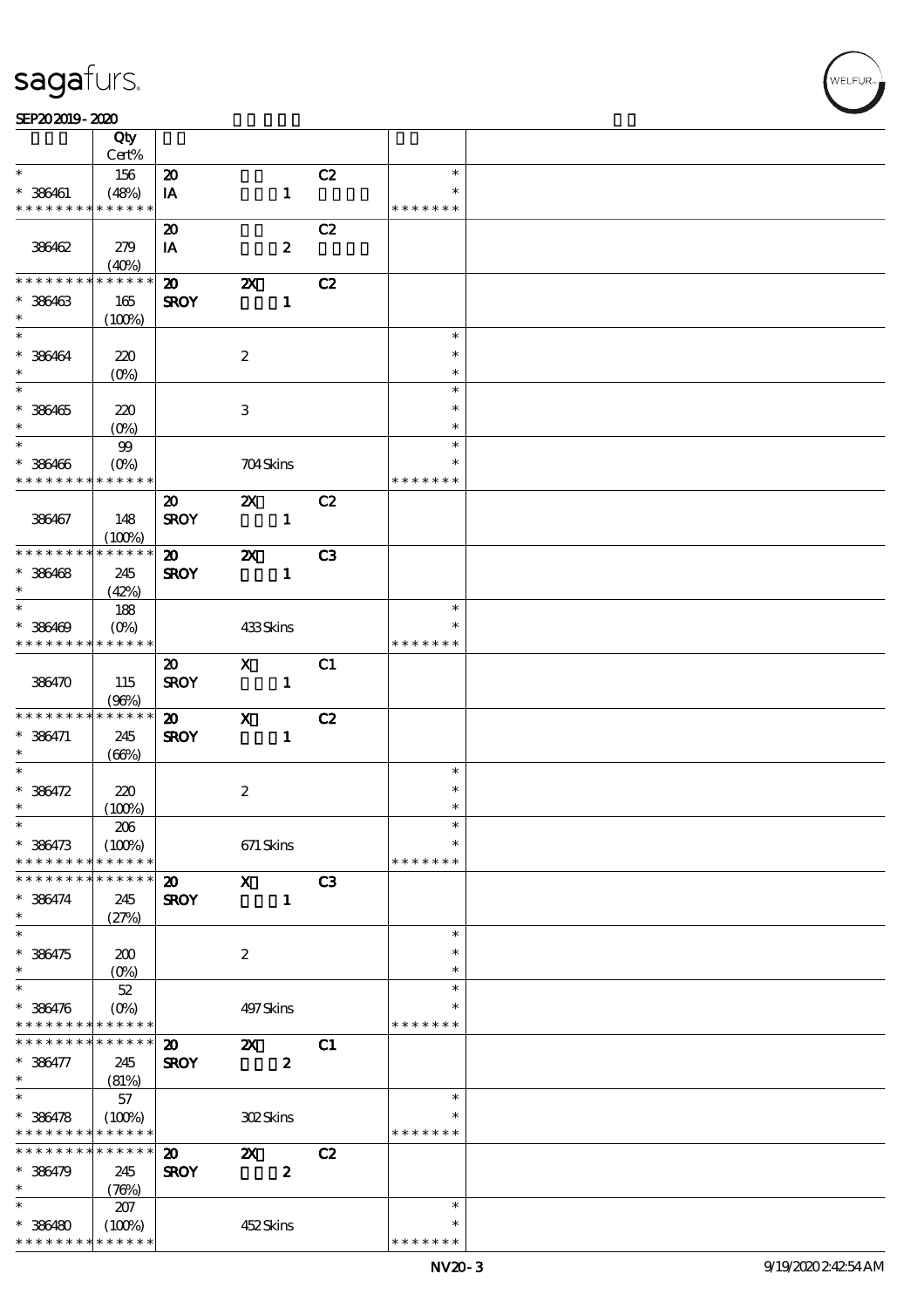### SEP202019-2020

| 245                         |                                                                               |                                                                                                                                                                         |                             |                                                                                        |                  |
|-----------------------------|-------------------------------------------------------------------------------|-------------------------------------------------------------------------------------------------------------------------------------------------------------------------|-----------------------------|----------------------------------------------------------------------------------------|------------------|
|                             |                                                                               |                                                                                                                                                                         |                             |                                                                                        |                  |
|                             |                                                                               |                                                                                                                                                                         |                             |                                                                                        |                  |
|                             |                                                                               |                                                                                                                                                                         |                             |                                                                                        |                  |
|                             |                                                                               | $\boldsymbol{2}$                                                                                                                                                        |                             | $\ast$                                                                                 |                  |
|                             |                                                                               |                                                                                                                                                                         |                             | $\ast$                                                                                 |                  |
|                             |                                                                               |                                                                                                                                                                         |                             |                                                                                        |                  |
|                             |                                                                               |                                                                                                                                                                         |                             |                                                                                        |                  |
|                             |                                                                               |                                                                                                                                                                         |                             | $\ast$                                                                                 |                  |
| * * * * * * * * * * * * * * |                                                                               |                                                                                                                                                                         |                             | * * * * * * *                                                                          |                  |
|                             |                                                                               |                                                                                                                                                                         |                             |                                                                                        |                  |
|                             |                                                                               |                                                                                                                                                                         |                             |                                                                                        |                  |
|                             |                                                                               |                                                                                                                                                                         |                             |                                                                                        |                  |
| (Q2%)                       |                                                                               |                                                                                                                                                                         |                             |                                                                                        |                  |
|                             | Qty<br>Cert%<br>133<br>(78%)<br>(77%)<br>220<br>(100%)<br>61<br>(100%)<br>226 | $\boldsymbol{\mathfrak{D}}$<br><b>SROY</b><br>* * * * * * * * * * * * * * *<br>$\boldsymbol{\mathfrak{D}}$<br><b>SROY</b><br>$\boldsymbol{\mathfrak{D}}$<br><b>LUMI</b> | $\mathbf{Z}$<br>$\mathbf X$ | C3<br>$\boldsymbol{z}$<br>C1<br>$\boldsymbol{z}$<br>526Skins<br>C2<br>$\boldsymbol{2}$ | $\ast$<br>$\ast$ |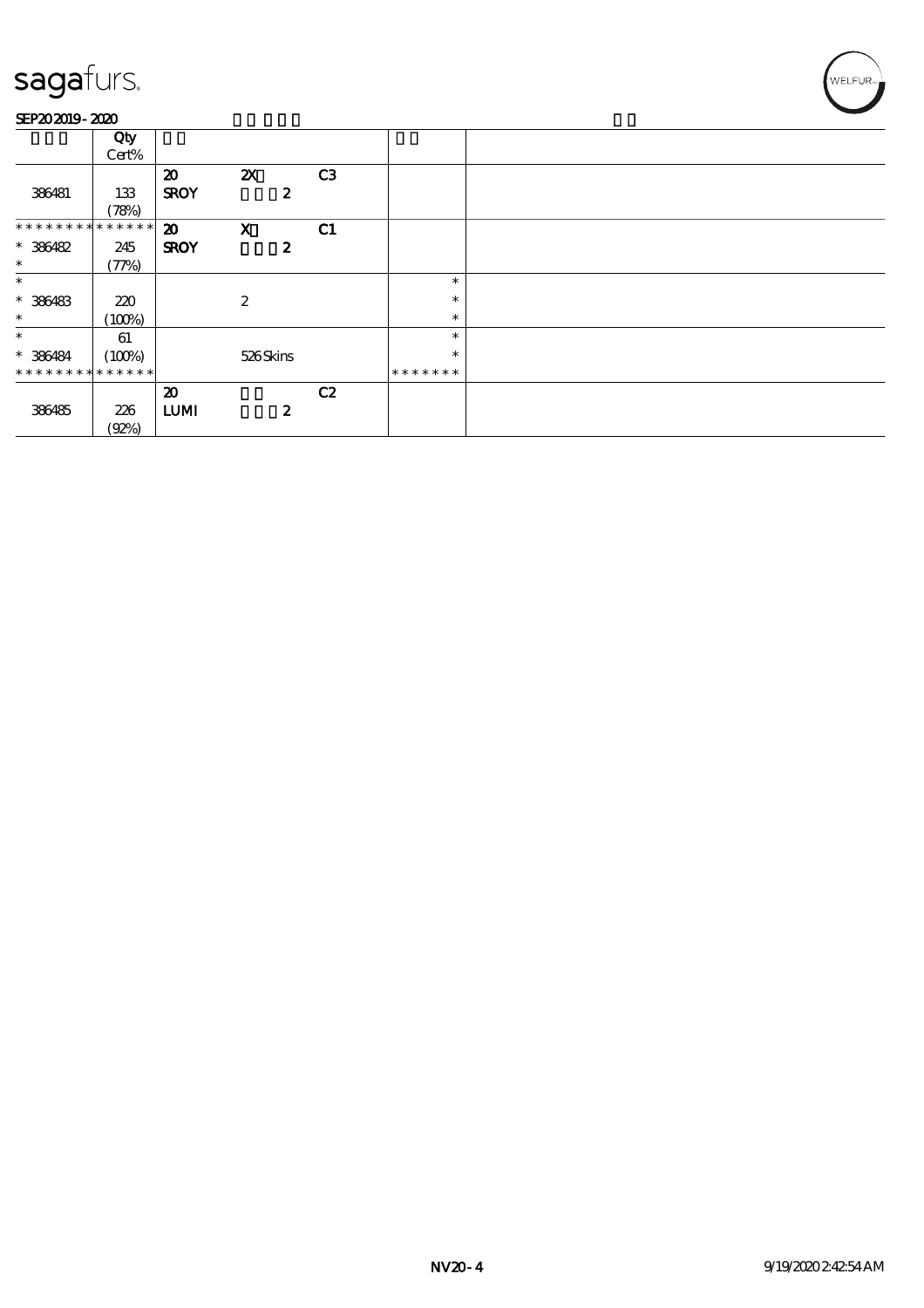#### $SEP202019 - 2020$

|                          |                 | Qty                    |                               |                  |                         |                         |                  |  |
|--------------------------|-----------------|------------------------|-------------------------------|------------------|-------------------------|-------------------------|------------------|--|
|                          |                 | Cert%                  |                               |                  |                         |                         |                  |  |
|                          | 386521          | 106                    | $\boldsymbol{\omega}$<br>(SI) | $\mathbf{1}$     | C2                      | $\boldsymbol{z}$        |                  |  |
|                          |                 | (56%)                  |                               |                  |                         |                         |                  |  |
|                          | * * * * * * * * | * * * * * *            | $\boldsymbol{\omega}$         |                  | C2                      |                         |                  |  |
| $* 36622$<br>$\ast$      |                 | 205<br>(46%)           | $\boldsymbol{S}$              | $\mathbf{1}$     |                         | $\boldsymbol{2}$        |                  |  |
| $\overline{\phantom{0}}$ |                 | 76                     |                               |                  |                         |                         | $\ast$           |  |
| $* 38623$                |                 | (48%)                  |                               | 281 Skins        |                         |                         | *                |  |
|                          | * * * * * * * * | * * * * * *            |                               |                  |                         |                         | * * * * * * *    |  |
|                          | * * * * * * * * | * * * * * *            | $\boldsymbol{\omega}$         |                  | C2                      |                         |                  |  |
| $* 386524$               |                 | 205                    | $\boldsymbol{\mathrm{(S)}}$   | $\boldsymbol{z}$ |                         | $\boldsymbol{z}$        |                  |  |
| $\ast$                   |                 | (62%)                  |                               |                  |                         |                         |                  |  |
| $\overline{\ast}$        |                 | 172                    |                               |                  |                         |                         | $\ast$           |  |
| $* 38625$                |                 | (60%)                  |                               | $377$ Skins      |                         |                         | $\ast$           |  |
|                          | * * * * * * * * | * * * * * *            |                               |                  |                         |                         | * * * * * * *    |  |
| 386526                   |                 | 81                     | $\boldsymbol{\omega}$         | $\mathbf{1}$     | C2                      | $\mathbf{3}$            |                  |  |
|                          |                 | (75%)                  | $\boldsymbol{S}$              |                  |                         |                         |                  |  |
|                          | * * * * * * * * | * * * * * *            | $\boldsymbol{\mathfrak{D}}$   |                  | C2                      |                         |                  |  |
| $* 386527$               |                 | 225                    | $\boldsymbol{\mathrm{(S)}}$   | $\mathbf{1}$     |                         | $\mathbf{1}$            |                  |  |
| $\ast$                   |                 | (50%)                  |                               |                  |                         |                         |                  |  |
| $\overline{\ast}$        |                 |                        |                               |                  |                         |                         | $\ast$           |  |
| $* 386528$               |                 | 200                    |                               | $\boldsymbol{2}$ |                         |                         | $\ast$           |  |
| $\ast$                   |                 | (41%)                  |                               |                  |                         |                         | $\ast$           |  |
| $\ast$                   |                 |                        |                               |                  |                         |                         | $\ast$           |  |
| $* 386529$               |                 | 200                    |                               | 3                |                         |                         | $\ast$           |  |
| $\ast$<br>$\ast$         |                 | (56%)                  |                               |                  |                         |                         | $\ast$<br>$\ast$ |  |
| $* 386530$               |                 | 74<br>(51%)            |                               | 699Skins         |                         |                         | $\ast$           |  |
|                          | * * * * * * * * | * * * * * *            |                               |                  |                         |                         | * * * * * * *    |  |
|                          | * * * * * * * * | * * * * * *            | $\boldsymbol{\mathfrak{D}}$   |                  | C2                      |                         |                  |  |
| $* 386531$               |                 | 225                    | $\boldsymbol{\mathcal{S}}$    | $\boldsymbol{z}$ |                         | $\blacksquare$          |                  |  |
| $\ast$                   |                 | (73%)                  |                               |                  |                         |                         |                  |  |
| $\ast$                   |                 |                        |                               |                  |                         |                         | $\ast$           |  |
| $* 36632$                |                 | 200                    |                               | $\boldsymbol{2}$ |                         |                         | $\ast$           |  |
| $\ast$<br>$\ast$         |                 | (60%)                  |                               |                  |                         |                         | $\ast$<br>$\ast$ |  |
| $* 36633$                |                 | 91<br>(62%)            |                               | $516$ Skins      |                         |                         | $\ast$           |  |
|                          | * * * * * * * * | * * * * * *            |                               |                  |                         |                         | * * * * * * *    |  |
|                          |                 |                        | $\boldsymbol{\mathfrak{D}}$   |                  | C2                      |                         |                  |  |
|                          | 386534          | 171                    | (SI)                          | $\mathbf{1}$     | $\overline{\mathbf{2}}$ |                         |                  |  |
|                          |                 | (63%)                  |                               |                  |                         |                         |                  |  |
|                          |                 |                        | $\boldsymbol{\mathfrak{D}}$   |                  | C2                      |                         |                  |  |
|                          | 386535          | 218                    | $\boldsymbol{S}$              | $\mathbf{1}$     | $\overline{\mathbf{2}}$ |                         |                  |  |
|                          |                 | (49%)                  |                               |                  |                         |                         |                  |  |
|                          |                 |                        | $\pmb{\mathfrak{D}}$          |                  | C2                      |                         |                  |  |
|                          | 386536          | 249<br>(75%)           | $\boldsymbol{S}$              | $\boldsymbol{z}$ |                         | $\overline{\mathbf{2}}$ |                  |  |
|                          |                 |                        | $\pmb{\mathfrak{D}}$          |                  | C2                      |                         |                  |  |
|                          | 386537          | 239                    | $\boldsymbol{S}$              | $\mathbf{1}$     |                         | $\mathbf{3}$            |                  |  |
|                          |                 | (74%)                  |                               |                  |                         |                         |                  |  |
|                          | * * * * * *     | $\ast\ast\ast\ast\ast$ | $\boldsymbol{\mathfrak{D}}$   |                  | C2                      |                         |                  |  |
| $* 36538$                |                 | 265                    | $\boldsymbol{S}$              | $\mathbf{1}$     | $\blacksquare$          |                         |                  |  |
| $\ast$                   |                 | (23%)                  |                               |                  |                         |                         |                  |  |
| $\ast$                   |                 |                        |                               |                  |                         |                         | $\ast$           |  |
| $* 386539$<br>$\ast$     |                 | 240                    |                               | $\boldsymbol{2}$ |                         |                         | $\ast$<br>$\ast$ |  |
| $\ast$                   |                 | (55%)<br>212           |                               |                  |                         |                         | $\ast$           |  |
| $* 386540$               |                 | (66%)                  |                               | 717Skins         |                         |                         | $\ast$           |  |
|                          | * * * * * * * * | * * * * * *            |                               |                  |                         |                         | * * * * * * *    |  |

 $\mathbf{r}$ 

WELFUR<br>
VELFUR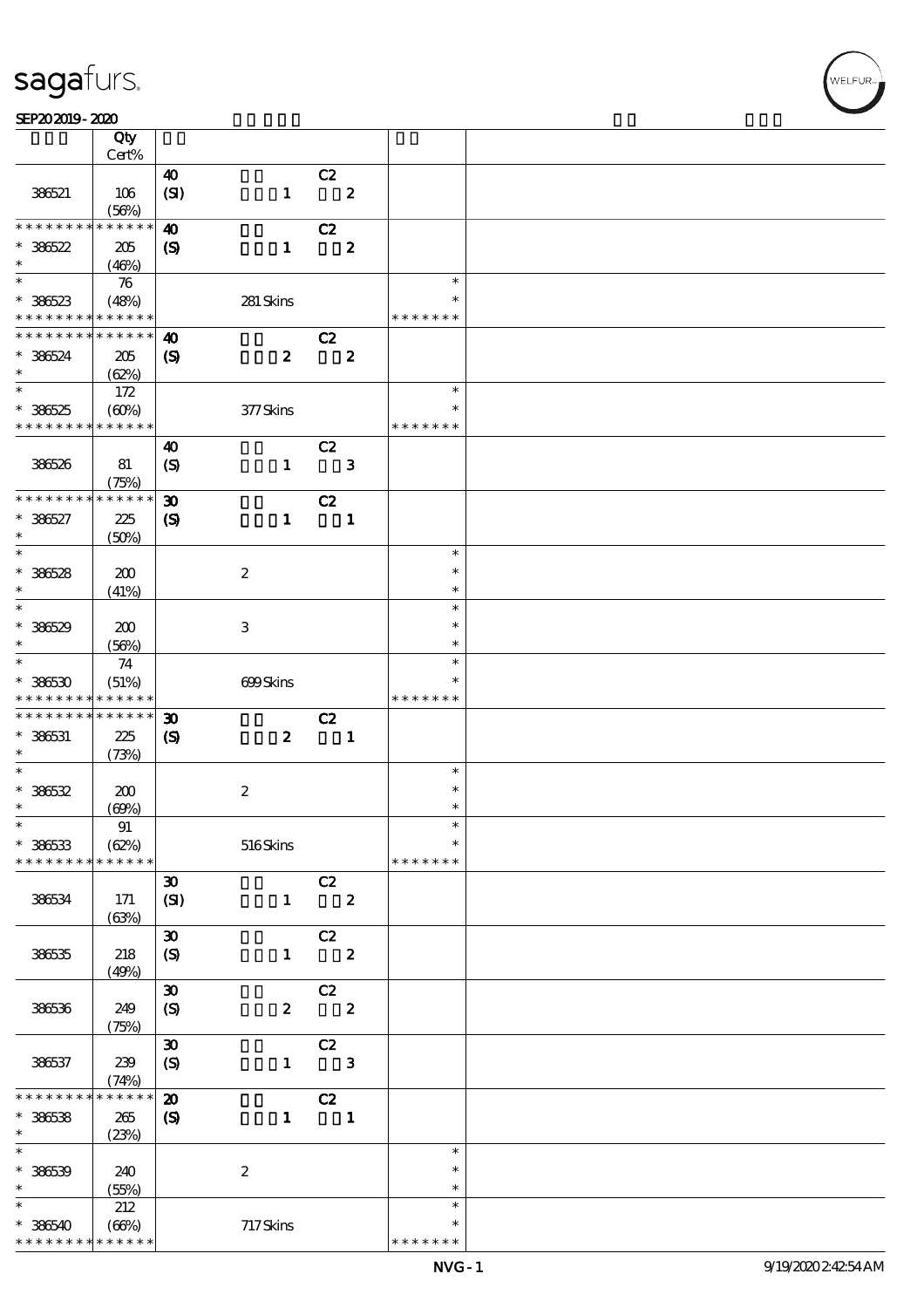#### SEP202019-2020

|                             | Qty         |                             |                  |                  |               |
|-----------------------------|-------------|-----------------------------|------------------|------------------|---------------|
|                             | $Cert\%$    |                             |                  |                  |               |
| * * * * * * * *             | * * * * * * | $\boldsymbol{\mathbf{z}}$   |                  | C2               |               |
| $* 386541$                  | 265         | $\boldsymbol{\mathcal{S}}$  | $\boldsymbol{z}$ | $\mathbf{1}$     |               |
| $\ast$                      | (57%)       |                             |                  |                  |               |
| $\ast$                      |             |                             |                  |                  | $\ast$        |
| $* 386542$                  | 240         |                             | $\boldsymbol{2}$ |                  | $\ast$        |
| $\ast$                      | (75%)       |                             |                  |                  | $\ast$        |
| $\ast$                      | $77\,$      |                             |                  |                  | $\ast$        |
| $* 386543$                  | (75%)       |                             | 582Skins         |                  | $\ast$        |
| * * * * * * * * * * * * * * |             |                             |                  |                  | *******       |
|                             |             | $\boldsymbol{\mathfrak{D}}$ |                  | C2               |               |
| 386544                      | 139         | (SI)                        | $\mathbf{1}$     | $\boldsymbol{z}$ |               |
|                             | (50%)       |                             |                  |                  |               |
| * * * * * * * * * * * * * * |             | $\boldsymbol{\mathfrak{D}}$ |                  | C2               |               |
| $* 386545$                  | 245         | $\boldsymbol{\mathcal{S}}$  | $\mathbf{1}$     | $\boldsymbol{z}$ |               |
| $\ast$                      | (41%)       |                             |                  |                  |               |
| $\ast$                      | 47          |                             |                  |                  | $\ast$        |
| $* 386546$                  | (46%)       |                             | 292Skins         |                  | $\ast$        |
| * * * * * * * * * * * * * * |             |                             |                  |                  | * * * * * * * |
|                             |             | $\boldsymbol{\mathbf{z}}$   |                  | C2               |               |
| 386547                      | 254         | (S)                         | $\boldsymbol{2}$ | $\boldsymbol{z}$ |               |
|                             | (64%)       |                             |                  |                  |               |
|                             |             | $\boldsymbol{\mathfrak{D}}$ |                  | C2               |               |
| 386548                      | 209         | (S)                         | $\mathbf{1}$     | 3                |               |
|                             | (73%)       |                             |                  |                  |               |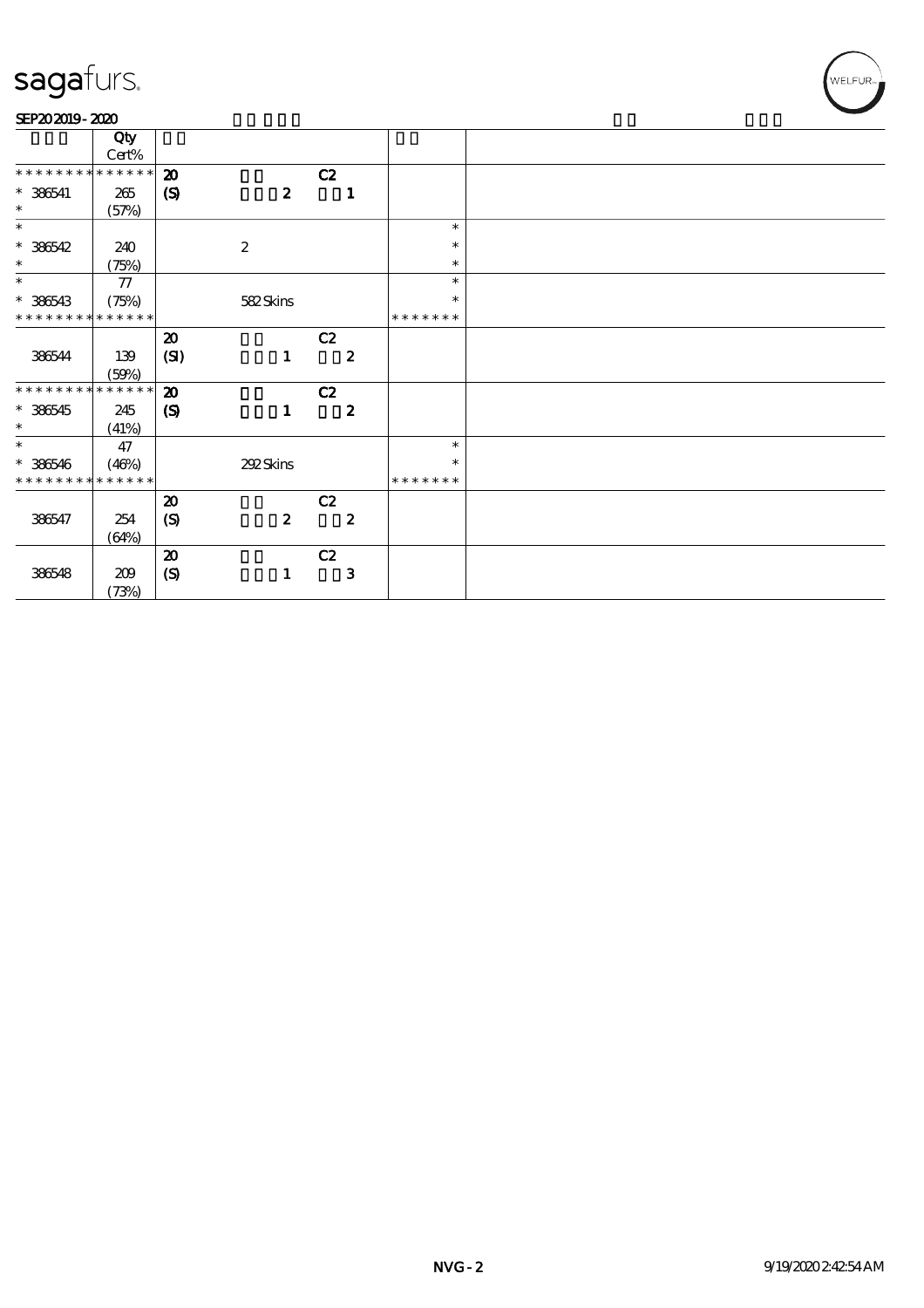### SEP202019-2020

|                               | Qty             |                             |                  |    |               |  |
|-------------------------------|-----------------|-----------------------------|------------------|----|---------------|--|
|                               | $\mbox{Cert\%}$ |                             |                  |    |               |  |
| * * * * * * * * * * * * * * * |                 | 40'30                       |                  | C2 |               |  |
| $*$ 386581                    | 225             | $\boldsymbol{\mathsf{(S)}}$ | $\mathbf{1}$     |    |               |  |
| $\ast$                        | (21%)           |                             |                  |    |               |  |
| $\ast$                        | 159             |                             |                  |    | $\ast$        |  |
| $* 386582$                    | (44%)           |                             | 384Skins         |    | $\ast$        |  |
| * * * * * * * * * * * * * *   |                 |                             |                  |    | * * * * * * * |  |
|                               |                 | 40'30                       |                  | C2 |               |  |
| 386583                        | 117             | (S)                         | $\boldsymbol{z}$ |    |               |  |
|                               | (44%)           |                             |                  |    |               |  |
|                               |                 | 40'30                       |                  | C2 |               |  |
| 386584                        | 131             | (SI)                        | $\boldsymbol{4}$ |    |               |  |
|                               | (77%)           |                             |                  |    |               |  |
|                               |                 | 40'30                       |                  | C2 |               |  |
| 386585                        | 24              | (SI)                        | ${\bf 5}$        |    |               |  |
|                               | (79%)           |                             |                  |    |               |  |
|                               |                 | 3020                        |                  | C2 |               |  |
| 386586                        | 130             | (SI)                        | $\boldsymbol{z}$ |    |               |  |
|                               | (28%)           |                             |                  |    |               |  |
| * * * * * * * * * * * * * * * |                 | $\boldsymbol{\mathfrak{D}}$ |                  | C2 |               |  |
| $* 386587$                    | 265             | $\boldsymbol{S}$            | $\pmb{2}$        |    |               |  |
| $\ast$                        | (36%)           |                             |                  |    |               |  |
| $\ast$                        | 235             |                             |                  |    | $\ast$        |  |
| $* 386588$                    | (32%)           |                             | $500$ Skins      |    | $\ast$        |  |
| * * * * * * * * * * * * * *   |                 |                             |                  |    | * * * * * * * |  |
|                               |                 | $\boldsymbol{\mathbf{z}}$   |                  | C2 |               |  |
| 386589                        | 101             | $\boldsymbol{S}$            | ${\bf 3}$        |    |               |  |
|                               | (56%)           |                             |                  |    |               |  |

WELFUR<sub>™</sub>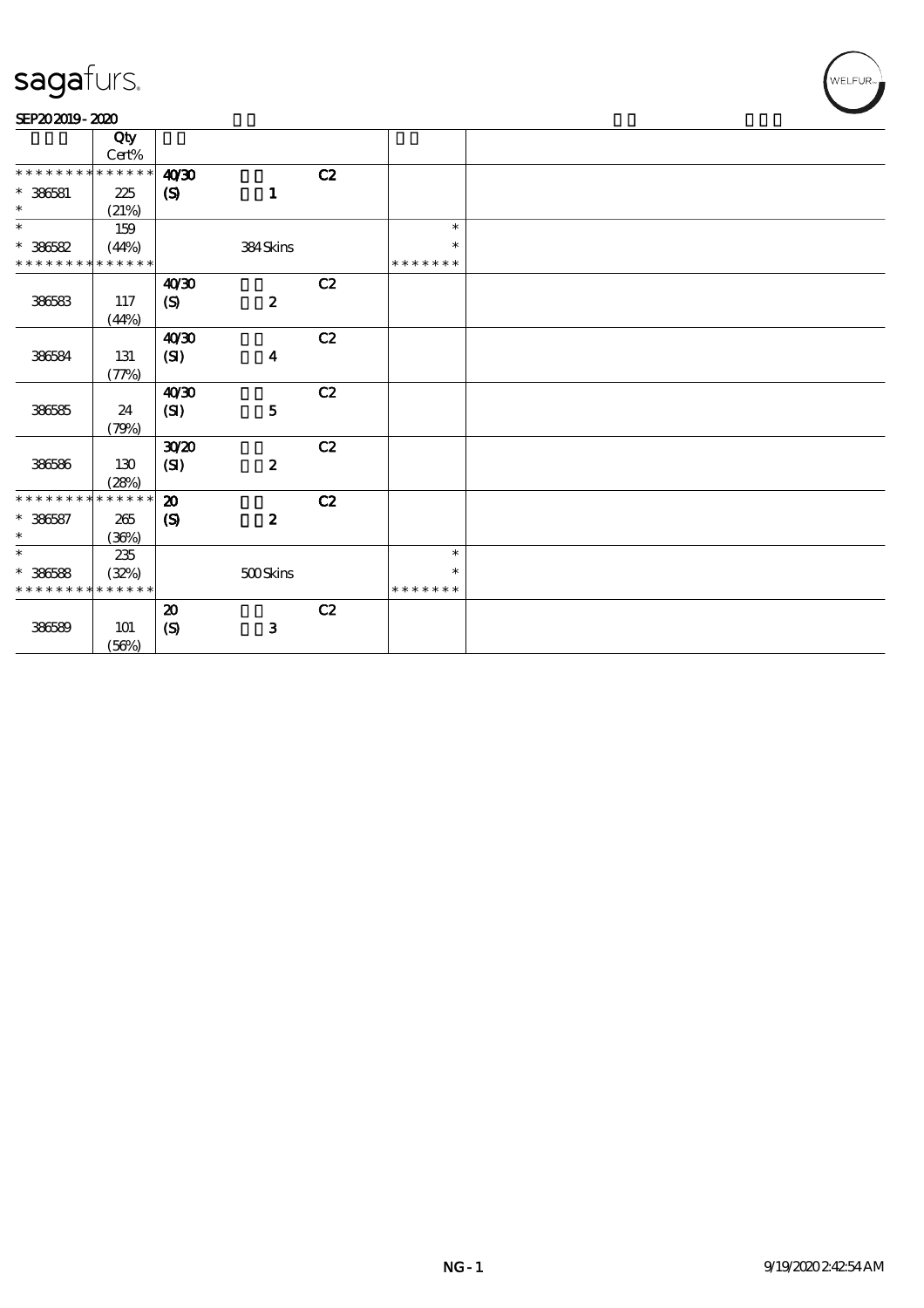### SEP202019-2020

|                                                                                    | Qty<br>Cert%             |                             |                           |     |                  |  |
|------------------------------------------------------------------------------------|--------------------------|-----------------------------|---------------------------|-----|------------------|--|
|                                                                                    |                          |                             |                           |     |                  |  |
|                                                                                    |                          | $\boldsymbol{\omega}$       |                           | C2  |                  |  |
| 38621                                                                              | 171                      | (S)                         | $\mathbf{1}$              |     |                  |  |
|                                                                                    | (O <sub>0</sub> )        |                             |                           |     |                  |  |
| * * * * * * * *                                                                    | * * * * * *              | 40 <sup>30</sup>            |                           | C2  |                  |  |
| $* 386622$                                                                         | 205                      | (S)                         | $\mathbf{1}$              |     |                  |  |
| $\ast$                                                                             | $(O\%)$                  |                             |                           |     |                  |  |
| $\overline{\ast}$                                                                  | 167                      |                             |                           |     | $\ast$           |  |
| $* 386623$                                                                         | $(O\%)$                  |                             | 372Skins                  |     | $\ast$           |  |
| * * * * * * * *                                                                    | * * * * * *              |                             |                           |     | * * * * * * *    |  |
| * * * * * * * *                                                                    | * * * * * *              | $\boldsymbol{\mathfrak{D}}$ |                           | C2  |                  |  |
| * 38634                                                                            | $205\,$                  | $\boldsymbol{\mathrm{(S)}}$ | $\mathbf{1}$              |     |                  |  |
| $\ast$                                                                             | (O <sub>0</sub> )        |                             |                           |     |                  |  |
| $\ast$                                                                             |                          |                             |                           |     | $\ast$           |  |
| * 38625                                                                            | 180                      |                             | $\boldsymbol{2}$          |     | $\ast$           |  |
| $\ast$                                                                             | $(O\%)$                  |                             |                           |     | $\ast$           |  |
| $\ast$                                                                             |                          |                             |                           |     | $\ast$           |  |
|                                                                                    | 113                      |                             |                           |     | $\ast$           |  |
| $* 386626$<br>* * * * * * * *                                                      | $(O\%)$<br>* * * * * *   |                             | 498Skins                  |     | * * * * * * *    |  |
|                                                                                    |                          |                             |                           |     |                  |  |
| * * * * * * *                                                                      | * * * * * *              | $\boldsymbol{\mathfrak{D}}$ |                           | C2  |                  |  |
| $* 386627$                                                                         | 206                      | $\boldsymbol{S}$            | $\boldsymbol{2}$          |     |                  |  |
| $\ast$                                                                             | (O <sub>0</sub> )        |                             |                           |     |                  |  |
| $\ast$                                                                             |                          |                             |                           |     | $\ast$           |  |
| $* 386628$                                                                         | 180                      |                             | $\boldsymbol{2}$          |     | $\ast$           |  |
| $\ast$                                                                             | (O <sub>0</sub> )        |                             |                           |     | $\ast$           |  |
| $\ast$                                                                             |                          |                             |                           |     | $\ast$           |  |
| $* 38629$                                                                          | 200                      |                             | $\ensuremath{\mathbf{3}}$ |     | $\ast$           |  |
| $\ast$                                                                             | (O <sub>0</sub> )        |                             |                           |     | $\ast$           |  |
| $\ast$                                                                             | 40                       |                             |                           |     | $\ast$           |  |
| $* 38630$                                                                          | $(O\%)$                  |                             | 626Skins                  |     | $\ast$           |  |
| * * * * * * * *                                                                    | * * * * * *              |                             |                           |     | * * * * * * *    |  |
|                                                                                    |                          |                             |                           |     |                  |  |
|                                                                                    |                          |                             |                           |     |                  |  |
|                                                                                    |                          | 40'30                       |                           | C2  |                  |  |
| 386631                                                                             | $98$                     | (S)                         | $\mathbf{1}$              | WB1 |                  |  |
| * * * * * * * *                                                                    | $(O\%)$<br>$******$      |                             |                           |     |                  |  |
|                                                                                    |                          | $\boldsymbol{\mathbf{z}}$   |                           | C2  |                  |  |
| $* 36632$                                                                          | $265\,$                  | (S)                         | $\mathbf{1}$              |     |                  |  |
| $\ast$                                                                             | (O <sub>0</sub> )        |                             |                           |     |                  |  |
| *                                                                                  | 129                      |                             |                           |     | $\ast$           |  |
| $* 38633$                                                                          | $(O\%)$                  |                             | 394Skins                  |     | $\ast$           |  |
| * * * * * * * *                                                                    | * * * * * *              |                             |                           |     | * * * * * * *    |  |
| * * * * * * *                                                                      | * * * * * *              | $\boldsymbol{\mathbf{z}}$   |                           | C2  |                  |  |
|                                                                                    | 245                      | $\boldsymbol{\mathcal{S}}$  | $\mathbf{1}$              |     |                  |  |
|                                                                                    | (O <sub>0</sub> )        |                             |                           |     |                  |  |
| * 386634<br>$\ast$<br>*                                                            |                          |                             |                           |     | $\ast$           |  |
| $* 38635$                                                                          | $220$                    |                             | $\boldsymbol{2}$          |     | $\ast$           |  |
|                                                                                    | (O <sub>0</sub> )        |                             |                           |     | $\ast$           |  |
| $\ast$<br>$\ast$                                                                   |                          |                             |                           |     | $\ast$           |  |
| $* 386636$                                                                         | 220                      |                             | $\ensuremath{\mathbf{3}}$ |     | $\ast$           |  |
|                                                                                    | $(0\%)$                  |                             |                           |     | $\ast$           |  |
|                                                                                    | $5\!3$                   |                             |                           |     | $\ast$           |  |
| $\ast$<br>$\ast$<br>$* 386637$                                                     | $(O_0)$                  |                             | 738Skins                  |     | $\ast$           |  |
| * * * * * * * *                                                                    | * * * * * *              |                             |                           |     | * * * * * * *    |  |
|                                                                                    | * * * * * *              | $\boldsymbol{\mathfrak{D}}$ |                           | C2  |                  |  |
|                                                                                    | 245                      |                             | $\boldsymbol{z}$          |     |                  |  |
|                                                                                    |                          | $\boldsymbol{S}$            |                           |     |                  |  |
|                                                                                    | (O <sub>0</sub> )        |                             |                           |     | $\ast$           |  |
|                                                                                    |                          |                             |                           |     | $\ast$           |  |
|                                                                                    | 220                      |                             | $\boldsymbol{2}$          |     | $\ast$           |  |
| * * * * * * * *<br>$* 36638$<br>$\ast$<br>$\ast$<br>$* 386639$<br>$\ast$<br>$\ast$ | $(0\%)$                  |                             |                           |     | $\ast$           |  |
|                                                                                    |                          |                             |                           |     |                  |  |
| $* 386640$<br>*                                                                    | 220<br>(O <sub>0</sub> ) |                             | 3                         |     | $\ast$<br>$\ast$ |  |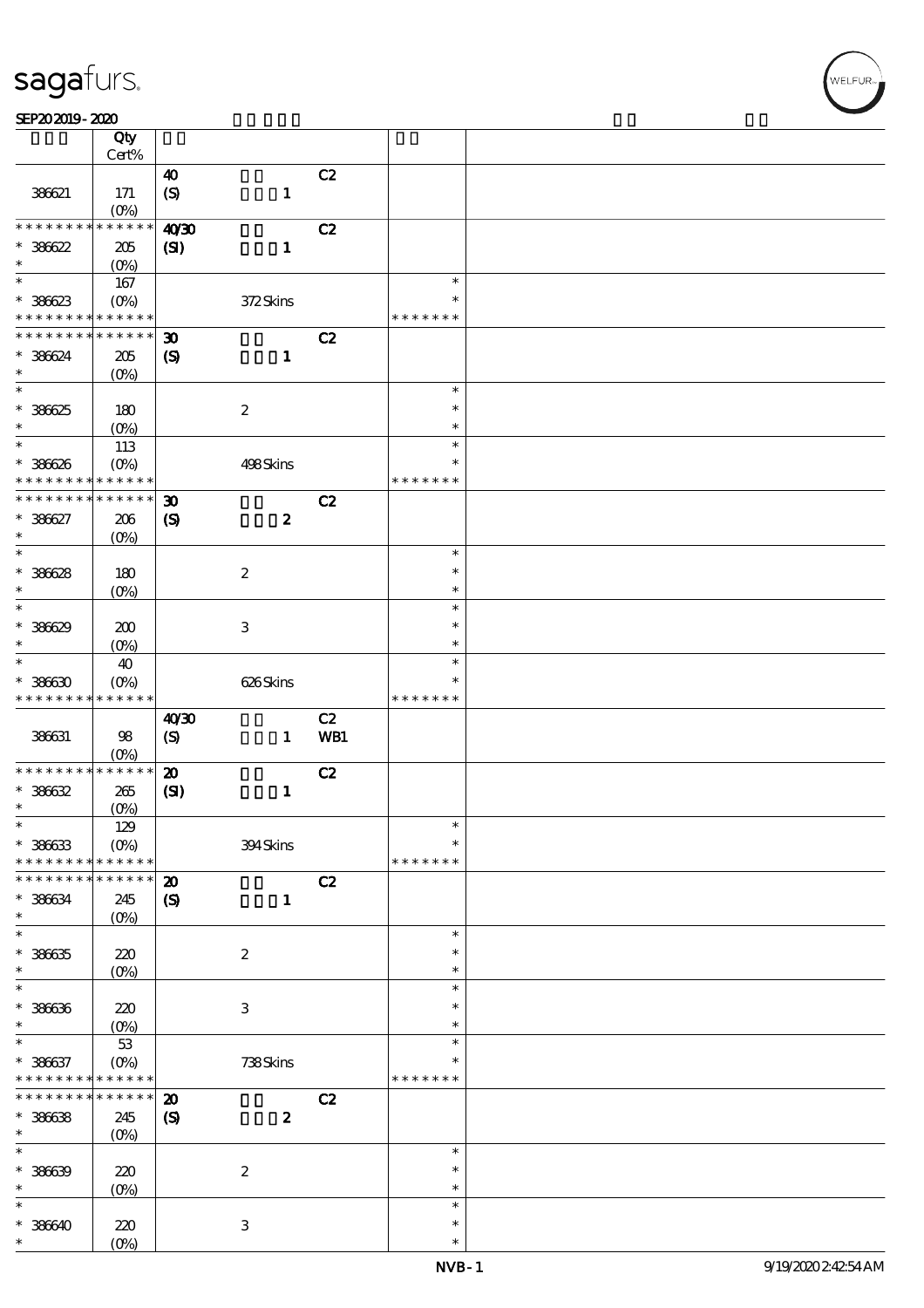#### SEP202019-2020

| Qty<br>Cert%<br>$\ast$<br>C2<br>$\boldsymbol{\mathbf{z}}$<br>$\ast$<br>$^*$ 386641<br>$\boldsymbol{S}$<br>$\boldsymbol{z}$<br>$\ast$<br>200<br>$\ast$<br>(0%)<br>$\ast$<br>$\ast$<br>$\ast$<br>49<br>$* 386642$<br>934 Skins<br>$\ast$<br>* * * * * * * * * * * * * *<br>* * * * * * *<br>C2<br>$\boldsymbol{\mathbf{z}}$<br>$\boldsymbol{S}$<br>WB1<br>386643<br>259<br>1<br>$(0\%)$<br>* * * * * * * * * * * * * * *<br>$\mathbf{o}$<br>C2<br>$* 386644$<br>$\boldsymbol{\mathrm{(S)}}$<br>265<br>$\mathbf{1}$<br>$\ast$<br>$(O\!/\!\delta)$<br>$\ast$<br>$\ast$<br>$* 386645$<br>$\boldsymbol{2}$<br>$\ast$<br>240<br>$\ast$<br>$(0\%)$<br>$\ast$<br>$\ast$<br>58<br>$\ast$<br>$* 386646$<br>563Skins<br>$(0\%)$<br>$\ast$<br>* * * * * * * * * * * * * *<br>*******<br>C2<br>$\mathbf 0$<br>(S)<br>WB1<br>386647<br>114<br>1 | ------ |  |  |  |  |
|----------------------------------------------------------------------------------------------------------------------------------------------------------------------------------------------------------------------------------------------------------------------------------------------------------------------------------------------------------------------------------------------------------------------------------------------------------------------------------------------------------------------------------------------------------------------------------------------------------------------------------------------------------------------------------------------------------------------------------------------------------------------------------------------------------------------------------|--------|--|--|--|--|
|                                                                                                                                                                                                                                                                                                                                                                                                                                                                                                                                                                                                                                                                                                                                                                                                                                  |        |  |  |  |  |
|                                                                                                                                                                                                                                                                                                                                                                                                                                                                                                                                                                                                                                                                                                                                                                                                                                  |        |  |  |  |  |
|                                                                                                                                                                                                                                                                                                                                                                                                                                                                                                                                                                                                                                                                                                                                                                                                                                  |        |  |  |  |  |
|                                                                                                                                                                                                                                                                                                                                                                                                                                                                                                                                                                                                                                                                                                                                                                                                                                  |        |  |  |  |  |
|                                                                                                                                                                                                                                                                                                                                                                                                                                                                                                                                                                                                                                                                                                                                                                                                                                  |        |  |  |  |  |
|                                                                                                                                                                                                                                                                                                                                                                                                                                                                                                                                                                                                                                                                                                                                                                                                                                  |        |  |  |  |  |
|                                                                                                                                                                                                                                                                                                                                                                                                                                                                                                                                                                                                                                                                                                                                                                                                                                  |        |  |  |  |  |
|                                                                                                                                                                                                                                                                                                                                                                                                                                                                                                                                                                                                                                                                                                                                                                                                                                  |        |  |  |  |  |
|                                                                                                                                                                                                                                                                                                                                                                                                                                                                                                                                                                                                                                                                                                                                                                                                                                  |        |  |  |  |  |
|                                                                                                                                                                                                                                                                                                                                                                                                                                                                                                                                                                                                                                                                                                                                                                                                                                  |        |  |  |  |  |
|                                                                                                                                                                                                                                                                                                                                                                                                                                                                                                                                                                                                                                                                                                                                                                                                                                  |        |  |  |  |  |
|                                                                                                                                                                                                                                                                                                                                                                                                                                                                                                                                                                                                                                                                                                                                                                                                                                  |        |  |  |  |  |
|                                                                                                                                                                                                                                                                                                                                                                                                                                                                                                                                                                                                                                                                                                                                                                                                                                  |        |  |  |  |  |
|                                                                                                                                                                                                                                                                                                                                                                                                                                                                                                                                                                                                                                                                                                                                                                                                                                  |        |  |  |  |  |
|                                                                                                                                                                                                                                                                                                                                                                                                                                                                                                                                                                                                                                                                                                                                                                                                                                  |        |  |  |  |  |
|                                                                                                                                                                                                                                                                                                                                                                                                                                                                                                                                                                                                                                                                                                                                                                                                                                  |        |  |  |  |  |
|                                                                                                                                                                                                                                                                                                                                                                                                                                                                                                                                                                                                                                                                                                                                                                                                                                  |        |  |  |  |  |
|                                                                                                                                                                                                                                                                                                                                                                                                                                                                                                                                                                                                                                                                                                                                                                                                                                  |        |  |  |  |  |
|                                                                                                                                                                                                                                                                                                                                                                                                                                                                                                                                                                                                                                                                                                                                                                                                                                  |        |  |  |  |  |
|                                                                                                                                                                                                                                                                                                                                                                                                                                                                                                                                                                                                                                                                                                                                                                                                                                  |        |  |  |  |  |
|                                                                                                                                                                                                                                                                                                                                                                                                                                                                                                                                                                                                                                                                                                                                                                                                                                  |        |  |  |  |  |
|                                                                                                                                                                                                                                                                                                                                                                                                                                                                                                                                                                                                                                                                                                                                                                                                                                  |        |  |  |  |  |
|                                                                                                                                                                                                                                                                                                                                                                                                                                                                                                                                                                                                                                                                                                                                                                                                                                  |        |  |  |  |  |
|                                                                                                                                                                                                                                                                                                                                                                                                                                                                                                                                                                                                                                                                                                                                                                                                                                  |        |  |  |  |  |
|                                                                                                                                                                                                                                                                                                                                                                                                                                                                                                                                                                                                                                                                                                                                                                                                                                  |        |  |  |  |  |
|                                                                                                                                                                                                                                                                                                                                                                                                                                                                                                                                                                                                                                                                                                                                                                                                                                  |        |  |  |  |  |
|                                                                                                                                                                                                                                                                                                                                                                                                                                                                                                                                                                                                                                                                                                                                                                                                                                  |        |  |  |  |  |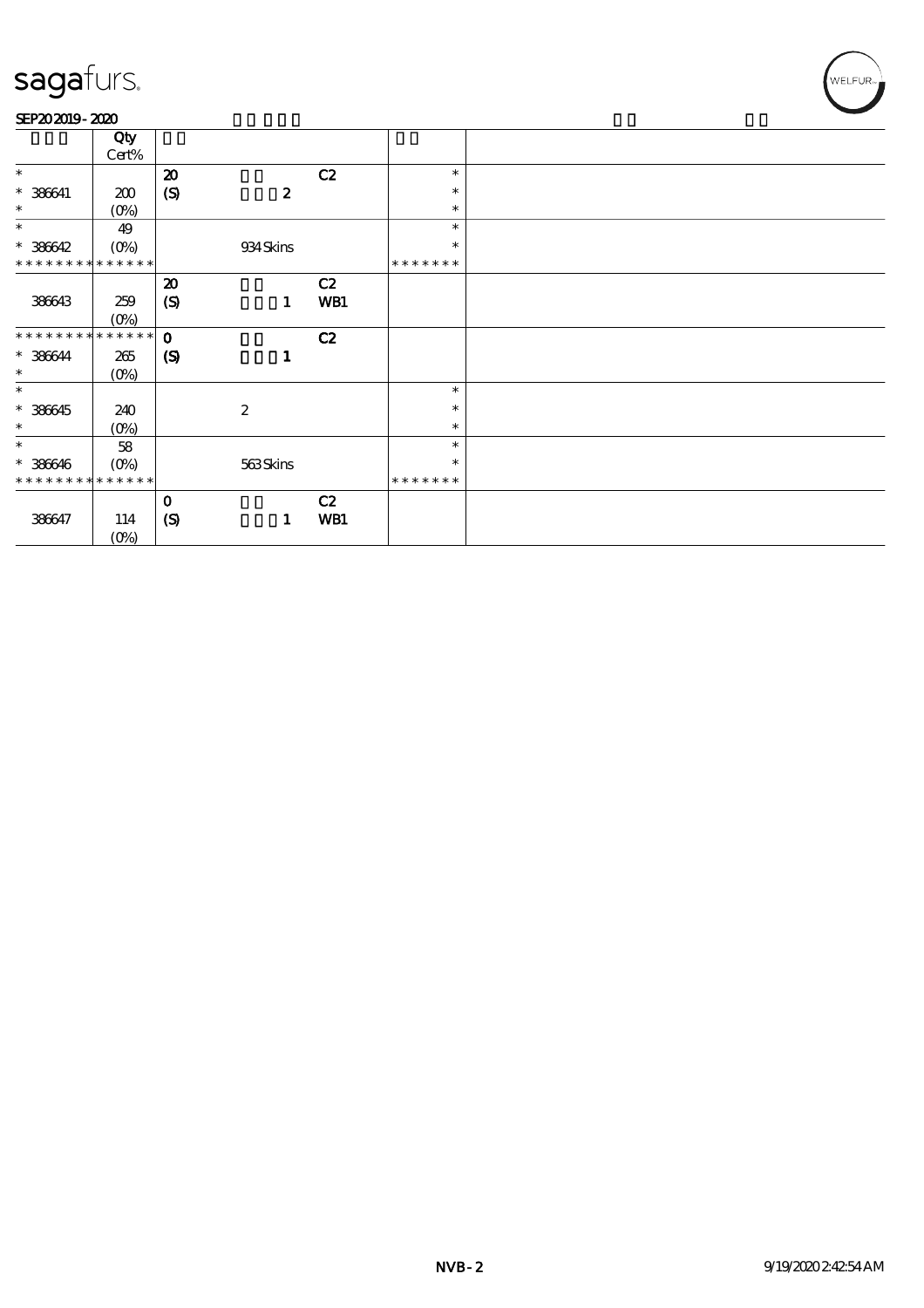| sagafurs.                               |                               |                              |                           |                |                                   | WELFUR <sub>™</sub> |  |        |  |  |  |
|-----------------------------------------|-------------------------------|------------------------------|---------------------------|----------------|-----------------------------------|---------------------|--|--------|--|--|--|
| SEP202019-2020                          |                               |                              |                           |                |                                   |                     |  | Female |  |  |  |
|                                         | Qty<br>Cert%                  |                              |                           |                |                                   |                     |  |        |  |  |  |
| 486001                                  | <b>101</b><br>(86%)           | $\mathbf 0$<br>${\bf s}$     | $\boldsymbol{\mathsf{z}}$ | C2             |                                   |                     |  |        |  |  |  |
| 486002                                  | 136<br>(65%)                  | $\mathbf 0$<br>${\bf s}$     | $X$ $X$                   | C1/C2          |                                   |                     |  |        |  |  |  |
| 486003                                  | 104<br>(50%)                  | $\mathbf 0$<br>${\bf s}$     | $\mathbf{X}$ $\mathbf{X}$ | C <sub>3</sub> |                                   |                     |  |        |  |  |  |
| 486004                                  | 229<br>(76%)                  | $\mathbf{o}$<br>${\bf s}$    |                           | C2             |                                   |                     |  |        |  |  |  |
| 486005                                  | 224<br>(77%)                  | $\mathbf 0$<br><b>SAGA</b>   | $\boldsymbol{\mathsf{Z}}$ | C2             |                                   |                     |  |        |  |  |  |
| 486006                                  | 162<br>(58%)                  | $\mathbf{O}$<br><b>SAGA</b>  | $\boldsymbol{\mathsf{z}}$ | C3             |                                   |                     |  |        |  |  |  |
| 486007                                  | 156<br>(94%)                  | $\mathbf{O}$<br><b>SAGA</b>  | $\mathbf X$               | C1             |                                   |                     |  |        |  |  |  |
| * * * * * * * *<br>$* 486008$<br>$\ast$ | * * * * * *<br>257<br>(100%)  | $\mathbf{O}$<br><b>SAGA</b>  | $\mathbf X$               | <b>C1/C2</b>   |                                   |                     |  |        |  |  |  |
| $\ast$<br>$* 486009$<br>* * * * * * *   | 221<br>$(O\%)$<br>* * * * * * |                              | 478Skins                  |                | $\ast$<br>$\ast$<br>* * * * * * * |                     |  |        |  |  |  |
| 486010                                  | 378<br>(16%)                  | $\mathbf 0$<br><b>SAGA</b>   | $\mathbf x$               | C <sub>3</sub> |                                   |                     |  |        |  |  |  |
| 486011                                  | 115<br>(12%)                  | $\mathbf 0$<br>IA            | MET <sub>1</sub>          | C2             |                                   |                     |  |        |  |  |  |
| 486012                                  | 176<br>(33%)                  | $\mathbf 0$<br>$\mathbf{IA}$ |                           | C2             |                                   |                     |  |        |  |  |  |
| 486013                                  | 98<br>(64%)                   | $\mathbf{O}$<br><b>SROY</b>  | $\mathbf{X}$              | C1/C2          |                                   |                     |  |        |  |  |  |
| 486014                                  | 105<br>(53%)                  | $\mathbf{O}$<br><b>SROY</b>  | $X$ $X$                   | C3             |                                   |                     |  |        |  |  |  |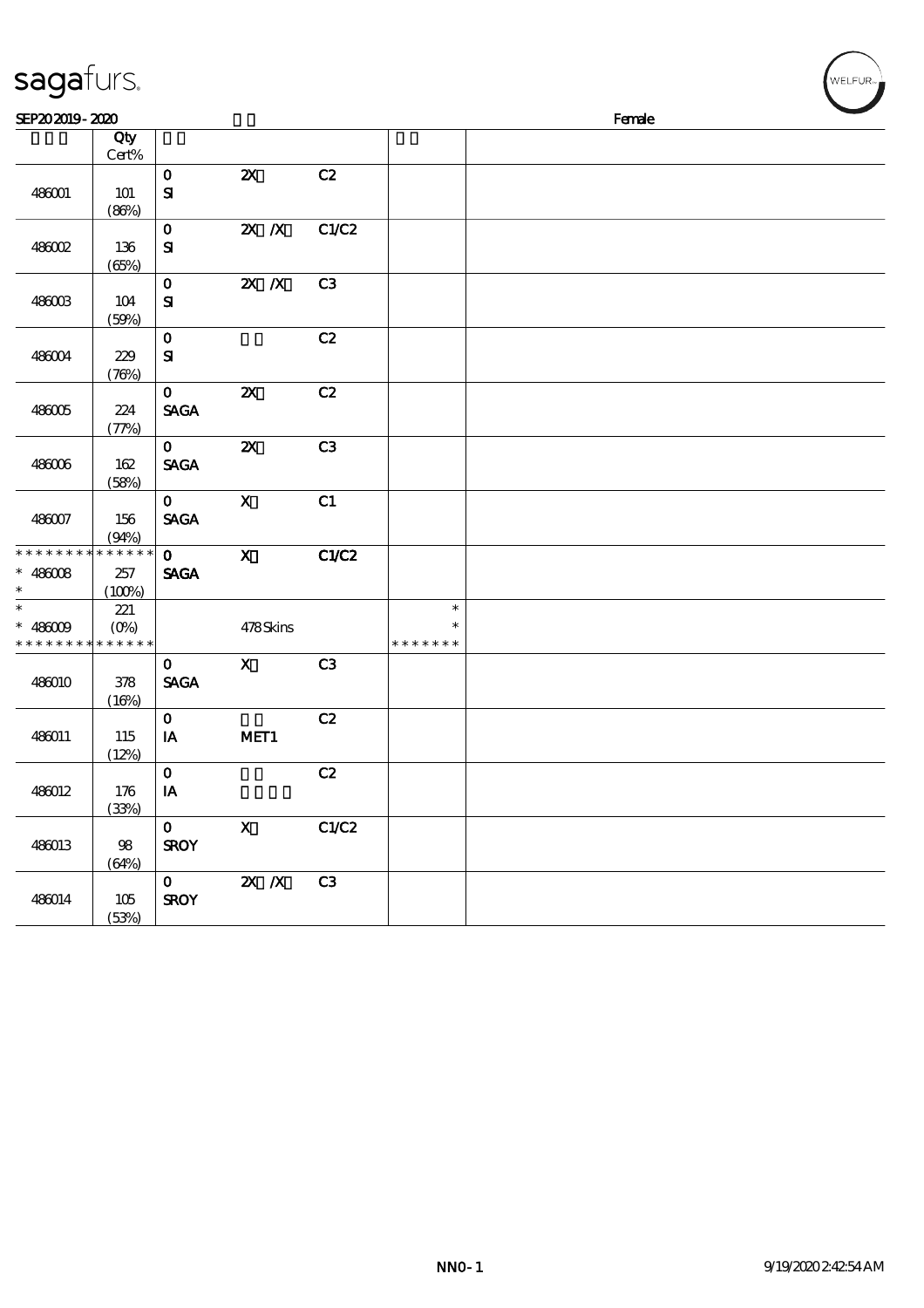| sagafurs.                                                           |                                  |                              |                                   |                |                                   |        | WELFUR <sub>™</sub> |
|---------------------------------------------------------------------|----------------------------------|------------------------------|-----------------------------------|----------------|-----------------------------------|--------|---------------------|
| SEP202019-2020                                                      |                                  |                              |                                   |                |                                   | Female |                     |
|                                                                     | Qty<br>Cert%                     |                              |                                   |                |                                   |        |                     |
| * * * * * * * *<br>$* 486041$                                       | * * * * * *<br>551               | $\mathbf{1}$<br>$\mathbf{S}$ | $\boldsymbol{\mathsf{z}}$         | C1/C2          |                                   |        |                     |
| $\ast$<br>$\ast$<br>$* 480042$                                      | (100%)<br>102<br>$(O\% )$        |                              | 653Skins                          |                | $\ast$<br>$\ast$                  |        |                     |
| * * * * * * * * <mark>* * * * * *</mark>                            |                                  |                              |                                   |                | * * * * * * *                     |        |                     |
| 486043                                                              | 121<br>(87%)                     | $\mathbf{1}$<br>${\bf s}$    | $\boldsymbol{\alpha}$             | C2             |                                   |        |                     |
| 486044                                                              | 449<br>(96%)                     | $\mathbf{1}$<br>${\bf s}$    | $\boldsymbol{\mathsf{Z}}$         | C3             |                                   |        |                     |
| * * * * * * * *<br>$* 480045$                                       | * * * * * *<br>211<br>(100%)     | $\mathbf{1}$<br>${\bf s}$    | $\mathbf X$                       | C1/C2          |                                   |        |                     |
| $\ast$<br>$* 480046$<br>* * * * * * * * * * * * *                   | 110<br>$(O\%)$                   |                              | 321 Skins                         |                | $\ast$<br>$\ast$<br>* * * * * * * |        |                     |
| * * * * * * * * * * * * * *<br>$* 480047$<br>$\ast$                 | 141<br>(98%)                     | $\mathbf{1}$<br>${\bf s}$    | $X$ $N$                           | C2             |                                   |        |                     |
| $* 480048$<br>* * * * * * * *                                       | 151<br>$(O\%)$<br>* * * * * *    |                              | 292Skins                          |                | $\ast$<br>$\ast$<br>* * * * * * * |        |                     |
| 486049                                                              | 156<br>(16%)                     | $\mathbf{1}$<br>${\bf s}$    | $2X$ $N$                          | C <sub>3</sub> |                                   |        |                     |
| 486050                                                              | 189<br>(48%)                     | $\mathbf{1}$<br>${\bf s}$    | $\mathbf X$                       | C <sub>3</sub> |                                   |        |                     |
| 486051                                                              | 233<br>(4%)                      | $\mathbf{1}$<br>${\bf S}$    | <b>INAP</b>                       | C2             |                                   |        |                     |
| 48052                                                               | 113<br>(12%)                     | $\mathbf{1}$<br>$\mathbf{B}$ | $\mathbf{X}$ $\mathbf{X}$<br>MET1 | C2             |                                   |        |                     |
| 486053                                                              | 155<br>(31%)                     | $\mathbf{1}$<br>$\mathbf{B}$ |                                   | C2             |                                   |        |                     |
| 486054                                                              | 178<br>(50%)                     | $\mathbf{1}$<br>$\mathbf{I}$ |                                   | C2             |                                   |        |                     |
| * * * * * * * *<br>$* 480055$<br>$\ast$<br>$\overline{\phantom{0}}$ | * * * * * *<br>108<br>(100%)     | 1<br><b>SAGA</b>             | $\boldsymbol{\mathsf{z}}$         | C1             |                                   |        |                     |
| $* 480056$<br>* * * * * * * * <mark>* * * * * * *</mark>            | 94                               |                              | 202Skins                          |                | $\ast$<br>∗<br>* * * * * * *      |        |                     |
| * * * * * * * *<br>$* 480057$<br>$\ast$                             | $* * * * * * *$<br>485<br>(100%) | 1<br><b>SAGA</b>             | $\mathbf{z}$                      | C2             |                                   |        |                     |
| $\ast$<br>$* 480058$<br>$\ast$                                      | 221<br>(100%)                    |                              | $\boldsymbol{2}$                  |                | $\ast$<br>$\ast$<br>$\ast$        |        |                     |
| $\ast$<br>$* 480009$                                                | 200<br>$(O\%)$                   |                              | 906Skins                          |                | $\ast$<br>$\ast$                  |        |                     |

\* \* \* \* \* \*

\* \* \* \* \* \*

\* \* \* \* \* \* \* \*

\*\*

\* \* \* \* \* \* \* \*

486060 485

\* \* \* \* \*

 $(84%)$ 

1  $\mathbf{Z} \mathbf{X}$  C3

SAGA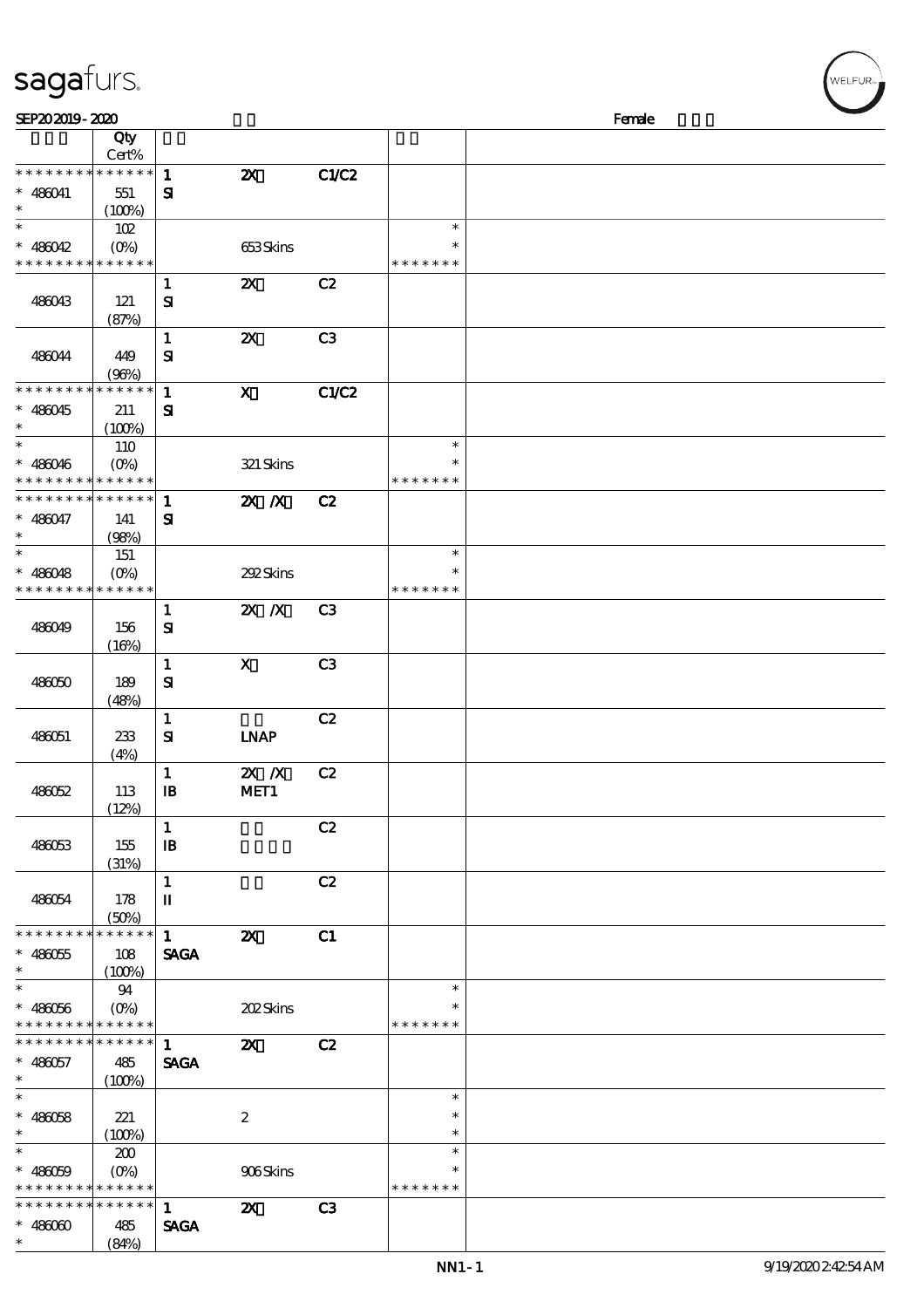| sayarurs.                                  |          |                         |                           |                |               |        |
|--------------------------------------------|----------|-------------------------|---------------------------|----------------|---------------|--------|
| SEP202019-2020                             |          |                         |                           |                |               | Female |
|                                            | Qty      |                         |                           |                |               |        |
|                                            | Cert%    |                         |                           |                |               |        |
| $\ast$                                     | 179      | $\mathbf{1}$            | $\boldsymbol{\mathsf{Z}}$ | C <sub>3</sub> | $\ast$        |        |
| $* 486061$                                 | (100%)   | <b>SAGA</b>             |                           |                | $\ast$        |        |
| * * * * * * * * <mark>* * * * * *</mark>   |          |                         |                           |                | * * * * * * * |        |
|                                            |          | $\mathbf{1}$            | $\mathbf x$               | C1             |               |        |
| 486062                                     | 188      | <b>SAGA</b>             |                           |                |               |        |
|                                            | (75%)    |                         |                           |                |               |        |
| * * * * * * * * * * * * * *                |          | $\mathbf{1}$            | $\mathbf x$               | <b>C1/C2</b>   |               |        |
| $* 48003$                                  | 237      | <b>SAGA</b>             |                           |                |               |        |
| $\ast$                                     | (100%)   |                         |                           |                |               |        |
| $\ast$                                     | 255      |                         |                           |                | $\ast$        |        |
| $* 486064$                                 | $(O\% )$ |                         | 492Skins                  |                | $\ast$        |        |
| * * * * * * * * <mark>* * * * * *</mark>   |          |                         |                           |                | * * * * * * * |        |
|                                            |          | $\mathbf{1}$            | $\mathbf{X}$              | C2             |               |        |
| 486065                                     | 485      | <b>SAGA</b>             |                           |                |               |        |
|                                            | (90%)    |                         |                           |                |               |        |
| * * * * * * * * * * * * * *                |          | $\mathbf{1}$            | $\mathbf{x}$              | C3             |               |        |
| $* 48006$                                  | 485      | <b>SAGA</b>             |                           |                |               |        |
| $\ast$                                     | (15%)    |                         |                           |                |               |        |
| $\ast$                                     | 56       |                         |                           |                | $\ast$        |        |
| $* 480067$                                 |          |                         | 541 Skins                 |                | $\ast$        |        |
| * * * * * * * * <mark>* * * * * *</mark>   |          |                         |                           |                | * * * * * * * |        |
|                                            |          | $\mathbf{1}$            |                           | C2             |               |        |
| 486068                                     | 202      | <b>SAGA</b>             | <b>INAP</b>               |                |               |        |
|                                            | (60%)    |                         |                           |                |               |        |
|                                            |          | $\mathbf{1}$            |                           | C2             |               |        |
| 486069                                     | 261      | IA                      | MET1                      |                |               |        |
|                                            | (5%)     |                         |                           |                |               |        |
| * * * * * * * * * * * * * *                |          | $\mathbf{1}$            |                           | C2             |               |        |
| $* 486070$                                 | 485      | $\mathbf{I} \mathbf{A}$ |                           |                |               |        |
| $\ast$                                     | (38%)    |                         |                           |                |               |        |
| $\ast$                                     | 98       |                         |                           |                | $\ast$        |        |
| $* 486071$                                 | (42%)    |                         | 583Skins                  |                | $\ast$        |        |
| * * * * * * * * <mark>* * * * * * *</mark> |          |                         |                           |                | * * * * * * * |        |

486079 228

(51%)

 $\overline{1}$  X C3

 $Z\!\!\!\!P\!\!\!\!O\!\!\!\!O\!\!\!\!P\!\!\!\!O\!\!\!\!O\!\!\!\!P\!\!\!\!O\!\!\!\!P\!\!\!\!O\!\!\!\!P\!\!\!\!O\!\!\!\!P\!\!\!\!O\!\!\!\!P\!\!\!\!P\!\!\!\!O\!\!\!\!P\!\!\!\!P\!\!\!\!P\!\!\!\!P\!\!\!\!P\!\!\!\!P\!\!\!\!P\!\!\!\!P\!\!\!\!P\!\!\!\!P\!\!\!\!P\!\!\!\!P\!\!\!\!P\!\!\!\!P\!\!\!\!P\!\!\!\!P\!\!\!\!P\!\!\!\!P\!\!\!\!P\!\!\$ 

SROY

| 486062                      | 188         | $\mathbf{1}$<br><b>SAGA</b> | $\mathbf{x}$              | C1             |               |  |
|-----------------------------|-------------|-----------------------------|---------------------------|----------------|---------------|--|
|                             | (75%)       |                             |                           |                |               |  |
| * * * * * * * *             | * * * * * * | $1 \quad \blacksquare$      | $\mathbf{x}$              | C1/C2          |               |  |
| $* 48003$                   |             |                             |                           |                |               |  |
| $\ast$                      | 237         | <b>SAGA</b>                 |                           |                |               |  |
| $\overline{\ast}$           | $(100\%)$   |                             |                           |                |               |  |
|                             | 255         |                             |                           |                | $\ast$        |  |
| $* 486064$                  |             |                             | 492Skins                  |                |               |  |
| * * * * * * * *             | * * * * * * |                             |                           |                | * * * * * * * |  |
|                             |             | $\mathbf{1}$                | $\mathbf{X}$              | C2             |               |  |
| 486065                      | 485         | <b>SAGA</b>                 |                           |                |               |  |
|                             | (90%)       |                             |                           |                |               |  |
| * * * * * * * *             | * * * * * * | $\mathbf{1}$                | $\mathbf{x}$              | C3             |               |  |
|                             |             |                             |                           |                |               |  |
| $* 48006$                   | 485         | <b>SAGA</b>                 |                           |                |               |  |
| $*$                         | (15%)       |                             |                           |                |               |  |
|                             | 56          |                             |                           |                | $\ast$        |  |
| $* 486067$                  |             |                             | 541 Skins                 |                |               |  |
| * * * * * * * *             | * * * * * * |                             |                           |                | * * * * * * * |  |
|                             |             | $\mathbf{1}$                |                           | C2             |               |  |
| 486068                      | 202         | <b>SAGA</b>                 | <b>INAP</b>               |                |               |  |
|                             |             |                             |                           |                |               |  |
|                             | (60%)       |                             |                           |                |               |  |
|                             |             | $\mathbf{1}$                |                           | C2             |               |  |
| 486069                      | 261         | IA                          | MET1                      |                |               |  |
|                             | (5%)        |                             |                           |                |               |  |
| * * * * * * * *             | $******$    | $\mathbf{1}$                |                           | C2             |               |  |
| $* 486070$                  | 485         | IA                          |                           |                |               |  |
| $\ast$                      | (38%)       |                             |                           |                |               |  |
| $\ast$                      | 98          |                             |                           |                | $\ast$        |  |
| $* 486071$                  | (42%)       |                             | 583Skins                  |                | $\ast$        |  |
| * * * * * * * * * * * * * * |             |                             |                           |                | * * * * * * * |  |
|                             |             |                             |                           |                |               |  |
|                             |             | $\mathbf{1}$                | $\boldsymbol{\mathsf{Z}}$ | C1             |               |  |
| 486072                      | 213         | <b>SROY</b>                 |                           |                |               |  |
|                             | (65%)       |                             |                           |                |               |  |
| * * * * * * * *             | ******      | $1 \quad$                   | $\boldsymbol{\mathsf{z}}$ | C2             |               |  |
| $* 486073$                  | 320         | <b>SROY</b>                 |                           |                |               |  |
| $\ast$                      | (100%)      |                             |                           |                |               |  |
| $\ast$                      | 179         |                             |                           |                | $\ast$        |  |
| $* 486074$                  | $(0\%)$     |                             | 499Skins                  |                | $\ast$        |  |
| * * * * * * * * * * * * * * |             |                             |                           |                | * * * * * * * |  |
|                             |             |                             |                           |                |               |  |
|                             |             | $\mathbf{1}$                | $\boldsymbol{\mathsf{z}}$ | C <sub>3</sub> |               |  |
| 486075                      | 223         | <b>SROY</b>                 |                           |                |               |  |
|                             | (60%)       |                             |                           |                |               |  |
| * * * * * * * *             | * * * * * * | $\mathbf 1$                 | $\mathbf x$               | C1/C2          |               |  |
| $* 480076$                  | 168         | <b>SROY</b>                 |                           |                |               |  |
| $\ast$                      | (100%)      |                             |                           |                |               |  |
| $\ast$                      | 136         |                             |                           |                | $\ast$        |  |
| $* 486077$                  | $(O\% )$    |                             | 304Skins                  |                | $\ast$        |  |
| * * * * * * * * * * * * * * |             |                             |                           |                | * * * * * * * |  |
|                             |             |                             |                           |                |               |  |
|                             |             | 1                           | $X$ $N$                   | C <sub>3</sub> |               |  |
| 486078                      | 131         | <b>SROY</b>                 |                           |                |               |  |

WELFUR<sub>"</sub>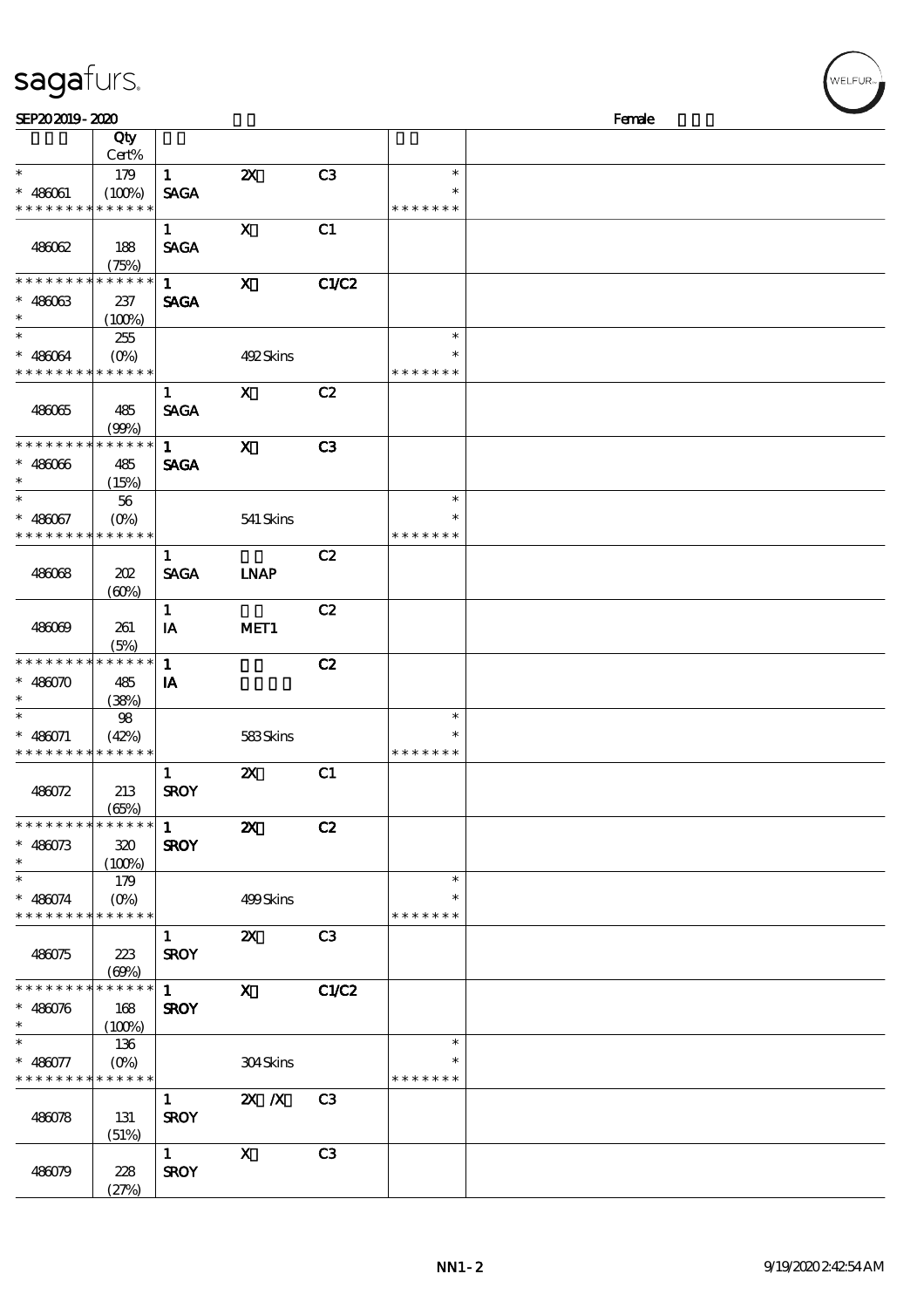| sagafurs.                                           |                              |                                 |                           |                |                                   |  |        |  | WELFUR <sub>™</sub> |  |
|-----------------------------------------------------|------------------------------|---------------------------------|---------------------------|----------------|-----------------------------------|--|--------|--|---------------------|--|
| SEP202019-2020                                      |                              |                                 |                           |                |                                   |  | Female |  |                     |  |
|                                                     | Qty<br>Cert%                 |                                 |                           |                |                                   |  |        |  |                     |  |
| 486101                                              | 328<br>(79%)                 | $\boldsymbol{2}$<br>${\bf s}$   | $\boldsymbol{\mathsf{z}}$ | C1/C2          |                                   |  |        |  |                     |  |
| 486102                                              | 243<br>(74%)                 | $\pmb{2}$<br>${\bf S}$          | $\boldsymbol{\mathsf{z}}$ | C2             |                                   |  |        |  |                     |  |
| 486103                                              | 250<br>(30%)                 | $\mathbf{z}$<br><b>SAGA</b>     | $\boldsymbol{\mathsf{z}}$ | C1             |                                   |  |        |  |                     |  |
| 486104                                              | 341<br>(21%)                 | $\mathbf{2}$<br><b>SAGA</b>     | $\pmb{\mathsf{zx}}$       | C2             |                                   |  |        |  |                     |  |
| 486105                                              | 147<br>(97%)                 | $\mathbf{2}$<br><b>SAGA</b>     | $\boldsymbol{\mathsf{z}}$ | C <sub>3</sub> |                                   |  |        |  |                     |  |
| 486106                                              | 253<br>(18%)                 | $\mathbf{2}$<br><b>SAGA</b>     | $\boldsymbol{\mathrm{X}}$ | C1/C2          |                                   |  |        |  |                     |  |
| 486107                                              | 216<br>$(\mathfrak{D}_0)$    | $\mathbf{z}$<br><b>SROY</b>     | $\boldsymbol{\mathsf{z}}$ | C1             |                                   |  |        |  |                     |  |
| * * * * * * * *<br>$* 486108$<br>$\ast$             | * * * * * *<br>115<br>(100%) | $\mathbf{z}$<br><b>SROY</b>     | $\boldsymbol{\mathsf{z}}$ | C2             |                                   |  |        |  |                     |  |
| $\ast$<br>$* 486109$<br>* * * * * * * * * * * * * * | 206<br>$(O\%)$               |                                 | 321 Skins                 |                | $\ast$<br>$\ast$<br>* * * * * * * |  |        |  |                     |  |
| 486110                                              | 159<br>(34%)                 | $\boldsymbol{z}$<br><b>SROY</b> | $\mathbf x$               | C1/C2          |                                   |  |        |  |                     |  |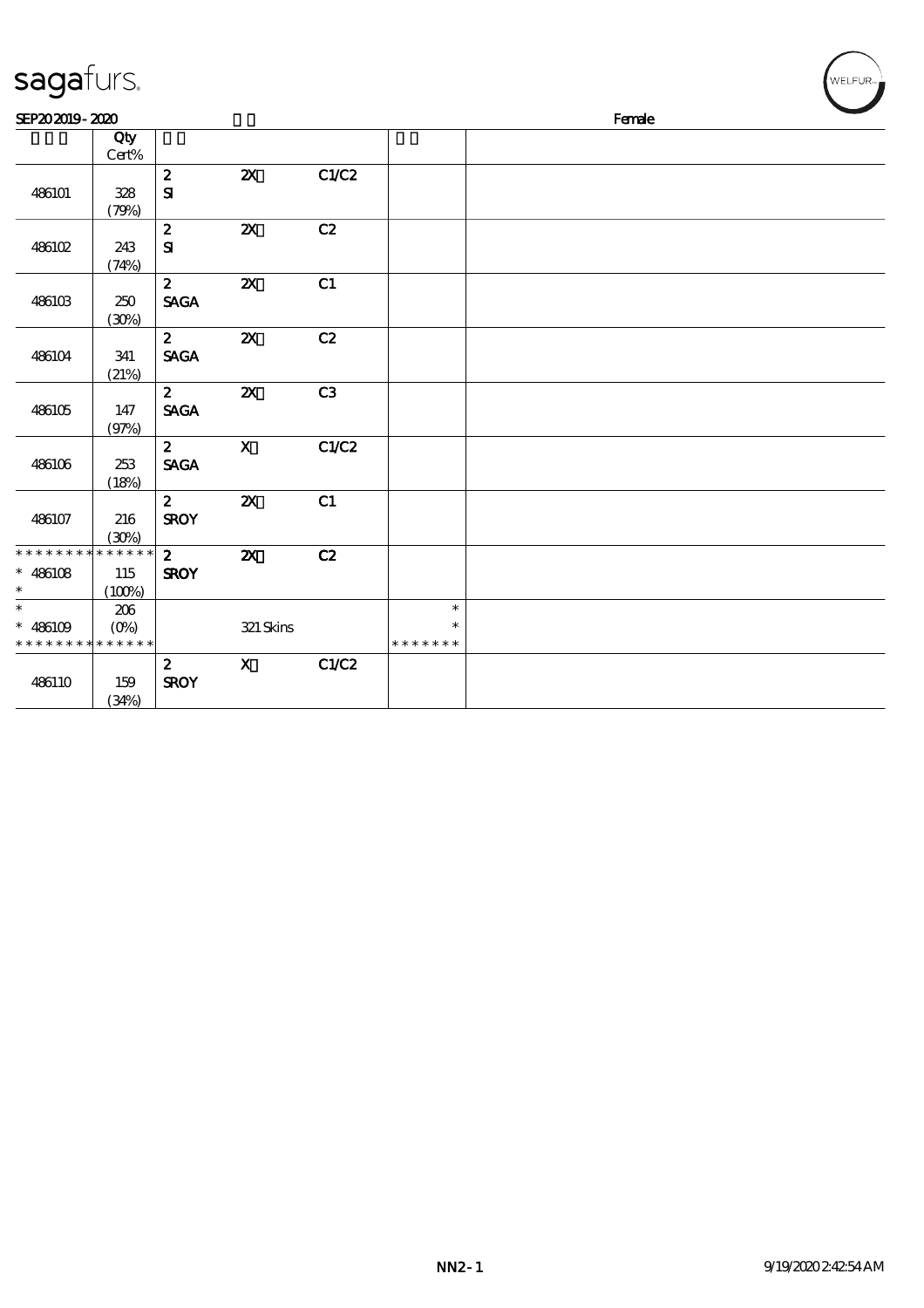| sagafurs.                                                                            |                                      |                              |                                                                                                                                                                                                                                                                                                                                                                                                                                                                                  |                  |                |                                   |        | WELFUR <sub>™</sub> |
|--------------------------------------------------------------------------------------|--------------------------------------|------------------------------|----------------------------------------------------------------------------------------------------------------------------------------------------------------------------------------------------------------------------------------------------------------------------------------------------------------------------------------------------------------------------------------------------------------------------------------------------------------------------------|------------------|----------------|-----------------------------------|--------|---------------------|
| SEP202019-2020                                                                       |                                      |                              |                                                                                                                                                                                                                                                                                                                                                                                                                                                                                  |                  |                |                                   | Female |                     |
|                                                                                      | Qty<br>Cert%                         |                              |                                                                                                                                                                                                                                                                                                                                                                                                                                                                                  |                  |                |                                   |        |                     |
| 486141                                                                               | 155<br>(84%)                         | $\mathbf 0$<br>${\bf s}$     | $\boldsymbol{\mathsf{Z}}$                                                                                                                                                                                                                                                                                                                                                                                                                                                        | $\mathbf{1}$     | C1/C2          |                                   |        |                     |
| 486142                                                                               | 165<br>(72%)                         | $\mathbf 0$<br>${\bf s}$     | $\boldsymbol{\mathsf{z}}$                                                                                                                                                                                                                                                                                                                                                                                                                                                        | $\mathbf{1}$     | C2             |                                   |        |                     |
| 486143                                                                               | 338<br>(68%)                         | $\mathbf 0$<br>$\mathbf{S}$  | $\mathbf x$                                                                                                                                                                                                                                                                                                                                                                                                                                                                      | $\mathbf{1}$     | C1/C2          |                                   |        |                     |
| 486144                                                                               | 169<br>(60%)                         | $\mathbf{o}$<br>${\bf s}$    | $X$ $N$                                                                                                                                                                                                                                                                                                                                                                                                                                                                          | $\mathbf{1}$     | C3             |                                   |        |                     |
| 486145                                                                               | 167<br>(68%)                         | $\mathbf 0$<br>${\bf s}$     | $\boldsymbol{\mathsf{Z}}$                                                                                                                                                                                                                                                                                                                                                                                                                                                        | $\pmb{2}$        | C1/C2          |                                   |        |                     |
| 486146                                                                               | 172<br>(94%)                         | $\mathbf 0$<br>$\mathbf{S}$  | $\boldsymbol{\mathsf{z}}$                                                                                                                                                                                                                                                                                                                                                                                                                                                        | $\boldsymbol{z}$ | C2             |                                   |        |                     |
| 486147                                                                               | 10B<br>(45%)                         | $\mathbf 0$<br>${\bf s}$     | $\boldsymbol{\mathsf{z}}$                                                                                                                                                                                                                                                                                                                                                                                                                                                        | $\boldsymbol{z}$ | C2             |                                   |        |                     |
| 486148                                                                               | 113<br>(87%)                         | $\mathbf 0$<br>${\bf s}$     | $\boldsymbol{\mathsf{X}}$                                                                                                                                                                                                                                                                                                                                                                                                                                                        | $\boldsymbol{z}$ | C1             |                                   |        |                     |
| * * * * * * * *<br>$* 486149$                                                        | * * * * * *<br>339                   | $\mathbf{o}$<br>$\mathbf{S}$ | $\mathbf{X}$ $\mathbf{X}$                                                                                                                                                                                                                                                                                                                                                                                                                                                        | $\pmb{2}$        | <b>C1/C2</b>   |                                   |        |                     |
| $\ast$                                                                               | (99%)<br>$107$                       |                              |                                                                                                                                                                                                                                                                                                                                                                                                                                                                                  |                  |                | $\ast$                            |        |                     |
| $* 486150$                                                                           | $(0\%)$<br>* * * * * * * * * * * * * |                              | 446Skins                                                                                                                                                                                                                                                                                                                                                                                                                                                                         |                  |                | $\ast$<br>* * * * * * *           |        |                     |
| 486151                                                                               | 279<br>(80%)                         | $\mathbf 0$<br>${\bf S}$     | $\mathbf{x}$                                                                                                                                                                                                                                                                                                                                                                                                                                                                     | $\pmb{2}$        | C2             |                                   |        |                     |
| 486152                                                                               | 68<br>(30%)                          | $\mathbf 0$<br>${\bf s}$     | $X$ $X$                                                                                                                                                                                                                                                                                                                                                                                                                                                                          | $\boldsymbol{z}$ | C <sub>3</sub> |                                   |        |                     |
| 486153                                                                               | 20B<br>(22%)                         | $\mathbf 0$<br>$\mathbf{B}$  |                                                                                                                                                                                                                                                                                                                                                                                                                                                                                  | $\mathbf{1}$     | C2<br>COR1     |                                   |        |                     |
| 486154                                                                               | 97<br>(24%)                          | $\mathbf{O}$<br>$\mathbf{B}$ |                                                                                                                                                                                                                                                                                                                                                                                                                                                                                  | $\mathbf{1}$     | C2             |                                   |        |                     |
| * * * * * * * * <mark>* * * * * *</mark><br>$* 486155$                               | 242<br>$(100\%)$                     | $\mathbf{O}$<br><b>SAGA</b>  | $\boldsymbol{\mathsf{X}}$                                                                                                                                                                                                                                                                                                                                                                                                                                                        | $\mathbf{1}$     | C2             |                                   |        |                     |
| $\overline{\phantom{0}}$<br>$* 486156$<br>* * * * * * * * <mark>* * * * * *</mark> * | 147                                  |                              | 389Skins                                                                                                                                                                                                                                                                                                                                                                                                                                                                         |                  |                | $\ast$<br>∗<br>* * * * * * *      |        |                     |
| * * * * * * * *<br>$* 486157$<br>$\ast$                                              | * * * * * *<br>98<br>(100%)          | $\mathbf{O}$<br><b>SAGA</b>  | $\mathbf{z}$<br>$\sim$ 1                                                                                                                                                                                                                                                                                                                                                                                                                                                         |                  | C3             |                                   |        |                     |
| $\ast$<br>$* 486158$<br>* * * * * * * * * * * * * *                                  | 110                                  |                              | 208Skins                                                                                                                                                                                                                                                                                                                                                                                                                                                                         |                  |                | $\ast$<br>$\ast$<br>* * * * * * * |        |                     |
| 486159                                                                               | 372<br>(85%)                         | $\mathbf{O}$<br><b>SAGA</b>  | $\boldsymbol{\mathrm{X}}$ and $\boldsymbol{\mathrm{X}}$ and $\boldsymbol{\mathrm{X}}$ and $\boldsymbol{\mathrm{X}}$ and $\boldsymbol{\mathrm{X}}$ and $\boldsymbol{\mathrm{X}}$ and $\boldsymbol{\mathrm{X}}$ and $\boldsymbol{\mathrm{X}}$ and $\boldsymbol{\mathrm{X}}$ and $\boldsymbol{\mathrm{X}}$ and $\boldsymbol{\mathrm{X}}$ and $\boldsymbol{\mathrm{X}}$ and $\boldsymbol{\mathrm{X}}$ and $\boldsymbol{\mathrm{X}}$ and $\boldsymbol{\mathrm{X}}$<br>$\sim$ $\sim$ 1 |                  | C1             |                                   |        |                     |
| 486160                                                                               | 475                                  | $\mathbf{O}$<br><b>SAGA</b>  | $\mathbf{x}$                                                                                                                                                                                                                                                                                                                                                                                                                                                                     | $\mathbf{1}$     | C2             |                                   |        |                     |

 $(100%)$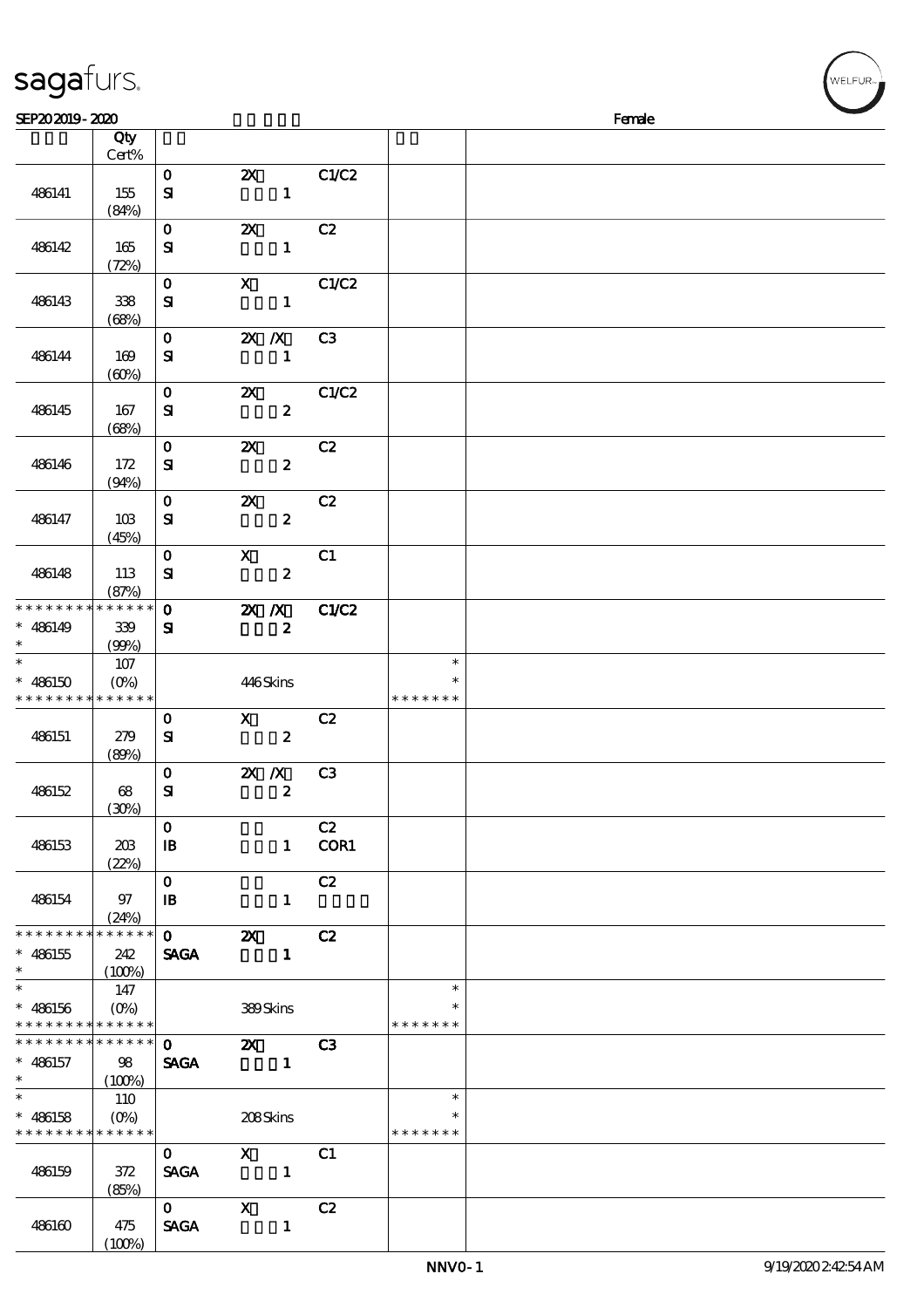## sagafurs.

| SEP202019-2020                |                        |                |                           |                  |                |               | Female |
|-------------------------------|------------------------|----------------|---------------------------|------------------|----------------|---------------|--------|
|                               | Qty                    |                |                           |                  |                |               |        |
|                               | Cert%                  |                |                           |                  |                |               |        |
| * * * * * * * *               | $******$               | $\mathbf{0}$   | $\mathbf{X}$              |                  | C3             |               |        |
| $* 486161$                    | 110                    | <b>SAGA</b>    |                           | $\blacksquare$   |                |               |        |
| $\ast$<br>$\overline{\ast}$   | (100%)                 |                |                           |                  |                |               |        |
|                               | $302\,$                |                |                           |                  |                | $\ast$        |        |
| $* 486162$                    |                        |                | 412Skins                  |                  |                | $\ast$        |        |
| * * * * * * * *               | * * * * * *            |                |                           |                  |                | * * * * * * * |        |
|                               |                        | $\mathbf{O}$   | $\boldsymbol{\mathsf{z}}$ |                  | C1             |               |        |
| 486163                        | 221                    | <b>SAGA</b>    |                           | $\boldsymbol{z}$ |                |               |        |
|                               | (64%)                  |                |                           |                  |                |               |        |
|                               |                        | $\mathbf{O}$   | $\boldsymbol{\mathsf{Z}}$ |                  | C1/C2          |               |        |
| 486164                        | 104                    | <b>SAGA</b>    |                           | $\boldsymbol{z}$ |                |               |        |
| * * * * * * * *               | (53%)<br>* * * * * *   |                |                           |                  |                |               |        |
|                               |                        | $\mathbf{O}$   | $\boldsymbol{\mathsf{X}}$ |                  | C2             |               |        |
| $* 486165$<br>$\ast$          | 223                    | <b>SAGA</b>    |                           | $\boldsymbol{z}$ |                |               |        |
| $\ast$                        | (100%)                 |                |                           |                  |                | $\ast$        |        |
| $* 486166$                    | 227                    |                |                           |                  |                | $\ast$        |        |
| * * * * * * * *               | $(O\%)$<br>* * * * * * |                | 450Skins                  |                  |                | * * * * * * * |        |
|                               |                        | $\mathbf{O}$   | $\boldsymbol{\mathsf{Z}}$ |                  | C <sub>3</sub> |               |        |
| 486167                        | 170                    | <b>SAGA</b>    |                           | $\boldsymbol{z}$ |                |               |        |
|                               | (38%)                  |                |                           |                  |                |               |        |
|                               |                        | $\mathbf{O}$   | $\mathbf{x}$              |                  | C1             |               |        |
| 486168                        | 415                    | <b>SAGA</b>    |                           | $\boldsymbol{z}$ |                |               |        |
|                               | (82%)                  |                |                           |                  |                |               |        |
| * * * * * * * *               | * * * * * *            | $\mathbf{O}$   | $\mathbf{x}$              |                  | C2             |               |        |
| $* 486169$                    | 445                    | <b>SAGA</b>    |                           | $\boldsymbol{z}$ |                |               |        |
| $\ast$                        | (100%)                 |                |                           |                  |                |               |        |
| $\ast$                        |                        |                |                           |                  |                | $\ast$        |        |
| * $486170$                    | 420                    |                | $\boldsymbol{2}$          |                  |                | $\ast$        |        |
| $\ast$                        | $(O\%)$                |                |                           |                  |                | $\ast$        |        |
| $\ast$                        |                        |                |                           |                  |                | $\ast$        |        |
| $* 486171$                    | 279                    |                | 3                         |                  |                | $\ast$        |        |
| $\ast$                        | $(O\!/\!o)$            |                |                           |                  |                | $\ast$        |        |
| $\overline{\ast}$             | 407                    |                |                           |                  |                | $\ast$        |        |
| * $486172$                    | (100%)                 |                | 1551 Skins                |                  |                | $\ast$        |        |
| * * * * * * * * * * * * * *   |                        |                |                           |                  |                | *******       |        |
| * * * * * * * * * * * * * * * |                        | $\mathbf{O}$   | $\overline{\mathbf{x}}$   |                  | C3             |               |        |
| $* 486173$                    | 129                    | <b>SAGA</b>    |                           | $\boldsymbol{z}$ |                |               |        |
| $\ast$                        | (100%)                 |                |                           |                  |                |               |        |
| $\ast$                        | 216                    |                |                           |                  |                | $\ast$        |        |
| $* 486174$                    | $(O\%)$                |                | 345Skins                  |                  |                | $\ast$        |        |
| * * * * * * * *               | * * * * * *            |                |                           |                  |                | * * * * * * * |        |
|                               |                        | $\mathbf{O}$   |                           |                  | C2             |               |        |
| 486175                        | 348                    | <b>SAGA</b>    |                           |                  | 2 OPEN         |               |        |
|                               | (60%)                  |                |                           |                  |                |               |        |
|                               |                        | $\overline{0}$ |                           |                  | C2             |               |        |
| 486176                        | $396\,$                | <b>IA</b>      |                           |                  | 1 COR1         |               |        |
|                               | (36%)                  |                |                           |                  |                |               |        |
|                               |                        | $\mathbf{O}$   |                           |                  | C2             |               |        |
| 486177                        | 391                    | IA             |                           | $\mathbf{1}$     |                |               |        |
|                               | (49%)                  | $\mathbf{0}$   |                           |                  | C2             |               |        |
|                               |                        |                |                           |                  |                |               |        |
| 486178                        | 449<br>(41%)           | $I$ A          |                           | $\boldsymbol{z}$ |                |               |        |
|                               |                        | $\mathbf{0}$   | $\boldsymbol{\mathsf{X}}$ |                  | C2             |               |        |
| 486179                        | 192                    | <b>SROY</b>    |                           |                  |                |               |        |
|                               | (60%)                  |                |                           |                  |                |               |        |
|                               |                        |                | $\mathbf{X}$              |                  | C1             |               |        |
| 486180                        | 114                    | <b>SROY</b>    |                           | $\mathbf{1}$     |                |               |        |
|                               | (90%)                  |                |                           |                  |                |               |        |

VELFUR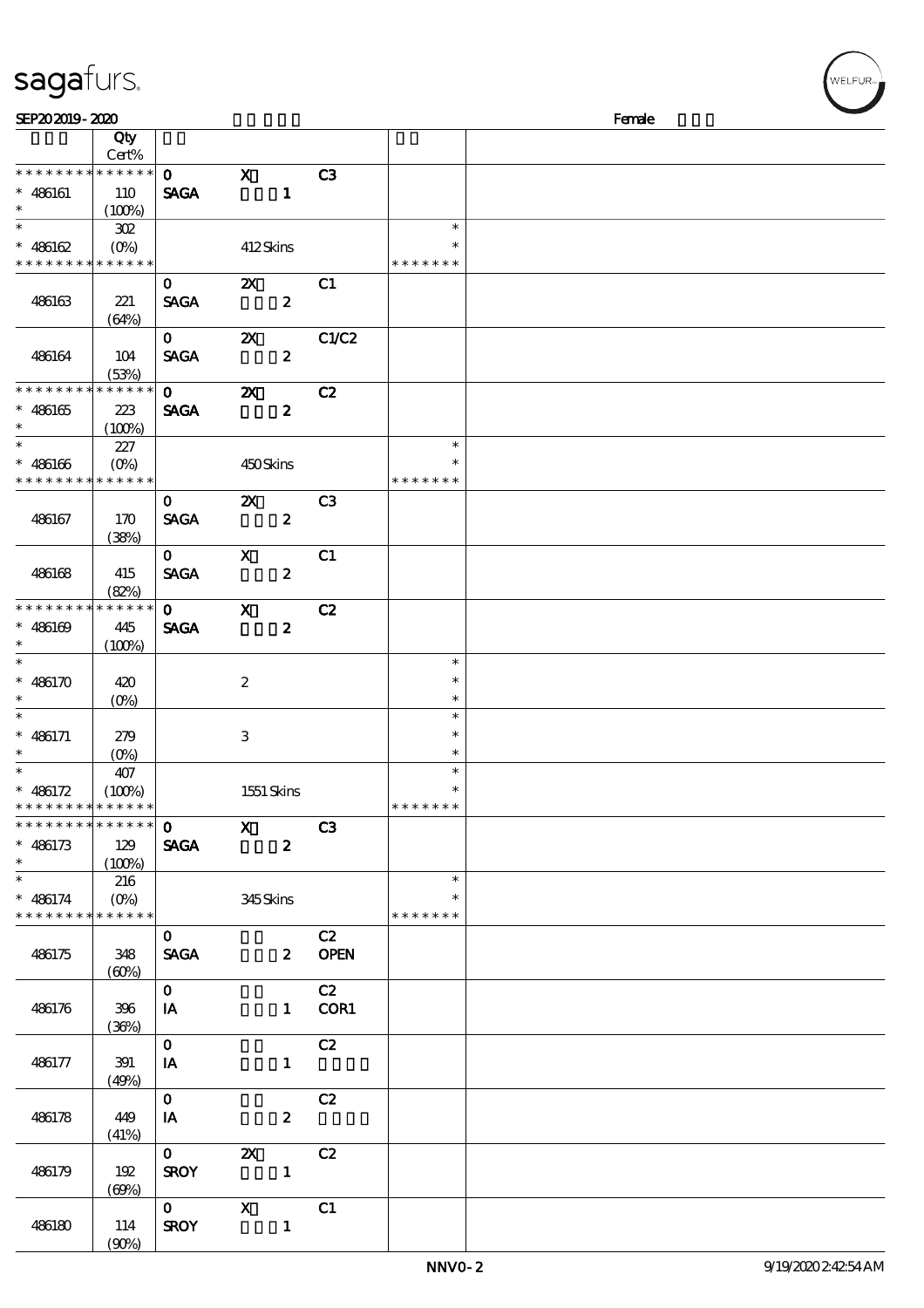## sagafurs.

| SEP202019-2020              |                                   |                             |                           |                                |               | Female | $\sim$ |
|-----------------------------|-----------------------------------|-----------------------------|---------------------------|--------------------------------|---------------|--------|--------|
|                             | Qty<br>$Cert\%$                   |                             |                           |                                |               |        |        |
| * * * * * * * * * * * * * * |                                   | $\mathbf{o}$                | $\mathbf x$               | C2                             |               |        |        |
| $* 486181$<br>$\ast$        | 258<br>(100%)                     | <b>SROY</b>                 |                           | $\mathbf{1}$                   |               |        |        |
|                             | 161                               |                             |                           |                                | $\ast$        |        |        |
| $* 486182$                  | $(O\!\!\!\!\!\!\!/\,\!o)$         |                             | 419Skins                  |                                | $\ast$        |        |        |
| * * * * * * * * * * * * * * |                                   |                             |                           |                                | * * * * * * * |        |        |
| 486183                      | 225<br>(37%)                      | $\mathbf{O}$<br><b>SROY</b> | $X$ $X$                   | C <sub>3</sub><br>$\mathbf{1}$ |               |        |        |
| 486184                      | 110<br>$(\mathcal{X}\mathcal{Y})$ | $\mathbf{O}$<br><b>SROY</b> | $\boldsymbol{\mathsf{z}}$ | C1<br>$\boldsymbol{z}$         |               |        |        |
| 486185                      | 244<br>(50%)                      | $\mathbf{O}$<br><b>SROY</b> | $\boldsymbol{\mathsf{Z}}$ | C1/C2<br>$\boldsymbol{z}$      |               |        |        |
| 486186                      | 225<br>(75%)                      | $\mathbf{O}$<br><b>SROY</b> | $\boldsymbol{\mathsf{X}}$ | C2<br>$\boldsymbol{z}$         |               |        |        |
| 486187                      | 109<br>(58%)                      | $\mathbf{0}$<br><b>SROY</b> | $\boldsymbol{\mathsf{z}}$ | C3<br>$\boldsymbol{z}$         |               |        |        |
| 486188                      | 233<br>(85%)                      | $\mathbf{O}$<br><b>SROY</b> | $\boldsymbol{\mathsf{X}}$ | C1<br>$\boldsymbol{2}$         |               |        |        |
| 486189                      | 185<br>(28%)                      | $\mathbf{O}$<br><b>SROY</b> | $\boldsymbol{\mathrm{X}}$ | C3<br>$\boldsymbol{z}$         |               |        |        |

 $\left(\mathsf{WELFLR}_{\mathsf{W}}\right)$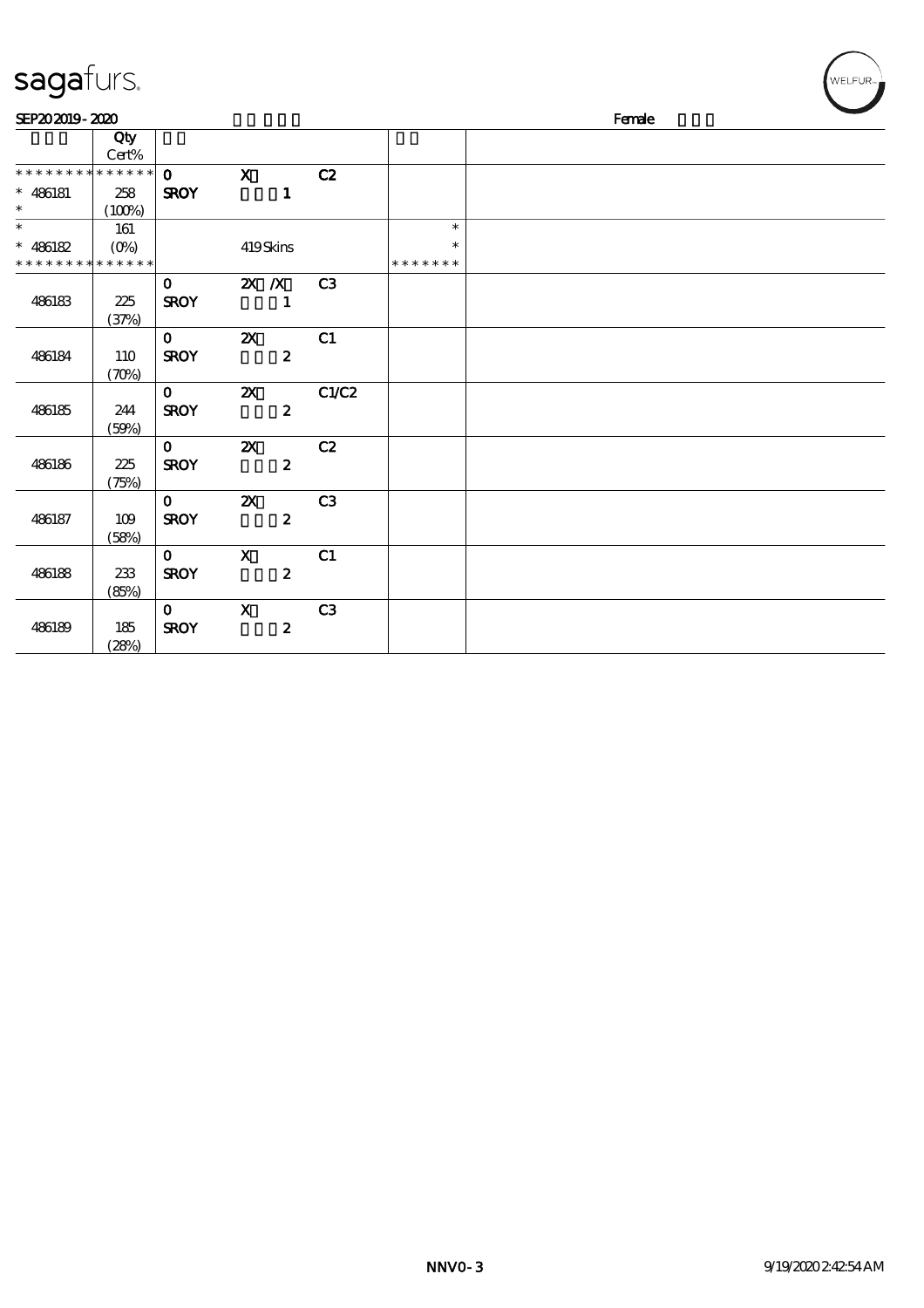| sagafurs.                                           |                              |                                                                                                                                                                                                                                                                                                                 |                                              |                  |                |                                   |        |  | .<br>WELFUR <sub>™</sub> |
|-----------------------------------------------------|------------------------------|-----------------------------------------------------------------------------------------------------------------------------------------------------------------------------------------------------------------------------------------------------------------------------------------------------------------|----------------------------------------------|------------------|----------------|-----------------------------------|--------|--|--------------------------|
| SEP202019-2020                                      |                              |                                                                                                                                                                                                                                                                                                                 |                                              |                  |                |                                   | Female |  |                          |
|                                                     | Qty<br>Cert%                 |                                                                                                                                                                                                                                                                                                                 |                                              |                  |                |                                   |        |  |                          |
| 486221                                              | 142<br>(70%)                 | $\mathbf{1}$<br>$\mathbf{S}$                                                                                                                                                                                                                                                                                    | $\boldsymbol{\mathsf{z}}$                    | $\mathbf{1}$     | C1             |                                   |        |  |                          |
| 486222                                              | 230<br>(79%)                 | $\mathbf 1$<br>${\bf s}$                                                                                                                                                                                                                                                                                        | $\boldsymbol{\mathsf{z}}$                    | $\mathbf{1}$     | C2             |                                   |        |  |                          |
| 486223                                              | 310<br>(94%)                 | $\mathbf{1}$<br>${\bf s}$                                                                                                                                                                                                                                                                                       | $\boldsymbol{\mathsf{z}}$                    | $\mathbf{1}$     | C <sub>3</sub> |                                   |        |  |                          |
| 486224                                              | 233<br>(84%)                 | $\mathbf 1$<br>$\mathbf{S}$                                                                                                                                                                                                                                                                                     | $\mathbf X$                                  | $\mathbf{1}$     | C1             |                                   |        |  |                          |
| * * * * * * * *<br>$* 486225$<br>$\ast$             | * * * * * *<br>505<br>(86%)  | $\mathbf 1$<br>$\mathbf{S}$                                                                                                                                                                                                                                                                                     | $\boldsymbol{\mathrm{X}}$                    | $\mathbf{1}$     | C2             |                                   |        |  |                          |
| $\ast$<br>$\ast$<br>486226<br>* * * * * * *         | 457<br>(100%)<br>* * * * * * |                                                                                                                                                                                                                                                                                                                 | 962Skins                                     |                  |                | $\ast$<br>$\ast$<br>* * * * * * * |        |  |                          |
| 486227                                              | 152<br>(30%)                 | $\mathbf{1}$<br>${\bf s}$                                                                                                                                                                                                                                                                                       | $X$ $N$                                      | $\mathbf{1}$     | C3             |                                   |        |  |                          |
| 486228                                              | 158<br>(48%)                 | $\mathbf 1$<br>${\bf s}$                                                                                                                                                                                                                                                                                        | $\boldsymbol{\mathsf{X}}$                    | $\mathbf{1}$     | C <sub>3</sub> |                                   |        |  |                          |
| 486229                                              | 115<br>(86%)                 | $\mathbf{1}$<br>${\bf s}$                                                                                                                                                                                                                                                                                       | $\pmb{\mathsf{z}}$                           | $\pmb{2}$        | C1             |                                   |        |  |                          |
| 486230                                              | 201<br>(74%)                 | $\mathbf 1$<br>$\mathbf{S}$                                                                                                                                                                                                                                                                                     | $\pmb{\mathsf{z}}$                           | $\boldsymbol{2}$ | C1/C2          |                                   |        |  |                          |
| 486231                                              | 181<br>(84%)                 | $\mathbf 1$<br>$\mathbf{S}$                                                                                                                                                                                                                                                                                     | $\boldsymbol{\mathsf{z}}$                    | $\pmb{2}$        | C2             |                                   |        |  |                          |
| 486232                                              | 115<br>(85%)                 | $\mathbf{1}$<br>${\bf s}$                                                                                                                                                                                                                                                                                       | $\mathbf{x}$                                 | $\boldsymbol{z}$ | C1             |                                   |        |  |                          |
| 486233                                              | 315<br>(90%)                 | 1<br>${\bf s}$                                                                                                                                                                                                                                                                                                  | $\mathbf{X}$                                 | $\mathbf{2}$     | C1/C2          |                                   |        |  |                          |
| 486234                                              | 134<br>(64%)                 | $1 \qquad \qquad$<br>${\bf s}$                                                                                                                                                                                                                                                                                  | $\mathbf{x}$                                 | $\boldsymbol{2}$ | C2             |                                   |        |  |                          |
| 486235                                              | 178<br>(33%)                 | $1 \quad \blacksquare$<br>${\bf s}$                                                                                                                                                                                                                                                                             | <b>2X X</b> C3                               | $\boldsymbol{z}$ |                |                                   |        |  |                          |
| 486236                                              | 223<br>(30%)                 | $\mathbf{1}$<br>$\, {\bf I} \! {\bf B} \,$                                                                                                                                                                                                                                                                      |                                              |                  | C2<br>1 COR1   |                                   |        |  |                          |
| 486237                                              | 308<br>(38%)                 | $\mathbf{1}$<br>$\mathbf{B}$                                                                                                                                                                                                                                                                                    |                                              | $\mathbf{1}$     | C2             |                                   |        |  |                          |
| * * * * * * * *<br>$* 486238$<br>$\ast$             | * * * * * *<br>303<br>(100%) | $\mathbf{1}$ and $\mathbf{1}$ and $\mathbf{1}$ and $\mathbf{1}$ and $\mathbf{1}$ and $\mathbf{1}$ and $\mathbf{1}$ and $\mathbf{1}$ and $\mathbf{1}$ and $\mathbf{1}$ and $\mathbf{1}$ and $\mathbf{1}$ and $\mathbf{1}$ and $\mathbf{1}$ and $\mathbf{1}$ and $\mathbf{1}$ and $\mathbf{1}$ and<br><b>SAGA</b> | $\boldsymbol{\mathsf{z}}$<br>$\sim$ $\sim$ 1 |                  | C1             |                                   |        |  |                          |
| $\ast$<br>$* 486239$<br>* * * * * * * * * * * * * * | 147                          |                                                                                                                                                                                                                                                                                                                 | 450Skins                                     |                  |                | $\ast$<br>$\ast$<br>* * * * * * * |        |  |                          |

1 2X C<sub>2</sub><br>SAGA 1

 $\operatorname{\mathbf{SAGA}}$ 

\* \* \* \* \* \* \* \* \* \* \* \*

 $(100%)$ 

486240 485

\*\*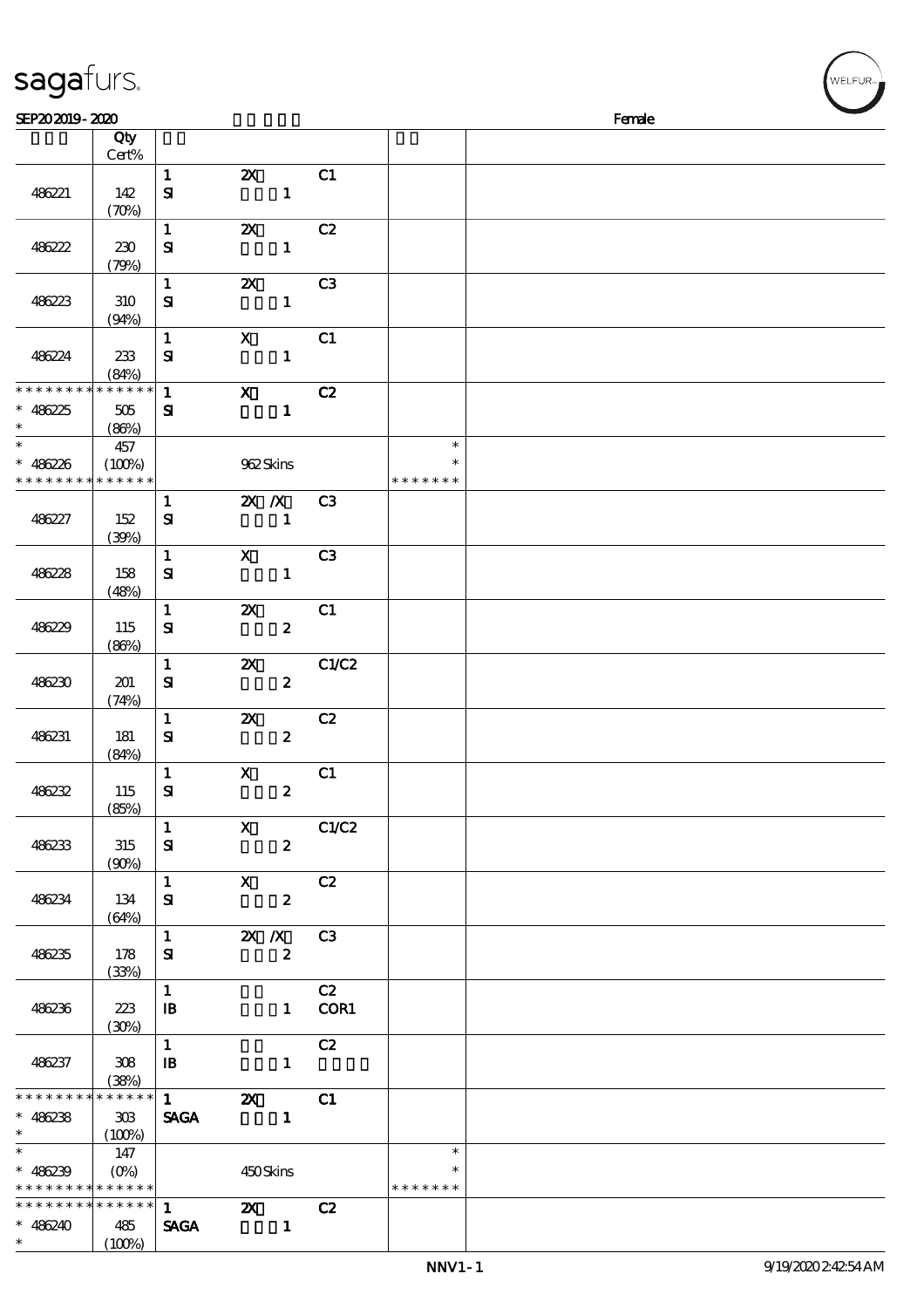| SEP202019-2020              |                    |                                                                                                                                                                                                                                                                                                                                                                                      |                           |                  |    |               | Female |
|-----------------------------|--------------------|--------------------------------------------------------------------------------------------------------------------------------------------------------------------------------------------------------------------------------------------------------------------------------------------------------------------------------------------------------------------------------------|---------------------------|------------------|----|---------------|--------|
|                             | Qty                |                                                                                                                                                                                                                                                                                                                                                                                      |                           |                  |    |               |        |
|                             | Cert%              |                                                                                                                                                                                                                                                                                                                                                                                      |                           |                  |    |               |        |
| $\ast$                      |                    | $\mathbf{1}$                                                                                                                                                                                                                                                                                                                                                                         | $\boldsymbol{\mathsf{Z}}$ |                  | C2 | $\ast$        |        |
| $* 486241$                  | 473                | <b>SAGA</b>                                                                                                                                                                                                                                                                                                                                                                          |                           | $\mathbf{1}$     |    | $\ast$        |        |
| $\ast$                      | $(O\%)$            |                                                                                                                                                                                                                                                                                                                                                                                      |                           |                  |    | $\ast$        |        |
| $\ast$                      |                    |                                                                                                                                                                                                                                                                                                                                                                                      |                           |                  |    | $\ast$        |        |
|                             | 226                |                                                                                                                                                                                                                                                                                                                                                                                      |                           |                  |    |               |        |
| $* 486242$                  | (100%)             |                                                                                                                                                                                                                                                                                                                                                                                      | 1184Skins                 |                  |    | $\ast$        |        |
| * * * * * * * *             | * * * * * *        |                                                                                                                                                                                                                                                                                                                                                                                      |                           |                  |    | * * * * * * * |        |
| * * * * * * * *             | * * * * * *        | $\mathbf{1}$                                                                                                                                                                                                                                                                                                                                                                         | $\boldsymbol{\alpha}$     |                  | C3 |               |        |
| $* 486243$                  | 397                | <b>SAGA</b>                                                                                                                                                                                                                                                                                                                                                                          |                           |                  |    |               |        |
| $\ast$                      | (100%)             |                                                                                                                                                                                                                                                                                                                                                                                      |                           |                  |    |               |        |
| $\ast$                      |                    |                                                                                                                                                                                                                                                                                                                                                                                      |                           |                  |    | $\ast$        |        |
|                             | 178                |                                                                                                                                                                                                                                                                                                                                                                                      |                           |                  |    |               |        |
| $* 486244$                  | $(O\%)$            |                                                                                                                                                                                                                                                                                                                                                                                      | 575Skins                  |                  |    | $\ast$        |        |
| * * * * * * * * * * * * * * |                    |                                                                                                                                                                                                                                                                                                                                                                                      |                           |                  |    | * * * * * * * |        |
| * * * * * * * * * * * * * * |                    | $\mathbf{1}$                                                                                                                                                                                                                                                                                                                                                                         | $\mathbf{x}$              |                  | C1 |               |        |
| $* 486245$                  | 485                | <b>SAGA</b>                                                                                                                                                                                                                                                                                                                                                                          |                           | $\mathbf{1}$     |    |               |        |
| $\ast$                      | (84%)              |                                                                                                                                                                                                                                                                                                                                                                                      |                           |                  |    |               |        |
| $\ast$                      | $52\,$             |                                                                                                                                                                                                                                                                                                                                                                                      |                           |                  |    | $\ast$        |        |
|                             |                    |                                                                                                                                                                                                                                                                                                                                                                                      |                           |                  |    | $\ast$        |        |
| $* 486246$                  | (100%)             |                                                                                                                                                                                                                                                                                                                                                                                      | 537Skins                  |                  |    |               |        |
| * * * * * * * *             | * * * * * *        |                                                                                                                                                                                                                                                                                                                                                                                      |                           |                  |    | * * * * * * * |        |
| * * * * * * * *             | * * * * * *        | $\mathbf{1}$                                                                                                                                                                                                                                                                                                                                                                         | $\mathbf{x}$              |                  | C2 |               |        |
| $* 486247$                  | 523                | <b>SAGA</b>                                                                                                                                                                                                                                                                                                                                                                          |                           | $\mathbf{1}$     |    |               |        |
| $\ast$                      | $(100\%)$          |                                                                                                                                                                                                                                                                                                                                                                                      |                           |                  |    |               |        |
| $\overline{\phantom{0}}$    |                    |                                                                                                                                                                                                                                                                                                                                                                                      |                           |                  |    | $\ast$        |        |
|                             |                    |                                                                                                                                                                                                                                                                                                                                                                                      |                           |                  |    | $\ast$        |        |
| $* 486248$                  | 460                |                                                                                                                                                                                                                                                                                                                                                                                      | $\boldsymbol{2}$          |                  |    |               |        |
| $\ast$                      | $(O\%)$            |                                                                                                                                                                                                                                                                                                                                                                                      |                           |                  |    | $\ast$        |        |
| $\ast$                      | 191                |                                                                                                                                                                                                                                                                                                                                                                                      |                           |                  |    | $\ast$        |        |
| $* 486249$                  | $(O\%)$            |                                                                                                                                                                                                                                                                                                                                                                                      | 1174Skins                 |                  |    |               |        |
| * * * * * * * * * * * * * * |                    |                                                                                                                                                                                                                                                                                                                                                                                      |                           |                  |    | * * * * * * * |        |
| * * * * * * * * * * * * * * |                    | $\mathbf{1}$                                                                                                                                                                                                                                                                                                                                                                         | $\mathbf{x}$              |                  | C3 |               |        |
| $* 486250$                  | 125                | <b>SAGA</b>                                                                                                                                                                                                                                                                                                                                                                          |                           | $\mathbf{1}$     |    |               |        |
| $\ast$                      |                    |                                                                                                                                                                                                                                                                                                                                                                                      |                           |                  |    |               |        |
|                             | (100%)             |                                                                                                                                                                                                                                                                                                                                                                                      |                           |                  |    |               |        |
| $\ast$                      | $363\,$            |                                                                                                                                                                                                                                                                                                                                                                                      |                           |                  |    | $\ast$        |        |
| $* 486251$                  | $(O\!/\!\!\delta)$ |                                                                                                                                                                                                                                                                                                                                                                                      | 488Skins                  |                  |    | $\ast$        |        |
| * * * * * * * * * * * * * * |                    |                                                                                                                                                                                                                                                                                                                                                                                      |                           |                  |    | * * * * * * * |        |
|                             |                    | $\mathbf{1}$                                                                                                                                                                                                                                                                                                                                                                         | $\boldsymbol{\mathsf{Z}}$ |                  | C1 |               |        |
| 486252                      | 296                | <b>SAGA</b>                                                                                                                                                                                                                                                                                                                                                                          |                           | $\boldsymbol{z}$ |    |               |        |
|                             | (84%)              |                                                                                                                                                                                                                                                                                                                                                                                      |                           |                  |    |               |        |
| * * * * * * * *             | * * * * * *        | $\overline{1}$ $\overline{2}$ $\overline{2}$ $\overline{2}$ $\overline{2}$ $\overline{2}$ $\overline{2}$ $\overline{2}$ $\overline{2}$ $\overline{2}$ $\overline{2}$ $\overline{2}$ $\overline{2}$ $\overline{2}$ $\overline{2}$ $\overline{2}$ $\overline{2}$ $\overline{2}$ $\overline{2}$ $\overline{2}$                                                                          |                           |                  |    |               |        |
|                             |                    |                                                                                                                                                                                                                                                                                                                                                                                      |                           |                  | C2 |               |        |
| $* 486253$                  | 485                | <b>SAGA</b>                                                                                                                                                                                                                                                                                                                                                                          |                           | $\boldsymbol{z}$ |    |               |        |
| $\ast$                      | (100%)             |                                                                                                                                                                                                                                                                                                                                                                                      |                           |                  |    |               |        |
| $\overline{\phantom{0}}$    |                    |                                                                                                                                                                                                                                                                                                                                                                                      |                           |                  |    | $\ast$        |        |
| $* 486254$                  | 151                |                                                                                                                                                                                                                                                                                                                                                                                      | $\boldsymbol{2}$          |                  |    | $\ast$        |        |
| $\ast$                      | (100%)             |                                                                                                                                                                                                                                                                                                                                                                                      |                           |                  |    | $\ast$        |        |
| $\overline{\phantom{0}}$    | 133                |                                                                                                                                                                                                                                                                                                                                                                                      |                           |                  |    | $\ast$        |        |
|                             |                    |                                                                                                                                                                                                                                                                                                                                                                                      |                           |                  |    |               |        |
| $* 486255$                  | $(O\% )$           |                                                                                                                                                                                                                                                                                                                                                                                      | 769Skins                  |                  |    | * * * * * * * |        |
| * * * * * * * * * * * * * * |                    |                                                                                                                                                                                                                                                                                                                                                                                      |                           |                  |    |               |        |
|                             |                    | $1 \quad \blacksquare$                                                                                                                                                                                                                                                                                                                                                               | <b>2X</b> C3              |                  |    |               |        |
| 486256                      | 191                | <b>SAGA</b>                                                                                                                                                                                                                                                                                                                                                                          | $\overline{\mathbf{z}}$   |                  |    |               |        |
|                             | (20%)              |                                                                                                                                                                                                                                                                                                                                                                                      |                           |                  |    |               |        |
|                             |                    | $\mathbf 1$                                                                                                                                                                                                                                                                                                                                                                          | $\mathbf{X}$              |                  | C3 |               |        |
| 486257                      | 215                | <b>SAGA</b>                                                                                                                                                                                                                                                                                                                                                                          |                           | $\boldsymbol{z}$ |    |               |        |
|                             |                    |                                                                                                                                                                                                                                                                                                                                                                                      |                           |                  |    |               |        |
|                             | (68%)              | $\overline{1}$                                                                                                                                                                                                                                                                                                                                                                       |                           |                  |    |               |        |
|                             |                    |                                                                                                                                                                                                                                                                                                                                                                                      | $\overline{\mathbf{x}}$   |                  | C1 |               |        |
| 486258                      | 268                | <b>SAGA</b>                                                                                                                                                                                                                                                                                                                                                                          |                           | $\boldsymbol{z}$ |    |               |        |
|                             | (98%)              |                                                                                                                                                                                                                                                                                                                                                                                      |                           |                  |    |               |        |
| * * * * * * * *             | * * * * * *        | $\overline{1}$ $\overline{1}$ $\overline{1}$ $\overline{1}$ $\overline{1}$ $\overline{1}$ $\overline{1}$ $\overline{1}$ $\overline{1}$ $\overline{1}$ $\overline{1}$ $\overline{1}$ $\overline{1}$ $\overline{1}$ $\overline{1}$ $\overline{1}$ $\overline{1}$ $\overline{1}$ $\overline{1}$ $\overline{1}$ $\overline{1}$ $\overline{1}$ $\overline{1}$ $\overline{1}$ $\overline{$ | $\mathbf{X}$              |                  | C1 |               |        |
| $* 486259$                  | 485                | <b>SAGA</b>                                                                                                                                                                                                                                                                                                                                                                          |                           | $\boldsymbol{z}$ |    |               |        |
| $\ast$                      | (91%)              |                                                                                                                                                                                                                                                                                                                                                                                      |                           |                  |    |               |        |
| $\ast$                      | 202                |                                                                                                                                                                                                                                                                                                                                                                                      |                           |                  |    | $\ast$        |        |
|                             |                    |                                                                                                                                                                                                                                                                                                                                                                                      |                           |                  |    |               |        |
| $* 486260$                  | $(100\%)$          |                                                                                                                                                                                                                                                                                                                                                                                      | 687Skins                  |                  |    | $\ast$        |        |
| * * * * * * * * * * * * * * |                    |                                                                                                                                                                                                                                                                                                                                                                                      |                           |                  |    | * * * * * * * |        |

:<br>LFUR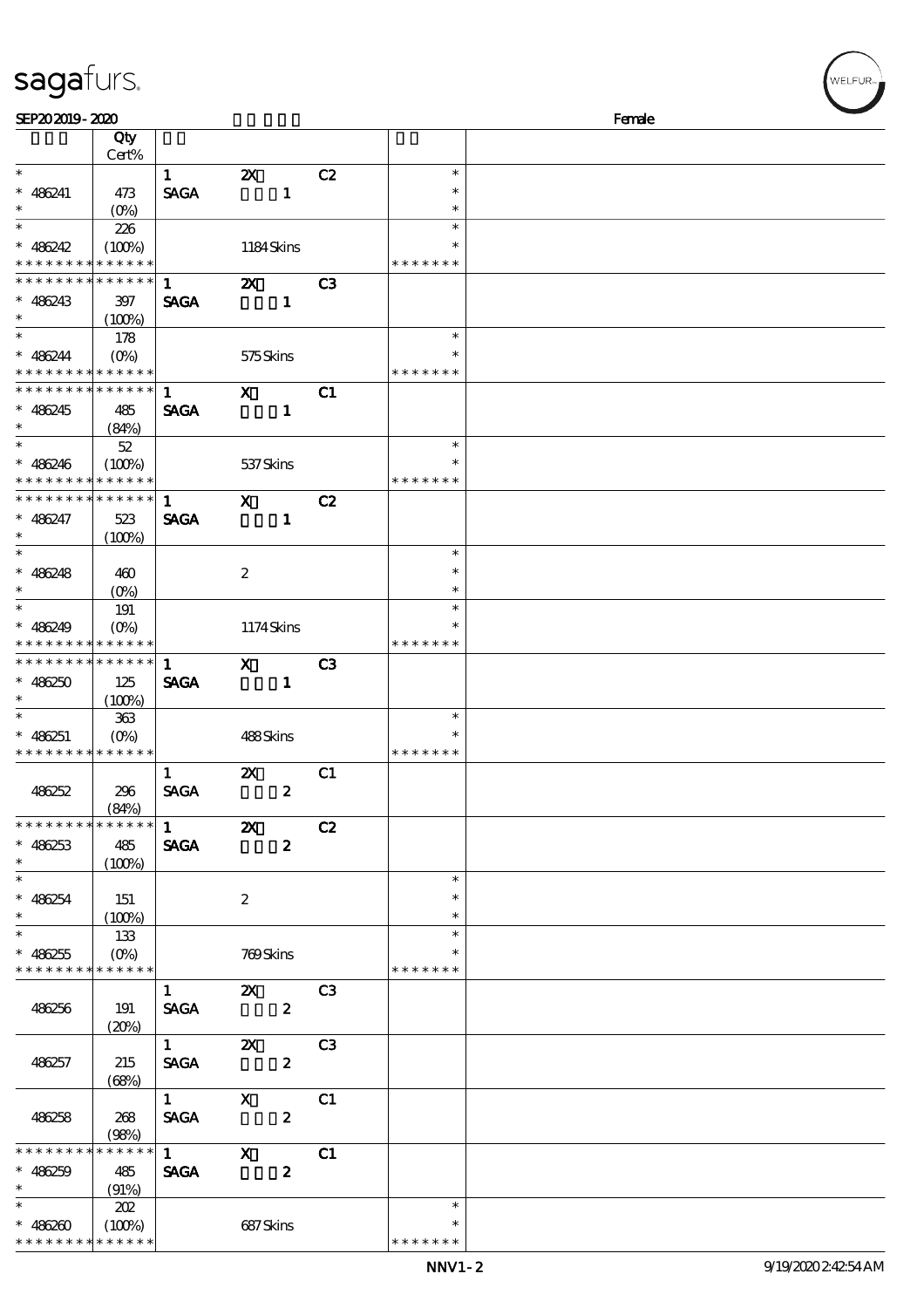| SEP202019-2020                             |                       |              |                           |                  |                | Female        |  |
|--------------------------------------------|-----------------------|--------------|---------------------------|------------------|----------------|---------------|--|
|                                            | Qty<br>Cert%          |              |                           |                  |                |               |  |
| * * *                                      | * * * * * * * * * * * | $\mathbf{1}$ | $\mathbf{x}$              |                  | C2             |               |  |
| $* 486261$                                 | 485                   | <b>SAGA</b>  |                           | $\boldsymbol{z}$ |                |               |  |
| $\ast$                                     | (100%)                |              |                           |                  |                |               |  |
| $\ast$                                     |                       |              |                           |                  |                | $\ast$        |  |
| $* 486262$                                 | 460                   |              | $\boldsymbol{2}$          |                  |                | $\ast$        |  |
| $\ast$                                     |                       |              |                           |                  |                | $\ast$        |  |
| $\ast$                                     | (90%)                 |              |                           |                  |                | $\ast$        |  |
|                                            |                       |              |                           |                  |                |               |  |
| $* 486263$                                 | 481                   |              | $\,3$                     |                  |                | $\ast$        |  |
| $\ast$                                     | (90%)                 |              |                           |                  |                | $\ast$        |  |
| $\ast$                                     | 194                   |              |                           |                  |                | $\ast$        |  |
| $* 486264$                                 | $(O\%)$               |              | 1620Skins                 |                  |                | $\ast$        |  |
| * * * * * * * * * * * * * *                |                       |              |                           |                  |                | * * * * * * * |  |
|                                            |                       | $\mathbf{1}$ | $\mathbf{x}$              |                  | C <sub>3</sub> |               |  |
| 486265                                     | 159                   | <b>SAGA</b>  |                           | $\boldsymbol{z}$ |                |               |  |
|                                            | (64%)                 |              |                           |                  |                |               |  |
|                                            |                       | $\mathbf{1}$ | $\boldsymbol{\mathsf{z}}$ |                  | C2             |               |  |
| 486266                                     | 224                   | IA           |                           | $\mathbf{1}$     | COR1           |               |  |
|                                            | (14%)                 |              |                           |                  |                |               |  |
|                                            |                       | $\mathbf{1}$ | $\mathbf X$               |                  | C2             |               |  |
| 486267                                     | 304                   | IA           |                           | $\mathbf{1}$     | COR1           |               |  |
|                                            | (2%)                  |              |                           |                  |                |               |  |
|                                            |                       | $\mathbf{1}$ |                           |                  | C2             |               |  |
|                                            |                       |              |                           |                  |                |               |  |
| 486268                                     | 346                   | IA           |                           | $\mathbf{1}$     | COR1           |               |  |
|                                            | (34%)                 |              |                           |                  |                |               |  |
|                                            |                       | $\mathbf{1}$ |                           |                  | C2             |               |  |
| 486269                                     | 317                   | IA           |                           | $\boldsymbol{z}$ | COR1           |               |  |
|                                            | (60%)                 |              |                           |                  |                |               |  |
| * * * * * * * *                            | * * * * * *           | $\mathbf{1}$ |                           |                  | C2             |               |  |
| $* 486270$                                 | 485                   | IA           |                           | $\mathbf{1}$     |                |               |  |
| $\ast$                                     | (29%)                 |              |                           |                  |                |               |  |
| $\ast$                                     | 409                   |              |                           |                  |                | $\ast$        |  |
| $* 486271$                                 | (44%)                 |              | 894Skins                  |                  |                | $\ast$        |  |
| * * * * * * * * <mark>* * * * * * *</mark> |                       |              |                           |                  |                | * * * * * * * |  |
| **************                             |                       | 1            |                           |                  | C2             |               |  |
| $* 486272$                                 | 485                   | IA           |                           | $\boldsymbol{z}$ |                |               |  |
| ∗                                          | (41%)                 |              |                           |                  |                |               |  |
| $\ast$                                     | 376                   |              |                           |                  |                | $\ast$        |  |
| $* 486273$                                 | (49%)                 |              | 861 Skins                 |                  |                | ∗             |  |
| * * * * * * * * * * * * * *                |                       |              |                           |                  |                | * * * * * * * |  |
|                                            |                       | $\mathbf{1}$ | $\boldsymbol{\alpha}$     |                  | C1             |               |  |
|                                            |                       |              |                           |                  |                |               |  |
| 486274                                     | 373                   | <b>SROY</b>  |                           | $\mathbf{1}$     |                |               |  |
| * * * * * * * * * * * * * *                | (78%)                 |              |                           |                  |                |               |  |
|                                            |                       | $1 \quad$    | $\boldsymbol{\mathsf{z}}$ |                  | C2             |               |  |
| $* 486275$                                 | 392                   | <b>SROY</b>  |                           | $\mathbf{1}$     |                |               |  |
| $\ast$<br>$\ast$                           | (100%)                |              |                           |                  |                |               |  |
|                                            | 125                   |              |                           |                  |                | $\ast$        |  |
| $* 486276$                                 | $(O\% )$              |              | 517Skins                  |                  |                | $\ast$        |  |
| * * * * * * * * * * * * * *                |                       |              |                           |                  |                | * * * * * * * |  |
| **************                             |                       | $\mathbf{1}$ | $\mathbf{X}$              |                  | C <sub>3</sub> |               |  |
| $* 486277$                                 | 119                   | <b>SROY</b>  |                           | $\mathbf{1}$     |                |               |  |
| $\ast$                                     | $(100\%)$             |              |                           |                  |                |               |  |
| $\ast$                                     | 234                   |              |                           |                  |                | $\ast$        |  |
| $* 486278$                                 |                       |              | 353Skins                  |                  |                | $\ast$        |  |
| * * * * * * * * * * * * * *                |                       |              |                           |                  |                | * * * * * * * |  |
| * * * * * * * * * * * * * * *              |                       | $\mathbf{1}$ | $\mathbf{X}$              |                  | C1             |               |  |
| $* 486279$                                 | 148                   | <b>SROY</b>  |                           | $\blacksquare$   |                |               |  |
| $\ast$                                     | (100%)                |              |                           |                  |                |               |  |
| $\ast$                                     | $93\,$                |              |                           |                  |                | $\ast$        |  |
| $* 486280$                                 |                       |              |                           |                  |                |               |  |
| * * * * * * * * * * * * * *                |                       |              | 241 Skins                 |                  |                | * * * * * * * |  |
|                                            |                       |              |                           |                  |                |               |  |

,<br>WELFUR<sub>™</sub>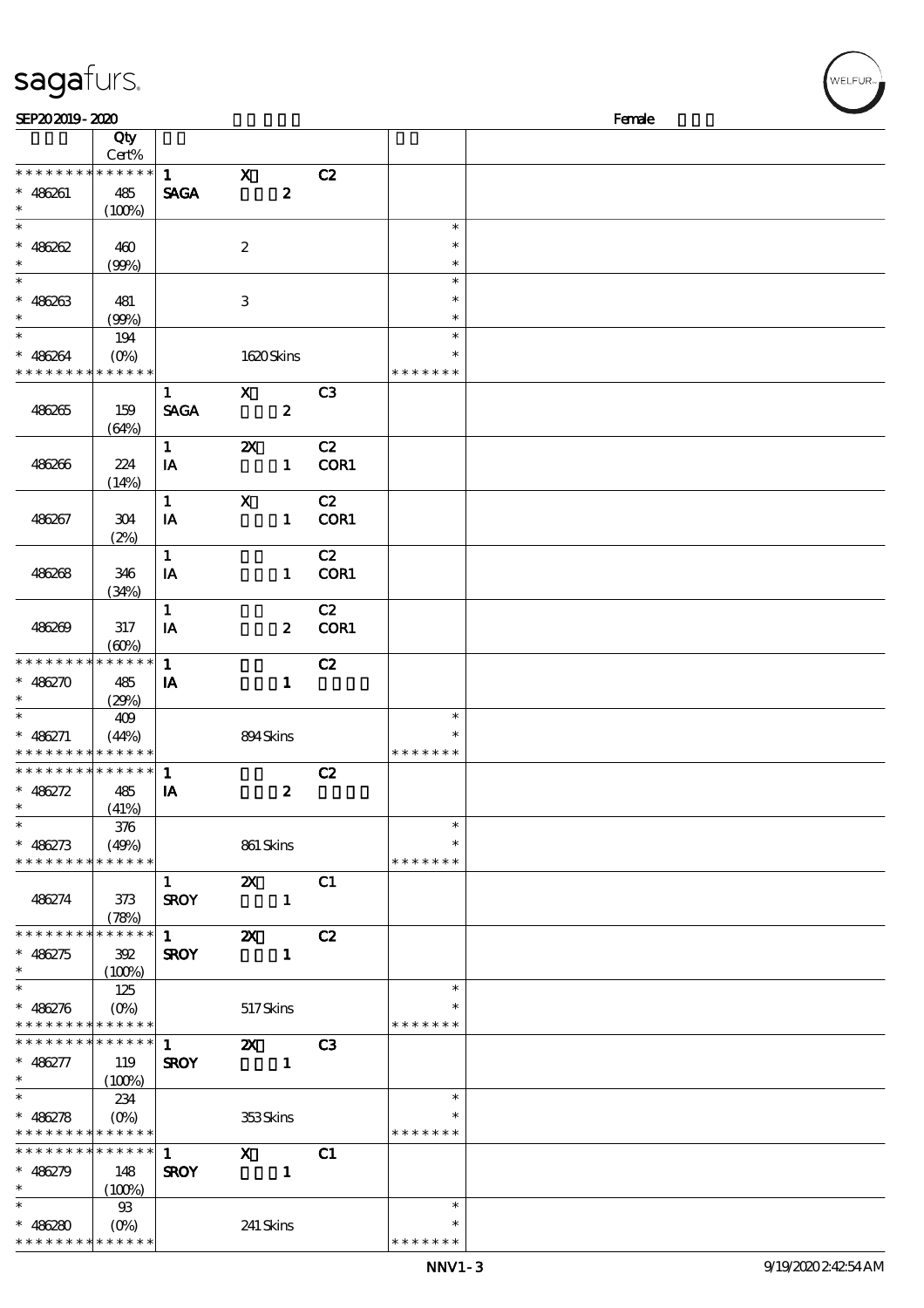## sagafurs.

| SEP202019-2020                                 |                            |              |                           |                  |                |               | Female |  |
|------------------------------------------------|----------------------------|--------------|---------------------------|------------------|----------------|---------------|--------|--|
|                                                | Qty                        |              |                           |                  |                |               |        |  |
|                                                | Cert%                      |              |                           |                  |                |               |        |  |
| * * * * * * * * * * * * * *                    |                            | $\mathbf{1}$ | $\mathbf{x}$              |                  | C2             |               |        |  |
| $* 486281$                                     | 435                        | <b>SROY</b>  |                           | $\mathbf{1}$     |                |               |        |  |
| $\ast$                                         | (100%)                     |              |                           |                  |                |               |        |  |
| $\ast$                                         |                            |              |                           |                  |                | $\ast$        |        |  |
| $* 486282$                                     | 82                         |              | $\boldsymbol{2}$          |                  |                | $\ast$        |        |  |
| $\ast$                                         | (100%)                     |              |                           |                  |                | $\ast$        |        |  |
| $\ast$                                         | 222                        |              |                           |                  |                | $\ast$        |        |  |
| $* 486283$                                     | $(O\%)$                    |              | 739Skins                  |                  |                | $\ast$        |        |  |
| * * * * * * * * <mark>* * * * * *</mark>       |                            |              |                           |                  |                | * * * * * * * |        |  |
|                                                |                            | $\mathbf{1}$ | $\mathbf{x}$              |                  | C <sub>3</sub> |               |        |  |
| 486284                                         | 370                        | <b>SROY</b>  |                           | $\mathbf{1}$     |                |               |        |  |
|                                                | (17%)                      |              |                           |                  |                |               |        |  |
| * * * * * * * *                                | $\ast\ast\ast\ast\ast\ast$ | $\mathbf{1}$ | $\boldsymbol{\mathsf{X}}$ |                  | C1             |               |        |  |
| $* 486285$                                     | 283                        | <b>SROY</b>  |                           | $\boldsymbol{z}$ |                |               |        |  |
| $\ast$                                         | (100%)                     |              |                           |                  |                |               |        |  |
| $\ast$                                         | 301                        |              |                           |                  |                | $\ast$        |        |  |
| $* 486286$                                     | $(O\%)$                    |              | 584Skins                  |                  |                | $\ast$        |        |  |
| * * * * * * * * * * * * * *                    |                            |              |                           |                  |                | * * * * * * * |        |  |
|                                                |                            | $\mathbf{1}$ | $\boldsymbol{\mathsf{Z}}$ |                  | C1/C2          |               |        |  |
| 486287                                         | 96                         | <b>SROY</b>  |                           | $\boldsymbol{z}$ |                |               |        |  |
|                                                | (80%)                      |              |                           |                  |                |               |        |  |
|                                                |                            | $\mathbf{1}$ | $\boldsymbol{\mathsf{X}}$ |                  | C2             |               |        |  |
| 486288                                         | 243                        | <b>SROY</b>  |                           | $\boldsymbol{z}$ |                |               |        |  |
|                                                | (80%)                      |              |                           |                  |                |               |        |  |
| * * * * * * * *                                | * * * * * *                | $\mathbf{1}$ | $\boldsymbol{\mathsf{z}}$ |                  | C <sub>3</sub> |               |        |  |
| $* 486289$                                     |                            |              |                           | $\boldsymbol{z}$ |                |               |        |  |
| $\ast$                                         | 175<br>(100%)              | <b>SROY</b>  |                           |                  |                |               |        |  |
| $\ast$                                         | 115                        |              |                           |                  |                | $\ast$        |        |  |
| $* 486290$                                     | $(O\%)$                    |              |                           |                  |                | $\ast$        |        |  |
| * * * * * * * * * * * * * *                    |                            |              | 290Skins                  |                  |                | * * * * * * * |        |  |
| * * * * * * * * * * * * * *                    |                            |              |                           |                  |                |               |        |  |
|                                                |                            | $\mathbf{1}$ | $\mathbf{x}$              |                  | C1             |               |        |  |
| $* 486291$<br>$\ast$                           | 275                        | <b>SROY</b>  |                           | $\boldsymbol{z}$ |                |               |        |  |
| $\ast$                                         | (100%)                     |              |                           |                  |                | $\ast$        |        |  |
|                                                | 164                        |              |                           |                  |                | $\ast$        |        |  |
| $* 486292$                                     | $(O\%)$                    |              | 439Skins                  |                  |                | * * * * * * * |        |  |
| * * * * * * * *<br>* * * * * * * * * * * * * * | * * * * * *                |              |                           |                  |                |               |        |  |
|                                                |                            | $\mathbf{1}$ | $\boldsymbol{\mathrm{X}}$ |                  | C2             |               |        |  |
| $* 486293$                                     | 391                        | <b>SROY</b>  |                           | $\boldsymbol{z}$ |                |               |        |  |
| $\ast$<br>$\overline{\ast}$                    | (100%)                     |              |                           |                  |                |               |        |  |
|                                                | 417                        |              |                           |                  |                | $\ast$        |        |  |
| $* 486294$                                     | $(O\%)$                    |              | 808Skins                  |                  |                | $\ast$        |        |  |
| * * * * * * * *                                | * * * * * *                |              |                           |                  |                | * * * * * * * |        |  |
|                                                |                            | $\mathbf{1}$ | $\mathbf{x}$              |                  | C3             |               |        |  |
| 486295                                         | 192                        | <b>SROY</b>  |                           | $\boldsymbol{z}$ |                |               |        |  |
|                                                | (30%)                      |              |                           |                  |                |               |        |  |
|                                                |                            | $1 -$        | $\boldsymbol{\mathrm{X}}$ |                  | C1/C2          |               |        |  |
| 486296                                         | 147                        | <b>LUMI</b>  |                           | $\boldsymbol{z}$ |                |               |        |  |
|                                                | (72%)                      |              |                           |                  |                |               |        |  |

WELFUR<sub>"</sub>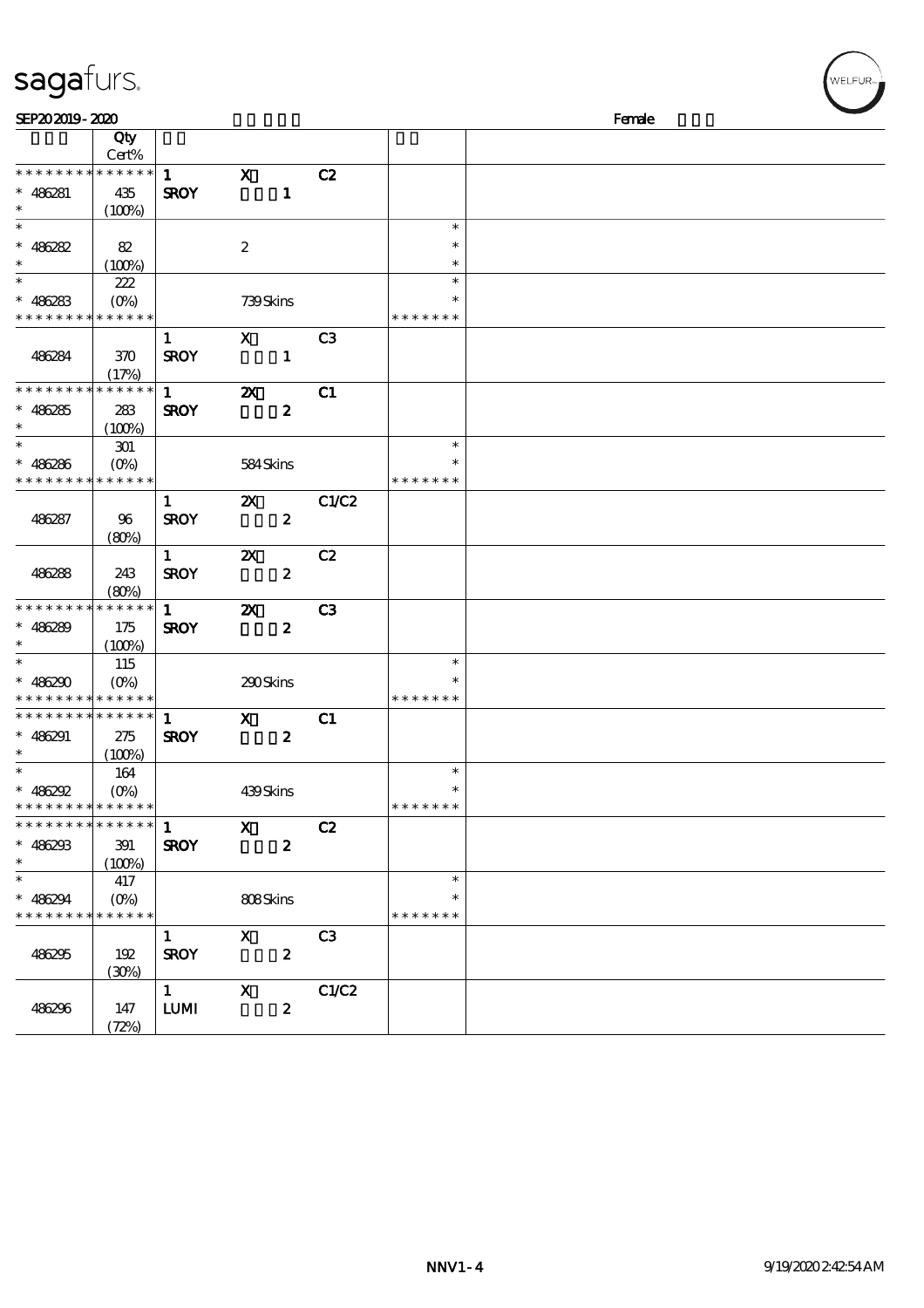| sagafurs.                         |                        |                  |                               |                  |                |                  |        | WELFUR <sub>**</sub> |
|-----------------------------------|------------------------|------------------|-------------------------------|------------------|----------------|------------------|--------|----------------------|
| SEP202019-2020                    |                        |                  |                               |                  |                |                  | Female |                      |
|                                   | Qty                    |                  |                               |                  |                |                  |        |                      |
|                                   | Cert%                  |                  |                               |                  |                |                  |        |                      |
|                                   |                        | $\boldsymbol{z}$ | $\boldsymbol{\mathsf{Z}}$     |                  | C1/C2          |                  |        |                      |
| 486321                            | 162                    | Я                |                               | $\mathbf{1}$     |                |                  |        |                      |
| * * * * * * * *                   | (93%)<br>* * * * * *   |                  |                               |                  |                |                  |        |                      |
| $* 486322$                        |                        | $\boldsymbol{z}$ | $\boldsymbol{\mathsf{z}}$     | $\mathbf{1}$     | C2             |                  |        |                      |
| $\ast$                            | 204<br>$(100\%)$       | Я                |                               |                  |                |                  |        |                      |
| $\ast$                            | 123                    |                  |                               |                  |                | $\ast$           |        |                      |
| $* 486323$                        | $(O\%)$                |                  | 327Skins                      |                  |                | $\ast$           |        |                      |
|                                   | * * * * * * * * * * *  |                  |                               |                  |                | * * * * * * *    |        |                      |
| * * * * * * * *                   | * * * * * *            | $\boldsymbol{z}$ | $\mathbf x$                   |                  | C2             |                  |        |                      |
| $* 486324$                        | 505                    | ${\bf s}$        |                               | $\mathbf{1}$     |                |                  |        |                      |
|                                   | (82%)                  |                  |                               |                  |                |                  |        |                      |
| $\ast$                            | 72                     |                  |                               |                  |                | $\ast$           |        |                      |
| $* 486325$                        | (98%)                  |                  | 577Skins                      |                  |                | $\ast$           |        |                      |
| * * * * * * * *                   | * * * * * *            |                  |                               |                  |                | * * * * * * *    |        |                      |
| * * * * * * * *                   | * * * * * *            | $\boldsymbol{z}$ | $\boldsymbol{\mathsf{X}}$     |                  | C1             |                  |        |                      |
| $* 486326$                        | 107                    | <b>SAGA</b>      |                               | $\mathbf{1}$     |                |                  |        |                      |
| $\ast$                            | (100%)                 |                  |                               |                  |                |                  |        |                      |
| $\ast$                            | 237                    |                  |                               |                  |                | $\ast$           |        |                      |
| $* 486327$                        | $(O\!/\!\!\delta)$     |                  | 344Skins                      |                  |                | $\ast$           |        |                      |
| * * * *                           | * * * * * *            |                  |                               |                  |                | * * * * * * *    |        |                      |
| * * * * * * * *                   | * * * * * *            | $\boldsymbol{z}$ | $\boldsymbol{\mathsf{z}}$     |                  | C2             |                  |        |                      |
| $* 486328$                        | 445                    | <b>SAGA</b>      |                               | $\mathbf{1}$     |                |                  |        |                      |
| $\ast$                            | (18%)                  |                  |                               |                  |                |                  |        |                      |
|                                   | 84                     |                  |                               |                  |                | $\ast$<br>$\ast$ |        |                      |
| 486329<br>$\ast$<br>* * * * * * * | $(O\%)$<br>* * * * * * |                  | 529Skins                      |                  |                | * * * * * * *    |        |                      |
|                                   |                        | $\boldsymbol{z}$ | $\boldsymbol{\mathsf{Z}}$     |                  | C <sub>3</sub> |                  |        |                      |
| 486330                            | 148                    | <b>SAGA</b>      |                               | $\mathbf{1}$     |                |                  |        |                      |
|                                   | (11%)                  |                  |                               |                  |                |                  |        |                      |
|                                   |                        | $\boldsymbol{z}$ | $\mathbf X$                   |                  | C1             |                  |        |                      |
| 486331                            | 102                    | <b>SAGA</b>      |                               | $\mathbf{1}$     |                |                  |        |                      |
|                                   | (33%)                  |                  |                               |                  |                |                  |        |                      |
| * * * * * * * *                   | * * * * * *            |                  | $\overline{z}$ $\overline{x}$ | C2               |                |                  |        |                      |
| $* 486332$                        | 102                    |                  | SAGA 1                        |                  |                |                  |        |                      |
| $\ast$                            | (100%)                 |                  |                               |                  |                |                  |        |                      |
| $\overline{\phantom{0}}$          | 436                    |                  |                               |                  |                | $\ast$           |        |                      |
| $* 486333$                        |                        |                  | 538Skins                      |                  |                | $\ast$           |        |                      |
| * * * * * * * * * * * * * * *     |                        |                  |                               |                  |                | * * * * * * *    |        |                      |
|                                   |                        | $\mathbf{2}$     | $X$ $C3$                      |                  |                |                  |        |                      |
| 486334                            | 319                    |                  | SAGA 1                        |                  |                |                  |        |                      |
|                                   | (8%)                   |                  |                               |                  |                |                  |        |                      |
|                                   |                        | $\mathbf{2}$     | <b>2X</b> C1                  |                  |                |                  |        |                      |
| 486335                            | 113                    |                  | SAGA 2                        |                  |                |                  |        |                      |
|                                   | (33%)                  | $\mathbf{2}$     | $\alpha$ $\alpha$             |                  |                |                  |        |                      |
| 486336                            | 183                    | <b>SAGA</b>      |                               | $\mathbf{2}$     |                |                  |        |                      |
|                                   | (95%)                  |                  |                               |                  |                |                  |        |                      |
|                                   |                        | $\mathbf{2}$     | $\mathbf{X}$                  |                  | C2             |                  |        |                      |
| 486337                            | 198                    | <b>SAGA</b>      |                               | $\boldsymbol{z}$ |                |                  |        |                      |
|                                   | (84%)                  |                  |                               |                  |                |                  |        |                      |
|                                   |                        | $\mathbf{2}$     | $\mathbf{X}$                  |                  | C3             |                  |        |                      |
| 486338                            | 109                    | <b>SAGA</b>      |                               | $\boldsymbol{z}$ |                |                  |        |                      |
|                                   | (10%)                  |                  |                               |                  |                |                  |        |                      |
|                                   |                        | $\mathbf{2}$     | $\mathbf{X}$                  |                  | C1             |                  |        |                      |
| 486339                            | 279                    | <b>SAGA</b>      |                               | $\boldsymbol{z}$ |                |                  |        |                      |
|                                   | $(Q2\%)$               |                  |                               |                  |                |                  |        |                      |
| * * * * * * *                     | * * * * * *            | $\mathbf{2}$     | $\mathbf X$                   |                  | C2             |                  |        |                      |
| $* 486340$                        | 485                    | <b>SAGA</b>      |                               | $\boldsymbol{z}$ |                |                  |        |                      |
| $\ast$                            | (100%)                 |                  |                               |                  |                |                  |        |                      |

 $(100%)$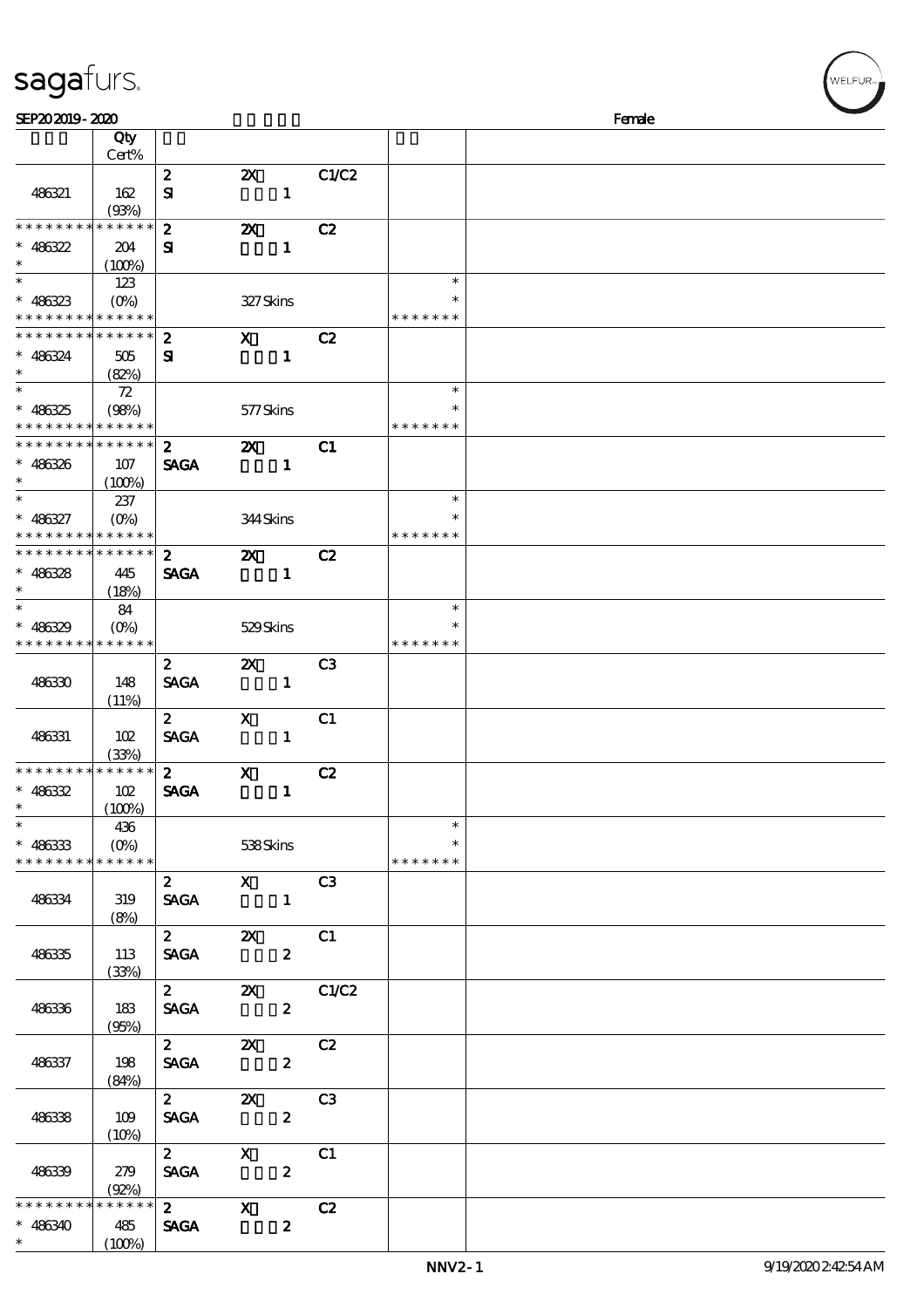| <b>saga</b> furs. |  |
|-------------------|--|
|                   |  |

| SEP202019-2020                             |             |                                         |                                       |                  |                         |               | Female |
|--------------------------------------------|-------------|-----------------------------------------|---------------------------------------|------------------|-------------------------|---------------|--------|
|                                            | Qty         |                                         |                                       |                  |                         |               |        |
|                                            | Cert%       |                                         |                                       |                  |                         |               |        |
| $\ast$                                     |             | $\mathbf{2}$                            | $\mathbf{x}$                          |                  | C2                      | $\ast$        |        |
| $* 486341$                                 | 271         | <b>SAGA</b>                             |                                       | $\boldsymbol{z}$ |                         | $\ast$        |        |
| $\ast$                                     |             |                                         |                                       |                  |                         | $\ast$        |        |
| $\overline{\ast}$                          | (100%)      |                                         |                                       |                  |                         | $\ast$        |        |
|                                            | 254         |                                         |                                       |                  |                         |               |        |
| $* 486342$                                 | $(0\%)$     |                                         |                                       | 1010Skins        |                         | $\ast$        |        |
| * * * * * * * * <mark>* * * * * *</mark>   |             |                                         |                                       |                  |                         | * * * * * * * |        |
|                                            |             | $\boldsymbol{z}$                        | $X$ $N$                               |                  | C2                      |               |        |
| 486343                                     | 257         | IA                                      |                                       | $\mathbf{1}$     | COR1                    |               |        |
|                                            | (2%)        |                                         |                                       |                  |                         |               |        |
|                                            |             | $\boldsymbol{z}$                        |                                       |                  | C2                      |               |        |
| 486344                                     | 191         | IA                                      |                                       | $\mathbf{1}$     | COR1                    |               |        |
|                                            | (61%)       |                                         |                                       |                  |                         |               |        |
|                                            |             | $\boldsymbol{z}$                        |                                       |                  | C2                      |               |        |
| 486345                                     | 464         | IA                                      |                                       | $\mathbf{1}$     |                         |               |        |
|                                            | (61%)       |                                         |                                       |                  |                         |               |        |
|                                            |             | $\mathbf{2}$                            | $\boldsymbol{\alpha}$                 |                  | C3                      |               |        |
|                                            |             |                                         |                                       |                  |                         |               |        |
| 486346                                     | 109         | <b>SROY</b>                             |                                       | $\mathbf{1}$     |                         |               |        |
|                                            | (13%)       |                                         |                                       |                  |                         |               |        |
|                                            |             | $\mathbf{z}$                            | $\mathbf x$                           |                  | C1                      |               |        |
| 486347                                     | 130         | <b>SROY</b>                             |                                       | $\mathbf{1}$     |                         |               |        |
|                                            | (50%)       |                                         |                                       |                  |                         |               |        |
| * * * * * * * *                            | * * * * * * | $\mathbf{2}$                            | $\mathbf{x}$                          |                  | C2                      |               |        |
| $* 486348$                                 | 135         | <b>SROY</b>                             |                                       | $\mathbf{1}$     |                         |               |        |
| $\ast$                                     | (100%)      |                                         |                                       |                  |                         |               |        |
| $\ast$                                     | 311         |                                         |                                       |                  |                         | $\ast$        |        |
| $* 486349$                                 | $(O\%)$     |                                         | 446Skins                              |                  |                         |               |        |
| * * * * * * * * * * * * * *                |             |                                         |                                       |                  |                         | * * * * * * * |        |
|                                            |             | $\mathbf{2}$                            | $\mathbf{X}$                          |                  | C3                      |               |        |
| 486350                                     | 217         | <b>SROY</b>                             |                                       | $\mathbf{1}$     |                         |               |        |
|                                            | (6%)        |                                         |                                       |                  |                         |               |        |
| * * * * * * * * * * * * * *                |             | $2^{\circ}$                             | $\boldsymbol{\mathsf{Z}}$             |                  | C1                      |               |        |
| $* 486351$                                 | 110         | <b>SROY</b>                             |                                       | $\boldsymbol{z}$ |                         |               |        |
| $\ast$                                     | (100%)      |                                         |                                       |                  |                         |               |        |
| $\ast$                                     | 205         |                                         |                                       |                  |                         | $\ast$        |        |
| $* 486352$                                 |             |                                         | 315Skins                              |                  |                         | $\ast$        |        |
| * * * * * * * * * * * * * *                |             |                                         |                                       |                  |                         | *******       |        |
|                                            |             | $\overline{\mathbf{r}}$                 |                                       |                  | C1/C2                   |               |        |
|                                            |             |                                         | $\mathbf{x}$                          |                  |                         |               |        |
| 486353                                     | 174         | <b>SROY</b>                             |                                       | $\mathbf{2}$     |                         |               |        |
|                                            | (84%)       |                                         |                                       |                  |                         |               |        |
|                                            |             | $\overline{z}$ $\overline{\phantom{z}}$ | $\mathbf{x}$                          |                  | C2                      |               |        |
| 486354                                     | 225         | <b>SROY</b>                             |                                       | $\mathbf{2}$     |                         |               |        |
|                                            | (83%)       |                                         |                                       |                  |                         |               |        |
|                                            |             | 2 X                                     |                                       |                  | $\overline{\text{c}}$ 1 |               |        |
| 486355                                     | 175         | <b>SROY</b>                             |                                       | $\mathbf{2}$     |                         |               |        |
|                                            | (52%)       |                                         |                                       |                  |                         |               |        |
| * * * * * * * *                            | $******$    | $2$ X C2                                |                                       |                  |                         |               |        |
| $* 486356$                                 | 465         | <b>SROY</b>                             |                                       | $\mathbf{z}$     |                         |               |        |
| $\ast$                                     | (100%)      |                                         |                                       |                  |                         |               |        |
| $\ast$                                     |             |                                         |                                       |                  |                         | $\ast$        |        |
| $* 486357$                                 | 103         |                                         | $\boldsymbol{2}$                      |                  |                         | $\ast$        |        |
| $*$                                        | (100%)      |                                         |                                       |                  |                         | $\ast$        |        |
| $\overline{\ast}$                          | 147         |                                         |                                       |                  |                         | $\ast$        |        |
| $* 486358$                                 | $(O\% )$    |                                         |                                       | 715Skins         |                         |               |        |
| * * * * * * * * <mark>* * * * * * *</mark> |             |                                         |                                       |                  |                         | * * * * * * * |        |
|                                            |             | $\mathbf{2}$                            |                                       |                  | C3                      |               |        |
|                                            | 113         | <b>SROY</b>                             | $\begin{array}{c} x \\ z \end{array}$ |                  |                         |               |        |
| 486359                                     |             |                                         |                                       |                  |                         |               |        |
|                                            | (19%)       | $\overline{2}$                          |                                       |                  | C1/C2                   |               |        |
|                                            |             |                                         |                                       | $\mathbf{z}$     |                         |               |        |
| 486360                                     | 110         | <b>LUMI</b>                             |                                       | $\boldsymbol{z}$ |                         |               |        |
|                                            | (17%)       |                                         |                                       |                  |                         |               |        |

:<br>LFUR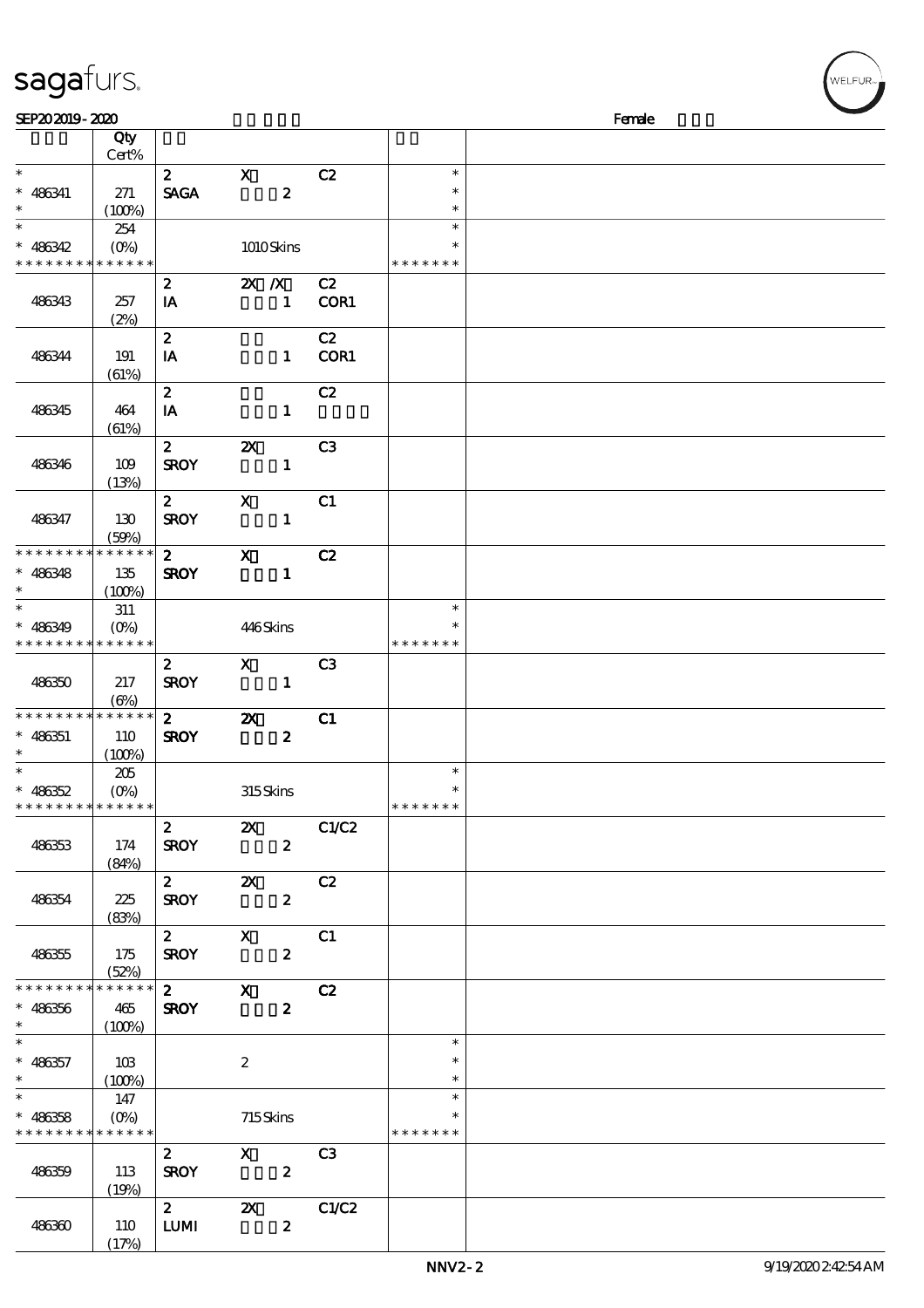| sagafurs.                                             |                                    |                                             |                  |                                  |                         |                                   | WELFUR <sub>™</sub> |
|-------------------------------------------------------|------------------------------------|---------------------------------------------|------------------|----------------------------------|-------------------------|-----------------------------------|---------------------|
| SEP202019-2020                                        |                                    |                                             |                  |                                  |                         |                                   | Female              |
|                                                       | Qty<br>Cert%                       |                                             |                  |                                  |                         |                                   |                     |
| 486381                                                | $305\,$<br>(51%)                   | $\mathbf{o}$<br>(SI)                        | $\mathbf{1}$     | C2<br>$\blacksquare$             |                         |                                   |                     |
| 486382                                                | 455<br>(49%)                       | $\mathbf{o}$<br>$\boldsymbol{S}$            | $\mathbf{1}$     | C2<br>$\blacksquare$             |                         |                                   |                     |
| * * * * * * * *<br>$* 486383$                         | * * * * * *<br>445<br>(55%)        | $\mathbf{o}$<br>$\boldsymbol{\mathcal{S}}$  | $\boldsymbol{z}$ | C2<br>$\blacksquare$             |                         |                                   |                     |
| $\ast$<br>$* 486384$<br>* * * * * * * *               | ${\bf 58}$<br>(81%)<br>* * * * * * |                                             | $508$ Skins      |                                  |                         | $\ast$<br>$\ast$<br>* * * * * * * |                     |
| 486385                                                | 207<br>(48%)                       | $\mathbf{o}$<br>(SI)                        | $\mathbf{1}$     | C2<br>$\overline{\mathbf{2}}$    |                         |                                   |                     |
| 486386                                                | 353<br>(54%)                       | $\mathbf{o}$<br>$\boldsymbol{S}$            | $\mathbf{1}$     | C2<br>$\overline{\mathbf{2}}$    |                         |                                   |                     |
| 486387                                                | 459<br>(52%)                       | $\mathbf O$<br>(S)                          |                  | C2<br>$2\qquad 2$                |                         |                                   |                     |
| 486388                                                | 131<br>(56%)                       | $\mathbf 0$<br>$\boldsymbol{S}$             | $\mathbf{1}$     | C2<br>$\overline{\phantom{a}}$ 3 |                         |                                   |                     |
| 486389                                                | 508<br>(50%)                       | $\mathbf{1}$<br>(SI)                        | $\mathbf{1}$     | C2<br>$\overline{\mathbf{1}}$    |                         |                                   |                     |
| * * * * * * * * * * * * * *<br>$* 486300$<br>$\ast$   | 485<br>(48%)                       | $\mathbf{1}$<br>$\boldsymbol{\mathrm{(S)}}$ | $\mathbf{1}$     | C2                               | $\mathbf{1}$            |                                   |                     |
| $\ast$<br>$* 486391$<br>$\ast$                        | 460<br>(58%)                       |                                             | $\boldsymbol{2}$ |                                  |                         | $\ast$<br>$\ast$<br>$\ast$        |                     |
| $\ast$<br>$* 486392$<br>* * * * * * * * * * * * * *   | 399<br>(40%)                       |                                             | 1344 Skins       |                                  |                         | $\ast$<br>* * * * * * *           |                     |
| * * * * * * * * * * * * * * *<br>$* 486393$<br>$\ast$ | 485<br>(47%)                       | $\mathbf{1}$<br>$\boldsymbol{\mathrm{(S)}}$ | $\mathbf{z}$     | C2<br>$\blacksquare$             |                         |                                   |                     |
| $\ast$<br>$* 486394$<br>* * * * * * * * * * * * * *   | 483<br>(57%)                       |                                             | 968Skins         |                                  |                         | $\ast$<br>* * * * * * *           |                     |
| 486395                                                | 392<br>(41%)                       | $\mathbf{1}$<br>(SI)                        | $\mathbf{1}$     | C2                               | $\overline{\mathbf{2}}$ |                                   |                     |
| * * * * * * * * * * * * * *<br>$* 486396$<br>$\ast$   | 485<br>(62%)                       | $\mathbf{1}$<br>$\boldsymbol{\mathcal{S}}$  | $\mathbf{1}$     | C2                               | $\boldsymbol{z}$        |                                   |                     |
| $\ast$<br>$* 486397$<br>$\ast$                        | 460<br>(31%)                       |                                             | $\boldsymbol{2}$ |                                  |                         | $\ast$<br>$\ast$<br>$\ast$        |                     |
| $\ast$<br>$* 486398$<br>* * * * * * * * * * * * * *   | 51<br>(13%)                        |                                             | 996Skins         |                                  |                         | $\ast$<br>$\ast$<br>* * * * * * * |                     |
| * * * * * * * * * * * * * * *<br>$* 486399$<br>$\ast$ | 485<br>(44%)                       | 1<br>$\boldsymbol{\mathcal{S}}$             | $\boldsymbol{z}$ | C2<br>$\overline{\mathbf{2}}$    |                         |                                   |                     |
| $\ast$<br>$* 486400$<br>$\ast$                        | 460<br>(61%)                       |                                             | $\boldsymbol{2}$ |                                  |                         | $\ast$<br>$\ast$<br>$\ast$        |                     |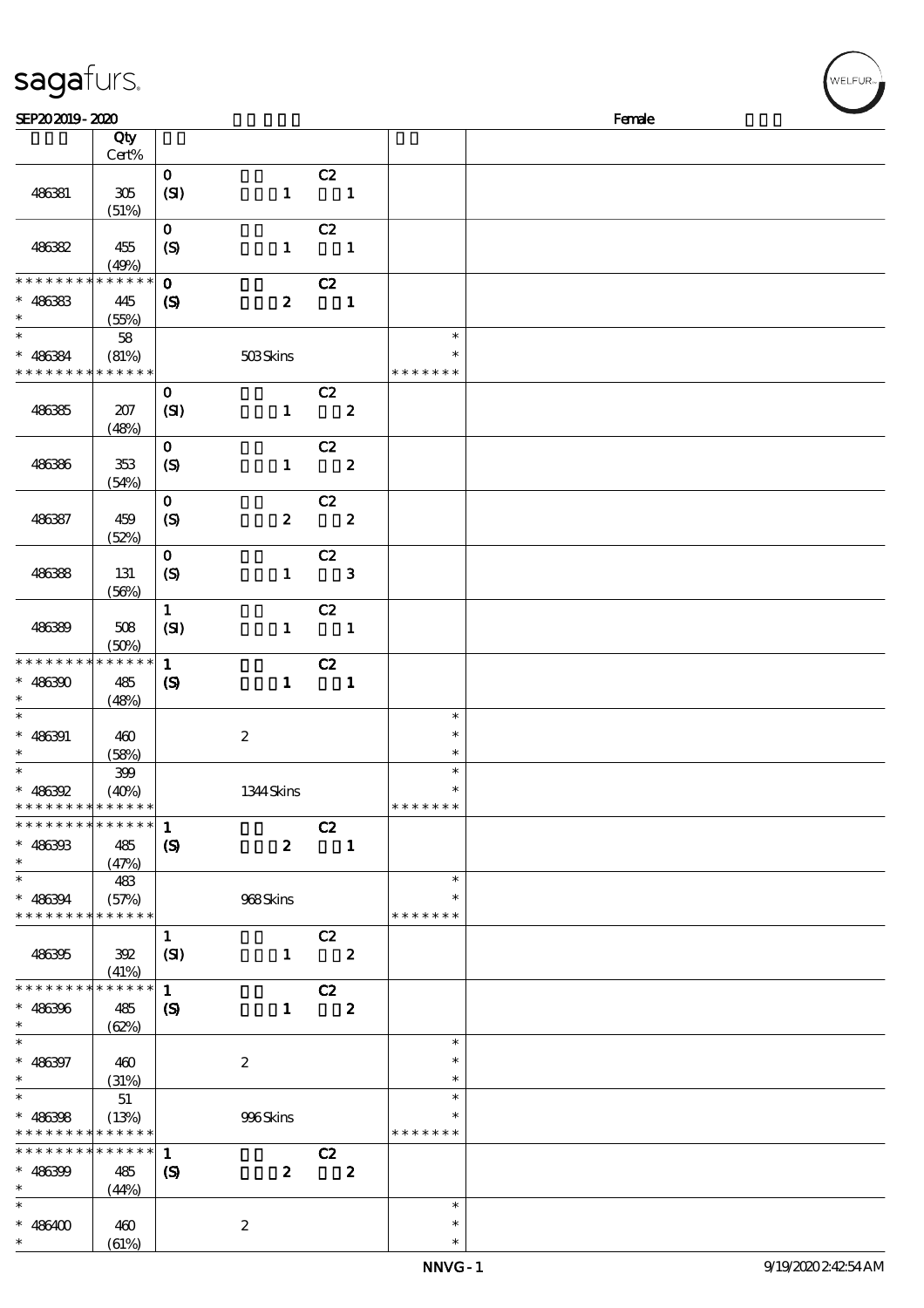| sagafurs.                   |              |                             |                  |                         |               | WELFUR <sub>™</sub> |
|-----------------------------|--------------|-----------------------------|------------------|-------------------------|---------------|---------------------|
| SEP202019-2020              |              |                             |                  |                         |               | Female              |
|                             | Qty<br>Cert% |                             |                  |                         |               |                     |
| $\ast$                      | 214          | $\mathbf{1}$                |                  | C2                      | $\ast$        |                     |
| $* 486401$                  | (43%)        | $\boldsymbol{S}$            | $\boldsymbol{z}$ | $\overline{\mathbf{2}}$ | $\ast$        |                     |
| * * * * * * * * * * * * * * |              |                             |                  |                         | * * * * * * * |                     |
|                             |              | $\mathbf{1}$                |                  | C2                      |               |                     |
| 486402                      | 168          | $\boldsymbol{S}$            | $\mathbf{1}$     | $\mathbf{3}$            |               |                     |
|                             | (56%)        |                             |                  |                         |               |                     |
|                             |              | $\mathbf{1}$                |                  | C2                      |               |                     |
| 486403                      | 191          | (S)                         | $\boldsymbol{z}$ | $\mathbf{3}$            |               |                     |
|                             | (52%)        |                             |                  |                         |               |                     |
|                             |              | $\boldsymbol{z}$            |                  | C2                      |               |                     |
| 486404                      | $363\,$      | $\boldsymbol{\mathrm{(S)}}$ | $\mathbf{1}$     | $\mathbf{1}$            |               |                     |
|                             | (14%)        |                             |                  |                         |               |                     |
|                             |              | $\boldsymbol{z}$            |                  | C2                      |               |                     |
| 486405                      | 304          | $\boldsymbol{S}$            | $\boldsymbol{z}$ | $\blacksquare$          |               |                     |
|                             | (20%)        | $\boldsymbol{z}$            |                  | C2                      |               |                     |
| 486406                      | 322          | $\boldsymbol{S}$            | $\mathbf{1}$     | $\overline{\mathbf{2}}$ |               |                     |
|                             | (15%)        |                             |                  |                         |               |                     |
|                             |              | $\boldsymbol{2}$            |                  | C2                      |               |                     |
| 486407                      | 280          | $\boldsymbol{\mathrm{(S)}}$ | $\boldsymbol{z}$ | $\overline{\mathbf{2}}$ |               |                     |
|                             | (17%)        |                             |                  |                         |               |                     |
|                             |              | $\boldsymbol{z}$            |                  | C2                      |               |                     |
| 486408                      | 134          | $\boldsymbol{\mathrm{(S)}}$ | $\mathbf{1}$     | $\mathbf{3}$            |               |                     |
|                             | (20%)        |                             |                  |                         |               |                     |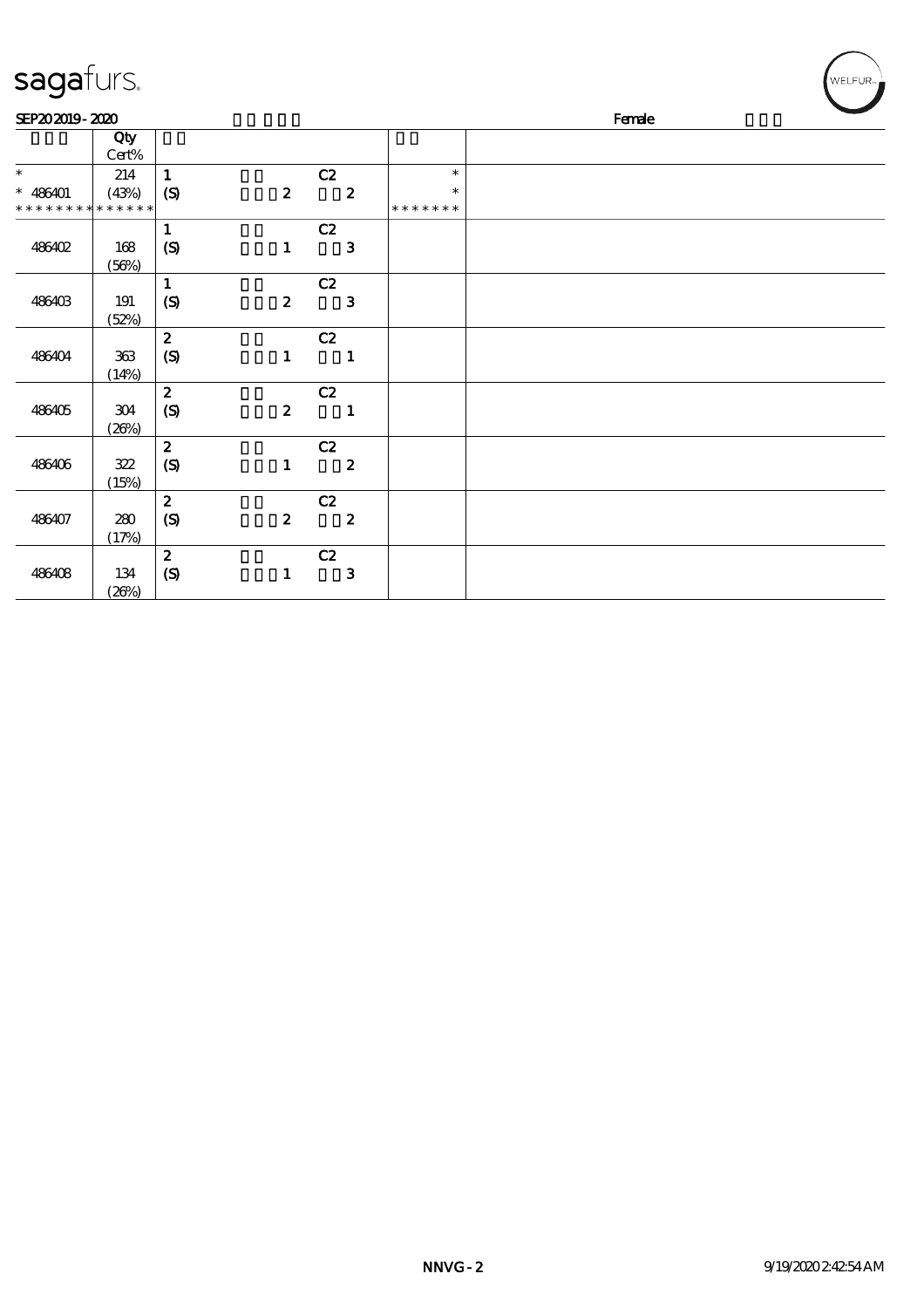| sagafurs.      |                |                                            |                  |    |        |  |  |  | WELFUR <sub>™</sub> |
|----------------|----------------|--------------------------------------------|------------------|----|--------|--|--|--|---------------------|
| SEP202019-2020 |                |                                            |                  |    | Female |  |  |  |                     |
|                | Qty<br>Cert%   |                                            |                  |    |        |  |  |  |                     |
| 486421         | 159<br>(57%)   | $\mathbf{1}$<br>(SI)                       | $\mathbf{1}$     | C2 |        |  |  |  |                     |
| 486422         | 517<br>(49%)   | $\mathbf 1$<br>$\boldsymbol{S}$            | $\mathbf{1}$     | C2 |        |  |  |  |                     |
| 486423         | $122$<br>(45%) | $\mathbf{1}$<br>(SI)                       | $\pmb{2}$        | C2 |        |  |  |  |                     |
| 486424         | 421<br>(46%)   | $\mathbf 1$<br>$\boldsymbol{\mathrm{(S)}}$ | $\pmb{2}$        | C2 |        |  |  |  |                     |
| 486425         | 199<br>(63%)   | $\mathbf{1}$<br>(SI)                       | $\boldsymbol{4}$ | C2 |        |  |  |  |                     |
| 486426         | 215<br>(73%)   | $\mathbf{1}$<br>(SI)                       | ${\bf 5}$        | C2 |        |  |  |  |                     |
| 486427         | 119<br>(55%)   | $\mathbf{1}$<br>(SI)                       | TOR5             | C2 |        |  |  |  |                     |

╭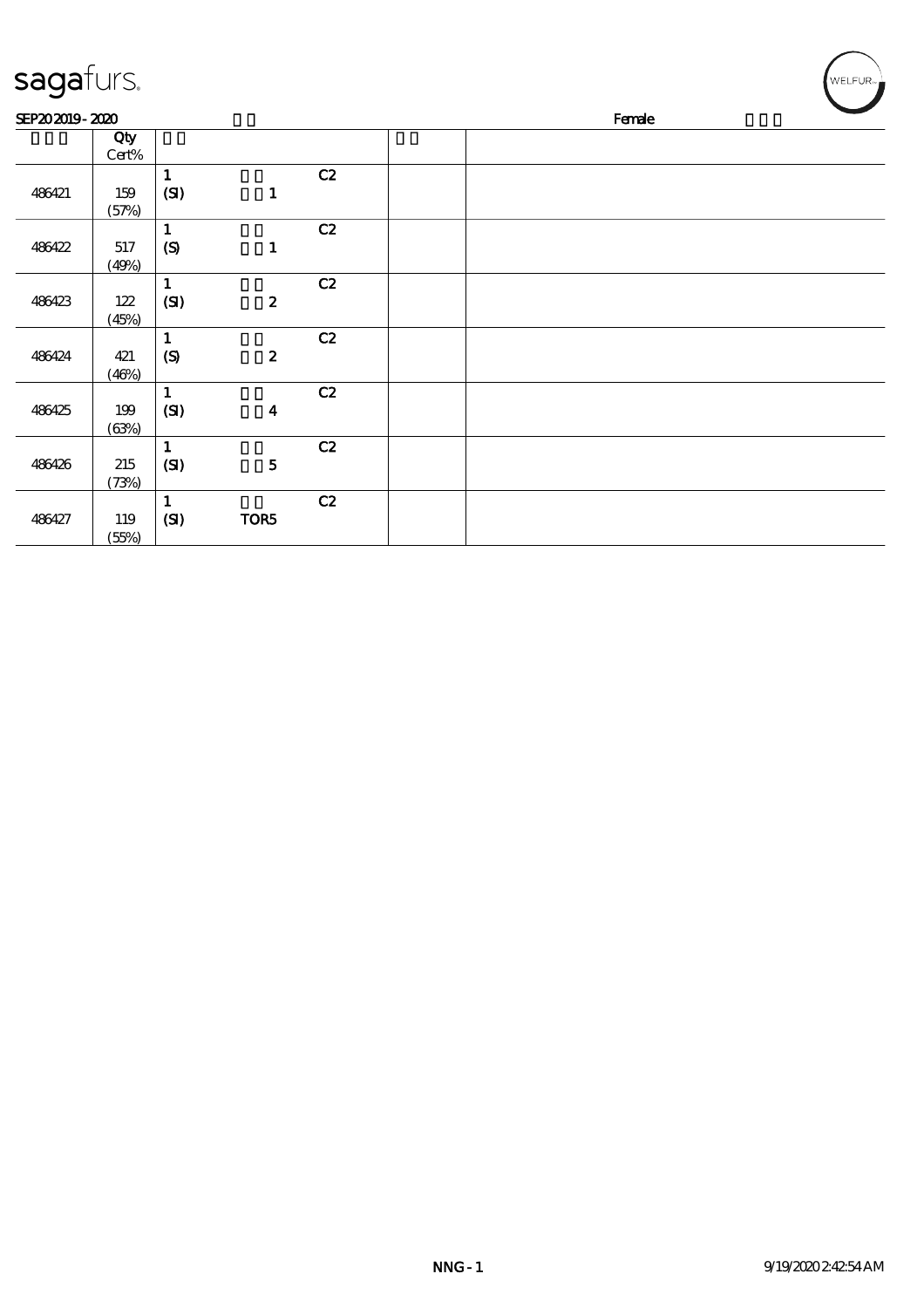| sagafurs.      |                  |                                      |              |               |        |        |  | $^{\prime}$ WELFUR <sub><sup>N</sup></sub> |  |
|----------------|------------------|--------------------------------------|--------------|---------------|--------|--------|--|--------------------------------------------|--|
| SEP202019-2020 |                  |                                      |              |               | Female |        |  |                                            |  |
|                | Qty<br>$Cert\%$  |                                      |              |               |        |        |  |                                            |  |
| 486481         | 109<br>$(0\%)$   | $1/2$<br>(SI)                        |              | $\mathbf{C2}$ |        |        |  |                                            |  |
| 486482         | 219<br>$(0\%)$   | $1/2$<br>$\boldsymbol{\mathrm{(S)}}$ |              | C2            |        |        |  |                                            |  |
| 486483         | 34<br>$(0\%)$    | 3/4<br>$\pmb{\text{(S)}}$            |              | C2            |        |        |  |                                            |  |
|                |                  |                                      |              |               |        | Female |  |                                            |  |
| 486485         | 361<br>$(0\%)$   | $\pmb{2}$<br>(S)                     | $\mathbf{1}$ | C2            |        |        |  |                                            |  |
| 486486         | 340<br>$(0\%)$   | $1/2$<br>$\pmb{\infty}$              | ${\bf 3}$    | C2            |        |        |  |                                            |  |
| 486487         | $307\,$<br>(19%) | $\mathbf{3}$<br>(S)                  | $\mathbf{1}$ | C2            |        |        |  |                                            |  |
| 486488         | $109$<br>$(0\%)$ | $\overline{\mathbf{4}}$<br>(S)       | $\mathbf{1}$ | C2            |        |        |  |                                            |  |

۰